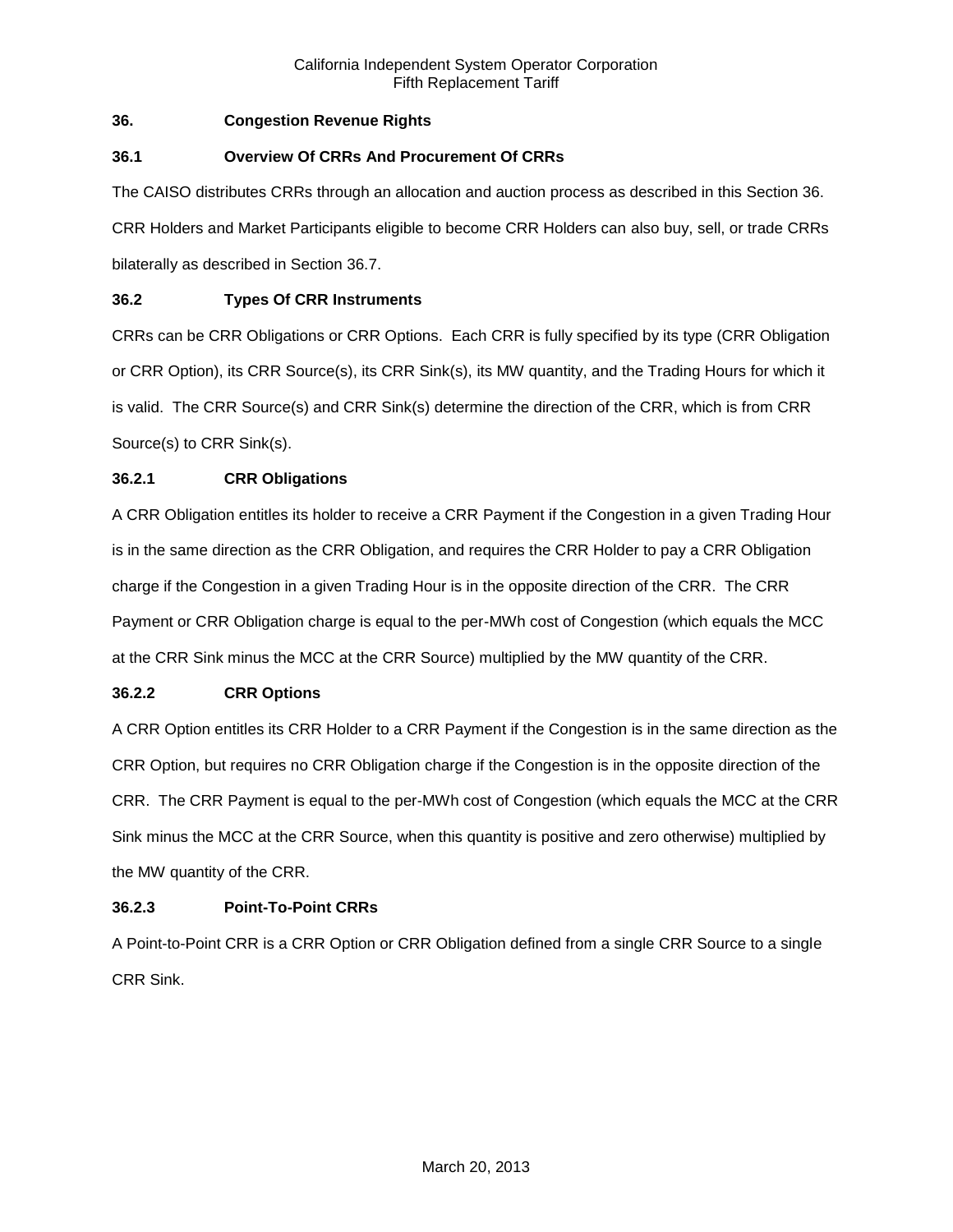# **36.2.4 [NOT USED]**

# **36.2.5 Monthly CRRs**

Monthly CRRs have a term of one month, are differentiated by time of use periods (on-peak and offpeak), and are available through the monthly CRR Allocation and CRR Auction processes in advance of each month.

# **36.2.6 Seasonal CRRs**

Seasonal CRRs have a term of three months, and are differentiated by the different time of use periods (on-peak and off-peak) for each day within a season. Seasonal CRRs are made available through the annual CRR Allocation and CRR Auction processes conducted each year prior to the year in which the Seasonal CRR applies.

# **36.2.7 Long Term CRRs**

Long Term CRRs have a term of ten years. Long Term CRRs are seasonal and are differentiated by the different time of use periods (on-peak and off-peak) for each day within a season. When Long Term CRRs are nominated and allocated they apply to the same season and time of use period for each year of the ten-year term and represent binding ten-year commitments by the CRR Holders that hold Long Term CRRs. Long Term CRRs are nominated and allocated to LSEs in Tier LT that is one tier in the sequence of tiers in the annual CRR Allocation process. Long Term CRRs are not available through the CRR Auction.

## **36.2.8 Full Funding Of CRRs**

All CRRs will be fully funded; provided however, that full funding of CRRs will be suspended if a System Emergency as described in Section 7.7.4, an Uncontrollable Force as described in Section 14, or a Participating TO's withdrawal of facilities or Entitlements from the CAISO Controlled Grid as described in Section 36.8.7 leaves the CAISO with inadequate revenues.

## **36.3 CRR Specifications**

# **36.3.1 Quantity**

CRRs are distributed and settled in no less than one-thousandth of a MW denomination.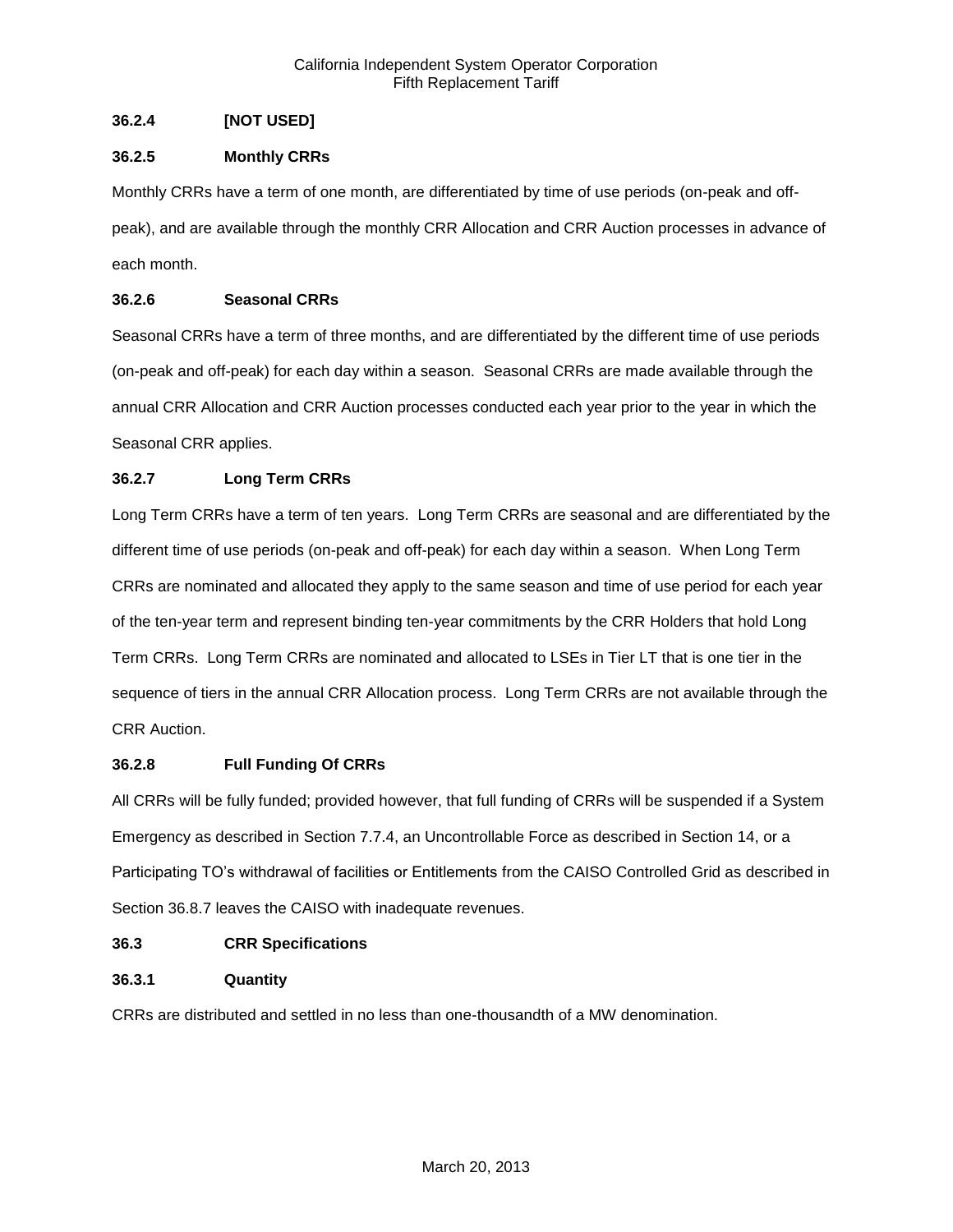# **36.3.2 Term**

CRRs are Monthly CRRs, Seasonal CRRs, Long Term CRRs or Merchant Transmission CRRs. For CRR purposes, the applicable seasons are conventional calendar quarters as defined in the Business Practice Manual.

# **36.3.3 On-Peak And Off-Peak Specifications**

CRRs are defined either for on-peak or off-peak hours as specified by the CAISO in the applicable Business Practice Manuals consistent with the WECC standards at the time of the relevant CRR Allocation or CRR Auction.

# **36.4 FNM For CRR Allocation And CRR Auction**

When the CAISO conducts its CRR Allocation and CRR Auction, the CAISO shall use the most up-to-date DC FNM which is based on the AC FNM used in the Day-Ahead Market. The Seasonal Available CRR Capacity shall be based on the DC FNM, taking into consideration the following, all of which are discussed in the applicable Business Practice Manual: (i) any long-term scheduled transmission Outages, (ii) TTC adjusted for any long-term scheduled derates, (iii) a downward adjustment due to TOR or ETC as determined by the CAISO, and (iv) the impact on transmission elements used in the annual CRR Allocation and Auction of (a) transmission Outages or derates that are not scheduled at the time the CAISO conducts the Seasonal CRR Allocation or Auction determined through a methodology that calculates the breakeven point for revenue adequacy based on historical Outages and derates, and (b) known system topology changes, both as further defined in the Business Practice Manuals. The Monthly Available CRR Capacity shall be based on the DC FNM, taking into consideration: (i) any scheduled transmission Outages known at least thirty (30) days in advance of the start of that month as submitted for approval consistent with the criteria specified in Section 36.4.3, (ii) adjustments to compensate for the expected impact of Outages that are not required to be scheduled thirty (30) days in advance, including unplanned transmission Outages, (iii) adjustments to restore Outages or derates that were applied for use in calculating Seasonal Available CRR Capacity but are not applicable for the current month, (iv) any new transmission facilities added to the CAISO Controlled Grid that were not part of the DC FNM used to determine the prior Seasonal Available CRR Capacity and that have already been placed in-service and energized at the time the CAISO starts the applicable monthly process, (v) TTC adjusted for any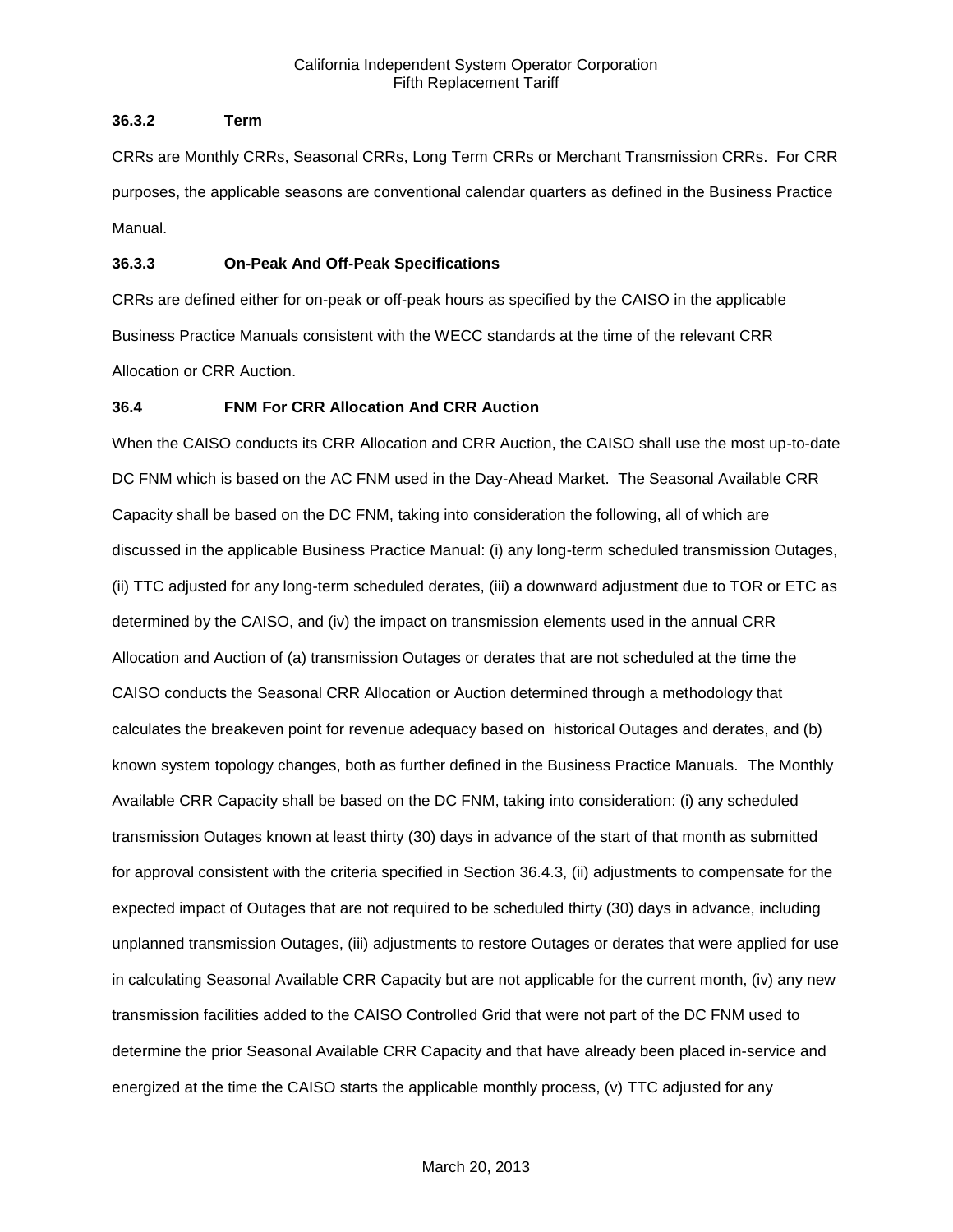scheduled derates or Outages for that month, and (vi) a downward adjustment due to TOR or ETC as determined by the CAISO. For the first monthly CRR Allocation and CRR Auction for CRR Year One, to account for any planned or unplanned Outages that may occur for the first month of CRR Year One, the CAISO will derate all flow limits, including Transmission Interface limits and normal thermal limits, based on statistical factors determined as provided in the Business Practice Manuals.

## **36.4.1 Transmission Capacity For CRR Allocation And CRR Auction**

With the exception of the Tier LT, the CAISO makes available seventy-five percent (75%) of Seasonal Available CRR Capacity for the annual CRR Allocation and CRR Auction processes, and one hundred percent (100%) of Monthly Available CRR Capacity for the monthly CRR Allocation and CRR Auction processes. The CAISO makes available sixty percent (60%) of Seasonal Available CRR Capacity in the Tier LT. Available capacity at Scheduling Points shall be determined in accordance with Section 36.8.4.2 for the purposes of CRR Allocation and CRR Auction of CRRs that have a CRR Source identified at a Scheduling Point. Before commencing with the annual or monthly CRR Allocation and CRR Auction processes, the CAISO may distribute Merchant Transmission CRRs and will model those as fixed injections and withdrawals on the DC FNM to be used in the allocation and auction. These fixed injections and withdrawals are not modified by the Simultaneous Feasibility Test. Similarly, before commencing the annual or monthly CRR Allocation and CRR Auction processes, the CAISO will model any previously allocated Long Term CRRs as fixed injections and withdrawals on the DC FNM to be used in the CRR Allocation and CRR Auction. These fixed injections and withdrawals are not modified by the Simultaneous Feasibility Test, which will ensure no degradation of previously allocated and outstanding Long Term CRRs due to the CRR Allocation and CRR Auction processes. Maintaining the feasibility of allocated Long Term CRRs over the length of their terms also is accomplished through the transmission planning process in Section 24.1.3.

#### **36.4.2 Simultaneous Feasibility**

The annual and monthly CRR Allocation processes release CRRs to fulfill CRR nominations as fully as possible subject to a Simultaneous Feasibility Test. To the extent that nominations are not simultaneously feasible, the nominations are reduced in accordance with the CRR Allocation optimization formulation until simultaneous feasibility is achieved. The CRR Allocation optimization formulation,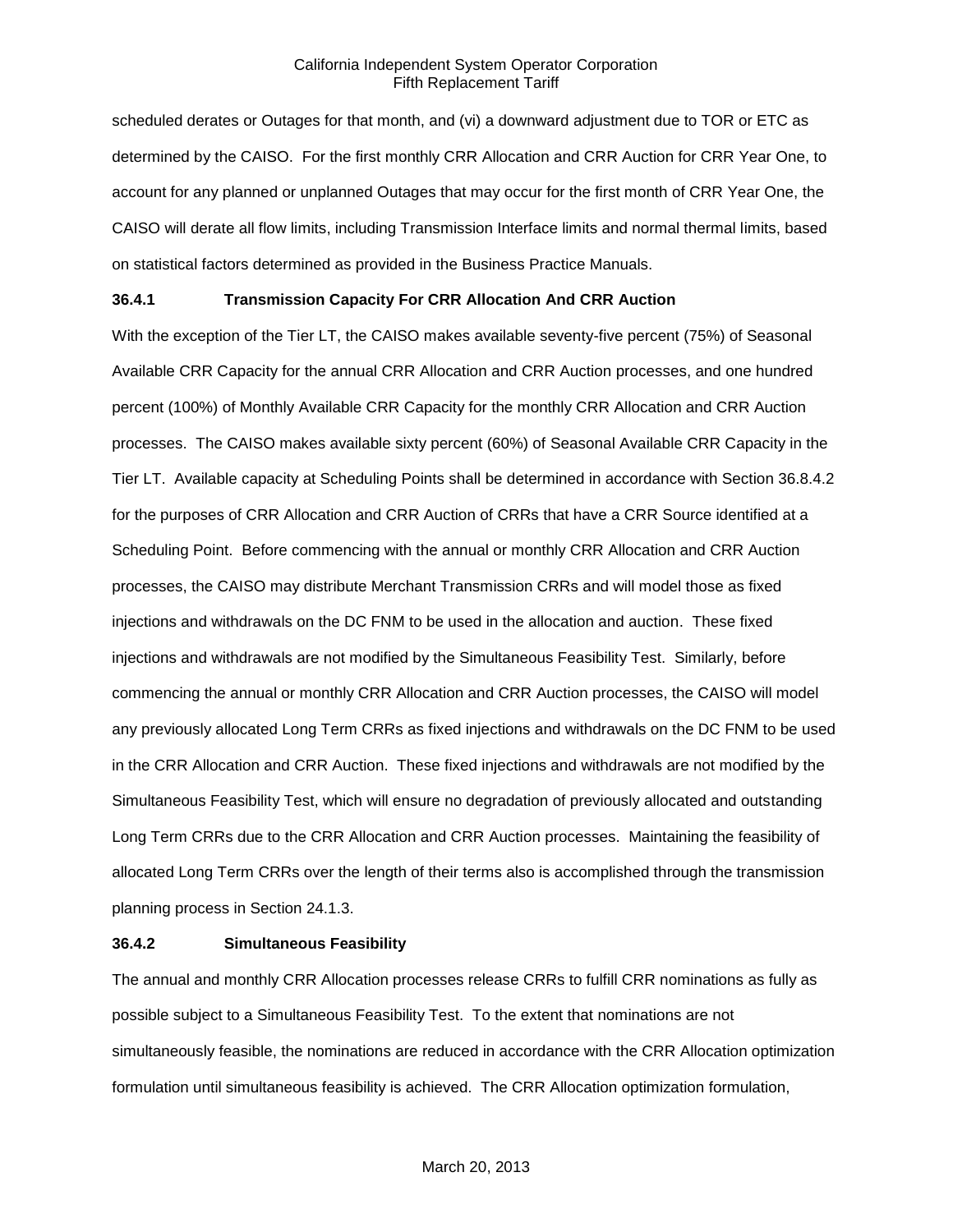detailed in the Business Practice Manuals, utilizes a weighted least squares objective function that applies pro-rated reductions in flows on a binding constraint based on squares of the Power Transfer Distribution Factor of each CRR nomination for the binding constraint. In addition to the adjustments in Section 36.4.1, the Simultaneous Feasibility Test for each CRR Allocation considers:

- (a) CRRs representing ETCs, Converted Rights and any TOR capacity that was not captured in the adjustments described in Section 36.4, which the CAISO deems necessary to prevent the Congestion Settlement of ETCs, Converted Rights, and TORs from causing revenue inadequacy of allocated and auctioned CRRs;
- (b) In the case of the monthly CRR Allocation, the CRRs already released for that month in the annual CRR Allocation and Auction; and,
- (c) The CRRs allocated in previous CRR Allocation tiers as described in Sections 36.8.3.1 through 36.8.3.6.

The CAISO will be responsible for submitting CRR nominations associated with ETC and Converted Rights Self-Schedules. These nominations will be Point-to-Point CRR nominations. The priority weights for these Point-to-Point CRR nominations will be given a higher value than the proxy bids associated with the nominations submitted by the CRR Allocation participants, if they are included in the same market run.

In the event that transmission Outages and derates modeled for the monthly CRR Allocation and CRR Auction render previously issued Seasonal CRRs infeasible, the CAISO will increase the transfer capacity on the overloaded facilities just enough to render all Seasonal CRRs issued for the month feasible without creating any additional capacity beyond what is needed for the feasibility of the Seasonal CRRs. The CAISO will announce these adjustments to the market prior to conducting the monthly CRR Allocation and CRR Auction so that Candidate CRR Holders can take these facts into consideration in preparing their nominations and bids.

## **36.4.3 Outages That May Affect CRR Revenue; Scheduling Requirements**

As provided in Section 9.3.6.3.2, Outages that may have a significant effect upon CRR revenue adequacy must be submitted for approval no less than thirty (30) days in advance of the first day of the month in which the Outage is proposed to begin. Outages that may have a significant effect upon CRR revenue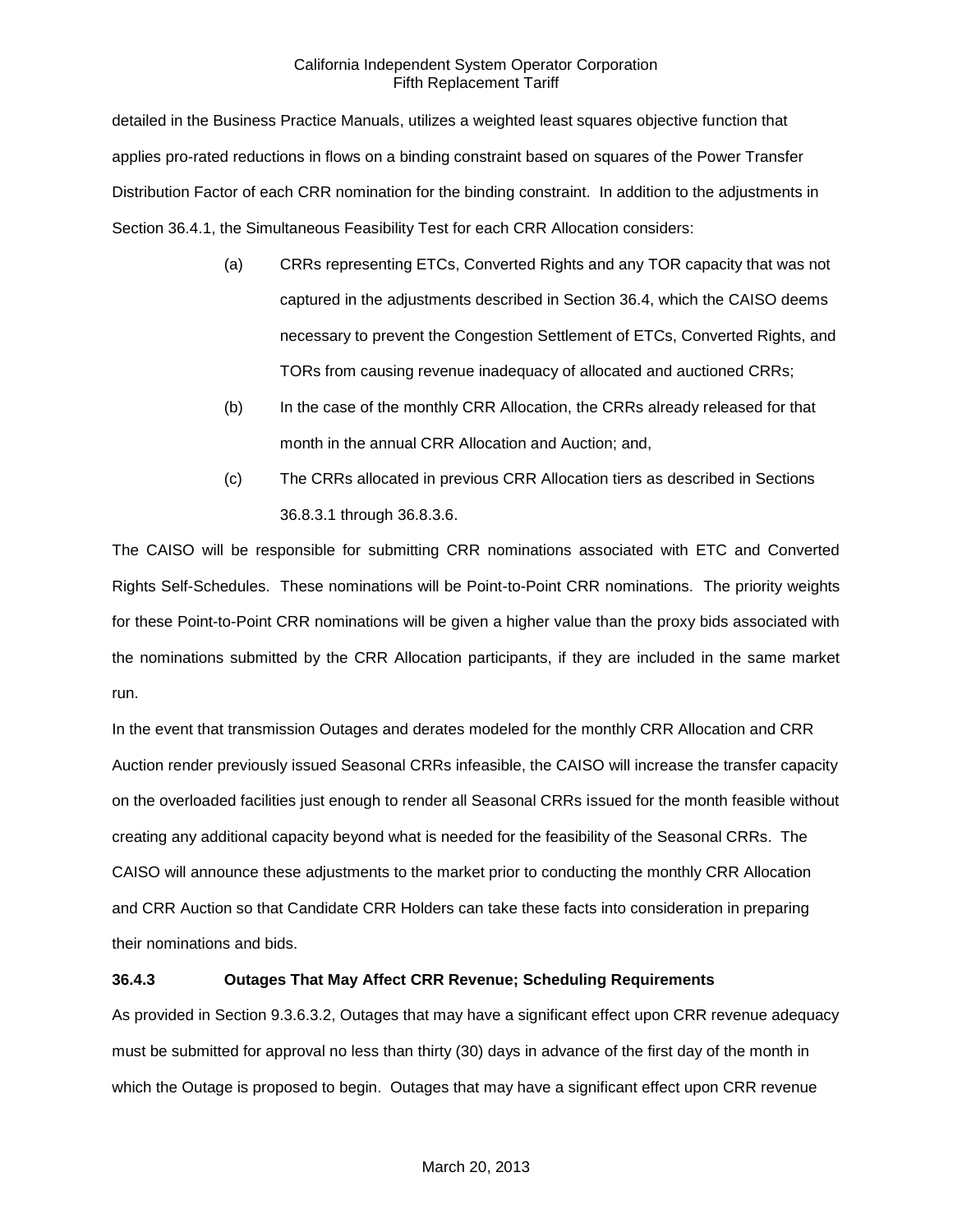adequacy are defined in terms of the type of facility and the planned duration of the Outage. Outages of the types of transmission facilities described below that extend beyond a twenty-four (24) hour period must be submitted for CAISO approval consistent with this 30-day advance submittal requirement. The types of transmission facilities on the CAISO Controlled Grid to which this 30-day advance submittal and approval requirement applies consist of transmission facilities that:

- (a) are rated above 200 kV; or
- (b) are part of any defined flow limit as described in a CAISO Operating Procedure; or
- (c) were out of service in the last three (3) years and for which the CAISO determined a special flow limit was needed for real-time operation.

A list of the transmission facilities that satisfy criteria (b) and (c) above is provided in the Operating Procedures. The list will be initially created in collaboration with the respective Participating TOs and will be reviewed by the CAISO in collaboration with the Participating TOs on an annual basis and revised as appropriate; provided, however, that the CAISO will ultimately determine the lines that are included in the list. The list will be reviewed by the CAISO on an annual basis and revised as appropriate. The following types of Outages need not be submitted for approval within this thirty-day time frame and will not be designated as Forced Outages if they otherwise comply with the requirements in Section 9.3.6: (1) Outages previously approved by CAISO that are moved within the same calendar month either by the CAISO or by request of the Participating TO; and (2) Outages associated with CAISO-approved allowable transmission maintenance activities during restricted maintenance operations as covered in CAISO Operating Procedures.

# **36.5 Candidate CRR Holder And CRR Holder Requirements**

Any entity that holds or intends to hold CRRs must register and qualify with the CAISO and comply with the other terms of this Section, regardless of whether they acquire CRRs by CRR Allocation, CRR Auction, the Secondary Registration System, or are assigned CRRs for Load Migration.

## **36.5.1 Creditworthiness Requirements**

All CRR Holders and Candidate CRR Holders must comply fully with all creditworthiness requirements as provided in Section 12 and Section 12.6 and as further developed in the applicable Business Practice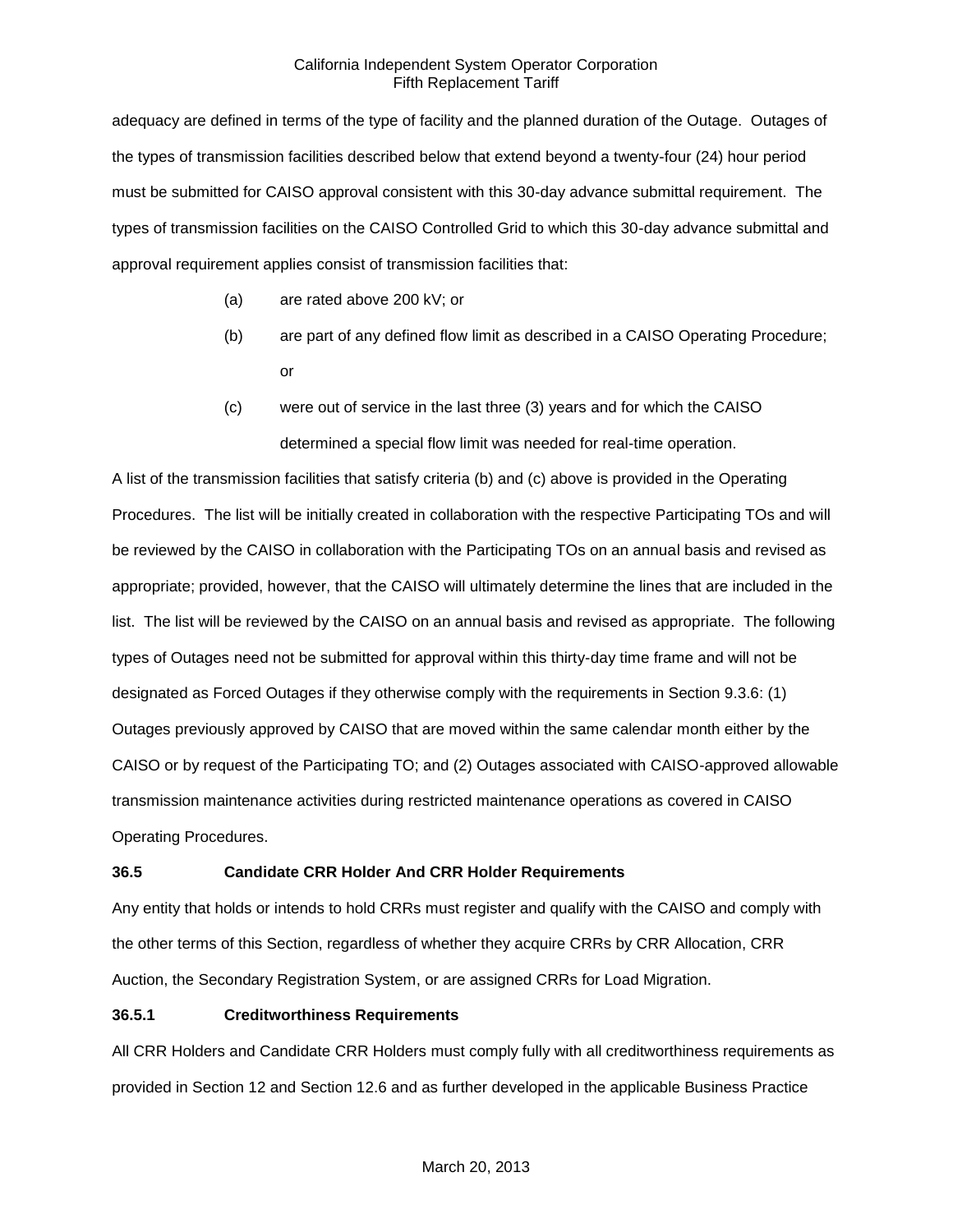Manuals. The amount of available credit for participating in a CRR Auction cannot exceed the entity's Aggregate Credit Limit as provided in Section 12.

# **36.5.2 Required Training**

CRR Holders and Candidate CRR Holders must attend a training class at least once prior to participating in the CRR Allocations or CRR Auctions. The CAISO may update training requirements annually or on an as-needed basis. Unless granted a waiver by the CAISO, Candidate CRR Holders and CRR Holders shall at all times have in their employment a person, or have obtained the services of a third party or consultant, that has attended the CAISO's CRR training class and shall notify the CAISO as soon as practicable of a change in such status.

## **36.6 [NOT USED**

# **36.7 Bilateral CRR Transactions**

# **36.7.1 Transfer Of CRRs**

# **36.7.1.1 General Provisions of CRR Transfers**

A CRR Holder may sell or otherwise transfer CRRs in increments of at least one-thousandth of a MW. Sales or other such transfers must be for at least a full day term consistent with the on-peak or off-peak specification of the CRR. The transferee may be any entity that is a Candidate CRR Holder or a CRR Holder consistent with the CAISO Tariff and the applicable Business Practice Manuals. All CRRs that are so sold or otherwise transferred by the CRR Holder continue to be subject to the relevant terms and conditions set forth in the CAISO Tariff and the applicable Business Practice Manuals.

## **36.7.1.2 Specific Provisions for Transfer of Long Term CRRs**

A CRR Holder that holds Long Term CRRs may sell or transfer through the Secondary Registration System MW portions and temporal segments of a Long Term CRR corresponding to the current calendar year as well as the calendar year covered by the most recently completed annual CRR Allocation. For such sales or transfers the Long Term CRR will be subject to the same limits on granularity that apply to Seasonal CRRs and Monthly CRRs, as specified in Section 36.7.1. A CRR Holder that holds Long Term CRRs may not transfer or sell through the Secondary Registration System any temporal segment of a Long Term CRR beyond the calendar year covered by the most recently completed annual CRR Allocation. For temporal segments beyond the year covered by the most recently completed annual CRR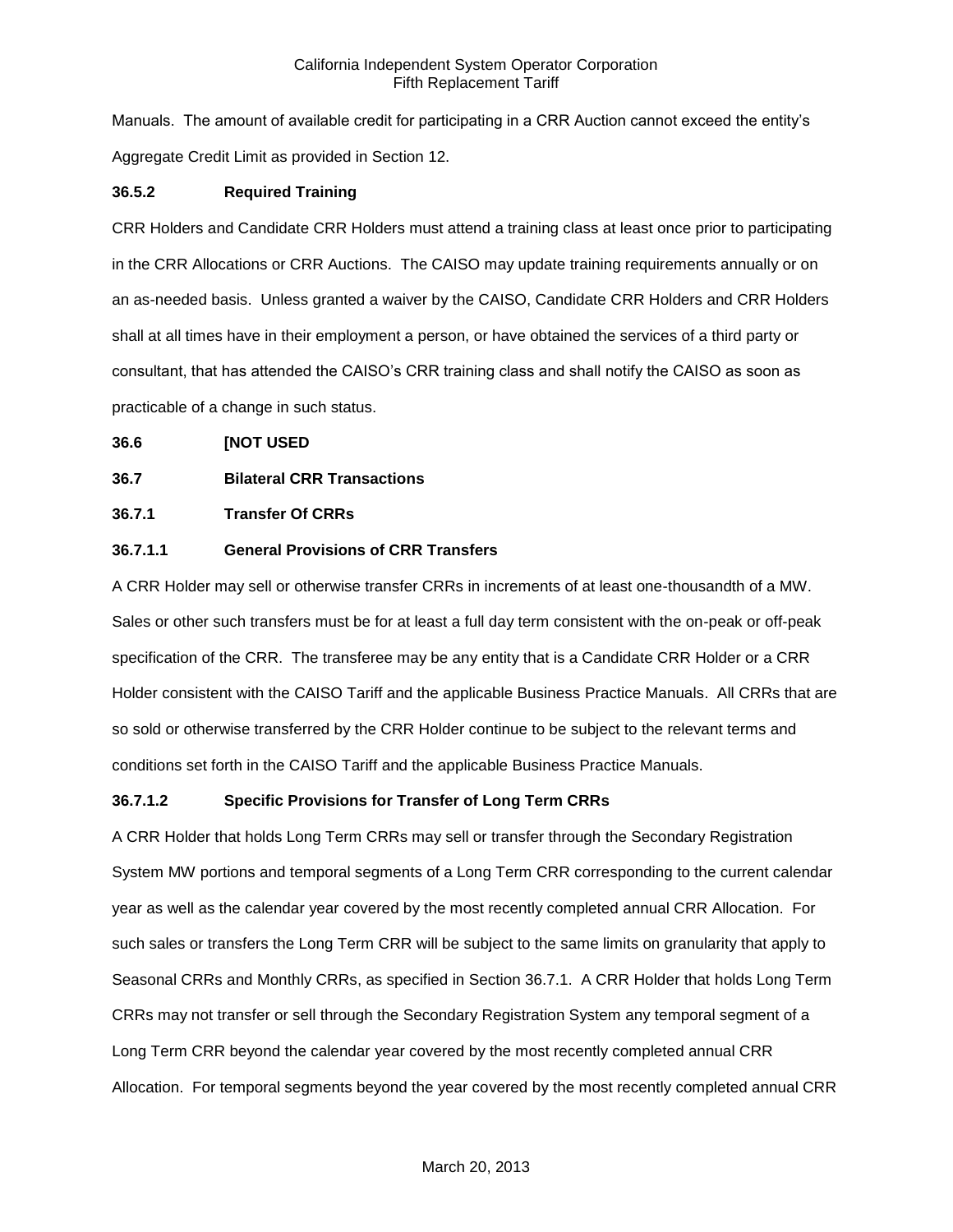Allocation, the CRR Holder to whom a Long Term CRR was originally allocated remains the holder of record of the entire Long Term CRR for CAISO Settlement purposes. Allocated Long Term CRRs represent binding ten-year commitments by a CRR Holder that holds Long Term CRRs and may not be terminated or otherwise modified by the CRR Holder prior to the end of the Long Term CRR's ten-year term.

# **36.7.2 Responsibility Of The CAISO**

The CAISO provides Market Participants a Secondary Registration System to facilitate and track CRR bilateral transactions. The bulletin board of the Secondary Registration System enables any entity that wishes to purchase or sell CRRs to post that information.

#### **36.7.3 CRR Holder Reporting Requirement**

CRR Holders must report to the CAISO by way of the Secondary Registration System all bilateral CRR transactions consistent with the terms of this CAISO Tariff and the Business Practice Manuals. Both the transferor and the transferee of the CRRs must register the transfer of the CRR with the CAISO using the Secondary Registration System five (5) Business Days prior to the effective date of transfer of revenues associated with a CRR, or with sufficient time necessary for the CAISO to evaluate the creditworthiness of the transferor and transferee, whichever is shorter. The CAISO shall not transfer any Settlement related to any CRR until such time that the CRR transfer has been successfully recorded through the SRS and the transferee has met all the creditworthiness requirements as specified in Section 12 and Section 12.6. Both the transferor and transferee shall submit the following information to the Secondary Registration System: (i) the effective start and end dates of the transfer of the CRR; (ii) the identity of the transferor; (iii) the identity of the transferee; (iv) the quantity of CRRs being transferred; (v) the CRR Sources and CRR Sinks of the CRRs being transferred; and (vi) time of use period of the CRR. The transferee must meet all requirements of CRR Holders, including disclosure to the CAISO of all entities with which the transferee is affiliated that are CRR Holders or Market Participants as defined in Section 36.5.

## **36.8 CRR Allocation**

The CAISO allocates CRRs to Load Serving Entities serving Load internal to CAISO Balancing Authority Area, including MSS Operators as described in Section 36.10, as well as Qualified OBAALSEs. All CRRs allocated under the terms of this Section 36.8 will be CRR Obligations.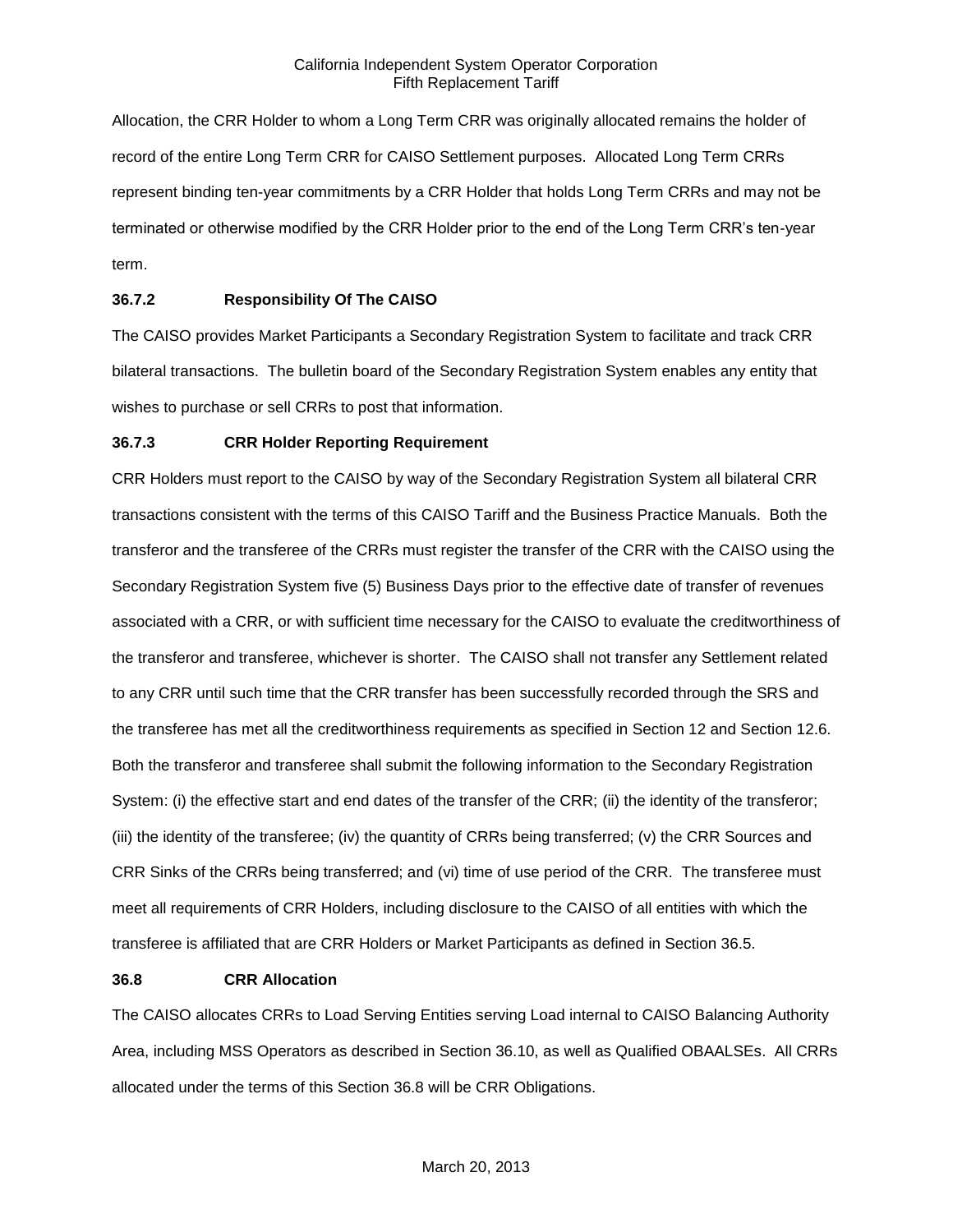# **36.8.1 Structure Of The CRR Allocation Process**

The CAISO conducts an annual CRR Allocation: (i) once a year for the entire year for Seasonal CRRs; and (ii) once a year for the ten-year term of Long Term CRRs. The annual CRR Allocation releases Seasonal CRRs and Long Term CRRs for four seasonal periods. The CAISO also conducts monthly CRR Allocations twelve times a year in advance of each month. Within each annual and monthly CRR Allocation process the CAISO performs distinct allocation processes for each on-peak and off-peak time of use specification. The CRR Allocation process for CRR Year One is a distinct process that differs from subsequent CRR Allocations as described in Sections 36.8.3.1 and 36.8.3.2. Each CRR Allocation procedure is based on nominations to the CAISO by LSEs or Qualified OBAALSEs eligible to receive CRRs. The CAISO performs adjustments to the Seasonal CRRs and Long Term CRRs allocated to LSEs as necessary to reflect Load Migration between LSEs, as described in Section 36.8.5. A timeline of the CRR Allocation and CRR Auction processes is contained in the BPMs.

## **36.8.2 Load Eligible For CRRs And Eligible CRR Sinks**

Any entity that wishes to participate in the CRR Allocation process must provide information that demonstrates that it has an obligation to serve load. An LSE's eligibility for allocation of CRRs is measured by the quantity of Load that it serves that is exposed to Congestion Charges for the use of the CAISO Controlled Grid as determined in Sections 36.8.2.1 and 36.8.2.2. An OBAALSE's eligibility for allocation of CRRs is also measured by the quantity of load that it serves that is exposed to Congestion Charges for the use of the CAISO Controlled Grid as determined in Section 36.9.3. For LSEs, the information necessary may include, but is not limited to, Settlement Quality Meter Data or relevant documents filed with the California Energy Commission. For OBAALSEs, the necessary information may include, but is not limited to, historical tagged Real-Time Interchange Export Schedules and historical load data reflecting the load they serve that is exposed to Congestion Charges for the use of the CAISO Controlled Grid. In addition, each such OBAALSE shall support its data submission with a written sworn affidavit by an executive authorized to represent the OBAALSE attesting to the accuracy of the data, and the CAISO will have the right to audit the raw data and calculations used to develop the submitted data set. An LSE serving internal Load is eligible for CRRs up to its Seasonal CRR Eligible Quantity or Monthly CRR Eligible Quantity, which is derived from its Seasonal CRR Load Metric or Monthly CRR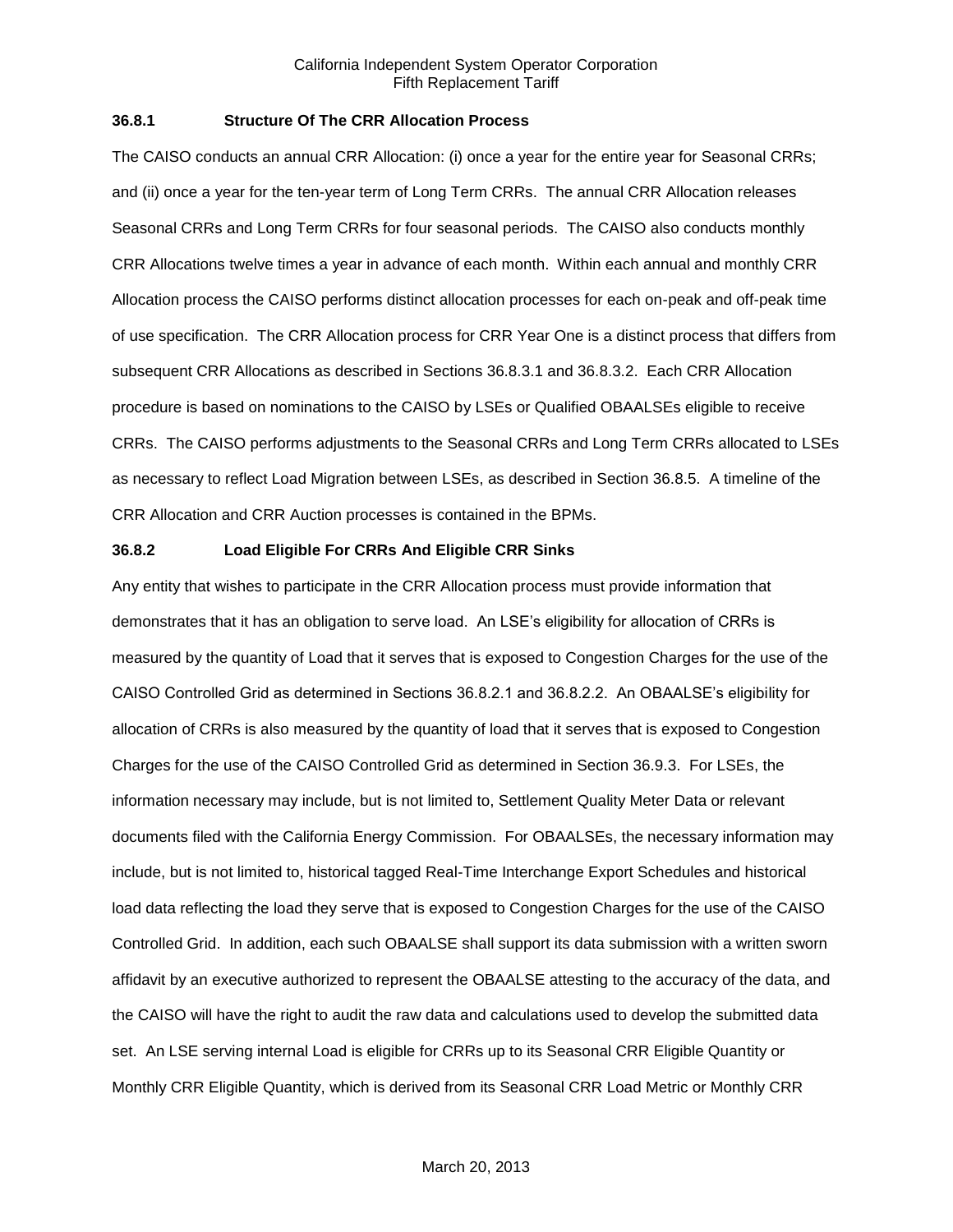Load Metric as described in Sections 36.8.2.1 and 36.8.2.2, respectively. Seasonal CRR Eligible Quantities and Monthly CRR Eligible Quantities for Qualified OBAALSEs are determined as provided in Section 36.9.3. These quantities are calculated for each LSE or Qualified OBAALSE separately for each combination of season and time of use period for the annual CRR Allocation process, and for each time of use period for each monthly CRR Allocation process, and for each CRR Sink at which the eligible LSE serves Load or the Qualified OBAALSE exports Energy from the CAISO Balancing Authority Area. MSS eligibility for CRRs will account for net or gross MSS Settlement in accordance with Section 4.9.13.1. If the MSS Operator elects net Settlement, LSEs for such MSS Load shall submit CRR Sink nominations at the MSS LAP. If the MSS elects for gross Settlement, LSEs for such MSS Load shall submit CRRs Sink nominations at the applicable Default LAP. Load that is Pumped-Storage Hydro Units but is not Participating Load may be scheduled and settled at a PNode or Custom Load Aggregation Point and therefore LSEs for such Load shall submit CRR Sink nominations at the applicable PNode or Custom Load Aggregation Point. Load that is a Participating Load that is also aggregated is scheduled and settled at a Custom Load Aggregation Point that is customized specifically for such Load and, therefore, LSEs for such Participating Load shall submit CRR Sink nominations at the Custom Load Aggregation Point. Load that is Participating Load is scheduled and settled at an individual PNode, and therefore LSEs for such Load shall submit CRR Sink nominations at the applicable PNode. Load that is non-Participating Load, is not Pumped-Storage Hydro Units, and is not Load associated with ETCs, TORs, or MSS Operators that elects net Settlement, is scheduled and settled at the Default LAP. Therefore, LSEs for such Load shall submit CRR Sink nominations at their assigned Default LAP or Default LAPs if the Load they serve is located in more than one Default LAP. In tier 2 and tier 3 of the annual process and tier 1 and tier 2 of the monthly process, such LSEs may also submit CRR Sink nominations at a Sub-LAP of their assigned Default LAP. The CAISO will make available, prior to the beginning of the CRR Allocation process but no later than thirty (30) days before the date on which the Candidate CRR Holders or CRR Holders will be required to submit their nominations for the CRR Allocation, a list of allowable CRR Sinks to be used in the allocation. The allowable CRR Sinks will be consistent with the applicable CRR FNM. In the event that unforeseen changes to network conditions arise after the thirty-day release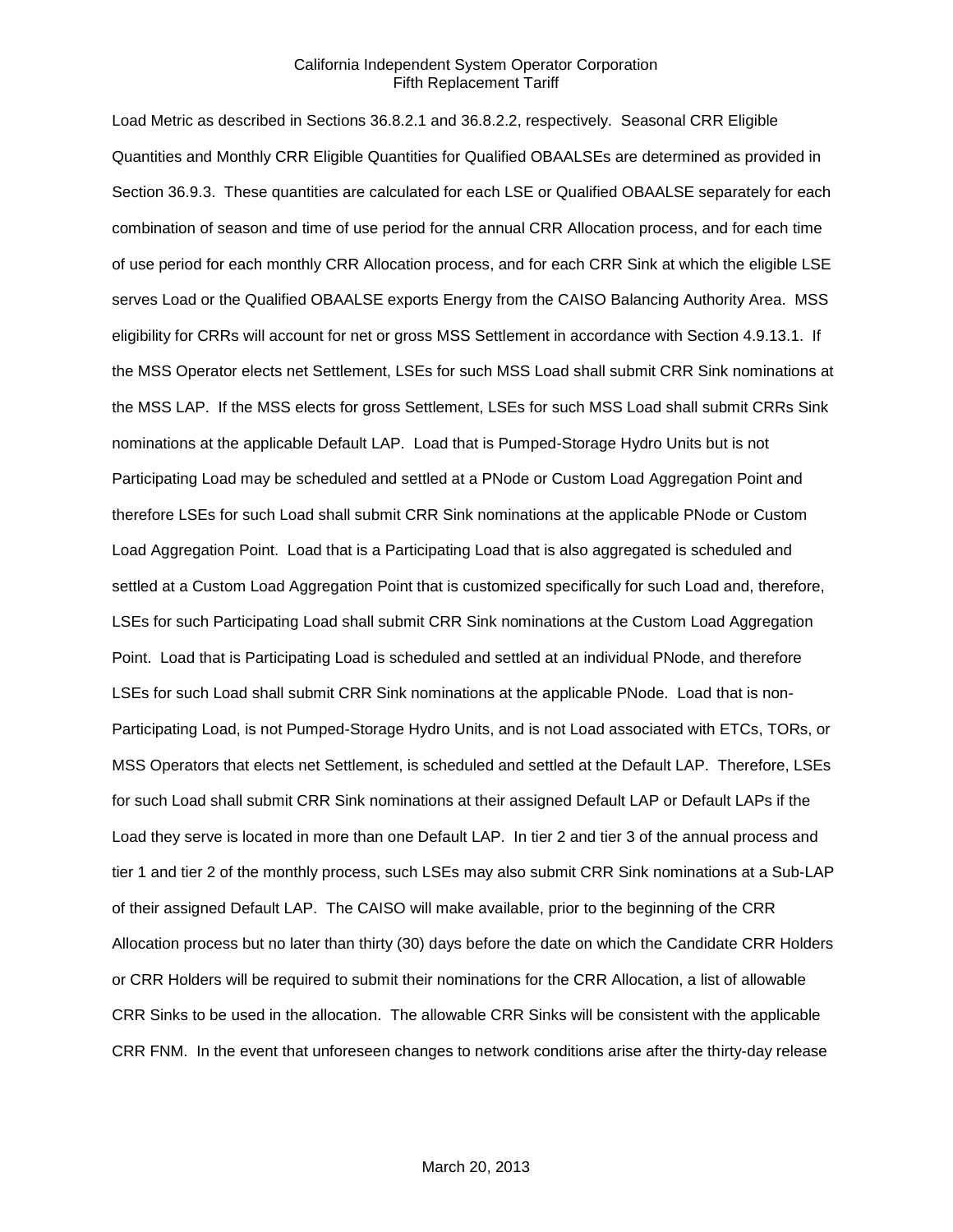of the list of allowable CRR Sinks and warrant revisions to that list, the CAISO will provide updates to the list prior to the closing of nominations for the CRR Allocation.

## **36.8.2.1 Seasonal CRR Eligible Quantity**

The CAISO constructs Load duration curves by season and time of use periods for the annual CRR Allocation process for each LSE based on the LSE's submission to the CAISO of its historical hourly Load data for the prior year, for each LAP within which the LSE serves Load. For load that is subject to variable and difficult-to-predict hydrological conditions, the LSE has the option to submit the load's five-year rolling average historical hourly load data and the CAISO will use the submitted five-year average data for constructing the load duration curves. Once the LSE has exercised this option, the LSE must continue to submit five-year rolling average historical hourly load data for the annual CRR Allocation process in subsequent years. An LSE's Seasonal CRR Load Metric for each season and time of use period is the MW level of Load that is exceeded only in 0.5% of the hours based on the LSE's historical Load data. In the event that the LSE has lost or gained net Load through Load Migration during the course of the prior year, the Seasonal CRR Load Metric will be adjusted to reflect the loss or gain in accordance with the applicable BPM. The CAISO calculates an LSE's Seasonal CRR Eligible Quantity by first adjusting that LSE's Seasonal CRR Load Metric based on load migration and subtracting the quantity of Load served by its TORs, ETCs, and Converted Rights to form the LSE's Adjusted Load Metric, and then multiplying the result by 0.75.

## **36.8.2.2 Monthly CRR Eligible Quantity**

## **36.8.2.2.1 Based on Load Forecast**

Each month, LSEs whose Load forecasts are verifiable in accordance with Section 36.8.6 will submit hourly Load forecast data for the relevant month. Each month the CAISO will use the LSE's submitted hourly Load forecast data for the relevant month to calculate two Load duration curves (one on-peak and one off-peak Load duration curve for the applicable month) to form the basis for monthly allocations for each CRR Sink in which the LSE serves Load. Each LSE's submitted hourly forecast data should reflect any Load growth that is not due to Load Migration as well as the effect of net Load Migration for that LSE. The Monthly CRR Load Metric for such Load is the MW level of Load that is exceeded only in 0.5% of the hours based on the LSE's submitted Load forecast. The CAISO will calculate an LSE's Monthly CRR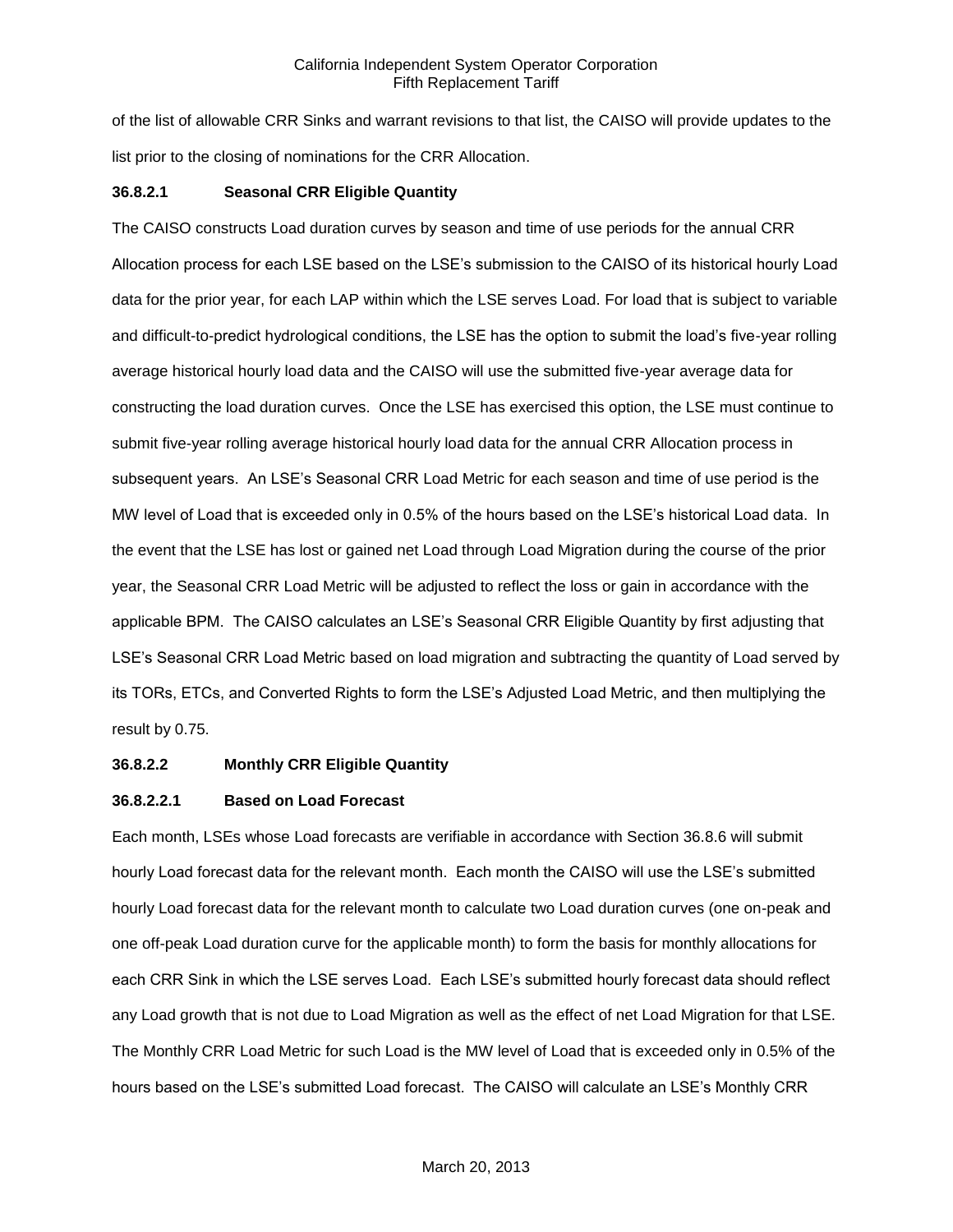Eligible Quantity by subtracting from that LSE's Monthly CRR Load Metric the quantity of Load served by its TORs, ETCs, and Converted Rights. In addition the CAISO will adjust the LSE's Monthly CRR Eligible Quantity, if such an adjustment is determined to be necessary pursuant to Section 36.8.6.

#### **36.8.2.2.2 Based on Historical Load Data**

An LSE that serves Load that is eligible for CRRs but for which its Load forecast is not verifiable in accordance with Section 36.8.6 shall, each month, submit to the CAISO five (5) years of prior hourly historical Load data for that Load for the same applicable month. Such LSE may submit fewer years of historical data for that Load if granted a waiver by the CAISO because five (5) years of such Load data does not exist. Each month the CAISO will use the LSE's submitted hourly historical Load data for the relevant month to calculate two (2) Load duration curves for each year of historical Load data (one onpeak and one off-peak Load duration curve for the applicable month) for each CRR Sink in which such Load is located. For each Load duration curve, the CAISO will calculate the MW level of Load that is exceeded only in 0.5% of the hours. The CAISO will calculate an LSE's Monthly CRR Eligible Quantity for each on-peak and off-peak period for such Load by averaging the 0.5% exceeded values for all years of submitted historical data, and then subtracting the quantity of Load served by its TORs, ETCs, and Converted Rights.

#### **36.8.3 CRR Allocation Process**

# **36.8.3.1 Annual CRR Allocation for CRR Year One**

The annual CRR Allocation process for CRR Year One consists of a sequence of four (4) tiers for each season and time of use period (on-peak and off-peak). Each tier will feature a SFT applied to the CRR nominations submitted by eligible LSEs or Qualified OBAALSEs, the results of which are provided by the CAISO to the respective LSEs or Qualified OBAALSEs prior to the LSEs or Qualified OBAALSEs submitting their nominations to the next tier. Allocations of CRRs in each tier are considered final once they are provided by the CAISO to the respective LSEs or Qualified OBAALSEs. After each tier, LSEs or Qualified OBAALSEs will have an amount of time as specified in the Business Practice Manual after their receipt of the results of each tier to submit their nominations for the next tier, if there is one. The annual CRR Allocation allows LSEs or Qualifed OBAALSEs to submit nominations for Seasonal CRRs up to their Seasonal CRR Eligible Quantities for each season of the relevant year, each time of use CRR Sink as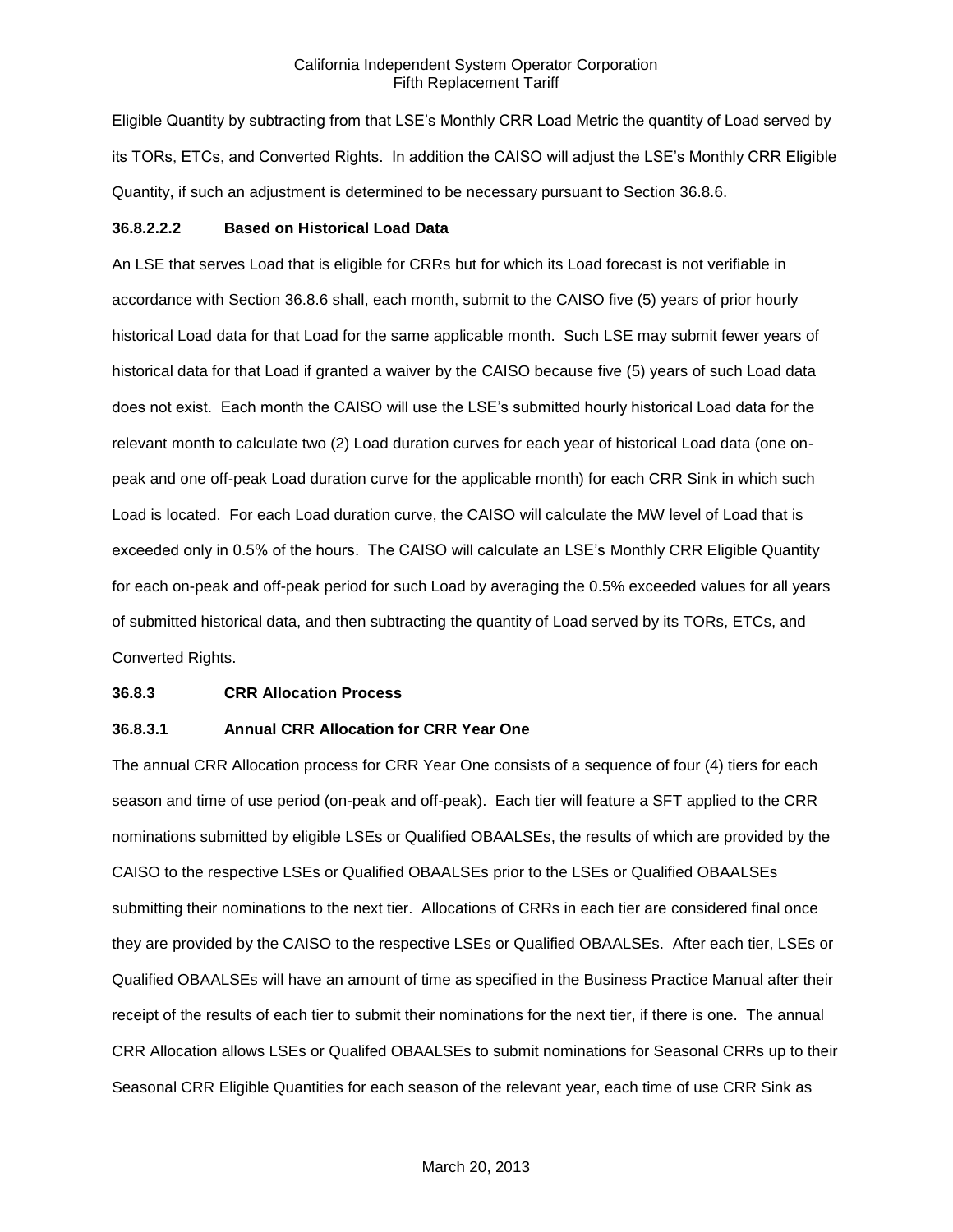provided in Sections 36.8.3.1.1, 36.8.3.1.2 and 36.8.3.1.4. The annual CRR Allocation also allows LSEs to submit nominations for Long Term CRRs up to twenty percent (20%) of their Adjusted Load Metric for each season, time of use period and each LAP; except that an LSE that demonstrates that more than twenty percent (20%) of its Adjusted Load Metric is covered by a combination of long-term procurement arrangements of ten (10) years or greater and ownership of Generation resources is able to submit nominations for a greater amount as specified in Section 36.8.3.1.3. As provided in Section 36.8.3.1.3.2, the annual CRR Allocation allows a Qualified OBAALSE to submit nominations for Long Term CRRs up to fifty percent (50%) of its Adjusted Load Metric for each season, time of use period and Scheduling Point provided that the Qualified OBAALSE demonstrates that all of its nominated Long Term CRR Sources are covered by a combination of long-term procurement arrangements of ten (10) years or greater and ownership of generation resources. The annual CRR Allocation for CRR Year One will be conducted in the following sequence of tiers:

**36.8.3.1.1** Tier 1. In tier 1, an LSE or a Qualified OBAALSE may nominate and the CAISO will allocate to the LSE or a Qualified OBAALSE Seasonal CRRs up to fifty percent (50%) of its Seasonal CRR Eligible Quantity for each season, time of use period and CRR Sink. An LSE or a Qualified OBAALSE can nominate Seasonal CRRs sourced at Trading Hubs in accordance with the LSE's or Qualified OBAALSE's verified CRR Sources. In running the SFT the CAISO shall disaggregate the Seasonal CRR nominations sourced at Trading Hubs as described in Section 36.8.4.1. All allocated CRRs that result from such disaggregation will be Point-to-Point CRRs each of whose CRR Source is a Generating Unit PNode that is an element of the Trading Hub.

**36.8.3.1.2** Tier 2. In tier 2, an LSE or a Qualified OBAALSE may nominate and the CAISO will allocate to the LSE or Qualified OBAALSE Seasonal CRRs up to seventy-five percent (75%) of its Seasonal CRR Eligible Quantity for each season, time of use period and CRR Sink, minus the quantity of CRRs allocated to that LSE or Qualified OBAALSE in tier 1. An LSE or a Qualified OBAALSE can nominate Seasonal CRRs sourced at Trading Hubs in accordance with the LSE's or Qualified OBAALSE's verified CRR Sources. In tier 2 an LSE or a Qualified OBAALSE with a verified Trading Hub CRR Source may nominate up to seventy-five (75%) of the Adjusted Verified CRR Source Quantity for that Trading Hub, minus the total MW quantity of Point-to-Point CRRs the LSE or Qualified OBAALSE was allocated in tier 1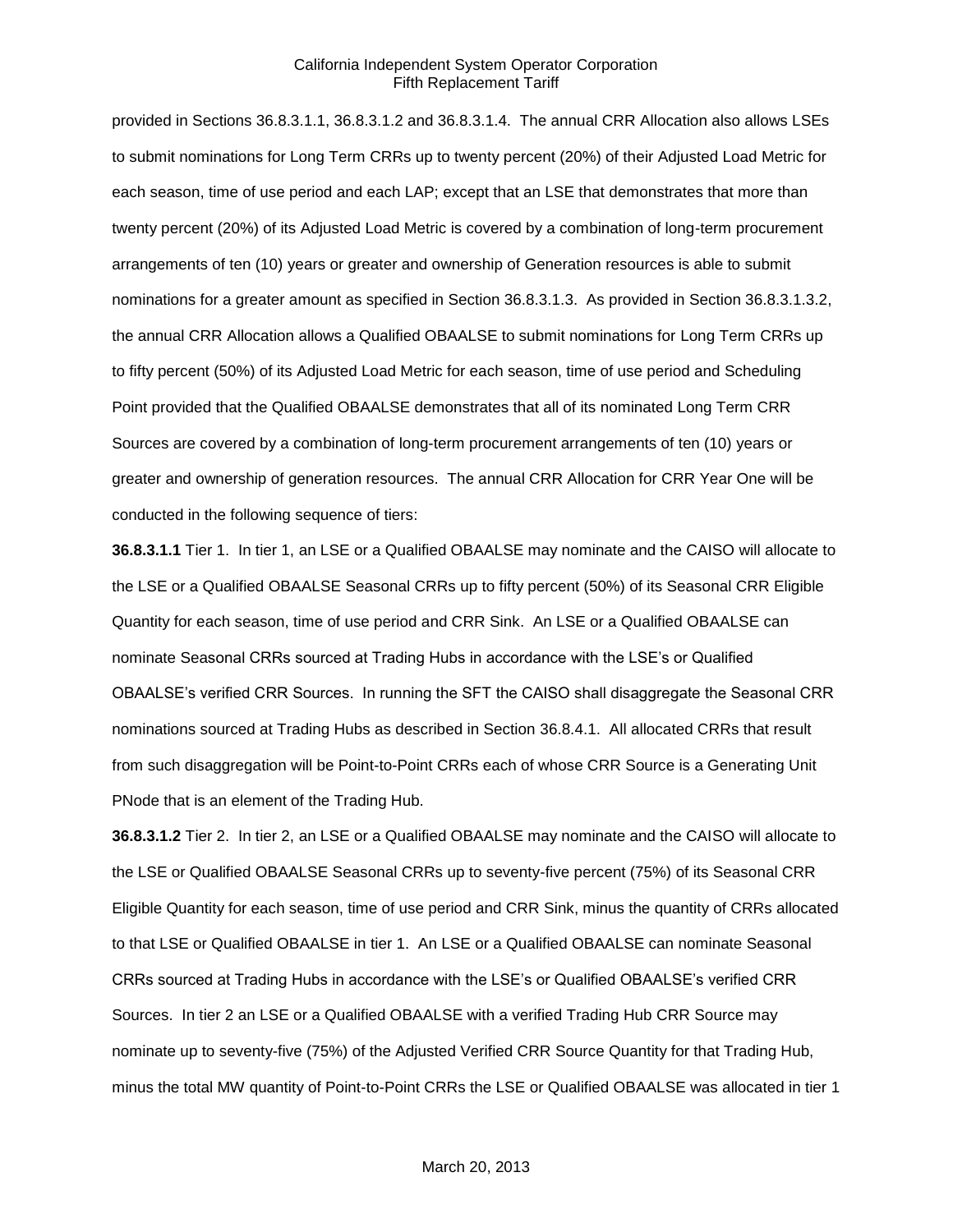as a result of its tier 1 nomination of CRRs sourced at that Trading Hub. In running the SFT the CAISO shall disaggregate the Seasonal CRR nominations sourced at Trading Hubs as described in Section 36.8.4.1. All allocated CRRs that result from such disaggregation will be Point-to-Point CRRs each of whose CRR Source is a Generating Unit PNode that is an element of the Trading Hub.

**36.8.3.1.3** Tier LT. Tier LT will follow tier 2 for CRR Year One. In Tier LT, an LSE or a Qualified OBAALSE may nominate Long Term CRRs from the Seasonal CRRs allocated in tiers 1 and 2 as provided in this Section 36.8.3.1. The cleared Point-to-Point CRRs awarded in tier 1 and tier 2 that resulted from disaggregated CRR nominations sourced at a Trading Hub may not be nominated in Tier LT in CRR Year One. Any Point-to-Point CRRs awarded as a result of disaggregated CRR nominations sourced at a Trading Hub, as described in Section 36.8.4.1, must be nominated as Trading Hub CRRs as described in this Section 36.8.3.1.3. In running the SFT the CAISO shall disaggregate the Seasonal CRR nominations sourced at Trading Hubs as described in Section 36.8.4.1. All allocated Long Term CRRs that result from such disaggregation will be Point-to-Point CRRs each of whose CRR Source is a Generating Unit PNode that is an element of the Trading Hub.

#### **36.8.3.1.3.1 Tier LT for LSEs**

The quantity of Seasonal CRRs that an LSE can nominate as Long Term CRRs is limited to twenty percent (20%) of the LSE's Adjusted Load Metric, except that an LSE that can demonstrate that more than twenty percent (20%) of its Adjusted Load Metric is covered by a combination of long-term procurement arrangements of ten (10) years or greater and ownership of Generation resources is able to submit nominations for a greater amount as provided in this section. Such demonstrations shall be provided by the requesting LSE to the CAISO through the submission of a written sworn declaration by an executive employee authorized to represent the LSE and attest to the accuracy of the data demonstration. As necessary, the CAISO may request, and such LSE must produce in a timely manner, documents in support of such declaration. If the LSE has demonstrated that more than twenty percent (20%) of its Adjusted Load Metric is covered by a combination of long-term procurement arrangements of ten (10) years or greater and ownership of Generation resources, the amount of Long Term CRRs that it may nominate is equal to the minimum of: (i) the sum of the owned resources and long-term procurement arrangements of ten (10) years or more and (ii) fifty percent (50%) of the LSE's Adjusted Load Metric.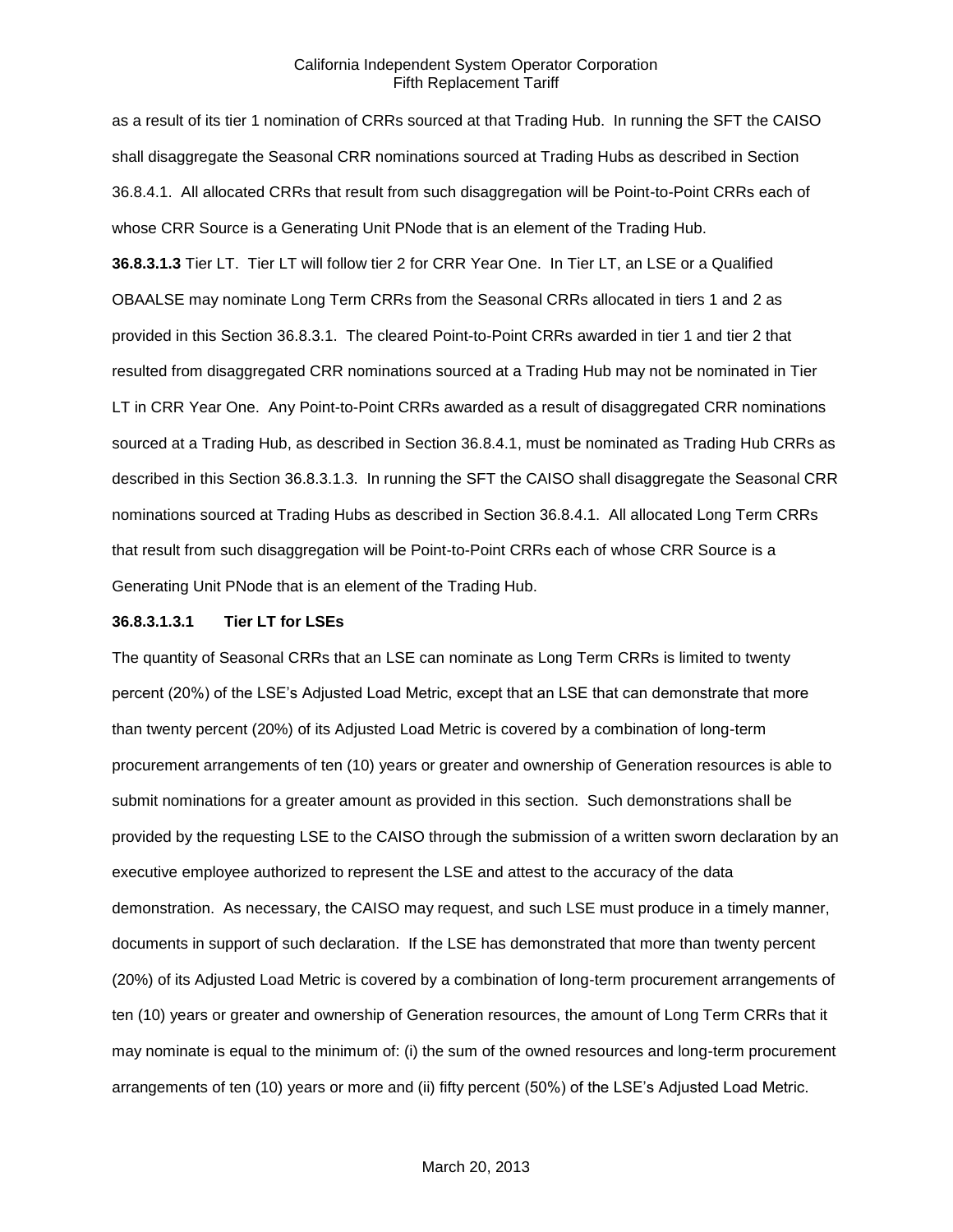If an LSE's combination of long-term procurement arrangements of ten (10) years or greater and ownership of generation resources is greater than twenty percent (20%) of its Adjusted Load Metric and the LSE nominates more than twenty percent (20%) of its Adjusted Load Metric as Long Term CRRs, then the CRR Sources for all of the LSE's Long Term CRR nominations must be sources associated with its demonstrated long-term procurement arrangements of ten (10) years or greater or its owned generation resources. Subject to the maximum quantities described above in this Section 36.8.3.1.3.1, an LSE can nominate CRRs sourced at a Trading Hub in Tier LT up to the total MW amount of the Pointto-Point CRRs the LSE was allocated in tiers 1 and 2 as a result of its disaggregated tier 1 and 2 nominations of CRRs sourced at that Trading Hub. Subject to the maximum quantities described above in this Section 36.8.3.1.3.1, an LSE can nominate CRRs sourced at a Trading Hub in Tier LT up to the total MW amount of the Point-to-Point CRRs the LSE was allocated in tiers 1 and 2 as a result of its disaggregated tier 1 and 2 nominations of CRRs sourced at that Trading Hub.

## **36.8.3.1.3.2 Tier LT for Qualified OBAALSEs**

A Qualified OBAALSE may submit nominations for Long Term CRRs up to fifty percent (50%) of its Adjusted Load Metric for each season, time of use period and Scheduling Point. The Qualified OBAALSE must demonstrate that all of its nominated Long Term CRRs are supported by a combination of long-term procurement arrangements of ten (10) years or greater and ownership of generation resources. Such demonstrations shall be provided by the requesting Qualified OBAALSE to the CAISO through the submission of a written sworn declaration by an executive employee authorized to represent the Qualified OBAALSE attesting to the accuracy of the data demonstration. As necessary, the CAISO may request, and such Qualified OBAALSE must produce in a timely manner, documents in support of such declaration.

#### **36.8.3.1.3.3 Tier LT SFT**

After receiving nominations for Long Term CRRs from LSEs and Qualified OBAALSEs, the CAISO will run SFTs to ensure the feasibility of the nominated Long Term CRRs for the remaining nine years of the ten-year term of the Long Term CRR. The SFT runs in Tier LT will test the feasibility of only the Long Term CRR nominations and will not include in the analysis those Seasonal CRRs allocated in tiers 1 and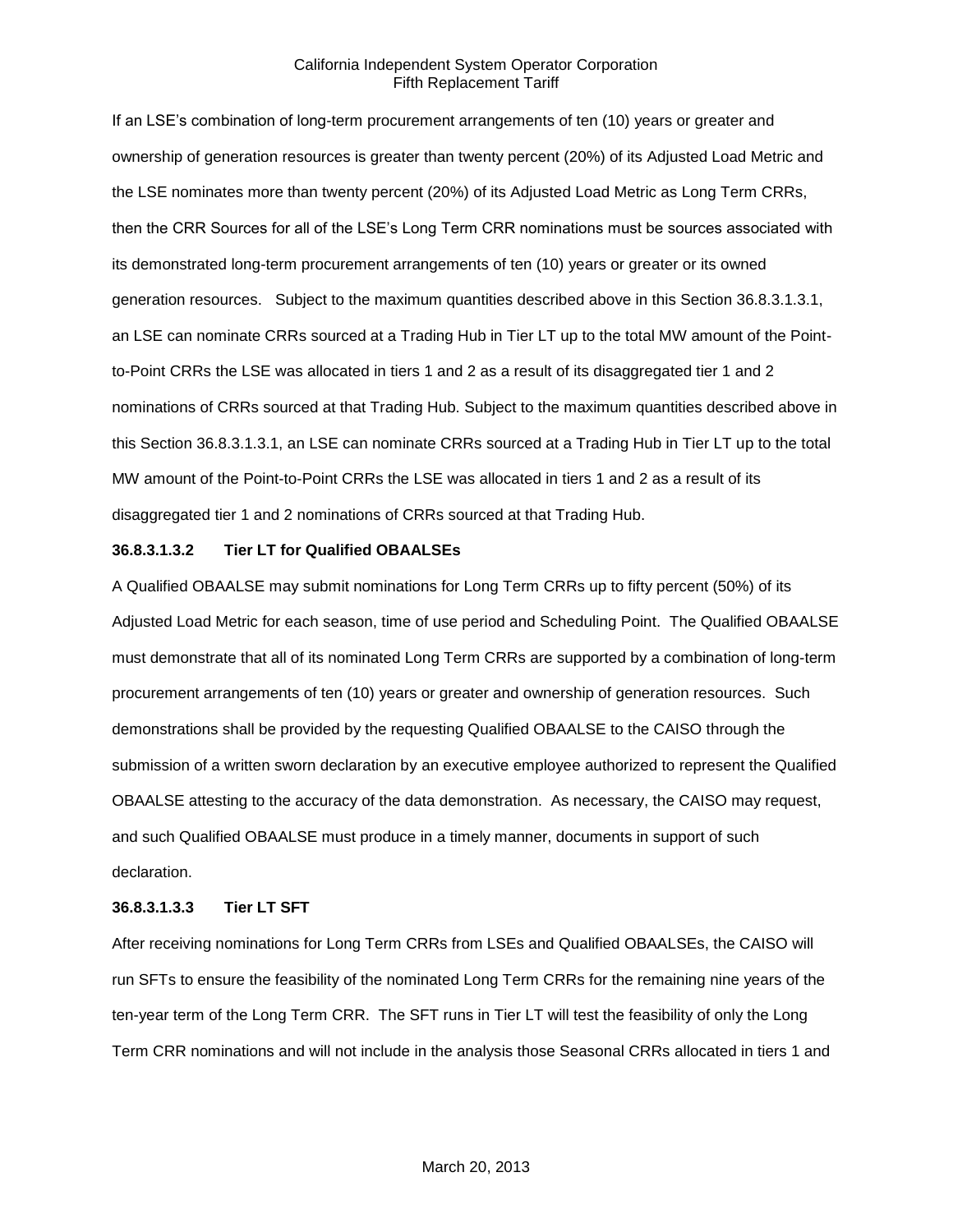2 that are not nominated as Long Term CRRs. The quantity of Long Term CRRs that can be allocated for any season and time of use period must be feasible for the entire ten-year term of the Long Term CRR. As a result of the Tier LT SFT runs, Long Term CRR nominations may not be fully allocated; however, such a result will not affect the CRR Year One validity of the Seasonal CRR allocated in tiers 1 and 2. The CAISO will inform the nominating entity of the results of the Tier LT SFTs before the deadline for submission of the tier 3 nominations.

**36.8.3.1.4** Tier 3. In tier 3, an LSE or a Qualified OBAALSE may nominate and the CAISO will allocate to the LSE or Qualified OBAALSE Seasonal CRRs up to one hundred percent (100%) of its Seasonal CRR Eligible Quantity for each season, minus the quantity of CRRs allocated to that LSE or Qualified OBAALSE in tiers 1 and 2. In tier 3, Sub-LAPs will be eligible CRR Sinks provided that the Sub-LAP is within the nominating LSE's Default LAP. An LSE or a Qualified OBAALSE can nominate Seasonal CRRs sourced at Trading Hubs. In running the SFT the CAISO shall disaggregate the Seasonal CRR nominations sourced at Trading Hubs as described in Section 36.8.4.1. All allocated CRRs that result from such disaggregation will be Point-to-Point CRRs each of whose CRR Source is a Generating Unit PNode that is an element of the Trading Hub. A Qualified OBAALSE can only nominate CRRs from its verified CRR Sources as provided in Section 36.8.3.4.

## **36.8.3.2 Monthly CRR Allocation for CRR Year One**

The monthly CRR Allocation in CRR Year One shall consist of a sequence of two (2) tiers for each time of use period (on-peak and off-peak). The monthly CRR Allocation will distribute Monthly CRRs to each LSE or Qualified OBAALSE up to one hundred percent (100%) of its Monthly CRR Eligible Quantity, minus CRRs allocated to that LSE or Qualified OBAALSE in the annual CRR Allocation for the relevant month and time of use period. The monthly CRR Allocation for CRR Year One will be conducted as follows:

**36.8.3.2.1** Tier 1. In tier 1 of the monthly CRR Allocations, an LSE or a Qualified OBAALSE may nominate and the CAISO will allocate to the LSE or Qualified OBAALSE Monthly CRRs up to fifty percent (50%) of the difference between its Monthly CRR Eligible Quantity and the quantity of Seasonal CRRs and previously allocated Long Term CRRs that apply to that month and time of use period. An LSE or a Qualified OBAALSE can nominate Monthly CRRs sourced at Trading Hubs in accordance with the LSE's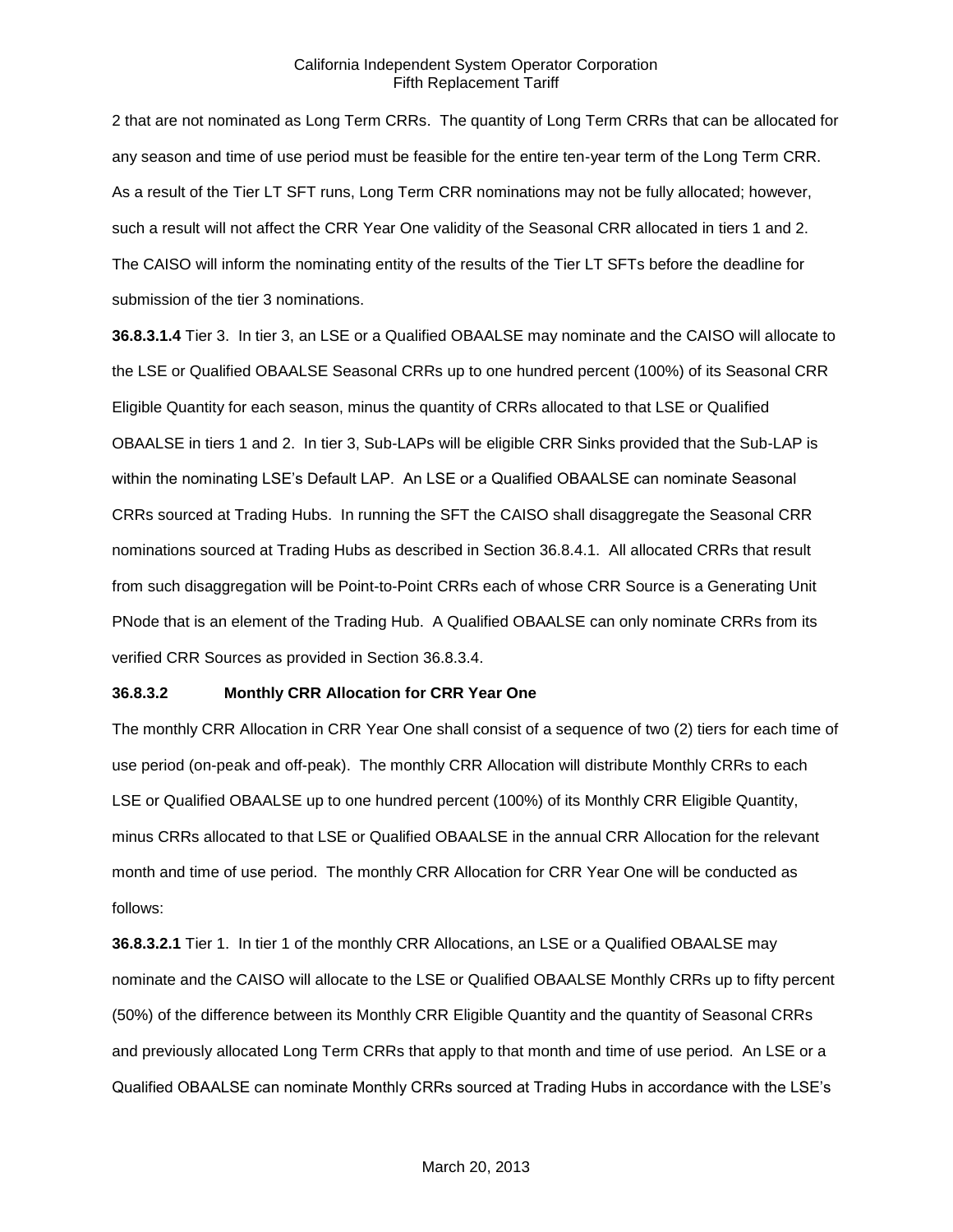or Qualified OBAALSE's verified CRR Sources. In running the SFT the CAISO shall disaggregate the Monthly CRR nominations sourced at Trading Hubs as described in Section 36.8.4.1. All allocated CRRs that result from such disaggregation will be Point-to-Point CRRs each of whose CRR Source is a Generating Unit PNode that is an element of the Trading Hub.

**36.8.3.2.2** Tier 2. In tier 2 of the monthly CRR Allocations, an LSE or a Qualified OBAALSE may nominate and the CAISO will allocate to the LSE or Qualified OBAALSE Monthly CRRs up to one hundred percent (100%) of the difference between its CRR Eligible Quantity and the quantity of Seasonal CRRs and previously allocated Long Term CRRs that apply to that month and time of use period, minus the quantity of CRRs the entity was allocated in tier 1 of the CRR Year One monthly CRR Allocation. An LSE or a Qualified OBAALSE can nominate Monthly CRRs sourced at Trading Hubs. In running the SFT the CAISO shall disaggregate the Monthly CRR nominations sourced at Trading Hubs as described in Section 36.8.4.1. In tier 2 of the monthly CRR Allocation, Sub-LAPs will be eligible CRR Sinks provided that the Sub-LAP is within the nominating LSE's Default LAP. A Qualfied OBAALSE can only nominate CRRs from its verified CRR Sources as provided in Section 36.8.3.4.2.

#### **36.8.3.3 [NOT USED]**

#### **36.8.3.4 Source Verification**

Source verification is required for LSE CRR nominations in tiers 1 and 2 of the CRR Year One annual allocation process and in tier 1 of each CRR Year One monthly allocation process. Source verification is required for all Qualified OBAALSE CRR nominations in all tiers of all CRR Allocation processes.

## **36.8.3.4.1 CRR Year One Source Verification for LSEs**

In CRR Year One, nominations for tier 1 and tier 2 of the annual CRR Allocation and tier 1 of the monthly CRR Allocations must be source verified for all LSEs. Prior to the beginning of the CRR Allocation process but no later than thirty (30) days before the date on which the Candidate CRR Holders or CRR Holders will be required to submit their nominations for the CRR Allocation, the CAISO will make available a list of allowable CRR Sources to be used in the CRR Allocation. The allowable CRR Sources will be consistent with the applicable CRR FNM. In the event that unforeseen changes to network conditions arise after the thirty-day release of the list of allowable CRR Sources and warrant revisions to that list, the CAISO will provide updates to the list prior to the closing of nominations for the CRR Allocation. An LSE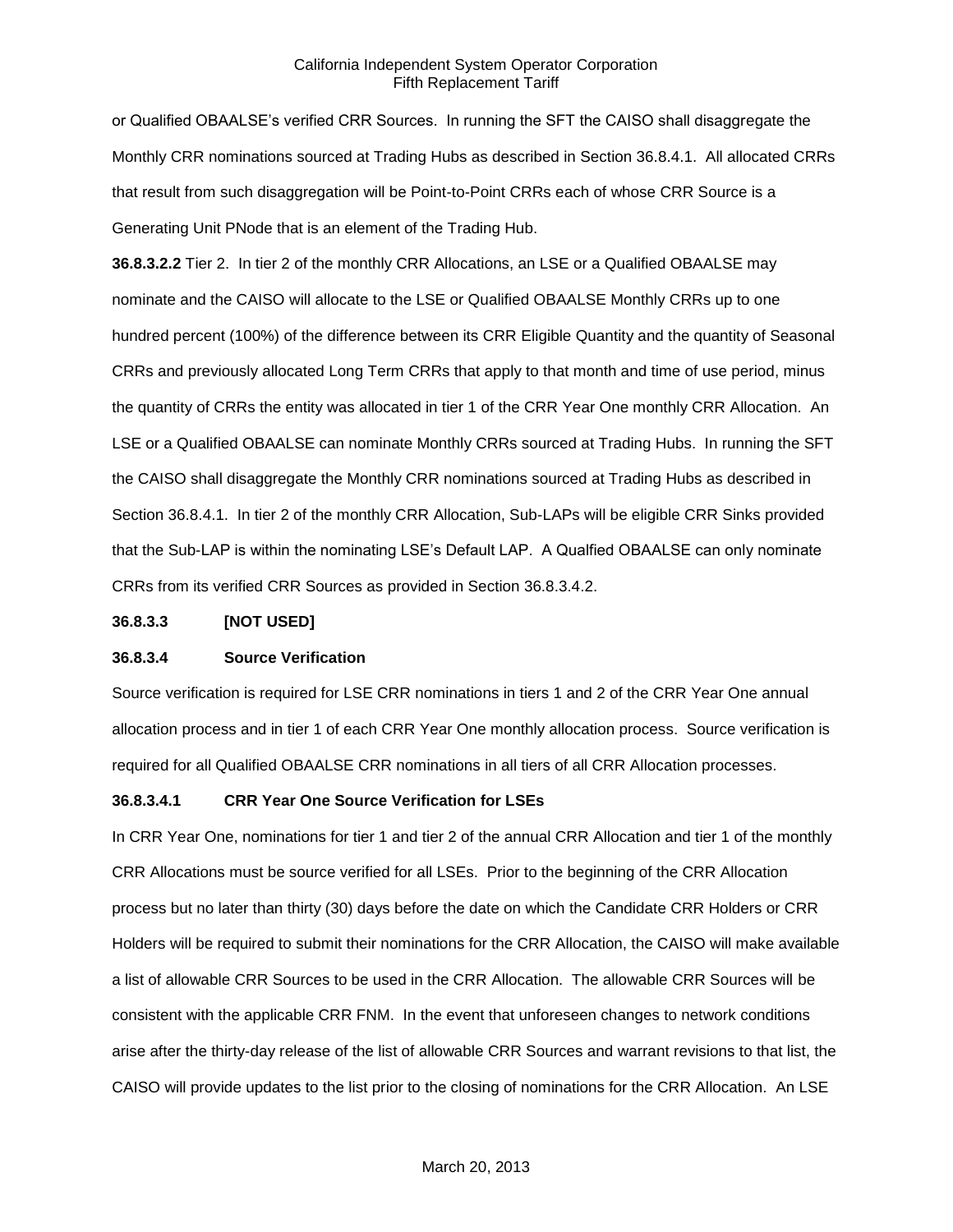must demonstrate that it could actually submit Bids, including Self-Schedules and Inter-SC Trades, for Energy from the locations to be nominated as CRR Sources to serve its Load either through ownership of, or contractual rights to receive Energy from, the relevant Generating Units, or a contract to take ownership of power at the relevant source, such as a Trading Hub or a Scheduling Point. For the second, third and fourth quarters of calendar year 2008 for CRR Year One, in conducting its source verification the CAISO will use data for the period beginning April 1, 2006 and ending December 31, 2006. For the first quarter of calendar year 2009 for CRR Year One, the CAISO will use data for the period beginning January 1, 2007 and ending March 31, 2007 as the basis for verification. Such demonstrations shall be provided by the requesting LSE to the CAISO through the submission of a written sworn declaration by an executive employee authorized to represent the LSE and attest to the accuracy of the data demonstration. As necessary, the CAISO may request, and such LSE must produce in a timely manner, documents in support of such declaration.

## **36.8.3.4.2 Source Verification for Qualified OBAALSEs**

All CRR nominations by Qualified OBAALSEs must be source verified. A Qualified OBAALSE's source verification will be based on its legitimate need showing as specified in Section 36.9.1.

#### **36.8.3.4.3 Calculation of Verified CRR Source Quantity**

The Verified CRR Source Quantity associated with each verified CRR Source for a particular LSE or Qualified OBAALSE will be: (i) for an owned generation resource the PMax of the unit multiplied by the LSE's or Qualified OBAALSE's ownership share; (ii) for a contract with a generation resource, the hourly MWh of Energy specified in the contract averaged over all hours of the relevant time of use period, but no greater than the PMax of the unit; or (iii) for a contract that delivers Energy to a Trading Hub or Scheduling Point, the hourly MWh of energy specified in the contract for delivery from the supplier to the LSE or Qualified OBAALSE at the Trading Hub or Scheduling Point, averaged over all hours of the relevant time of use period. Energy contracts submitted by an LSE to demonstrate that the LSE can submit Bids, including Self-Schedules and Inter-SC Trades, for Energy from the nominated CRR Sources to serve its Load must be at least one month in duration. Energy contracts submitted by a Qualified OBAALSE to demonstrate that the Qualified OBAALSE can submit Bids, including Self-Schedules and Inter-SC Trades, for Energy from the nominated CRR Sources to serve its Load must be at least one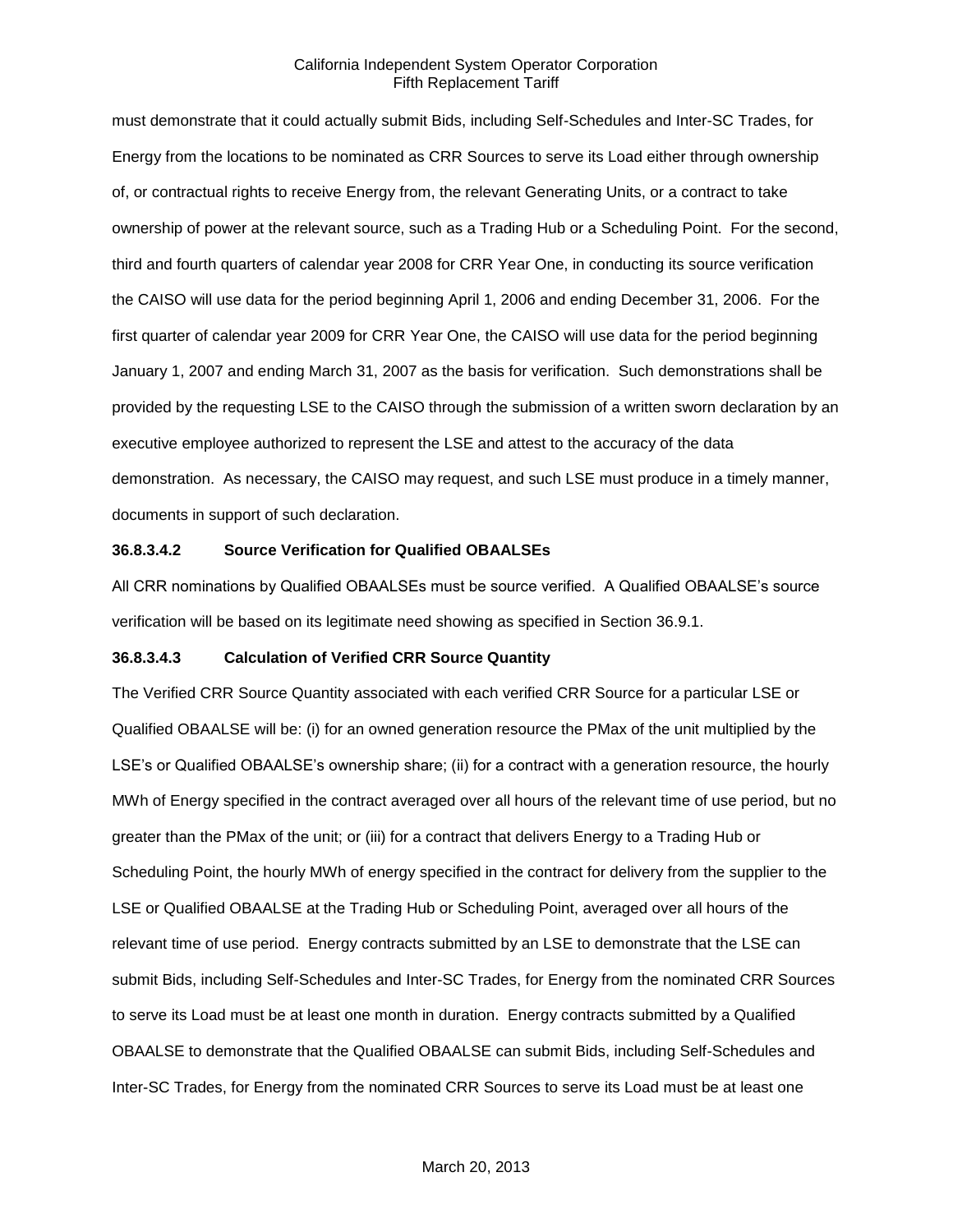month in duration to support nominations of Monthly and Seasonal CRRs, and at least ten (10) years in duration to support nominations of Long Tem CRRs. Nominations of CRRs for which the CRR Source is a Scheduling Point must be source verified in accordance with Section 36.8.4.2.

## **36.8.3.4.4 Calculation of Adjusted Verified CRR Source Quantity**

For nominations by an LSE and a Qualified OBAALSE, except for a Qualified OBAALSE's nomination of Long Term CRRs, the CAISO will consider a contract that covers a portion of a season (but not less than one month) to be acceptable verification, with the adjustment described below, for the entire season for which a CRR is nominated. The CAISO will also consider a contract not less than one month in duration that covers portions of two consecutive months to be acceptable verification, with the adjustment described below, for both of the months that are partially covered. In such cases, for a contract that covers only a portion of the season or month for which the LSE or Qualified OBAALSE wishes to nominate source-verified CRRs, the CAISO will calculate an Adjusted Verified CRR Source Quantity, which equals the Verified CRR Source Quantity times the ratio of the number of days covered by the contract for a particular month or season to the total number of days in that month or season, consistent with the time of use period of the CRRs being nominated. Contracts submitted by a Qualified OBAALSE to support nomination of Long Term CRRs must be at least ten (10) years in duration and cover the entire season of the Long Term CRR being nominated, and therefore the Adjusted Verified CRR Source Quantity calculation does not apply to such nominations.

## **36.8.3.5 Annual CRR Allocation Beyond CRR Year One**

The annual CRR Allocation for years beyond CRR Year One consists of a sequence of four (4) tiers for each season and time of use period (on-peak and off-peak). Allocations of CRRs in each tier are considered final once they are provided by the CAISO to the respective LSEs or Qualified OBAALSEs. After each tier, LSEs or Qualified OBAALSEs will have an amount of time as specified in the Business Practice Manual after their receipt of the results of each tier to submit their nominations for the next tier, if there is one. The annual CRR Allocation will allow LSEs or Qualified OBAALSEs to submit nominations up to their Seasonal CRR Eligible Quantities minus the quantity of previously allocated Long Term CRRs for each season of the relevant year, each time of use period and each CRR Sink at which they serve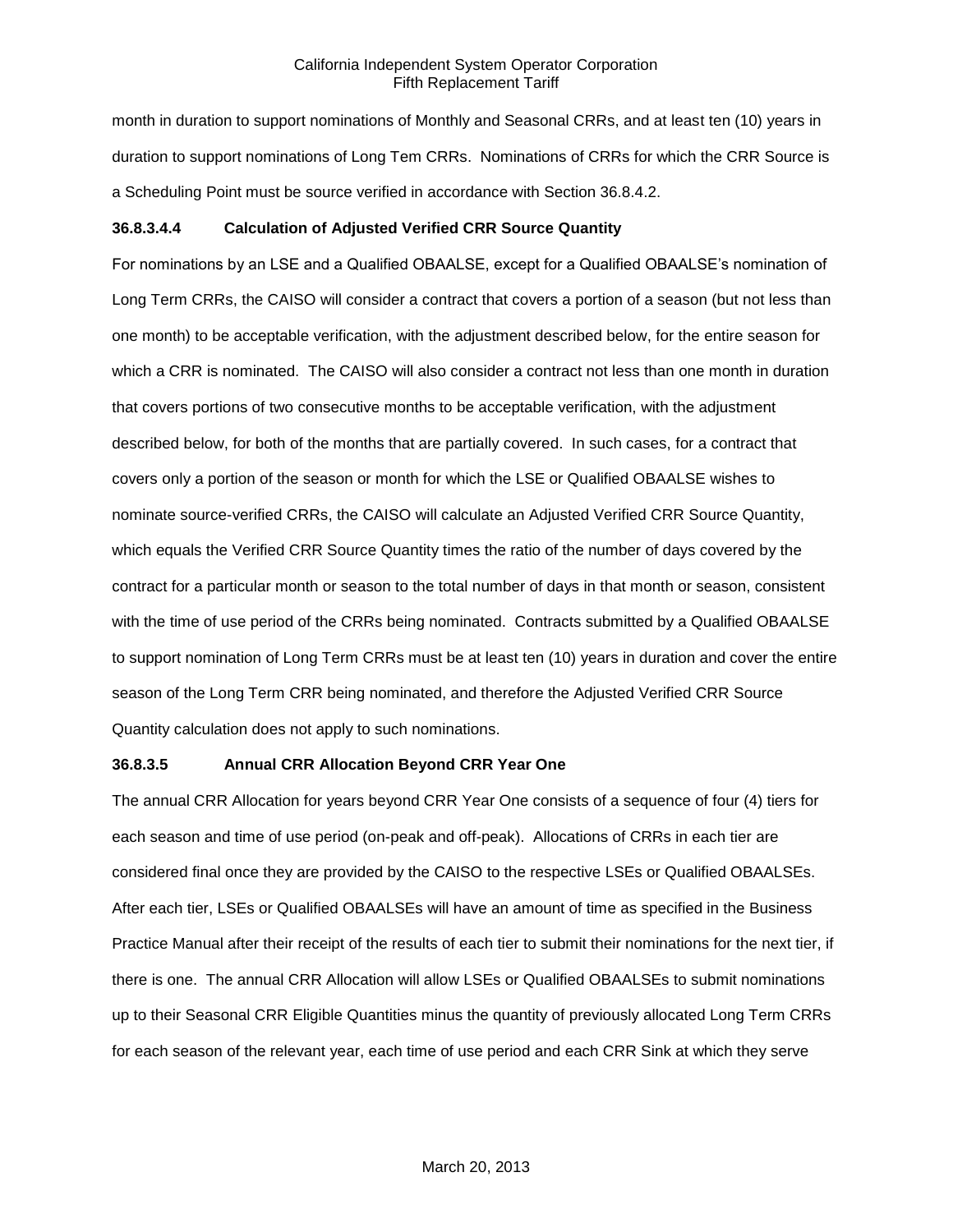Load. Annual CRR Allocations for years beyond CRR Year One will be conducted in the following sequence of tiers:

## **36.8.3.5.1 Tier 1 – Priority Nomination Process**

Tier 1 of the annual CRR Allocation in years beyond CRR Year One will be a Priority Nomination Process through which CRR Holders may nominate some of the same CRRs that they were allocated in the immediately previous annual CRR Allocation process. As provided in Section 36.8.3.4.2, nominations by a Qualified OBAALSE in the PNP are subject to source verification. In all annual CRR Allocations after CRR Year One, an LSE or a Qualified OBAALSE may make PNP nominations up to the lesser of: (1) its Seasonal CRR Eligible Quantity multiplied by two-thirds; minus the quantity of Long Term CRRs for each season, time of use period and CRR Sink for that year; and minus the net MW amount of load migration CRRs valid for each season, time of use period and CRR sink for that year; or, (2) the total quantity of Seasonal CRRs allocated to that LSE in the previous annual CRR Allocation; plus the net quantity of load migration CRRs associated with the immediately preceding Seasonal CRR Allocations for the corresponding season, time of use, and CRR sink location; minus the quantity of Long Term CRRs allocated in the immediately preceding Seasonal CRR Allocation for each season, time of use period and CRR Sink; and minus the net MW amount of load migration CRRs valid for each season, time of use period and CRR sink for that year. In addition, an LSE's or Qualified OBAALSE's nomination of any particular CRR Source-CRR Sink combination in the PNP may not exceed the MW quantity of CRRs having that CRR Source and CRR Sink that the LSE or Qualified OBAALSE was allocated in the previous annual CRR Allocation, reduced by the MW quantity of those Long-Term CRRs with the same CRR Source and CRR Sink that were awarded in the prior year's Long-Term CRR allocation, for the same season and time of use period, and in the case of an LSE, adjusted for net Load loss or gain resulting from Load Migration as described in Section 36.8.5.2.2. An LSE or a Qualified OBAALSE may nominate CRRs awarded with a CRR Source at the Trading Hubs in the PNP. CRRs whose CRR Sink is a Sub-LAP are not eligible for nomination in the PNP. A CRR whose CRR Sink is a Custom LAP or PNode is eligible for nomination in the PNP. PNP Eligible Quantities are not affected by secondary transfers of CRRs, except as performed by the CAISO to reflect Load Migration as described in Section 36.8.5. That is, with the exception of transfers to reflect Load Migration: (i) an LSE or a Qualified OBAALSE may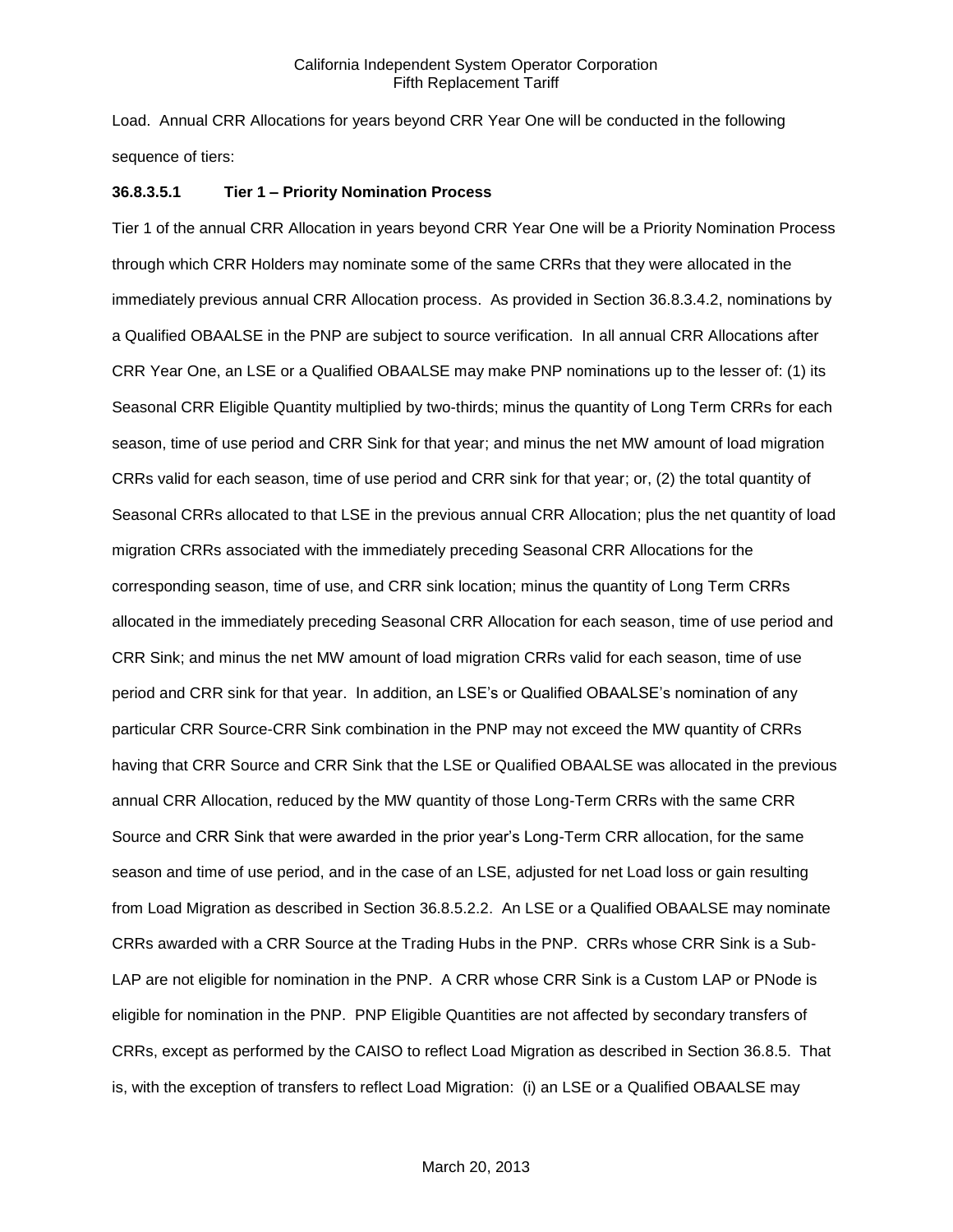nominate in the PNP a CRR it was allocated in the prior annual CRR Allocation even though it transferred that CRR to another party during the year, and (ii) an LSE or a Qualified OBAALSE may not nominate in the PNP a CRR that it received through a secondary transfer from another party. CRRs received through a CRR Auction are not eligible for nomination in the PNP. CRRs received as Offsetting CRRs to reflect Load Migration are not eligible for nomination in the PNP. The CAISO does not guarantee that all CRR nominations in the PNP will be allocated. The CAISO will conduct an SFT to determine whether all CRR nominations in the PNP are simultaneously feasible. If the SFT determines that all priority nominations are not simultaneously feasible, the CAISO will reduce the allocated CRRs until simultaneous feasibility is achieved.

#### **36.8.3.5.2 Tier LT**

In years subsequent to CRR Year One, Long Term CRRs will be allocated as provided in this section.

#### **36.8.3.5.2.1 Tier LT for LSEs**

In Tier LT of CRR Year Two, an LSE may nominate Long Term CRRs from any of the Seasonal CRRs it was allocated in the PNP up to a maximum of thirty percent (30%) of the its Adjusted Load Metric, minus the quantity of previously allocated Long Term CRRs that are valid for that year; except that the LSE may nominate Long Term CRRs in amounts greater than thirty percent (30%) but no more than fifty percent (50%) of its Adjusted Load Metric if the LSE demonstrates that more than thirty percent (30%) of its Adjusted Load Metric is covered by a combination of long-term procurement arrangements of ten (10) years or greater and ownership of Generation resources. Such demonstrations shall be provided by the requesting LSE to the CAISO through the submission of a written sworn declaration by an executive employee authorized to represent the LSE and attest to the accuracy of the data demonstration. As necessary, the CAISO may request, and such LSE must produce in a timely manner, documents in support of such declaration. If the LSE has demonstrated that more than thirty percent (30%) of its Adjusted Load Metric is covered by a combination of long-term procurement arrangements of ten (10) years or greater and ownership of Generation resources, the amount of Long Term CRRs that it may nominate is equal to the minimum of: (i) the sum of the owned resources and long-term procurement arrangements of ten (10) years or more, minus the quantity of previously allocated Long Term CRRs that are valid for that CRR year, and (ii) fifty percent (50%) of the LSE's Adjusted Load Metric, minus the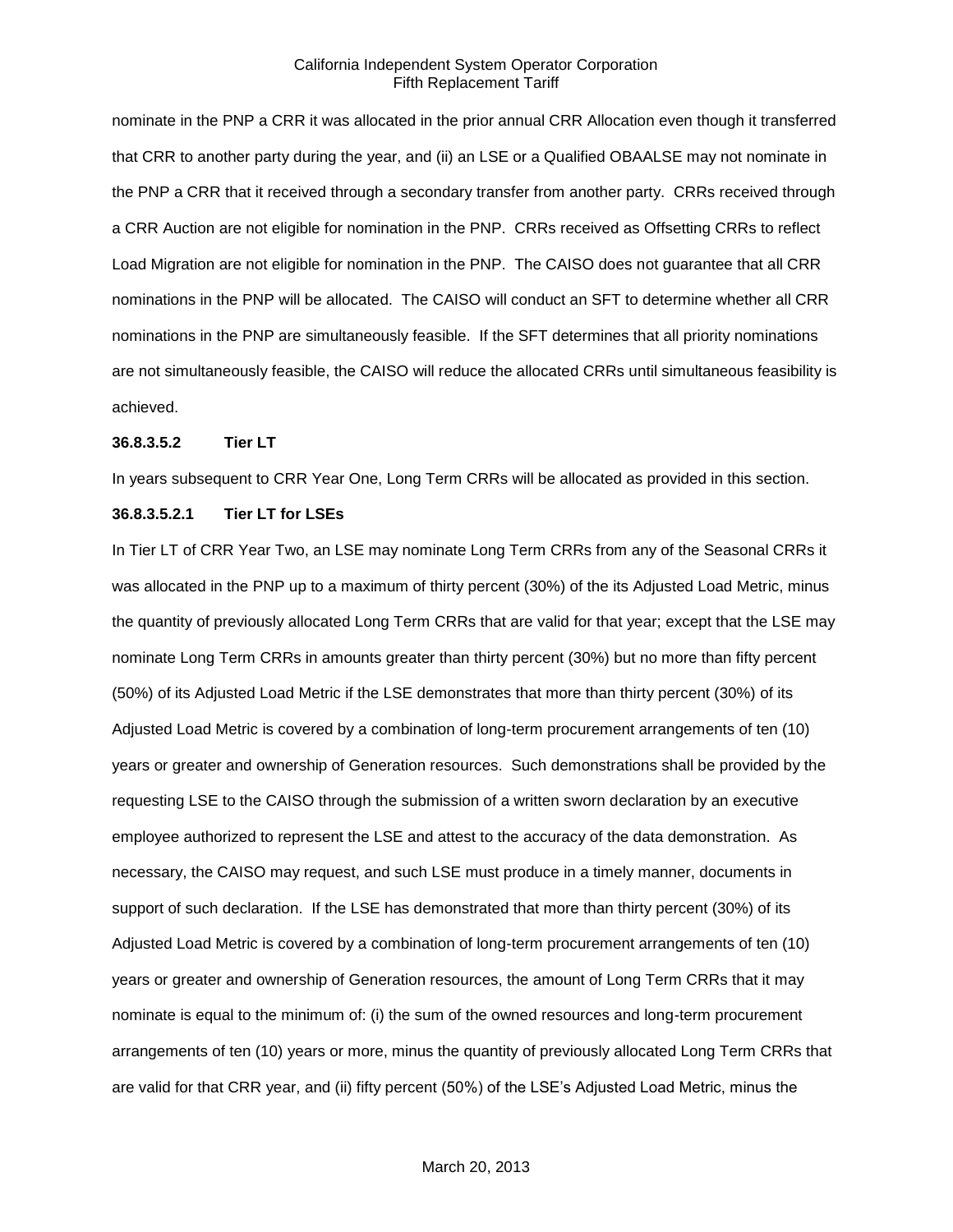quantity of previously allocated Long Term CRRs that are valid for that CRR year. In CRR Year Three, the limit on Long Term CRR nominations will increase by ten percent (10%) to forty percent (40%) of the eligible entity's Adjusted Load Metric but shall not exceed fifty percent (50%) of the Adjusted Load Metric. In CRR Year Three, an LSE may exceed the forty percent (40%) limit on Long Term CRR nominations if it demonstrates that its Adjusted Load Metric is covered by a combination of long-term procurement arrangements of ten (10) years or greater and ownership of Generation resources. The amount of Long Term CRRs that it may nominate is equal to the minimum of: (i) the sum of the owned resources and long-term procurement arrangements of ten (10) years or more, minus the quantity of previously allocated Long Term CRRs that are valid for that CRR year, and (ii) fifty percent (50%) of the LSE's Adjusted Load Metric, minus the quantity of previously allocated Long Term CRRs that are valid for that CRR year. In CRR Year Four and all subsequent years, an LSE may nominate Long Term CRRs from any of the Seasonal CRRs allocated in the PNP up to the maximum of fifty percent (50%) of its Adjusted Load Metric, minus the quantity of previously allocated Long Term CRRs that are valid for that year.

#### **36.8.3.5.2.2 Tier LT for Qualified OBAALSEs**

A Qualified OBAALSE may submit nominations for Long Term CRRs up to the portion of its Adjusted Load Metric for which it has demonstrated coverage by a combination of long-term procurement arrangements of ten (10) years or greater and ownership of generation resources, up to a maximum of fifty percent (50%) of its Adjusted Load Metric for each season, time of use period and Scheduling Point, minus the quantity of previously allocated Long Term CRRs that are valid for that CRR year. Such demonstrations shall be provided by the requesting Qualified OBAALSE to the CAISO through the submission of a written sworn declaration by an executive employee authorized to represent the Qualified OBAALSE and attest to the accuracy of the data demonstration. As necessary, the CAISO may request, and such Qualified OBAALSE must produce in a timely manner, documents in support of such declaration. Contracts submitted in support of OBAALSE nominations of Long Term CRRs must cover the entire season of the Long Term CRR being nominated.

#### **36.8.3.5.2.3 Tier LT SFT**

After receiving nominations for Long Term CRRs, the CAISO will run SFTs to ensure the feasibility of the nominated Long Term CRRs for the remaining nine years of the ten (10) year term of the Long Term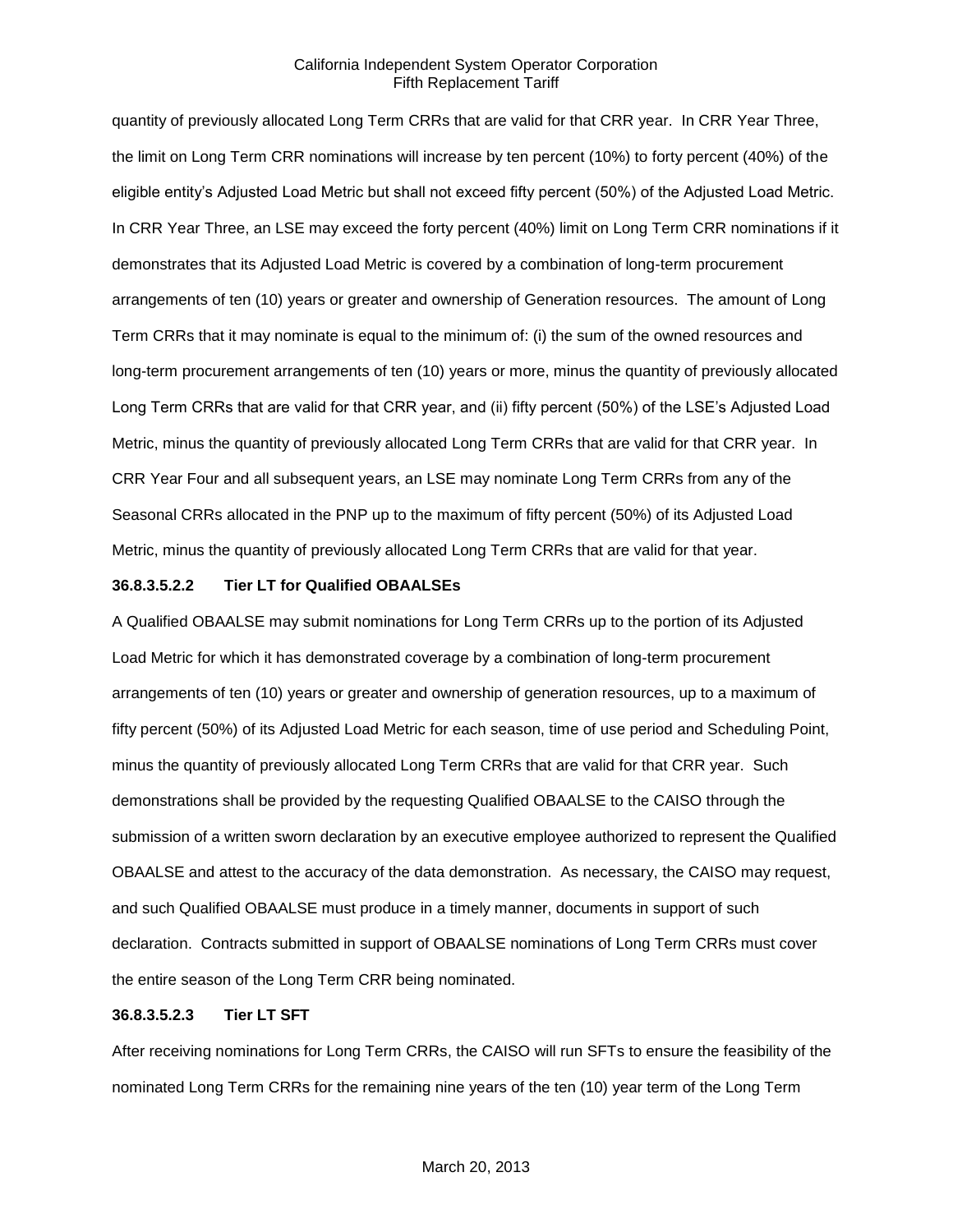CRR. The SFT run in Tier LT will test the feasibility of only the Long Term CRR nominations and will not include in the analysis those Seasonal CRRs allocated in the PNP that were not nominated as Long Term CRRs. The quantity of Long Term CRRs that can be allocated for any season and time of use period must be feasible for the entire ten (10) year term of the Long Term CRR. As a result of the Tier LT SFT runs, Long Term CRR nominations may not be fully allocated; however, such a result will not affect the validity of: (i) the Long Term CRRs allocated in previous years, or (ii) the Seasonal CRRs allocated in the PNP. The CAISO will inform nominating eligible entities of the results of the Tier LT SFTs before the deadline for submission of the tier 2 nominations.

**36.8.3.5.3 Tier 2** In tier 2 of the annual CRR Allocation, the CAISO will allocate Seasonal CRRs to each LSE and Qualfied OBAALSE up to two-thirds of its Seasonal CRR Eligible Quantity for each season, time of use period and CRR Sink, minus the quantity of: (i) CRRs allocated to that LSE or Qualified OBAALSE in tier 1, (ii) Long Term CRRs previously allocated to it that are valid for the CRR term currently being allocated, and (iii) the net MW amount of long-term Load Migrations CRRs assigned to the LSE that are valid for the term currently being allocated. In tier 2 of the annual CRR Allocation, Sub-LAPs will be eligible CRR Sinks provided that the Sub-LAP is within the nominating LSE's Default LAP. An LSE or a Qualified OBAALSE can nominate Seasonal CRRs sourced at Trading Hubs. In running the SFT the CAISO shall disaggregate the Seasonal CRR nominations sourced at Trading Hubs as described in Section 36.8.4.1.

**36.8.3.5.4 Tier 3.** In tier 3 of the annual CRR Allocation, the CAISO will allocate Seasonal CRRs to each LSE or Qualified OBAALSE up to one hundred (100) percent of its Seasonal CRR Eligible Quantity for each season, time of use period and CRR Sink, minus the quantity of: (i) CRRs allocated to that LSE or Qualified OBAALSE in tiers 1 and 2, (ii) Long Term CRRs previously allocated to that eligible entity that are valid for the CRR term currently being allocated, and (iii) the net MW amount of long-term Load Migrations CRRs assigned to the LSE that are valid for the term currently being allocated. In tier 3 of the annual CRR Allocation, Sub-LAPs will be eligible CRR Sinks provided that the Sub-LAP is within the nominating LSE's Default LAP. An LSE or a Qualified OBAALSE can nominate Seasonal CRRs where the CRR Source is a Trading Hub. In running the SFT the CAISO shall disaggregate the Seasonal CRR nominations sourced at Trading Hubs as described in Section 36.8.4.1.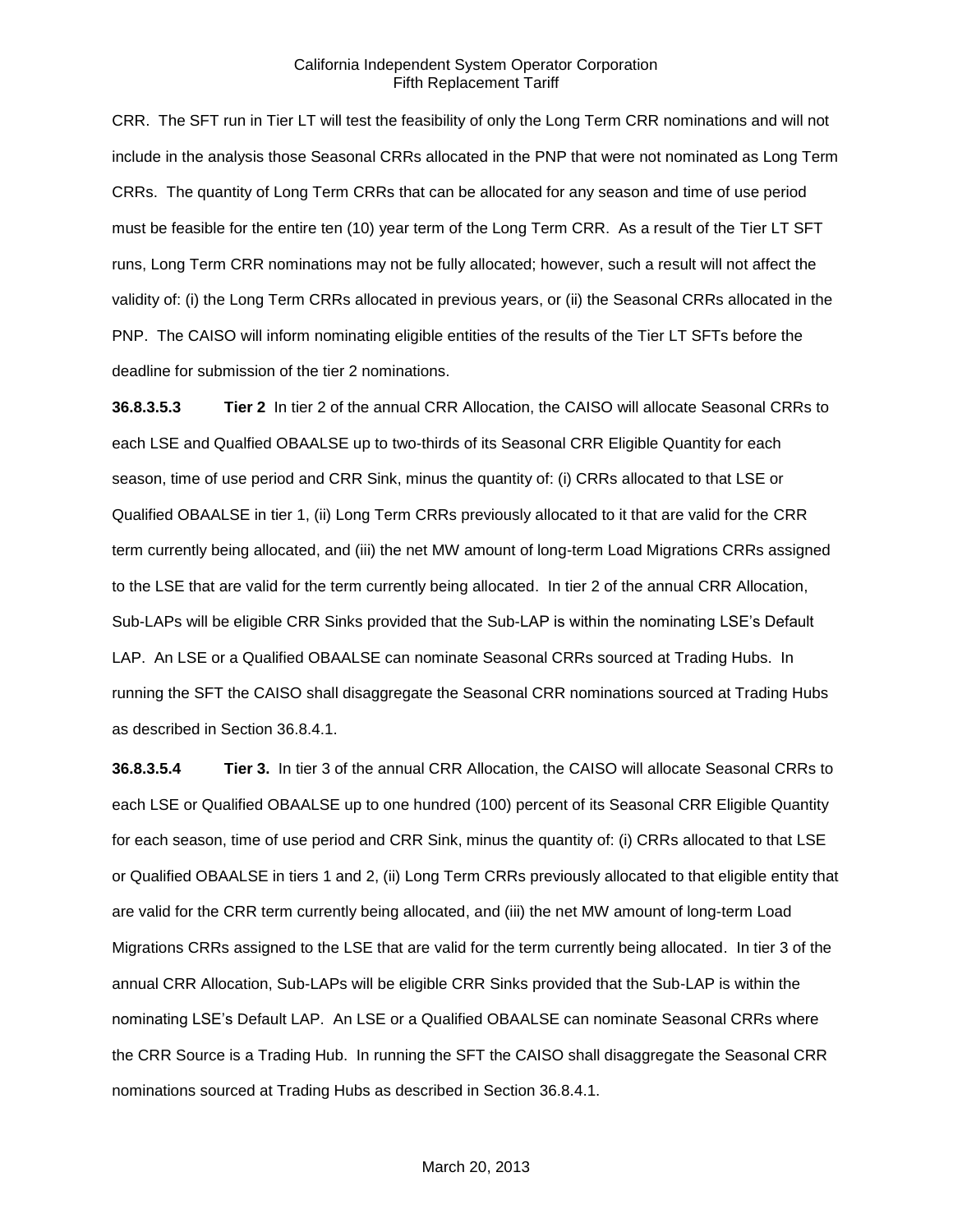# **36.8.3.5.5 Alternatives for Renewal of Long Term CRRs and for the Transition of Expiring ETCs and Converted Rights to Long Term CRRs**

Eligible entities may, in the final year of a Long Term CRR, nominate the identical CRR Source, CRR Sink, and MW terms of the expiring Long Term CRR in the PNP conducted that year, subject to any applicable quantity limitations specified in this Section 36. An eligible entity with an Existing Transmission Contract or Converted Rights that expire by the start of the year for which the CRR Allocation process is conducted may participate in the PNP as if its Existing Transmission Contract or Converted Rights sources and sinks were previously allocated Seasonal CRRs, subject to any applicable quantity limitations specified in this Section 36. In either case, if Seasonal CRRs are awarded to an LSE or a Qualified OBAALSE in the PNP based on its nomination of its expiring rights, such entity may then nominate those Seasonal CRRs in Tier LT of the same year's annual CRR Allocation process, subject to any applicable quantity limitations specified in this Section 36. Alternatively, CRR Holders of expiring LT CRRs, expiring Existing Transmission Contracts or expiring Converted Rights may bypass the tier 1 Priority Nomination Process and nominate their expiring rights as Long Term CRRs in Tier LT one year prior to the year of expiration, subject to any applicable quantity limitations specified in this Section 36. This alternative allows the holder of the expiring rights to nominate Long Term CRRs in the first Tier LT SFT in which the capacity corresponding to the expiring rights becomes available for the full nine (9) year period of the Tier LT SFT. For any entity who elects this alternative and obtains an allocated Long Term CRR, the length of the renewed Long Term CRR (or initial Long Term CRR in the case of expiring Existing Transmission Contracts or expiring Converted Rights) will be nine (9) years, corresponding to the years included in the Tier LT SFT.

## **36.8.3.6 Monthly CRR Allocation Beyond CRR Year One**

The monthly CRR Allocation shall consist of a sequence of two (2) tiers of allocations for each time of use period (on-peak and off-peak). The monthly CRR Allocation will distribute Monthly CRRs and will allow an LSE and a Qualified OBAALSE to nominate CRRs up to one hundred percent (100%) of its Monthly CRR Eligible Quantity, minus the total of any Seasonal CRRs allocated in the annual CRR Allocation, and minus any holdings of Long Term CRRs that are valid for the month and time of use of the CRRs being nominated. All CRR nominations by Qualified OBAALSEs must be source verified.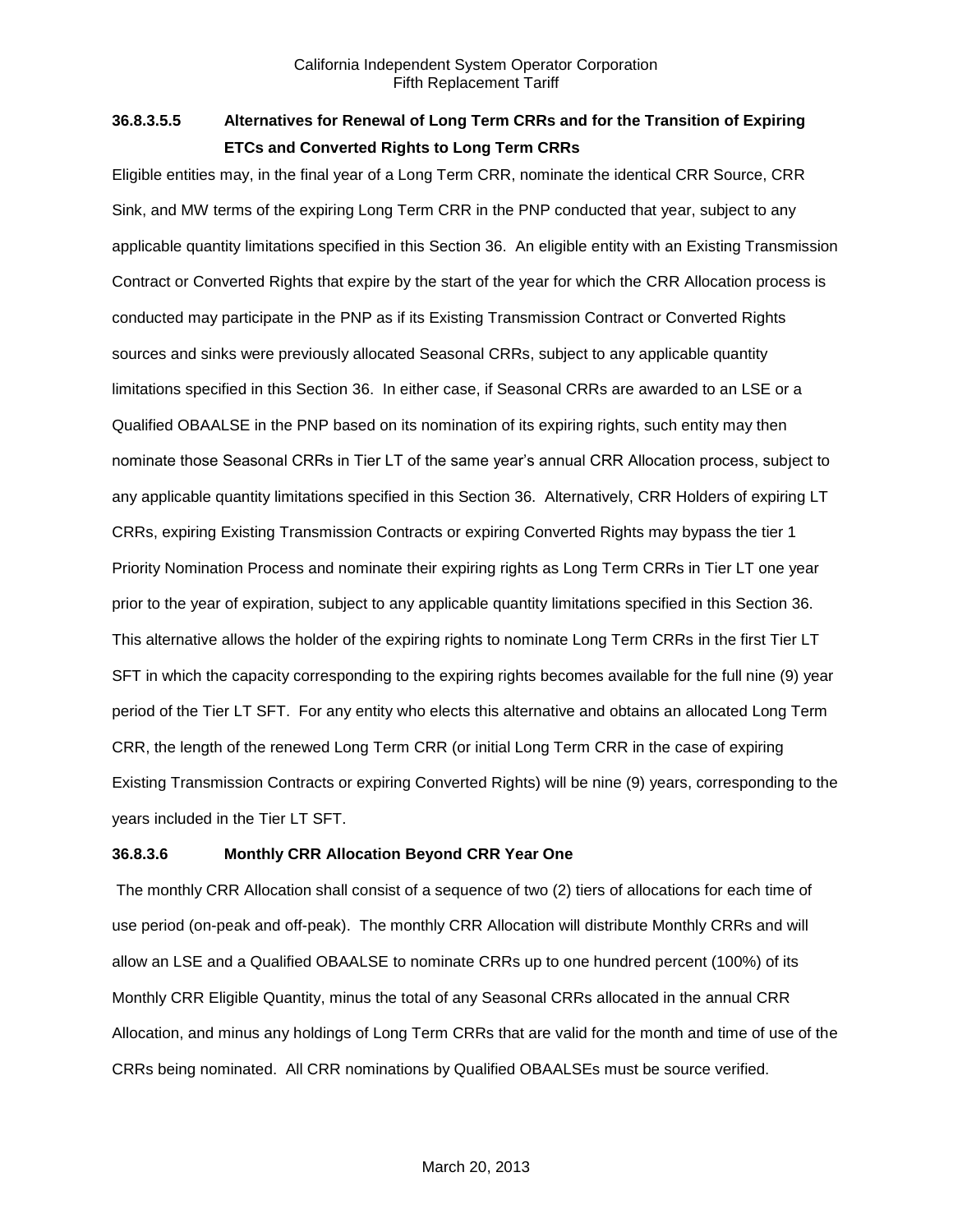**36.8.3.6.1** Tier 1 In tier 1 of the monthly CRR Allocations, each LSE or Qualified OBAALSE may nominate Monthly CRRs up to one-hundred percent (100) of the difference between its Monthly CRR Eligible Quantity and the total of any Seasonal CRRs allocated in the annual CRR Allocation and any holdings of Long Term CRRs that are valid for the month and time of use of the CRRs being nominated. An LSE or a Qualified OBAALSE can nominate Monthly CRRs where the CRR Source is a Trading Hub. In tier 1 of the monthly CRR Allocation, Sub-LAPs will be eligible CRR Sinks, provided that the Sub-LAP is within the nominating LSE's Default LAP. In running the SFT the CAISO shall disaggregate the Monthly CRR nominations sourced at Trading Hubs as described in Section 36.8.4.1.

**36.8.3.6.2** Tier 2. In tier 2 of the monthly CRR Allocations, each LSE or Qualified OBAALSE may nominate Monthly CRRs up to one hundred percent (100%) of the difference between its Monthly CRR Eligible Quantity and the total of any Seasonal CRRs allocated in the annual CRR Allocation and any holdings of Long Term CRRs that are valid for the month and time of use of the CRRs being nominated, minus the quantity of CRRs allocated to that LSE or Qualified OBAALSE in tier 1 of the current monthly CRR Allocation. In tier 2 of the monthly CRR Allocation, Sub-LAPs will be eligible CRR Sinks, provided that the Sub-LAP is within the nominating LSE's Default LAP. An LSE or a Qualified OBAALSE can nominate Monthly CRRs sourced at Trading Hubs. In running the SFT the CAISO shall disaggregate the Monthly CRR nominations sourced at Trading Hubs as described in Section 36.8.4.1.

#### **36.8.4 Eligible Sources For CRR Allocation**

In the CRR Allocation processes for Seasonal CRRs, Monthly CRRs, and Long Term CRRs, nominated CRR Sources can be either PNodes (including Scheduling Points) or Trading Hubs, except that a Proxy Demand Resource cannot be a nominated CRR Source in a CRR Allocation process. An LSE or a Qualified OBAALSE may nominate up to one hundred percent (100%) of its Adjusted Verified CRR Source Quantities for Seasonal or Monthly CRRs in the combined tiers of the annual and monthly CRR Allocation processes as provided in this Section. For tiers 1 and 2 of the annual CRR Allocation in CRR Year One, an LSE may nominate CRRs from each of its verified CRR Sources in a quantity no greater than seventy-five percent (75%) of the Adjusted Verified CRR Source Quantity corresponding to each verified CRR Source. The LSE may then use tier 1 of the monthly CRR Allocations in CRR Year One to nominate up to the full one hundred percent (100%) of the Adjusted Verified CRR Source Quantity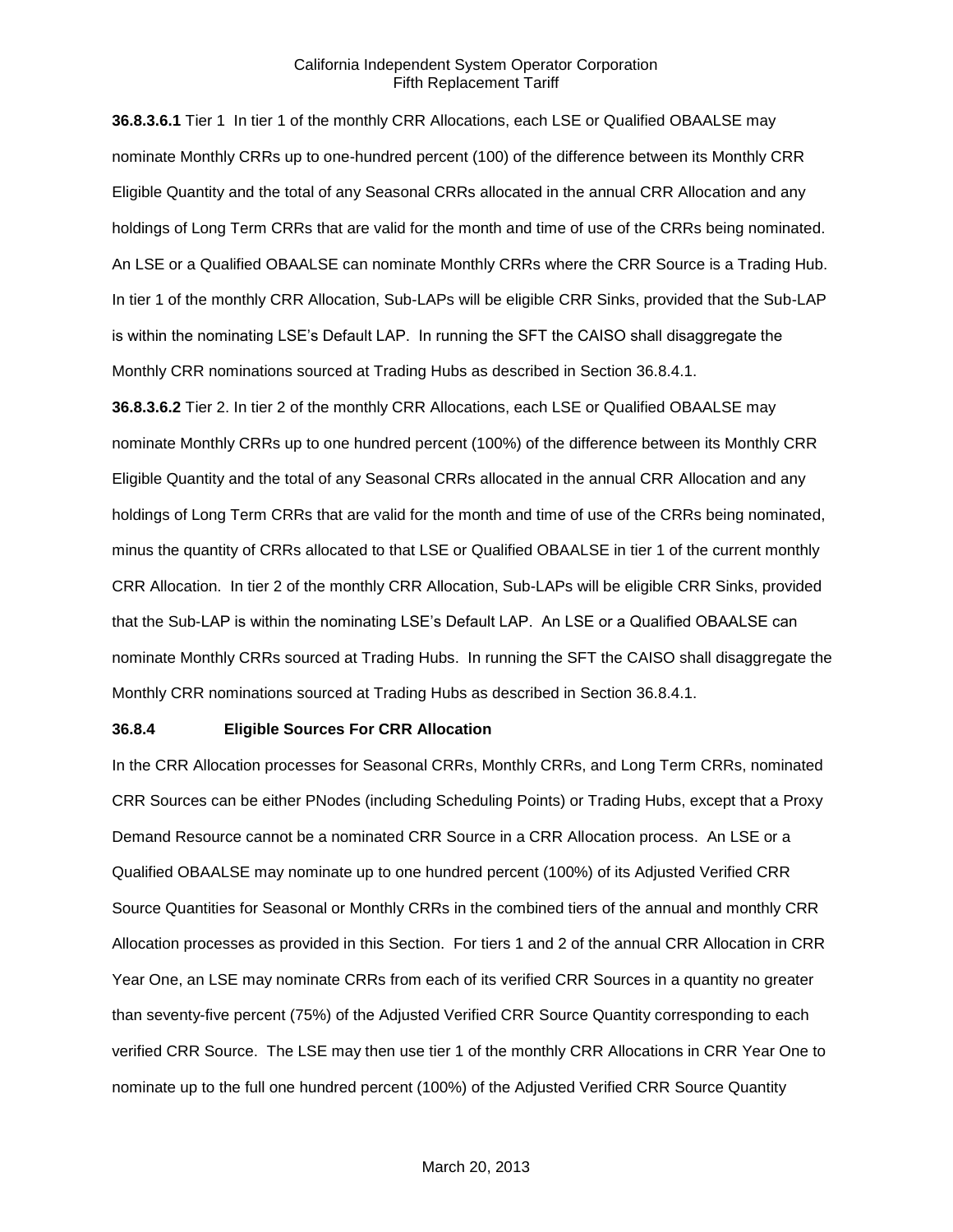corresponding to each verified CRR Source. In tiers 1, 2 and 3 of the annual CRR Allocation in each year in which it participates, a Qualified OBAALSE may nominate CRRs from each of its verified CRR Sources in a quantity no greater than seventy-five percent (75%) of the Adjusted Verified CRR Source Quantity corresponding to each CRR Source. The Qualified OBAALSE may then use tiers 1 and 2 of the monthly CRR Allocations in the same year to nominate up to the full one hundred percent (100%) of the Adjusted Verified CRR Source Quantity corresponding to each verified CRR Source.

#### **36.8.4.1 CRRs with Trading Hub Sources**

For purposes of the CRR Allocation processes the CAISO shall disaggregate CRR nominations with Trading Hub CRR Sources into Point-to-Point CRR nominations each of whose CRR Source is a Generating Unit PNode that is an element of the Trading Hub. In performing this disaggregation the MW quantity of each Point-to-Point CRR nomination will equal the MW quantity of the CRR nomination multiplied by the weighting factor of the corresponding Generating Unit PNode in the defined Trading Hub. The disaggregated, individual Point-to-Point CRRs will be used by the CAISO in conducting the SFTs for the nominated CRRs. In CRR years other than CRR Year One, an LSE may nominate in the PNP any Point-to-Point CRRs it was allocated the previous year as a result of Seasonal CRR nominations with Trading Hubs as CRR Sources, and may then nominate those Seasonal CRRs awarded in the PNP as Long Term CRRs in Tier LT. In CRR Year One, an LSE that was allocated individual Pointto-Point CRRs in tiers 1 and 2 as a result of nominating CRRs sourced at a Trading Hub must nominate CRRs sourced at Trading Hubs in Tier LT in accordance with Section 36.8.3.1.3.1. For Qualified OBAALSEs, all nominated CRR Sources must be source verified as specified in Section 36.9.1. Any Long Term CRRs allocated by the CAISO as a result of nominations of CRRs sourced at Trading Hubs will be Point-to-Point CRRs each of whose CRR Sources is a Generating Unit PNode that is an element of the Trading Hub. After Trading Hub CRRs are allocated in each annual and monthly CRR Allocation process, the CAISO shall combine the allocated CRRs into a Trading Hub CRR and issue counterflow CRRs to the holders of Trading Hub CRRs as necessary to maintain simultaneous feasibility. CRR Holders of such combined Trading Hub CRRs will be eligible to renew these Trading Hub CRRs in the Priority Nomination Process of the subsequent seasonal CRR Allocation process as described in this Section 36.8.4.1 and Section 36.8.3.5.1.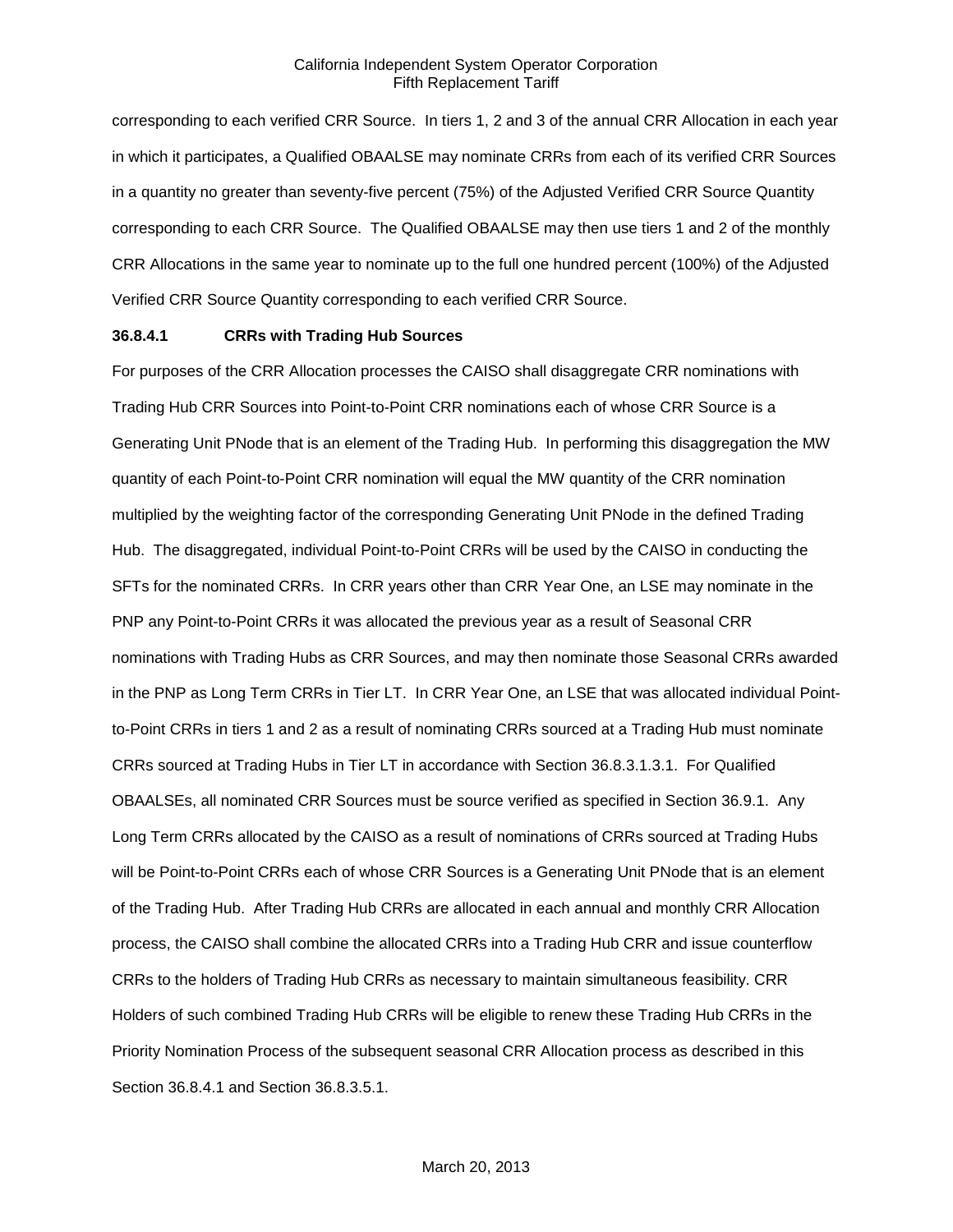#### **36.8.4.2 Import CRRs**

An LSE or a Qualified OBAALSE may nominate Seasonal, Monthly or Long Term CRRs whose CRR Source is a Scheduling Point in the annual and monthly CRR Allocation in accordance with this Section.

## **36.8.4.2.1 Scheduling Points as CRR Sources for LSEs in CRR Year One**

In CRR Year One, in tiers 1 and 2 of the annual CRR Allocation process an LSE may nominate Seasonal CRRs whose CRR Source is a Scheduling Point to the extent that it can demonstrate to the CAISO that, for the verification period stated in Section 36.8.3.4, it owned or was a party to a contract with a System Resource, and that it or the counter-party to the contract had procured appropriate transmission from the applicable transmission provider outside the CAISO to the Scheduling Point. In addition, also in tiers 1 and 2 of the annual CRR Allocation in CRR Year One, all LSEs eligible to nominate CRRs under this Section 36.8 may nominate as CRR Sources, without any verification, shares of the residual import CRR capacity at each Scheduling Point that remains after the completion of the CRR Source verification process. Each LSE's share of the residual import CRR capacity will be calculated as follows. Starting with the total capacity at each Scheduling Point that is available in the DC FNM for the annual CRR Allocation and CRR Auction processes, the CAISO will calculate the residual amount of capacity that remains at each Scheduling Point after subtracting the capacity accounted for by those Scheduling Point CRR Sources submitted by LSEs for verification that have been verified. The CAISO will then set aside fifty percent (50%) of this residual amount at each Scheduling Point for the annual CRR Auction, and will allow LSEs to nominate pro rata shares of the other fifty percent (50%) in proportion to their Seasonal CRR Eligible Quantities. In each monthly CRR Allocation during CRR Year One, CRR Source verification will be required in tier 1 as in the annual CRR Allocation process. Following the verification process, the CAISO will calculate and set aside for the monthly CRR Auction fifty percent (50%) of the import capacity that remains at each Scheduling Point after accounting for the verified Scheduling Point CRR Source submissions to the monthly process and the annual CRR Allocation and CRR Auction results for that month, and will allow LSEs to nominate in tier 1 Monthly CRRs with CRR Sources at each Scheduling Point in quantities up to their pro rata shares of the other fifty percent (50%) in proportion to their Monthly CRR Eligible Quantities.

#### **36.8.4.2.2 Scheduling Points as CRR Sources for LSEs Beyond CRR Year One**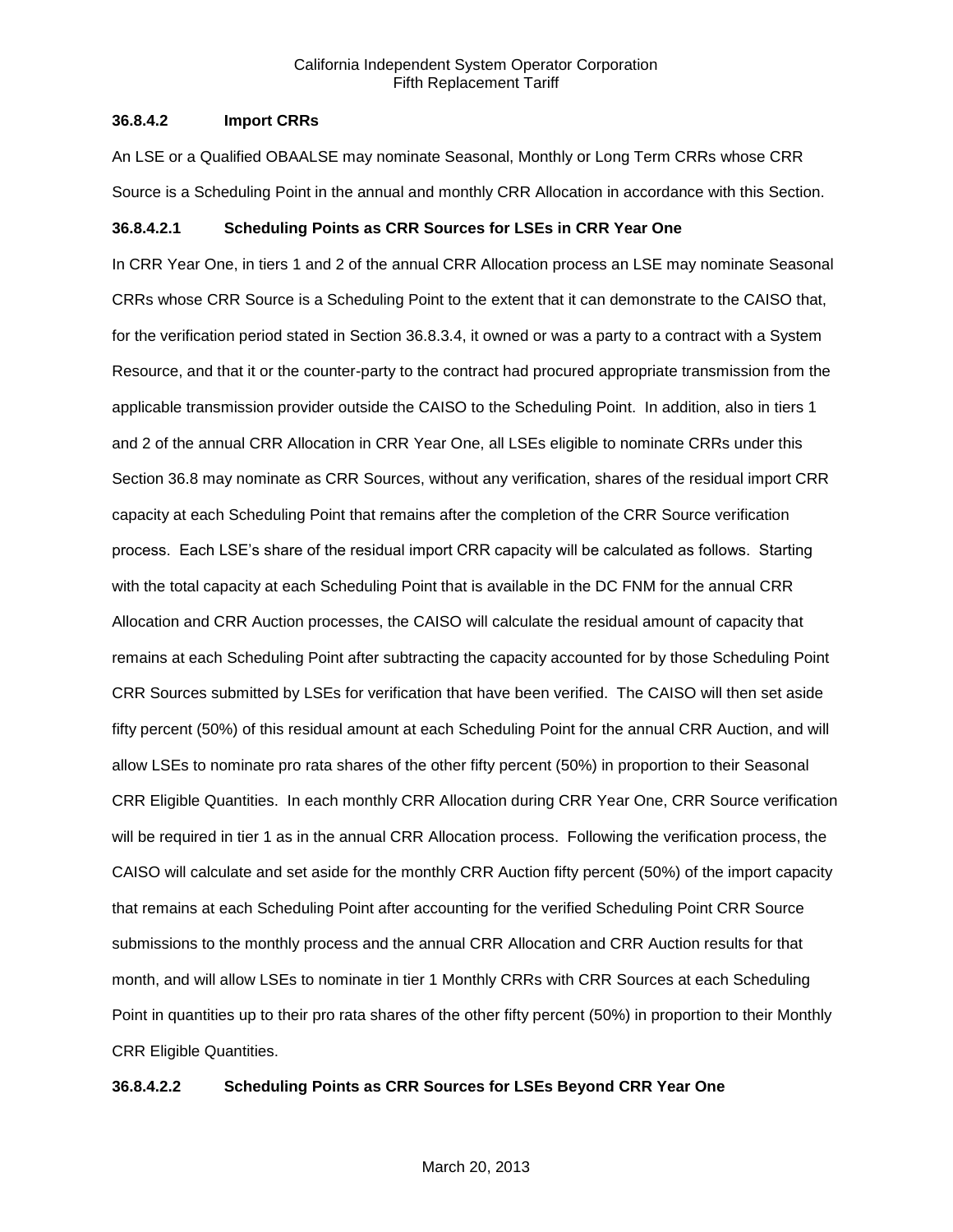In the annual CRR Allocation processes subsequent to CRR Year One, there will be no special provisions regarding CRR Sources at Scheduling Points in tiers 1 and 2 for LSEs. For tier 3 the CAISO will calculate and set aside for the annual CRR Auction fifty percent (50%) of the import capacity at each Scheduling Point that remains after the tier 1 and tier 2 CRR Allocations and after considering any previously allocated Long Term CRRs that are valid for that month as described in Section 36.4.1. In the monthly CRR Allocation processes subsequent to CRR Year One there will be no special provisions regarding CRR Sources at Scheduling Points in tier 1 for LSEs. For tier 2 the CAISO will calculate and set aside for the monthly CRR Auction fifty percent (50%) of the import capacity that remains at each Scheduling Point after accounting for the annual CRR Allocation and CRR Auction results for that month, any previously allocated Long Term CRRs that are valid for that month, and the results of tier 1 of the monthly CRR Allocation.

# **36.8.4.2.3 Scheduling Points as CRR Sources for Qualified OBAALSEs**

In the annual CRR Allocation process a Qualified OBAALSE may nominate CRRs whose CRR Source is a Scheduling Point to the extent it meets the requirements of Section 36.9.1.

## **36.8.5 Load Migration Between LSEs**

The CAISO shall track Load Migration between LSEs through Load Migration data provided to the CAISO by each UDC, MSS Operator or other entity that provides distribution serve to customers. Load Migration will be reflected in the hourly Load data and Load forecasts used by the CAISO to calculate the CRR Load Metrics and Seasonal CRR Eligible Quantities and Monthly CRR Eligible Quantities for each LSE, in accordance with procedures set forth in the applicable Business Practice Manual. Load Migration will be reflected in appropriate adjustments to each affected LSE's Seasonal CRR Eligible Quantities and Monthly CRR Eligible Quantities in subsequent annual and monthly CRR Allocations, as well as its PNP Eligible Quantities in the next annual CRR Allocation. LSEs that hold Seasonal CRRs or Long Term CRRs and that lose or gain Load through Load Migration must comply with Section 36.8.5.3 regarding the transfers of current CRR holdings to reflect Load Migration.

# **36.8.5.1 Tracking of Load Migration by CAISO**

The CAISO will implement all appropriate adjustments due to Load Migration on a monthly basis. In order to enable the CAISO to track Load Migration and determine the appropriate adjustments, each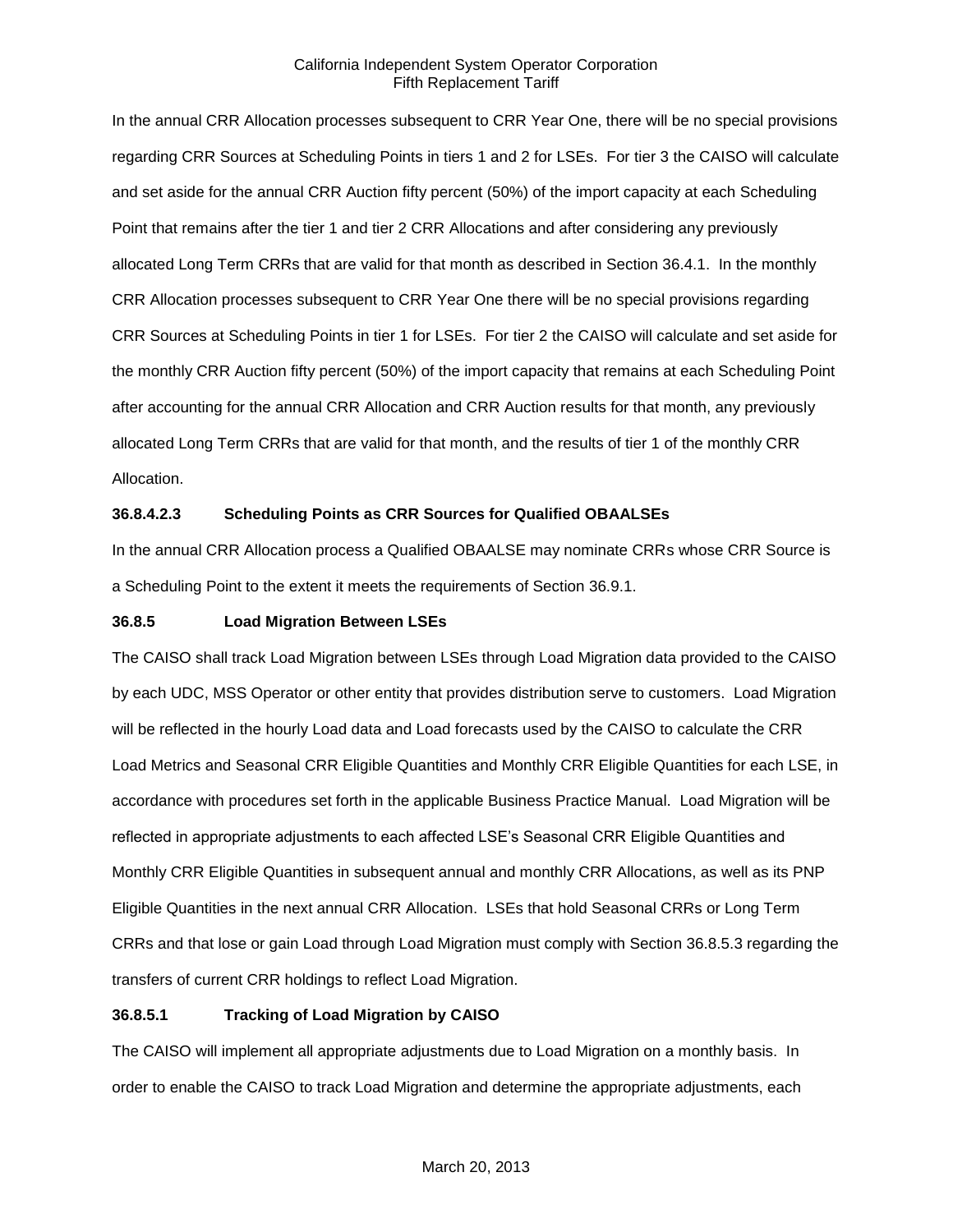UDC, MSS Operator, and other entity that provides distribution service to customers will provide to the CAISO the number of end-use customers that migrated in each of the customer classes in their service area. The end-use customer information provided to the CAISO by such parties shall be calculated based on the following details on each customer that migrates between LSEs: (i) customer identification information, (ii) information to establish the customer's retail customer class, (iii) the original and new LSEs serving the customer, (iv) the effective date of the Load Migration, and (v) the most recent twelve (12) months of billing data for the customer. Each UDC, MSS Operator and other entity that provides distribution service to customers will retain the details of the underlying calculations unless as requested by the CAISO pursuant to the dispute resolution process discussed in Section 36.8.5.7. The migration information provided to the CAISO by the parties shall consist of the number of customers served by each LSE in each retail customer class as of the start of each month, multiplied by the average consumption by customers in each retail customer class. Further details regarding the methodology used by the UDCs, MSSs, and other entities that provide distribution service to customers, to calculate this migration information to be supplied to the CAISO is set forth in the applicable Business Practice Manual. The CAISO will receive information from each UDC, MSS Operator, and other entity providing distribution service on an ongoing daily basis, and will perform the calculations for any appropriate adjustments due to Load Migration on a monthly basis. New CRRs allocated due to Load Migration in accordance with Section 36.8.5.3 will be made effective on the first day of the first month, following the CAISO's performance of the calculations, in which the Load Migration is effective by the first of the month.

## **36.8.5.2 Adjustments to CRR Eligible Quantities to Reflect Load Migration**

An LSE who loses or gains net Load through Load Migration in a given year will have its Seasonal CRR Eligible Quantities in the next annual CRR Allocation reduced or increased, respectively, in proportion to the net Load lost or gained through Load Migration. In addition, an LSE that loses Load through Load Migration in a given year will have its PNP Eligible Quantities reduced in proportion to the gross amount of Load lost through Load Migration. An LSE that gains Load through Load Migration in a given year will have its PNP Eligible Quantities increased in proportion to the amount of Load gained through Load Migration.

#### **36.8.5.3 Adjustments to Current CRR Holdings to Reflect Load Migration**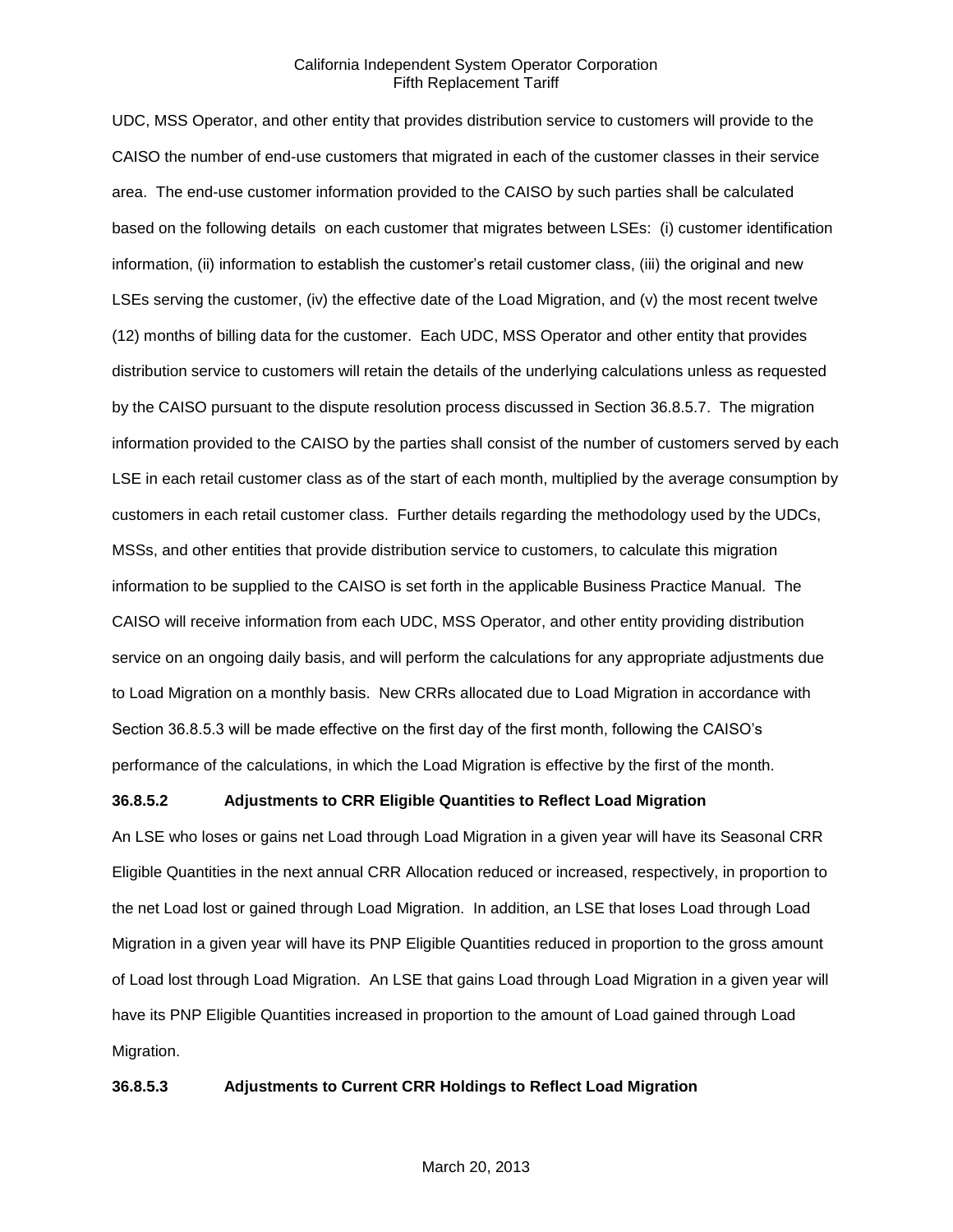Because in between CRR Allocations each LSE can both lose Load and gain Load between itself and multiple other LSEs, the CAISO will calculate and perform appropriate adjustments to current CRR holdings for each pair of LSEs affected by Load Migration to reflect the net amount of Load that migrated between those two LSEs during each Load Migration tracking period and for each LAP in which the LSEs serve Load. The CAISO will perform such calculations in accordance with the appropriate Business Practice Manual, and will perform the adjustments by creating and allocating equal and opposite sets of new CRRs for each pair of LSEs affected by Load Migration. The net Load gaining LSE of the pair will receive a set of new CRRs that match the CRR Sources and CRR Sinks of all the Seasonal CRRs and Long Term CRRs previously allocated to the net Load losing LSE of the pair, in MW quantities proportional to the net amount of the net Load losing LSE's Load that migrated to the net Load gaining LSE of the pair within each LAP in which the LSEs serve Load. The net Load losing LSE of the pair will receive a set of new Offsetting CRRs. After the assignment of Offsetting CRRs, the net Load losing LSE will still hold the CRRs it held before it was assigned the Offsetting CRRs. The Load gaining LSE may nominate its new Seasonal CRRs in the Priority Nomination Process of the next annual CRR Allocation process. The net Load losing LSE may not nominate in the Priority Nomination Process either: (i) the Seasonal CRRs corresponding to the new CRRs allocated to the Load gaining LSE, or (ii) the Offsetting CRRs allocated due to Load Migration. An LSE to which the CAISO allocates new CRRs to reflect Load Migration must be either a Candidate CRR Holder or a CRR Holder and meet all requirements applicable to such entities.

## **36.8.5.4 Load Migration and Compliance with CAISO Credit Requirements**

To the extent that the credit requirements of an LSE as specified in Section 12 are updated by the allocation of new CRRs to reflect Load Migration, the LSE will have its respective credit requirements updated and any changes will be processed through the otherwise applicable credit and collateral processes delineated in Section 12 and the appropriate Business Practice Manuals. In the event that the Load gaining LSE is not a CRR Holder or Candidate CRR Holder at the time the Load Migration process takes place, then the Load Migration CRRs will not be transferred to that load gaining LSE and will not be financially settled. Instead, the unclaimed Load Migration CRRs will be absorbed within the CRR Balancing Account for the duration of the term of the Load Migration CRRs. In addition, the LSEs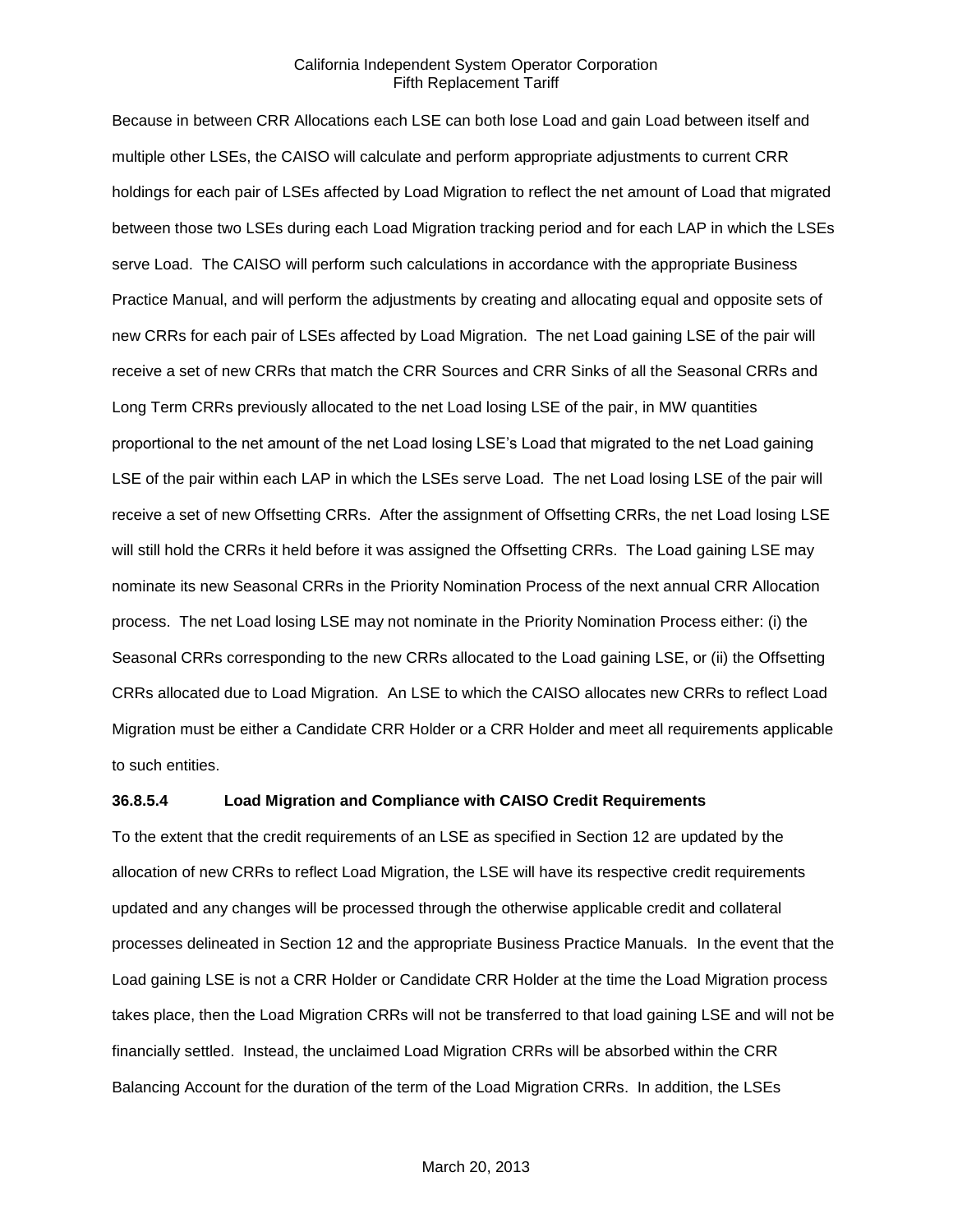affected by the Load Migration will not be eligible to nominate the transferred CRRs in subsequent Priority Nomination Tiers.

## **36.8.5.5 Load Migration Adjustment for CRR Year One**

For the CRR Year One CRR Allocation process, the CAISO will account for the cumulative Load Migration that takes place between the beginning of the CRR Year One CRR Allocation process and the first date that the Day-Ahead Market is operational as a single adjustment as described in the Business Practice Manuals.

## **36.8.5.6 Load Migration Reflected in the Monthly CRR Allocation Process**

An LSE who loses or gains net Load through Load Migration must reflect that loss or gain in the monthly Load forecasts it submits to the CAISO for determining its monthly CRR Eligible Quantities for future monthly CRR Allocations.

# **36.8.5.7 Dispute Resolution Mechanism Regarding Load Migration Data Transfers**

The CAISO shall provide the Load migration information referred to in Section 36.8.5.1 to the affected load-gaining or load-losing LSE. The data received by each affected LSE will be limited to the count of customers for which it is the load-gaining LSE, and the count of customers for which it is the load-losing LSE. The affected LSEs shall contact the CAISO and the UDC, MSS or other entities that provide distribution service to customers that calculate this migration information, of any dispute regarding the load migration data provided to the CAISO no later than four calendar days after the affected LSE has received the load migration data. In the event that the affected LSE and UDC, MSS or other entity that provide distribution service to customers, are unable to resolve the LSE's disagreement, the LSE and UDC, MSS, or other entity that provides distribution service to customers, will submit the dispute to the CAISO. During the consultations with the CAISO concerning the dispute, the CAISO may request the data specified in Section 36.8.5.1, on which the load migration data is based and may request explanations of the disputed data from the disputing parties. In the event that the CAISO needs to receive and review the relevant data, the CAISO will purge the data after the resolution of the dispute. In the event that the affected parties cannot agree to a resolution of the dispute prior to the expiration of the fourth calendar day after the data was provided to the load-gaining or load-losing LSE by the CAISO, the CAISO will decide either to: (1) recalculate, to the extent feasible, the aggregated count of transferring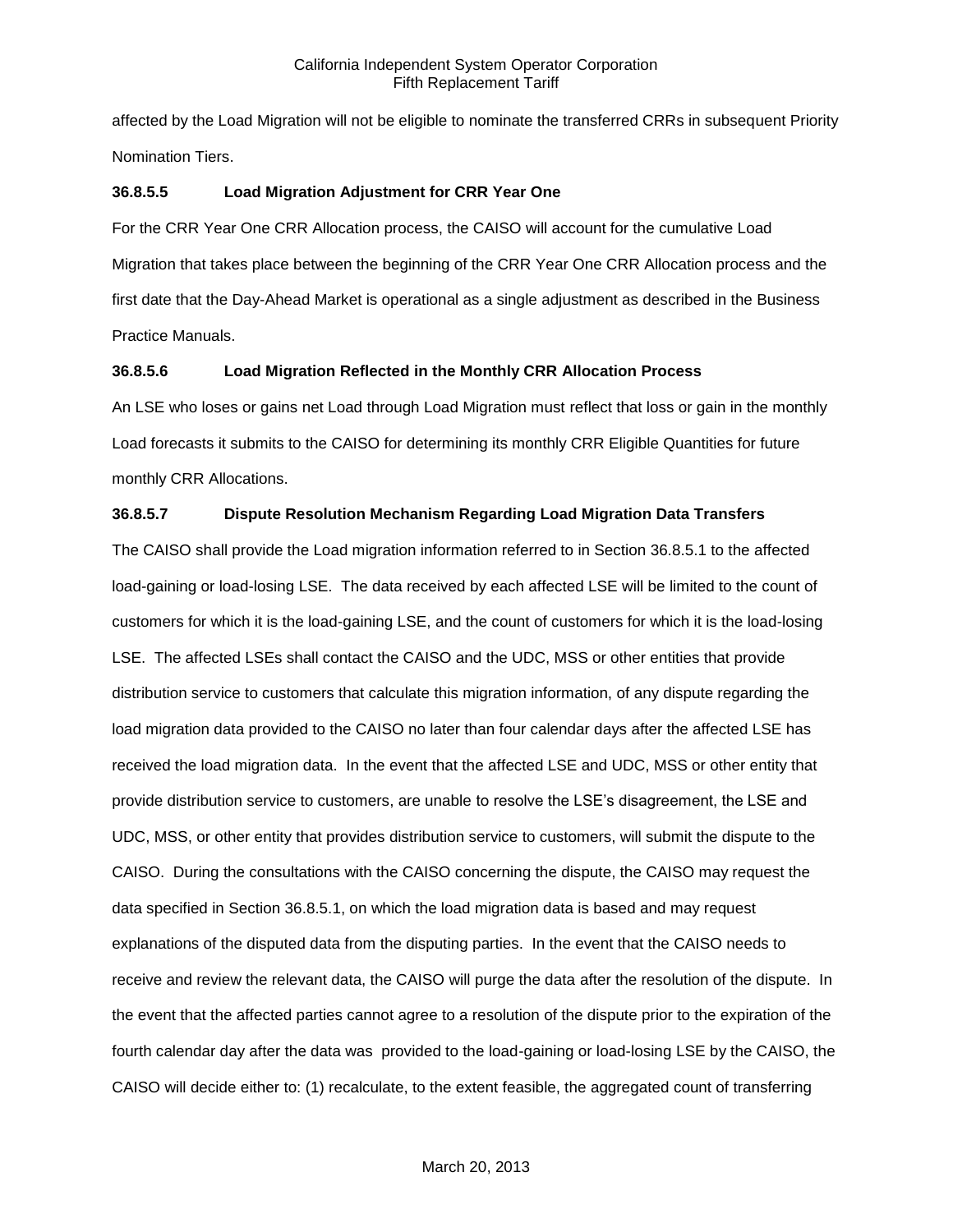customers and proceed with the subsequent steps based on that calculated amount; or (2) proceed with the amounts provided by the UDC, MSS or other entity that provides distribution service to customers. Nothing in this section should be construed to restrict the affected parties from seeking the dispute resolution mechanism available under Section 13; provided however, that in the interim the CAISO may proceed with the CRR processes defined in the CAISO Tariff based on the load migration amounts provided by the UDC, MSS or other entity that provides distribution service to customers. If the CAISO later determines that the resolution of the dispute requires a modification of the load-gaining or loadlosing LSE's rights, the CAISO will make the appropriate adjustments in any of the upcoming CRR Allocations, but will not make any retroactive adjustments to the load-gaining or load-losing LSE's rights.

#### **36.8.6 Load Forecasts Used To Calculate CRR MW Eligibility**

The CAISO will work closely with appropriate state and Local Regulatory Authorities and agencies to ensure that historical Load data and Load forecasts used to establish Seasonal CRR Eligible Quantities and Monthly CRR Eligible Quantities as provided in Section 36.8.2 are consistent with the Load data and Load forecasts used to establish resource adequacy requirements. For the purpose of this consistency assessment, the CAISO will consider the most current available Load data and Load forecasts submitted by the LSE to the applicable state, Local Regulatory Authorities and agencies, subject to the CAISO's ability to perform the consistency assessment and any necessary adjustments pursuant to Sections 36.8.2.1 and 36.8.2.2 within the CRR production time line as specified in the applicable Business Practice Manual.

## **36.8.7 Reconfiguration of CRRs**

#### **36.8.7.1 Long Term CRRs And PTO Withdrawal From CAISO Controlled Grid**

In the event a Participating TO gives the required notice and withdraws facilities or Entitlements from the CAISO Controlled Grid, the CAISO will reconfigure Long Term CRRs as necessary to reflect the CAISO Controlled Grid after the withdrawal. After reconfiguration, the CAISO will run SFTs on the reconfigured Long Term CRRs and, if necessary, reduce some of the reconfigured Long Term CRRs to ensure their feasibility. If the CRR Source and CRR Sink for an allocated Long Term CRR both are located within a departing Participating TO Service Territory, the Long Term CRR would expire on the effective date of the Participating TO's withdrawal.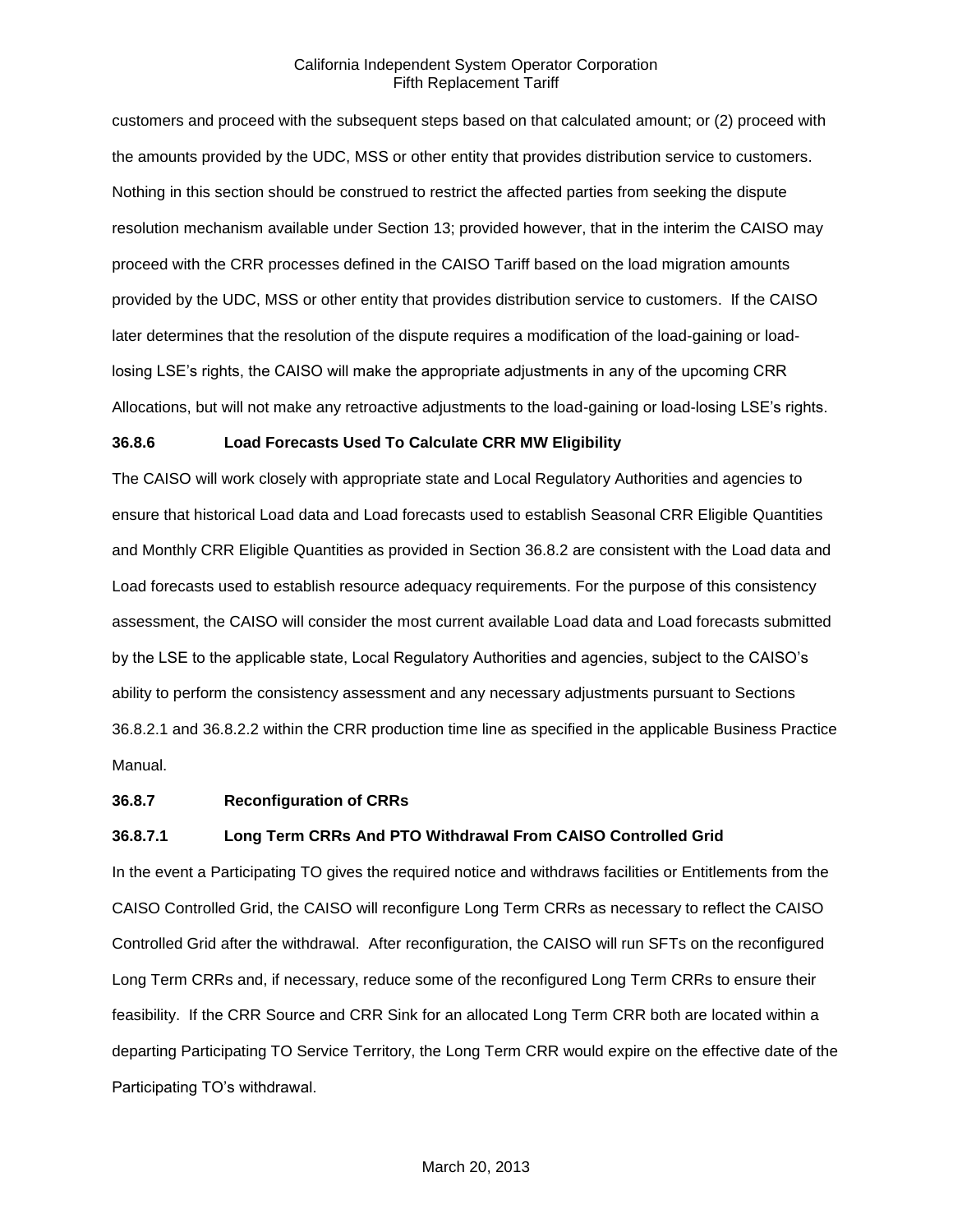## **36.8.7.2 Changes in Topology of the ISO Transmission Grid**

In the event that the CAISO experiences changes to the CAISO Controlled Grid within the term of outstanding annual CRRs, the CAISO will reconfigure outstanding Seasonal CRRs, as necessary, to reflect the changes to the CAISO Controlled Grid. After reconfiguration, the CAISO will run SFTs on the reconfigured Seasonal CRRs and, if necessary, reduce some of the reconfigured Seasonal CRRs to ensure their feasibility. If the CRR Source and CRR Sink for an allocated Seasonal CRR both are located within a departing Participating TO Service Territory, the Seasonal CRRs would expire on the effective date of the Participating TO's withdrawal.

The Priority Nomination Tier eligibility for the affected CRR Holders will be based on the MW quantity of the reconfigured Seasonal CRRs after ensuring the CAISO has conducted the Simultaneous Feasibility Test.

# **36.9 CRR Allocation To OBAALSEs**

OBAALSEs who wish to nominate and be allocated CRR Obligations in the same annual and monthly CRR Allocation processes described in Section 36.8 may do so subject to the provisions of this Section 36.9 and if such OBAALSEs are qualified and registered as Candidate CRR Holders or CRR Holders. An OBAALSE may participate in the CRR Allocation processes and be allocated CRRs to the extent that: (1) such OBAALSE makes a showing of legitimate need for the CRRs nominated as provided by Section 36.9.1; (2) such OBAALSE pre-pays or commits to pay the appropriate Wheeling Access Charge in the amount of MWs of CRRs nominated as provided in Section 36.9.2; (3) the external load for which CRRs are nominated will be exposed to CAISO Congestion charges because it is not served by Supply resources other than exports from the CAISO Balancing Authority Area; (4) the external load for which CRRs are nominated is not served through an ETC, TOR or Converted Rights by which it has been designated as eligible to receive the reversal of Congestion charges; (5) such OBAALSE complies with the verification requirements in Section 36.9.4; and (6) the nominated CRRs clear the relevant SFTs. An OBAALSE that participates in the CRR Allocation processes will be subject to the applicable rules governing the tiered structure of these processes. All CRRs allocated under the terms of this Section 36.9 will be CRR Obligations.

# **36.9.1 Showing Of Legitimate Need**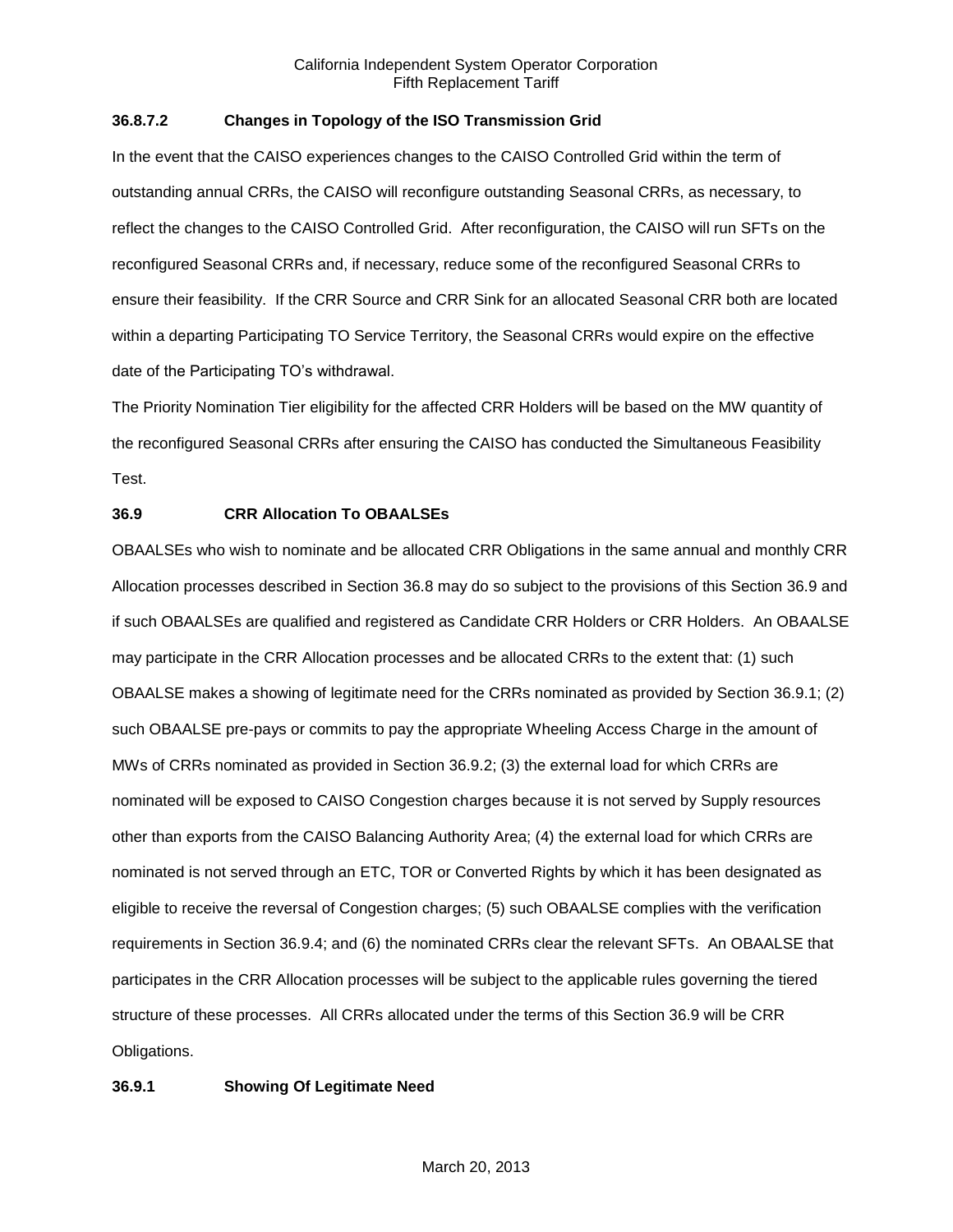An OBAALSE must make a showing to the CAISO of legitimate need to enable the CAISO to verify the CRR Sources it wants to nominate. All CRR nominations by OBAALSEs in all CRR years must be source verified based on the showing of legitimate need. The CAISO's verification of legitimate need will be based on demonstration by the OBAALSE of an executed Energy contract from a Generating Unit or System Resource that covers the time period of the CRRs nominated, or ownership of such Generating Unit or System Resource. For such CRR Sources the showing of legitimate need must be made for each CRR term for which the OBAALSE wants to nominate CRRs in a timely manner prior to the start of the relevant annual or monthly CRR Allocation process. For CRR Sources that will be verified based on generating resources located outside the CAISO Balancing Authority Area, a Scheduling Point must be nominated as the corresponding CRR Source. Generating resources located outside of the CAISO Balancing Authority Area to be used by the OBAALSE to verify a Scheduling Point as a CRR Source must not be located within the OBAALSE's own Balancing Authority Area. The Verified CRR Source Quantity and Adjusted Verified CRR Source Quantity corresponding to any CRR Source nominated by an OBAALSE will be calculated in accordance with Section 36.8.3.4, with the modification that for an OBAALSE these quantities will be calculated for each CRR Allocation process in which the Qualified OBAALSE wants to participate, consistent with the requirement for ongoing source verification based on a forward showing in conjunction with the OBAALSE's annual showing of legitimate need. For a CRR Source that is a Scheduling Point, pursuant to the legitimate need showing requirement, an OBAALSE must demonstrate that it has procured the appropriate transmission service from the transmission provider outside the CAISO Balancing Authority Area to the Scheduling Point that the OBAALSE intends to nominate as a CRR Source for the term of the CRR being nominated. Such demonstrations shall be provided by the OBAALSE to the CAISO through the submission of a written sworn declaration by an executive employee authorized to represent the OBAALSE and attest to the accuracy of the data demonstration. As necessary, the CAISO may request, and such OBAALSE must produce in a timely manner, documents in support of such declaration.

## **36.9.2 Prepayment Of Wheeling Access Charges**

## **36.9.2.1 Prepayment of Wheeling Access Charges for Allocated CRRs**

An OBAALSE will be required to prepay relevant Wheeling Access Charges, to be calculated as described in this section and further specified in the Business Practice Manual, for the full term of the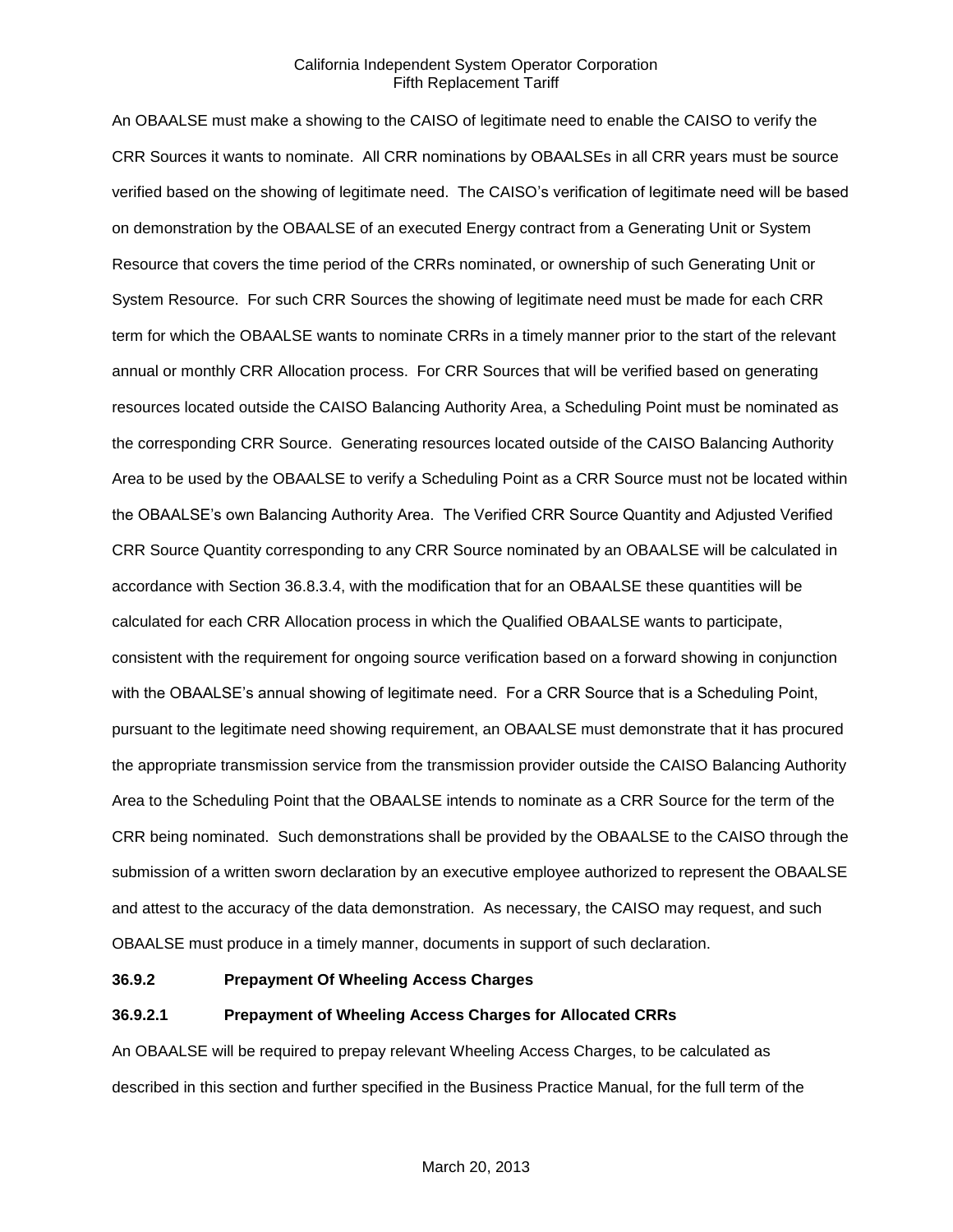Monthly CRRs, Seasonal CRRs and Long Term CRRs it intends to nominate in order to participate in the CRR Allocation processes and be allocated CRRs. To be eligible for the allocation of Seasonal CRRs or Monthly CRRs the OBAALSE must submit the full required prepayment and have it accepted by the CAISO prior to the OBAALSE's submission of nominations for the relevant annual or monthly CRR Allocation, except as provided below in Section 36.9.2.2. To be eligible for nominations of Long Term CRRs, the OBAALSE must submit the full prepayment and have it accepted by the CAISO prior to the OBAALSE's submission of nominations of Long Term CRRs in Tier LT, except as provided below in Section 36.9.2.2. For each MW of Monthly CRR, Seasonal CRR or Long Term CRR to be nominated the nominating OBAALSE must prepay one MW of the relevant Wheeling Access Charge, which equals the per-MWh WAC that is associated with the Scheduling Point the OBAALSE intends to nominate as a CRR Sink and that is expected at the time the CRR Allocation process is conducted to be applicable for the period of the CRR nominated, times the number of hours comprising the period of the CRR nominated as further specified in the applicable Business Practice Manual.

## **36.9.2.2 Eligibility for Prepayment of WAC on an Annual or Monthly Basis**

An OBAALSE deemed creditworthy pursuant to the requirements of Section 12 may elect to prepay the determined WAC responsibility on a monthly basis for the Seasonal CRRs or Long Term CRRs that it seeks to be allocated, provided that such OBAALSE has demonstrated a commitment to pay the required WAC for the entire term of the CRRs sought by submitting to the CAISO a written sworn statement by an executive that can bind the entity. In order to be eligible for this option, the OBAALSE must submit and the CAISO must accept this sworn statement prior to the applicable CRR Allocation process in which the OBAALSE intends to nominate a CRR. An OBAALSE choosing to pay on a monthly basis shall make its monthly payments on a schedule specified in the applicable Business Practice Manual. An OBAALSE deemed creditworthy pursuant to the requirements of Section 12 may also elect to prepay its determined WAC responsibility associated with an allocated Long Term CRR on an annual basis, provided that such OBAALSE has demonstrated a commitment to pay for the entire term of the Long Term CRRs sought by submitting to the CAISO and the CAISO accepting a written sworn statement by an executive that can bind the entity. An OBAALSE choosing to pay such WAC obligation on an annual basis shall make its payment each year on a schedule specified in the applicable Business Practice Manual.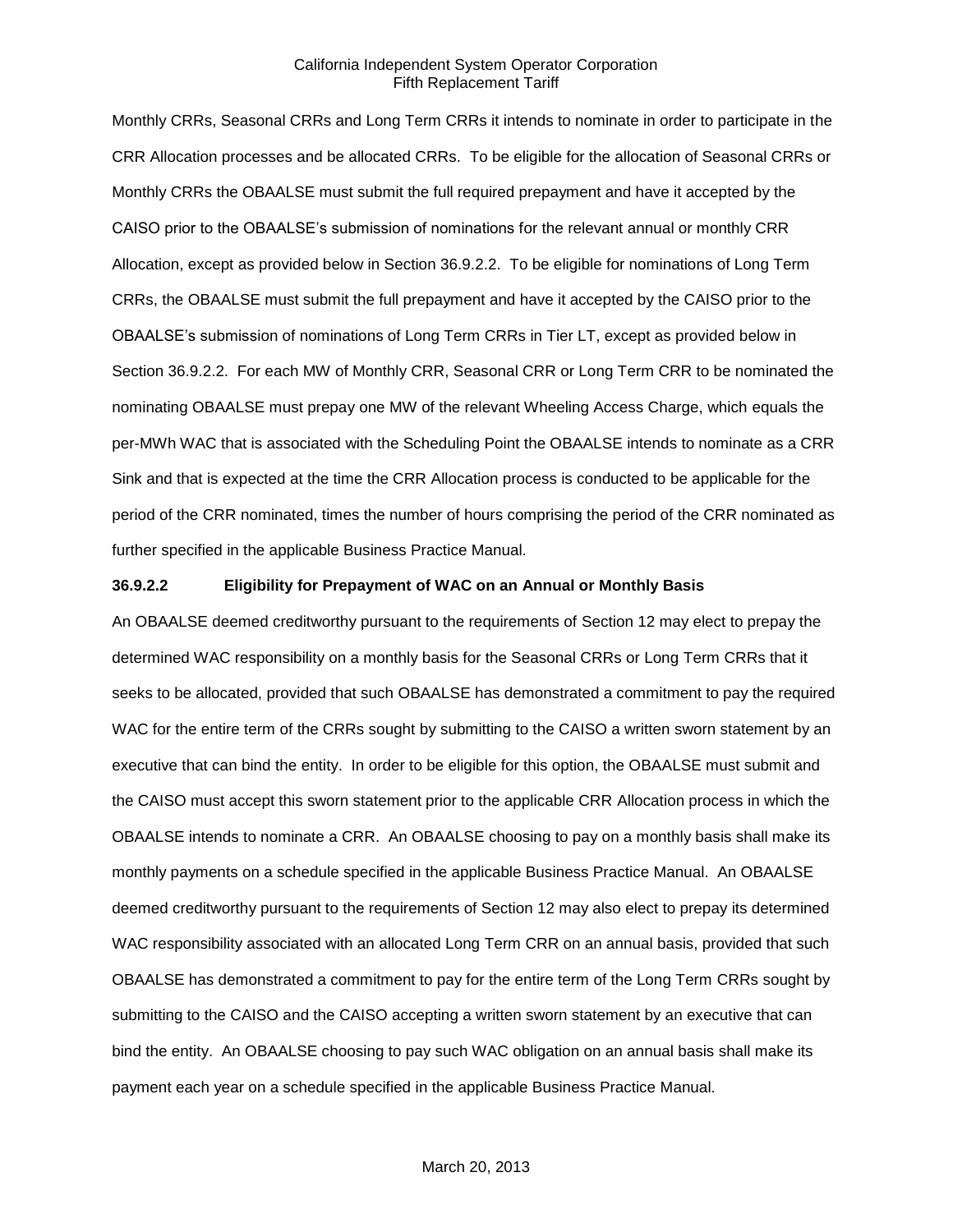# **36.9.2.3 Refund of Prepaid WAC for Unallocated CRRs**

To the extent that an OBAALSE prepays a quantity of the WAC and is not allocated the full amount of CRRs nominated, WAC prepayment for CRRs not allocated will be refunded by the CAISO within thirty (30) days following the completion of the relevant CRR Allocation process.

## **36.9.3 CRR Eligible Quantities**

The CAISO will calculate the Seasonal CRR Eligible Quantities and Monthly CRR Eligible Quantities for OBAALSEs as described in Section 36.8.2 with the following modifications. The OBAALSE must submit two (2) sets of hourly data from which the CAISO will construct Load duration curves for determining the Seasonal CRR Eligible Quantities and Monthly CRR Eligible Quantities. One set of hourly data must reflect the OBAALSE's historical hourly exports at the Scheduling Point that is the CRR Sink of the nominated CRRs. The historical hourly exports shall be based on the tagged Real-Time Interchange Export Schedules for the OBAALSE. An OBAALSE that wishes to nominate multiple Scheduling Points as CRR Sinks in the CRR Allocation process will have distinct CRR Eligible Quantities for each nominated Scheduling Point, and prior to each annual CRR Allocation process must submit historical hourly export data at each such Scheduling Point from which the CAISO will calculate the associated CRR Eligible Quantities. The second set of hourly data must reflect the prior year's hourly metered Load for the end-use customers the OBAALSE served outside the CAISO Balancing Authority Area and that were not served from sources other than exports from the CAISO Balancing Authority Area. The OBAALSE's Seasonal and Monthly CRR Eligible Quantities will be based on the lesser of (1) the total historical hourly export data for all Scheduling Points submitted as CRR Sinks, and (2) the hourly metered load for the external end-use customers served by the OBAALSE and that were not served from sources other than exports from the CAISO Balancing Authority Area. An OBAALSE also must demonstrate that it has firm transmission rights pursuant to the tariffs of intervening transmission providers from its Scheduling Point sink to the end-use customers in the OBAALSE's Balancing Authority Area. The OBAALSE shall support its data submission and the demonstration of transmission rights to its end-use customers with a sworn affidavit by an executive employee authorized to represent the OBAALSE and attest to the accuracy of the data and demonstration. As necessary, the CAISO may request, and such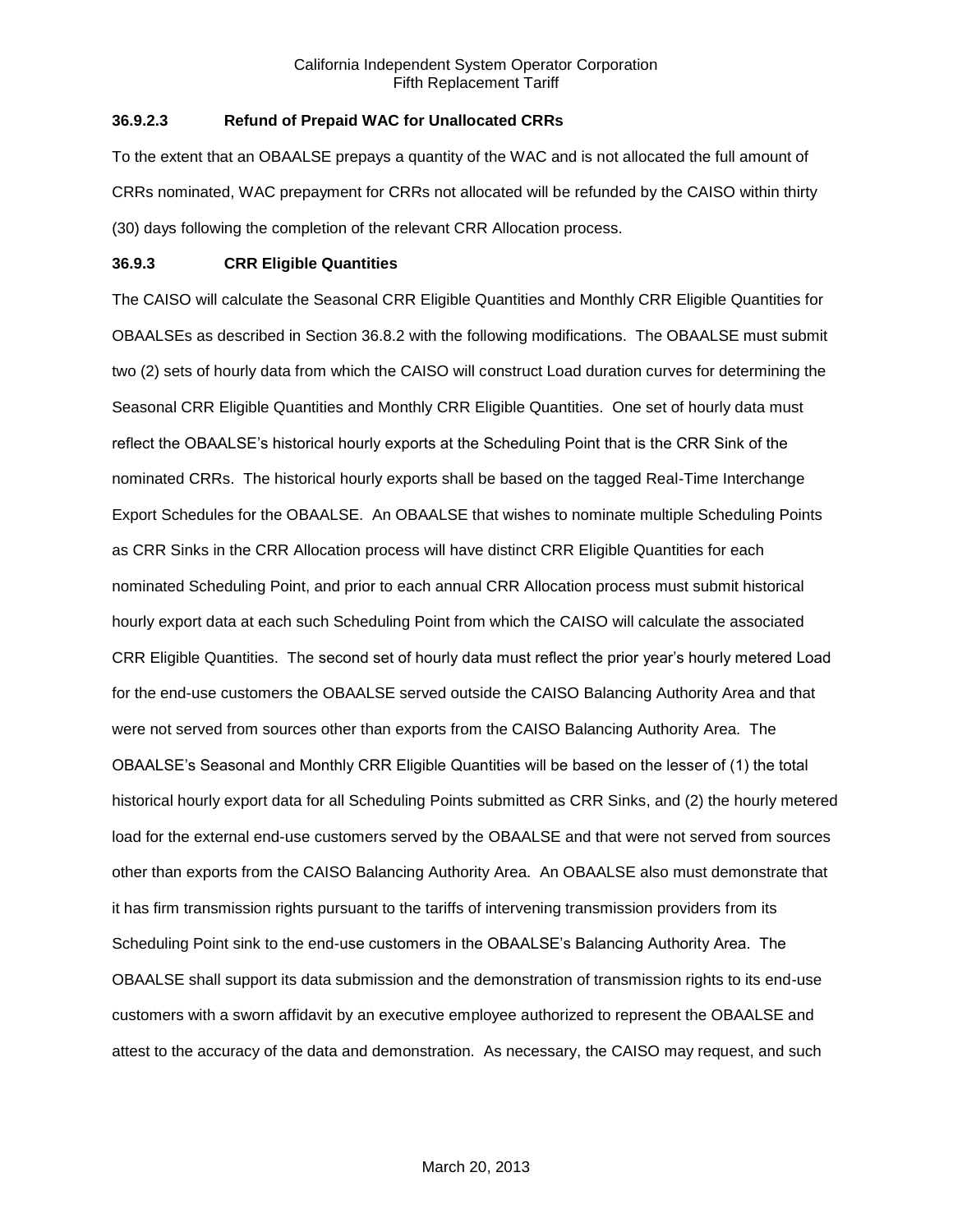OBAALSE must produce in a timely manner, the raw data and calculations used to develop the submitted data set and the demonstration of transmission rights to its end-use customers.

#### **36.9.4 Eligible CRR Sources And Sinks**

Eligible CRR Sources will be the PNodes of the Generating Units or Scheduling Points for which the OBAALSE has made a legitimate need showing as described above in Section 36.9.1. Eligible CRR Sinks will be the Scheduling Points for which the CAISO has established Seasonal and Monthly CRR Eligible Quantities as described in Section 36.9.3. An OBAALSE nominating CRRs having CRR Sources internal to the CAISO Balancing Authority Area will be limited to seventy-five percent (75%) of each of its corresponding Adjusted Verified CRR Source Quantities in all tiers of the annual CRR Allocation process in CRR Year One and in subsequent years. An OBAALSE nominating CRRs having CRR Sources external to the CAISO Balancing Authority Area will be limited to seventy-five percent (75%) of each of its corresponding Adjusted Verified CRR Source Quantities in all tiers of the annual CRR Allocation process in CRR Year One. In CRR years subsequent to CRR Year One, the OBAALSE may renew previously allocated CRRs having external CRR Sources, subject to the applicable quantity limitations and other requirements specified in this Section 36.

#### **36.9.5 Priority Nomination Process**

CRRs allocated pursuant to this Section 36.9 shall be eligible for nomination in the Priority Nomination Process to the extent that the requirements of this Section 36.9 are met at the time of the relevant CRR Allocation.

#### **36.10 CRR Allocation To Metered Subsystems**

An MSS Operator that elects gross Settlement may participate in the CRR Allocation processes and be allocated CRR Obligations. An MSS Operator that elects net Settlement may participate in the CRR Allocation processes and be allocated CRRs, except that its Seasonal CRR Eligible Quantities and Monthly CRR Eligible Quantities will reflect its net Load and its allocated CRRs will use MSS-LAPs as CRR Sinks. The MSS Operator will be required to submit to the CAISO the appropriate hourly historical net Load data and net Load forecast data from which the CAISO will construct net Load duration curves to determine the Seasonal CRR Eligible Quantities and Monthly CRR Eligible Quantities.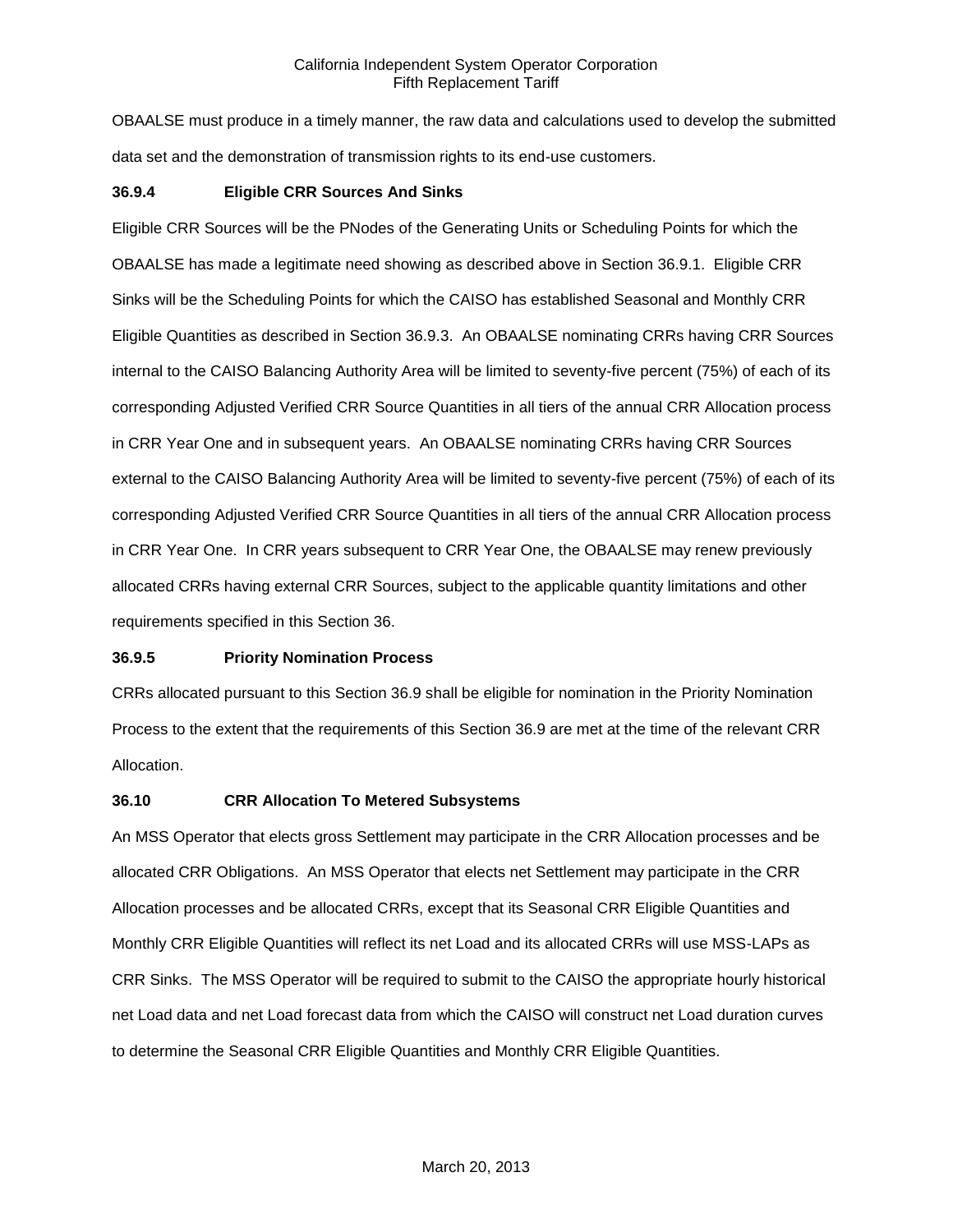## **36.11 CRR Allocation To Merchant Transmission Facilities**

Project Sponsors of Merchant Transmission Facilities who turn such facilities over to CAISO Operational Control and do not recover the cost of the transmission investment through the CAISO's Access Charge or WAC or other regulatory cost recovery mechanism may be allocated, at the Project Sponsor's election, either CRR Options or CRR Obligations that reflect the contribution of the facility to grid transfer capacity as determined below.

## **36.11.1 Eligibility For Merchant Transmission CRRs**

The Project Sponsor of a Merchant Transmission Facility shall be entitled to receive Merchant Transmission CRRs as determined in accordance with this Section 36.11. A Merchant Transmission CRR allocated through this process is effective for thirty (30) years or for the pre-specified intended life of the Merchant Transmission Facility, whichever is less. Merchant Transmission CRRs represent binding commitments for thirty (30) years or for the pre-specified intended life of the Merchant Transmission Facility, whichever is less. The binding commitment by a CRR Holder that holds Merchant Transmission CRRs may not be terminated or otherwise modified by the CRR Holder prior to the end of the term of the Merchant Transmission CRR.

### **36.11.2 Procedure For Allocating Merchant Transmission CRRs**

No less than forty-five (45) days prior to the in-service date of a Merchant Transmission Facility, the Project Sponsor of the facility will inform the CAISO of the In-Service Date of the facility and that the Project Sponsor will be requesting Merchant Transmission CRRs associated with the Merchant Transmission Facility. The CAISO will complete the Merchant CRR Allocation after the In-Service Date of the facility and will allocate Merchant Transmission CRRs whose payment stream will be retroactive back to the In-Service Date.

### **36.11.3 CRRs Allocated To A Transmission Facility Project Sponsor**

### **36.11.3.1 Nominations of Merchant Transmission CRRs**

The Project Sponsor of a Merchant Transmission Facility must submit nominations for Merchant Transmission CRRs at least twenty-one (21) days prior to the In-Service Date of the facility. The Project Sponsor may nominate up to five (5) individual, Point-to-Point CRRs for each of the two (2) on-peak and off-peak time of use periods. Each of the individual, point-to-point nominations must specify: (i) a single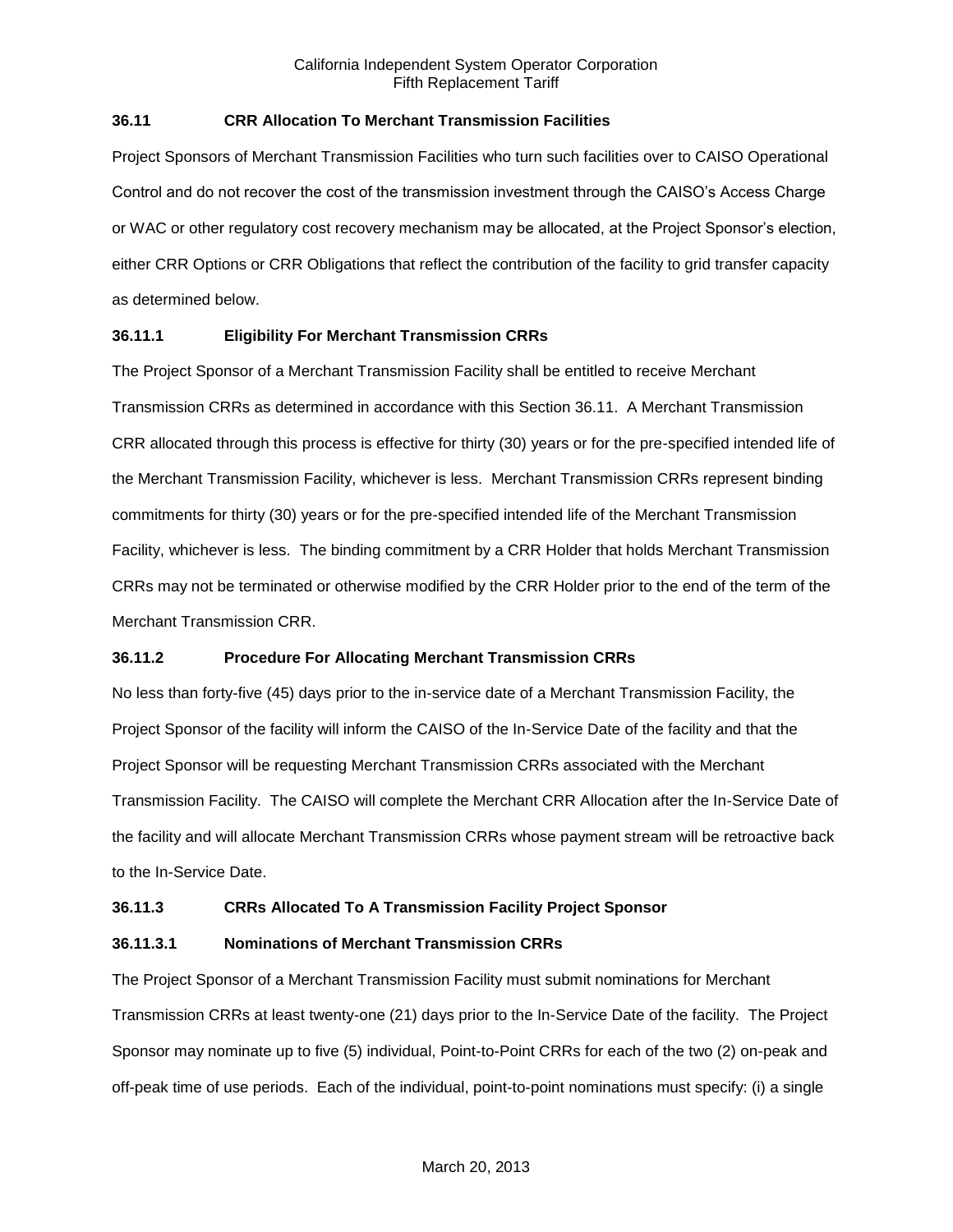CRR Source location; (ii) a single CRR Sink location, (iii) a MW quantity; (iv) a time of use period (onpeak or off-peak); and (v) a CRR type, either CRR Options or CRR Obligations.

#### **36.11.3.2 Methodology to Determine Merchant Transmission CRRs**

The CAISO shall determine the incremental Merchant Transmission CRRs associated with a Merchant Transmission Facility pursuant to this Section 36.11.3.2. The determination will include an assessment of the simultaneous feasibility of the incremental Merchant Transmission CRRs and all other outstanding CRRs. The CAISO will determine the feasible incremental Merchant Transmission CRRs using a threestep process.

### **36.11.3.2.1 Step One: the Capability of the Existing Transmission System**

In step one the CAISO will determine the base CRR capability of the system using a Simultaneous Feasibility Test that incorporates as Fixed CRRs all existing Encumbrances through the end of the CRR year for which the annual CRR Allocation and CRR Auction processes have already been conducted, including Encumbrances for the month covered by the most recently conducted monthly CRR Allocation and CRR Auction processes. This analysis will determine the extent to which the nominated Merchant Transmission CRRs are feasible on the existing transmission system absent the Merchant Transmission Facility. As a result of this analysis, the CAISO will create temporary test CRR Options to reserve grid capacity that the Project Sponsor of the Merchant Transmission Facility is not eligible to receive. The temporary test CRR Options will have the same CRR Source and CRR Sink pairs as the Merchant Transmission CRR nominations submitted by the Project Sponsor.

### **36.11.3.2.2 Step Two: Mitigation of Impacts on Existing Encumbrances**

In the second step, the CAISO will add the proposed Merchant Transmission Facility to the DC FNM and run a SFT using the Fixed CRRs. The second step will ensure that the addition of a Merchant Transmission Facility does not negatively impact any existing Encumbrances through the end of the CRR year for which the annual CRR Allocation and Auction process for Annual CRRs has already been conducted, including encumbrances for the month covered by the most recently conducted monthly CRR Allocation and CRR Auction processes. For any impacts identified in this step the Project Sponsor of the Merchant Transmission Facility will be required to mitigate the impacts for the same period. The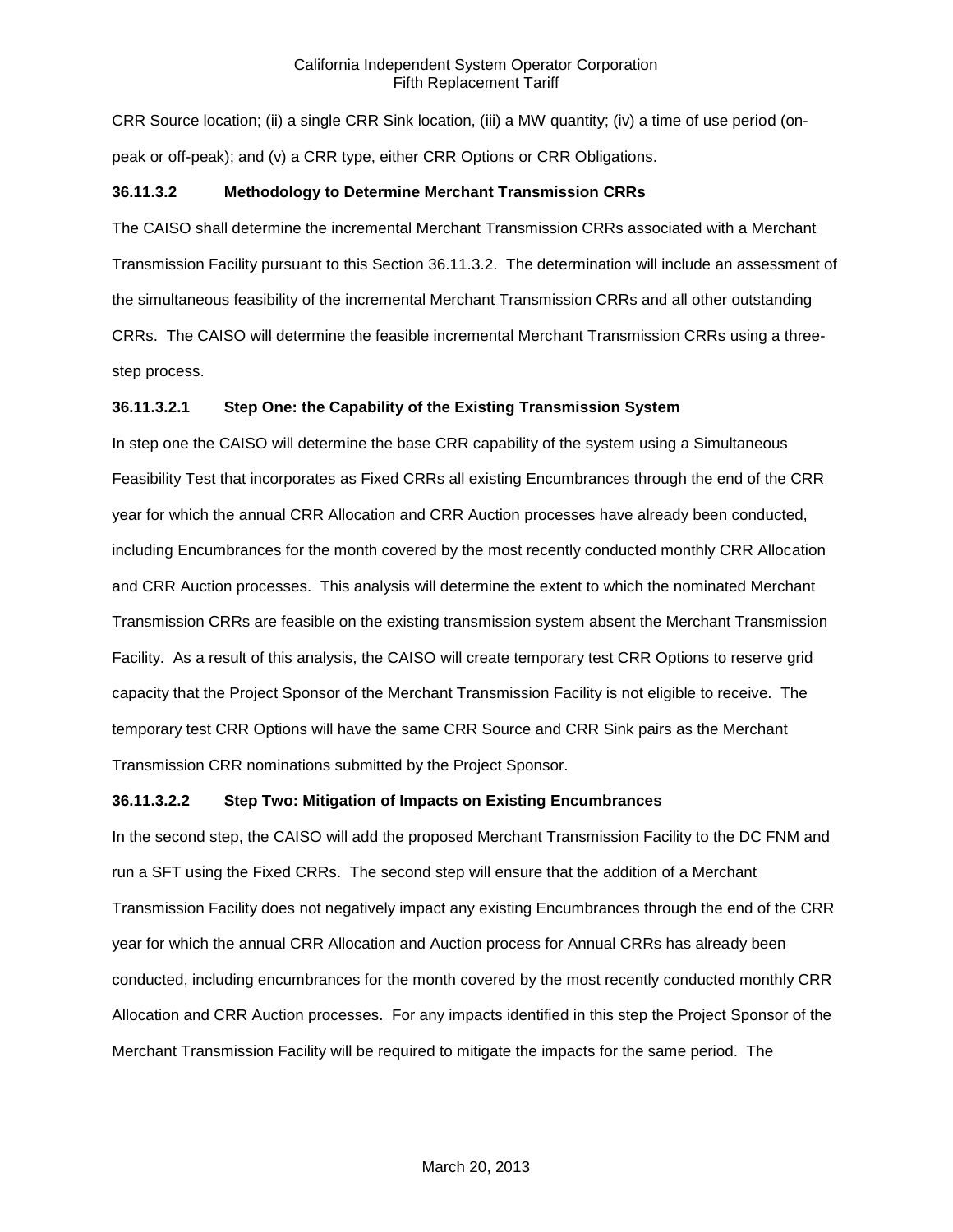mitigation can include having the Project Sponsor of the Merchant Transmission Facility hold counterflow CRRs that maintain the feasibility of the existing encumbrances over the same period.

#### **36.11.3.2.3 Step Three: the Incremental Merchant Transmission CRRs**

In the third step, the CAISO will determine the Merchant Transmission CRRs to be allocated to the Project Sponsor of the Merchant Transmission Facility. The CAISO will determine the capability of the system to award incremental Merchant Transmission CRRs using a DC FNM that incorporates the proposed Merchant Transmission Facility. The CAISO will conduct separate SFTs for each time of use period and season, as needed. For each time of use period and season, as needed, the CAISO will perform a SFT. The SFT includes all existing Encumbrances for the month covered by the most recently conducted CRR Allocation and CRR Auction processes for Monthly CRRs including any temporary test CRRs from step one and any counterflow CRRs from step two. Each SFT will consider the entire set of Merchant Transmission CRR nominations for the time of use period and will solve to award Merchant Transmission CRRs to the Project Sponsor of the Merchant Transmission Facility, subject to simultaneous feasibility. The nominated Merchant Transmission CRRs that are feasible in the SFT for each time of use period will be allocated to the Project Sponsor of the Merchant Transmission Facility.

#### **36.12 [NOT USED]**

#### **36.13 CRR Auction**

The CAISO shall conduct CRR Auctions on an annual and monthly basis subsequent to each annual and monthly CRR Allocation process. Candidate CRR Holders may bid to purchase and may acquire CRR Obligations, and may sell CRRs, through the CAISO's annual and monthly CRR Auctions in accordance with the provisions of this Section 36.13. CRR Auction results shall be settled as provided in Section 11.2.4.3.

### **36.13.1 Scope Of The CRR Auctions**

The CAISO will conduct a CRR Auction corresponding to and subsequent to the completion of each CRR Allocation process, and prior to the start of the period to which the auctioned CRRs will apply. Each CRR Auction will release CRRs having the same seasons, months and time of use specifications as the CRRs released in the corresponding CRR Allocation. Each CRR Auction will utilize the same DC FNM that was utilized in the corresponding CRR Allocation. For each CRR Auction, the CRRs allocated in the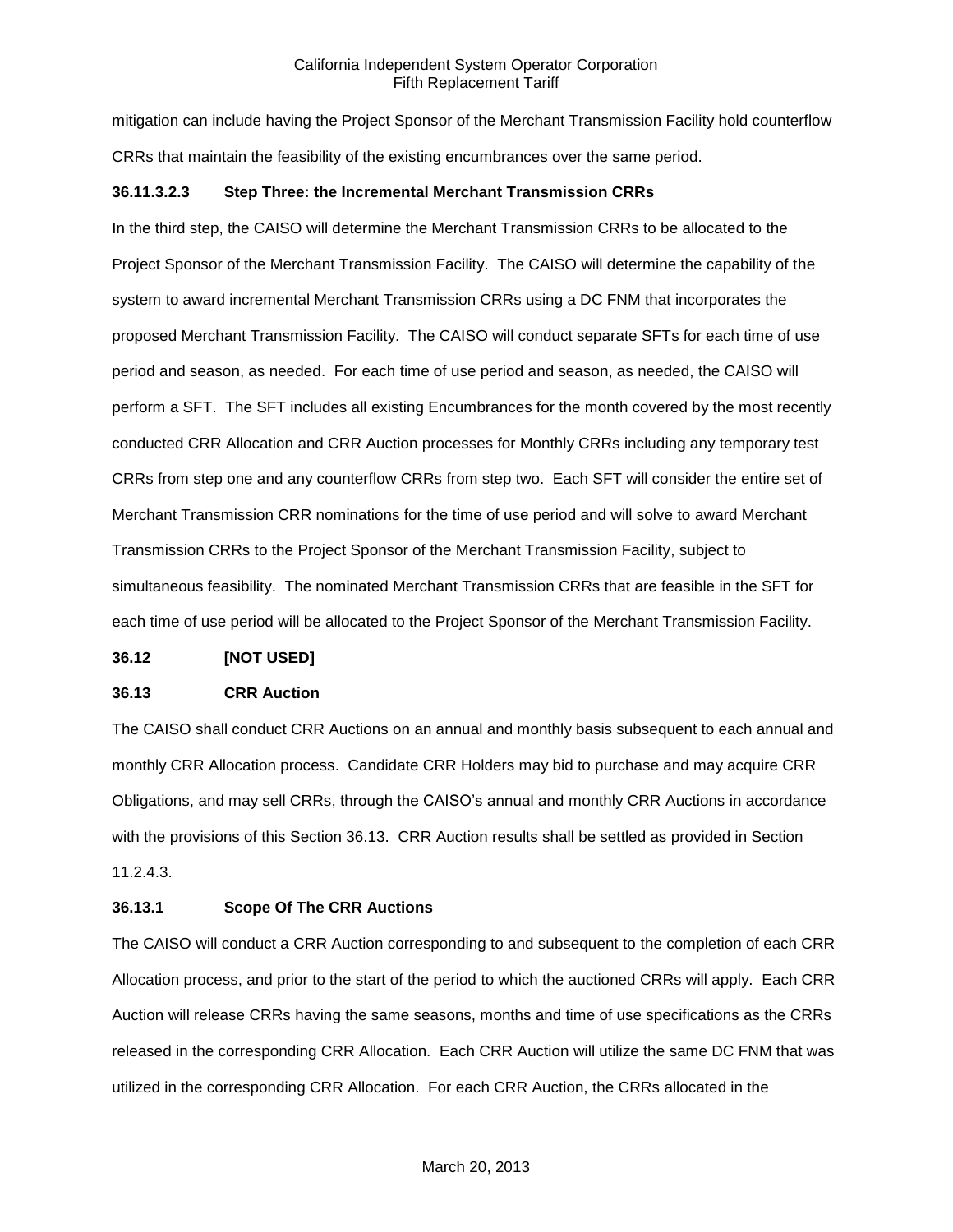corresponding CRR Allocation will be modeled as fixed injections and withdrawals on the DC FNM and will not be adjusted by the SFT in the CRR Auction process. Thus the CRR Auction will release only those CRRs that are feasible given the results of the corresponding CRR Allocation. CRRs released in a CRR Auction will be indistinguishable from CRRs released in the corresponding CRR Allocation for purposes of settlement and secondary trading. The following additional provisions apply. First, participants in the CRR Auctions will have more choices regarding CRR Sources and CRR Sinks than are eligible for nomination in the CRR Allocations, as described in Section 36.13.5. Second, to the extent a Market Participant receives CRRs in both a CRR Allocation and the corresponding CRR Auction, the CRRs obtained in the CRR Auction will not be eligible for nomination in the PNP. Third, in CRR Year One the CRR Auction cannot be used by CRR Holders to offer for sale CRRs they acquired in a prior CRR Allocation, CRR Auction or through the Secondary Registration System. In the annual and monthly CRR Auction processes for years following CRR Year One, CRR Holders may offer for sale any CRRs held by such holders, subject to the limitations on sale and transfer of Long Term CRRs specified in Section 36.7.1.2. Merchant Transmission CRRs that are CRR Options may be offered for sale in the annual and monthly CRR Auctions for years following CRR Year One, subject to the same temporal limitations that apply to Long Term CRRs as specified in Section 36.7.1.2. As further described in Section 36.13.4, sales of CRRs in the CRR Auctions are accomplished through the submission of a CRR bid to procure a counterflow CRR of the CRR to be liquidated.

### **36.13.2 Responsibilities Of The CAISO Prior To Each CRR Auction**

The CAISO shall publish on the CAISO Website a notice of upcoming CRR Auctions at least seven (7) days prior to the CRR Auction. The CAISO will also provide additional information needed by CRR Auction participants in accordance with the provisions of Section 6.5.1.

### **36.13.3 CRR Holder Creditworthiness**

All Market Participants are eligible to acquire CRRs by participating in the CRR Auction, provided that the Market Participant has met all the CRR Holder requirements described in Section 36.5, the creditworthiness provisions in Section 12 and Section 12.6 and the relevant Business Practice Manual.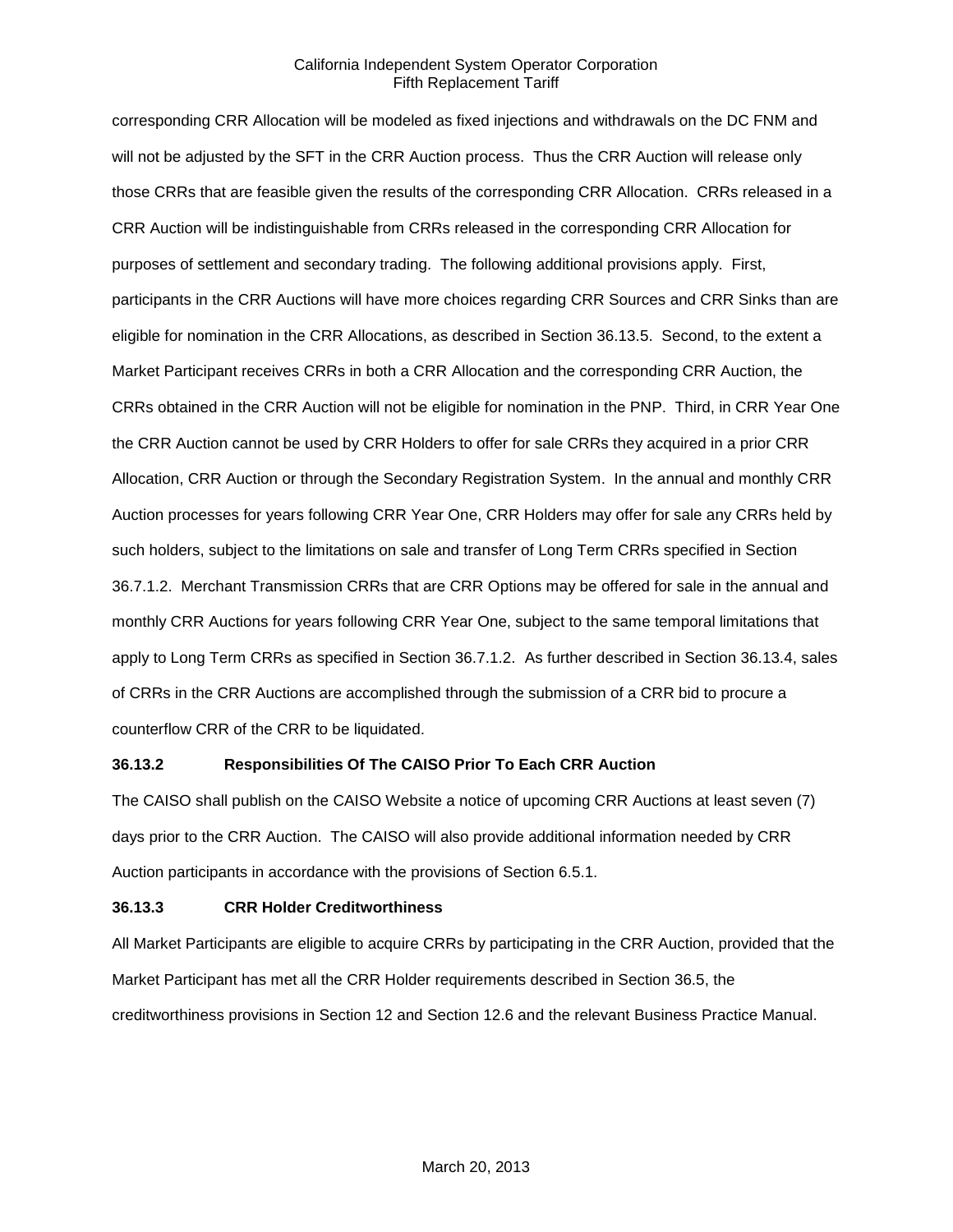## **36.13.4 Bids In The CRR Auctions**

Bids to purchase CRRs shall be submitted in accordance with the requirements set out in this Section 36.13.4 and as further specified in the applicable Business Practice Manuals. Once submitted to the CAISO, CRR bids may not be cancelled or rescinded by the Market Participant after the CRR Auction is closed. Market Participants may bid for Point-to-Point CRRs. Each bid for a Point-to-Point CRR shall specify:

- (a) The associated month or season and time of use period;
- (b) The associated CRR Source and CRR Sink;
- (c) A monotonically non-increasing piecewise linear bid curve in quantities (denominated in thousandths of a MW) and prices (\$/MW).

Bid prices in all CRR bids may be negative. Sales of CRRs in the CRR Auctions are accomplished through the submission of a CRR bid to procure a counterflow CRR of the CRR to be liquidated. If such bids for sale of CRRs are cleared through the CRR Auction, the entitlements rights of the CRR Holder that sold the CRR in this manner are effectively liquidated.

### **36.13.5 Eligible Sources And Sinks For CRR Auction**

Allowable CRR Sources for CRRs acquired/sold in the CRR Auction will be PNodes, Scheduling Points, Trading Hubs, LAPs, MSS-LAPs and Sub-LAPs. Allowable CRR Sinks for CRRs acquired/sold in the CRR Auction will be PNodes, Scheduling Points, Trading Hubs, LAPs, MSS-LAPs and Sub-LAPs.

### **36.13.6 Clearing Of The CRR Auction**

The SFT used to clear the CRR Auction will utilize the same DC FNM and optimization algorithm as the corresponding CRR Allocation, except that nominations to the CRR Auction will have associated pricequantity bid curves. The CRR Auction SFT will use the bid prices in determining which CRRs to award when not all nominations are simultaneously feasible, will select the set of simultaneously feasible CRRs with the highest total auction value as determined by the CRR bids, and will calculate nodal prices at each PNode of the DC FNM. In the event that there are two (2) or more identical bids for a specific combination of CRR Source and CRR Sink that affect an overloaded constraint, the CRR Auction optimization cannot distinguish these bids based on either effectiveness or price and therefore the CRR Auction optimization will award each CRR bidder a pro rata share of the CRRs that can be awarded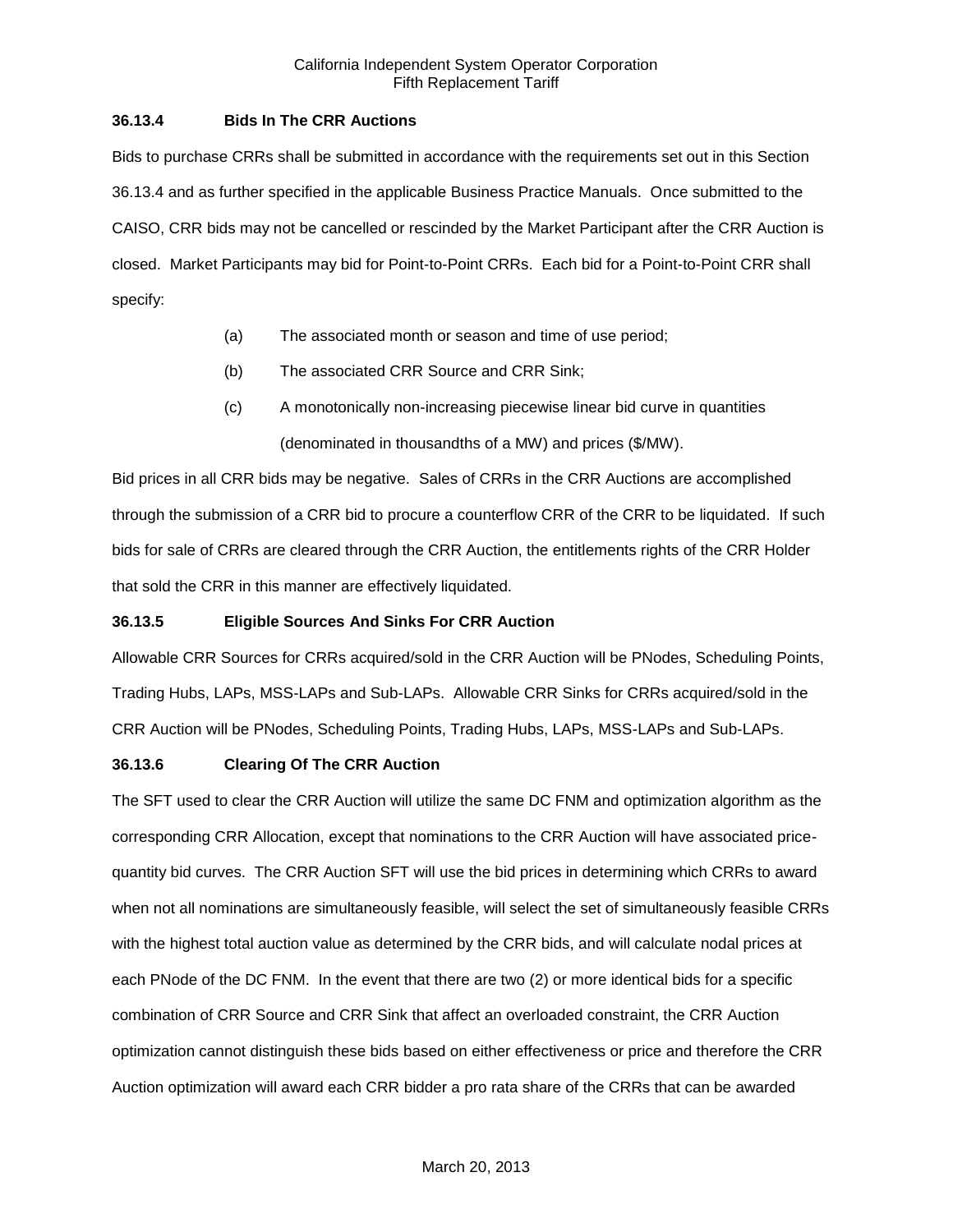based on the bid MW amounts. Based on the nodal prices calculated by the CRR Auction SFT, the CRR Market Clearing Price per MW for a specific CRR in most cases will equal the nodal price at the CRR Source minus the nodal price at the CRR Sink. In certain anomalous cases as further described in the Business Practice Manuals, the CRR Market Clearing Price will be based on the CRR MWs cleared and the shadow price for each binding constraint at the specified location.

### **36.13.7 Announcement Of CRR Auction Results**

Within five (5) Business Days after the close of a CRR Auction, the CAISO shall post the results. The results shall include but are not limited to the MW quantity, the CRR Source and CRR Sink for each CRR awarded, the nodal prices calculated by the CRR Auction SFT, and the parties to whom the CRRs were awarded. The CAISO shall not disclose prices specified in any CRR bid.

## **36.14 CRR Implications Of New IBAAs Or Modifying Existing IBAAs**

## **36.14.1 Coordination Of IBAA Changes With Release Of CRRs**

To the extent practicable, the CAISO will coordinate future IBAA changes, including establishment of new IBAAs and modifications to existing IBAAs, with the annual CRR Allocation and CRR Auction processes. Where feasible, the CAISO will implement the FNM containing the IBAA changes for use in the CAISO Markets beginning with the markets for a Trading Day of January 1 of a new calendar year and, consistent with Section 6.5.1, will provide Market Participants all the IBAA modeling and pricing details as part of the FNM information package that is made available for CRR purposes prior to the CAISO conducting the annual CRR Allocation and CRR Auction process for that calendar year. As a result, all CRRs released in that process will be based upon the same FNM for IBAAs that will be used in the CAISO Markets when the released CRRs and the IBAA changes become effective. In the event that there is a need to implement an IBAA change other than on January 1, the CAISO will incorporate the IBAA change into the FNM for the monthly CRR Allocation and CRR Auction process for the first month in which the IBAA change will take effect. In all cases the CAISO will follow the provisions of this Section 36.14 for assessing and mitigating impacts on any Previously-Released CRRs.

# **36.14.2 Modifications To CRR Settlement To Reflect Ibaa Changes**

To the extent an IBAA change, including the establishment of a new IBAA or a change to an existing IBAA, modifies the pricing for Settlement purposes of IFM scheduled transactions between the CAISO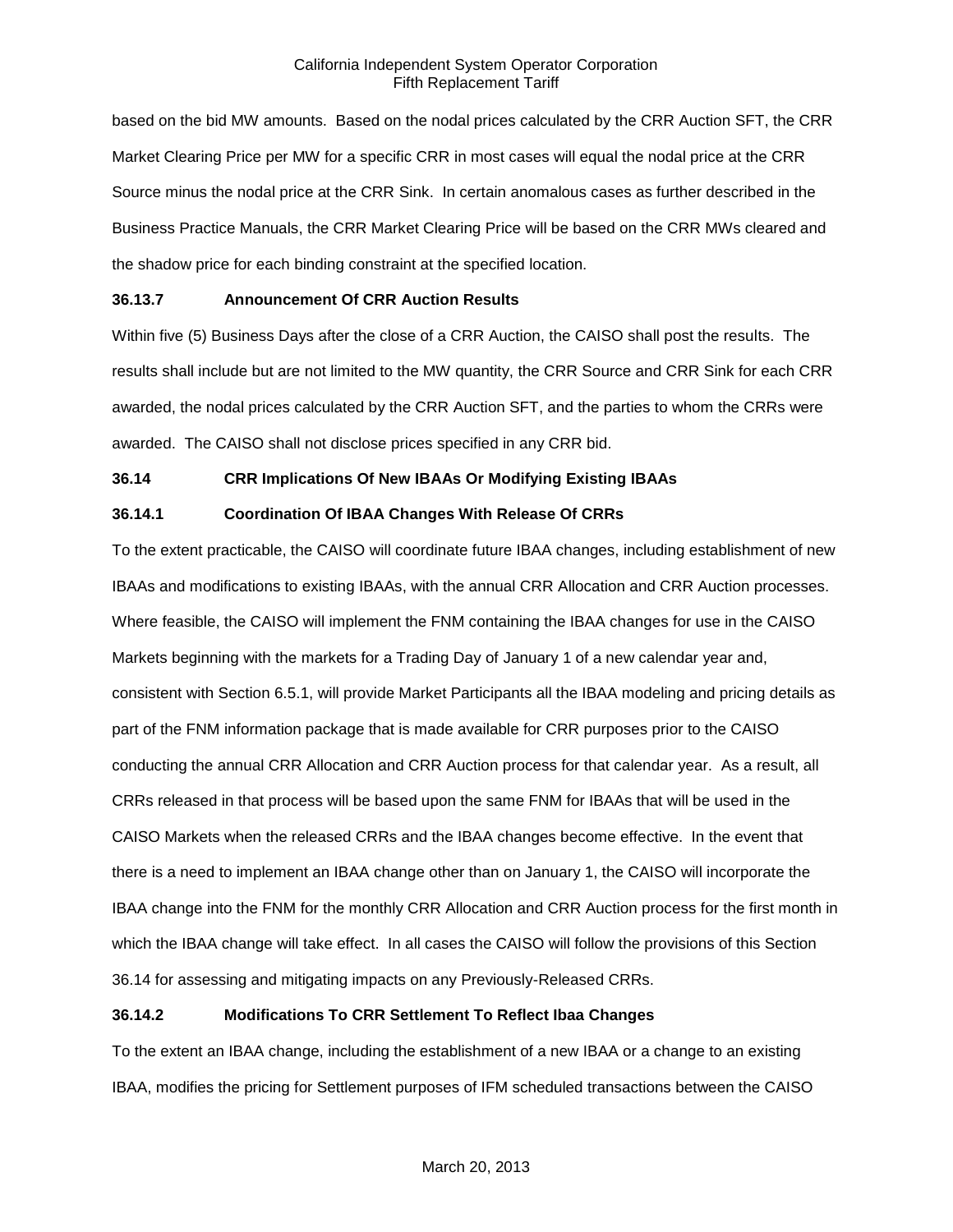Balancing Authority Area and the IBAA, the Settlement of certain Previously-Released CRRs may no longer be consistent with the modified IFM Settlement. A CRR Holder of a Previously-Released CRR whose CRR Source or CRR Sink is affected by an IBAA change may make a one-time election either to (a) modify the Settlement of the affected CRR Source or CRR Sink to conform to the revised IFM pricing associated with the IBAA change, or (b) retain the original CRR Source or CRR Sink specification of the Previously-Released CRR. The CRR Holder of such a CRR must make the one-time election prior to the first CRR Allocation and CRR Auction process that incorporates the IBAA change in the CRR FNM, in accordance with the process time line specified in the applicable Business Practice Manual. If the IBAA change is implemented to coincide with the beginning of a calendar year and is coordinated with the annual CRR Allocation and CRR Auction process for that year, as described in Section 36.14.1, the provisions discussed herein apply only to Previously-Released CRRs that are Long Term CRRs and Previously-Released CRRs that are Seasonal CRRs obtained through the CRR Allocation and are eligible for PNP nomination. In the event that the IBAA change is implemented in the CAISO Markets other than on January 1, then these provisions apply also to any Previously-Released CRRs that are Seasonal CRRs effective for the remainder of the year in which the IBAA change is implemented.

### **36.14.3 IBAA Change Impact On Adequacy Of Previously-Released CRRs**

It is possible that, as a result of modifying the CRR Sources or CRR Sinks of Previously-Released CRRs as provided in Section 36.14.2, the entire set of Previously-Released CRRs may no longer be simultaneously feasible. Any such violation of simultaneous feasibility may or may not lead to a revenue shortfall, that is, a deficiency over the course of a month between the IFM Congestion Charge and the amount of funds needed to fully settle the CRRs that are in effect for that month. Consistent with Section 11.2.4.4.1, any revenue shortfall that may result from IBAA-related changes to CRR Sources and CRR Sinks would be funded through the relevant daily CRR Balancing Account.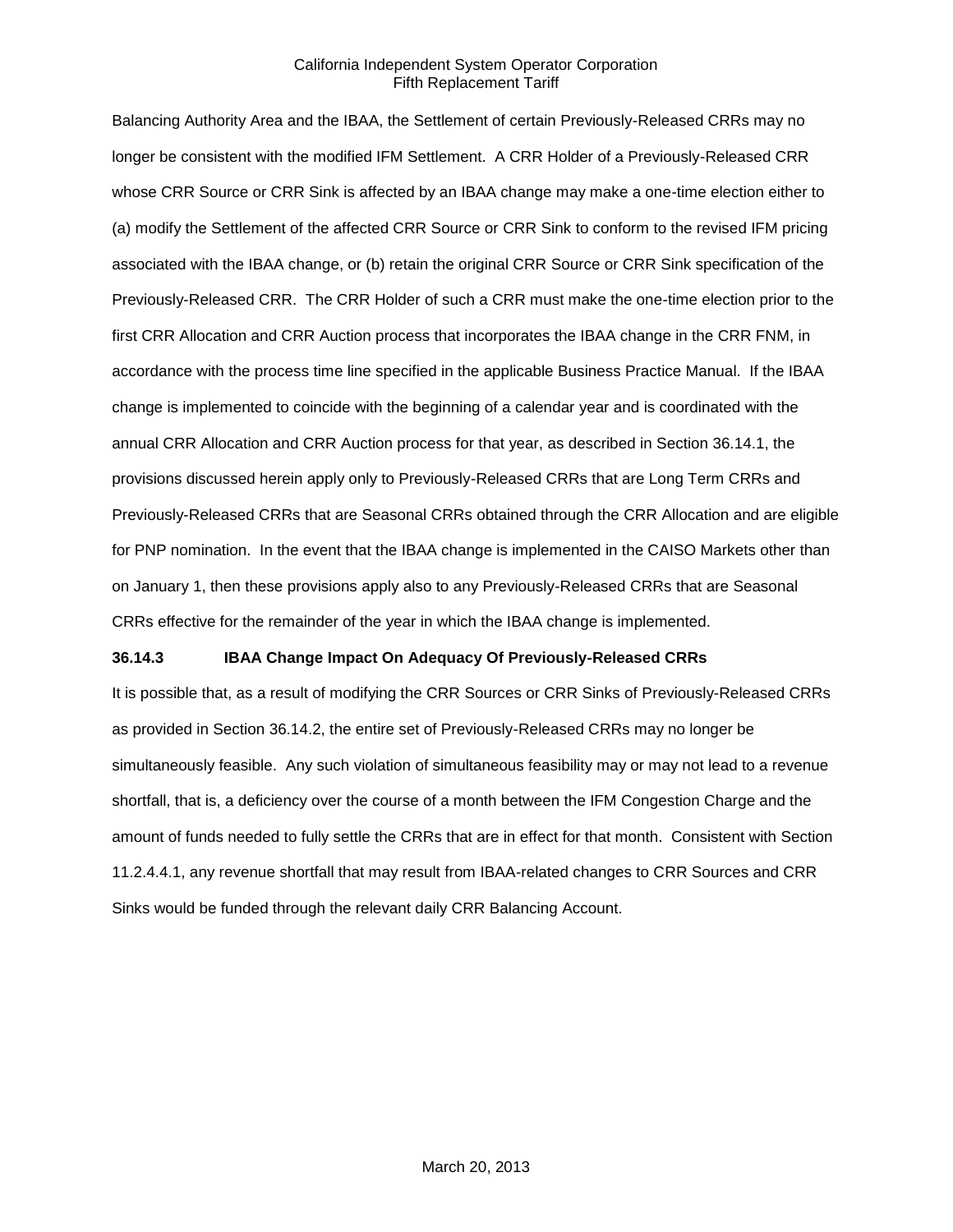## **36.15 [NOT USED]**

- **37. Rules Of Conduct**
- **37.1 Objectives, Definitions, And Scope**

## **37.1.1 Purpose**

Section 37 sets forth the guiding principles for participation in the markets administered by the CAISO. The specified Rules of Conduct are intended to provide fair notice to Market Participants of the conduct expected of them, to provide an environment in which all parties may participate on a fair and equal basis, to redress instances of gaming and other instances of anticompetitive behavior, and thereby to foster confidence of Market Participants, ratepayers and the general public in the proper functioning of the CAISO markets.

## **37.1.2 Objectives**

The objectives of this CAISO Tariff are to:

- (a) Provide clear Rules of Conduct specifying the behavior expected of Market Participants; and
- (b) For those Rules of Conduct involving objectively identifiable behavior, establish in advance the Sanctions for violation of the specified Rules of Conduct.

# **37.1.3 Application Of Other Remedies**

The activities and remedies authorized under this Section 37 are in addition to any other actions or relief that may be available to the CAISO elsewhere in the CAISO Tariff or under law, regulation or order. Nothing in this Section 37 limits or should be construed to limit the right of the CAISO to take action or seek relief otherwise available to it, and such action or relief may be pursued in addition to the action or relief specified in this Section 37.

### **37.1.4 [NOT USED]**

### **37.1.5 Administration**

The CAISO shall administer the following Rules of Conduct specified herein: Section 37.4.1, Section 37.4.2, Section 37.4.3, Section 37.5.2, Section 37.6.1, Section 37.6.2, and Section 37.6.3. FERC shall administer the following Rules of Conduct specified herein: Section 37.2.1, Section 37.2.3, Section 37.2.4, and Section 37.3.1.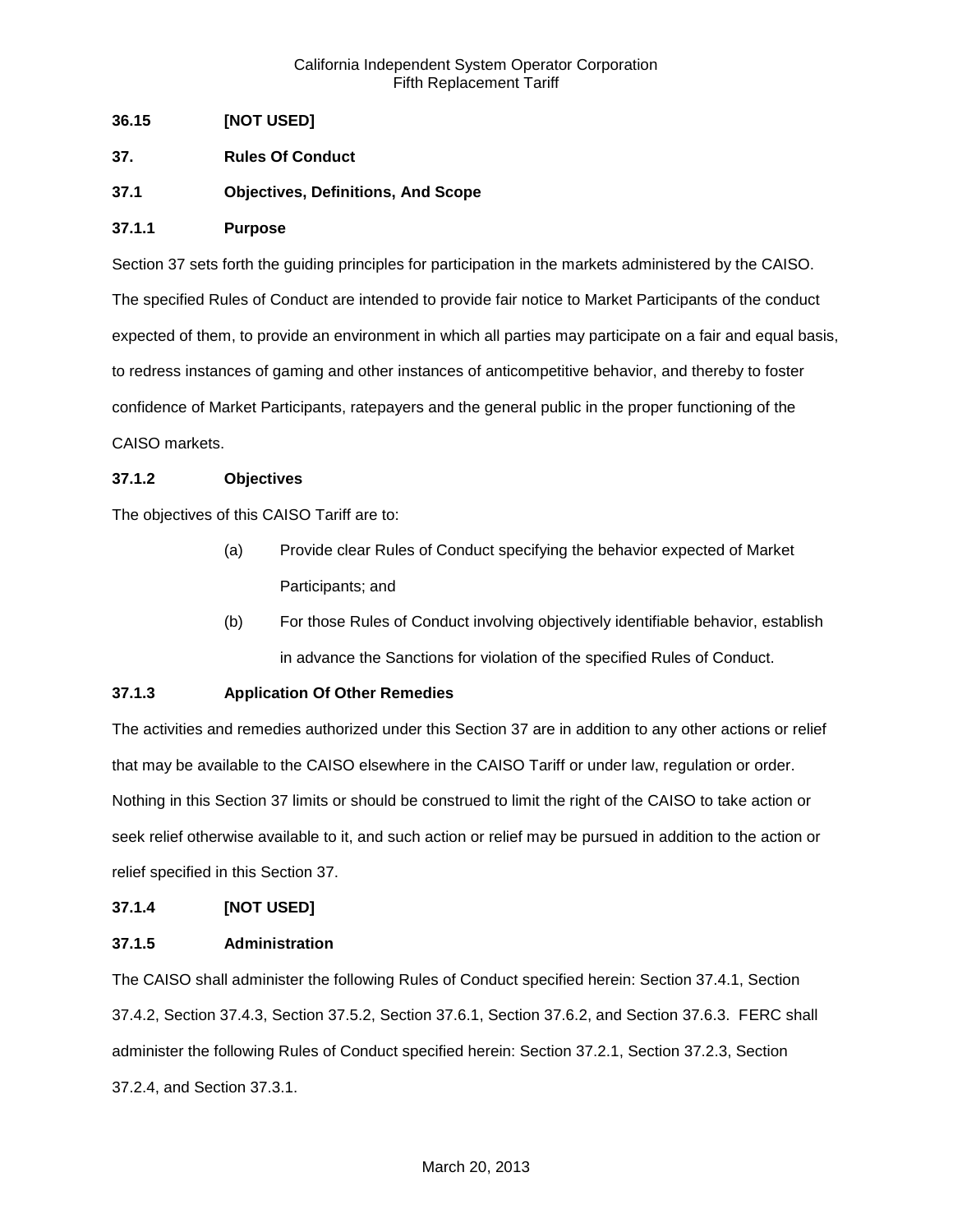# **37.2 Comply With Operating Orders**

## **37.2.1 Compliance With Orders Generally**

## **37.2.1.1 Expected Conduct**

Market Participants must comply with operating orders issued by the CAISO as authorized under the CAISO Tariff. For purposes of enforcement under this Section 37.2, an operating order shall be an order(s) from the CAISO directing a Market Participant to undertake, a single, clearly specified action (e.g., the operation of a specific device, or change in status of a particular Generating Unit) that is intended by the ISO to resolve a specific operating condition. Deviation from an ADS Dispatch Instruction shall not constitute a violation of this Section 37.2.1.1. A Market Participant's failure to obey an operating order containing multiple instructions to address a specific operating condition will result in a single violation of Section 37.2. If some limitation prevents the Market Participant from fulfilling the action requested by the CAISO then the Market Participant must promptly and directly communicate the nature of any such limitation to the CAISO.

- **37.2.1.2 [NOT USED]**
- **37.2.2 Failure To Curtail Load**
- **37.2.2.1 [NOT USED]**
- **37.2.2.2 [NOT USED]**
- **37.2.3 Operations & Maintenance Practices**

### **37.2.3.1 Expected Conduct**

Market Participants shall undertake such operating and maintenance practices as necessary to avoid contributing to a major Outage or prolonging response time to a major Outage. For the purposes of this Section 37.2.3.1, a major Outage is an Outage that affects at least ten (10) percent of the Load served by the Distribution System of a UDC or any Outage that results in major damage to the CAISO Controlled Grid or to the health and safety of personnel.

- **37.2.3.2 [NOT USED]**
- **37.2.4 Resource Adequacy Availability**
- **37.2.4.1 Expected Conduct**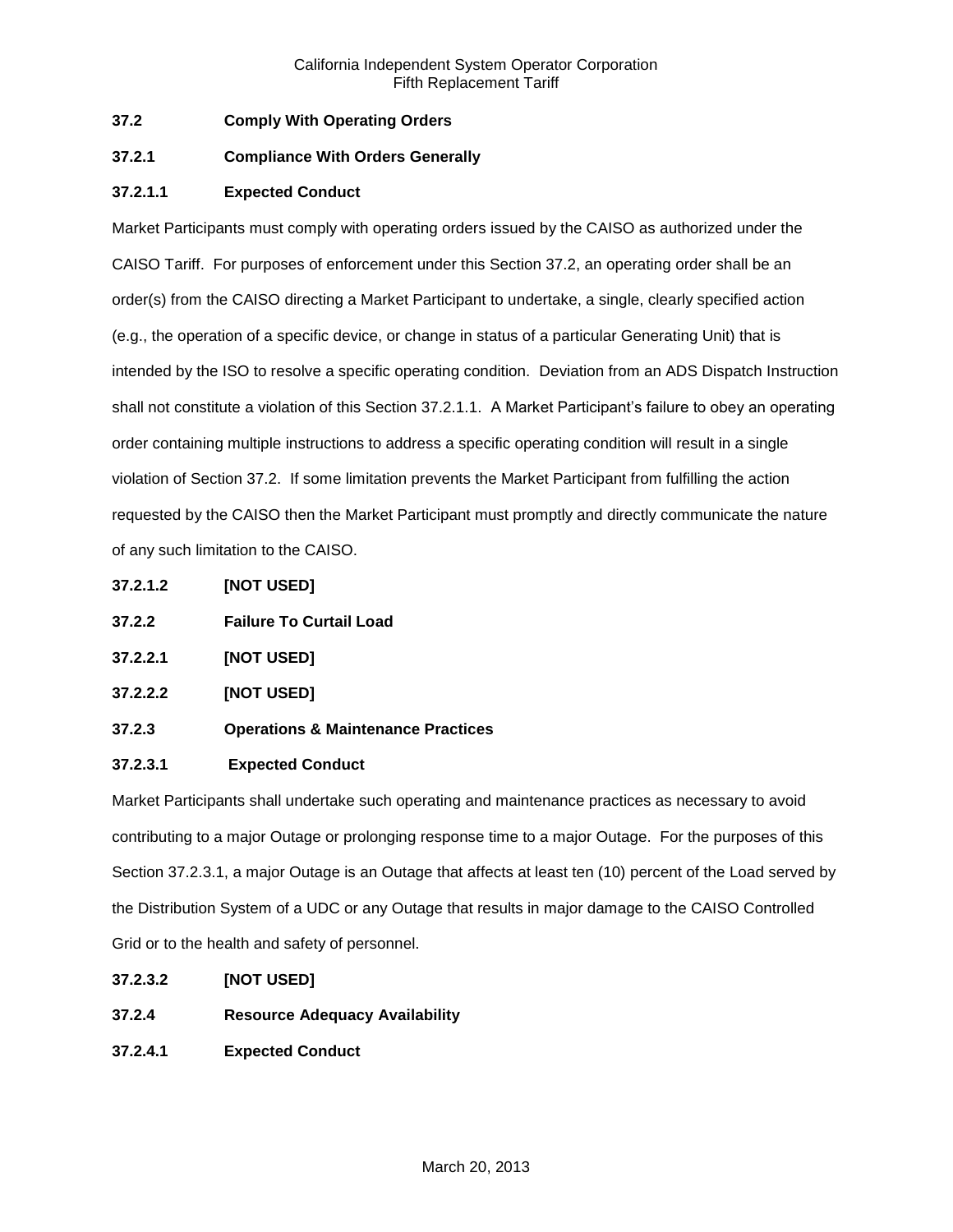Subject to Section 40 a Market Participant shall start a Generating Unit listed as a Resource Adequacy Resource and bring it on-line and/or available consistent with a DAM or RUC commitment or Real-Time Dispatch Instructions and once started up, shall not shut down a Generating Unit listed as a Resource Adequacy Resource in a manner that is inconsistent with a DAM or RUC commitment or Real-Time Dispatch Instructions, unless the CAISO releases the Generating Unit after the RUC process is completed, or a derate or Outage prevents the Generating Unit from being on-line and available.

- **37.2.4.2 [NOT USED]**
- **37.2.5 [NOT USED]**
- **37.2.6 [NOT USED]**

### **37.3 Submit Feasible Bids And Submissions To Self-Provide**

**37.3.1 Bidding Generally**

### **37.3.1.1 Expected Conduct**

Market Participants must submit Bids for Energy, RUC Capacity and Ancillary Services and Submissions to Self-Provide an Ancillary Service from resources that are reasonably expected to be available and capable of performing at the levels specified in the Bid, and to remain available and capable of so performing based on all information that is known to the Market Participant or should have been known to the Market Participant at the time of submission. HASP Intertie Schedules for import or export Energy are not subject to the foregoing requirement, but failure to deliver on such HASP Intertie Schedules can be subject to referral by DMM under Section 11.1, Appendix P where the failure to deliver is suspected to be a Market Violation.

### **37.3.1.2 [NOT USED]**

### **37.3.2 Exceptions**

The submission of a Bid or of a Submission to Self-Provide Ancillary Services that causes, or that the CAISO expects to cause Congestion shall not, by itself, constitute a violation of Section 37.3.1.

**37.4 Comply With Availability Reporting Requirements**

- **37.4.1 Reporting Availability**
- **37.4.1.1 Expected Conduct**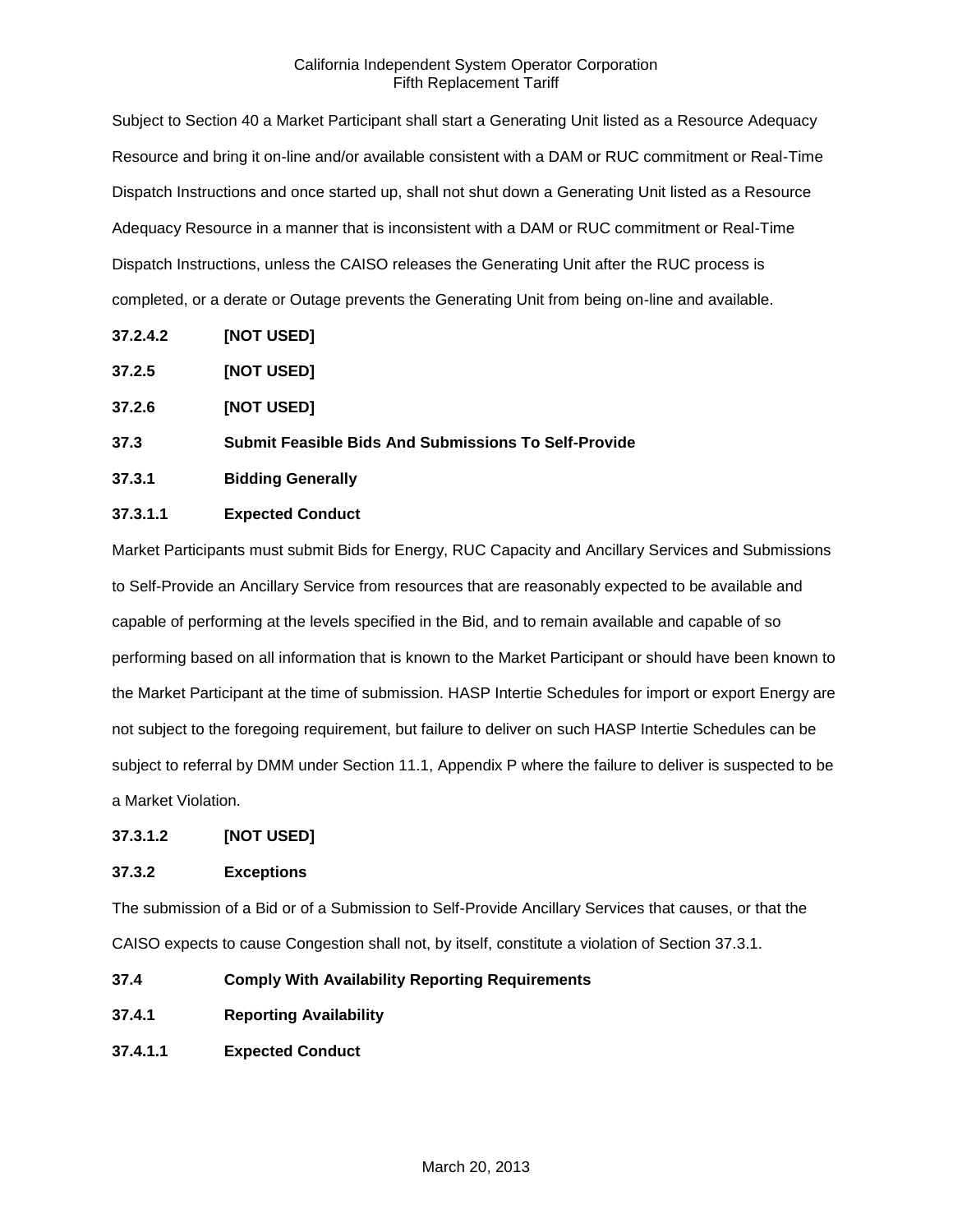A Market Participant shall notify the CAISO Control Center of any Outage reportable pursuant to Section 9.3.10.3.1 of a Generating Unit subject to Section 4.6 within sixty (60) minutes after the Outage is discovered.

### **37.4.1.2 Sanctions**

A "violation" for purposes of this Section shall mean each failure to notify the CAISO Control Center about an Outage of a Generating Unit within sixty (60) minutes after the Outage is discovered, as required by Section 37.4.1, except that (a) for each Generating Unit, the first such failure in a calendar month shall not constitute a violation, and (b) for each Generating Unit, multiple failures in the same calendar day shall constitute a single violation. The Sanctions for a violation of Section 37.4.1 shall be as follows:

- (a) for each Generating Unit that is the subject of a violation, the Sanction for the first violation in a calendar month shall be a warning letter;
- (b) for each Generating Unit that is the subject of a violation, the Sanction for the second and subsequent violations in a calendar month will be a financial penalty, as follows:
	- (i) if the Generating Unit has not been the subject of a financial penalty for a previous violation within twelve (12) months of the instant violation, the Sanction will be \$1,000;
	- (ii) if the Generating Unit has been the subject of one financial penalty for a previous violation within twelve (12) months of the instant violation, the Sanction will be \$2,000;
	- (iii) if the Generating Unit has been the subject of two or more financial penalties for previous violations within twelve (12) months of the instant violation, the Sanction will be \$5,000.

# **37.4.2 Scheduling And Final Approval Of Outages**

### **37.4.2.1 Expected Conduct**

A Market Participant shall not undertake an Outage except as approved by the CAISO Outage Coordination Office in accordance with Section 9.3.2, Section 9.3.9, and Section 9.3.6.6. A Market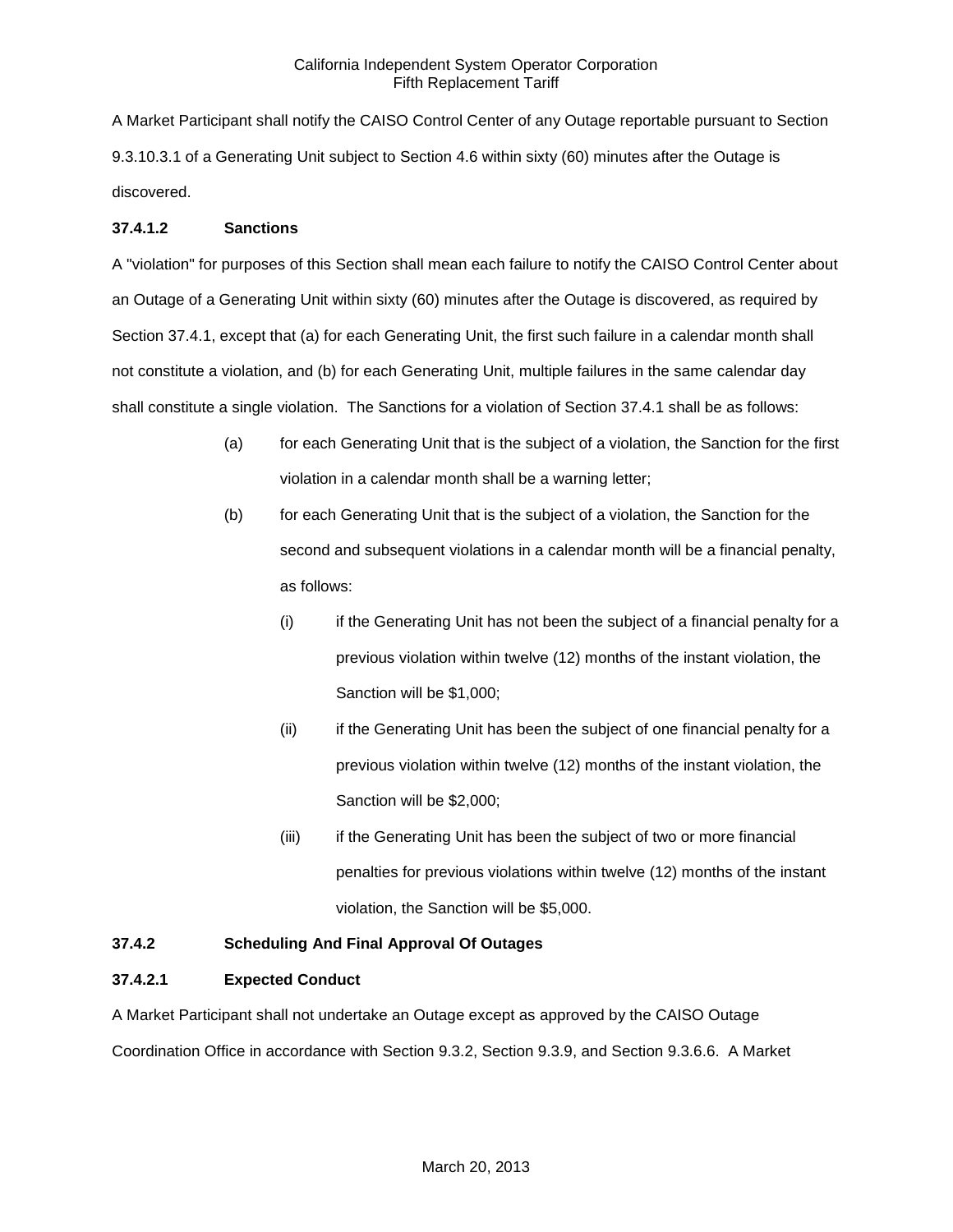Participant shall not commence any Outage without obtaining final approval from the CAISO Control Center in accordance with Sections 9.3.9 and 9.3.10.

## **37.4.2.2 Sanctions**

The Sanctions for a violation of Section 37.4.2 shall be as follows: for the first violation within a rolling twelve (12) month period, \$5,000; for subsequent violations within a rolling twelve (12) month period, \$10,000. A "violation" shall mean each Outage undertaken for which all required approvals were not obtained.

## **37.4.3 Explanation Of Forced Outages**

## **37.4.3.1 Expected Conduct**

As required by Section 9.3.10.6, a Market Participant must provide a detailed explanation of a Forced Outage within two (2) Business Days after the Operator initially notifies the CAISO pursuant to Section 9.3.10.3.1 of the change in maximum output capability. To enable the CAISO to review the explanation submitted by the Operator and to prepare a report on the Forced Outage, the CAISO may request that the Market Participant submit additional information regarding the Forced Outage. An Operator must provide information requested by the CAISO within four (4) Business Days of the CAISO's request for the submission of additional information regarding the Forced Outage.

### **37.4.3.2 Sanctions**

The Sanction for failing to provide an explanation of Forced Outage within the deadline established in Section 37.4.3.1 and Section 9.3.10.6 shall be \$500 per day for each day the explanation is late. The Sanction for failing to provide a response to a request for additional information regarding the Forced Outage within the deadline established in the request for additional information shall be as specified in Section 37.6.1.

### **37.4.4 Enhancements And Exceptions**

Except as otherwise specifically provided, penalty amounts shall be tripled for any violation of Section 37.4.1 through Section 37.4.3 that occurs during a CAISO System Emergency. Violations of the above rules that result in circumstances in which an Uninstructed Deviation Penalty under Section 11.23 is assessed shall not be subject to Sanction under this Section. 37.4.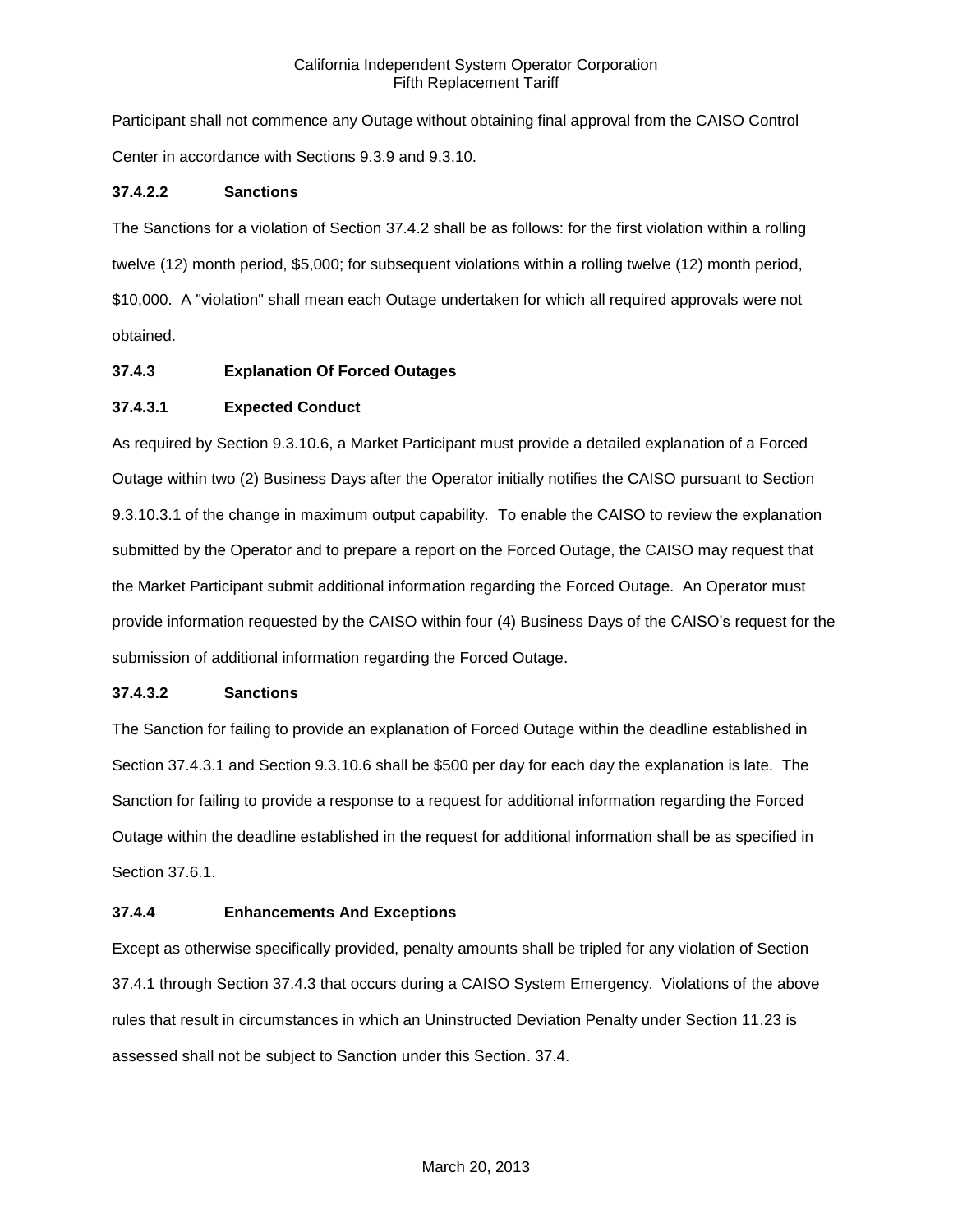- **37.5 Provide Factually Accurate Information**
- **37.5.1 [NOT USED]**
- **37.5.1.2 [NOT USED]**

# **37.5.2 Inaccurate or Late Actual SQMD**

## **37.5.2.1 Expected Conduct**

Market Participants shall provide complete and accurate Settlement Quality Meter Data for each Trading Hour and shall correct any errors in such data no later than forty-eight (48) Business Days after the Trading Day (T+48B). Failure either to submit complete and accurate Actual Settlement Quality Meter Data or to replace Estimated Settlement Quality Meter Data with complete and accurate Actual Settlement Quality Meter Data by T+48B is late Actual Settlement Quality Meter Data and shall be a violation of this rule. The failure to provide complete and accurate Actual Settlement Quality Meter Data, as required by Section 10.3.6 that causes an error to exist in such Settlement Quality Meter Data after forty-eight (48) Business Days after the Trading Day (T+48B) shall be a violation of this rule. Scheduling Coordinators that fail to submit Scheduling Coordinator Estimated Settlement Quality Meter Data that is complete and based on a good faith estimate that reasonably represents Demand and/or Generation quantities for each Settlement Period as required by Section 10 shall be a violation of this rule and may be referred to DMM for investigation.

# **37.5.2.2 Sanctions**

Violations under this Section 37.5.2 shall be subject to Sanction described in Section 37.11.

# **37.5.2.3 Disposition of Sanction Proceeds**

For purposes of redistributing collected market adjustments, any amounts collected under this provision shall be applied first to those parties affected by the conduct. Any excess amounts shall be disposed of as set forth in Section 37.9.4.

- **37.6 Provide Information Required By CAISO Tariff**
- **37.6.1 Required Information Generally**

# **37.6.1.1 Expected Conduct**

Except as provided below in Section 37.6.4 (Review by FERC), all information that is required to be submitted to the CAISO under the CAISO Tariff must be submitted by the specified deadline. For the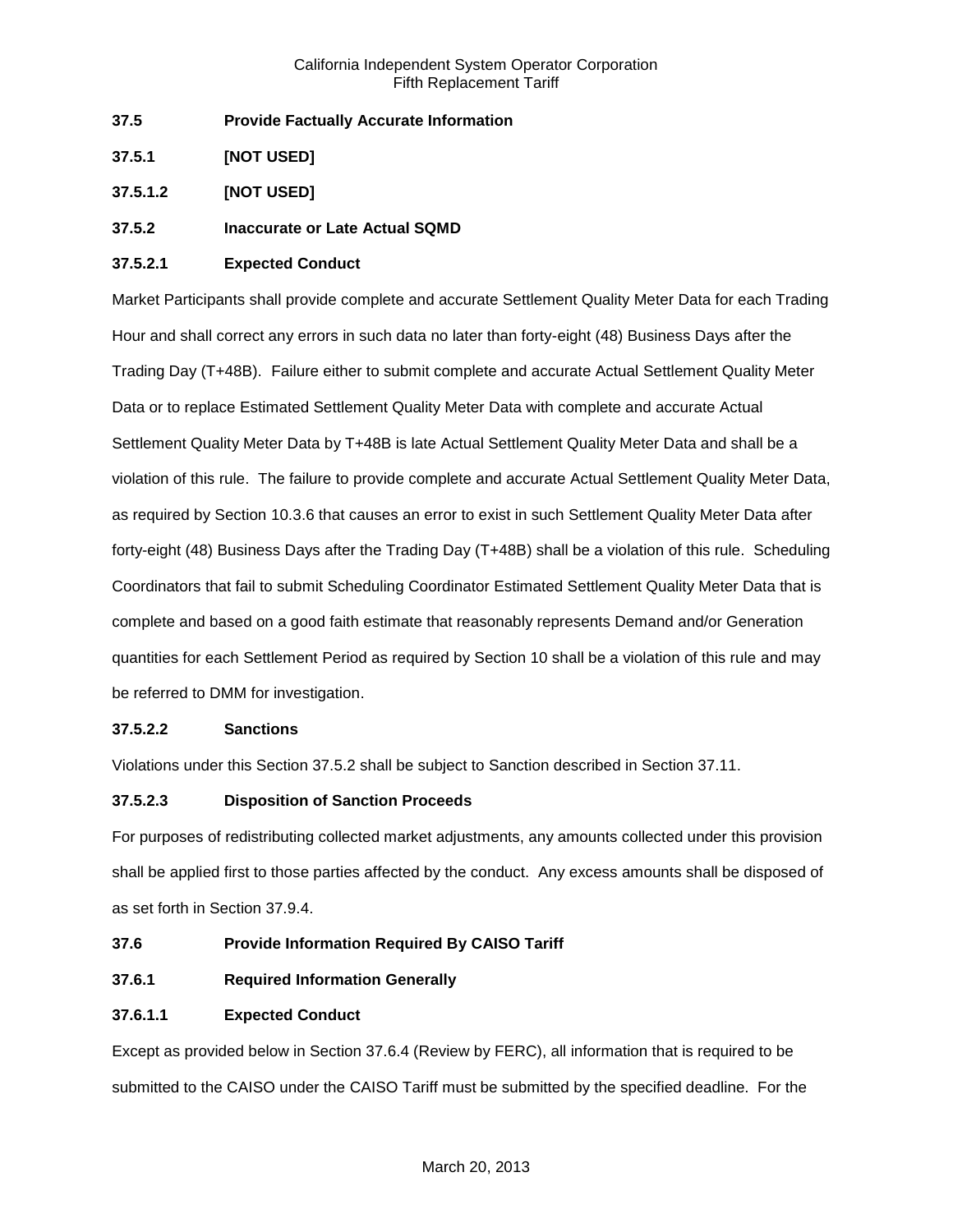purposes of this Section 37.6.1.1, the specified deadline is either the deadline established directly in the CAISO Tariff or, where the CAISO Tariff does not establish a specific deadline, by the deadline that the CAISO has authority to establish under the CAISO Tariff.

### **37.6.1.2 Sanctions**

Except as otherwise provided below, in Section 37.6.2 and Section 37.6.3, the Sanction for a violation of Section 37.6.1.1 shall be \$500 for each day that the required information is late.

# **37.6.2 Investigation Information**

# **37.6.2.1 Expected Conduct**

Except as provided below in Section 37.6.4 (Review by FERC), Market Participants must submit information in response to a written request by the CAISO for information requested in the course of an investigation authorized by the CAISO by the deadline established in the request by the CAISO.

# **37.6.2.2 Sanctions**

The Sanction for a violation of Section 37.6.2 shall be as follows: for the first violation in a rolling twelve (12) month period, \$1000/day; for the second violation in a rolling twelve (12) month period, \$2000/day; for the third and subsequent violations in a rolling twelve (12) month period, \$5000/day. For purposes of this subsection, a violation shall be each failure to provide a full response to a written request and the Sanction shall be determined from the date that the response was due until a full response to the request is received.

# **37.6.3 Audit Materials**

# **37.6.3.1 Expected Conduct**

Except as provided below in Section 37.6.4 (Review by FERC), Market Participants shall comply with the CAISO's audit and/or test procedures authorized pursuant to Section 10.3.10, and further shall perform and submit an annual self-audit as required by the procedures the ISO establishes pursuant to Section 10.3.10, including procedures established relating to the deadline for submitting the required audit.

# **37.6.3.2 Sanctions**

For failure to submit an audit report as required by Section 10.3.10.1, the Sanction shall be \$1000/day until such report is received by the CAISO. For all other violations of this rule the Sanctions shall be as follows: for the first violation in a rolling twelve (12) month period, \$1000/day; for the second violation in a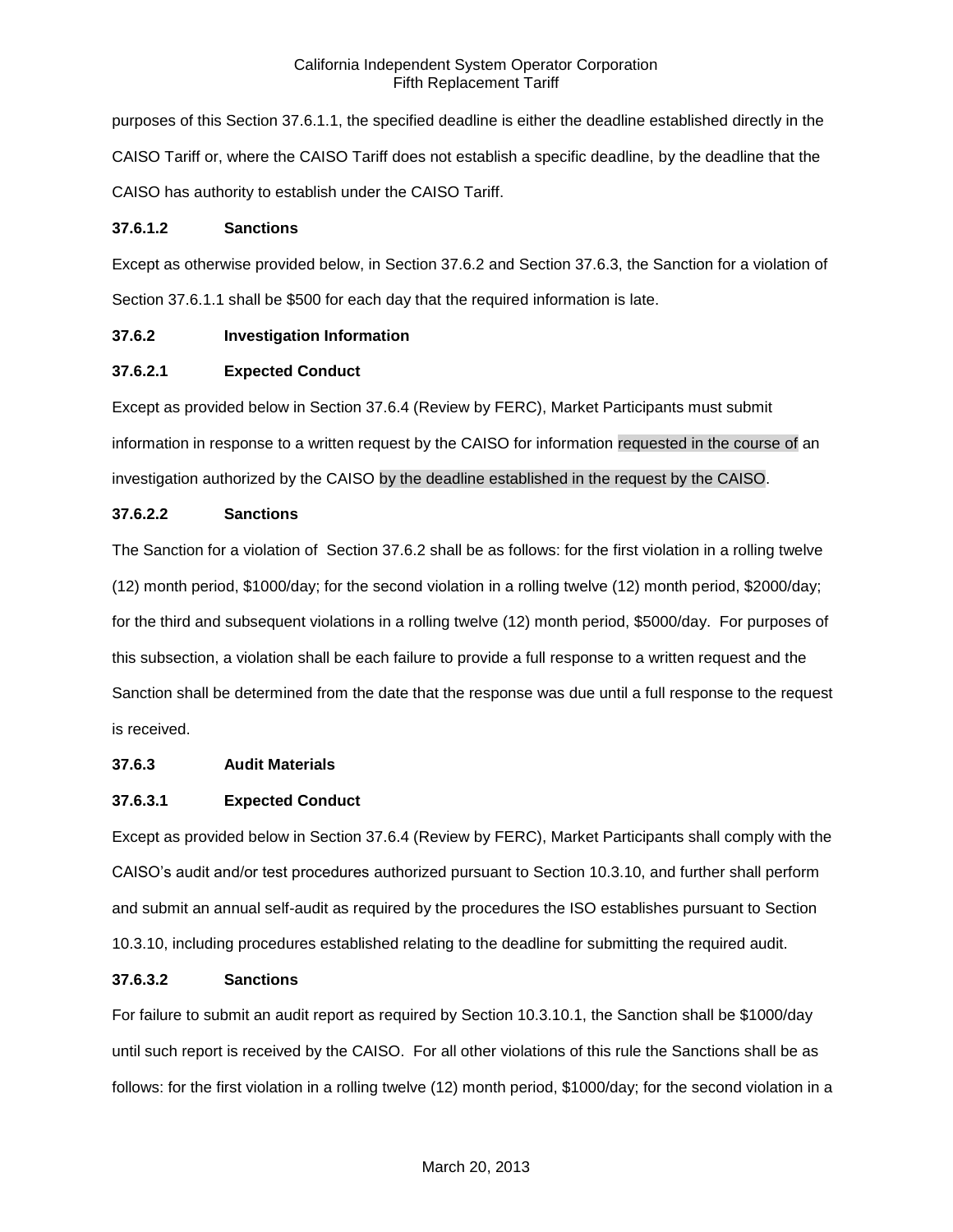rolling twelve (12) month period, \$2000/day; for the third and subsequent violations in a rolling twelve (12) month period, \$5000/day. For purposes of this subsection, a "violation" shall be each failure to provide all information required under the audit or test, from the date that the information was due until all required information is received by the CAISO.

# **37.6.4 Review By FERC**

A Market Participant who objects to an information, audit or test obligation that is enforceable under Section 37.6.1, Section 37.6.2 or Section 37.6.3 above shall have the right immediately (and in all events, no later than the due date for the information) to seek review of the obligation with FERC. In the event that such review is sought, the time for submitting the response or other information to the CAISO shall be tolled until FERC resolves the issue.

### **37.7 [NOT USED]**

# **37.8 Process For Investigation And Enforcement**

## **37.8.1 Purpose; Scope**

The provisions of this Section 37.8 set forth the procedures by which the CAISO will independently investigate potential violations of the Rules of Conduct and administer enforcement activities. Except as hereinafter provided the provisions of this section apply to the Rules of Conduct set forth in Sections 37.2 through 37.6.

## **37.8.2 Referrals To FERC**

Section 37.2.1, Section 37.2.3, Section 37.2.4, and Section 37.3.1 shall be enforced by FERC, in accordance with FERC's rules and procedures. Pursuant to Section 11 of Appendix P, DMM shall refer suspected violations of Section 37.2.1, Section 37.2.3, Section 37.2.4, and Section 37.3.1 to FERC. For violations of this Section 37 that are enforced by FERC, Section 37.8.3, Section 37.8.4, Section 37.8.5, Section 37.8.6, Section 37.8.7, Section 37.8.8, Section 37.8.9, and Section 37.8.10 shall not apply to any investigation DMM may conduct of a suspected Market Violation to FERC.

### **37.8.3 Investigation**

The CAISO shall conduct a reasonable investigation seeking available facts, data, and other information relevant to the potential Rules of Conduct violation.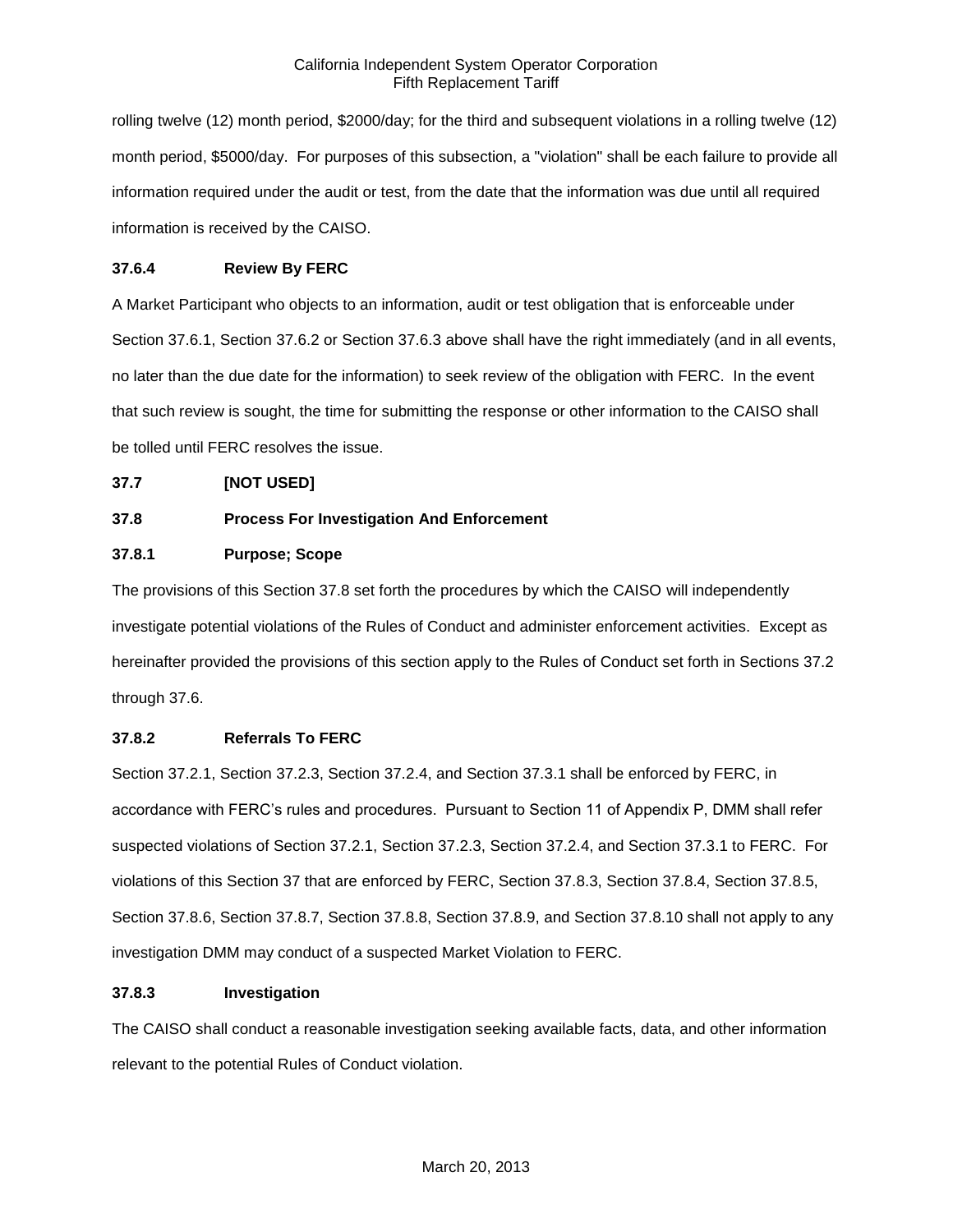## **37.8.4 Notice**

The CAISO shall provide notice of the investigation in sufficient detail to allow for a meaningful response to the Scheduling Coordinator and, as limited below, to all Market Participants the Scheduling Coordinator represents that are the subject(s) of the investigation. The CAISO shall contact the Market Participant(s) that may be involved, so long as the CAISO has sufficient objective information to identify and verify the role of the Market Participant(s) in the potential Rules of Conduct violation. Such Market Participant(s) will likely have an existing contractual relationship with the CAISO (e.g., UDC, MSS, CAISO Metered Entity, Participating Transmission Owner, Participating Generator, Participating Load, or Demand Response Provider).

# **37.8.5 Opportunity To Present Evidence**

The CAISO shall provide an opportunity to the Market Participant(s) that are the subject(s) of the investigation to present any issues of fact or other information relevant to the potential Rules of Conduct violation being investigated. The CAISO shall consider all such information or data presented.

# **37.8.6 Results Of Investigation**

The CAISO shall notify the Market Participant(s) that are the subject(s) of the investigation of the results of the investigation. The Market Participant(s) shall have thirty (30) days to respond to the findings of the CAISO before the CAISO makes a determination of whether a Sanction is required by this CAISO Tariff.

# **37.8.7 Statement Of Findings And Conclusions**

Where the investigation results in a Sanction, the CAISO shall state its findings and conclusions in writing, and will make such writing available to the Scheduling Coordinator and, as provided in Section 37.8.4, to the Market Participant(s) that are the subject(s) of the investigation.

# **37.8.8 Officer Representative**

Where an investigation results in a Sanction by the CAISO, the CAISO shall direct its notice of such result to a responsible representative of the Scheduling Coordinator and, as provided in Section 37.8.4, to the Market Participant(s) that are the subject(s) of the investigation at the officer level.

# **37.8.9 Record Of Investigation**

Where an investigation results in a Sanction, the CAISO will maintain a record of the investigation until its decision has been finally reviewed, if review is sought, or until the period for seeking review has expired.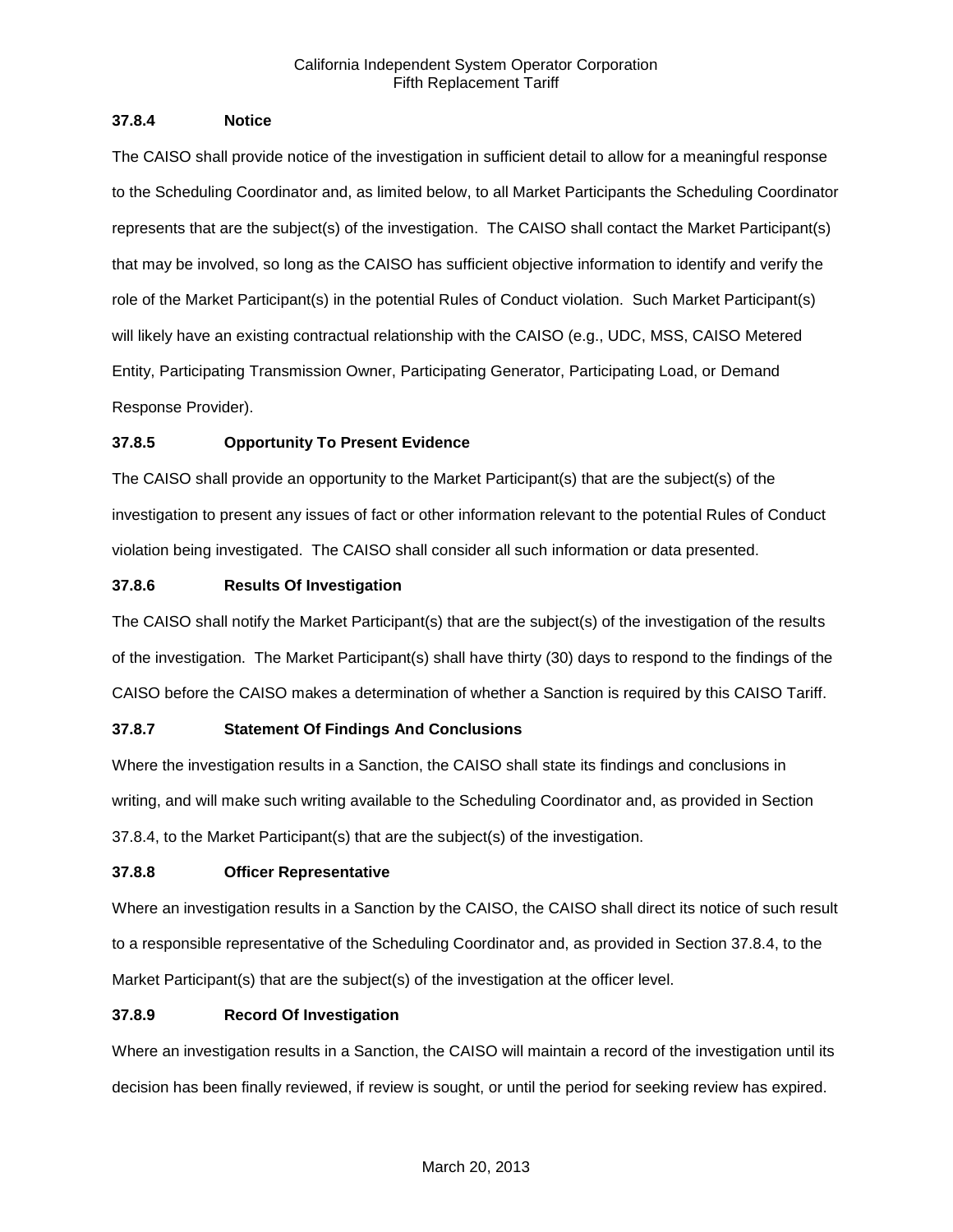## **37.8.10 Review Of Determination**

A Market Participant that receives a Sanction may obtain immediate review of the CAISO's determination by directly appealing to FERC, in accordance with FERC's rules and procedures. In such case, the applicable Scheduling Coordinator shall also dispute the Recalculation Settlement Statement containing the financial penalty, in accordance with Section 11. The Recalculation Settlement Statement dispute and appeal to FERC must be made in accordance with the timeline for raising disputes specified in Section 11.29.8. The penalty will be tolled until FERC renders its decision on the appeal. The disposition by FERC of such appeal shall be final, and no separate dispute of such Sanction may be initiated under Section 13, except as provided in Section 37.9.3.4. For the purpose of applying the time limitations set forth in Section 37.10.1, a Sanction will be considered assessed when it is included on a Recalculation Settlement Statement, whether or not the CAISO accepts a Scheduling Coordinator's dispute of such Recalculation Settlement Statement pending resolution of an appeal to FERC in accordance with this section or Section 37.9.3.3.

## **37.9 Administration Of Sanctions**

### **37.9.1 Assessment; Waivers And Adjustments**

Penalty amounts for violation of these Rules of Conduct shall be calculated as specified in Section 37.4.1.2, Section 37.4.2.2, Section 37.4.3.2, Section 37.4.4, Section 37.5.2.2, Section 37.6.1.2, Section 37.6.2.2, and Section 37.6.3.2.

**37.9.2 [NOT USED] 37.9.2.1 [NOT USED] 37.9.2.2 [NOT USED] 37.9.2.3 [NOT USED] 37.9.2.4 [NOT USED] 37.9.2.5 [NOT USED] 37.9.2.6 [NOT USED] 37.9.3 Settlement 37.9.3.1 Settlement Statements**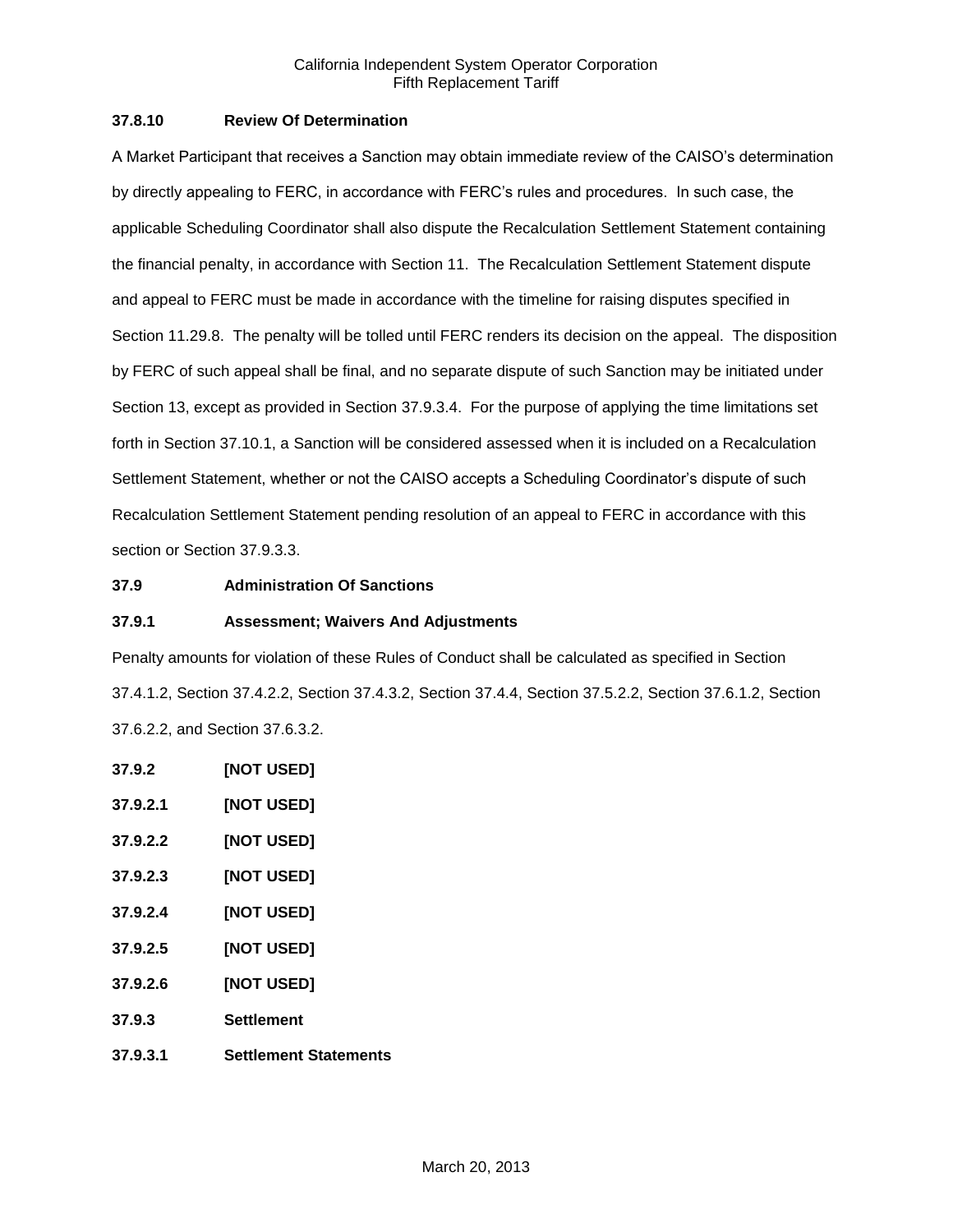The CAISO will administer any penalties issued under this Section 37 through Recalculation Settlement Statements, as relevant, issued to the responsible Scheduling Coordinator by the CAISO. Before invoicing a financial penalty through the Settlement process, the CAISO will provide a description of the penalty to the responsible Scheduling Coordinator and all Market Participants the Scheduling Coordinator represents that are liable for the penalty, when the CAISO has sufficient objective information to identify and verify responsibility of such Market Participants. The description shall include the identity of the Market Participant that committed the violation and the amount of the penalty.

#### **37.9.3.2 Payment**

Except as provided in Section 37.8.10 or Section 37.9.3.3 below, the Scheduling Coordinator shall be obligated to pay all penalty amounts reflected on Settlement Statements to the CAISO pursuant to the CAISO's Settlement process, as set forth in Section 11.

#### **37.9.3.3 Other Responsible Party**

Where a party or parties other than the Scheduling Coordinator is responsible for the conduct giving rise to a penalty reflected on a Settlement Statement, and where the Scheduling Coordinator bears no responsibility for the conduct, such other party or parties ultimately shall be liable for the penalty. Under such circumstances, the Scheduling Coordinator shall use reasonable efforts to obtain payment of the penalty from the responsible party(ies) and to remit such payment to the CAISO in the ordinary course of the Settlement process. In the event that the responsible party(ies) wish to dispute the penalty, or the Scheduling Coordinator otherwise is unable to obtain payment from the responsible parties, the Scheduling Coordinator shall notify the CAISO and dispute the Settlement Statement. The CAISO promptly shall notify FERC. If the CAISO finds that a Market Participant separate from the Scheduling Coordinator that is unable to obtain payment from the responsible party(ies) is solely responsible for a violation, the Scheduling Coordinator that is unable to obtain payment may net its payment of its Invoice amount by the amount of the penalty in question. The CAISO may refuse to offer further service to any responsible party that fails to pay a penalty, unless excused under the terms of the CAISO Tariff, by providing notice of such refusal to the Scheduling Coordinator. Following such notice, the Scheduling Coordinator shall be liable for any subsequent penalties assessed on account of such responsible party.

**37.9.3.4 [NOT USED]**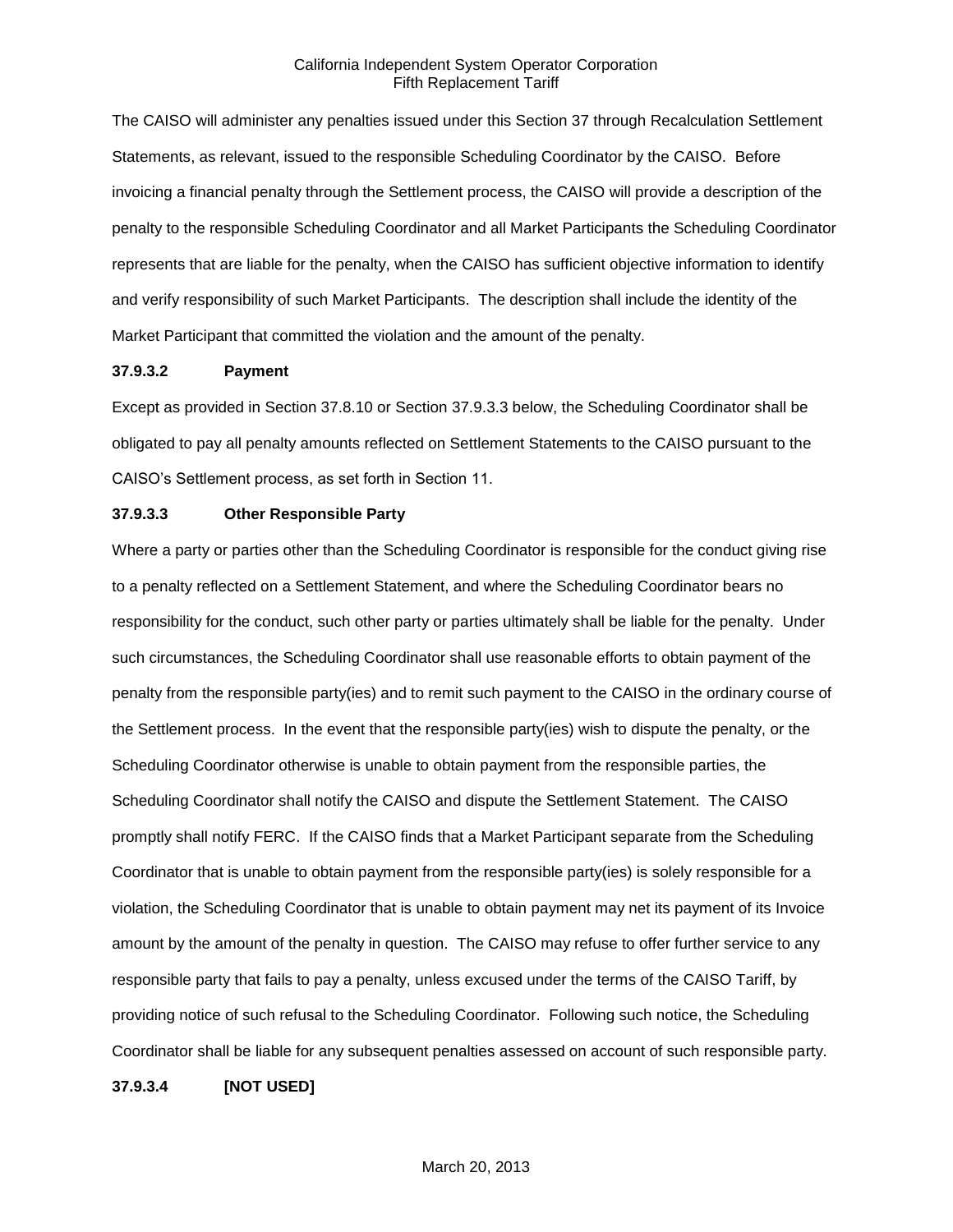## **37.9.4 Disposition Of Proceeds**

The CAISO shall collect penalties assessed pursuant to this Section 37.9 and deposit such amounts in an interest bearing trust account. After the end of each calendar year, the CAISO shall distribute the penalty amounts together with interest earned through payments to Scheduling Coordinators as provided herein. For the purpose of this Section 37.9.4, "eligible Market Participants" shall be those Market Participants that were not assessed a financial penalty pursuant to this Section 37 during the calendar year. Each Scheduling Coordinator that paid GMC during the calendar year will identify, in a manner to be specified by the CAISO, the amount of GMC paid by each Market Participant for whom that Scheduling Coordinator provided service during that calendar year. The total amount assigned to all Market Participants served by that Scheduling Coordinator in such calendar year (including the Scheduling Coordinator itself for services provided on its own behalf), shall equal the total GMC paid by that Scheduling Coordinator.

The CAISO will calculate the payment due each Scheduling Coordinator based on the lesser of the GMC actually paid by all eligible Market Participants represented by that Scheduling Coordinator, or the product of a) the amount in the trust account, including interest, and b) the ratio of the GMC paid by each Scheduling Coordinator for eligible Market Participants, to the total of such amounts paid by all Scheduling Coordinators. Each Scheduling Coordinator is responsible for distributing payments to the eligible Market Participants it represented in proportion to GMC collected from each eligible Market Participant.

Prior to allocating the penalty proceeds, the CAISO will obtain FERC's approval of its determination of eligible Market Participants and their respective shares of the trust account proceeds. If the total amount in the trust account to be so allocated exceeds the total GMC obligation of all eligible Market Participants, then such excess shall be treated in accordance with Section 11.29.9.6.3.

### **37.10 Miscellaneous**

### **37.10.1 Time Limitation**

An investigation of events potentially subject to Sanction by the CAISO under this Section 37 must be commenced within ninety (90) days of discovery of the events. Sanctions may be assessed under this Section 37 up to one year after discovery of the events constituting the violation, but no later than three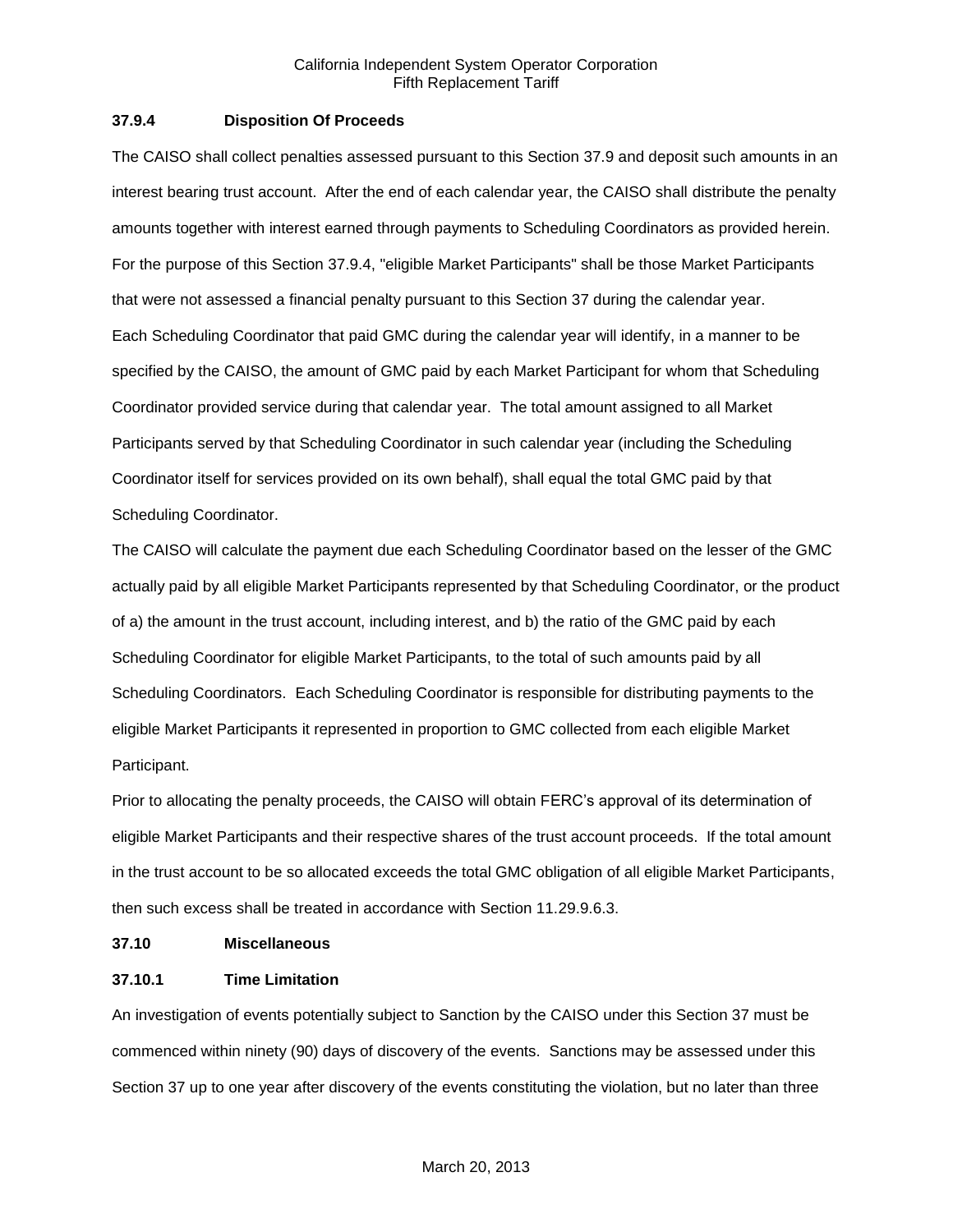years after the date of the violation. Nothing in this section shall limit the rights or liabilities of any party under any other provision of applicable laws, regulations or tariff provisions.

## **37.10.2 No Limitation On Other Rights**

Nothing contained in this Section 37 shall limit the ability of the CAISO to collect information from Market Participants or to establish new provisions pursuant to Section 15.

## **37.11 Method For Calculating Penalties**

## **37.11.1 Inaccurate or Late Actual SQMD Penalty**

There is no Sanction for the submission of inaccurate or late Actual Settlement Quality Meter Data used for a Recalculation Settlement Statement T+ 12B. However, failure by a Scheduling Coordinator, under a specific SCID, to submit Actual Settlement Quality Meter Data or to replace Estimated Settlement Quality Meter Data with Actual Settlement Quality Meter Data by forty-eight (48) Business Days after the Trading Day (T+48B) for one or more scheduled Resource IDs for a given Trading Day is late Actual Settlement Quality Meter Data and constitutes a Rule of Conduct violation. The Sanction is \$1,000 and the Scheduling Coordinator is required to submit Actual Settlement Quality Meter Data during the period specified in Section 10.3.6.4 for Recalculation Settlement Statement T+9M. Where a Scheduling Coordinator fails to submit Actual Settlement Quality Meter Data or to replace Estimated Settlement Quality Meter Data with Actual Settlement Quality Meter Data by T+48B for at one or more scheduled Resource IDs for a given Trading Day and that Scheduling Coordinator also fails to submit Actual Settlement Quality Meter Data during the period specified in Section 10.3.6.3 for Recalculation Settlement Statement T+9M, then the Scheduling Coordinator shall also be levied a Sanction of \$3,000. The submission by a Scheduling Coordinator of Actual Settlement Quality Meter Data that causes an error to exist in such Actual Settlement Quality Meter Data after T+48B shall constitute inaccurate Actual Settlement Quality Meter Data and is a Rule of Conduct violation. The Sanction is \$1,000. All violations of this Section 37.11.1 shall be found per SCID per Trading Day and all Sanctions assessed under this Section 37 shall be levied per SCID per Trading Day. Accordingly, for any given trade date, one Scheduling Coordinator may be found to have committed multiple violations of, and may be assessed multiple Sanctions under, this Section 37.11.1

# **37.11.2 Inaccurate Actual SQMD Penalty Without Recal. Sett. Stmt.**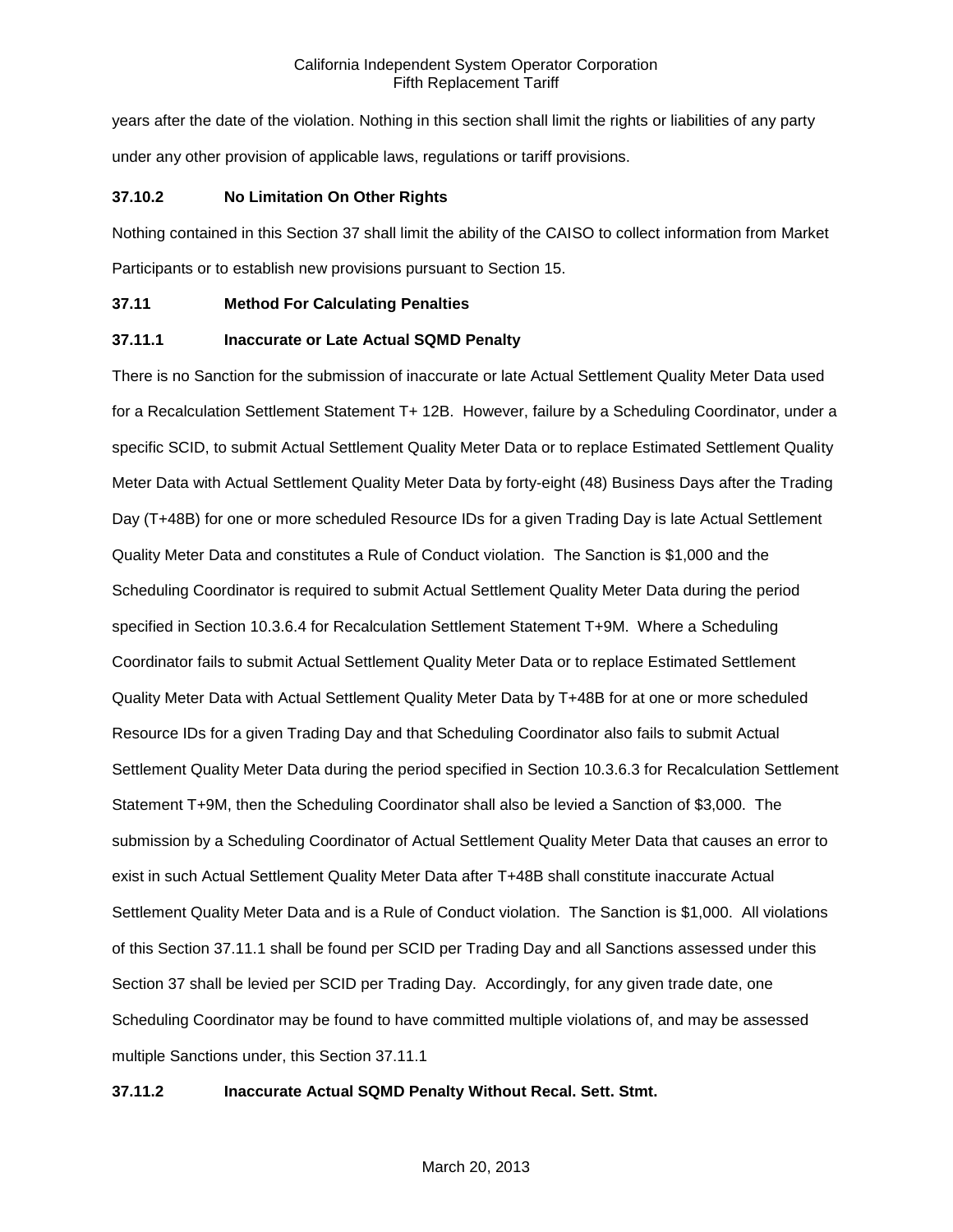If the CAISO does not perform a Recalculation Settlement Statement or re-run, for cases of inaccurate Actual Settlement Quality Meter Data, the penalty will be a market adjustment and a Sanction. The Sanction shall be \$1,000. The market adjustment approximates the financial impact on the market; however, it does not completely reflect all the Settlement consequences of inaccurately submitted Meter Data. The approximated value of the inaccurate Meter Data in question will be calculated and returned to the market based on the average of the pro rata share of Unaccounted for Energy (UFE) charged in the utility Service Area during the period of the inaccurate Meter Data event. If the error is to the detriment of the responsible Scheduling Coordinator (e.g., under-reported Generation or over-reported Demand), and the CAISO does not produce a Recalculation Settlement Statement or perform a re-run, then no market adjustment will be made but the Sanction of \$1,000 still shall be levied.

For the market adjustment, the applicable price will be the greater of: (1) the simple average of the relevant twelve (12) five-minute LMPs for each hour in which inaccurate Meter Data occurred; or (2) \$10/MWh. The LMP used will be the value posted on OASIS for each Trading Hour of the applicable Trading Day.

#### **38. Market Monitoring**

To comply with Commission Order No. 719, P 392, Section 38 has been consolidated with, and moved to, Appendix O (for the MSC) and Appendix P (for DMM). Where a provision in Appendix O or Appendix P is cross-referenced in another section or appendix of this Tariff, the language in Appendix O or Appendix P shall govern in the event of any conflict.

#### **39. Market Power Mitigation Procedures**

#### **39.1 Intent Of CAISO Mitigation Measures; Additional FERC Filings**

These CAISO market power mitigation measures ("Mitigation Measures") are intended to provide the means for the CAISO to mitigate the market effects of any conduct that would substantially distort competitive outcomes in the CAISO Markets while avoiding unnecessary interference with competitive price signals. These Mitigation Measures are intended to minimize interference with an open and competitive market, and thus to permit, to the maximum extent practicable, price levels to be determined by competitive forces under the prevailing market conditions. To that end, the Mitigation Measures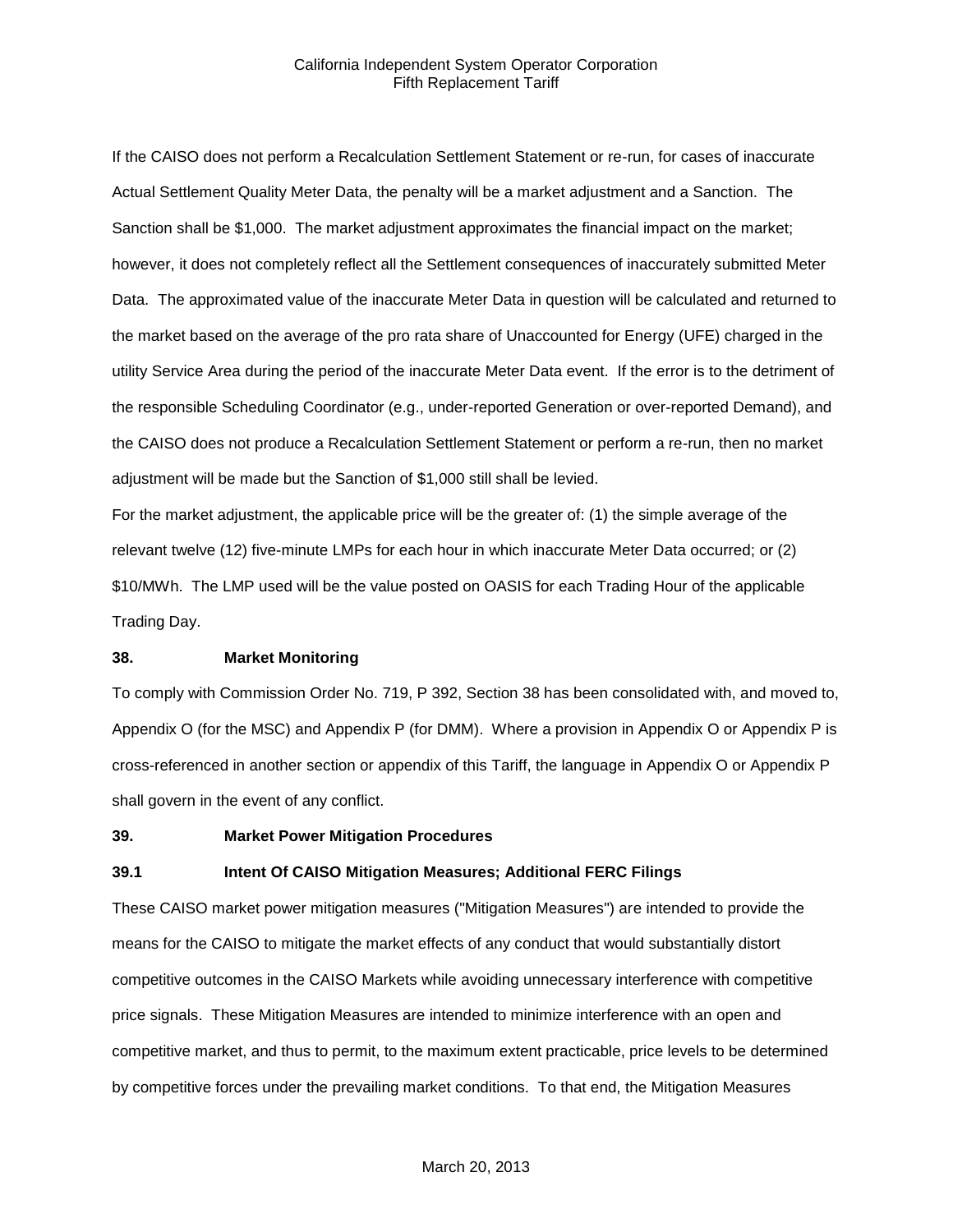authorize the mitigation only of specific conduct identified through explicit procedures specified below. In addition, the CAISO shall monitor the markets it administers for conduct that it determines constitutes an abuse of market power but is not addressed by the market power mitigation procedures specified below. If the CAISO identifies any such conduct, it shall make a filing under Section 205 of the Federal Power Act, 16 U.S.C. § 824d, with FERC requesting authorization to apply appropriate mitigation measures. Any such filing shall identify the particular conduct the CAISO believes warrants mitigation, shall propose a specific mitigation measure for the conduct, and shall set forth the CAISO's justification for imposing that mitigation measure.

#### **39.2 Conditions For The Imposition Of Mitigation Measures**

#### **39.2.1 Conduct Inconsistent With Competitive Conduct**

In general, the CAISO shall consider a Market Participant's conduct to be inconsistent with competitive conduct if the conduct would not be in the economic interest of the Market Participant in the absence of market power. The categories of conduct that are inconsistent with competitive conduct include, but may not be limited to, the four categories of conduct specified in Section 39.3 below.

### **39.3 Categories Of Conduct That May Warrant Mitigation**

### **39.3.1 Conduct Regarding Bidding, Scheduling Or Facility Operation**

Mitigation Measures may be applied to bidding, scheduling or operation of an Electric Facility or as specified in Section 39.3.1. The following categories of conduct, whether by a single firm or by multiple firms acting in concert, may cause a material effect on prices or generally the outcome of the CAISO Markets if exercised from a position of market power. Accordingly, the CAISO shall monitor the CAISO Markets for the following categories of conduct, and shall impose appropriate Mitigation Measures if such conduct is detected and the other applicable conditions for the imposition of Mitigation Measures are met:

> (1) Physical withholding of an Electric Facility, in whole or in part, that is, not offering to sell or schedule the output of or services provided by an Electric Facility capable of serving a CAISO Market. Such withholding may include, but not be limited to: (i) falsely declaring that an Electric Facility has been forced out of service or otherwise become totally or partially unavailable, (ii) refusing to offer Bids for an Electric Facility when it would be in the economic interest, absent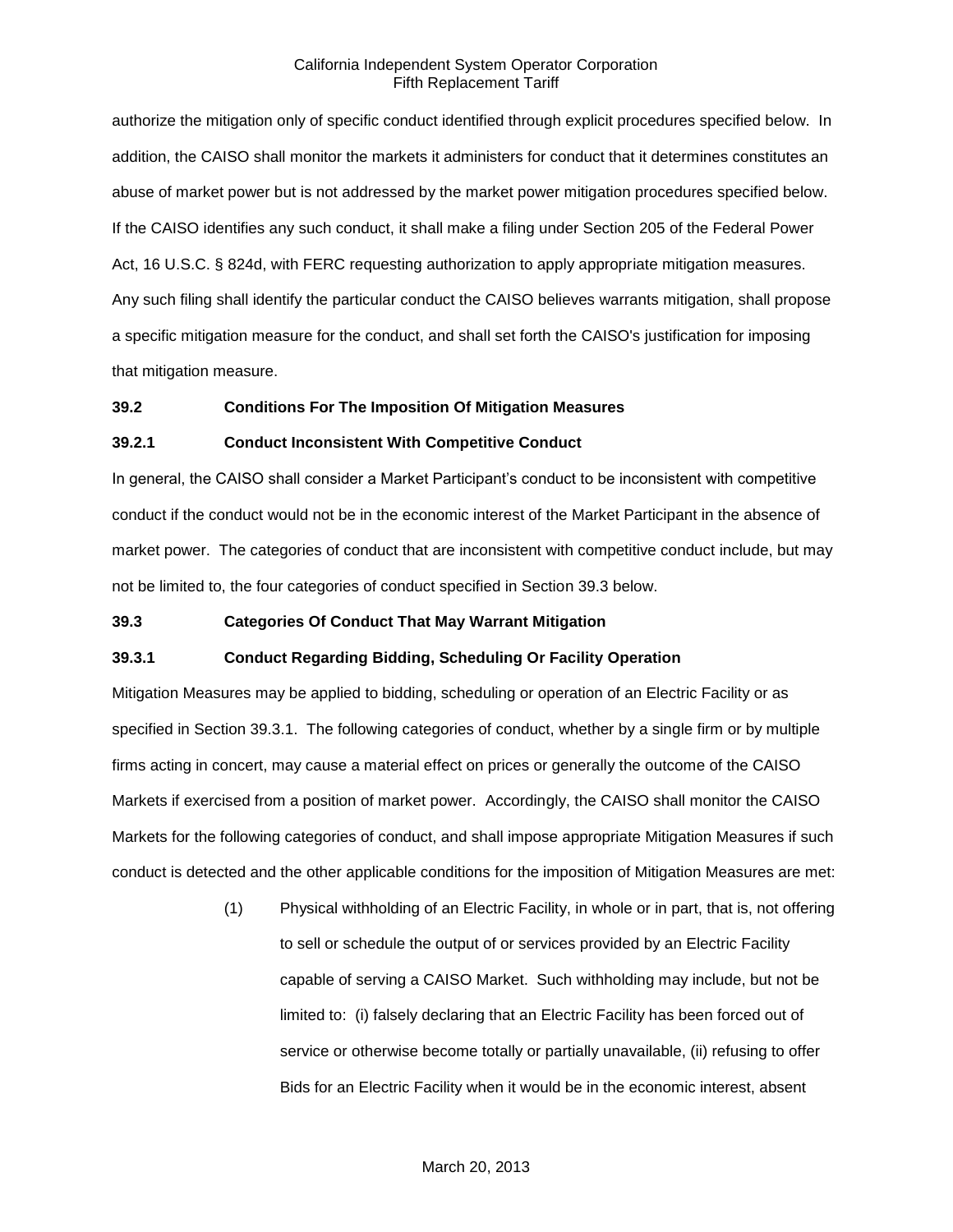market power, of the withholding entity to do so, (iii) declining Bids called upon by the CAISO (unless the CAISO is informed in accordance with established procedures that the relevant resource for which the Bid is submitted has undergone a forced outage or derate), or (iv) operating a Generating Unit in Real-Time to produce an output level that is less than the Dispatch Instruction.

- (2) Economic withholding of an Electric Facility, that is, submitting Bids for an Electric Facility that are unjustifiably high (relative to known operational characteristics and/or the known operating cost of the resource) so that: (i) the Electric Facility is not or will not be dispatched or scheduled, or (ii) the Bids will set LMPs.
- (3) Uneconomic production from an Electric Facility, that is, increasing the output of an Electric Facility to levels that would otherwise be uneconomic in order to cause, and obtain benefits from, a Transmission Constraint.
- (4) Bidding practices that distort prices or uplift charges away from those expected in a competitive market, such as registering Start-Up Cost and Minimum Load Cost data or submitting Bid Costs on behalf of an Electric Facility that are unjustifiably high (relative to known operational characteristics and/or the known operating cost of the resource) or misrepresenting the physical operating capabilities of an Electric Facility resulting in uplift payments or prices significantly in excess of actual costs.

### **39.3.2 Market Effects Of Rules, Standards, Procedures, Other Items**

Mitigation Measures may also be imposed to mitigate the market effects of a rule, standard, procedure, design feature, or known software imperfection of a CAISO Market that allows a Market Participant to manipulate market prices or otherwise impair the efficient operation of that market, pending the revision of such rule, standard, procedure design feature, or software defect to preclude such manipulation of prices or impairment of efficiency.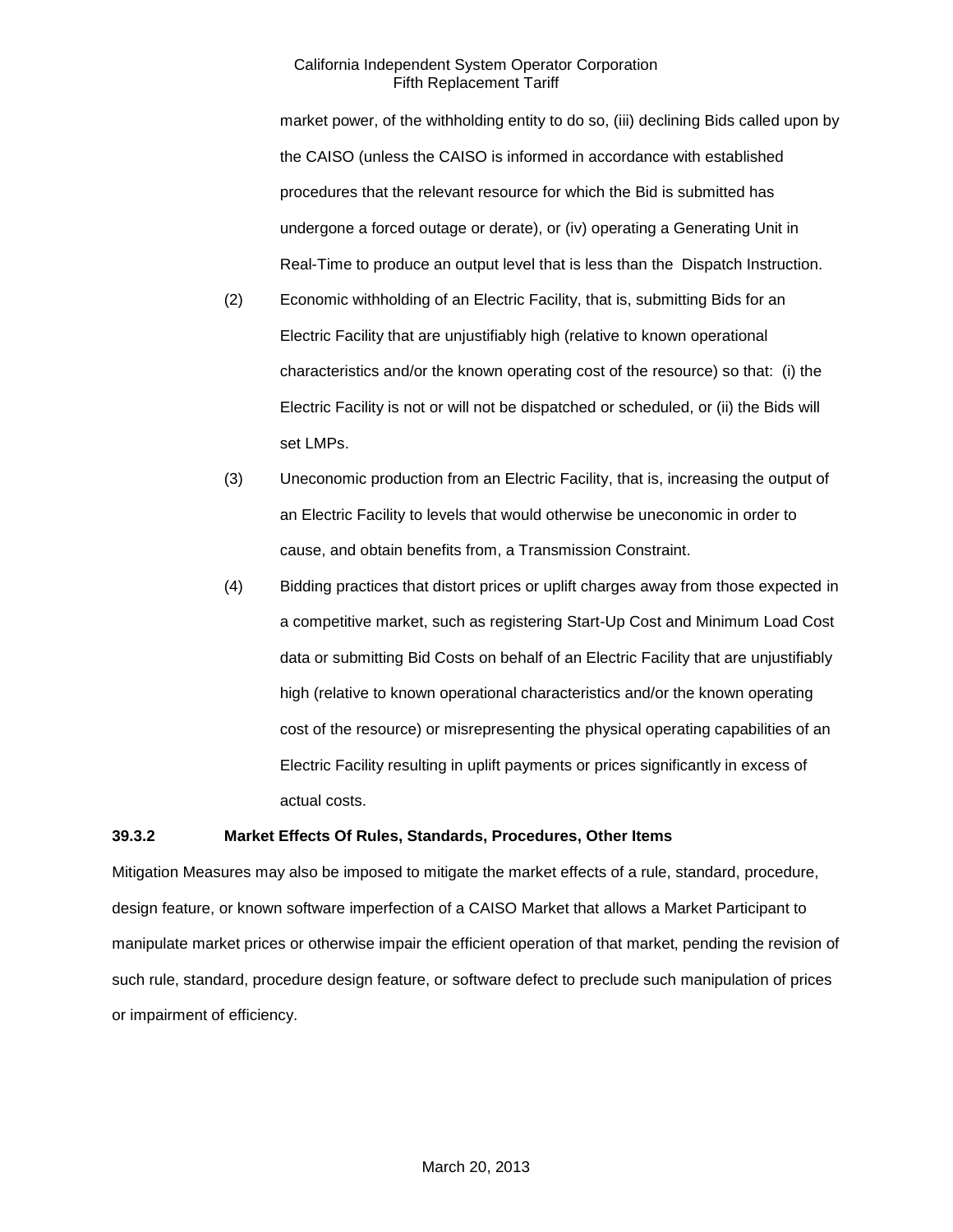# **39.3.3 Using Different Prices In Other Markets Not Uncompetitive**

Taking advantage of opportunities to sell at a higher price or buy at a lower price in a market other than a CAISO Market shall not be deemed a form of withholding or otherwise inconsistent with competitive conduct.

# **39.3.4 Foregoing Category List Subject To Amendment As Appropriate**

The CAISO shall monitor CAISO Markets for other categories of conduct, whether by a single firm or by multiple firms acting in concert, that have material effects on prices in a CAISO Market or other payments. The CAISO shall seek to amend the foregoing list as may be appropriate to include any such conduct that would substantially distort or impair the competitiveness of any of the CAISO Markets.

## **39.4 Sanctions For Physical Withholding**

The CAISO may report a Market Participant the CAISO determines to have engaged in physical withholding, including providing the CAISO false information regarding derating or outage of an Electric Facility, to the Federal Energy Regulatory Commission in accordance with Section 9.3.10.5. In addition, a Market Participant that fails to operate a Generating Unit in conformance with CAISO Dispatch Instructions shall be subject to the penalties set forth in Section 11.23.

### **39.5 FERC-Ordered Measures**

In addition to any mitigation measures specified above, the CAISO shall administer, and apply when appropriate in accordance with their terms, such other mitigation measures as it may be directed to implement by order of the FERC.

# **39.6 Rules Limiting Certain Energy, AS, And RUC Bids**

### **39.6.1 Maximum Bid Prices**

Notwithstanding any other provision of this CAISO Tariff, maximum Bid price provisions of Section 39 shall apply to limit, Energy Bids, RUC Availability Bids, and Ancillary Service Bids as specified below.

### **39.6.1.1 Maximum Price for Energy Bids**

For the twelve (12) months following the effective date of this Section, the maximum Energy Bid prices shall be \$500/MWh. After the twelfth month following the effective date of this Section, the maximum Energy Bid price shall be \$750/MWh. After the twenty-fourth month following the effective date of this Section, the maximum Energy Bid price shall be \$1,000/MWh.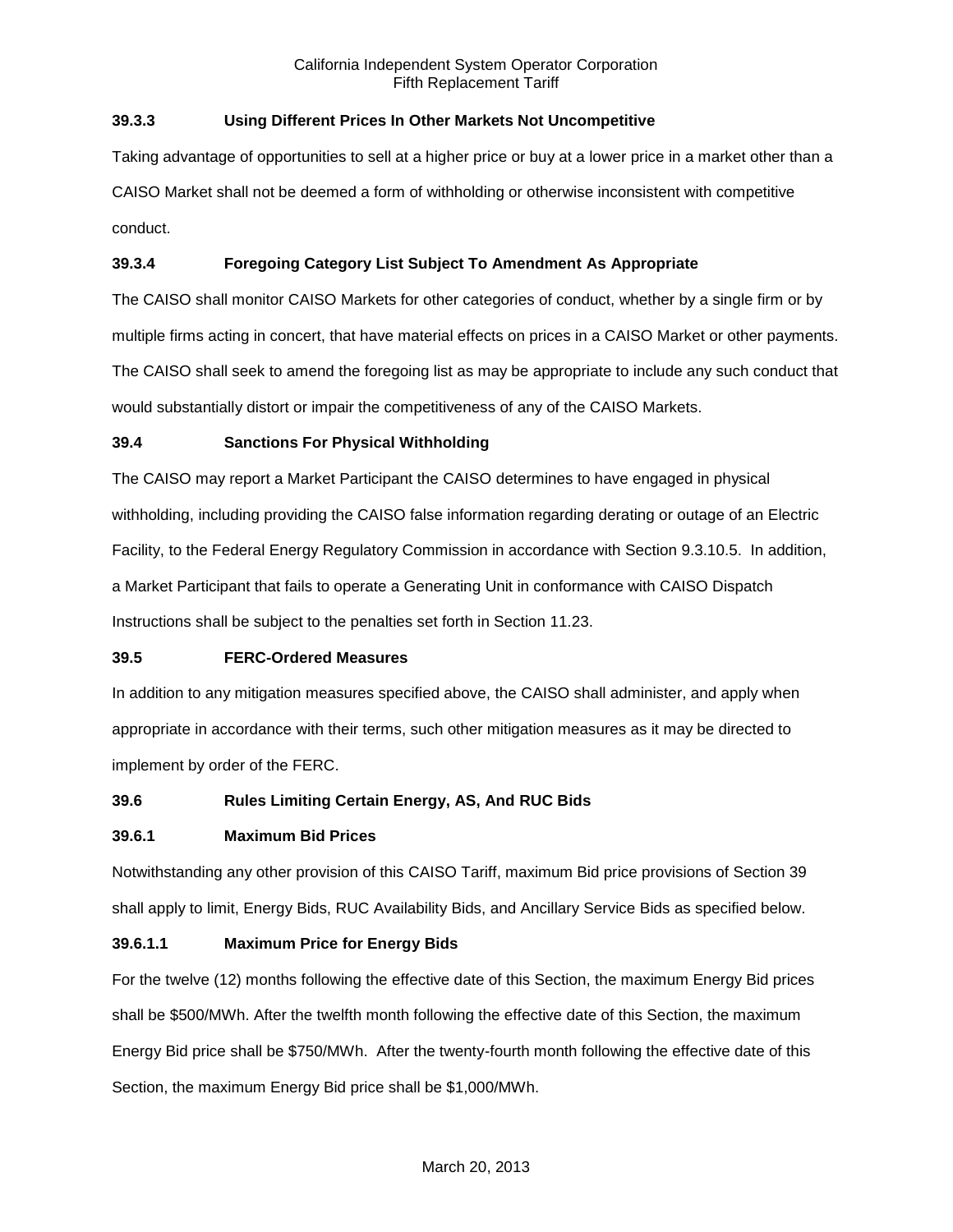# **39.6.1.2 Maximum RUC Availability Bid Prices**

The maximum RUC Availability Bid price shall be \$250/MW/h.

## **39.6.1.3 Maximum Ancillary Services Bid Prices**

The maximum level for Ancillary Services Bid prices shall be \$250/MWh.

### **39.6.1.4 Minimum Bid Price for Energy Bids**

Energy Bids into the CAISO Markets less than -\$30/MWh are not eligible to set any LMP. If the CAISO dispatches a resource with an Energy Bid less than -\$30/MWh, the Scheduling Coordinator on behalf of the resource will be eligible to be paid the Bid price upon the submission of detailed information justifying the cost components of the Bid to the CAISO and FERC no later than seven (7) days after the end of the month in which the Bid was submitted. The CAISO will treat such information as confidential and will apply the procedure in Section 20.4 with regard to requests for disclosure of such information. The CAISO shall pay Scheduling Coordinators for amounts in excess of -\$30/MWh minimum Bid price upon FERC acceptance of the information justifying the cost components. Virtual Bids may not be less than -\$30/MWh.

## **39.6.1.5 Minimum Bid Price for Ancillary and RUC Bids**

Ancillary Service Bids and RUC Availability Bids submitted into CAISO markets must have Bid prices not less than \$0/MW/h.

# **39.6.1.6 Maximum Start-Up Cost and Minimum Load Cost Registered Cost Values**

The maximum Start-Up Cost and Minimum Load Cost values registered in the Master File by Scheduling Coordinators for resources that elect the Registered Cost option in accordance with Section 30.4 will be limited to 200% of the Projected Proxy Cost. The Projected Proxy Cost will include a gas price component and, if eligible, a projected Greenhouse Gas Allowance Price component calculated as set forth in this Section 36.6.1.6.

### **39.6.1.6.1 Gas Price Component of Projected Proxy Cost**

For natural gas-fired resources, the CAISO will calculate a gas price to be used in establishing maximum Start-Up Costs and Minimum Load Costs after the twenty-first day of each month and post it on the CAISO Website by the end of each calendar month. The price will be applicable for Scheduling Coordinators electing the Registered Cost option until a new gas price is calculated and posted on the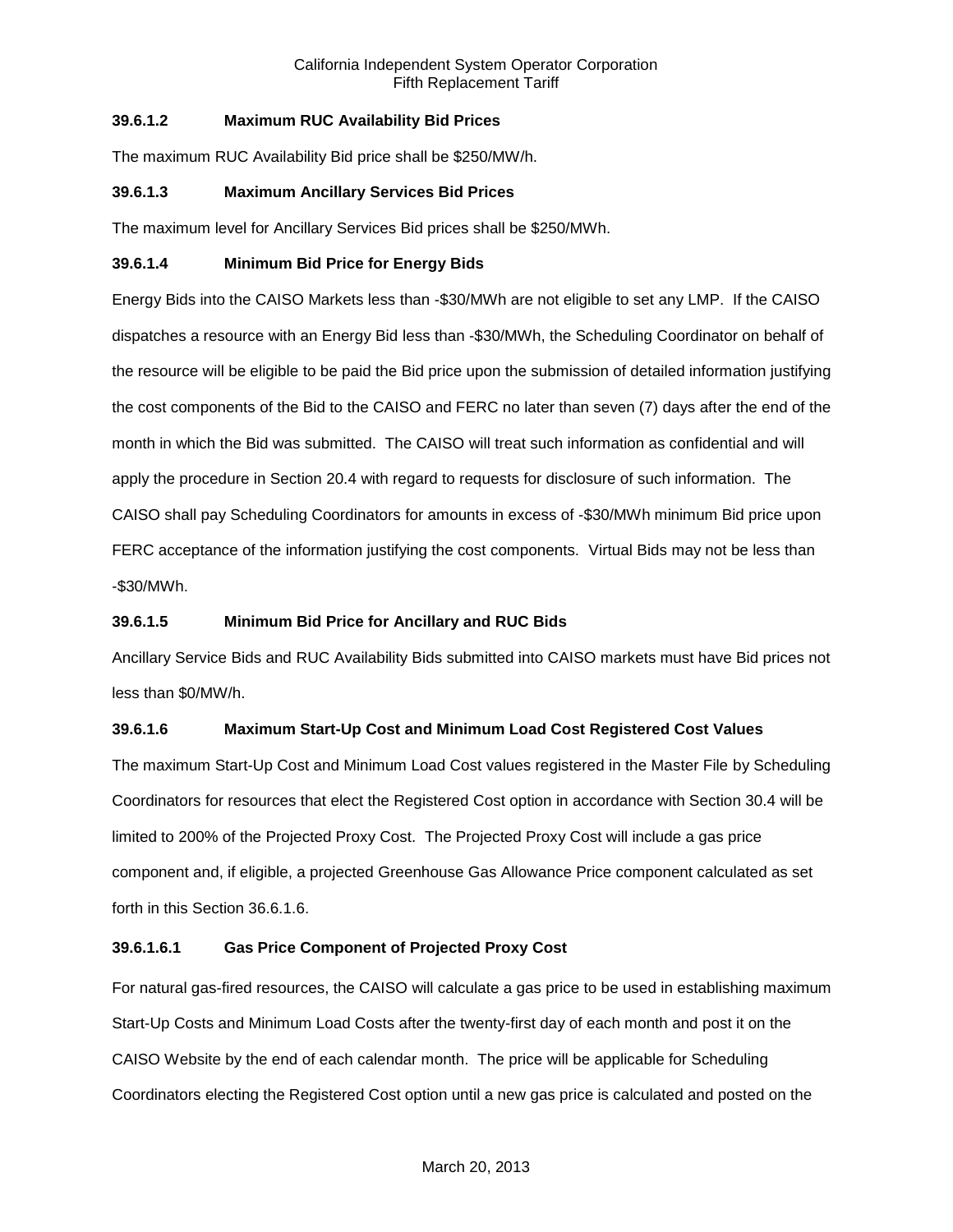CAISO Website. The gas price will be calculated as follows:

- (1) Daily closing prices for monthly natural gas futures contracts at Henry Hub for the next calendar month are averaged over the first twenty-one (21) days of the month, resulting in a single average for the next calendar month.
- (2) Daily prices for futures contracts for basis swaps at identified California delivery points, are averaged over the first twenty-one (21) days of the month for the identified California delivery points as set forth in the Business Practice Manual.
- (3) For each of the California delivery point, the average Henry Hub and basis swap prices are combined and will be used as the baseline gas price applicable for calculating the caps for Start-Up and Minimum Load costs for resources electing the Registered Cost option. The most geographically appropriate will apply to a particular resource.
- (4) The applicable intra-state gas transportation charge as set forth in the Business Practice Manual will be added to the baseline gas price for each resource that elects the Registered Cost option to create a final gas price for calculating the caps for Start-Up and Minimum Load Costs for each such resource.

For non-natural gas-fired resources, the Projected Proxy Costs for Start-Up Costs and Minimum Load Costs will be calculated using the information contained in the Master File used for calculating the Proxy Cost, as set forth in the Business Practice Manual.

# **39.6.1.6.2 Projected Greenhouse Gas Allowance Price**

For resources that are registered with the California Air Resources Board as having a greenhouse gas compliance obligation, the CAISO will calculate a projected Greenhouse Gas Allowance Price component to be used in establishing maximum Start-Up Costs and Minimum Load Costs after the twenty-first day of each month and will post it on the CAISO Website by the end of that month. The projected Greenhouse Gas Allowance Price component will be applicable for Scheduling Coordinators electing the Registered Cost option until a new projected Greenhouse Gas Allowance Price component is calculated and posted on the CAISO Website. The projected Greenhouse Gas Allowance Price component will be calculated by averaging the applicable daily Greenhouse Gas Allowance Prices calculated over the first twenty (20) days of the month using the methodology set forth in Section 39.7.1.1.1.4.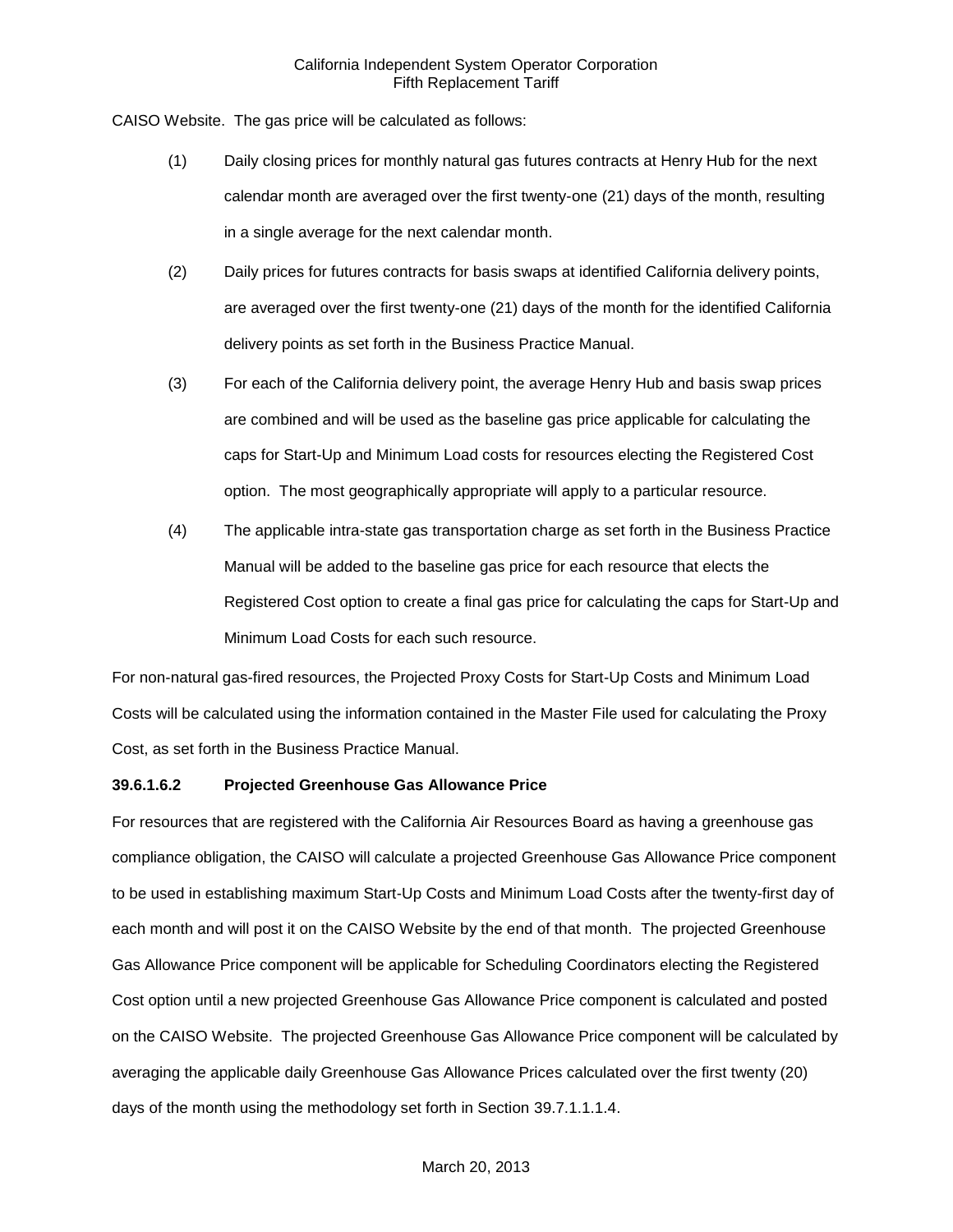#### **39.7 Local Market Power Mitigation For Energy Bids**

Local Market Power Mitigation is based the assessment and designation of Transmission Constraints as competitive or non-competitive pursuant to Section 39.7.2. Prior to the effective date of this tariff provision, assessments will be performed for use in the DAM, HASP and the RTM at a minimum four (4) times per year and potentially more frequently if needed due to changes in system conditions, network topology, or market performance. Any changes in Transmission Constraints designations will be publicly noticed prior to making the change. Upon determination that an ad hoc assessment is warranted, the CAISO will notice Market Participants that such an assessment will be performed. As of the effective date of this tariff provision, these procedures will only apply to assessments and designations of Transmission Constraints as competitive or non-competitive used in the HASP and RTM, while assessments and designations of Transmission Constraints as competitive or non-competitive for the DAM will be made as part of each MPM run associated with the DAM. The determination whether a unit is being dispatched to relieve Congestion on a competitive or non-competitive Transmission Constraint is based on a preliminary market run that is performed prior to the actual pricing run of the market, as described in Sections 31 and 33 for the DAM and RTM, respectively.

#### **39.7.1 Calculation Of Default Energy Bids**

Default Energy Bids shall be calculated by the CAISO, for the on-peak hours and off-peak hours for both the DAM and RTMs, pursuant to one of the methodologies described in this Section. The Scheduling Coordinator for each Generating Unit owner or Participating Load must rank order the following options of calculating the Default Energy Bid starting with its preferred method. The Scheduling Coordinator must provide the data necessary for determining the Variable Costs unless the Negotiated Rate Option precedes the Variable Cost Option in the rank order, in which case the Scheduling Coordinator must have a negotiated rate established with the Independent Entity charged with calculating the Default Energy Bid. If no rank order is specified for a Generating Unit or Participating Load, then the default rank order of (1) Variable Cost Option, (2) Negotiated Rate Option, (3) LMP Option will be applied. For the first ninety (90) days after changes to resource status and MSG Configurations as specified in Section 27.8.3, including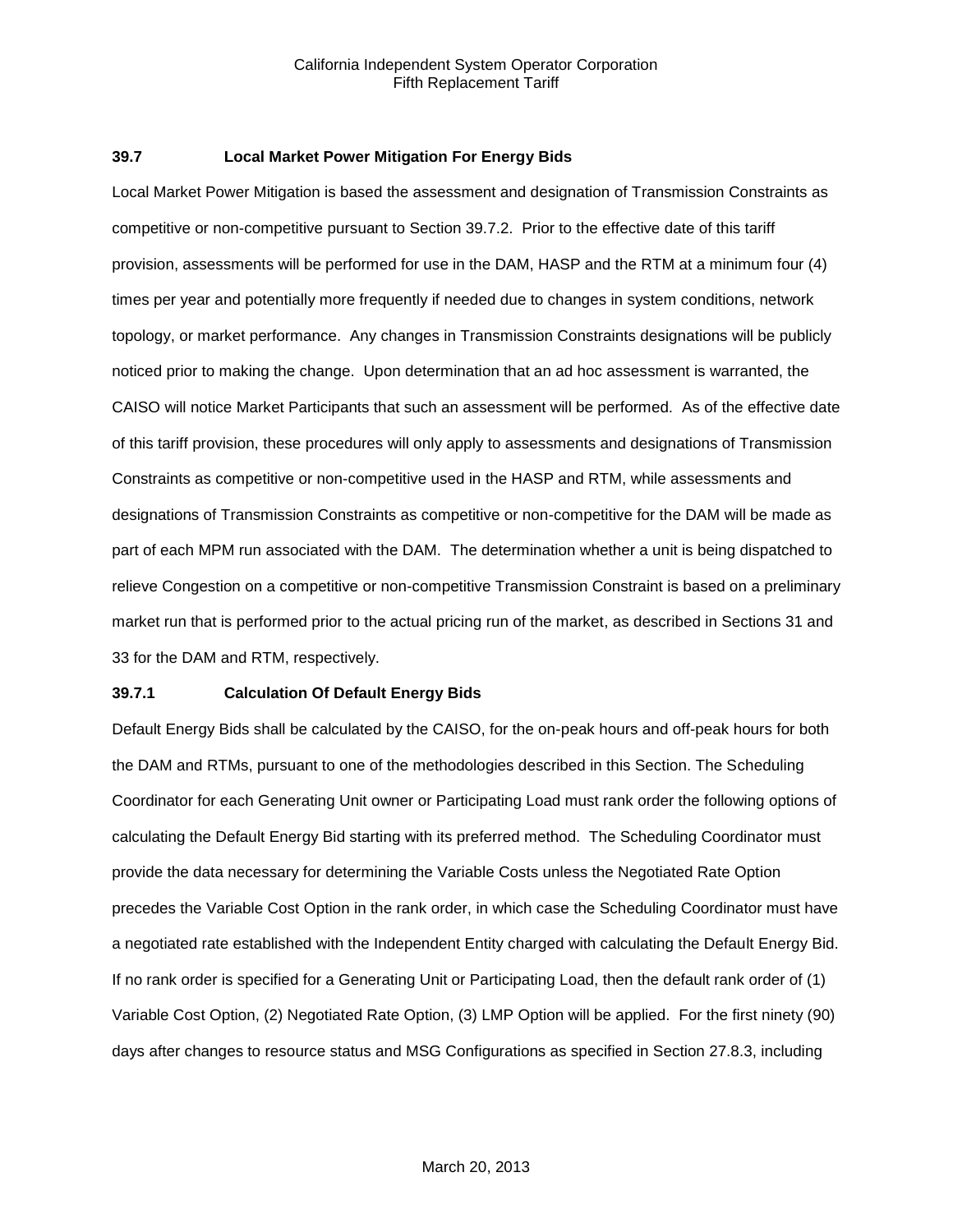the first ninety (90) days after the effective date of Section 27.8.3, the Default Energy Bid option for the resource is limited to the Negotiated Rate Option or the Variable Cost Option.

## **39.7.1.1 Variable Cost Option**

For natural gas-fueled units, the Variable Cost Option will calculate the Default Energy Bid by adding incremental cost (comprised of incremental fuel cost plus a greenhouse gas cost adder if applicable) with variable operation and maintenance cost, adding ten percent (10%) to the sum, and adding a Bid Adder if applicable. For non-natural gas-fueled units, the Variable Cost Option will calculate the Default Energy Bid by summing incremental fuel cost plus ten percent (10%) of fuel cost plus a Bid Adder if applicable.

### **39.7.1.1.1 Incremental Cost Calculations Under the Variable Cost Option**

### **39.7.1.1.1.1 Natural Gas-Fired Resources**

(a) Calculation of incremental fuel cost - For natural gas-fueled units, incremental fuel cost is calculated based on an incremental heat rate curve multiplied by the natural gas price calculated as described below.

Resource owners shall submit to the CAISO average heat rates (Btu/kWh) measured for at least two (2) and up to eleven (11) generating operating points (MW), where the first and last operating points refer to the minimum and maximum operating levels (i.e., PMin and PMax), respectively. The average heat rate curve formed by the (Btu/kWh, MW) pairs is a piece-wise linear curve between operating points, and two (2) average heat rate pairs yield one (1) incremental heat rate segment that spans two (2) consecutive operating points. The incremental heat rates (Btu/kWh) in the incremental heat rate curve are calculated by converting the average heat rates submitted by resource owners to the CAISO to requirements of heat input (Btu/h) for each of the operating points and dividing the changes in requirements of heat input from one (1) operating point to the next by the changes in MW between two (2) consecutive operating points as specified in the Business Practice Manual. For each segment representing operating levels below eighty (80) percent of the unit's PMax, the incremental heat rate is limited to the maximum of the average heat rates for the two (2) operating points used to calculate the incremental heat rate segment.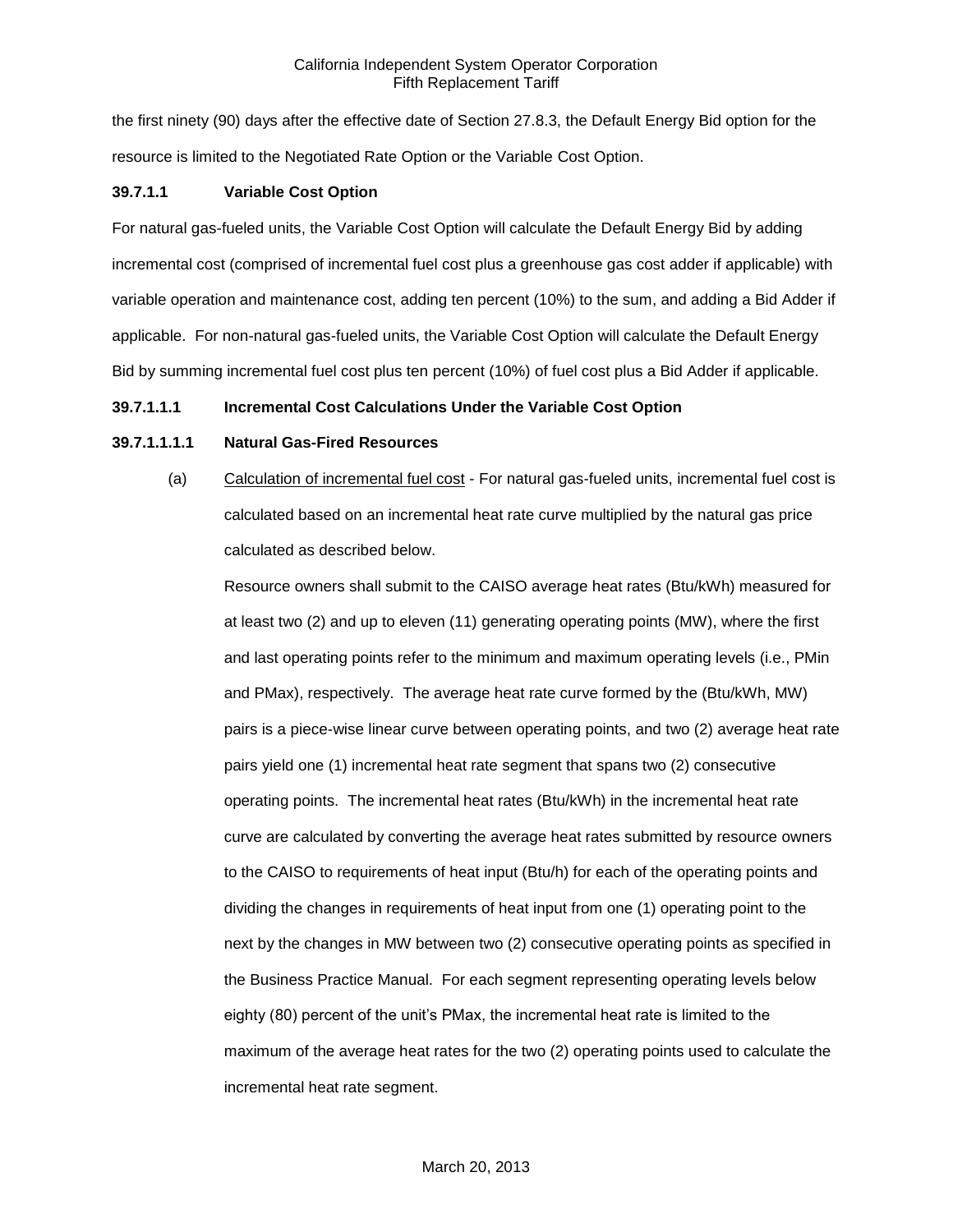The unit's final incremental fuel cost curve is calculated by multiplying this incremental heat rate curve by the applicable natural gas price, and then, if necessary, applying a leftto-right adjustment to ensure that the final incremental cost curve is monotonically nondecreasing. Heat rate and cost curves shall be stored, updated, and validated in the Master File.

(b) Calculation of greenhouse gas cost adder - For each natural gas-fired resource registered with the California Air Resources Board as having a greenhouse gas compliance obligation, the CAISO will calculate a greenhouse gas cost adder as the product of the resource's incremental heat rate, the greenhouse gas emissions rate authorized by the California Air Resources Board, and the applicable Greenhouse Gas Allowance Price.

### **39.7.1.1.1.2 Non-Natural Gas-Fired Resources**

For non-natural gas-fueled units, incremental fuel cost is calculated based on an average cost curve as described below.

Resource owners for non-natural gas-fueled units shall submit to the CAISO average fuel costs (\$/MW) measured for at least two (2) and up to eleven (11) generating operating points (MW), where the first and last operating points refer to the minimum and maximum operating levels (i.e., PMin and PMax), respectively. The average cost curve formed by the (\$/MWh, MW) pairs is a piece-wise linear curve between operating points, and two (2) average cost pairs yield one (1) incremental cost segment that spans two (2) consecutive operating points. For each segment representing operating levels below eighty (80) percent of the unit's PMax, the incremental cost rate is limited to the maximum of the average cost rates for the two (2) operating points used to calculate the incremental cost segment. The unit's final incremental fuel cost curve is then adjusted, if necessary, applying a left-to-right adjustment to ensure that the final incremental cost curve is monotonically non-decreasing. Cost curves will include greenhouse gas allowance costs for each non-natural gas-fired resource registered with the California Air Resources Board as having a greenhouse gas compliance obligation, as provided to the CAISO by the Scheduling Coordinator for the resource. Cost curves shall be stored, updated, and validated in the Master File.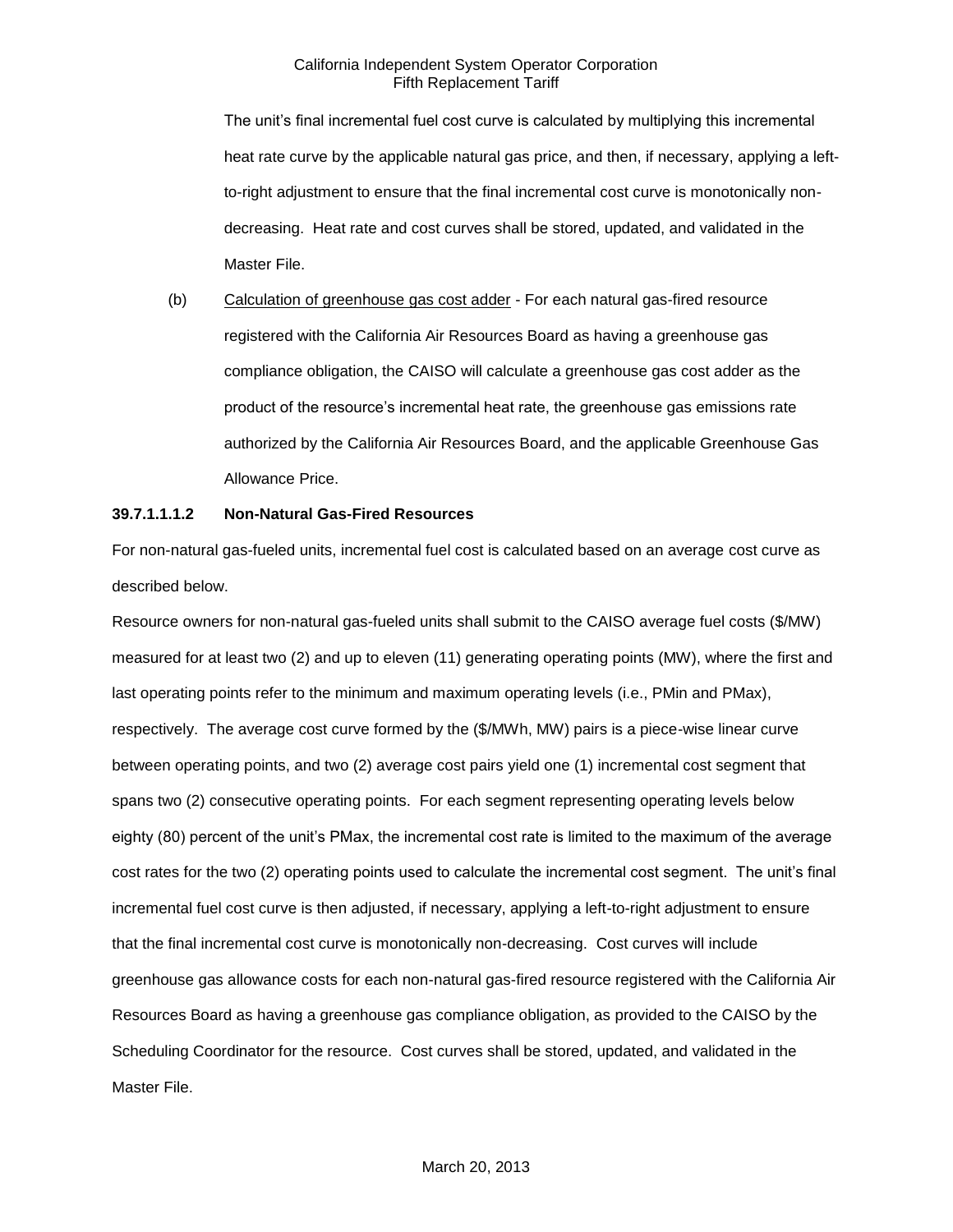#### **39.7.1.1.1.3 Calculation of Natural Gas Price**

To calculate the natural gas price, the CAISO will use different gas price indices for the Day-Ahead Market and the Real-Time Market and each gas price index will be calculated using at least two prices from two or more of the following publications: Natural Gas Intelligence, SNL Energy/BTU's Daily Gas Wire, Platt's Gas Daily, and the Intercontinental Exchange. If a gas price index is unavailable for any reason, the CAISO will use the most recent available gas price index. For the Day-Ahead Market, the CAISO will update the gas price index between 19:00 and 22:00 Pacific Time using natural gas prices published on the day that is two (2) days prior to the applicable Trading Day, unless gas prices are not published on that day, in which case the CAISO will use the most recently published prices that are available. For the Real-Time Market, the CAISO will update gas price indices between the hours of 19:00 and 22:00 Pacific Time using natural gas prices published one (1) day prior to the applicable Trading Day, unless gas prices are not published on that day, in which case the CAISO will use the most recently published prices that are available.

### **39.7.1.1.1.4 Calculation of Greenhouse Gas Allowance Price**

To calculate the Greenhouse Gas Allowance Price, the CAISO will use different greenhouse gas price indices for the Day-Ahead Market and the Real-Time Market and each greenhouse gas price index will be calculated on a daily basis using at least two prices from two or more of the following publications: the Intercontinental Exchange, Platt's Daily, and ARGUS. If a greenhouse gas price index is unavailable for any reason, the CAISO will use the most recent available greenhouse gas price index. For the Day-Ahead Market, the CAISO will update the greenhouse gas price index between 19:00 and 22:00 Pacific Time using prices for greenhouse gas allowances published on the day that is two (2) days prior to the applicable Trading Day, unless prices for greenhouse gas allowances are not published on that day, in which case the CAISO will use the most recently published prices for greenhouse gas allowances that are available. For the Real-Time Market, the CAISO will update greenhouse gas price indices between the hours of 19:00 and 22:00 Pacific Time using prices for greenhouse gas allowances published one (1) day prior to the applicable Trading Day, unless prices for greenhouse gas allowances are not published on that day, in which case the CAISO will use the most recently published prices for greenhouse gas allowances that are available. The CAISO will calculate each Greenhouse Gas Allowance Price during a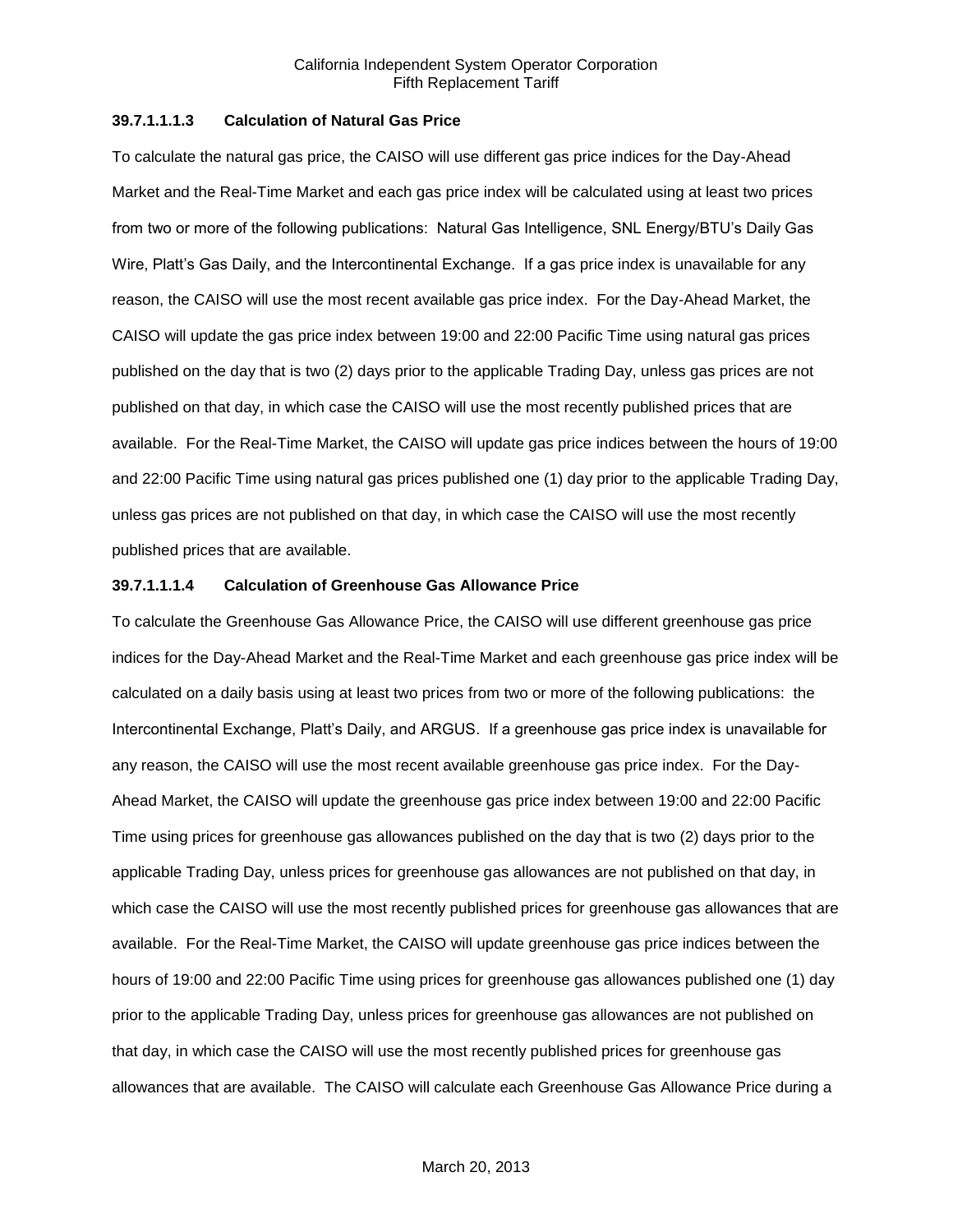year using prices for greenhouse gas allowances from that same year.

### **39.7.1.1.2 Variable Operation and Maintenance Cost Under the Variable Cost Option**

The default value for the variable operation and maintenance cost portion will vary by fuel source or technology as follows: (1) solar \$0.00/MWh; (2) nuclear \$1.00/MWh; (3) coal \$2.00/MWh; (4) wind \$2.00/MWh; (5) hydro \$2.50/MWh; (6) natural gas-fired combined cycle and steam units \$2.80/MWh; (7) geothermal \$3.00 WMh; (8) landfill gas \$4.00/MWh; (9) combustion turbines and reciprocating engines; and (10) biomass \$5.00/MWh. Resource specific values may be negotiated with the CAISO or the Independent Entity charged with calculating the Default Energy Bid. Default operation and maintenance values as well as any negotiated values will also be used to calculate Minimum Load Costs pursuant to Section 30.4.

## **39.7.1.2 LMP Option**

The CAISO will calculate the LMP Option for the Default Energy Bid as a weighted average of the lowest quartile of LMPs at the Generating Unit PNode in periods when the unit was Dispatched during the preceding ninety (90) day period for which LMPs that have passed the price validation and correction process set forth in Section 35 are available. The weighted average will be calculated based on the quantities Dispatched within each segment of the Default Energy Bid curve. Each Bid segment created under the LMP Option for Default Energy Bids will be subject to a feasibility test, as set forth in a Business Practice Manual, to determine whether there are a sufficient number of data points to allow for the calculation of an LMP based Default Energy Bid. The feasibility test is designed to avoid excessive volatility of the Default Energy Bid under the LMP Option that could result when calculated based on a relatively small number of prices.

### **39.7.1.3 Negotiated Rate Option**

### **39.7.1.3.1 Submission Process**

Scheduling Coordinators that elect the Negotiated Rate Option for the Default Energy Bid shall submit a proposed Default Energy Bid along with supporting information and documentation as described in a BPM. Within ten (10) Business Days of receipt, the CAISO or an Independent Entity selected by the CAISO will provide a written response. If the CAISO or Independent Entity accepts the proposed Default Energy Bid, it will become effective within three (3) Business Days from the date of acceptance by the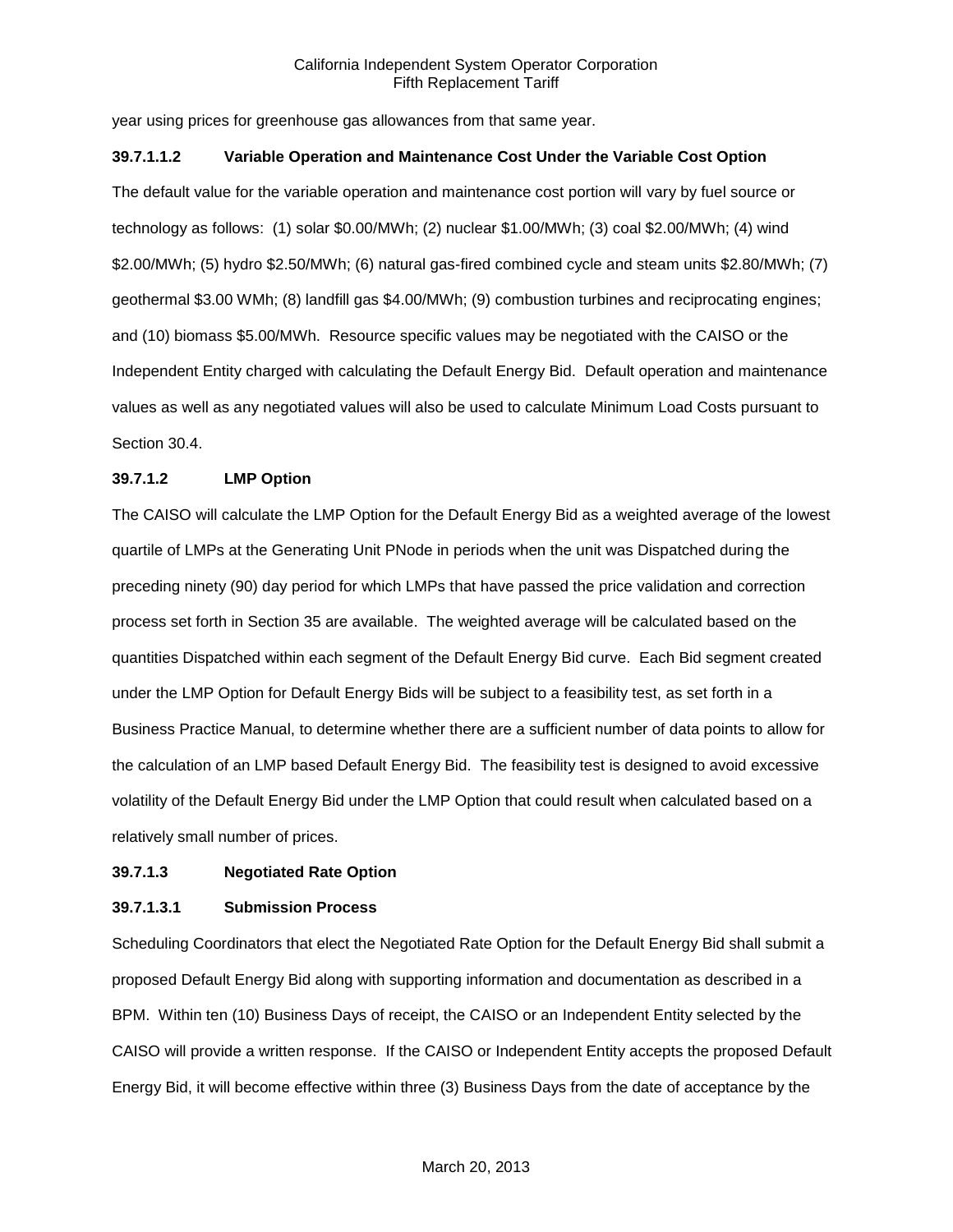CAISO and remain in effect until: (1) the Default Energy Bid is modified by FERC; (2) the Default Energy Bid is modified by mutual agreement of the CAISO and the Scheduling Coordinator; or (3) the Default Energy Bid expires, is terminated or is modified pursuant to any agreed upon term or condition or pertinent FERC order.

If the CAISO or Independent Entity selected by the CAISO does not accept the proposed Default Energy Bid, the CAISO or Independent Entity selected by the CAISO and the Scheduling Coordinator shall enter a period of good faith negotiations that terminates sixty (60) days following the date of submission of a proposed Default Energy Bid by a Scheduling Coordinator. If at any time during this period, the CAISO or Independent Entity selected by the CAISO and the Scheduling Coordinator agree upon the Default Energy Bid, it will be become effective within three (3) Business Days of the date of agreement and remain in effect until: (1) the Default Energy Bid is modified by FERC; (2) the Default Energy Bid is modified by mutual agreement of the CAISO and the Scheduling Coordinator; or (3) the Default Energy Bid expires, is terminated or is modified pursuant to any agreed upon term or condition or pertinent FERC order.

If by the end of the sixty (60)-day period the CAISO or Independent Entity selected by the CAISO and the Scheduling Coordinator fail to agree on the Default Energy Bid to be used under the Negotiated Rate Option, the Scheduling Coordinator has the right to file a proposed Default Energy Bid with FERC pursuant to Section 205 of the Federal Power Act.

During the sixty (60)-day period following the submission of a proposed negotiated Default Energy Bid by a Scheduling Coordinator, and pending FERC's acceptance in cases where the CAISO or Independent Entity selected by the CAISO fail to agree on the Default Energy Bid for use under the Negotiated Rate Option and the Scheduling Coordinator filed a proposed Default Energy Bid with FERC pursuant to Section 205 of the Federal Power Act, the Scheduling Coordinator has the option of electing to use any of the other options available pursuant to Section 39.7. If the Scheduling Coordinator does not elect to use any of the other options available pursuant to Section 39.7, or if sufficient data do not exist to calculate a Default Energy Bid using any of these options, the CAISO may establish a temporary Default Energy Bid as specified in Section 39.7.1.5.

#### **39.7.1.3.2 Informational Filings With FERC**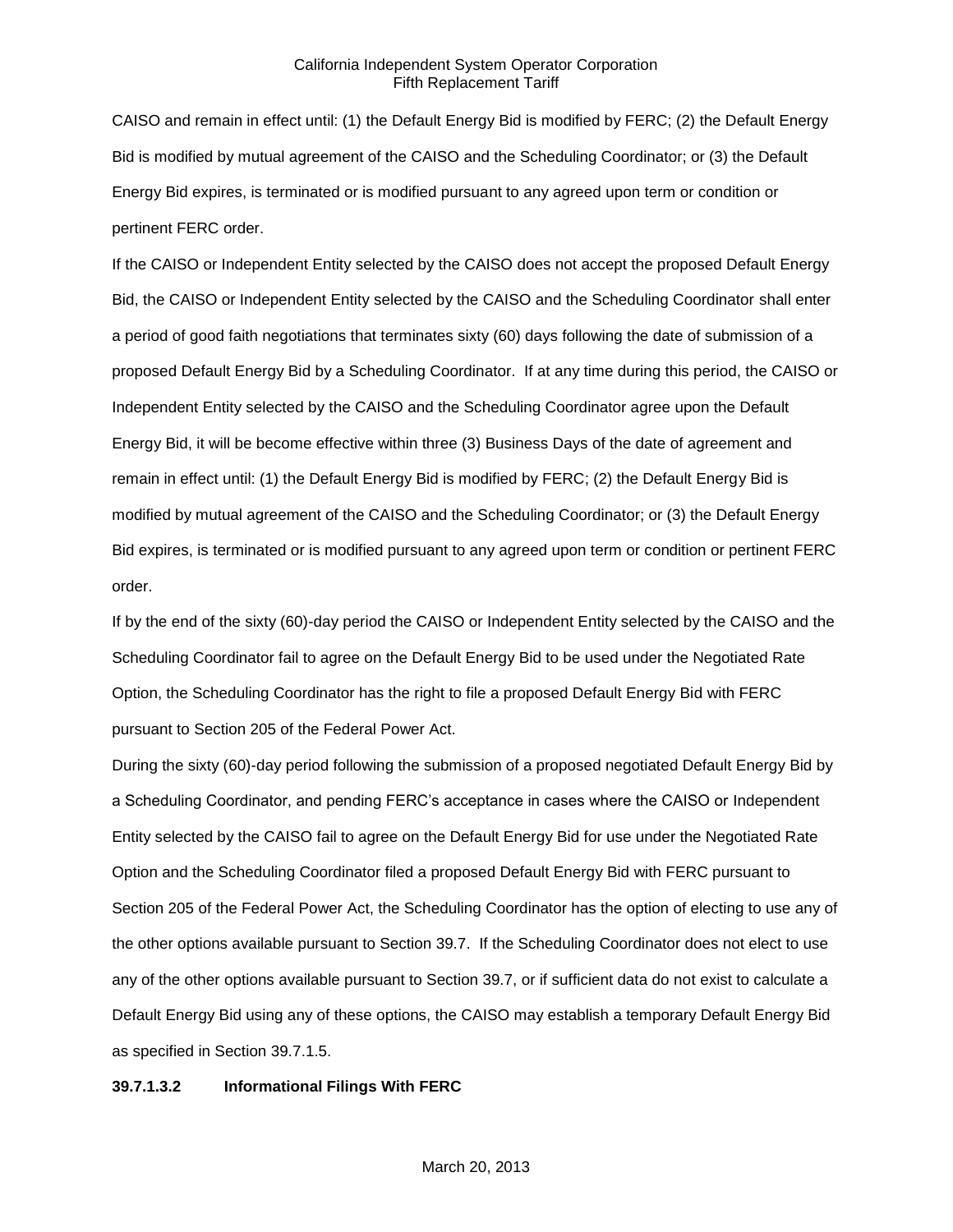The CAISO shall make an informational filing with FERC of any Default Energy Bids negotiated pursuant to this section, or any temporary Default Energy Bids established pursuant to Section 39.7.1.5, or any custom operations and maintenance adders negotiated pursuant to Section 39.7.1.1.2, no later than seven (7) days after the end of the month in which the Default Energy or operations and maintenance values were established.

## **39.7.1.4 Frequently Mitigated Unit Option**

A Frequently Mitigated Unit that is eligible for a Bid Adder may select a fourth Default Energy Bid option, which is equal to the Variable Cost Option plus the Bid Adder as described in Section 39.7.

## **39.7.1.5 Temporary Default Energy Bid**

If the Scheduling Coordinator does not elect to use any of the other options available pursuant to Section 39.7.1, or if sufficient data do not exist to calculate a Default Energy Bid using any of the available options, the CAISO will first seek to obtain from the Scheduling Coordinator any additional data required for calculating the Default Energy Bid options available pursuant to 39.7.1. If the provision of additional data by a Scheduling Coordinator results in additional or modified Default Energy Bid options pursuant to 39.7.1, the Scheduling Coordinator will have another opportunity to elect one of these options as its temporary Default Energy Bid. If the Scheduling Coordinator does not elect to use any of the options available pursuant to Section 39.7.1, or if sufficient data still do not exist to calculate a Default Energy Bid using any of the available options, the CAISO may establish a temporary Default Energy Bid based on one or more of the following: (1) operating cost data, opportunity cost, and other appropriate input from the Market Participant; (2) the CAISO's estimated operating costs of the Electric Facility, taking the best information available to the CAISO; (3) an appropriate average of competitive Bids of one or more similar Electric Facilities; or (4) any of the other options for determining a Default Energy Bid for which data are available.

### **39.7.1.6 Default Energy Bids for RMR Units**

The available capacity in excess of the Maximum Net Dependable Capacity (MNDC) specified in the RMR Contract up to the maximum generation capacity (PMax) is subject to Local Market Power Mitigation. The Scheduling Coordinator for the RMR Unit must rank order its preferences between the Variable Cost Option, the LMP Option, and the Negotiated Rate Option, which shall be the default rank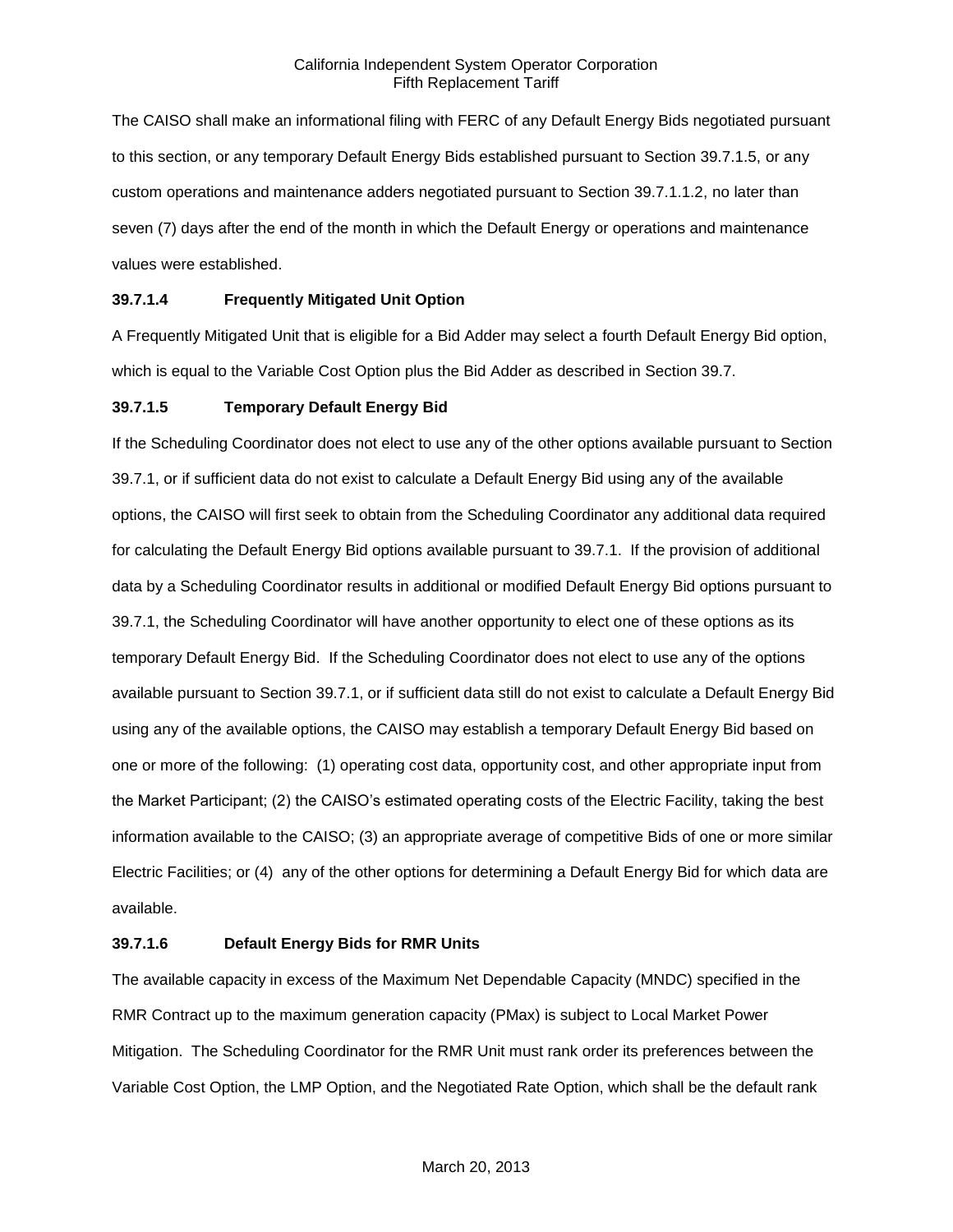order if no rank order is specified by the Scheduling Coordinator. These preferences will be used to determine the Default Energy Bids for the capacity between the MNDC and PMax. RMR Proxy Bids for RMR Units based on contractually specified costs are used in lieu of Default Energy Bids for the contractual RMR Unit capacity between the minimum generating capacity (PMin) and the MNDC. The CAISO or Independent Entity will concatenate these two calculation methodologies (for calculating RMR Proxy Bids and Default Energy Bids for RMR Units) and will adjust them for monotonicity without lowering any price on either curve to create a single Energy Bid Curve to be used in the MPM processes as described in Sections 31 and 33 for the DAM and RTM, respectively. RMR Units are not eligible to receive a Bid Adder pursuant to Section 39.8 for contractual RMR Unit capacity between PMin and MNDC.

## **39.7.2 Competitive Path Designation**

#### **39.7.2.1 Timing of Assessments**

For the DAM, the CAISO will make assessments and designations of whether competitiveness of Transmission Constraints are competitive or non-competitive as part of each MPM run associated with the DAM. Only binding Transmission Constraints determined by the Day-Ahead MPM process will be assessed in the DAM.

For the HASP and RTM, the CAISO may perform additional competitive constraint assessments during the year if changes in transmission infrastructure, generation resources, or Load, in the CAISO Balancing Authority Area and adjacent Balancing Authority Areas suggest material changes in market conditions or if market outcomes are observed that are inconsistent with competitive market outcomes. The CAISO will calculate and post path designations for the HASP and RTM not less than four (4) times each year thereafter to provide timely seasonal path designations.

### **39.7.2.2 Criteria**

For the DAM, a Transmission Constraint will be competitive by default unless the CAISO designates the Transmission Constraint as non-competitive pursuant to this Section 39.7.2.2. For the HASP and RTM, a Transmission Constraint will be non-competitive by default unless the CAISO designates the Transmission Constraint as competitive pursuant to this Section 39.7.2.2.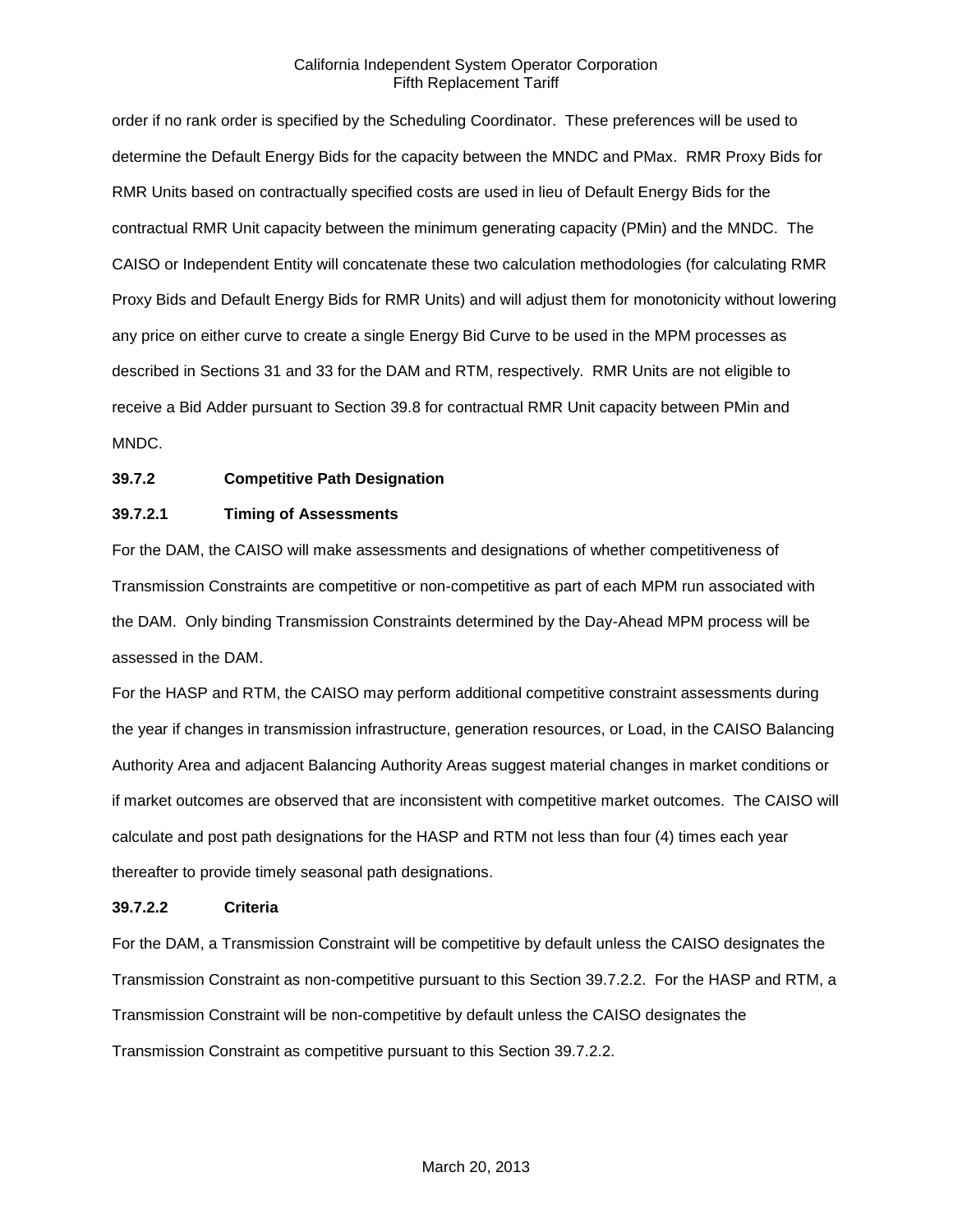- (a) Transmission Constraints for the DAM As part of the MPM process associated with the DAM, the CAISO will designate a Transmission Constraint for the DAM as noncompetitive when the fringe supply of counter-flow to the Transmission Constraint from all portfolios of suppliers that are not identified as potentially pivotal is less than the demand for counter-flow. For purposes of determining whether to designate a Transmission Constraint as non-competitive pursuant to this Section 39.7.2.2(a):
	- (i) Counter-flow to the Transmission Constraint means the delivery of Power from a resource to the system load distributed reference bus. If counter-flow to the Transmission Constraint is in the direction opposite to the market flow of Power to the Transmission Constraint, the counter-flow to the Transmission Constraint is calculated as shift factor multiplied by the resource's scheduled Power. Otherwise, counter-flow to the Transmission Constraint is zero.
	- (ii) Fringe supply of counter-flow to the Transmission Constraint includes all available capacity from resources not controlled by the identified potentially pivotal suppliers and all Virtual Supply Awards not controlled by the identified potentially pivotal suppliers that provide counter-flow to the Transmission Constraint. Available capacity reflects the highest capacity of a resource's Energy Bid adjusted for Self-Provided Ancillary Services and derates.
	- (iii) Demand for counter-flow to the Transmission Constraint means all internal dispatched Supply and Virtual Supply Awards that provide counter-flow to the Transmission Constraint.
	- (iv) Potentially pivotal suppliers mean the three (3) portfolios of net sellers that control the largest quantity of counter-flow supply to the Transmission Constraint.
	- (v) Portfolio means the effective available generation capacity under the control of the Scheduling Coordinator and/or Affiliate determined pursuant to Section 4.5.1.1.12 and all effective Virtual Supply Awards of the Scheduling Coordinator and/or Affiliate. Effectiveness in supplying counter-flow is determined by scaling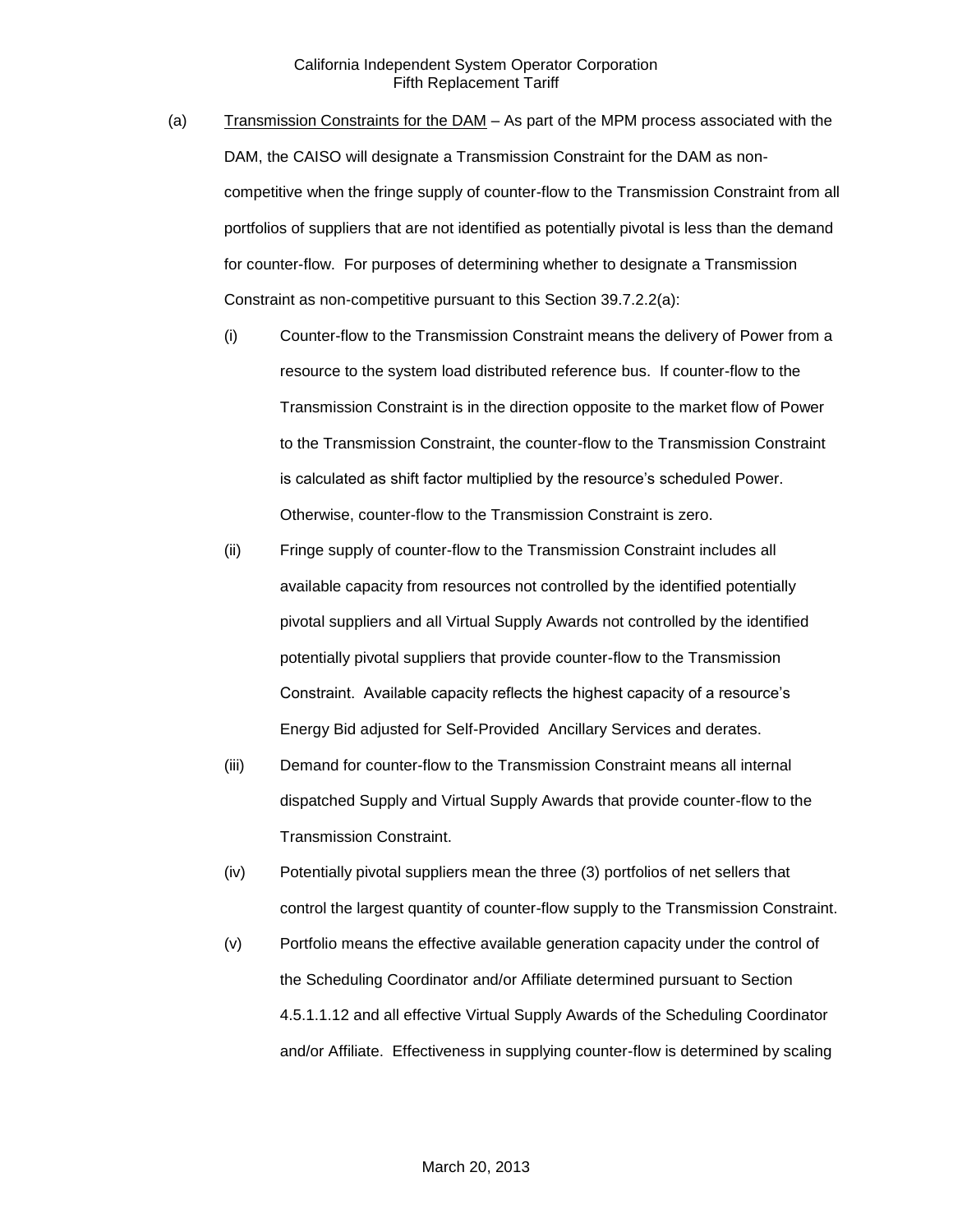generation capacity and/or Virtual Supply Awards by the shift factor from that location to the Transmission Constraint being tested.

- (vi) A portfolio of a net seller is any portfolio that is not a portfolio of a net buyer. A portfolio of a net buyer means a portfolio for which the average daily net value of Measured Demand minus Supply over a twelve (12) month period is positive. The average daily net value is determined for each portfolio by subtracting, for each Trading Day, Supply from Measured Demand and then averaging the daily value for all Trading Days over the twelve (12) month period. The CAISO will calculate whether portfolios are portfolios of net buyers in the third month of each calendar quarter and the calculations will go into effect at the start of the next calendar quarter. The twelve (12) month period used in this calculation will be the most recent twelve month (12) period for which data is available. The specific mathematical formula used to perform this calculation will be set forth in a Business Practice Manual.
- (vii) In determining which Scheduling Coordinators and/or Affiliates control the resources in the three (3) identified portfolios, the CAISO will include resources and Virtual Supply Awards directly associated with all Scheduling Coordinator ID Codes associated with the Scheduling Coordinators and/or Affiliates, as well as all resources that the Scheduling Coordinators and/or Affiliates control pursuant to Resource Control Agreements registered with the CAISO as set forth Section 4.5.1.1.13. Resources identified pursuant to Resource Control Agreements will only be assigned to the portfolio of the Scheduling Coordinator that has control of the resource or whose Affiliate has control of the resource pursuant to the Resource Control Agreements.
- (b) Transmission Constraints for the HASP and RTM A Transmission Constraint for the HASP or RTM will be deemed competitive if no three (3) unaffiliated suppliers are jointly pivotal in relieving Congestion on that constraint. The determination of whether or not the pivotal supplier criteria for an individual Transmission Constraint for the HASP or RTM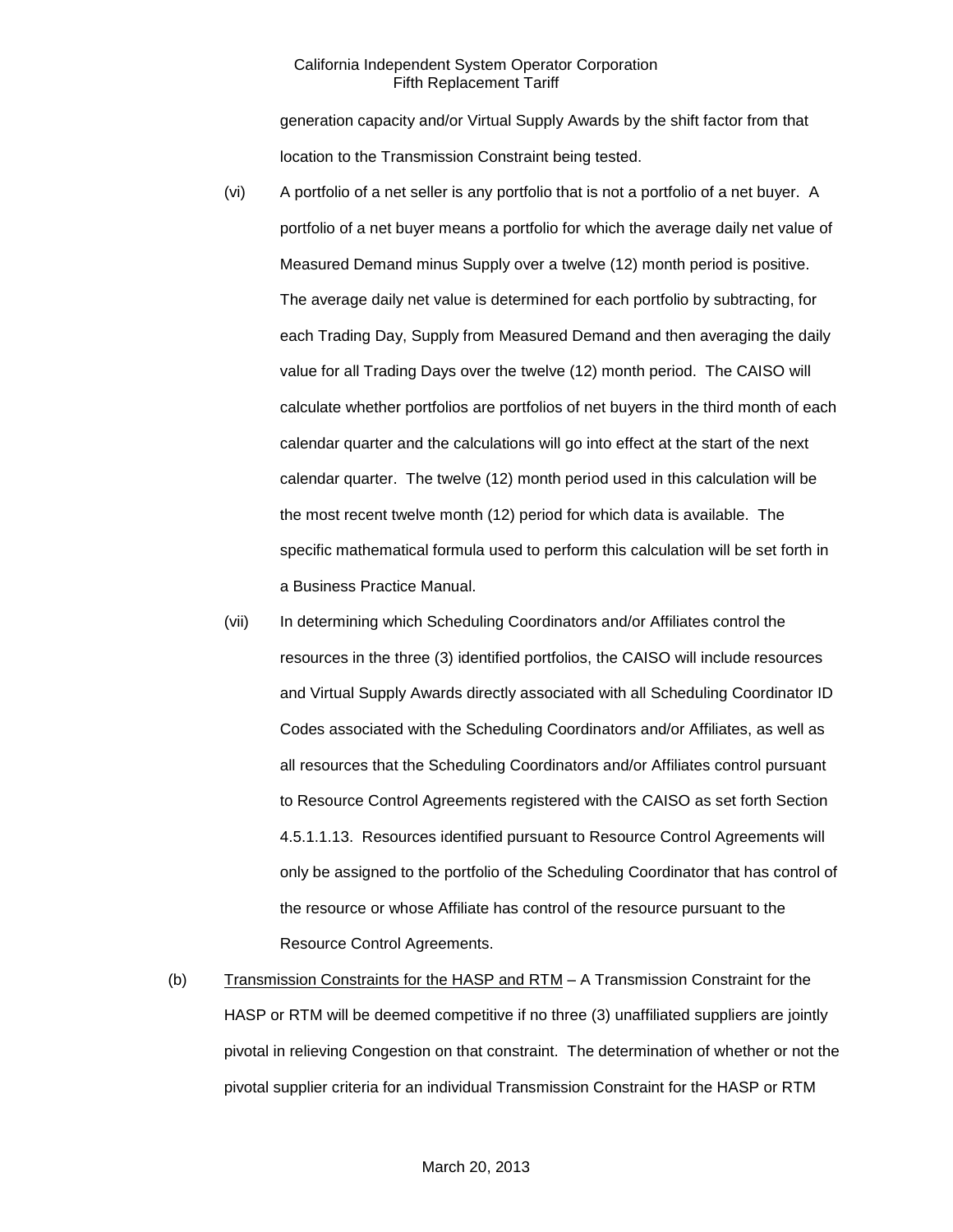are violated will be assessed using the Feasibility Index described in Section 39.7.2.4. Assessment of competitiveness for the HASP or RTM will be performed assuming various system conditions potentially including but not limited to season, load, planned transmission and resource outages. If an individual Transmission Constraint for the HASP or RTM fails the pivotal supplier criteria under any of these system conditions, the Transmission Constraint will be deemed uncompetitive until a subsequent assessment deems the Transmission Constraint competitive. In general, a constraint for the HASP or RTM may be an individual transmission line or a collection of lines that create a distinct Transmission Constraint. For purposes of the competitive assessment for the HASP or RTM, the set of Transmission Constraints that will be included in the FNM are those modeled along with Transmission Constraints expected to be enforced in clearing the CAISO Markets.

### **39.7.2.3 Candidate Path Identification**

Assessments of competitive Transmission Constraints for the HASP or RTM will consider all interfaces to neighboring Balancing Authority Areas and all inter-zonal interfaces that predate the effective date of this provision to be competitive, and no such interfaces will be included in the set of candidate Transmission Constraints for assessment. The set of candidate Transmission Constraints for the HASP or RTM will be reduced to those remaining Transmission Constraints that were congested or managed for Congestion in greater than five hundred (500) hours in the prior twelve (12) months.

#### **39.7.2.4 Feasibility Index**

For the HASP or RTM, the CAISO will perform a pivotal supplier test on all suppliers in the CAISO Balancing Authority Area for each path to be assessed using the Feasibility Index (FI). Suppliers will be considered in two groups: those suppliers with the largest portfolios will be considered in the preliminary simulations, and any additional suppliers who are likely to be pivotal given the competitive designations from the preliminary simulations. The FI requires solving the FNM having removed all internal resources of a supplier and modifying the candidate constraints of the FNM such that the flow limits of the set of candidate constraints can be exceeded with a penalty imposed for excess flow. The resulting solution to the FNM produces constraint flows that can be used to calculate the FI. The FI is calculated for each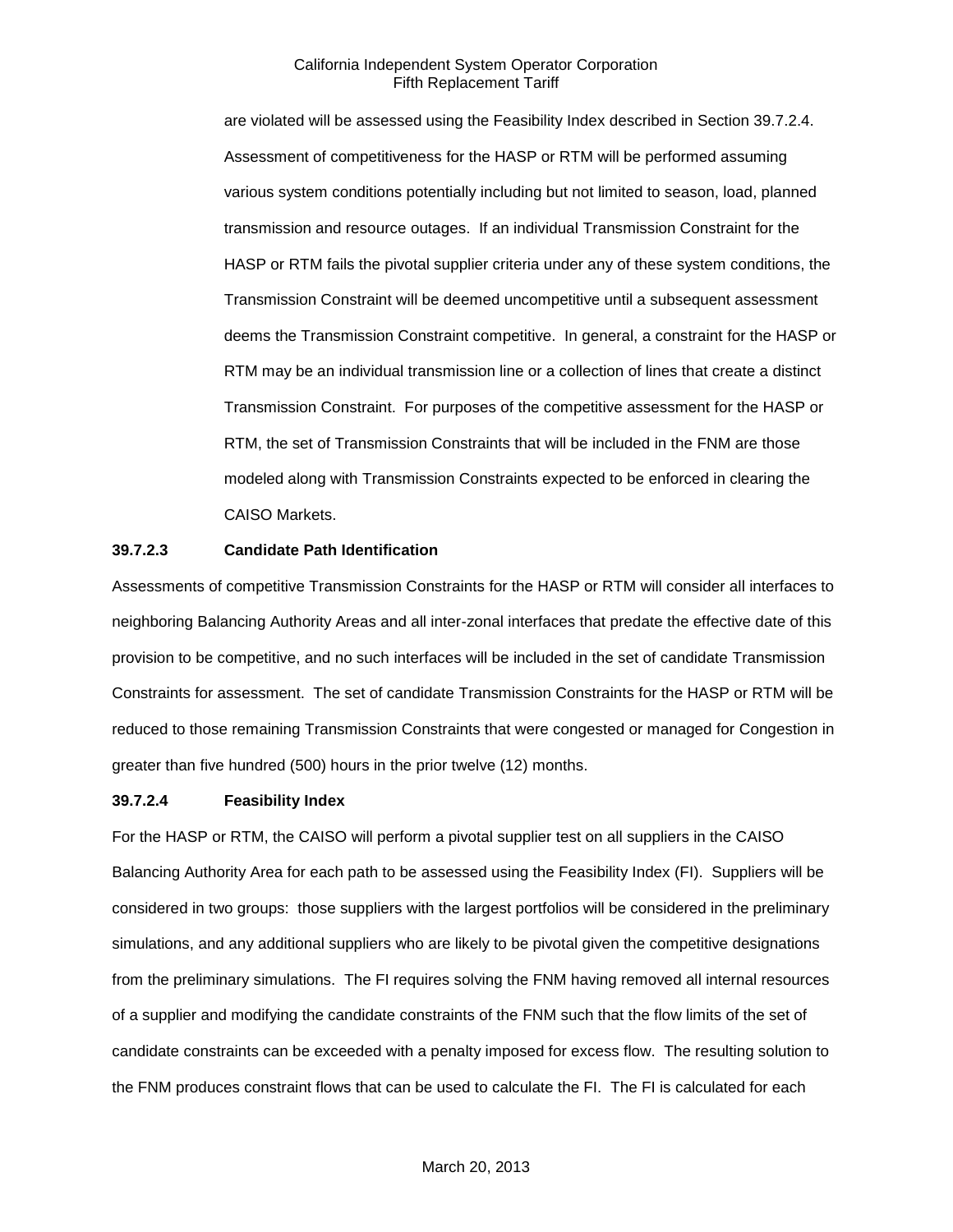constraint as the proportion of the Transmission Constraint limit that is exceeded to solve the FNM without the specified supplier's supply. FI values less than zero indicate the supplier is pivotal in relieving Congestion on the specified constraint. The process is repeated by removing the supply portfolio of two and three suppliers for paths with non-negative FI. If any three suppliers are jointly pivotal in relieving Congestion on a candidate path, as indicated by an FI value less than zero, the candidate path will be deemed uncompetitive. Otherwise, the candidate path will be deemed competitive. The portfolio of each supplier will be based on ownership information available to the CAISO, taking into account any material transfer of sufficient length that the transfer of control could have persistent impact on the relative shares of supply within the CAISO Balancing Authority Area. These transfers of control will be utilized in the assessment as provided to the CAISO by the supplier reflecting its triennial filing with FERC for marketbased rate authority.

#### **39.8 Eligibility For Bid Adder**

A Scheduling Coordinator submitting Bids for Generating Units is eligible to have a Bid Adder applied to a Generating Unit for the next operating month if the criteria in Section 39.8.1 are met as determined on a monthly basis in the preceding month.

#### **39.8.1 Bid Adder Eligibility Criteria**

To receive a Bid Adder, a Generating Unit must: (i) have a Mitigation Frequency that is greater than eighty (80) percent in the previous twelve (12) months; and (ii) must not have a contract to be a Resource Adequacy Resource for its entire Net Qualifying Capacity, or be designated under the CPM for its entire Eligible Capacity, or be subject to an obligation to make capacity available under this CAISO Tariff. If a Generating Unit is designated under the CPM for a portion of its Eligible Capacity, the provisions of this section apply only to the portion of the capacity not designated. Scheduling Coordinators for Generating Units seeking to receive Bid Adders must further agree to be subject to the Frequently Mitigated Unit option for a Default Energy Bid. Run hours are those hours during which a Generating Unit has positive metered output. Generating Units that received RMR Dispatches and/or incremental Bids dispatched out of economic merit order to manage local Congestion in an hour prior to the effective date of this Section will have that hour counted as a mitigated hour in their Mitigation Frequency. After the first twelve (12)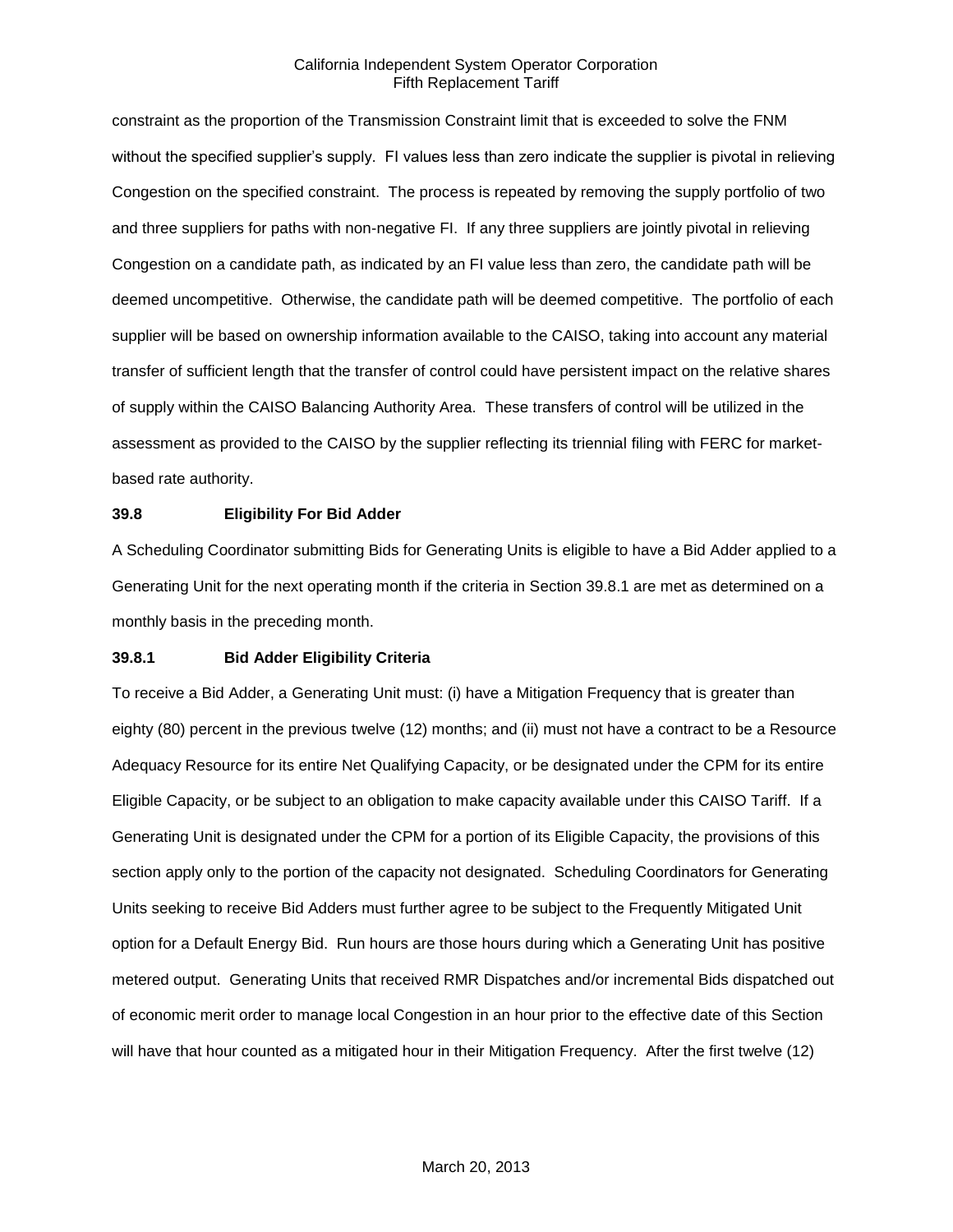months from the effective date of this Section, the Mitigation Frequency will be based entirely on a Generating Unit being mitigated under the MPM procedures in Sections 31 and 33.

### **39.8.2 New Generating Units**

For new Generating Units, with less than twelve (12) months of operation, determination of eligibility for the Bid Adder will be based on data beginning with the first date the Generating Unit participated in the CAISO Markets through the end date of the period for which the Mitigation Frequency is being calculated. The 200 run hour criteria will be pro-rated for the proportion of a twelve (12)-month period that the new Generating Unit submitted effective Bids in the CAISO markets.

# **39.8.3 Bid Adder Values**

The value of the Bid Adder will be either: (i) a unit-specific value determined in consultation with the CAISO or an independent entity selected by the CAISO, or (ii) a default Bid Adder of \$24/MWh. For Generating Units with a portion of their capacity identified as meeting an LSE's Resource Adequacy Requirements, that Generating Unit's Bid Adder value will be reduced by the percent of the Generating Unit's capacity that is identified as meeting an LSE's Resource Adequacy Requirements. The reduced Bid Adder will be applied to that Generating Unit's entire Default Energy Bid Curve.

# **39.9 CRR Monitoring And Affiliate Disclosure Requirements**

The CAISO will monitor the CRR holdings and CAISO Markets activity for anomalous market behavior, gaming, or exercise of market power resulting from CRR ownership concentrations that are not aligned with actual transmission usage as a result of secondary market auction outcomes. If the CAISO identifies such behavior it may seek FERC approval to impose position limits on the total number or MW quantity of CRRs that may be held by any single entity and its Affiliates. Each CRR Holder or Candidate CRR Holder must notify the CAISO of any Affiliate that is a CRR Holder, Candidate CRR Holder, or Market Participant, any Affiliate that participates in an organized electricity market in North America, and any guarantor of any such Affiliate.

# **39.10 Mitigation Of Exceptional Dispatches Of Resources**

The CAISO shall apply Mitigation Measures to Exceptional Dispatches of resources when such resources are committed or dispatched under Exceptional Dispatch for purposes of: (1) addressing reliability requirements related to non-competitive Transmission Constraints; (2) ramping resources with Ancillary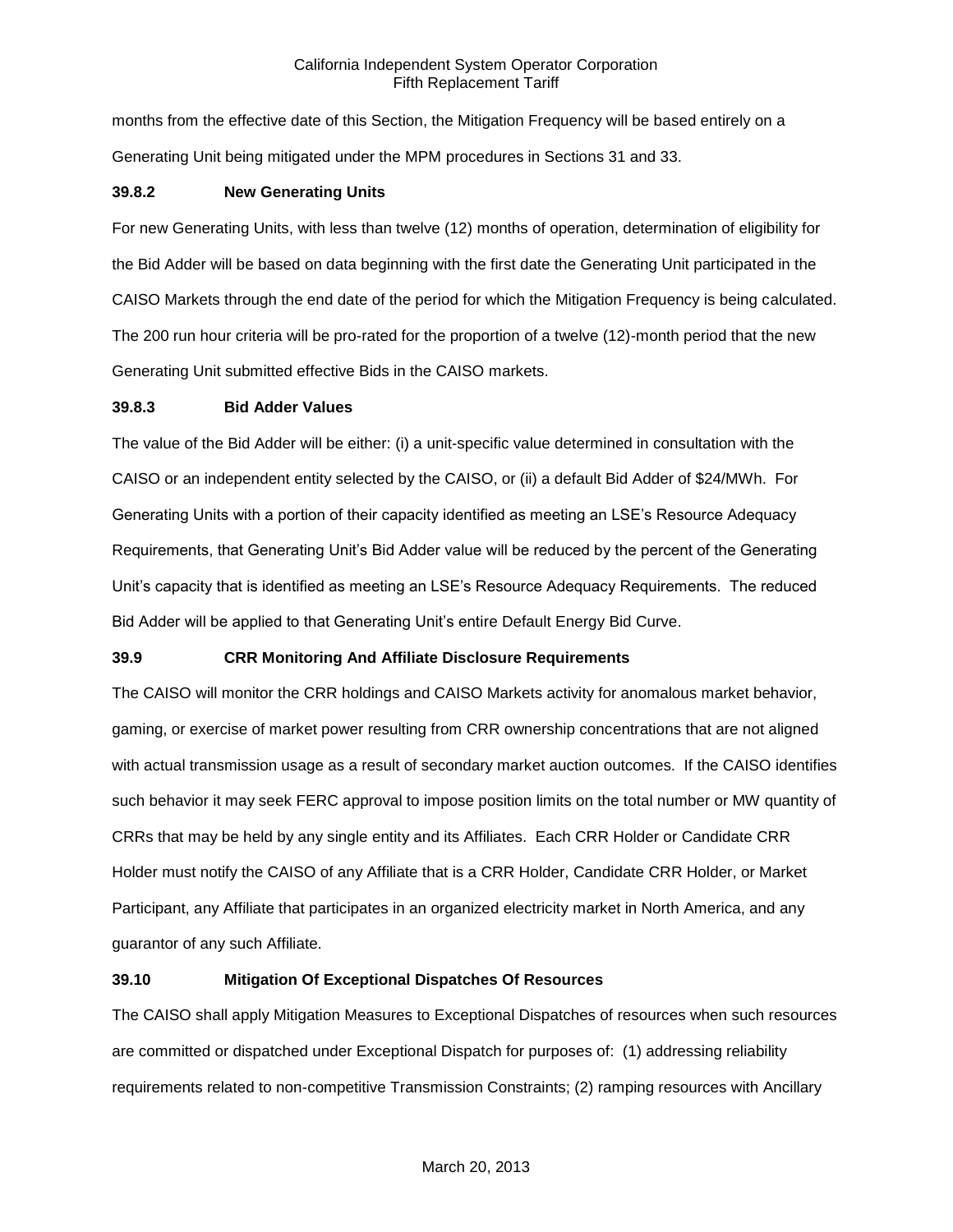Services Awards or RUC Capacity to a dispatch level that ensures their availability in Real-Time; (3) ramping resources to their Minimum Dispatchable Level in Real-Time; and (4) addressing unit-specific environmental constraints not incorporated into the Full Network Model or the CAISO's market software that affect the dispatch of Generating Units in the Sacramento Delta and are commonly known as "Delta Dispatch".

# **39.10.1 Measures For Resources Eligible For Supplemental Revenues**

In all cases where a resource is subject to Mitigation Measures under Section 39.10, and the resource is eligible for supplemental revenues pursuant to Section 39.10.3, Exceptional Dispatch Energy delivered by the resource shall be settled as set forth in either Section 11.5.6.7.1 or Section 11.5.6.7.3, whichever is applicable.

### **39.10.2 Resources Not Eligible For Supplemental Revenues**

In all cases where a resource is subject to Mitigation Measures under Section 39.10, and the resource is not eligible for supplemental revenues pursuant to Section 39.10.3, Exceptional Dispatch Energy delivered by the resource shall be settled as set forth in either Section 11.5.6.7.2 or Section 11.5.6.7.3, whichever is applicable.

### **39.10.3 Eligibility For Supplemental Revenues**

Except as provided in Section 39.10.4, a resource that is committed or dispatched under Exceptional Dispatch shall be eligible for supplemental revenues only during such times that the resource meets all of the following criteria:

- (i) the resource has notified the CAISO, at least seven days prior to the calendar month in which the Exceptional Dispatch occurs, that the resource has chosen to receive supplemental revenues in lieu of an Exceptional Dispatch CPM designation under Section 43.1.5;
- (ii) the resource has been mitigated under Section 39.10;
- (iii) the resource is not under an RMR Contract, is not designated as CPM Capacity, and is not a Resource Adequacy Resource, unless the resource is a Partial Resource Adequacy Resource or a partial CPM resource, and the Exceptional Dispatch requires non-RA Capacity or non-CPM Capacity, in which case only the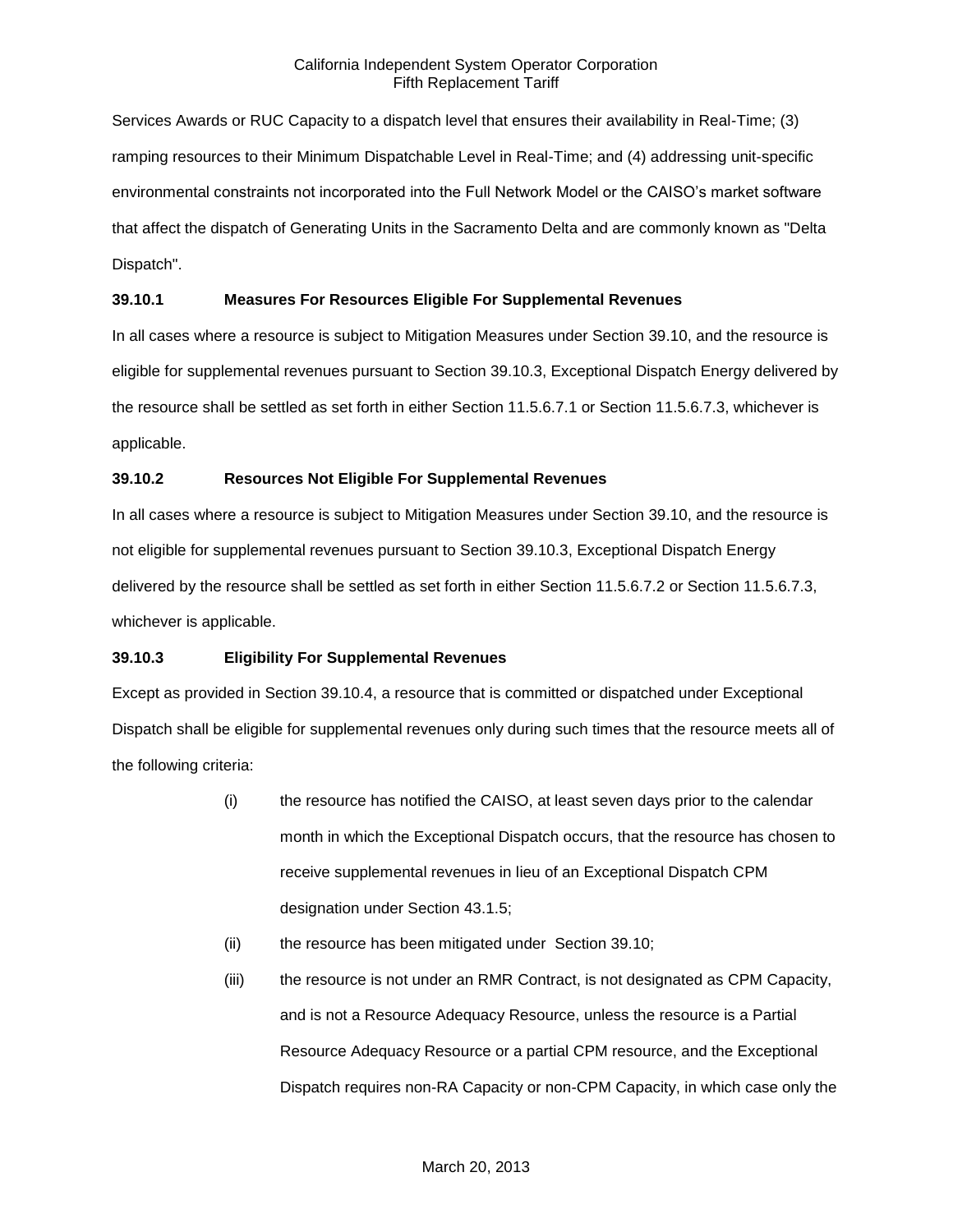capacity not committed as Resource Adequacy Capacity or CPM Capacity is eligible for supplemental revenues; and

(iv) the resource has a Bid in the IFM, HASP, and RTM for the applicable Operating Day or Operating Hour in which the resource is committed or dispatched under Exceptional Dispatch.

# **39.10.4 Limitation On Supplemental Revenues**

Supplemental revenues authorized under this Section 39.10 shall not exceed within a 30-day period (this 30-day period begins on the day of the first Exceptional Dispatch of the resource and re-starts on the day of the first Exceptional Dispatch of the resource following the end of any prior 30-day period) the difference between any monthly CPM Capacity Payments due the resource for the 30-day period (calculated according to the ratio of the actual number of days that the resource had capacity designated as CPM Capacity during the 30-day period to the total number of days in the month) and the monthly CPM Capacity Payment, without any CPM Availability Factor adjustment, for which the resource would be eligible pursuant to Section 43.6 had its entire capacity less any Resource Adequacy Capacity been designated as an CPM resource.

# **39.10.5 Calculation Of Exceptional Dispatch Supplemental Revenues**

The amount of Exceptional Dispatch supplemental revenues accrued by a resource within any 30-day period as defined in Section 39.10.4 shall be a running total of the sum of supplemental revenues received during that 30-day period. The calculation of supplemental revenues accrued by a resource within a 30-day period is based on the higher of (a) the Energy Bid price for the resource minus the Default Energy Bid price for the resource or (b) the Resource-Specific Settlement Interval LMP minus the Default Energy Bid price for the resource. The greater of (a) or (b) is multiplied by the amount of Energy provided by the resource under Exceptional Dispatch, and the results of that multiplication are summed across the successive hours of the 30-day period. Once the resource has reached the limit on supplemental revenues described in Section 39.10.4 based on the calculation above, then the Settlement for the resource will be as provided in Section 11.5.6.7.2 and the resource will not be eligible for additional supplemental revenues for the rest of the 30-day period.

### **39.11 Market Power Mitigation Applicable to Virtual Bidding**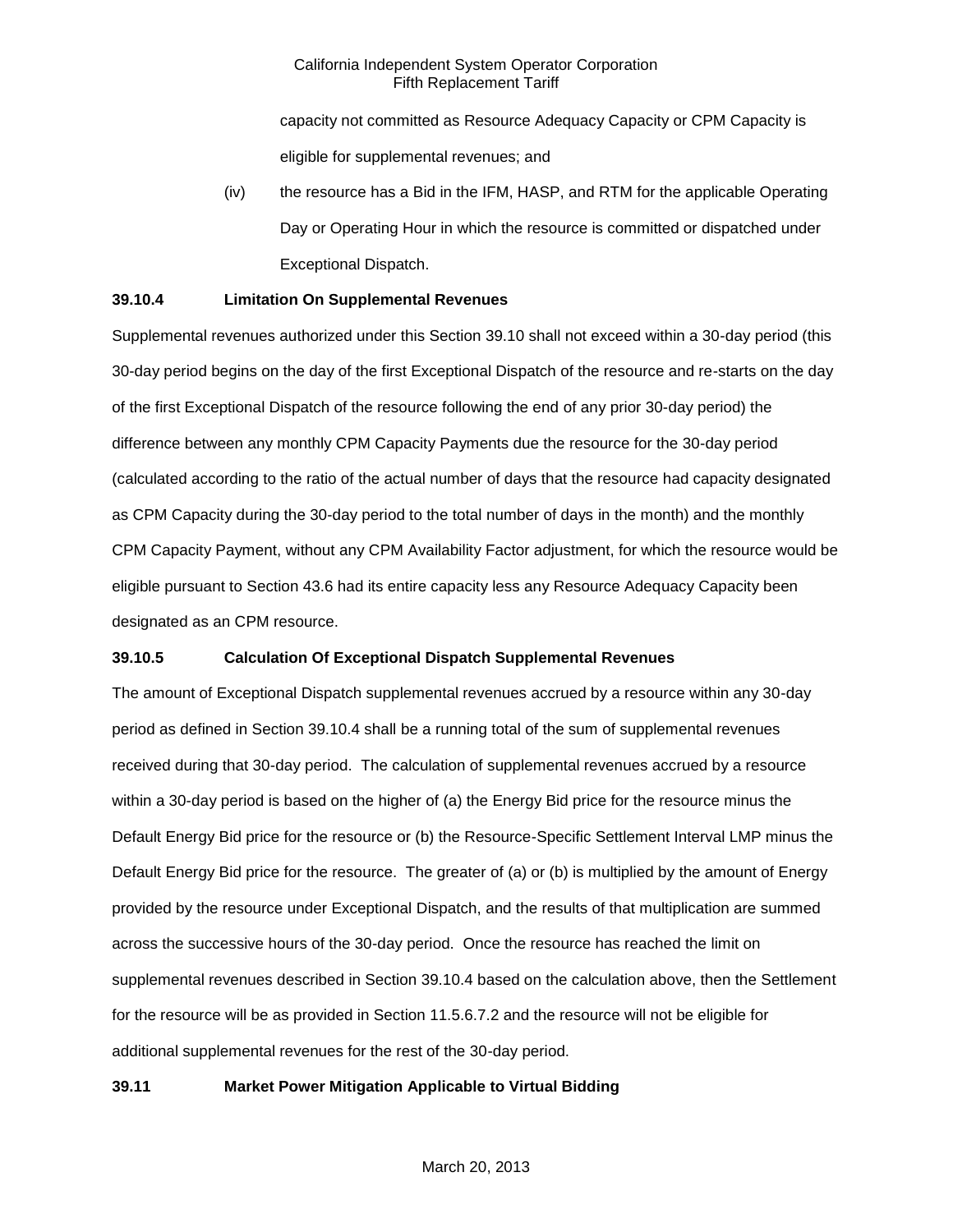# **39.11.1 Affiliate Disclosure Requirements**

Each Convergence Bidding Entity must satisfy the Affiliate disclosure requirements set forth in Section 4.14.2.1.

# **39.11.2 Monitoring of Virtual Bidding Activity**

The CAISO and DMM will monitor virtual bidding activity for anomalous market behavior, gaming, or the exercise of market power.

# **40. Resource Adequacy Demonstration For All SCs In The CAISO BAA**

# **40.1 Applicability**

A Load Serving Entity, and its Scheduling Coordinator, shall be exempt from this Section 40 during the next Resource Adequacy Compliance Year, if the metered peak Demand of the Load Serving Entity did not exceed one (1) MW during the twelve months preceding the last date on which the Load Serving Entity can make the election in Section 40.1.1 for the next Resource Adequacy Compliance Year. This Section 40 shall apply to all other Load Serving Entities and their respective Scheduling Coordinators. For purposes of Section 40, a Load Serving Entity shall not include any entity satisfying the terms of California Public Utilities Code Section 380(j)(3).

# **40.1.1 Election Of Load Serving Entity Status**

On an annual basis, in the manner and schedule set forth in the Business Practice Manual, the Scheduling Coordinator for a Load Serving Entity, not exempt under Section 40.1, shall inform the CAISO whether each such LSE elects to be either: (i) a Reserve Sharing LSE or (ii) a Modified Reserve Sharing LSE. A Scheduling Coordinator for a Load following MSS is not required to make an election under this Section. Scheduling Coordinators for Load following MSSs are subject solely to Sections 40.2.4, 40.3, and with respect to their Local Capacity Area Resources identified in accordance with Section 40.2.4, Section 40.9.

The CAISO may confirm with the CPUC, Local Regulatory Authority, or federal agency, as applicable, the accuracy of the election by the Scheduling Coordinator for any LSE under its respective jurisdiction, or, in the absence of any election by the Scheduling Coordinator, the desired election for any LSE under its jurisdiction. The determination of the CPUC, Local Regulatory Authority, or federal agency will be deemed binding by the CAISO on the Scheduling Coordinator and the LSE. If the Scheduling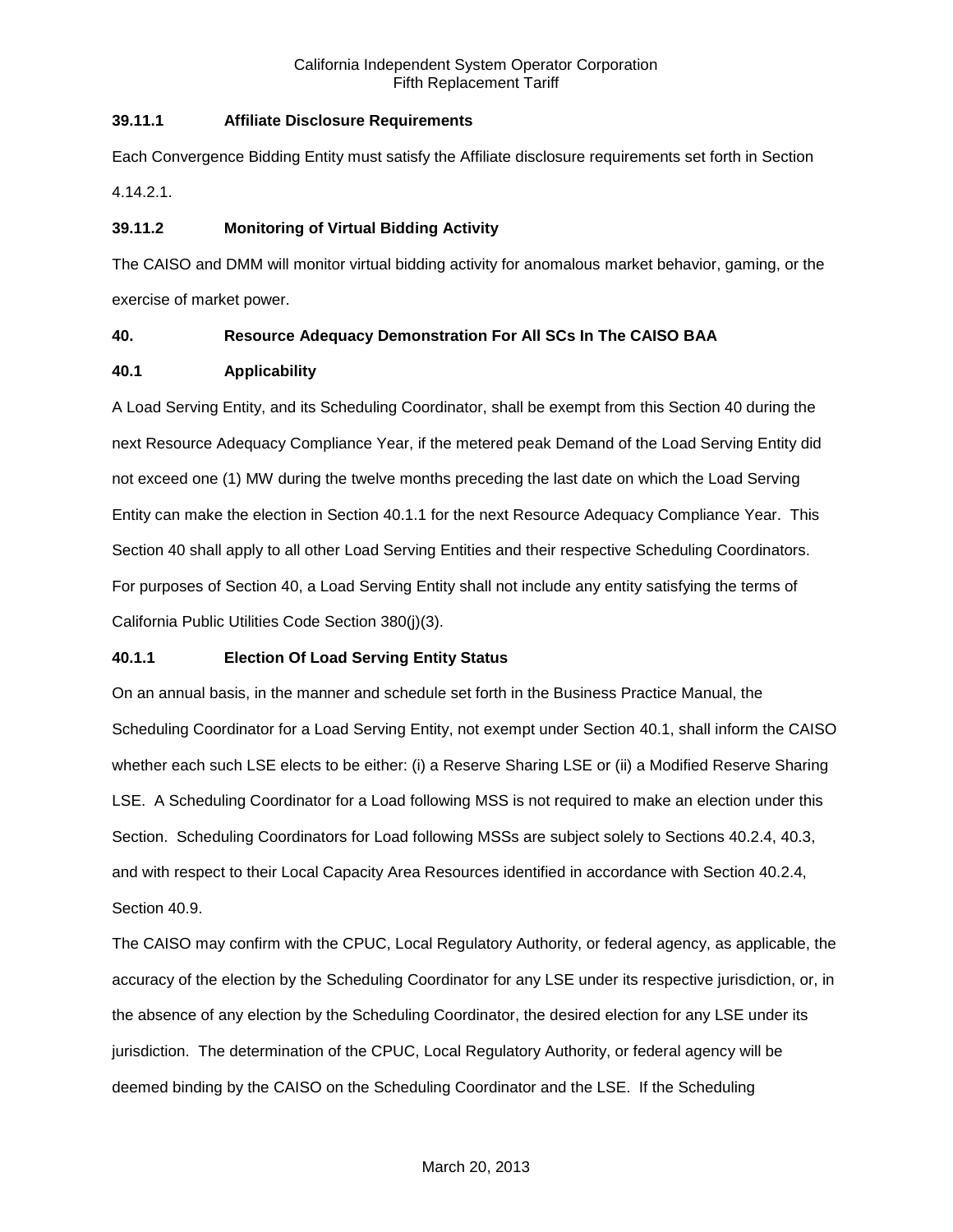Coordinator and CPUC, Local Regulatory Authority, or federal agency, as appropriate, fail to make the election on behalf of an LSE in accordance with the Business Practice Manual, the LSE shall be deemed a Reserve Sharing LSE.

# **40.2 Information Requirements For Resource Adequacy Programs**

**40.2.1 Reserve Sharing LSEs**

# **40.2.1.1 Requirements for CPUC Load Serving Entities Electing Reserve Sharing LSE Status**

- (a) The Scheduling Coordinator for a CPUC Load Serving Entity electing Reserve Sharing LSE status must provide the CAISO with all information or data to be provided to the CAISO as required by the CPUC and pursuant to the schedule adopted by the CPUC, except that the monthly Resource Adequacy Plans or the same information as required to be included in the monthly Resource Adequacy Plans, plus any other information the CAISO requires as identified in the Business Practice Manual, shall be submitted to the CAISO no less than 45 days in advance of the first day of the month covered by the plan, as provided in Section 40.2.1.1(e).
- (b) Where the information or data provided to the CAISO under Section 40.2.1.1(a) does not include Reserve Margin(s), then the provisions of Section 40.2.2.1(b) shall apply.
- (c) Where the information or data provided to the CAISO under Section 40.2.1.1(a) does not include criteria for determining qualifying resource types and their Qualifying Capacity, then the provisions of Section 40.8 shall apply.
- (d) Where the information or data provided to the CAISO under Section 40.2.1.1(a) does not include annual and monthly Demand Forecast requirements, then the provisions of Section 40.2.2.3 shall apply.
- (e) Where the information or data provided to the CAISO under Section 40.2.1.1(a) does not include annual and monthly Resource Adequacy Plan requirements, or where there is a requirement to submit monthly Resource Adequacy Plans but the submission date is less than 45 days in advance of the first day of the month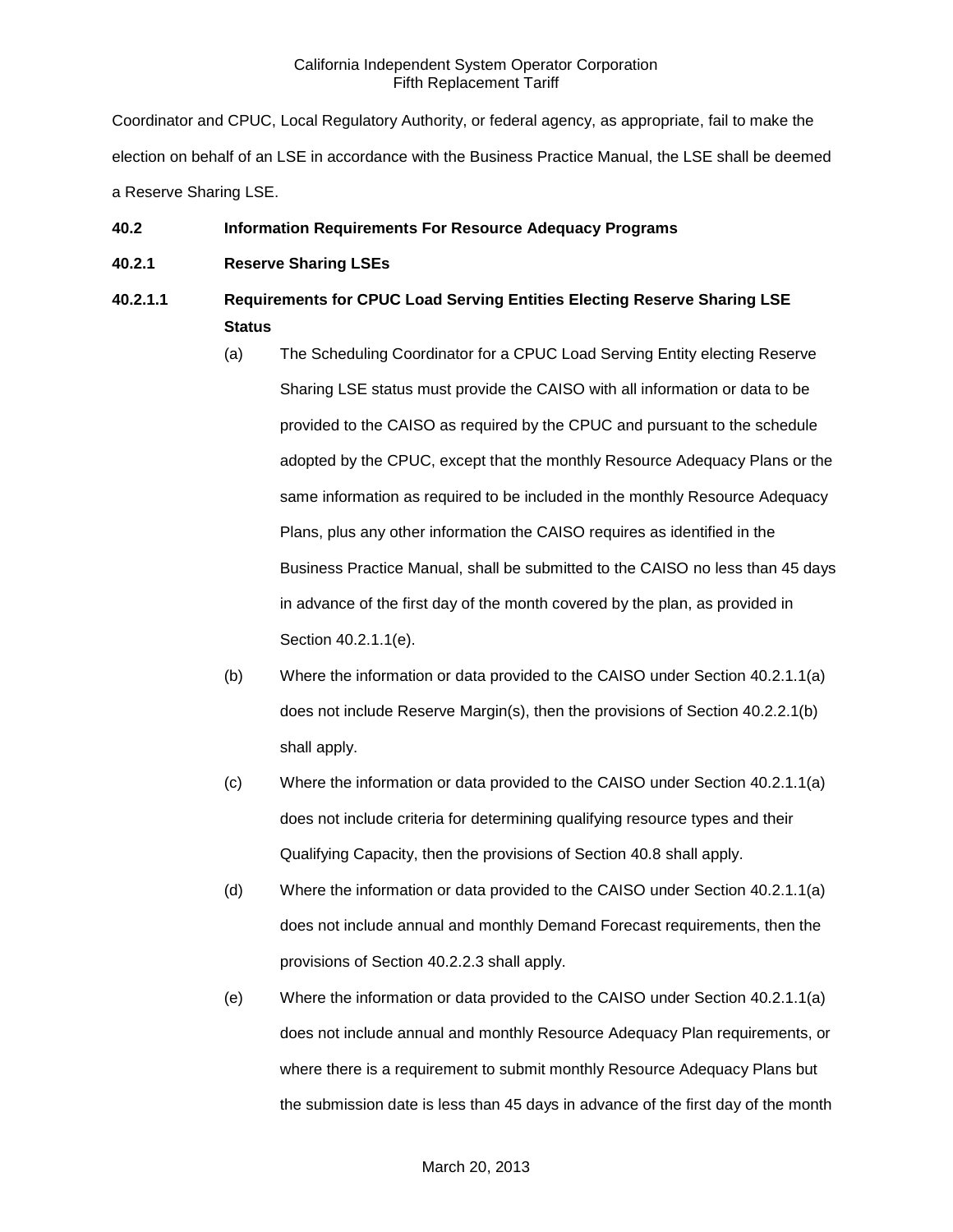covered by the plan, then Section 40.2.2.4 shall apply.

(f) Notwithstanding Section 40.2.1.1(a) and (e), for the resource adequacy month of January 2013, the monthly Resource Adequacy Plans or the same information as required to be included in the monthly Resource Adequacy Plans, plus any other information the CAISO requires as identified in the Business Practice Manual, shall be submitted to the CAISO no later than November 20, 2012, which is 42 days in advance of the first day of the month.

### **40.2.2 Non-CPUC LSEs Electing Reserve Sharing LSE Status**

#### **40.2.2.1 Reserve Margin**

- (a) The Scheduling Coordinator for a Non-CPUC Load Serving Entity electing Reserve Sharing LSE status must provide the CAISO with the Reserve Margin(s) adopted by the appropriate Local Regulatory Authority or federal agency for use in the annual Resource Adequacy Plan and monthly Resource Adequacy Plans listed as a percentage of the Demand Forecasts developed in accordance with Section 40.2.2.3.
- (b) For the Scheduling Coordinator for a Non-CPUC Load Serving Entity for which the appropriate Local Regulatory Authority or federal agency has not established a Reserve Margin(s) or a CPUC Load Serving Entity subject to Section 40.2.1.1(b) that has elected Reserve Sharing LSE status, the Reserve Margin for each month shall be no less than fifteen percent (15%) of the LSE's peak hourly Demand for the applicable month, as determined by the Demand Forecasts developed in accordance with Section 40.2.2.3.

### **40.2.2.2 Qualifying Capacity Criteria**

The Scheduling Coordinator for a Non-CPUC Load Serving Entity electing Reserve Sharing LSE status must provide the CAISO with a description of the criteria adopted by the Local Regulatory Authority or federal agency for determining qualifying resource types and the Qualifying Capacity from such resources and any modifications thereto as they are implemented from time to time. The Reserve Sharing LSE may elect to utilize the criteria set forth in Section 40.8.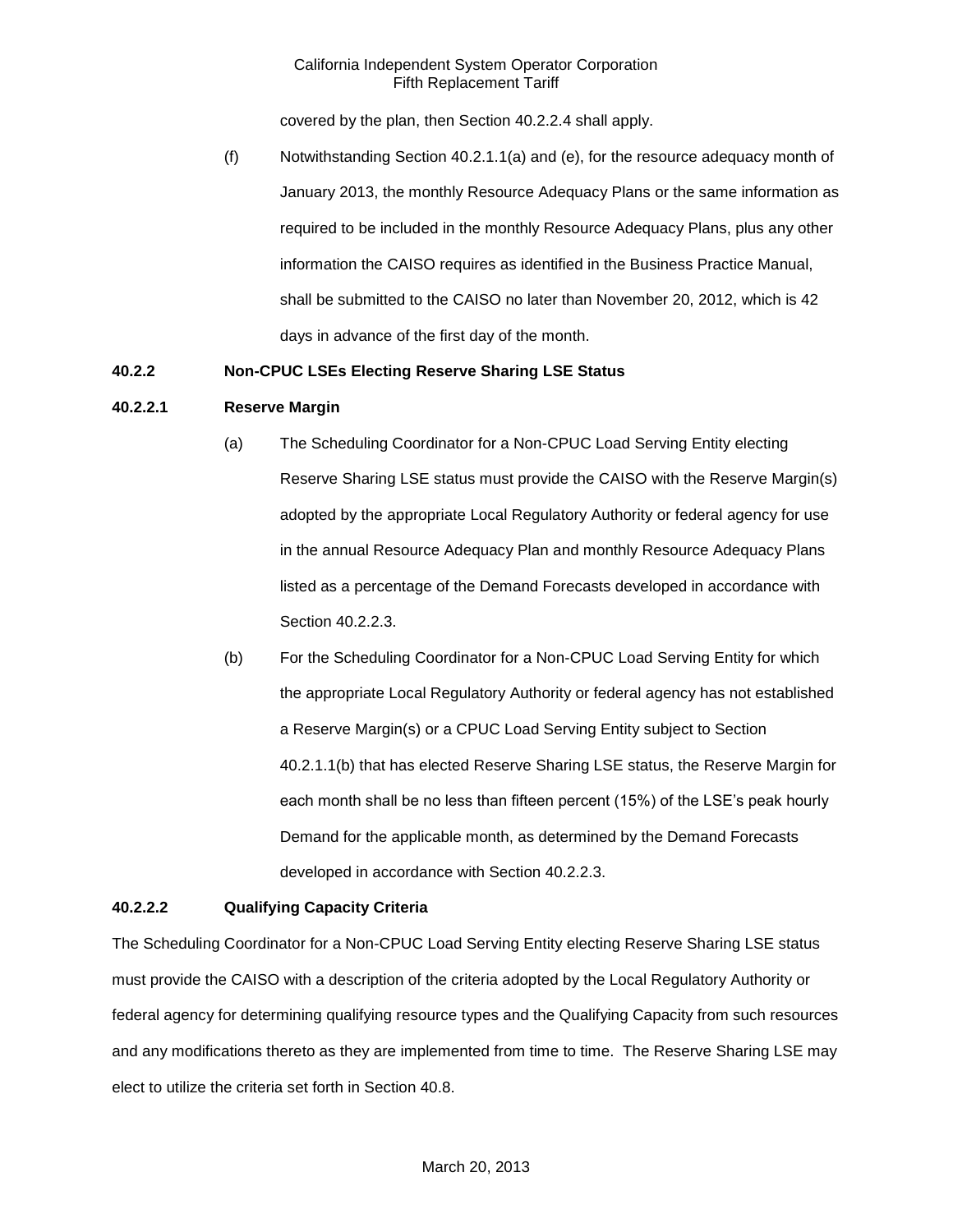### **40.2.2.3 Demand Forecasts**

The Scheduling Coordinator for a Non-CPUC Load Serving Entity or CPUC Load Serving Entity subject to Section 40.2.1.1(b) electing Reserve Sharing LSE status must provide annual and monthly Demand Forecasts on the schedule and in the reporting format(s) set forth in the Business Practice Manual. The annual and monthly Demand Forecasts shall utilize the annual and monthly coincident peak Demand determinations provided by the California Energy Commission for such Load Serving Entity, which will be calculated from the Demand Forecast information submitted to the California Energy Commission by each Reserve Sharing LSE; or (ii) if the California Energy Commission does not produce coincident peak Demand Forecasts for the Load Serving Entity, the annual and monthly coincident peak Demand Forecasts produced by the CAISO for such Load Serving Entity in accordance with its Business Practice Manual. Scheduling Coordinators must provide data and information, as may be requested by the CAISO, necessary to develop or support the Demand Forecasts required by this Section.

# **40.2.2.4 Annual and Monthly Resource Adequacy Plans**

The Scheduling Coordinator for a Non-CPUC Load Serving Entity or a CPUC Load Serving Entity subject to Section 40.2.1.1(b) electing Reserve Sharing LSE status must provide annual and monthly Resource Adequacy Plans for such Load Serving Entity, as follows:

- (a) Each annual Resource Adequacy Plan must be submitted to the CAISO on a schedule and in the reporting format(s) set forth in the Business Practice Manual. The annual Resource Adequacy Plan must, at a minimum, set forth the Local Capacity Area Resources, if any, procured by the Load Serving Entity as described in Section 40.3.
- (b) Each monthly Resource Adequacy Plan or the same information as required to be included in the monthly Resource Adequacy Plan, plus any other information the CAISO requires as identified in the Business Practice Manual, must be submitted to the CAISO at least 45 days in advance of the first day of the month covered by the plan, and in accordance with the schedule and in the reporting format(s) set forth in the Business Practice Manual. The monthly Resource Adequacy Plan must identify all resources, including Local Capacity Area Resources, the Load Serving Entity will rely upon to satisfy the applicable month's peak hour Demand of the Load Serving Entity as determined by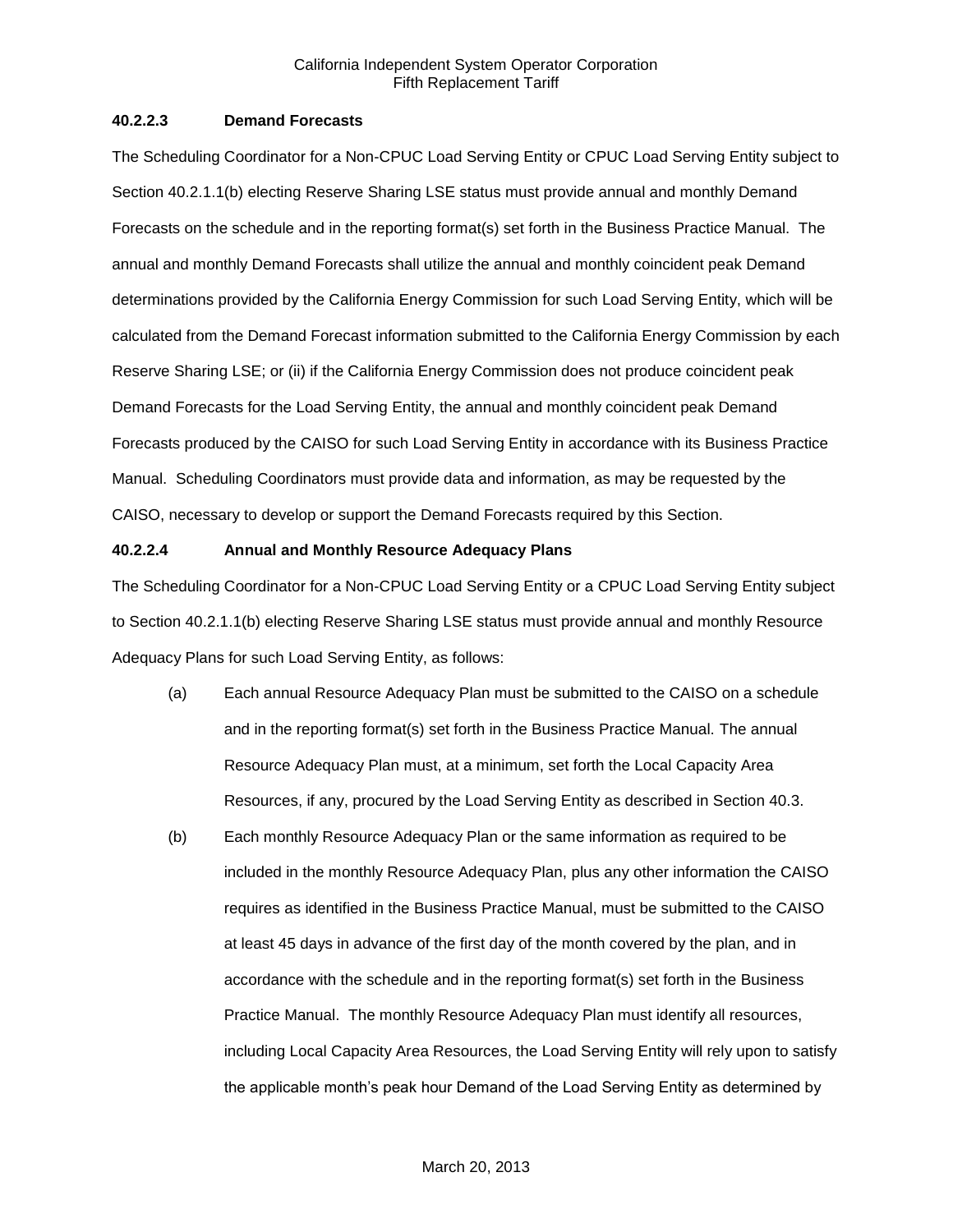the Demand Forecasts developed in accordance with Section 40.2.2.3 and applicable Reserve Margin. Resource Adequacy Plans must utilize the Net Qualifying Capacity requirements of Section 40.4.

- (c) The Scheduling Coordinator for the Load Serving Entity may submit at any time from 45 days through 11 days in advance of the relevant month, a revision to its monthly Resource Adequacy Plan to correct an error in the plan. The CAISO will not accept any revisions to a monthly Resource Adequacy Plan from 10 days in advance of the relevant month through the end of the month, unless the Scheduling Coordinator for the Load Serving Entity demonstrates good cause for the change and explains why it was not possible to submit the change earlier.
- (d) In order to ensure that the CAISO's outage replacement determination remains accurate, the Scheduling Coordinator for the Load Serving Entity that submits a revision to its monthly Resource Adequacy Plan to correct an error must include in the revision a MW amount of Resource Adequacy Capacity for each day of month that is no less than the MW amount of Resource Adequacy Capacity included in its original plan for each day of the month.
- (e) In order to ensure that the amount of Resource Adequacy Capacity required to be included in the Load Serving Entity's Resource Adequacy Plan is operationally available to the CAISO throughout the resource adequacy month, the Load Serving Entity that submits the monthly Resource Adequacy Plan is subject to the replacement requirement in Section 9.3.1.3.1.
- (f) Notwithstanding Section 40.2.2.4(b), for the resource adequacy month of January 2013, the monthly Resource Adequacy Plans or the same information as required to be included in the monthly Resource Adequacy Plans, plus any other information the CAISO requires as identified in the Business Practice Manual, shall be submitted to the CAISO no later than November 20, 2012, which is 42 days in advance of the first day of the month. Notwithstanding Section 40.2.2.4(c), for the resource adequacy month of January 2013, the Scheduling Coordinator for the Load Serving Entity may submit at any time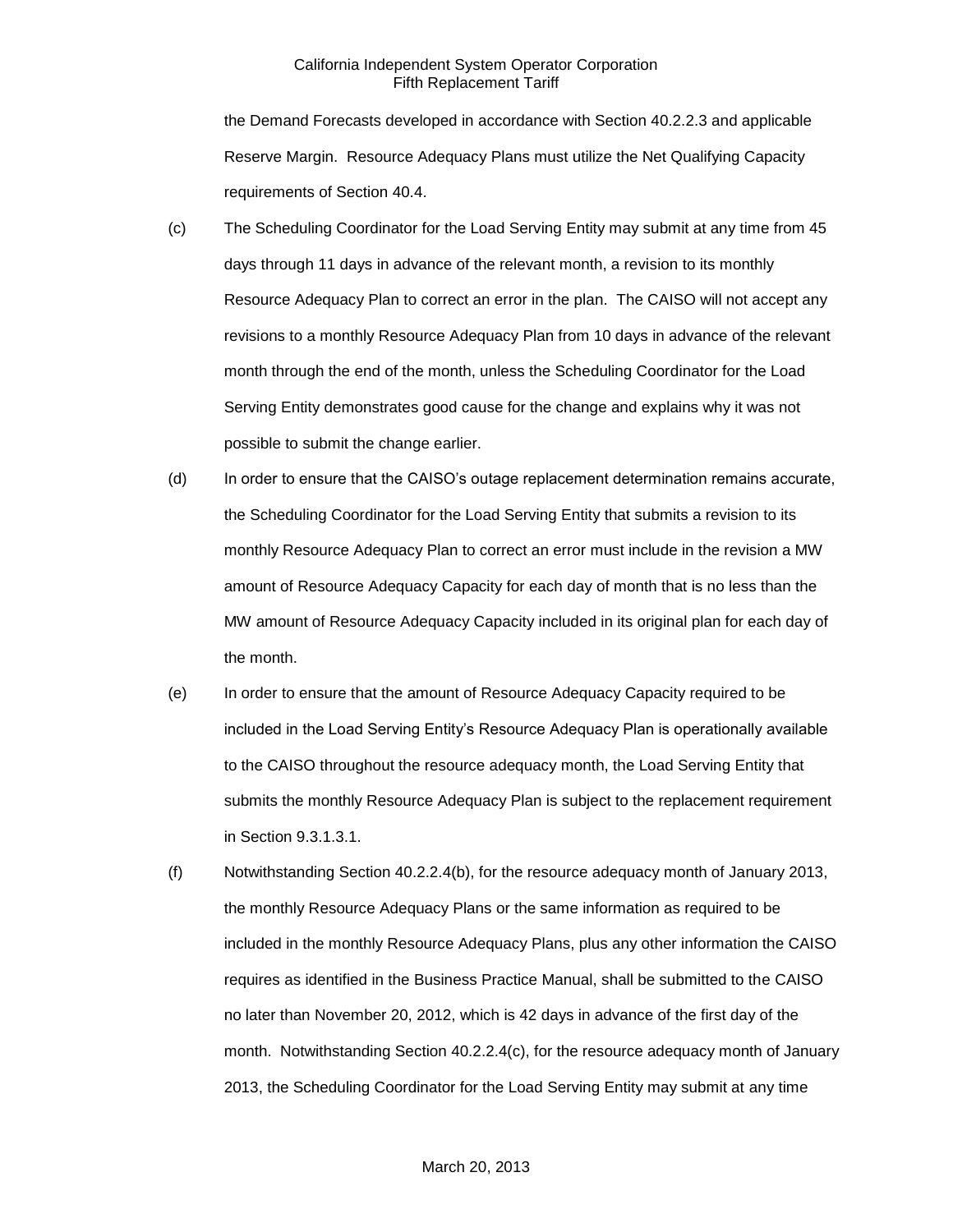from 42 days through 11 days in advance of the relevant month, a revision to its monthly Resource Adequacy Plan to correct an error in the plan.

### **40.2.3 Modified Reserve Sharing LSEs**

### **40.2.3.1 Reserve Margin**

- (a) The Scheduling Coordinator for a Load Serving Entity electing Modified Reserve Sharing LSE status must provide the CAISO with the Reserve Margin(s) adopted by the CPUC, Local Regulatory Authority, or federal agency, as appropriate, for use in the annual Resource Adequacy Plan and monthly Resource Adequacy Plans listed as a percentage of the Demand Forecasts developed in accordance with Section 40.2.3.3.
- (b) For the Scheduling Coordinator for a Load Serving Entity electing Modified Reserve Sharing LSE status for which the CPUC, Local Regulatory Authority, or federal agency, as appropriate, has not established a Reserve Margin, the Reserve Margin shall be no less than fifteen percent (15%) of the applicable month's peak hour Demand of the Load Serving Entity, as determined by the Demand Forecasts developed in accordance with Section 40.2.3.3.

# **40.2.3.2 Qualifying Capacity**

The Scheduling Coordinator for a Load Serving Entity electing Modified Reserve Sharing LSE status must provide the CAISO with a description of the criteria for determining qualifying resource types and the Qualifying Capacity from such resources and any modifications thereto as they are implemented from time to time. The Modified Reserve Sharing LSE may elect to utilize the criteria set forth in Section 40.8.

# **40.2.3.3 Demand Forecasts**

(a) The Scheduling Coordinator for a Load Serving Entity electing Modified Reserve Sharing LSE status must provide annual and monthly Demand Forecasts on the schedule and in the reporting format(s) set forth in the Business Practice Manual. The annual and monthly Demand Forecasts shall utilize the annual and monthly coincident peak Demand determinations provided by the California Energy Commission for such Load Serving Entity, which will be calculated from Demand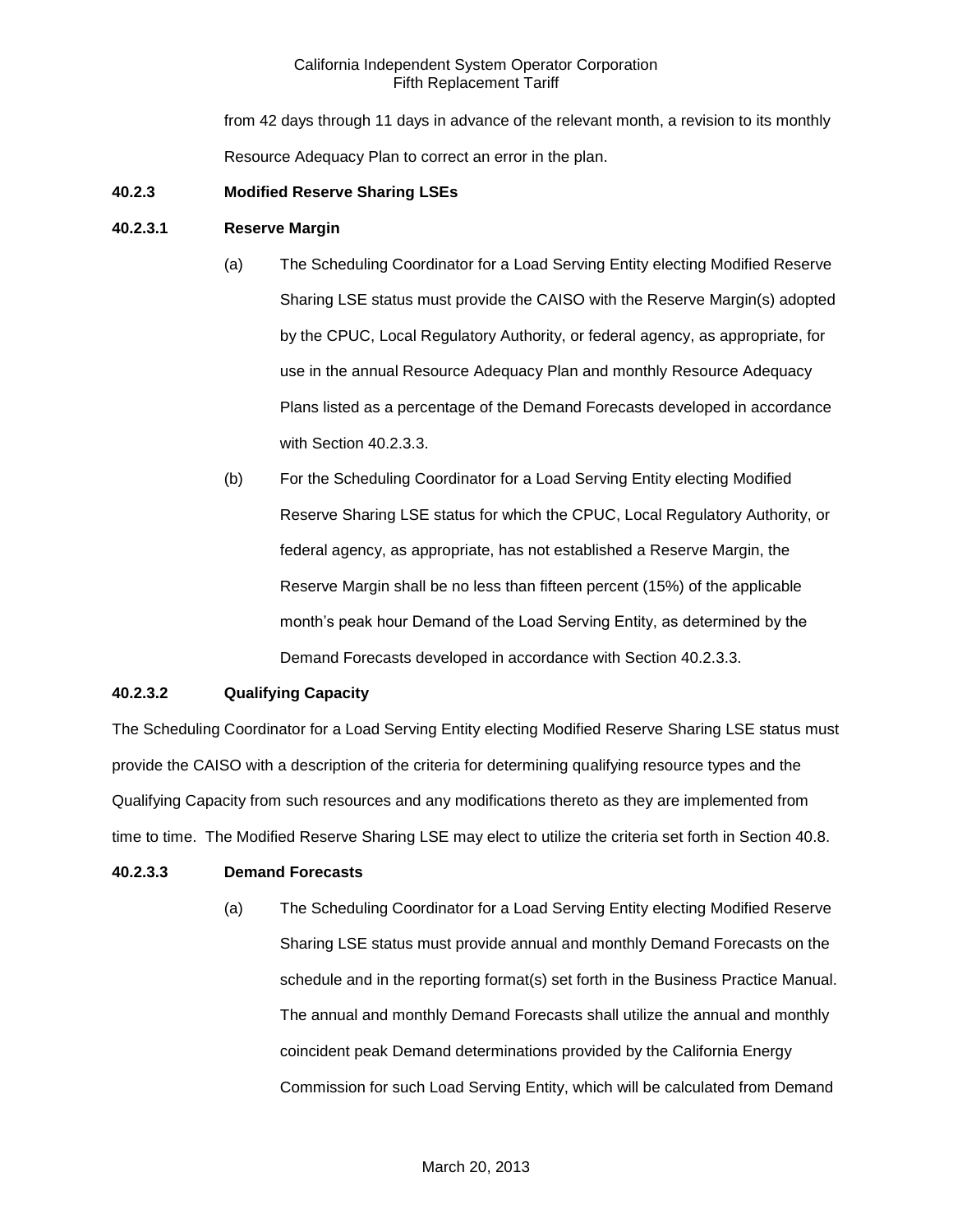Forecast data submitted to the California Energy Commission by each Modified Reserve Sharing LSE; or (ii) if the California Energy Commission does not produce coincident peak Demand Forecasts for the Load Serving Entity, the annual and monthly coincident peak Demand Forecasts produced by the CAISO for such Load Serving Entity in accordance with its Business Practice Manual. Scheduling Coordinators must provide data and information, as may be requested by the CAISO, to develop or support the Demand Forecast required by this Section 40.2.3.3(b).

(b) The Scheduling Coordinator for a Load Serving Entity electing Modified Reserve Sharing LSE status must submit, on the schedule and in the reporting format set forth in the Business Practice Manual, hourly Demand Forecasts for each Trading Hour of the next Trading Day for each Modified Reserve Sharing LSE represented. The Scheduling Coordinator for a Load Serving Entity electing Modified Reserve Sharing LSE status must provide data or supporting information, as requested by the CAISO, for the Demand Forecasts required by this Section 40.2.3.3(b) for each Modified Reserve Sharing LSE served by the Scheduling Coordinator and a description of the criteria upon which the Demand Forecast was developed, and any modifications thereto as they are implemented from time to time.

### **40.2.3.4 Annual and Monthly Resource Adequacy Plans**

The Scheduling Coordinator for a Load Serving Entity electing Modified Reserve Sharing LSE status must provide annual and monthly Resource Adequacy Plans, for each Modified Reserve Sharing LSE served by the Scheduling Coordinator, as follows:

(a) Each annual Resource Adequacy Plan must be submitted to the CAISO on a schedule and in the reporting format(s) set forth in the Business Practice Manual. The annual Resource Adequacy Plan must, at a minimum, set forth the Local Capacity Area Resources, if any, procured by the Modified Reserve Sharing LSE as described in Section 40.3.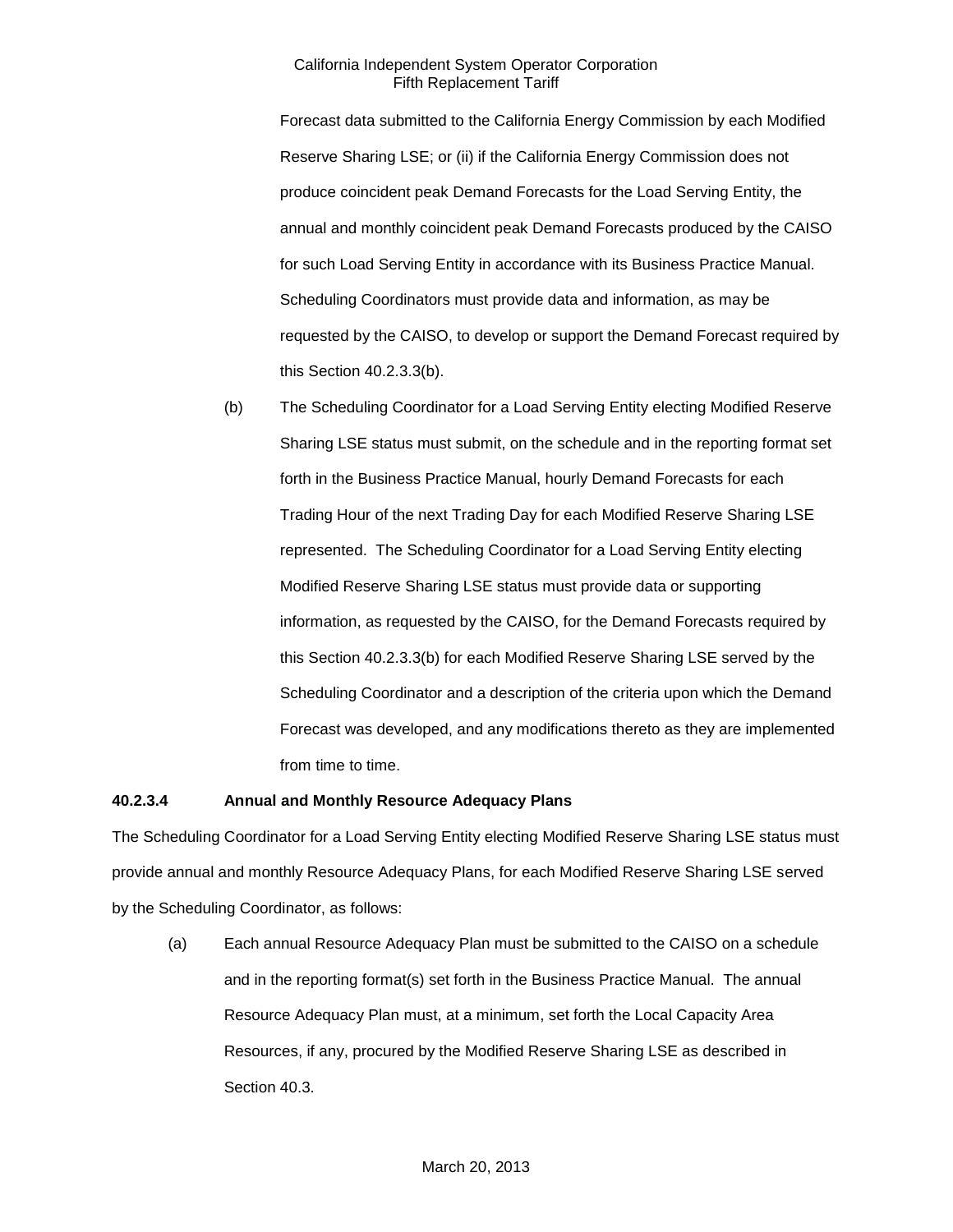- (b) Each monthly Resource Adequacy Plan or the same information as required to be included in the monthly Resource Adequacy Plan, plus any other information the CAISO requires as identified in the Business Practice Manual, must be submitted to the CAISO at least 45 days in advance of the first day of the month covered by the plan, and in accordance with the schedule and in the reporting format(s) set forth in the Business Practice Manual. The monthly Resource Adequacy Plan must identify the resources the Modified Reserve Sharing LSE will rely upon to satisfy its forecasted monthly Demand and Reserve Margin as set forth in Section 40.2.3.1, for the relevant reporting period and must utilize the Net Qualifying Capacity requirements of Section 40.4.
- (c) The Scheduling Coordinator for the Load Serving Entity may submit, at any time from 45 days through 11 days in advance of the relevant month, a revision to its monthly Resource Adequacy Plan to correct an error in the plan. The CAISO will not accept any revisions to a monthly Resource Adequacy Plan from 10 days in advance of the relevant month through the end of the month, unless the Scheduling Coordinator for the Load Serving Entity demonstrates good cause for the change and explains why it was not possible to submit the change earlier.
- (d) In order to ensure that the CAISO's outage replacement determination remains accurate, the Scheduling Coordinator for the Load Serving Entity that submits a revision to its monthly Resource Adequacy Plan to correct an error must include in the revision a MW amount of Resource Adequacy Capacity for each day of month that is no less than the MW amount of Resource Adequacy Capacity included in its original plan for each day of the month.
- (e) In order to ensure that the Resource Adequacy Capacity required to be included in the Load Serving Entity's monthly Resource Adequacy Plan is operationally available to the CAISO throughout the resource adequacy month, the Load Serving Entity that submits the monthly Resource Adequacy Plan is subject to the replacement requirement in Section 9.3.1.3.1.
- (f) Notwithstanding Section 40.2.3.4(b), for the resource adequacy month of January 2013,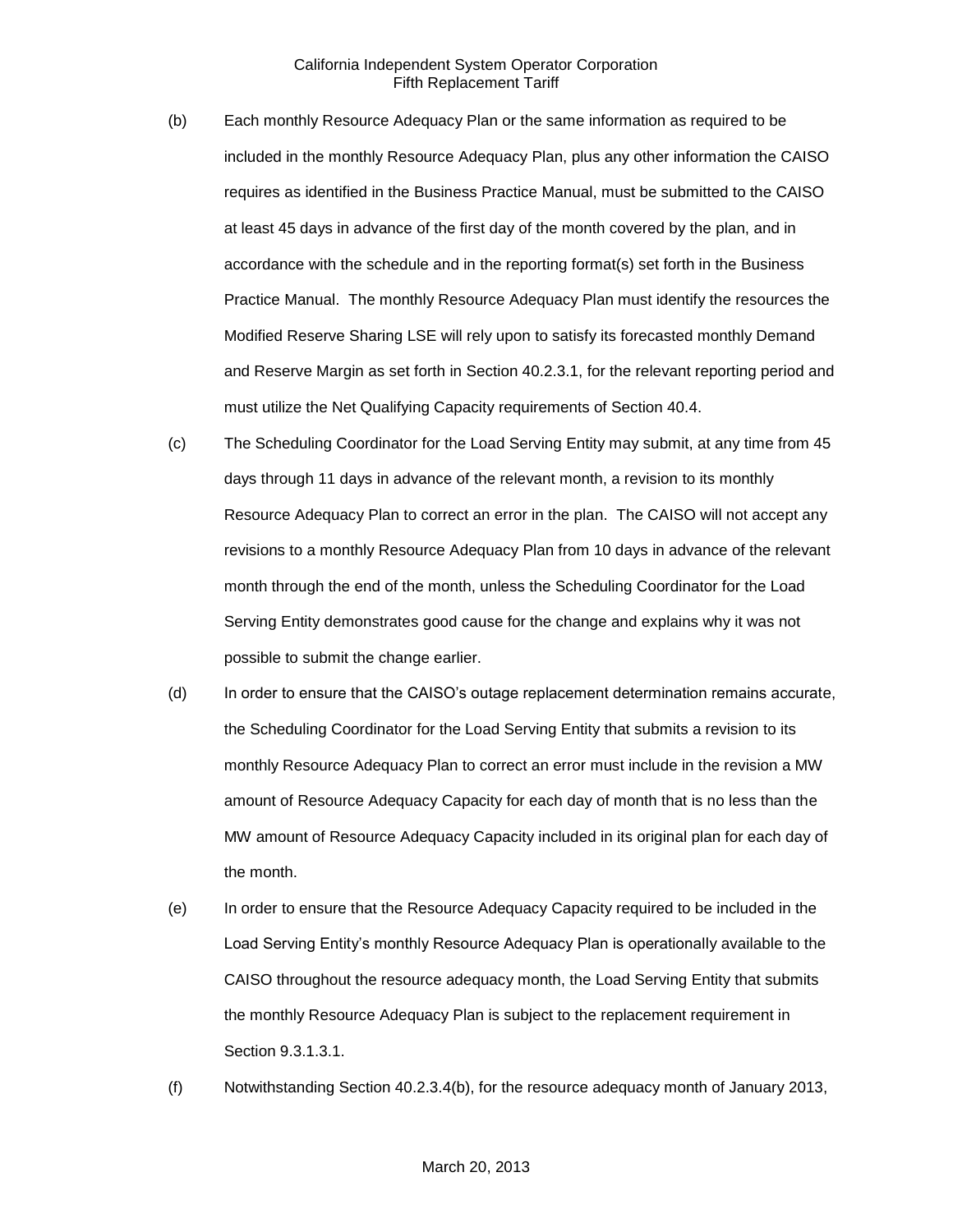the monthly Resource Adequacy Plans or the same information as required to be included in the monthly Resource Adequacy Plans, plus any other information the CAISO requires as identified in the Business Practice Manual, shall be submitted to the CAISO no later than November 20, 2012, which is 42 days in advance of the first day of the month. Notwithstanding Section 40.2.3.4(c), for the resource adequacy month of January 2013, the Scheduling Coordinator for the Load Serving Entity may submit at any time from 42 days through 11 days in advance of the relevant month, a revision to its monthly Resource Adequacy Plan to correct an error in the plan.

#### **40.2.4 Load Following MSS**

A Scheduling Coordinator for a Load following MSS must provide an annual Resource Adequacy Plan that sets forth, at a minimum, the Local Capacity Area Resources, if any, procured by the Load following MSS as described in Section 40.3. The annual Resource Adequacy Plan shall utilize the annual coincident peak Demand determination provided by the California Energy Commission for such Load following MSS using Demand Forecast data submitted to the California Energy Commission by the Load following MSS, or, if the California Energy Commission does not produce coincident peak Demand Forecasts for the Load following MSS, the annual coincident peak Demand Forecast produced by the CAISO for such Load following MSS in accordance with its Business Practice Manual using Demand Forecast data submitted to the CAISO by the Load following MSS. The Local Capacity Area Resources identified by the annual Resource Adequacy Plan submitted by the Load following MSS shall be subject to the Availability Standards, Non-Availability Charge, and Availability Incentive Payment specified in Section 40.9.

#### **40.3 Local Capacity Area Resource Requirements For SCs For LSEs**

### **40.3.1 Local Capacity Technical Study**

On an annual basis, pursuant to the schedule set forth in the Business Practice Manual, the CAISO will, perform, and publish on the CAISO Website the Local Capacity Technical Study. The Local Capacity Technical Study shall identify Local Capacity Areas, determine the minimum amount of Local Capacity Area Resources in MW that must be available to the CAISO within each identified Local Capacity Area, and identify the Generating Units within each identified Local Capacity Area. The CAISO shall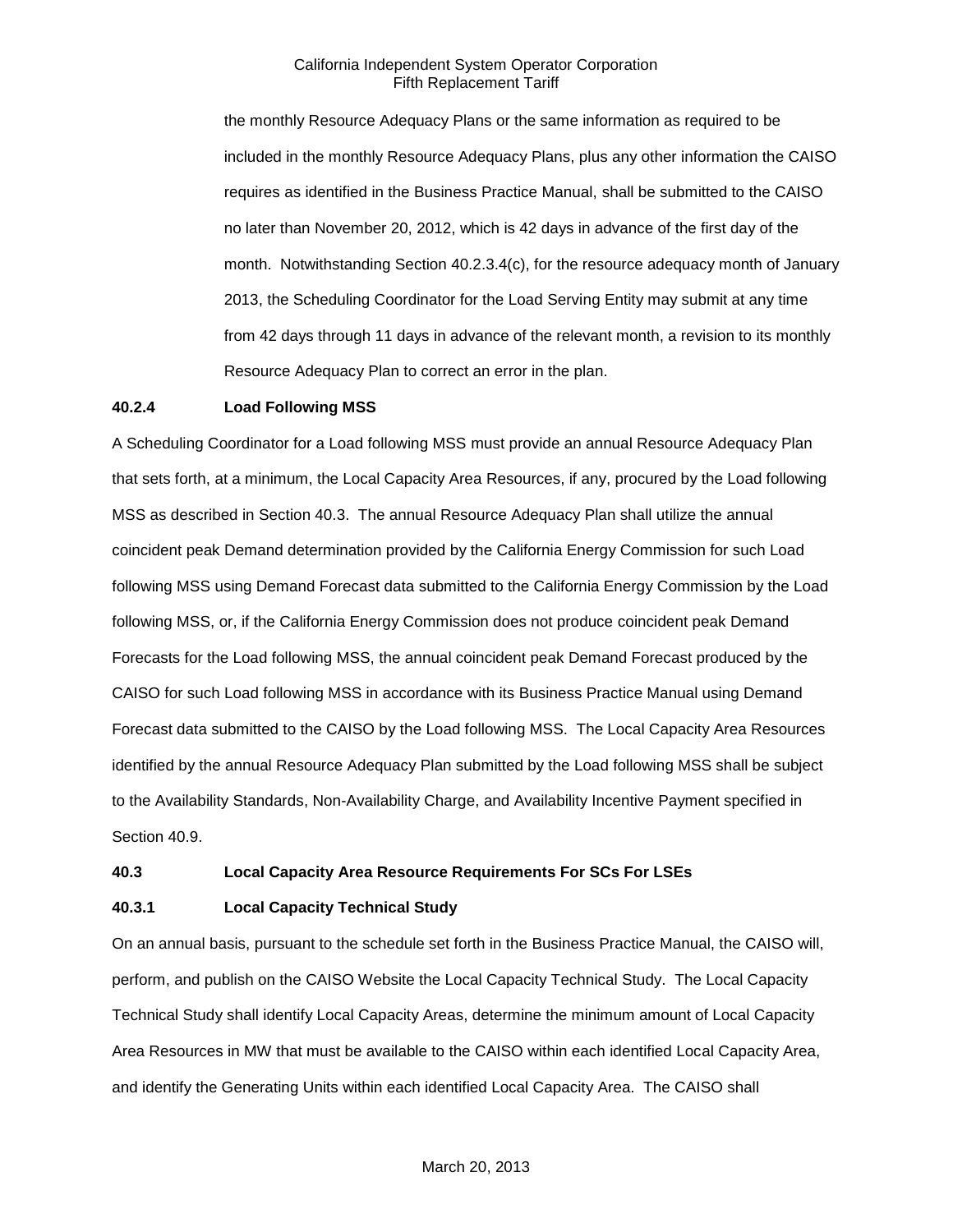collaborate with the CPUC, Local Regulatory Authorities within the CAISO Balancing Authority Area, federal agencies, and Market Participants to ensure that the Local Capacity Technical Study is performed in accordance with this Section 40.3 and to establish for inclusion in the Business Practice Manual other parameters and assumptions applicable to the Local Capacity Technical Study and a schedule that provides for: (i) reasonable time for review of a draft Local Capacity Technical Study, (ii) reasonable time for Participating TOs to propose operating solutions, and (iii) release of the final Local Capacity Technical Study no later than 120 days prior to the date annual Resource Adequacy Plans must be submitted under this Section 40.

# **40.3.1.1 Local Capacity Technical Study Criteria**

The Local Capacity Technical Study will determine the minimum amount of Local Capacity Area Resources needed to address the Contingencies identified in Section 40.3.1.2. In performing the Local Capacity Technical Study, the CAISO will apply those methods for resolving Contingencies considered appropriate for the performance level that corresponds to a particular studied Contingency, as provided in NERC Reliability Standards TPL-001-0, TPL-002-0, TPL-003-0, and TPL-004-0, as augmented by CAISO Reliability Criteria in accordance with the Transmission Control Agreement and Section 24.2.1. The CAISO Reliability Criteria shall include:

- (1) Time Allowed for Manual Readjustment: This is the amount of time required for the Operator to take all actions necessary to prepare the system for the next Contingency. This time should not be less than thirty (30) minutes.
- (2) No voltage collapse or dynamic instability shall be allowed for a Contingency in Category D – extreme event (any B1-4 system readjusted (Common Mode) L-2), as listed in Section 40.3.1.2.

# **40.3.1.2 Local Capacity Technical Study Contingencies.**

The Local Capacity Technical Study shall assess the following Contingencies: **Contingency Component(s) NERC/WECC Performance Level A – No Contingencies**

**NERC/WECC Performance Level B – Loss of a single element**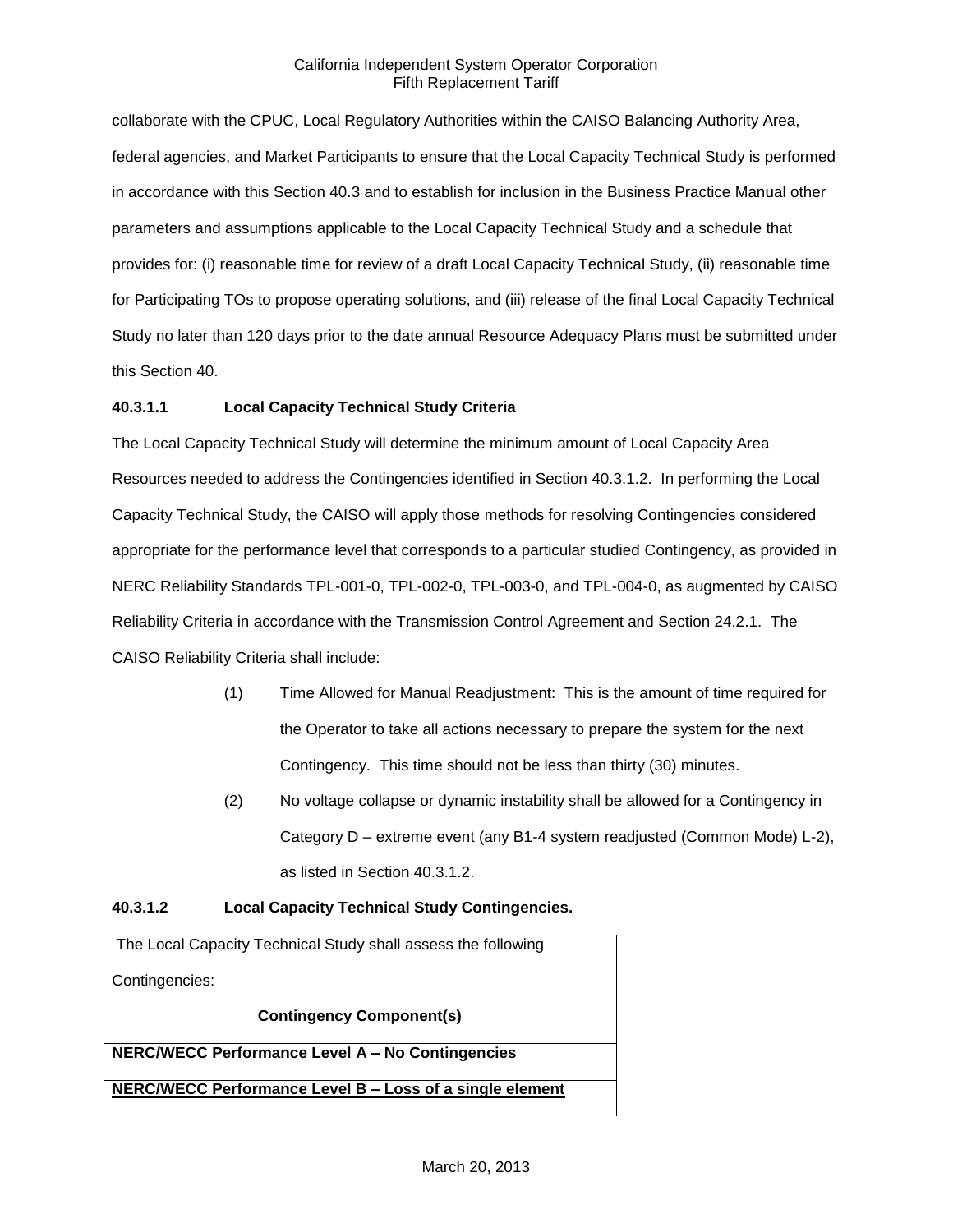| 1. Generator (G-1)                                           |
|--------------------------------------------------------------|
| 2. Transmission Circuit (L-1)                                |
| 3. Transformer (T-1)                                         |
| 4. Single Pole (dc) Line                                     |
| 5. G-1 system readjusted L-1                                 |
| NERC/WECC Performance Level C - Loss of two or more elements |
| 3. L-1 system readjusted G-1                                 |
| 3. G-1 system readjusted T-1 or T-1 system readjusted G-1    |
| 3. L-1 system readjusted T-1 or T-1 system readjusted L-1    |
| 3. G-1 system readjusted G-1                                 |
| 3. L-1 system readjusted L-1                                 |
| 4. Bipolar (dc) Line                                         |
| 5. Two circuits (Common Mode) L-2                            |
| WECC-S3. Two generators (Common Mode) G-2                    |
| D - Extreme event - loss of two or more elements             |
| Any B1-4 system readjusted (Common Mode) L-2                 |
|                                                              |

# **40.3.2 Allocation Of Local Capacity Area Resource Obligations**

The CAISO will allocate responsibility for Local Capacity Area Resources to Scheduling Coordinators for Load Serving Entities in the following sequential manner:

> (a) The responsibility for the aggregate Local Capacity Area Resources required for all Local Capacity Areas within each TAC Area as determined by the Local Capacity Technical Study will be allocated to all Scheduling Coordinators for Load Serving Entities that serve Load in the TAC Area in accordance with the Load Serving Entity's proportionate share of the LSE's TAC Area Load at the time of the CAISO's annual coincident peak Demand set forth in the annual peak Demand Forecast for the next Resource Adequacy Compliance Year as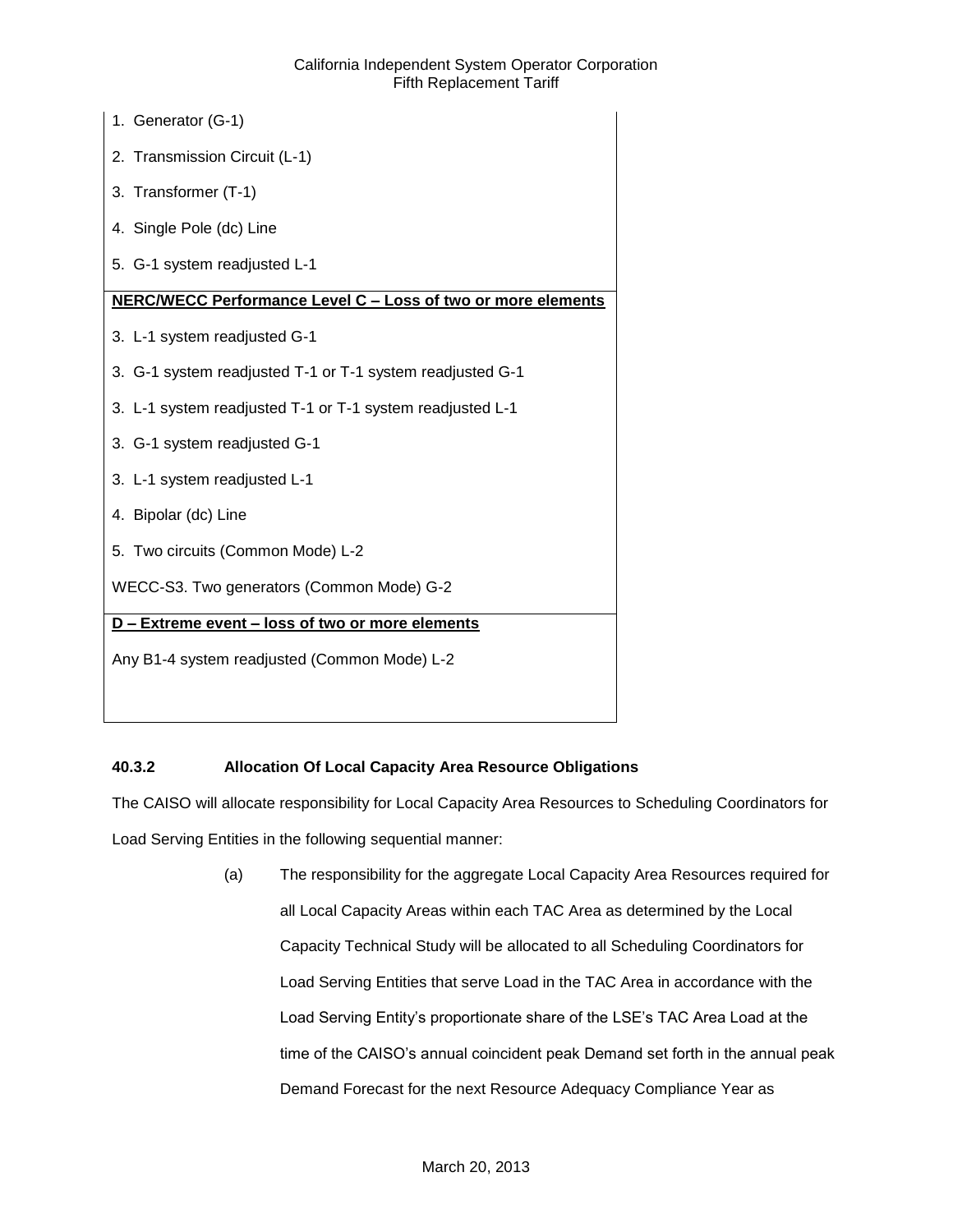determined by the California Energy Commission. Expressed as a formula, the allocation of Local Area Capacity Resource obligations will be as follows: (∑ Local Capacity Area MW in TAC Area from the Local Capacity Technical Study) \* (LSE Demand in TAC Area at CAISO annual coincident peak Demand)/(Total TAC Area Demand at the time of CAISO annual coincident peak Demand). This will result in a MW responsibility for each Load Serving Entity for each TAC Area in which the LSE serves Load. The LSE may meet its MW responsibility, as assigned under this Section, for each TAC Area in which the LSE serves Load by procurement of that MW quantity in any Local Capacity Area in the TAC Area.

- (b) For Scheduling Coordinators for Non-CPUC Load Serving Entities, the Local Capacity Area Resource obligation will be allocated based on Section 40.3.2(a) above.
- (c) For Scheduling Coordinators for CPUC Load Serving Entities, the CAISO will allocate the Local Capacity Area Resource obligation based on an allocation methodology, if any, adopted by the CPUC. However, if the allocation methodology adopted by the CPUC does not fully allocate the total sum of each CPUC Load Serving Entity's proportionate share calculated under Section 40.3.2(a), the CAISO will allocate the difference to all Scheduling Coordinators for CPUC Load Serving Entities in accordance with their proportionate share calculated under 40.3.2(a). If the CPUC does not adopt an allocation methodology, the CAISO will allocate Local Capacity Area Resources to Scheduling Coordinators for CPUC Load Serving Entities based on Section 40.3.2(a).

Once the CAISO has allocated the total responsibility for Local Capacity Area Resources, the CAISO will inform the Scheduling Coordinator for each LSE of the LSE's specific allocated responsibility for Local Capacity Area Resources in each TAC Area in which the LSE serves Load.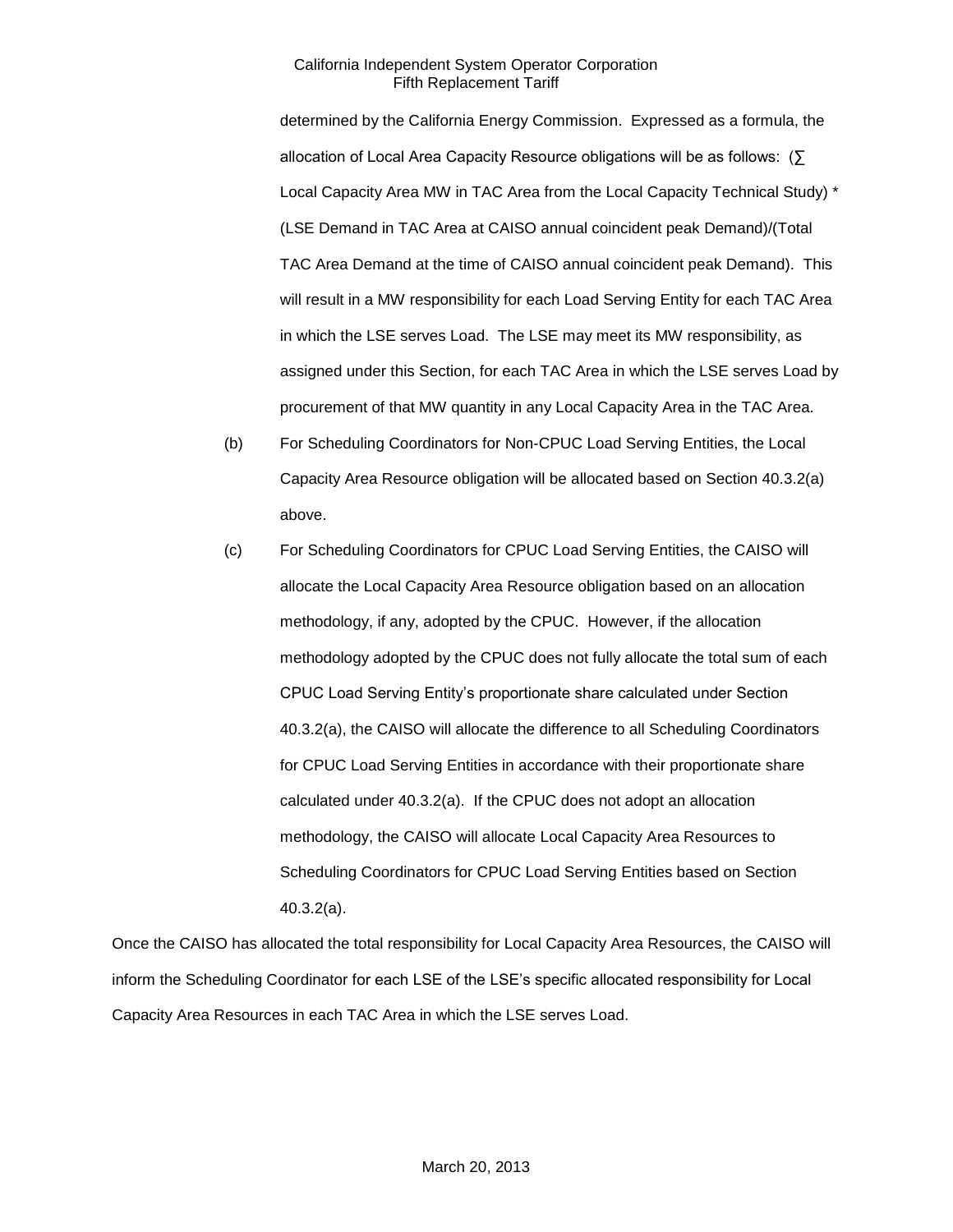# **40.3.3 Procurement Of Local Capacity Area Resources By LSEs**

Nothing in this Section 40 obligates any Scheduling Coordinator to demonstrate on behalf of a Load Serving Entity that the Load Serving Entity has procured Local Capacity Area Resources to satisfy capacity requirements for each Local Capacity Area identified in the technical study. Scheduling Coordinators for Load Serving Entities may aggregate responsibilities for procurement of Local Capacity Area Resources. If a Load Serving Entity has procured Local Capacity Area Resources that satisfy generation capacity requirements for Local Capacity Areas, the Scheduling Coordinator for such Load Serving Entity shall include this information in its annual and monthly Resource Adequacy Plan(s).

#### **40.3.4 [NOT USED]**

#### **40.4 General Requirements On Resource Adequacy Resources**

# **40.4.1 Eligible Resources And Determination Of Qualifying Capacity**

The CAISO shall use the criteria provided by the CPUC or Local Regulatory Authority to determine and verify, if necessary, the Qualifying Capacity of all Resource Adequacy Resources; however, to the extent a resource is listed by one or more Scheduling Coordinators in their Resource Adequacy Plans, which apply the criteria of more than one Local Regulatory Authority that leads to conflicting Qualifying Capacity values for that resource, the CAISO will accept the methodology that results in the highest Qualifying Capacity value. Only if the CPUC, Local Regulatory Authority, or federal agency has not established any Qualifying Capacity criteria, or chooses to rely on the criteria in this CAISO Tariff, will the provisions of Section 40.8 apply.

### **40.4.2 Net Qualifying Capacity Report**

The CAISO shall produce an annual report posted to the CAISO Website on the schedule set forth in the Business Practice Manual that sets forth the Net Qualifying Capacity of all Participating Generators. All other Resource Adequacy Resources may be included in the annual report under Section 40.4.2 upon their request. The Net Qualifying Capacity of any resource included in the annual report, once posted to the CAISO Website, shall not be reduced by the CAISO for the next Resource Adequacy Compliance Year. Any change proposed to be made to a Net Qualifying Capacity value for a resource included in a prior annual report shall be explained, and any test results or analyses underlying the change provided, to the Scheduling Coordinator within ten (10) days of the CAISO's determination that a change to the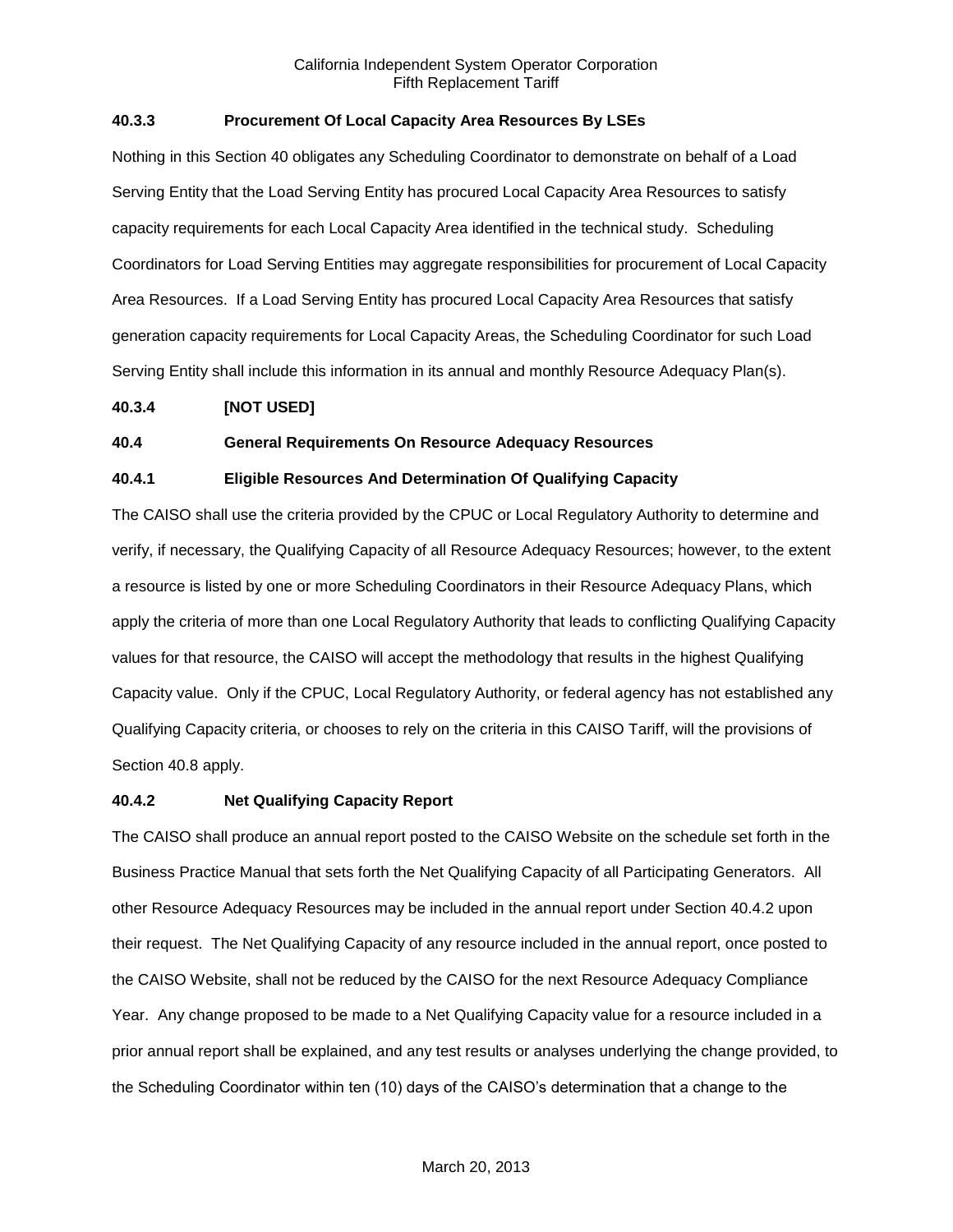resource's Net Qualifying Capacity is appropriate, which also must be at least fifteen (15) days prior to the posting on the CAISO Website of the annual report. Any disputes as to the CAISO's determination regarding Net Qualifying Capacity shall be subject to the CAISO ADR Procedures.

# **40.4.3 General Qualifications For Supplying Net Qualifying Capacity**

Resource Adequacy Resources included in a Resource Adequacy Plan submitted by a Scheduling Coordinator on behalf of a Load Serving Entity serving Load in the CAISO Balancing Authority Area must:

- (1) Be available for testing by the CAISO to validate Qualifying Capacity, which can be no less than a resource's PMin even if the resource's contractual Resource Adequacy Capacity is less than its PMin, and determine Net Qualifying Capacity for the next Resource Adequacy Compliance Year;
- (2) Provide any information requested by the CAISO to apply the performance criteria to be adopted by the CAISO pursuant to Section 40.4.5;
- (3) Submit Bids into the CAISO Markets as required by this CAISO Tariff;
- (4) Be in compliance, as of the date that the CAISO performs any testing or otherwise determines Net Qualifying Capacity for the next Resource Adequacy Compliance Year, with the criteria for Qualifying Capacity established by the CPUC, relevant Local Regulatory Authority, or federal agency and provided to the CAISO; and
- (5) Be subject to Sanctions for non-performance as specified in the CAISO Tariff; and
- (6) For a resource with contractual Resource Adequacy Capacity less than PMin, make the PMin available to the CAISO for commitment or dispatch at PMin, subject to Section 11.8 provisions for Bid Cost Recovery, so that the resource's Resource Adequacy Capacity can be utilized as required by this CAISO Tariff.

### **40.4.4 Reductions For Testing**

In accordance with the procedures specified in the Business Practice Manual, the Generating Unit of a Participating Generator or other Generating Units, System Units or Loads of Participating Loads or Proxy Demand Resources included in a Resource Adequacy Plan submitted by a Scheduling Coordinator on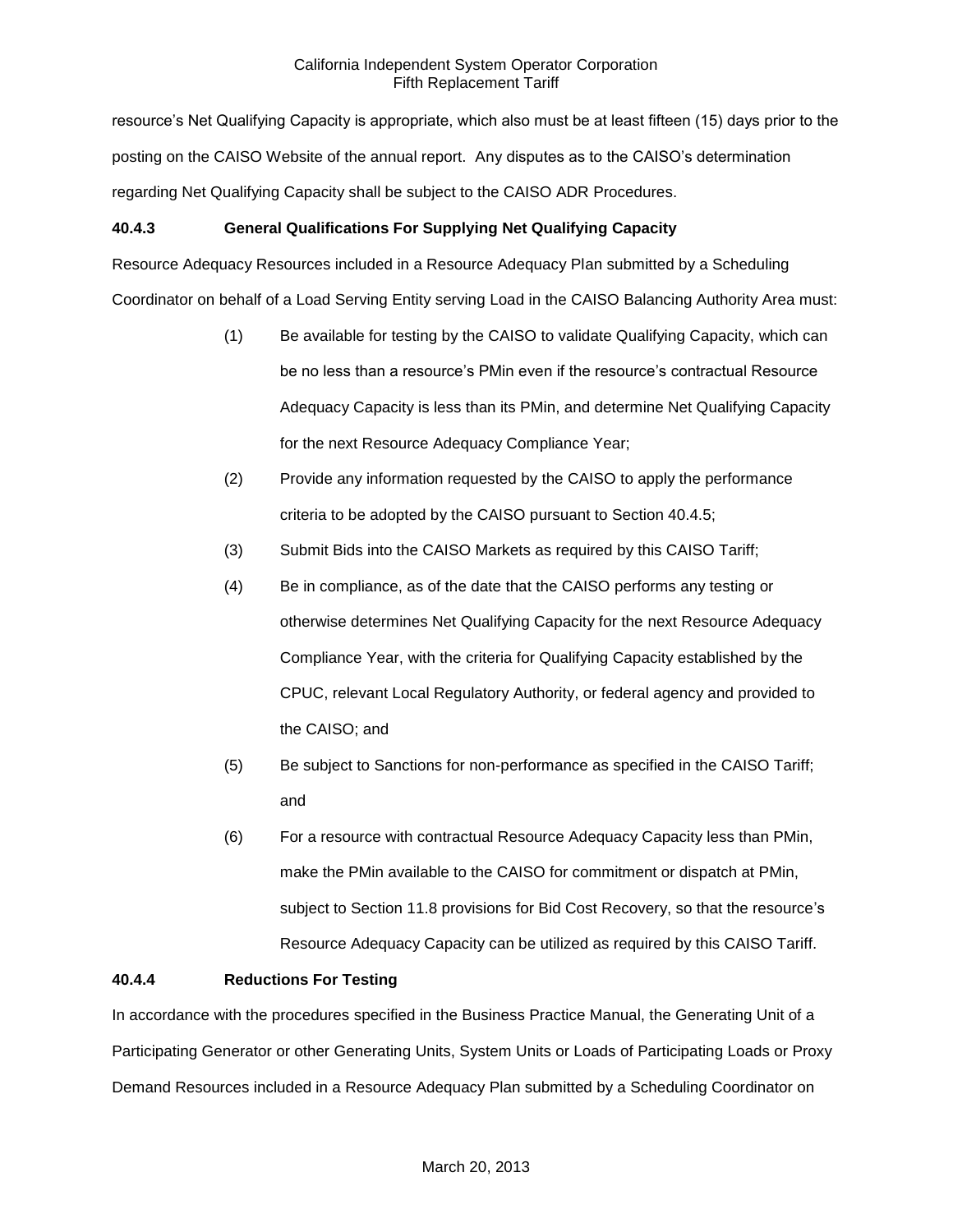behalf of a Load Serving Entity can have its Qualifying Capacity reduced, for purposes of the Net Qualifying Capacity annual report under Section 40.4.2 for the next Resource Adequacy Compliance Year, if a CAISO testing program determines that it is not capable of supplying the full Qualifying Capacity amount.

### **40.4.5 Reductions For Performance Criteria**

No later than 12 months after the effective date of this Section 40, the CAISO will issue a report outlining a proposal with respect to performance criteria for Resource Adequacy Resources. The CAISO will collaborate with the CPUC and other Local Regulatory Authorities to develop the performance criteria to be submitted to FERC. The Scheduling Coordinator for a Resource Adequacy Resource shall provide or make available to the CAISO, subject to the confidentiality provisions of this CAISO Tariff, all documentation requested by the CAISO to determine, develop or implement the performance criteria, including, but not limited to, NERC Generating Availability Data System data.

#### **40.4.6 Reductions For Deliverability**

#### **40.4.6.1 Deliverability Within the CAISO Balancing Authority Area**

In order to determine Net Qualifying Capacity from Resource Adequacy Resources subject to this Section 40.4, the CAISO will determine that a Resource Adequacy Resource is available to serve the aggregate of Load by means of a deliverability study. Documentation explaining the CAISO's deliverability analysis will be posted on the CAISO Website. The deliverability study will be performed annually and shall focus on peak Demand conditions. The results of the deliverability study shall be incorporated into the Net Qualifying Capacity annual report under Section 40.4.2 and will be effective for the next Resource Adequacy Compliance Year. To the extent the deliverability study shows that the Qualifying Capacity is not deliverable to the aggregate of Demand under the conditions studied, the Qualifying Capacity of the Resource Adequacy Resource will be reduced on a MW basis for the capacity that is undeliverable. Resources will be electrically grouped in a manner consistent with the CAISO Deliverability Assessment methodology posted on the CAISO Website. For Resource Adequacy Resources in the same electrical group which have identified deliverability constraints, the Qualifying Capacity of the Resource Adequacy Resources that obtained Full Capacity Deliverability Status or partial deliverability through Section 8.2 of Appendix Y to this CAISO Tariff will be reduced prior to reducing the Qualifying Capacity of those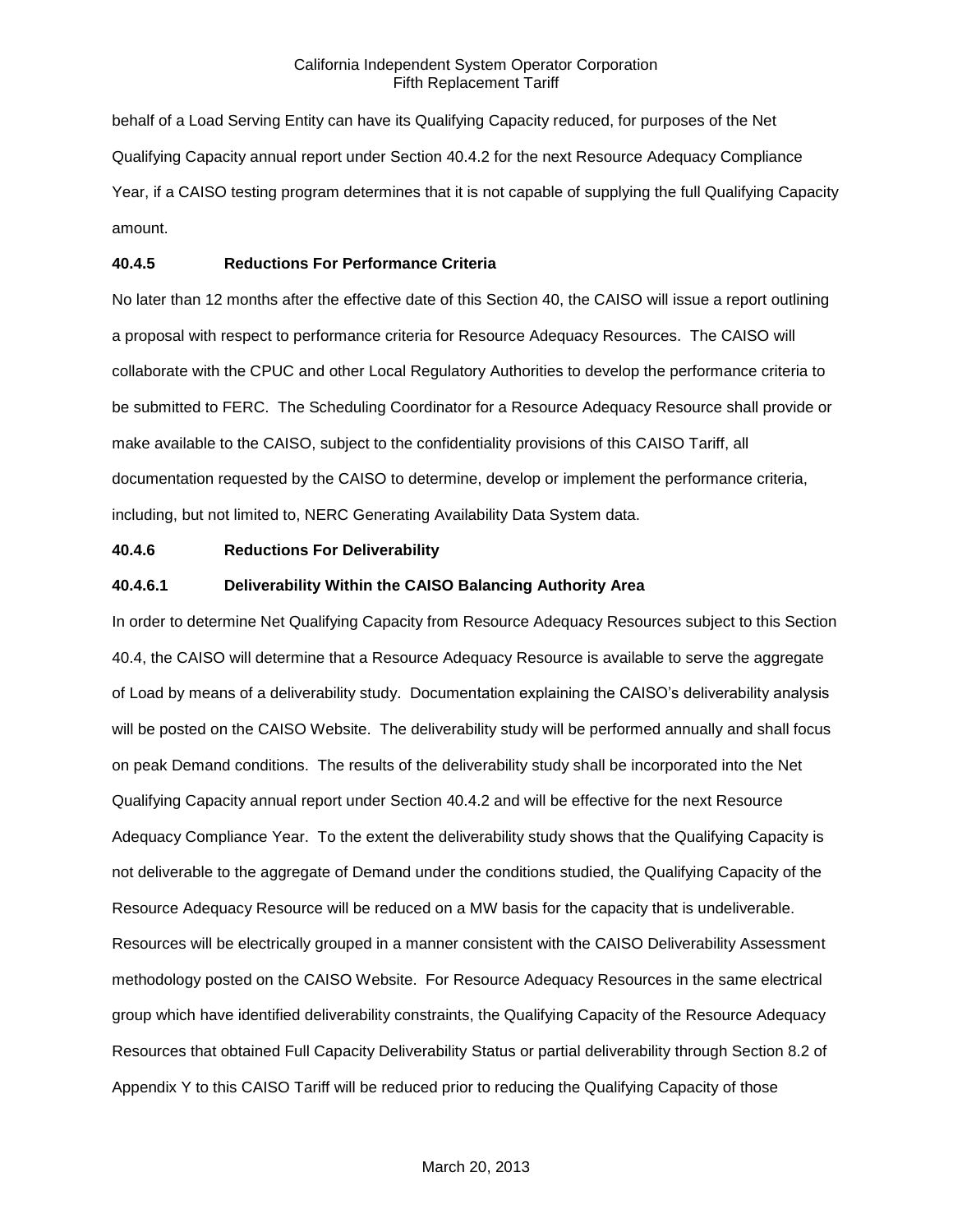resources which were originally provided Full Capacity Deliverability Status pursuant to inclusion in an Interconnection Study Cycle under Appendix Y to this CAISO Tariff.

#### **40.4.6.2 Deliverability of Imports**

# **40.4.6.2.1 Available Import Capability Assignment Process**

For Resource Adequacy Plans covering any period after December 31, 2007, total Available Import Capability will be assigned on an annual basis for a one-year term to Load Serving Entities serving Load in the CAISO Balancing Authority Area and other Market Participants through their respective Scheduling Coordinators, as described by the following sequence of steps. However, should the CPUC modify by decision its compliance period from January to December of the calendar year to May through April of the calendar year, the CAISO shall extend the effectiveness of the assignment for Resource Adequacy Compliance Year 2008 through April 2009.

Step 1: Determination of Maximum Import Capability on Interties into the CAISO Balancing Authority Area: The CAISO shall establish the Maximum Import Capability for each Intertie into the CAISO Balancing Authority Area, and will post those values on the CAISO Website in accordance with the schedule and process set forth in the Business Practice Manual.

Step 2: Determination of Available Import Capability by Accounting for Existing Contracts and Transmission Ownership Rights Held by Out-of- Balancing Authority Area LSEs: For each Intertie, the Available Import Capability will be determined by subtracting from the Maximum Import Capability established in Step 1 for each Intertie the import capability on each Intertie associated with (i) Existing Contracts and (ii) Transmission Ownership Rights held by load serving entities that do not serve Load within the CAISO Balancing Authority Area. The remaining sum of all Intertie Available Import Capability is the Total Import Capability. Total Import Capability shall be used to determine the Load Share Quantity for each Load Serving Entity that serves Load within the CAISO Balancing Authority Area.

Step 3: Determination of Existing Contract Import Capability by Accounting for Existing Contracts and Transmission Ownership Rights Held by CAISO Balancing Authority Area LSEs: From the Available Import Capability remaining on each Intertie after Step 2 above, Existing Contracts and Transmission Ownership Rights held by Load Serving Entities that serve Load within the CAISO Balancing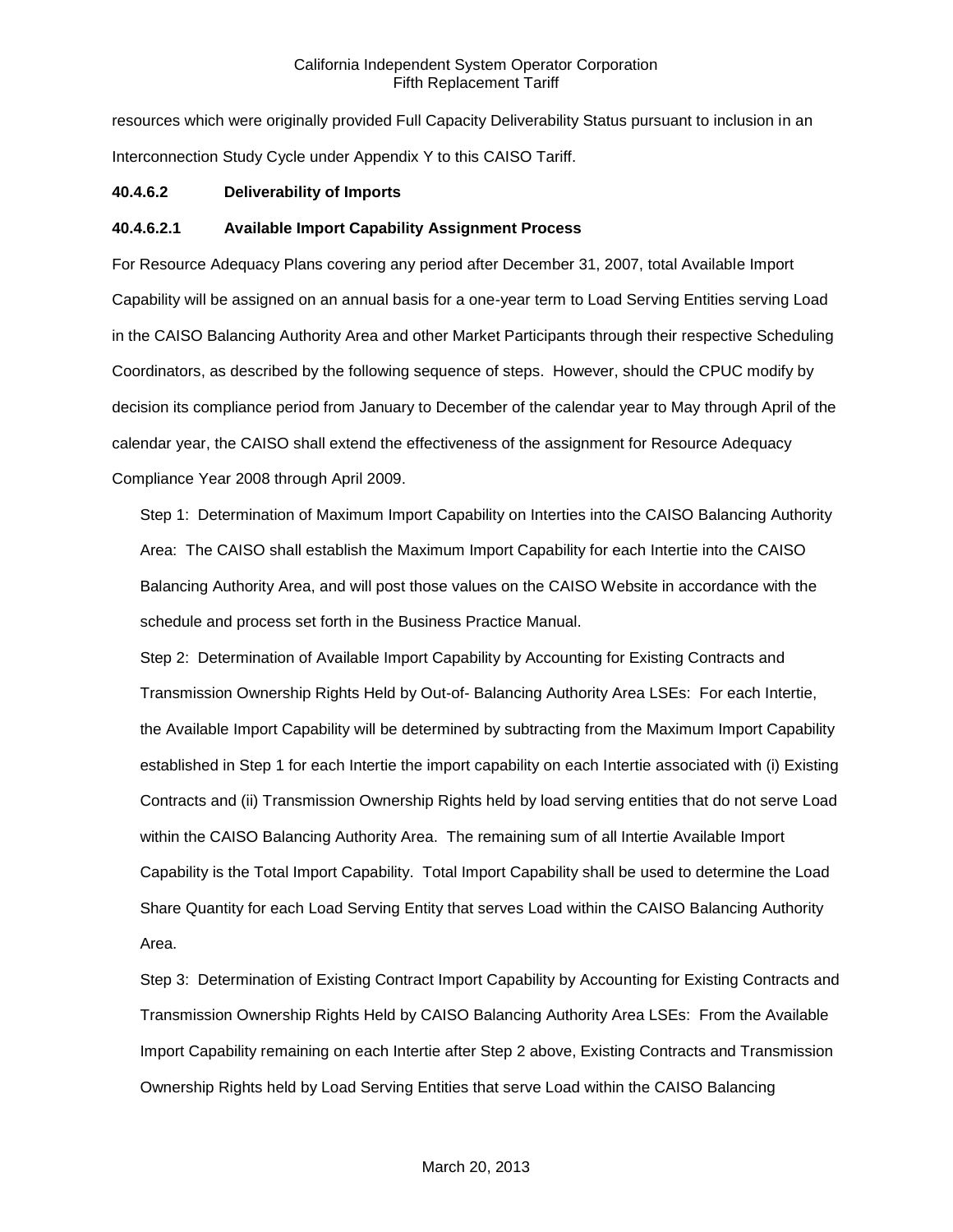Authority Area shall be reserved for the holders of such commitments and will not be subject to reduction under any subsequent steps in this Section. The import capability reserved pursuant to this Step 3 is the Existing Contract Import Capability.

Step 4: Assignment of Pre-RA Import Commitments: From the Available Import Capability remaining on each Intertie after reserving Existing Contract Import Capability under Step 3 above, the CAISO will assign to Load Serving Entities serving Load within the CAISO Balancing Authority Area Pre-RA Import Commitment Capability on a particular Intertie based on Pre-RA Import Commitments in effect (where a supplier has an obligation to deliver the Energy or make the capacity available) at any time during the Resource Adequacy Compliance Year for which the Available Import Capability assignment is being performed. The Pre-RA Import Commitment will be assigned to the Intertie selected by the Load Serving Entity during the Resource Adequacy Compliance Year 2007 import capability assignment process, which was required to be based on the Intertie upon which the Energy or capacity from the Pre-RA Import Commitment had been primarily scheduled or, for a Pre-RA Import Commitment without a scheduling history at the time of the Resource Adequacy Compliance Year 2007 import capability assignment process, the primary Intertie upon which the Energy or capacity was anticipated to be scheduled. To the extent a Pre-RA Import Commitment was not presented during the Resource Adequacy Compliance Year 2007 import capability assignment process, the Load Serving Entity shall select the Intertie upon which the Pre-RA Import Commitment is primarily anticipated to be scheduled during the term of the Pre-RA Import Commitment and that selection shall be utilized in future annual Available Import Capability assignment processes. If a Pre-RA Import Commitment submitted on behalf of a LSE with Existing Contract Import Capability is assigned under this Section to the same Intertie on which the LSE holds Existing Contract Import Capability, the Pre-RA Import Commitment will be assumed to deliver over the Existing Contract Import Capability until exhausted, unless the LSE can demonstrate otherwise.

To the extent a particular Intertie becomes over requested with Pre-RA Import Commitments due to either Pre-RA Import Commitments not included in the Resource Adequacy Compliance Year 2007 import capability assignment process or changes in system conditions that decrease the Maximum Import Capability of the Intertie, such that the MW represented in all Pre-RA Import Commitments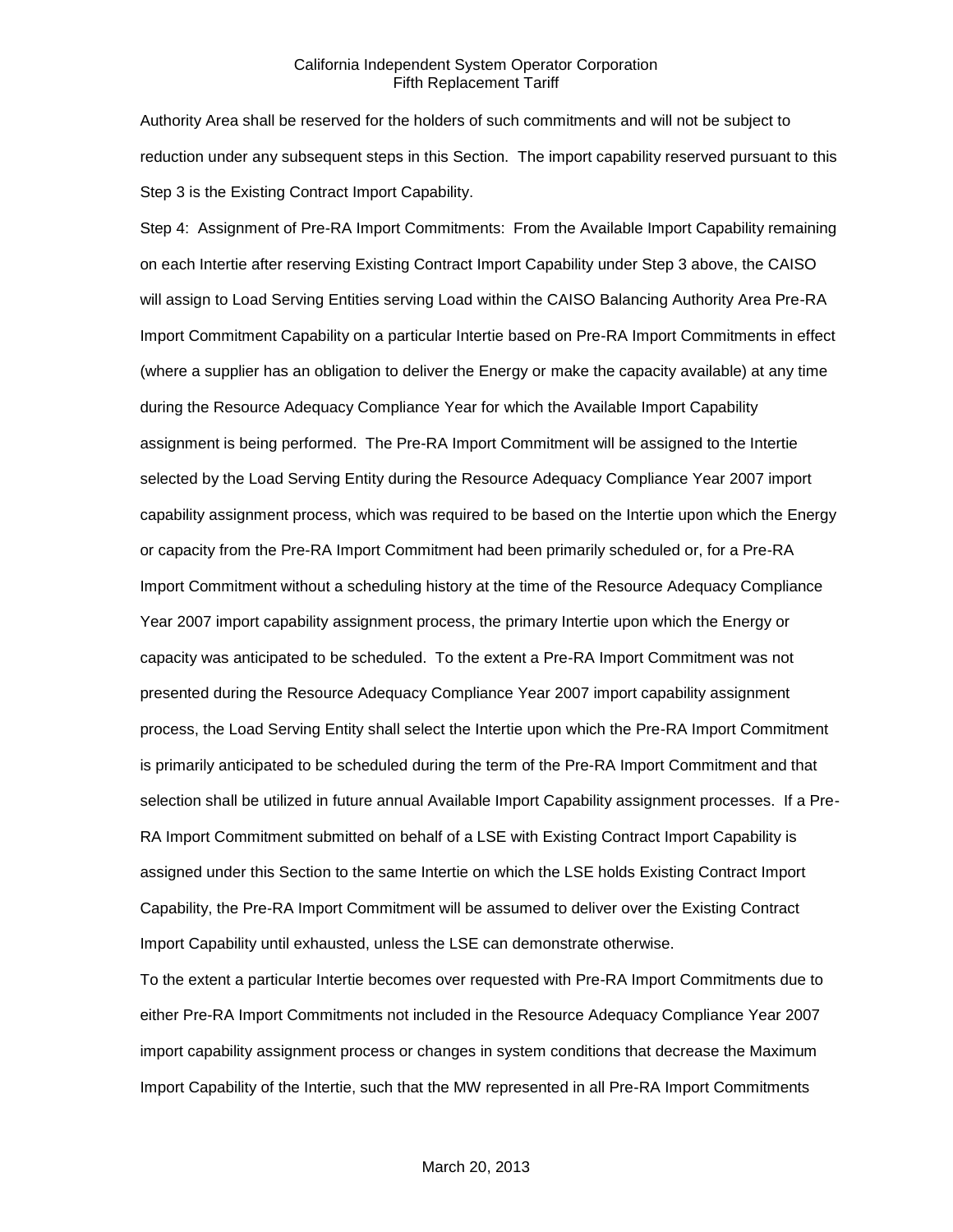utilizing the Intertie exceed the Intertie's Available Import Capability in excess of that reserved for Existing Contracts and Transmission Ownership Rights under Steps 2 and 3, the Pre-RA Import Commitments will be assigned Pre-RA Import Commitment Capability, based on the Import Capability Load Share Ratio of each Load Serving Entity submitting Pre-RA Import Commitments on the particular Intertie. To the extent this initial assignment of Pre-RA Import Commitment Capability has not fully assigned the Available Import Capability of the particular over requested Intertie, the remaining Available Import Capability on the over requested Intertie will be assigned until fully exhausted based on the Import Capability Load Share Ratio of each Load Serving Entity whose submitted Pre-RA Import Commitment has not been fully satisfied by the previous Import Capability Load Share Ratio assignment iteration. The Available Import Capability assigned pursuant to this Step 4 is the Pre-RA Import Commitment Capability.

Step 5: Assignment of Remaining Import Capability Limited by Load Share Quantity: The Total Import Capability remaining after Step 4 will be assigned only to Load Serving Entities serving Load within the CAISO Balancing Authority Area that have not received Existing Contract Import Capability and Pre-RA Import Commitment Capability under Steps 3 and 4, that exceed the Load Serving Entity's Load Share Quantity. Only the MW quantity of any Pre-RA Import Commitment Capability assigned to Existing Contract Import Capability under Step 4 that exceeds the Existing Contract Import Capability on the particular Intertie will be counted for purposes of this Step 5. This Total Import Capability will be assigned until fully exhausted to those Load Serving Entities eligible to receive an assignment under this Step based on each Load Serving Entity's Import Capability Load Share Ratio up to, but not in excess of, its Load Share Quantity. The quantity of Total Import Capability assigned to the Load Serving Entity under this Step is the Load Serving Entity's Remaining Import Capability. This Step 5 does not assign Remaining Import Capability on a specific Intertie. Step 6: CAISO Posting of Assigned and Unassigned Capability: Following the completion of Step 5, the CAISO will post to the CAISO Website, in accordance with the schedule set forth in the Business Practice Manual the following information:

(a) The Total Import Capability;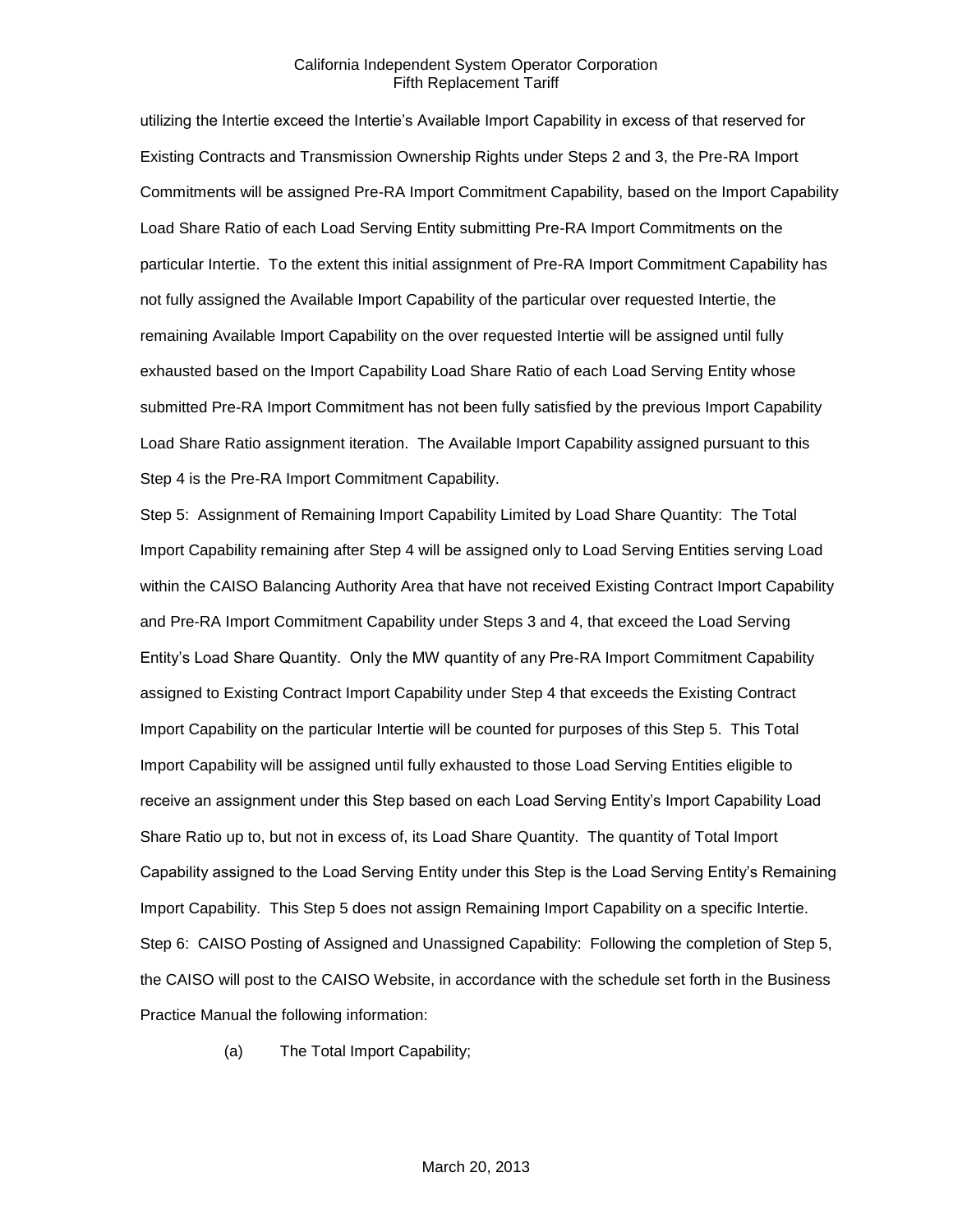- (b) The quantity in MW of Existing Contracts and Transmission Ownership Rights assigned to each Intertie, distinguishing between Existing Contracts and Transmission Ownership Rights held by Load Serving Entities within the CAISO Balancing Authority Area and those held by load serving entities outside the CAISO Balancing Authority Area;
- (c) The aggregate quantity in MW, and identity of the holders, of Pre-RA Import Commitments assigned to each Intertie; and
- (d) The aggregate quantity in MW of Available Import Capability after Step 4, the identity of the Interties with Available Import Capability, and the MW quantity of Available Import Capability on each such Intertie.

Step 7: CAISO Notification of LSE Assignment Information: Following the completion of Step 5, in accordance with the schedule set forth in the Business Practice Manual, the CAISO will notify the Scheduling Coordinator for each Load Serving Entity of:

- (a) The Load Serving Entity's Import Capability Load Share;
- (b) The Load Serving Entity's Load Share Quantity; and
- (c) The amount of, and Intertie on which, the Load Serving Entity's Existing Contract Import Capability and Pre-RA Import Commitment Capability, as applicable, has been assigned; and
- (d) The Load Serving Entity's Remaining Import Capability.

Step 8: Transfer of Import Capability: In accordance with the schedule set forth in the Business Practice Manual, a Load Serving Entity shall be allowed to transfer some or all of its Remaining Import Capability to any other Load Serving Entity or Market Participant. The CAISO will accept transfers among LSEs and Market Participants only to the extent such transfers are reported to the CAISO, in accordance with the schedule set forth in the Business Practice Manual and through the CAISO's Import Capability Transfer Registration Process, by the entity receiving the Remaining Import Capability who must set forth (1) the name of the counter-parties, (2) the MW quantity, (3) term of transfer, and (4) price on a per MW basis. The CAISO will post to the CAISO Website by August 8, 2007 for Resource Adequacy Compliance Year 2008 and for subsequent Resource Adequacy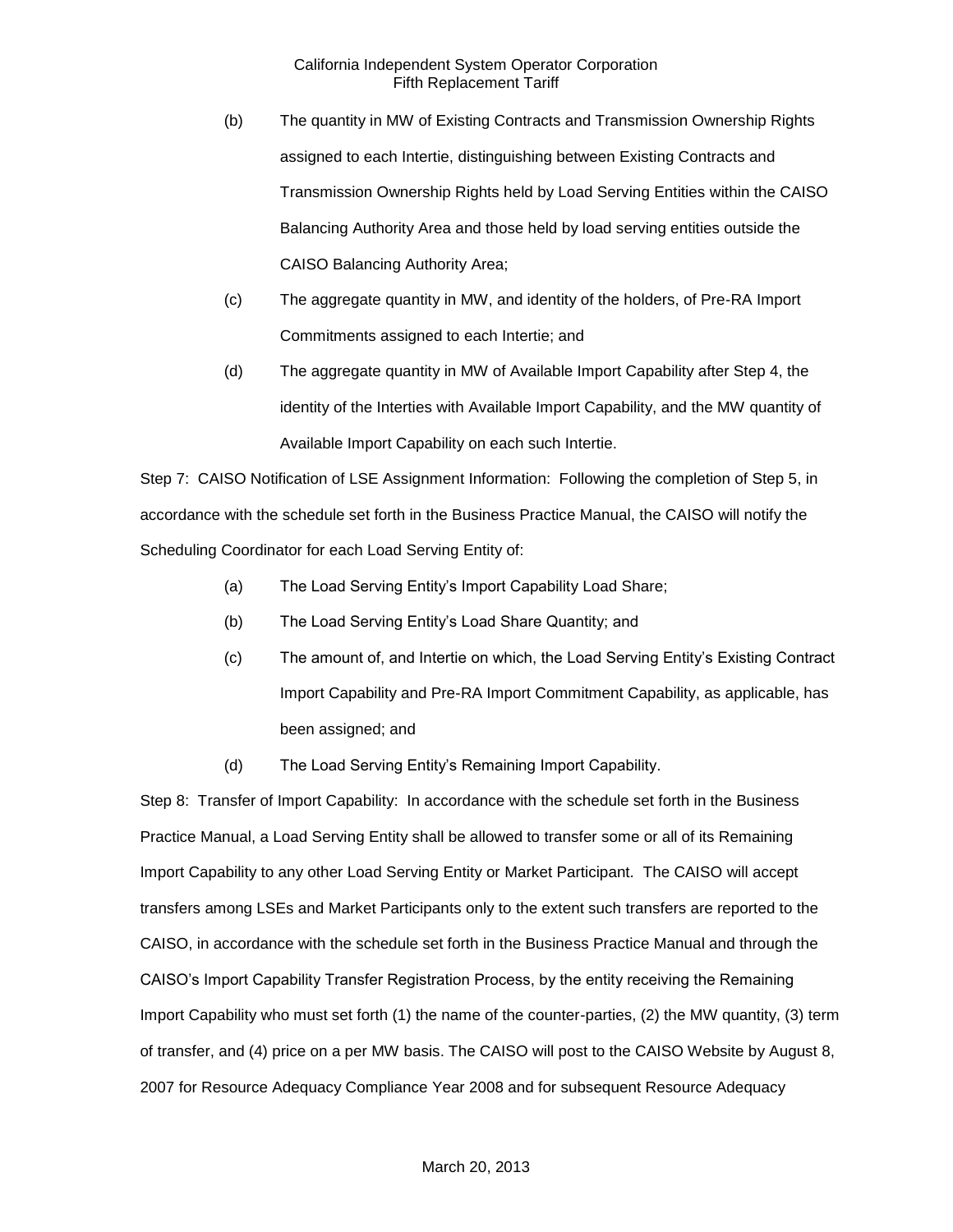Compliance Years in accordance with the schedule set forth in the Business Practice Manual the information on transfers of Remaining Import Capability received under this Step 8. Step 9: Initial Scheduling Coordinator Request to Assign Remaining Import Capability by Intertie: In accordance with the schedule set forth in the Business Practice Manual, the Scheduling Coordinator for each Load Serving Entity or Market Participant shall notify the CAISO of its request to assign its post-trading Remaining Import Capability on a MW basis per available Intertie. Total requests for assignment of Remaining Import Capability by a Scheduling Coordinator cannot exceed the sum of the post-traded Remaining Import Capability of its Load Serving Entities. The CAISO will honor the requests to the extent an Intertie has not been over requested. If an Intertie is over requested, the requests for Remaining Import Capability on that Intertie will be assigned based on each Load Serving Entity's Import Capability Load Share Ratio in the same manner as set forth in Step 4. A Market Participant without an Import Capability Load Share will be assigned the Import Capability Load Share equal to the average Import Capability Load Share of those Load Serving Entities from which it received transfers of Remaining Import Capability.

Step 10: CAISO Notification of Initial Remaining Import Capability Assignments and Unassigned Capability: In accordance with the schedule set forth in the Business Practice Manual, the CAISO will:

- (a) Notify the Scheduling Coordinator for each Load Serving Entity or Market Participant of the Load Serving Entity or Market Participant's accepted request(s) for assigning Remaining Import Capability under Step 9; and
- (b) Publish on the CAISO Website aggregate unassigned Available Import Capability, if any, the identity of the Interties with unassigned Available Import Capability, and the MW quantity of Available Import Capability, on each such Intertie.

Step 11: Secondary Scheduling Coordinator Request to Assign Remaining Import Capability by Intertie: To the extent Remaining Import Capability remains unassigned as disclosed by Step 10, in accordance with the schedule set forth in the Business Practice Manual, Scheduling Coordinators for Load Serving Entities or Market Participants shall notify the CAISO of their requests to assign any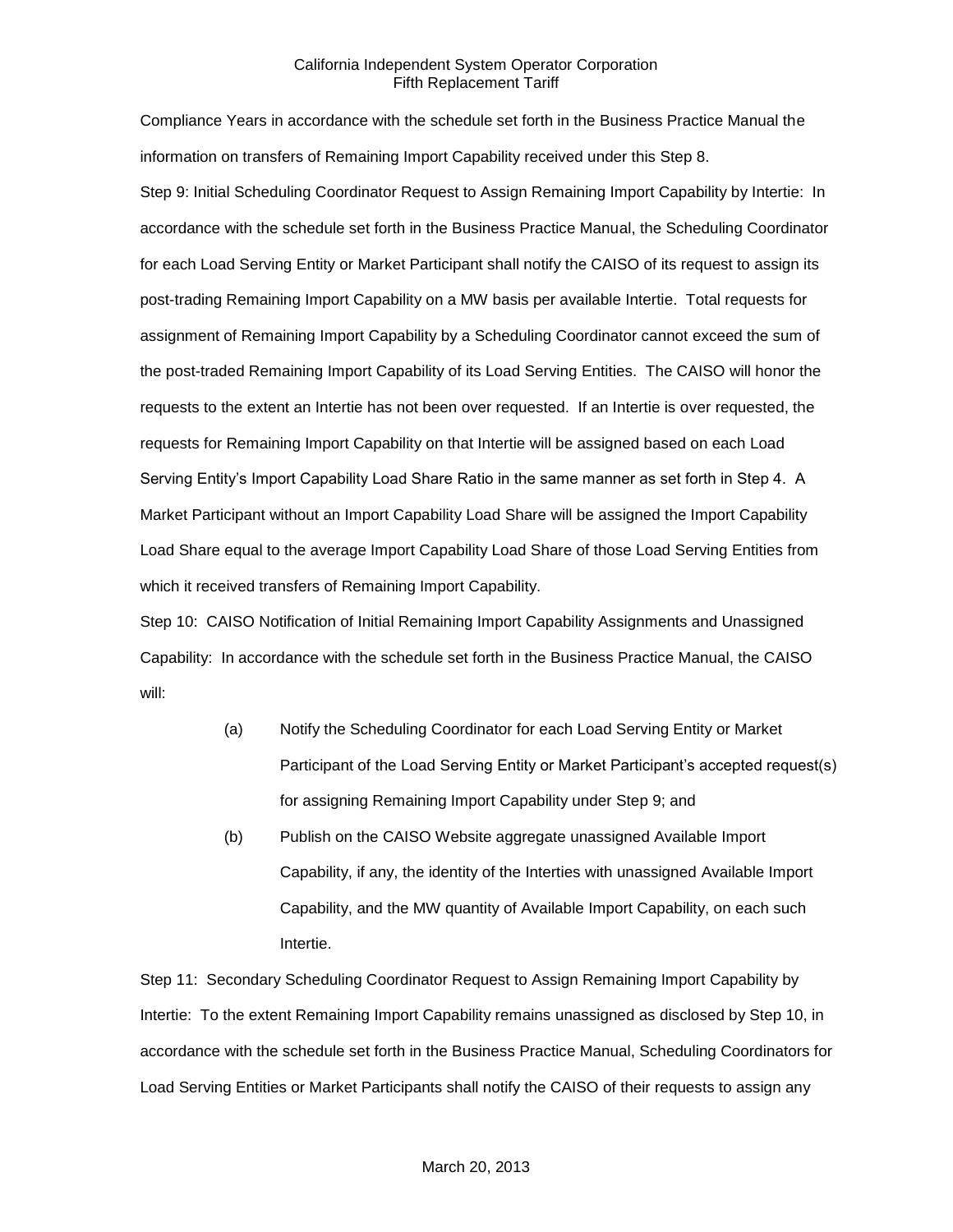remaining Remaining Import Capability on a MW per available Intertie basis. The CAISO will honor the requests to the extent an Intertie has not been over requested. If an Intertie is over requested, the requests on that Intertie will be assigned based on each Load Serving Entity or Market Participant's Import Capability Load Share Ratio, as used in Steps 4 and 9. Step 12: Notification of Secondary Remaining Import Capability Assignments and Unassigned

Capability: In accordance with the schedule set forth in the Business Practice Manual, the CAISO will:

- (a) Notify the Scheduling Coordinator for each Load Serving Entity or Market Participant of the Load Serving Entity or Market Participant's accepted request(s) for assigning Remaining Import Capability under Step 11; and
- (b) Publish on the CAISO Website unassigned aggregate Available Import Capability, if any, the identity of the Interties with Available Remaining Import Capability, and the MW quantity of Availability Import Capability on each such Intertie.

Step 13: Requests for Balance of Year Unassigned Available Import Capability: To the extent total Available Import Capability remains unassigned as disclosed by Step 12, Scheduling Coordinators for Load Serving Entities or Market Participants may notify the CAISO at any time, except as limited herein, of a request for unassigned Available Import Capability on a specific Intertie on a per MW basis. Each request must include the identity of Load Serving Entity or Market Participant on whose behalf the request is made. The CAISO will accept only two (2) requests per calendar week from any Scheduling Coordinator on behalf of a single Load Serving Entity or other Market Participant. The CAISO will honor requests in priority of the time requests from Scheduling Coordinators were received until the Intertie is fully assigned and without regard to any Load Serving Entity's Load Share Quantity. Any honored request shall be for the remainder of the Resource Adequacy Compliance Year; however, any notification by the CAISO of acceptance of the request in accordance with this Section after the 20th calendar day of any month shall not be permitted to be included in the Load Serving Entity's Resource Adequacy Plan submitted in the same month as the acceptance.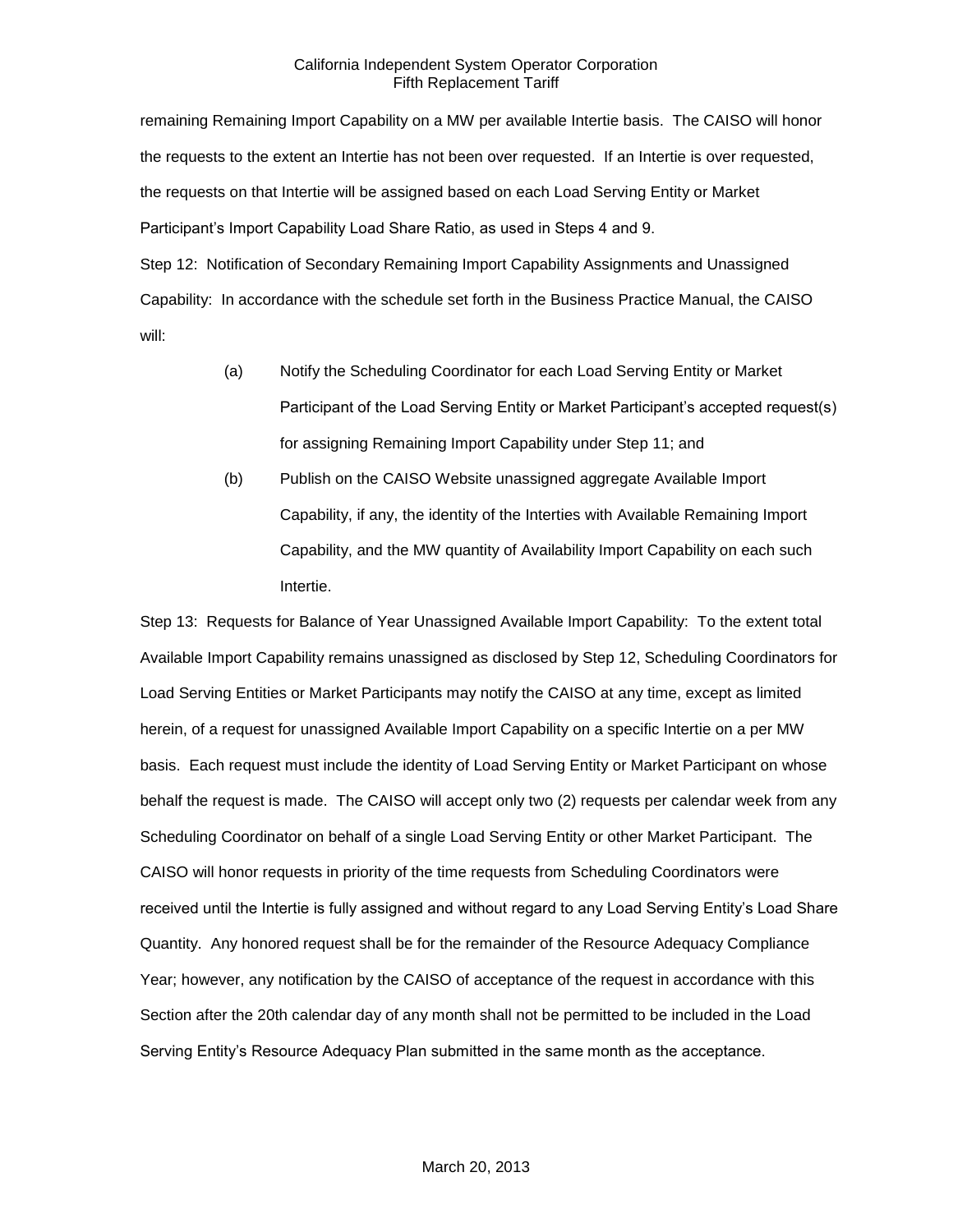The CAISO shall provide an electronic means, either through the Import Capability Transfer Registration Process or otherwise, of notifying the Scheduling Coordinator of the time the request was deemed received by the CAISO and, within seven (7) days of receipt of the request, whether the request was honored. If honored, it shall be the responsibility of the Scheduling Coordinator and its Load Serving Entity to notify the CPUC or applicable Local Regulatory Authority of the acceptance of the request for unassigned Available Import Capability. If the request is not honored because the Intertie requested was fully assigned, the request will be deemed rejected and the Scheduling Coordinator, if it still seeks to obtain unassigned Available Import Capability, will be required to submit a new request for unassigned Available Import Capability on a different Intertie. The CAISO will update on its website the list of unassigned Available Import Capability by Intertie in accordance with the schedule set forth in the Business Practice Manual.

This multi-step process for assignment of Total Import Capability does not guarantee or result in any actual transmission service being assigned and is only used for determining the import capability that can be credited towards satisfying the Reserve Margin of a Load Serving Entity under this Section 40. Upon the request of the CAISO, Scheduling Coordinators must provide the CAISO with information on Pre-RA Import Commitments and any transfers or sales of assigned Total Import Capability.

#### **40.4.6.2.2 Bilateral Import Capability Transfers and Registration Process**

#### **40.4.6.2.2.1 Eligibility Registration for Bilaterial Import Capability Transfers**

To be eligible to engage in any bilateral assignment, sale, or other transfer of Remaining Import Capability under Step 8 of Section 40.4.6.2.1 or Section 40.4.6.2.2.2 or Existing Contract Import Capability, and Pre-RA Import Commitment Capability under Section 40.6.2.2.2, a Load Serving Entity or other Market Participant must provide the CAISO through the Import Capability Transfer Registration Process the following information:

- (a) Name of the Load Serving Entity or Market Participant
- (b) E-mail contact information

The CAISO will post to the CAISO Website the information received under this Section on a monthly basis in accordance with the schedule set forth in the Business Practice Manual. Any assignment, sale, or other transfer of Existing Contract Import Capability, Pre-RA Import Commitment Capability, or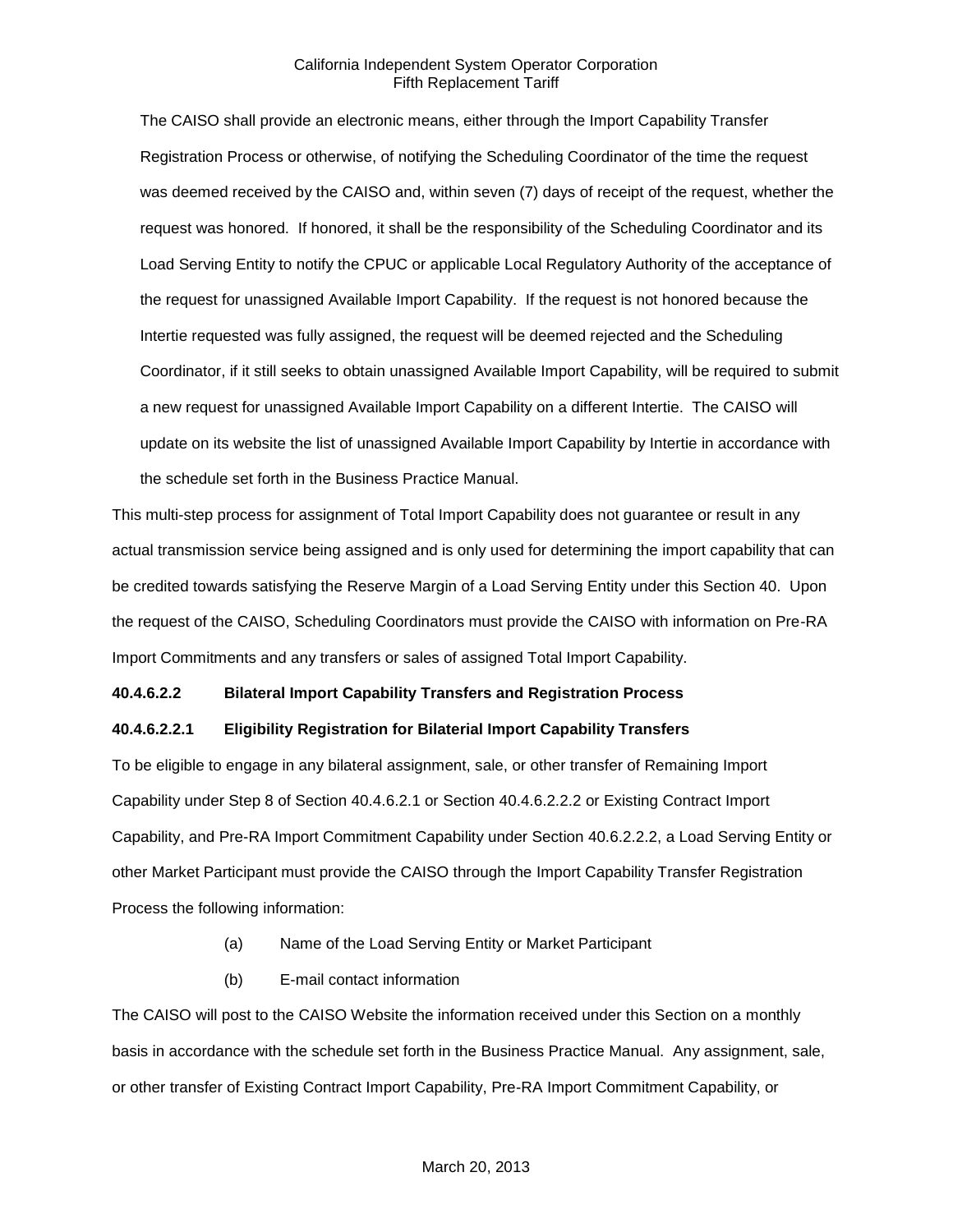Remaining Import Capability may only be made by or to a Load Serving Entity or Market Participant whose information received under this Section has been posted to the CAISO Website prior to the date of the assignment, sale, or other transfer of the Existing Contract Import Capability, Pre-RA Import Commitment Capability, or Remaining Import Capability. It shall be the exclusive responsibility of the Scheduling Coordinator for the Load Serving Entity or Market Participant to ensure that the information posted to the CAISO Website under this Section is accurate and up to date.

# **40.4.6.2.2.2 Reporting Process for Bilateral Import Capability Transfers**

This Section shall apply to all transfers of Existing Contract Import Capability, Pre-RA Import Commitment Capability, or Remaining Import Capability other than that provided for in Step 8 of Section 40.4.6.2.1. Any Load Serving Entity or other Market Participant that has obtained Existing Contract Import Capability, Pre-RA Import Commitment Capability, or Remaining Import Capability may assign, sell, or otherwise transfer such Existing Contract Import Capability, Pre-RA Import Commitment Capability, or Remaining Import Capability in MW increments. The import capability subject to each transfer shall remain on the Intertie assigned pursuant to Section 40.4.6.2.1.

The Scheduling Coordinator for the Load Serving Entity or Market Participant receiving the transferred Existing Contract Import Capability, Pre-RA Import Commitment Capability, or Remaining Import Capability must report the transfer to the CAISO through the CAISO's Import Capability Transfer Registration Process by providing the following information:

- (a) Identity of the counter-party(ies);
- (b) The MW quantity;
- (c) The Intertie on which the Existing Contract Import Capability, Pre-RA Import Commitment Capability, or Remaining Import Capability was assigned;
- (d) Term of the transfer;
- (e) Price on a per MW basis; and
- (f) Whether the import capability assignment being transferred is Existing Contract Import Capability, Pre-RA Import Commitment Capability, or Remaining Import Capability.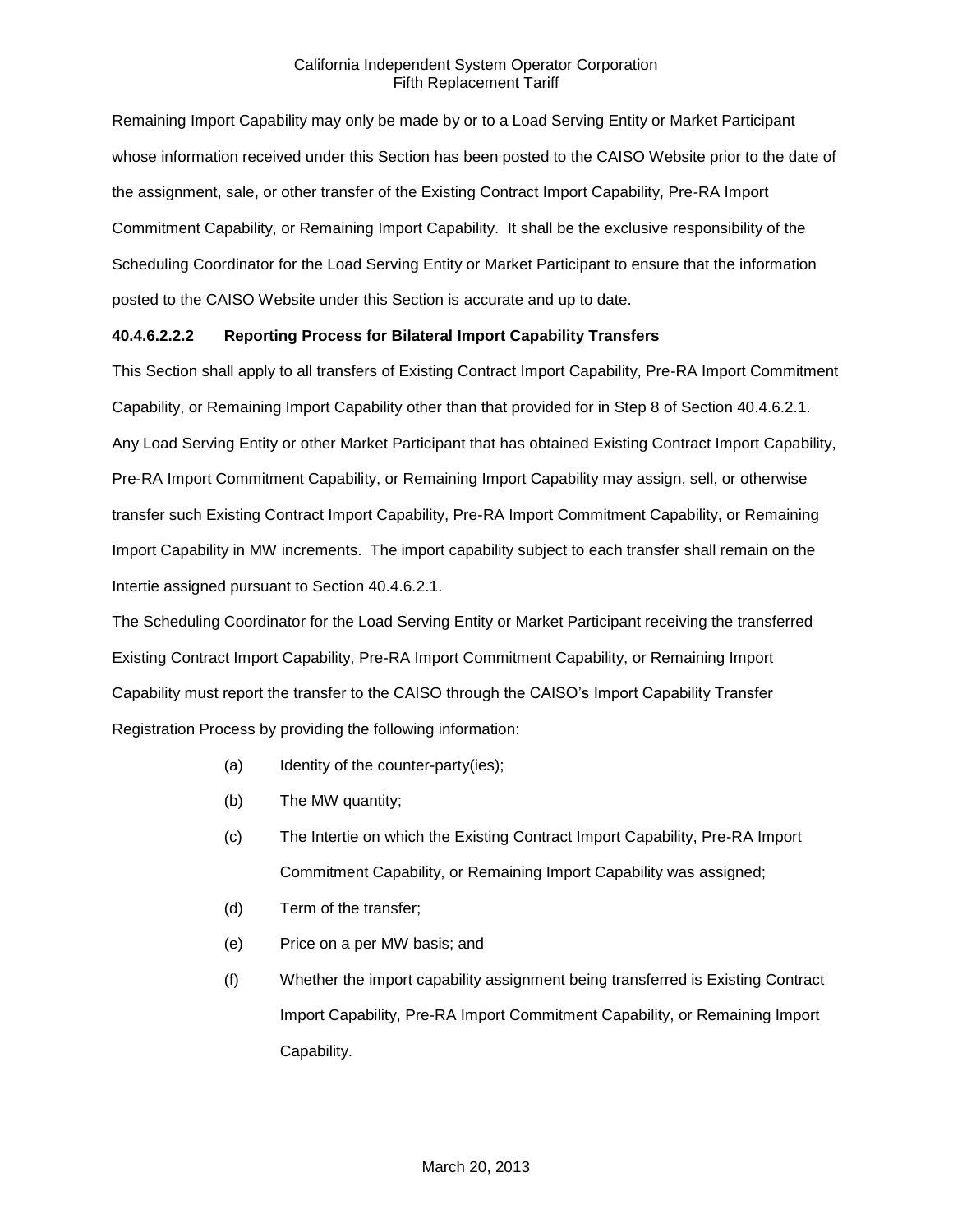The CAISO will promptly post to the CAISO Website the information on transfers received under this Section except for the information received pursuant to subpart (f) of this Section. On a quarterly basis, the CAISO shall also report to FERC the transfer information received under this Section and Step 8 of Section 40.4.6.2.1. Transfer information received in accordance with this Section after the 20th calendar day of any month shall not be permitted to be included in the Load Serving Entity's Resource Adequacy Plan submitted in the same month as the transfer submission.

### **40.4.6.2.2.3 Other Import Capability Information Postings**

The CAISO will post to the CAISO Website on a monthly basis in accordance with the schedule set forth in the Business Practice Manual, for each Intertie, the holder and that holder's quantity in MW of import capability assigned on the particular Intertie as of the reporting date.

The CAISO will also post to the CAISO Website following submission of the annual Resource Adequacy Plans under Sections 40.2.1.1, 40.2.2.4, 40.2.3.4, and 40.2.4, for each Intertie, by a "yes" or "no" designation, whether each holder of import capability assigned on the particular Intertie has fully included the assigned import capability in the holder's annual Resource Adequacy Plans.

# **40.4.6.3 Deliverability of Distributed Generation**

The CAISO will perform an annual Deliverability Assessment, as described in Section 40.4.6.3.1, to determine MW quantities of Potential DGD at specific Nodes of the CAISO Controlled Grid for Distributed Generation Facilities seeking interconnection to the Distribution System of a Utility Distribution Company under either CPUC Rule 21 or a wholesale distribution access tariff, where such interconnection and Potential DGD can be provided:

- (i) without any additional Delivery Network Upgrades (although Reliability Network Upgrades, Distribution Upgrades or other mitigation may be needed);
- (ii) without the need for the CAISO to conduct any further Deliverability Assessment; and
- (iii) without degrading the Deliverability of Generation in Commercial Operation, proposed Generating Facilities in the CAISO Interconnection queue, or the Distributed Generation Facilities of interconnection customers under a wholesale distribution access tariff who have previously requested Full Capacity or Partial Capacity Deliverability Status.

As described in Section 40.4.6.3.2, following the CAISO's publication of the nodal Potential DGD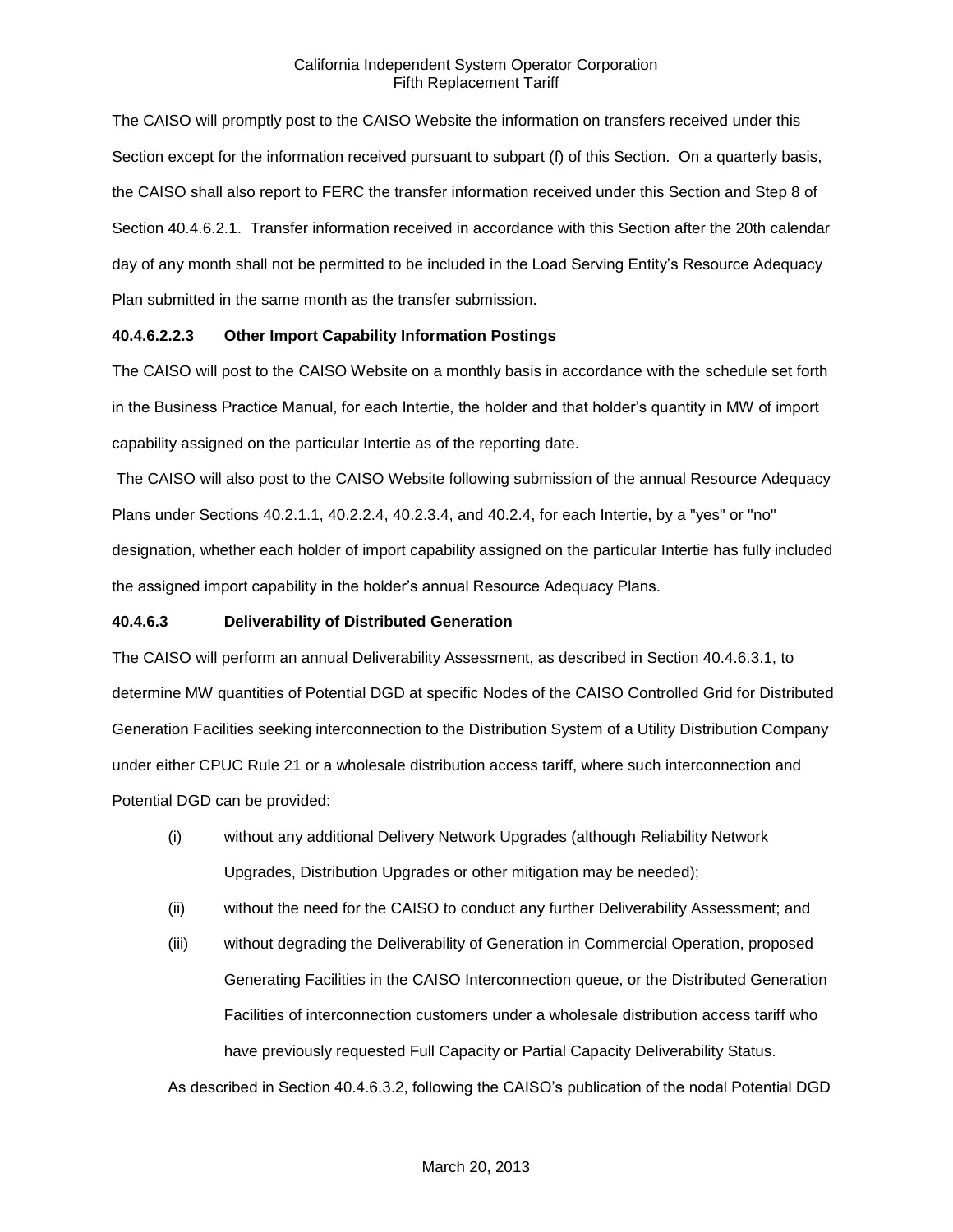quantities resulting from the Deliverability Assessment, the CAISO will apportion the identified Potential DGD to Local Regulatory Authorities for their assignment of Full Capacity Deliverability Status or Partial Capacity Deliverability Status to specific Distributed Generation Facilities.

This Section 40.4.6.3 is intended to supplement, and not to preclude or limit, the ability of an interconnection customer for a Distributed Generation Facility to seek and receive Full Capacity Deliverability Status or Partial Capacity Deliverability Status through a CPUC Rule 21 or wholesale distribution access tariff. Nothing in this Section 40.4.6.3 is intended to relieve the interconnection customer for a Distributed Generation Facility from the requirements to request and achieve interconnection to the Distribution System through the appropriate CPUC Rule 21 or wholesale distribution access tariff.

# **40.4.6.3.1 Deliverability Assessment to Determine Potential DGD**

This Section describes the annual Deliverability Assessment the CAISO will perform to determine nodal MW amounts of Potential DGD to be apportioned to Local Regulatory Authorities in accordance with Section 40.4.6.3.2. The Deliverability Assessment and its results will be based on the assumption that the Distributed Generation Facilities that are eventually assigned Deliverability Status under this Section 40.4.6.3 complete all requirements for interconnection to the Distribution System under the appropriate CPUC Rule 21 or wholesale distribution access tariff and that these Distributed Generation Facilities will be supported by needed Reliability Network Upgrades, Distribution Upgrades or other mitigation that would be needed to safely and reliably interconnect to the Distribution System and deliver Energy from the Distribution System to the appropriate CAISO Controlled Grid Node.

### **40.4.6.3.1.1 Developing the Assessment Model**

To develop the base case model for the Potential DGD Deliverability Assessment, the CAISO will include:

- (i) The most recent GIP or GIDAP Queue Cluster Phase II Interconnection Study deliverability power flow base case;
- (ii) Those Generating Facilities that have obtained Deliverability using the annual full capacity deliverability option under either Section 8.2 of the GIP or Section 9.2 of the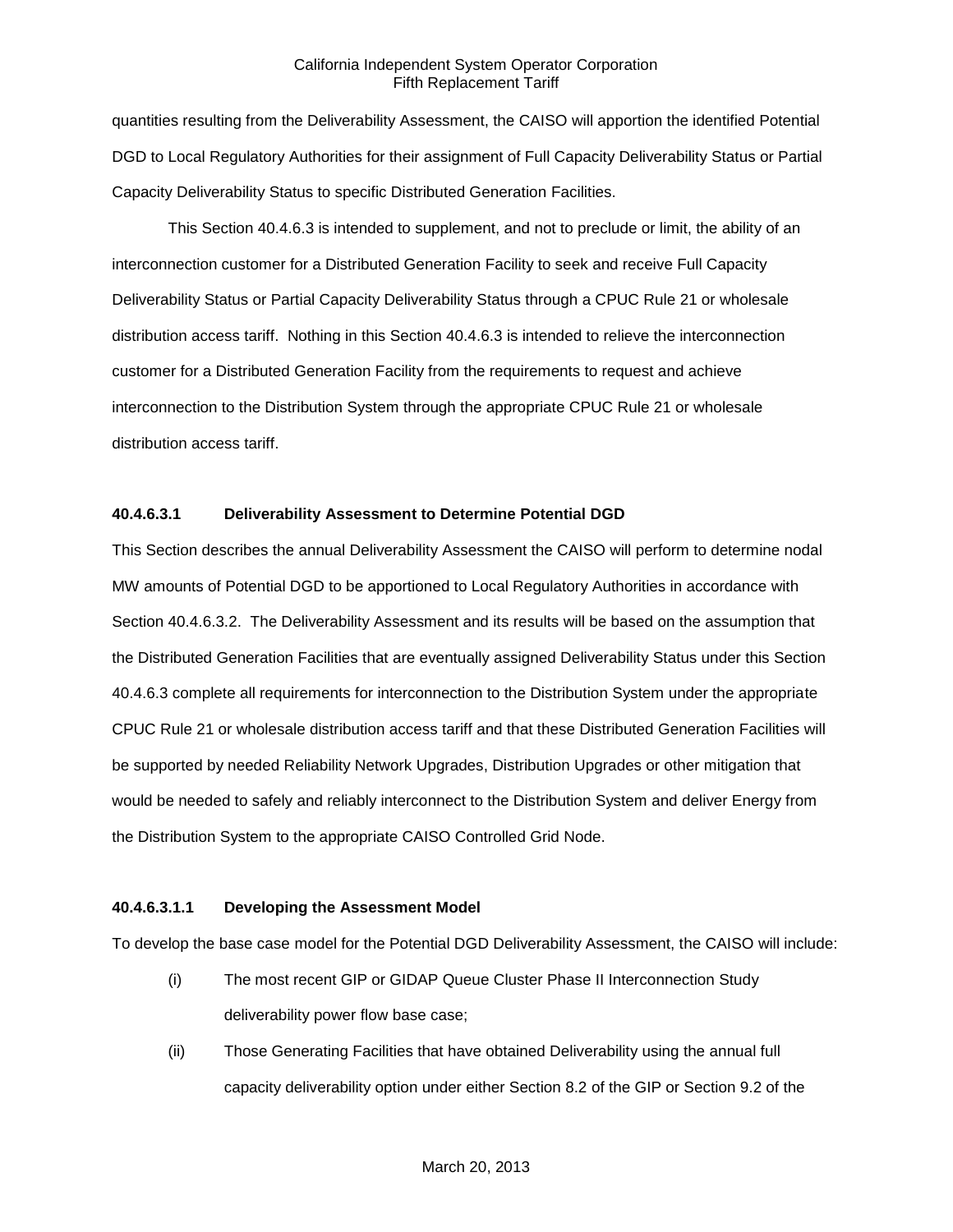GIDAP;

- (iii) Transmission additions and upgrades approved in the final comprehensive Transmission Plan for the most recent Transmission Planning Process cycle;
- (iv) Any Generating Facilities in the most recent GIDAP Phase I Interconnection Study that have been determined to be deliverable in accordance with their requested Deliverability Status and were not assigned any Delivery Network Upgrade costs in the Phase I Interconnection Study;
- (v) Delivery Network Upgrades that have received governmental approvals or for which Construction Activities have commenced;
- (vi) The MW amounts of resources interconnected to the distribution system for distributed generation Nodes contained in the most recent Transmission Planning Process base portfolio, except that the CAISO will remove each Node (by using a zero MW value) located within electrical areas for which the most recently completed GIP or GIDAP Phase I or Phase II Interconnection Study has identified a need for a Delivery Network Upgrade or for which the most recent Phase II Interconnection Study identified and then removed a Delivery Network Upgrade to support Deliverability for MW amounts in the Interconnection queue;
- (vii) Actual distributed generation development based on the MW amount of distributed generation in applicable Utility Distribution Company wholesale distribution access tariff interconnection queues and non-net-energy-metering resources in any Utility Distribution Company CPUC Rule 21 interconnection queue;
- (viii) Information provided by each Local Regulatory Authority identifying existing and anticipated distributed generation procurement of Load Serving Entities within its jurisdiction; and
- (ix) Other information that the CAISO, in its reasonable discretion, determines is necessary.

# **40.4.6.3.1.2 Performing the Potential DGD Deliverability Assessment**

The CAISO will perform the Potential DGD Deliverability Assessment using the Deliverability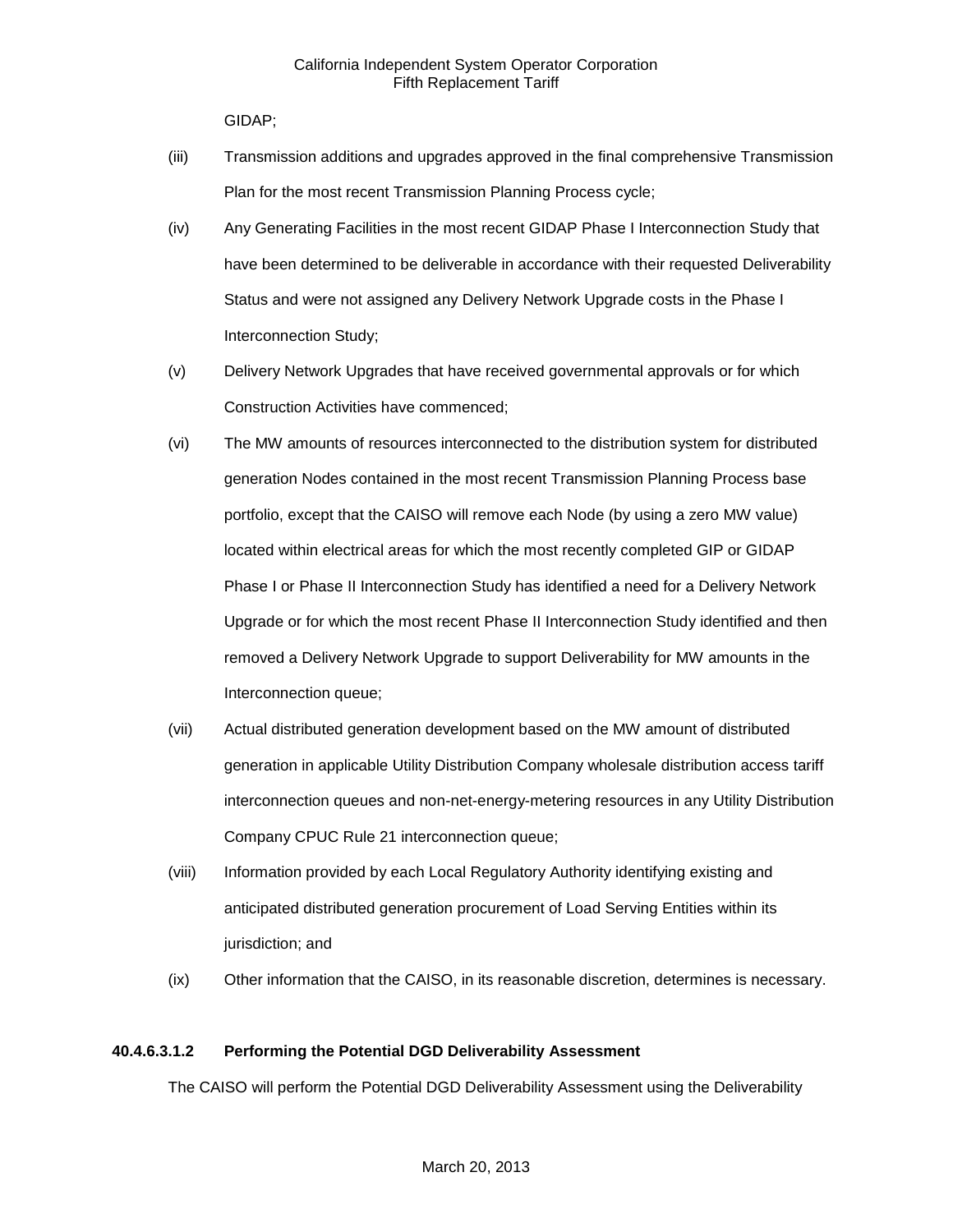Assessment procedures described in GIDAP Section 6.3.2 to determine the availability of transmission system capability, as reflected in the study model described above, to provide Deliverability Status for targeted amounts of additional distributed generation at given Nodes of the CAISO Controlled Grid. Except for Nodes that the CAISO removes by assigning a zero MW value pursuant to Section 40.4.6.3.1.1(vi), the targeted amounts of additional distributed generation at each Node shall be at least as large as the maximum of the corresponding nodal MW amounts determined in accordance with Sections 40.4.6.3.1.1(vi), 40.4.6.3.1.1(vii) or 40.4.6.3.1.1(viii). The CAISO may use larger targeted amounts as it deems appropriate to enhance the information provided by the Potential DGD Deliverability Assessment. The Potential DGD Deliverability Assessment will preserve modeled transmission system capability to provide requested levels of deliverability for the Generating Facilities of Interconnection Customers or the Distributed Generation Facilities of interconnection customers under a wholesale distribution access tariff who have previously requested Full Capacity or Partial Capacity Deliverability Status. Therefore, at each Node where all modeled Generating Facilities, including the distributed generation target amounts, cannot be simultaneously Dispatched to the modeled output levels corresponding to their Full Capacity or Partial Capacity Deliverability Status without violating operating limits of the CAISO Controlled Grid, the CAISO will reduce the modeled distributed generation target amounts as needed to achieve a feasible Dispatch.

#### **40.4.6.3.1.3 Publishing Results of the Potential DGD Deliverability Assessment**

The CAISO will publish the results of the Potential DGD Deliverability Assessment by posting on the CAISO Website. The results will identify all Nodes modeled in the assessment with the corresponding nodal MW amounts of Potential DGD that (a) were studied as targeted amounts in the Potential DGD Deliverability Assessment; (b) were found to be deliverable in the Potential DGD Deliverability Assessment; and (c) are available for apportionment to Local Regulatory Authorities in accordance with Section 40.4.6.3.2. The nodal MW amounts of Potential DGD available for apportionment to Local Regulatory Authorities will not exceed the maximum of the corresponding nodal MW amounts determined in accordance with Sections 40.4.6.3.1.1(vi), 40.4.6.3.1.1(vii) or 40.4.6.3.1.1(viii), even though the amounts that were studied and found to be deliverable may be larger.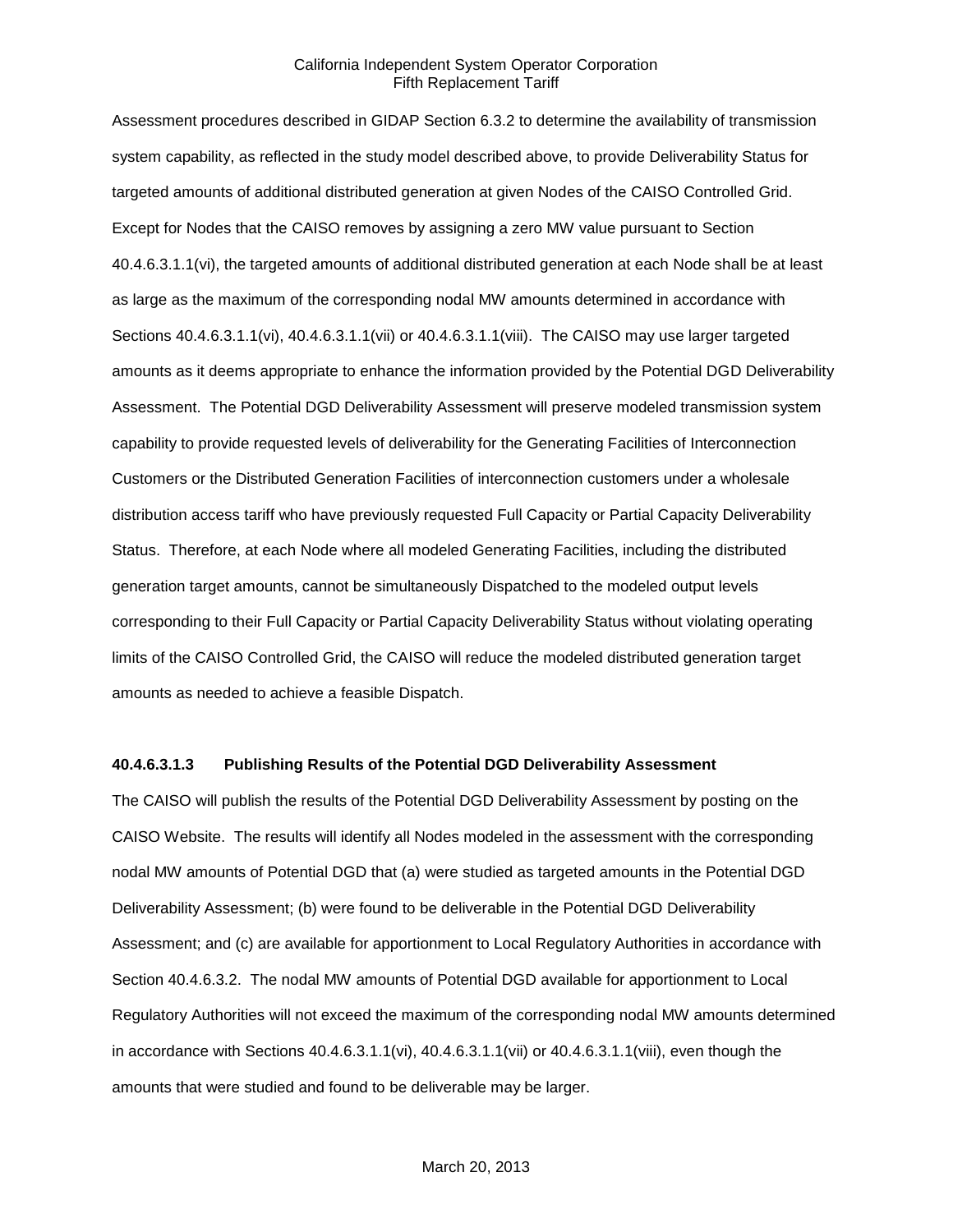#### **40.4.6.3.2 Apportionment of Potential DGD to LRAs**

Following the annual determination of Potential DGD as described in Section 40.4.6.3.1, the CAISO will apportion the Potential DGD to LRAs for assignment of Deliverability Status to Distributed Generation Facilities. The CAISO will perform the apportionment through a three-round nomination process described in this Section. The CAISO will provide a generic timetable for the process in the Reliability Requirements BPM, and will issue a market notice each year setting out a specific schedule for this process.

#### **40.4.6.3.2.1. Determining LRA Shares of Potential DGD**

At the start of each annual cycle for apportionment of Potential DGD to LRAs, the CAISO will determine each LRA's MW share of the total system-wide Potential DGD on the CAISO Controlled Grid, which is the sum of all the nodal Potential DGD MW quantities resulting from the Deliverability Assessment under Section 40.4.6.3.1. Each LRA's share will be based on the LRA's share of system peak load forecast attributable to those LSEs subject to that LRA's jurisdiction, using the Load Forecast for the next Resource Adequacy Compliance Year. The LRA's share determined in this manner will represent the LRA's initial eligibility to use a MW quantity of the total CAISO system-wide Potential DGD to assign Deliverability Status to specific Distributed Generation Facilities, without reference to any particular Nodes or electrical locations. Apportionment to LRAs of Potential DGD at specific Nodes will be performed through the three-stage nomination process described below.

As part of the CAISO's determination of LRA shares, the CAISO will also determine each LRA's share of nodal Potential DGD MW for Nodes at which LSEs for more than one LRA serve Load. For each such Node the CAISO will determine each affected LRA's share of the nodal Potential DGD MW determined in the assessment based on the share of the nodal Load attributable to the LSEs subject to each LRA's jurisdiction, except for Nodes where the following conditions apply:

(i) The Load under the jurisdiction of one of the affected LRAs is located entirely at that one Node, whereas the Load under the jurisdiction of the other affected LRA is located at multiple Nodes on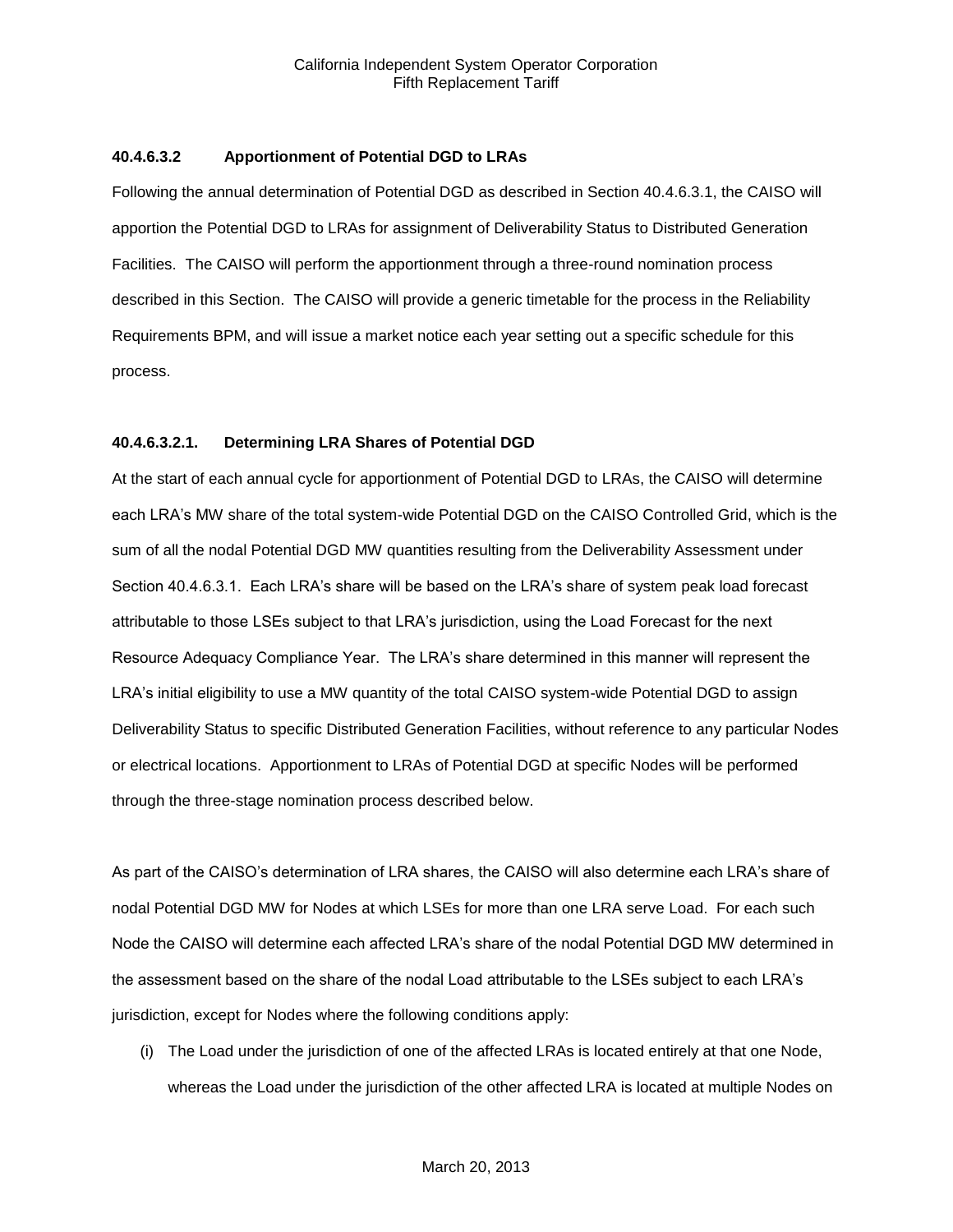the CAISO Controlled Grid; and

(ii) For the LRA whose Load is located entirely at the one Node, the LRA's Load ratio share of the nodal Potential DGD, as described above, is less than the LRA's share of the total system-wide Potential DGD on the CAISO Controlled Grid. This condition means that limiting the LRA's apportionment to the nodal Load ratio share described above would prevent the LRA from obtaining, at the Node where its Load is located, the full amount of system-wide Potential DGD on the CAISO Controlled Grid for which it is eligible.

For a Node where the above two conditions apply, the share of the nodal Potential DGD for the LRA whose Load is located entirely at that Node will equal the lesser of (a) the entire MW quantity of Potential DGD at that Node, or (b) the LRA's Load ratio share of the system-wide Potential DGD on the CAISO Controlled Grid as described above.

After completing the initial determination of eligibility for shares of Potential DGD as described above, the CAISO will notify the LRAs of the results.

### **40.4.6.3.2.2. Bilateral Transfers of Potential DGD**

An LRA shall be entitled to transfer all or a portion of its MW share of Potential DGD at one or more specific Nodes to another LRA, in quantities no smaller than 1 MW. Both LRAs participating in such a transfer shall notify the CAISO of the transfer, and the CAISO will reflect the transfer in the apportionment process only after receiving notification from both LRAs. LRAs may engage in such transfers during the period from the date they received notification of their shares under Section 40.4.6.3.2.1 through the end of third round of LRA nominations.

# **40.4.6.3.2.3 Apportionment Through LRA Nominations**

Each LRA seeking to assign Deliverability Status to specific Distributed Generation Facilities through this Section 40.4.6.3 shall submit nominations, in the form of MW quantities of Potential DGD at specific Nodes of the CAISO Controlled Grid, to the CAISO to utilize portions of its share of the total CAISO system-wide MW of Potential DGD. If an LRA does not submit such nominations, or nominates less than the MW amount for which it is eligible, the CAISO will not apportion Potential DGD beyond the amounts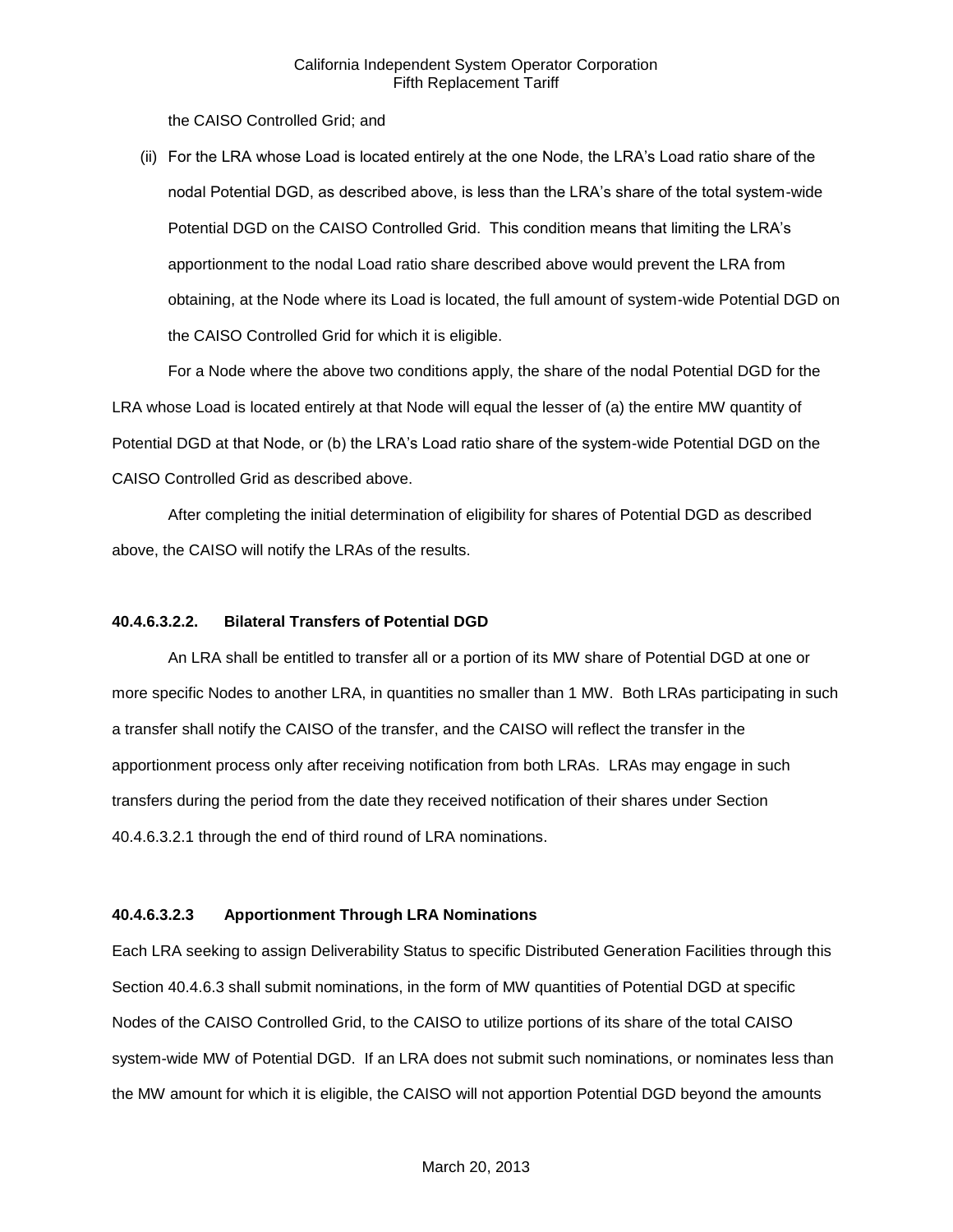nominated.

There shall be three rounds of nominations. In any given round, and for all rounds cumulatively, each LRA's total nominations cannot exceed its share of the total system-wide MW quantity of Potential DGD on the CAISO Controlled Grid, and its nodal nomination at any Node where the LSEs of more than one LRA serve Load cannot exceed its share of the Potential DGD at that Node as determined under Section 40.4.6.3.2.1, except where its share at that Node has been increased as a result of bilateral transfers under Section 40.4.6.3.2.2.

#### First Round Nominations

Following the CAISO's notification of LRA shares determined under Section 40.4.6.3.2.1, each LRA shall submit its first round nominations to the CAISO by a date that will be specified in the market notice for the current cycle of this process. In the first round, the LRA may only nominate Nodes at which LSEs under its jurisdiction serve Load. Following the submission of nominations, the CAISO will validate that all nominations comply with this limitation and the eligibility limitations stated above, will notify the submitting LRA of any invalid nominations and will allow the LRA an opportunity to adjust and resubmit its nomination. Once the CAISO has ensured that all LRA nominations are valid in accordance with this Section, the CAISO will approve all validated first round nominations.

Following the CAISO's receipt and validation of the first round nominations and in accordance with the schedule set forth in the market notice for the current cycle, the CAISO will apportion Potential DGD to LRAs in accordance with their nominations and will notify the LRAs that their first round nominations have been approved. The CAISO will then publish on the CAISO Website any MW quantities of Potential DGD at specific Nodes that were not apportioned in the first round.

### **Second Round Nominations**

Each LRA may submit a second round nomination to the CAISO to the extent that the LRA has not yet been apportioned the full MW quantity of Potential DGD for which it is eligible under Section 40.4.6.3.2.1, as modified by any applicable bilateral transfers. In the second round, LRA nominations are not restricted only to those Nodes at which LSEs jurisdictional to the LRA serve Load. Thus an LRA could nominate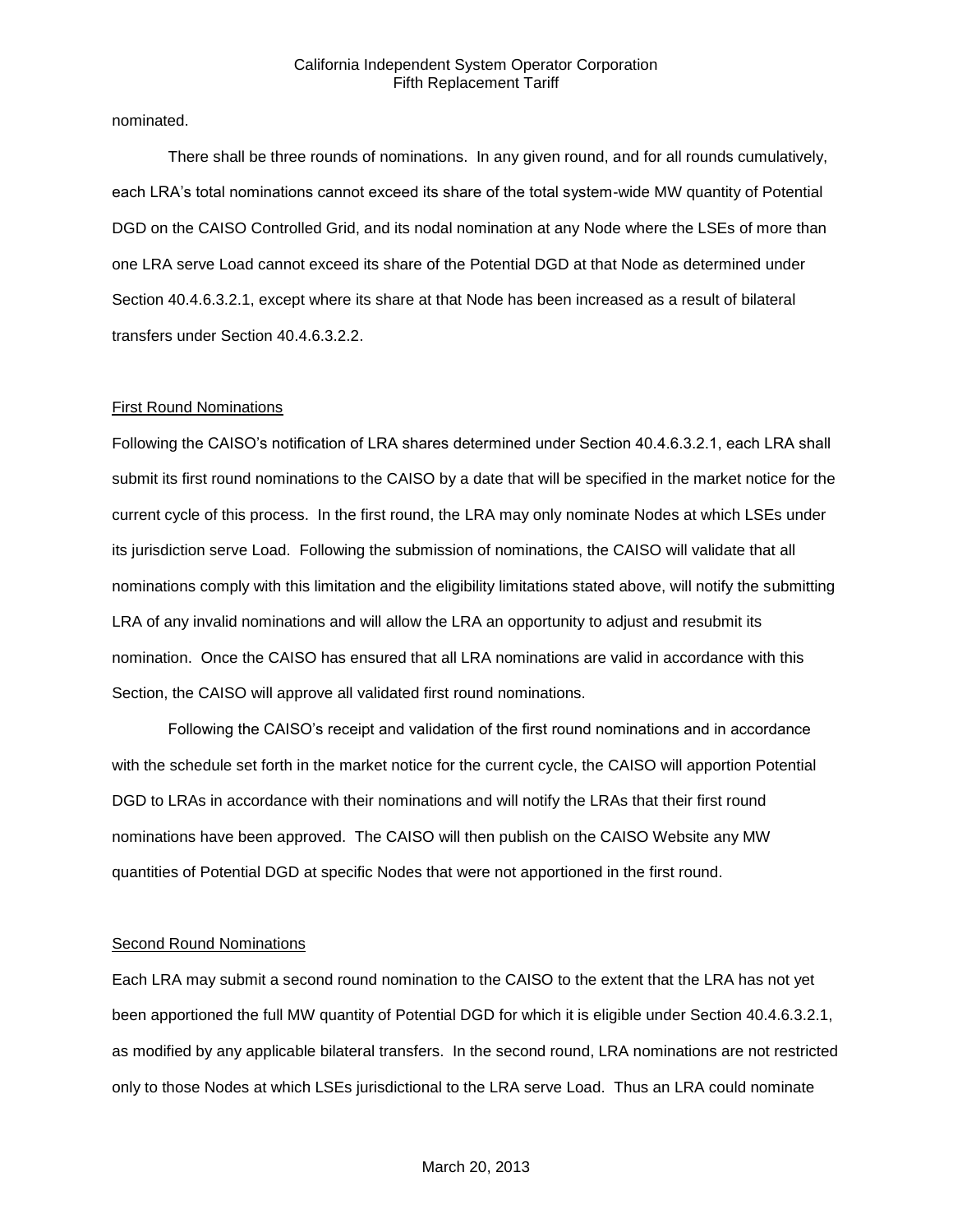Potential DGD at a Node where there is no Load at all, or at a Node where another LRA serves Load and that LRA did not nominate all the available Potential DGD at that Node in the first round. For a Node where the combined second round nominations of multiple LRAs exceed the remaining Potential DGD at the Node, the CAISO will apportion shares of the remaining Potential DGD at the Node to LRAs in proportion to their Load ratio shares of system-wide Potential DGD as determined under Section 40.4.6.3.2.1. In addition, the LRA shares of nodal Potential DGD at Nodes where the LSEs of more than one LRA serve load, as determined under Section 40.4.6.3.2.1, will still apply in the second round. Following receipt and validation by the CAISO of second round nominations, the CAISO will apportion any available Potential DGD based on the LRA nominations.

The CAISO will notify LRAs of the outcome of the second round nominations and will publish on the CAISO Website any nodal Potential DGD amounts that were not apportioned through the second round.

#### Third Round Nominations

Each LRA may submit a third round nomination to the CAISO to the extent that the LRA has not yet been apportioned the full MW quantity of Potential DGD for which it is eligible under Section 40.4.6.3.2.1, as modified by any applicable bilateral transfers. In the third round, LRA nominations are not restricted only to those Nodes at which LSEs jurisdictional to the LRA serve Load, subject to the same provisions as specified above for second round nominations. Following receipt and validation by the CAISO of third round nominations, the CAISO will apportion any available Potential DGD based on the LRA nominations, and will notify LRAs of the outcome of the third round nominations.

#### **40.4.6.3.3 Assignment of Deliverability Status to Distributed Generation Facilities**

Before the start of the next CAISO cycle of the process described in this Section 40.4.6.3, and in accordance with a CAISO market notice setting out the schedule for the new cycle, each LRA should report the following information to the CAISO:

(i) Any assignment of Deliverability Status to specific Distributed Generation Facilities using Potential DGD that the LRA was apportioned in a prior annual cycle; and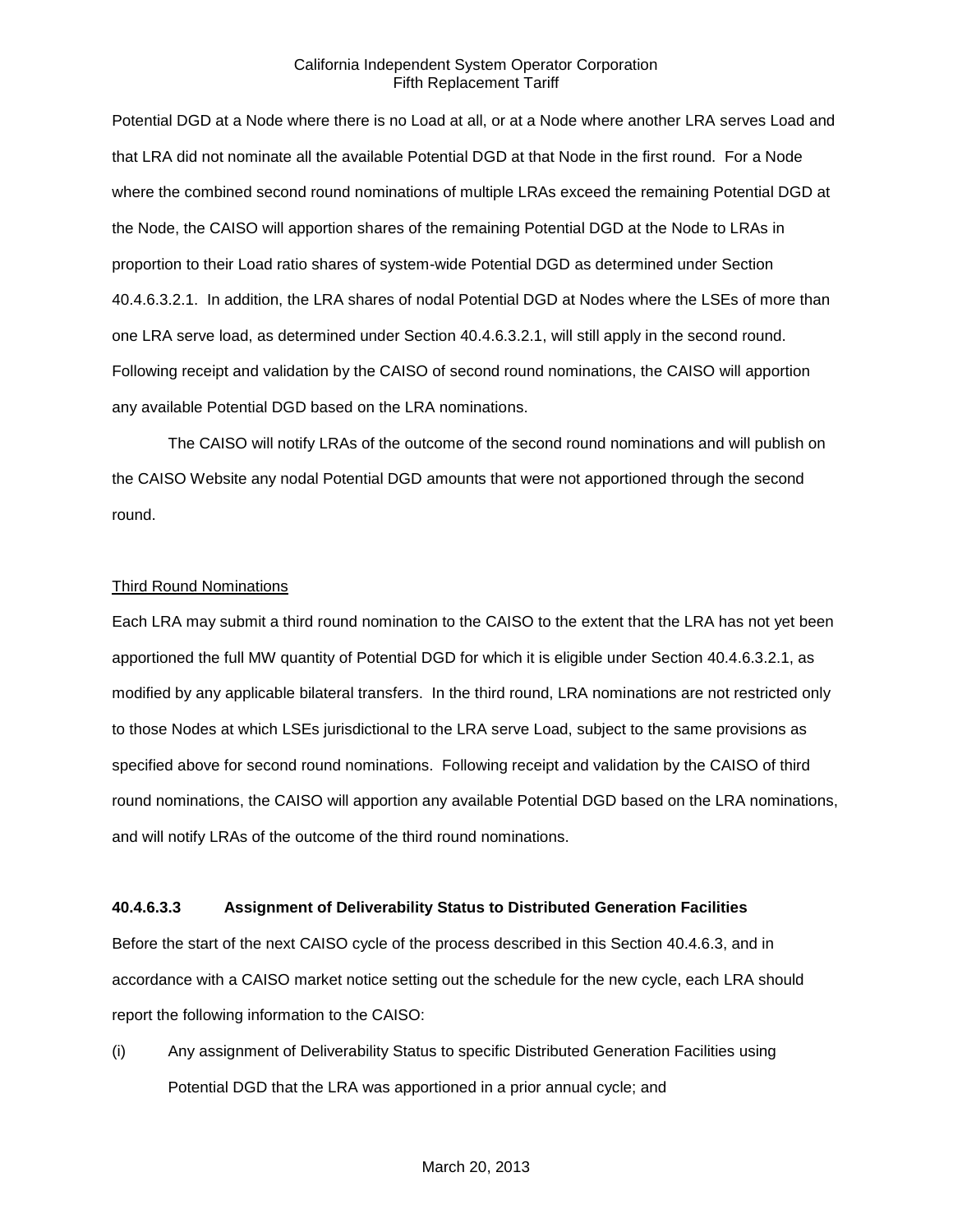(ii) Any revocations or re-assignments of Deliverability Status as a result of a failure to meet LRAspecified retention criteria on the part of a Distributed Generation Facility that was previously assigned Deliverability Status under this Section 40.4.6.3 and had not yet achieved commercial operation.

Upon receipt of this information the CAISO will validate that the LRA's assignments of Deliverability Status to specific Distributed Generation Facilities is consistent with the MW quantities of Potential DGD at specific Nodes that were apportioned to the LRA and with the CAISO's methodology for associating the Deliverability Status of a specific generating resource type with a MW quantity of Potential DGD.

# **40.4.6.3.4 Associating MW of Potential DGD with Deliverability Status of a Distributed Generation Facility**

As described further in the Generator Interconnection Business Practice Manual, the association of a MW quantity of Potential DGD at a specific Node with the Deliverability Status of a specific Distributed Generation Facility shall be commensurate with the MW Energy production level appropriate to the type of generating resource comprising the facility modeled in the Deliverability Assessment, the qualifying capacity determination method for that resource type, the installed capacity of the facility, and the Deliverability Status (Full Capacity or Partial Capacity) to be assigned to the facility. If the CAISO identifies an inconsistency between an LRA's use of its apportioned Potential DGD to assign Deliverability Status to a Distributed Generation Facility and the CAISO's methodology for associating MW amounts of Potential DGD with the Deliverability Status of a Distributed Generation Facility, the CAISO will notify the LRA, and the LRA in consultation with the CAISO will adjust its assignments of Deliverability Status as needed.

# **40.4.6.3.5 Unapportioned Potential DGD and Unassigned Deliverability Status**

If an LRA does not nominate the full MW quantity of Potential DGD for which it is eligible under Section 40.4.6.3.2.1 as modified by any bilateral transfers, the CAISO will not apportion to the LRA any Potential DGD beyond the amounts the LRA nominated and will not preserve any unapportioned amount of Potential DGD beyond the current cycle of this process. If an LRA does not, by the start of the next cycle,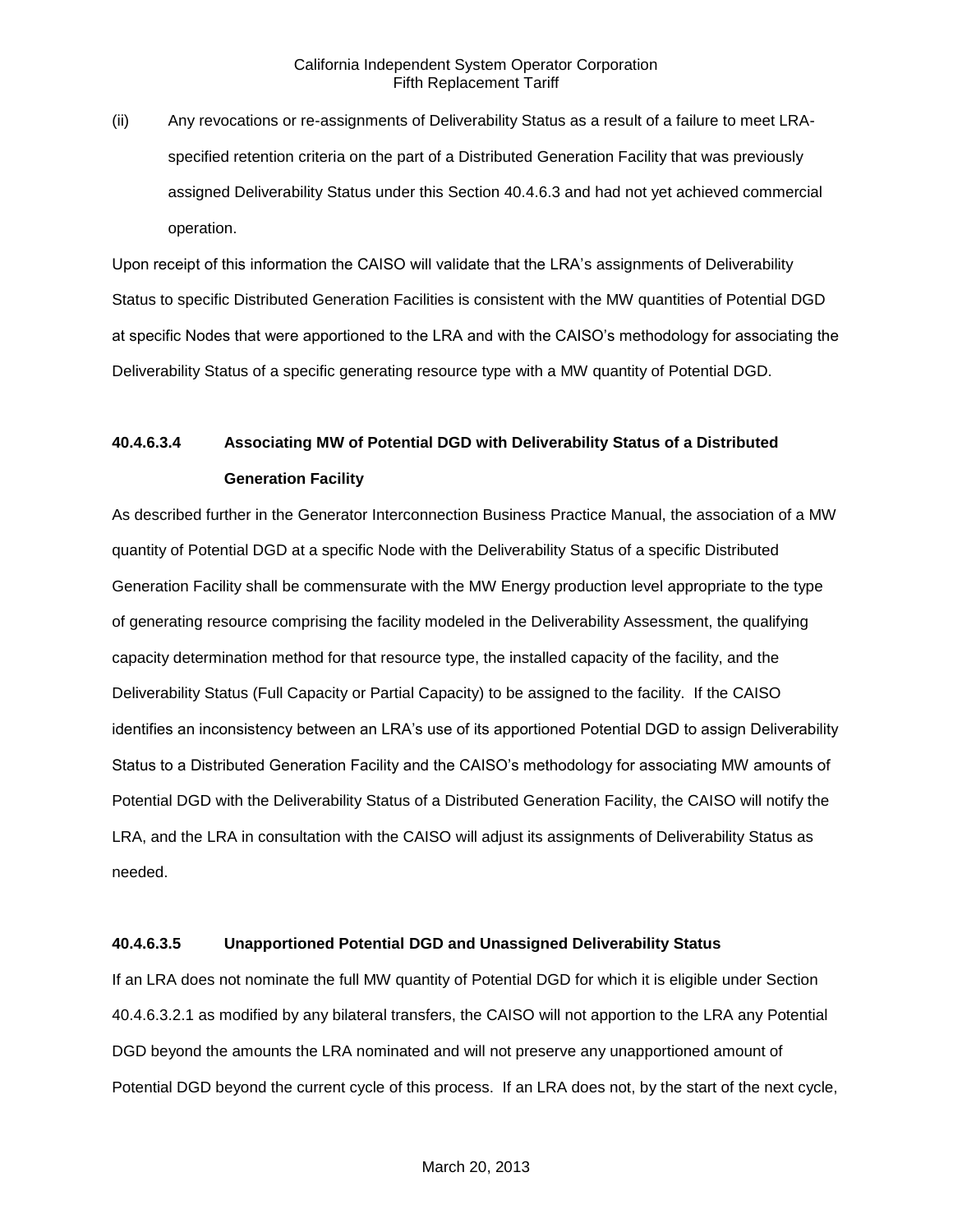fully utilize the MW quantity of Potential DGD it was apportioned in the previous cycle to assign Deliverability Status to specific Distributed Generation Facilities, the CAISO will preserve the apportioned but unassigned Potential DGD for that LRA through the next cycle. The CAISO will make reasonable effort in performing the process described in this Section 40.4.6.3 to enable each LRA to be apportioned its load ratio share of total CAISO system-wide Potential DGD on a cumulative basis through successive cycles. The CAISO cannot guarantee, however, that MW quantities of Potential DGD that were available but not apportioned to an LRA in one cycle will be fully available in the next cycle, due to changing conditions on the CAISO Controlled Grid and the need for this process to be coordinated with the CAISO's Transmission Planning Process, GIP and GIDAP.

### **40.4.6.3.6 Deliverability Status of Distributed Generation Facilities**

Subject to the requirements specified in Section 40.4.6.3.7, once an LRA has assigned Deliverability Status to a specific Distributed Generation Facility and reported such assignment to the CAISO, and the CAISO has validated and accepted the reported information as specified under Section 40.4.6.3.3, the Deliverability Status becomes an attribute of the Distributed Generation Facility to which it was assigned. Once that Distributed Generation Facility has achieved Commercial Operation, it will retain that Deliverability Status for as long it remains in Commercial Operation. Prior to the facility achieving Commercial Operation, however, the LRA may revoke the assignment of Deliverability Status if the facility fails to meet LRA-specified criteria for retaining such assignment, and may re-assign the Deliverability Status to another Distributed Generation Facility, provided that the new Distributed Generation Facility is connected to the Distribution System below the same Node on the CAISO Controlled Grid and utilizes no more MW of Potential DGD than the original Distributed Generation Facility. Each LRA that utilizes the provisions of this Section 40.4.6.3 shall provide to the CAISO a description of its retention criteria and its process for revoking an assignment of Deliverability Status from a facility that it determines has failed to meet such criteria. The CAISO will post these descriptions on its web site in conjunction with other documentation regarding the implementation of this Section 40.4.6.3. The LRA must report any such revocations and reassignments to the CAISO, as provided in Section 40.4.6.3.3, and must identify for each such revocation the specific criteria on which the revocation was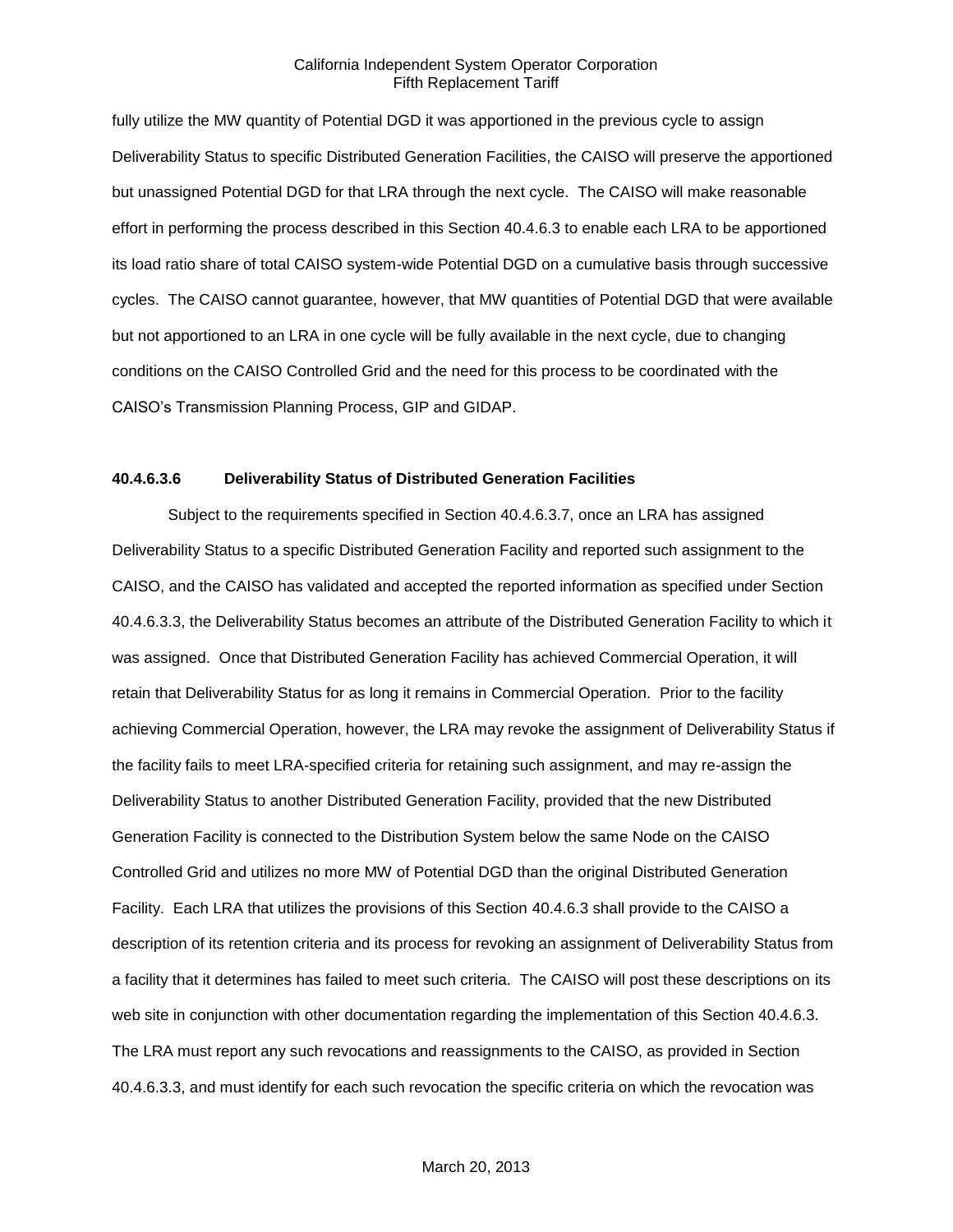based.

# **40.4.6.3.7 Additional Requirements**

Assignment of Deliverability Status to any Distributed Generation Facility under this Section 40.4.6.3 is expressly conditioned upon the Distributed Generation Facility's interconnection customer submitting the appropriate interconnection request under the applicable CPUC Rule 21 or wholesale distribution access tariff, completion of such process and achieving Commercial Operation, and completion of all required Reliability Network Upgrades, Distribution Upgrades, or other mitigation that would be needed to safely and reliably interconnect to the Distribution System and deliver Energy from the Distribution System to the appropriate CAISO Controlled Grid Node. In addition, the amount of Resource Adequacy Capacity the Distributed Generation Facility may provide in any given Resource Adequacy Compliance Year is subject to annual Net Qualifying Capacity determination, as specified in Section 40.4.6.1.

# **40.4.7 Submission Of Supply Plans**

# **40.4.7.1 Schedule for Submission of Supply Plans**

Scheduling Coordinators representing Resource Adequacy Resources supplying Resource Adequacy Capacity shall provide the CAISO with annual and monthly Supply Plans, as follows:

- (a) The annual Supply Plan shall be submitted to the CAISO on the schedule set forth in the Business Practice Manual and shall verify their agreement to provide Resource Adequacy Capacity during the next Resource Adequacy Compliance Year.
- (b) The monthly Supply Plans or the same information as required to be included in the monthly Supply Plan, plus any other information the CAISO requires as identified in the Business Practice Manual, shall be submitted to the CAISO at least 45 days in advance of the first day of the month covered by the plan, and in accordance with the schedule and in the reporting format(s) set forth in the Business Practice Manual, and shall verify their agreement to provide Resource Adequacy Capacity during that resource adequacy month.
- (c) The Scheduling Coordinator for the Resource Adequacy Resource may submit, at any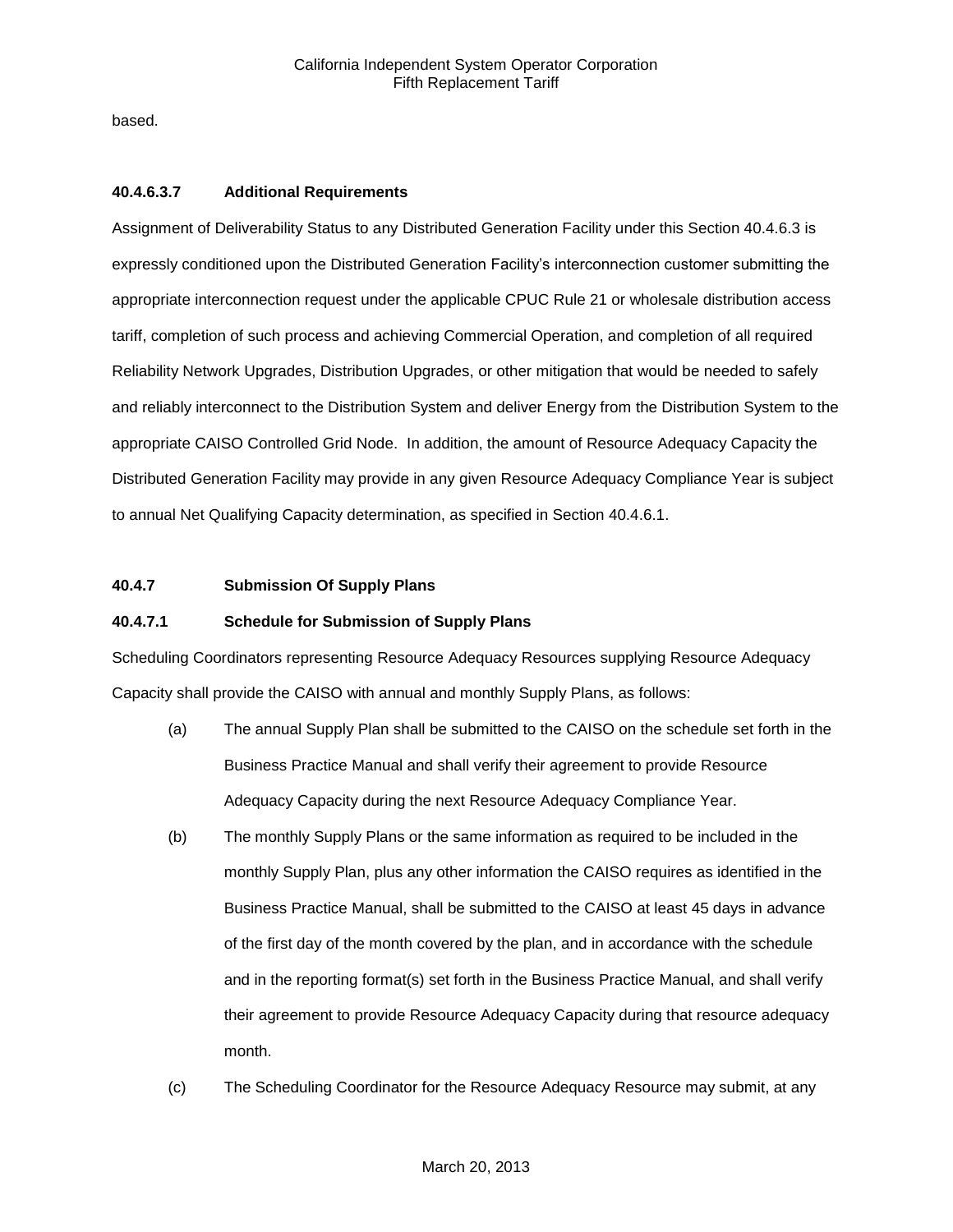time from 45 days through 11 days in advance of the relevant month, a revision to its monthly Supply Plan to correct an error in the plan. The CAISO will not accept any revisions to a monthly Supply Plan from 10 days in advance of the relevant month through the end of the month, unless the Scheduling Coordinator for the Resource Adequacy Resource demonstrates good cause for the change and explains why it was not possible to submit the change earlier.

- (d) The monthly Supply Plan may indicate the willingness of the resource to offer capacity for procurement as backstop capacity under the Capacity Procurement Mechanism pursuant to Section 43, and provide the identity of the resource, the available capacity amount, the time periods when the capacity is available, and other information as may be specified in the Business Practice Manual.
- (e) Notwithstanding Section 40.4.7.1(b), for the resource adequacy month of January 2013, the monthly Supply Plans or the same information as required to be included in the monthly Supply Plans, plus any other information the CAISO requires as identified in the Business Practice Manual, shall be submitted to the CAISO no later than November 20, 2012, which is 42 days in advance of the first day of the month. Notwithstanding Section 40.2.2.4(c), for the resource adequacy month of January 2013, the Scheduling Coordinator for the resource adequacy resource may submit at any time from 42 days through 11 days in advance of the relevant month, a revision to its monthly Supply Plan to correct an error in the plan.

# **40.4.7.2 Form of Supply Plans**

The Supply Plan must be in the form of the template provided on the CAISO Website, which shall include an affirmative representation by the Scheduling Coordinator submitting the Supply Plan that the CAISO is entitled to rely on the accuracy of the information provided in the Supply Plan to perform those functions set forth in this Section 40.

# **40.4.7.3 Validation of Supply Plans**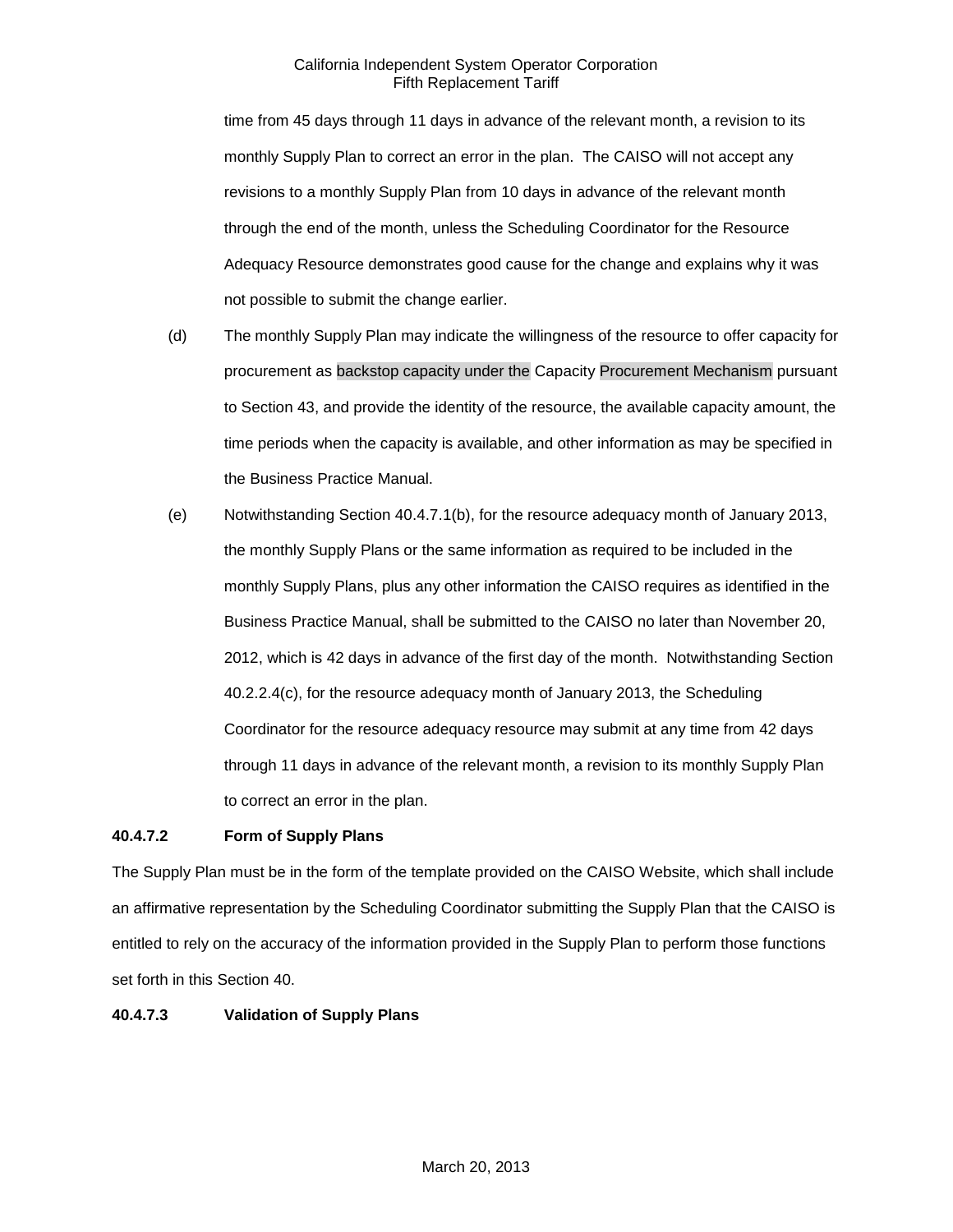The CAISO shall be entitled to take reasonable measures to validate the accuracy of the information submitted in Supply Plans under this Section. Supply Plan validation measures may include the following:

- (a) The CAISO may compare a Resource Adequacy Resource's Resource Adequacy Capacity against the Resource Adequacy Resource's Net Qualifying Capacity, if applicable. To the extent the Resource Adequacy Capacity of a Resource Adequacy Resource included in a Supply Plan is greater than the Resource Adequacy Resource's Net Qualifying Capacity, the CAISO will notify the respective Scheduling Coordinators for the Resource Adequacy Resource and each Load Serving Entity that has included the Resource Adequacy Resource in its Resource Adequacy Plan that the Resource Adequacy Capacity from the Resource Adequacy Resource shall be reduced to the Resource Adequacy Resource's Net Qualifying Capacity and that it will be considered a mismatch under Section 40.7. If the CAISO is not advised as to how the reduction in Resource Adequacy Capacity to conform with the Resource Adequacy Resource's Net Qualifying Capacity shall be allocated among each Load Serving Entity that included the Resource Adequacy Resource on its Resource Adequacy Plan, the CAISO will apply a pro rata reduction based on the Supply Plan.
- (b) The CAISO may verify whether the Resource Adequacy Capacity listed in the monthly Supply Plan is scheduled to take an Approved Maintenance Outage during the month. To the extent the Resource Adequacy Capacity of a Resource Adequacy Resource included in a Supply Plan is greater than the Resource Adequacy Capacity designated for the resource in the Resource Adequacy Plan, or includes Resource Adequacy Capacity that is scheduled to take an Approved Maintenance Outage during the month, the CAISO will notify the Scheduling Coordinator for the Resource Adequacy Resource and the respective Scheduling Coordinators for each Load Serving Entity that has included the Resource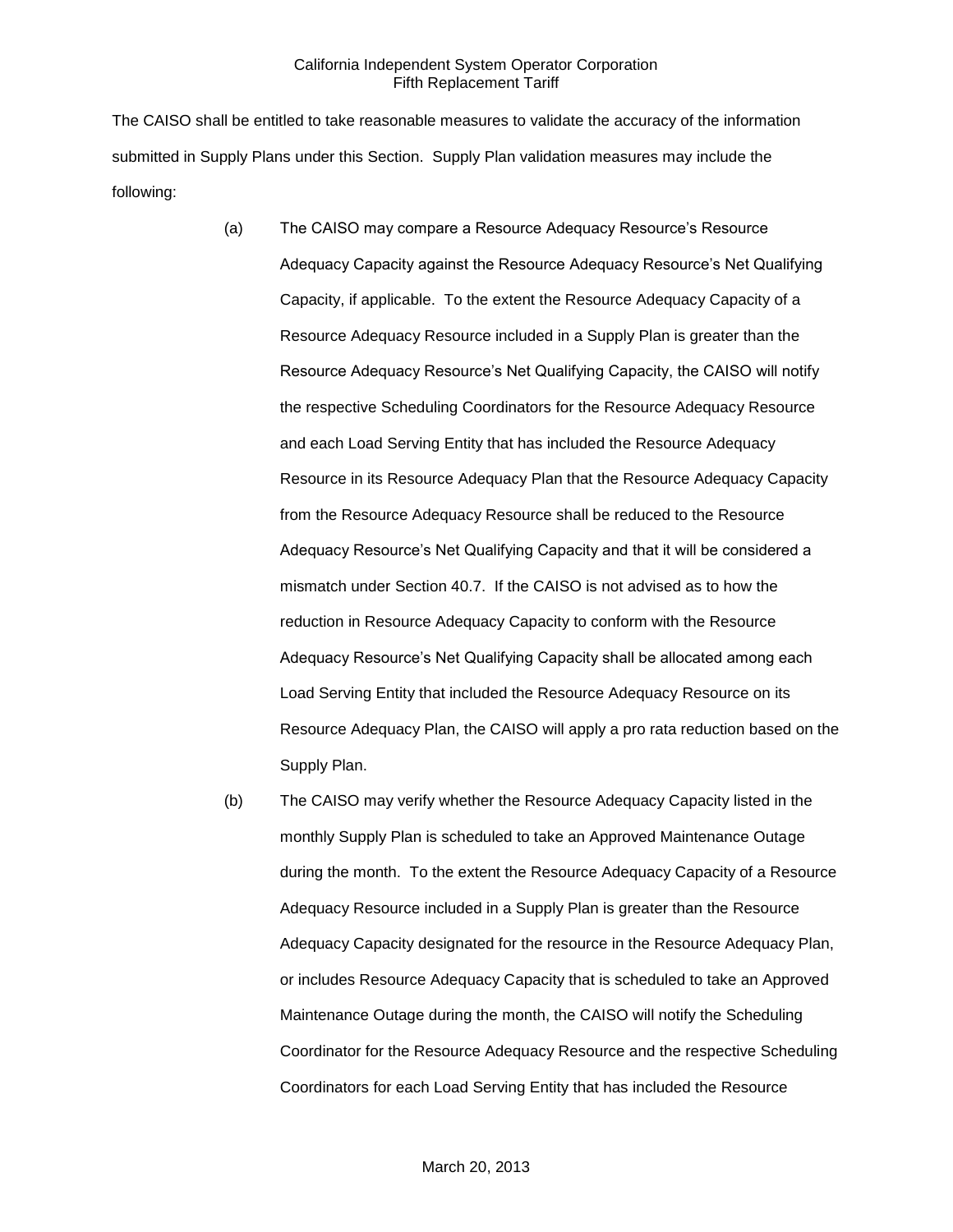Adequacy Resource in its Resource Adequacy Plan that there is a discrepancy, which will be treated as a mismatch under Section 40.7. To the extent the Resource Adequacy Capacity of a Resource Adequacy Resource included in a Supply Plan is less than the Resource Adequacy Capacity designated for the resource in the Resource Adequacy Plan, or includes Resource Adequacy Capacity that is scheduled for an Approved Maintenance Outage during the month, the CAISO will notify the Local Regulatory Authority, the Scheduling Coordinator for the Resource Adequacy Resource, and the respective Scheduling Coordinators for each Load Serving Entity that has included the Resource Adequacy Resource in its Resource Adequacy Plan that there is a discrepancy, which will be treated as a mismatch under Section 40.7.

(c) Other errors or inaccuracies identified by the CAISO in a Supply Plan shall be treated as a mismatch under Section 40.7.

Disputes regarding the CAISO's determination of Net Qualifying Capacity shall be subject to Section 40.5.2. The provisions of this Section shall not affect a Resource Adequacy Resource's Net Qualifying Capacity posted by the CAISO under Section 40.5.2.

# **40.5 Requirements Applying To Modified Reserve Sharing LSEs Only**

#### **40.5.1 Day Ahead Scheduling And Bidding Requirements**

(1) Scheduling Coordinators on behalf of Modified Reserve Sharing LSEs serving Load within the CAISO Balancing Authority Area for whom they submit Demand Bids shall submit into the IFM Bids or Self-Schedules for Demand equal to one hundred (100) percent and for Supply equal to one hundred and fifteen (115) percent of the hourly Demand Forecasts for each Modified Reserve Sharing LSE it represents for each Trading Hour for the next Trading Day. Subject to Section 40.5.5, the resources included in a Self-Schedule or a Bid in each Trading Hour to satisfy one hundred and fifteen percent (115%) of the Modified Reserve Sharing LSE's hourly Demand Forecasts will be deemed Resource Adequacy Resources and (a) shall be comprised of those resources listed in the Modified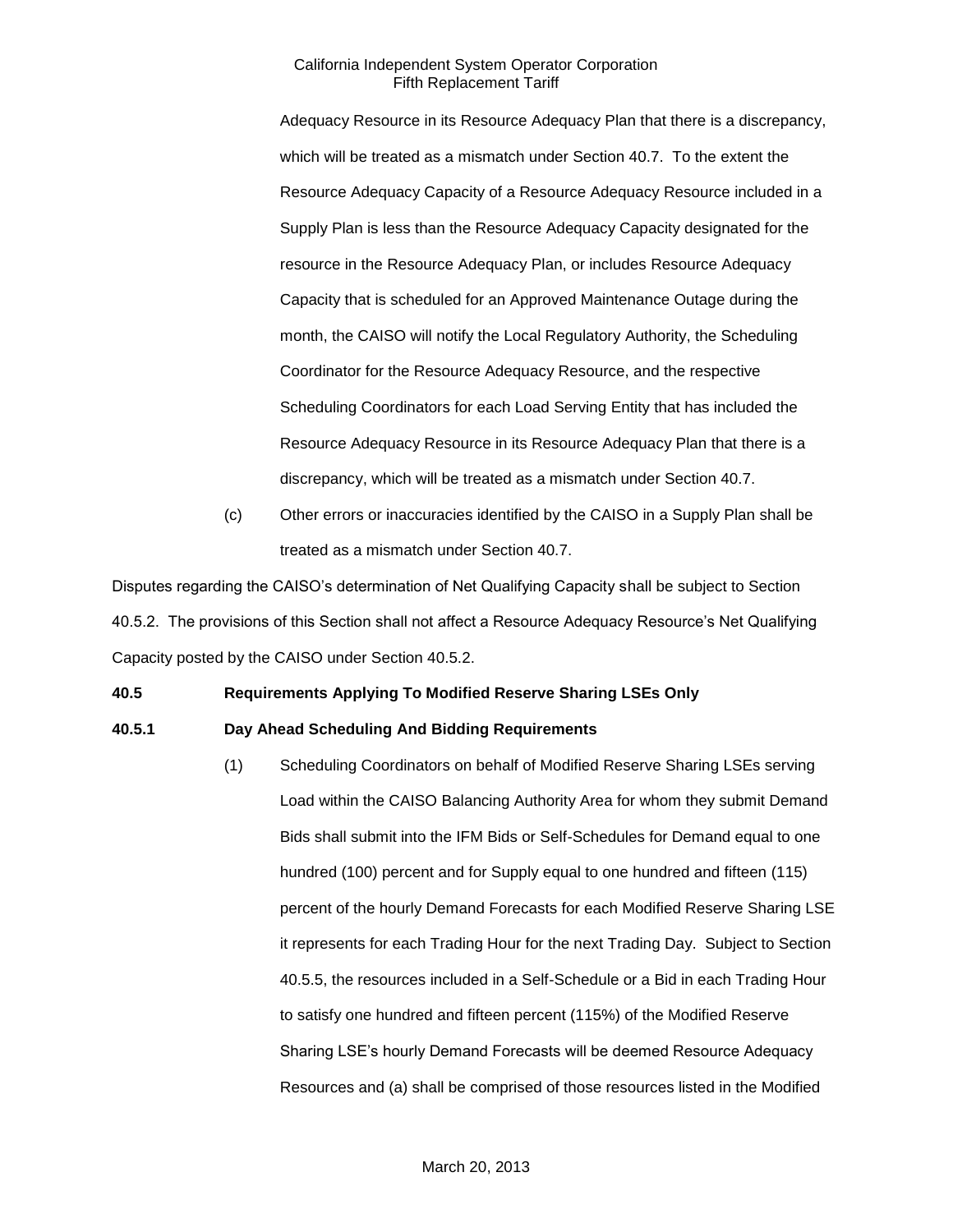Reserve Sharing LSE's monthly Resource Adequacy Plan and (b) shall include all Local Capacity Area Resources listed in the Modified Reserve Sharing LSE's annual Resource Adequacy Plan, if any, except to the extent the Local Capacity Area Resources, if any, are unavailable due to any Outages or reductions in capacity reported to the CAISO in accordance with this CAISO Tariff.

- (i) Local Capacity Area Resources physically capable of operating must submit: (a) Economic Bids for Energy and/or Self-Schedules for all their Resource Adequacy Capacity and (b) Economic Bids for Ancillary Services and/or a Submission to Self-Provide Ancillary Services for all of their Resource Adequacy Capacity that is certified to provide Ancillary Services. For Local Resource Adequacy Capacity that is certified to provide Ancillary Services and is not covered by a Submission to Self-Provide Ancillary Services, the resource must submit Economic Bids for each Ancillary Service for which the resource is certified. For Resource Adequacy Capacity subject to this requirement for which no Economic Energy Bid or Self-Schedule has been submitted, the CAISO shall insert a Generated Bid in accordance with Section 40.6.8. For Resource Adequacy Capacity subject to this requirement for which no Economic Bids for Ancillary Services or Submissions to Self-Provide Ancillary Services have been submitted, the CAISO shall insert a Generated Bid in accordance with Section 40.6.8 for each Ancillary Service the resource is certified to provide. However, to the extent the Generating Unit providing Local Capacity Area Resource capacity constitutes a Use-Limited Resource under Section 40.6.4, the provisions of Section 40.6.4 will apply.
- (ii) Resource Adequacy Resource must participate in the RUC to the extent that the resource has available Resource Adequacy Capacity that was offered into the IFM and is not reflected in an IFM Schedule. Resource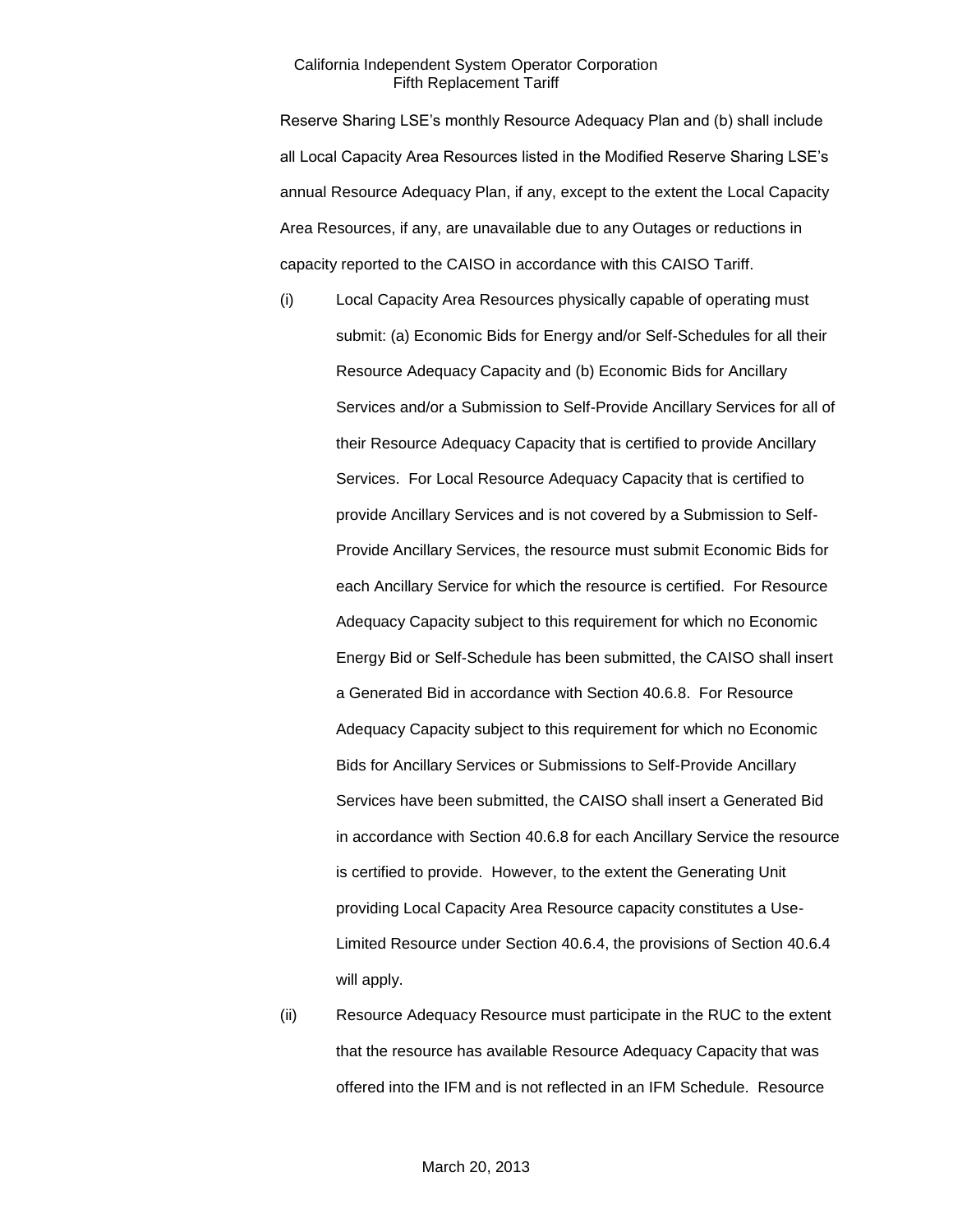Adequacy Capacity participating in RUC will be optimized using zero dollar (\$0/MW-hour) RUC Availability Bid.

- (iii) Capacity from Resource Adequacy Resources selected in RUC will not be eligible to receive a RUC Availability Payment.
- (iv) Through the IFM co-optimization process, the CAISO will utilize available Local Capacity Area Resource Adequacy Capacity to provide Energy or Ancillary Services in the most efficient manner to clear the Energy market, manage congestion and procure required Ancillary Services. In so doing the IFM will honor submitted Energy Self-Schedules of the Local Capacity Area Resource Adequacy Capacity of the Modified Reserve Sharing LSE unless the CAISO is unable to satisfy one hundred (100) percent of the Ancillary Services requirements. In such cases the CAISO may curtail all or a portion of a submitted Energy Self-Schedule to allow Ancillary Service-certified Local Capacity Area Resource Adequacy Capacity to be used to meet the Ancillary Service requirements. The CAISO will not curtail for the purpose of meeting Ancillary Service requirements a Self-Schedule of a resource internal to a Metered Subsystem that was submitted by the Scheduling Coordinator for that Metered Subsystem. If the IFM reduces the Energy Self-Schedule of Resource Adequacy Capacity to provide an Ancillary Service, the Ancillary Service Marginal Price for that Ancillary Service will be calculated in accordance with Section 27.1.2 using the Ancillary Service Bids submitted by the Scheduling Coordinator for the Resource Adequacy Resource or inserted by the CAISO pursuant to this Section 40.5.1, and using the resource's Generated Energy Bid to determine the Resource Adequacy Resource's opportunity cost of Energy. If the Scheduling Coordinator for the Modified Reserve Sharing LSE's Resource Adequacy Resource believes that the opportunity cost of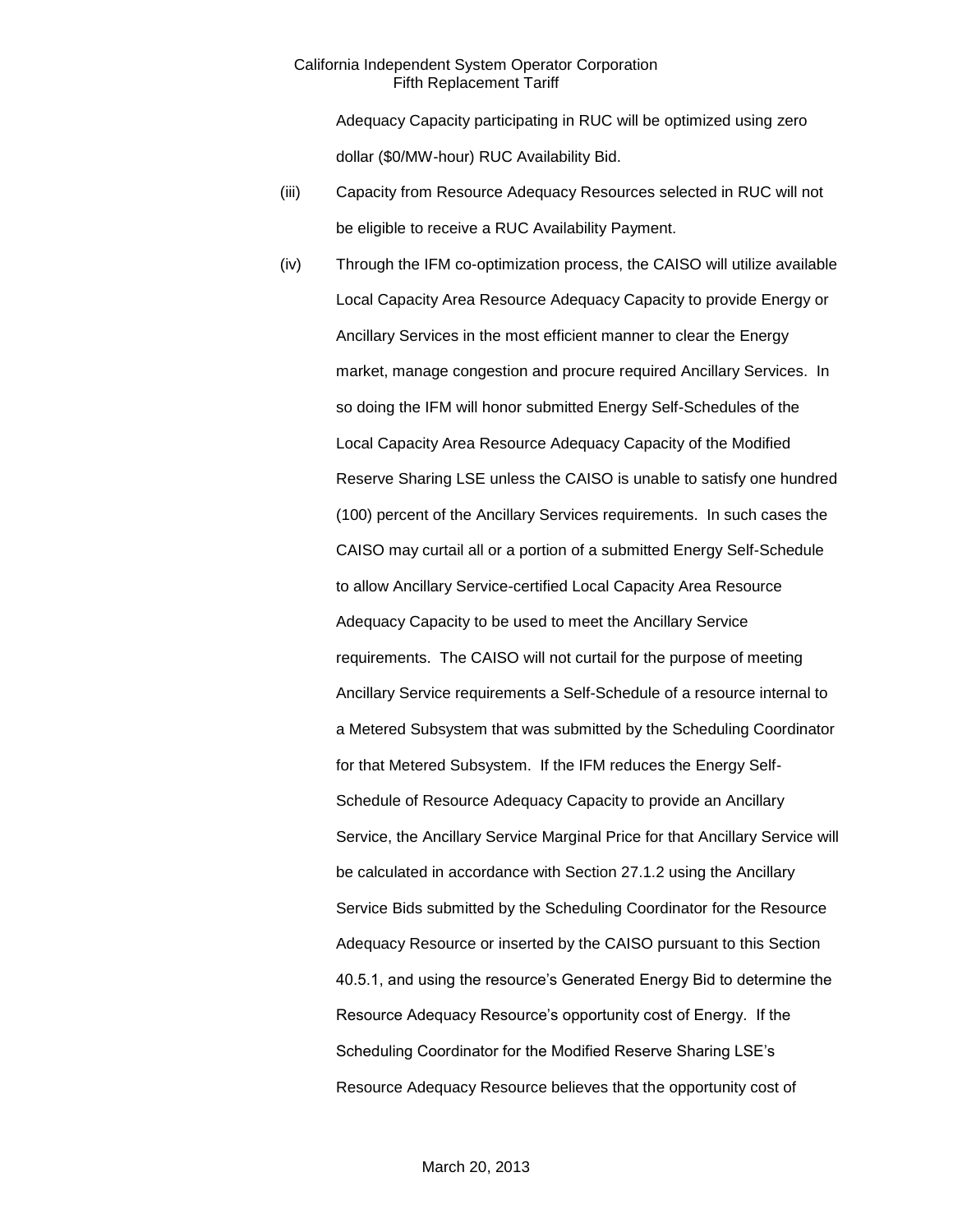Energy based on the Resource Adequacy Resource's Generated Energy Bid is insufficient to compensate for the resource's actual opportunity cost, the Scheduling Coordinator may submit evidence justifying the increased amount to the CAISO and to the FERC no later than seven (7) days after the end of the month in which the submitted Energy Self-Schedule was reduced by the CAISO to provide an Ancillary Service. The CAISO will treat such information as confidential and will apply the procedures in Section 20.4 of this CAISO Tariff with regard to requests for disclosure of such information. The CAISO shall pay the higher opportunity costs after those amounts have been approved by FERC.

- (2) Resource Adequacy Resources of Modified Reserve Sharing LSEs that do not clear in the IFM or are not committed in RUC shall have no further offer requirements in HASP or Real-Time, except under System Emergencies as provided in this CAISO Tariff.
- (3) Resource Adequacy Resources committed by the CAISO must maintain that commitment through Real-Time. In the event of a Forced Outage on a Resource Adequacy Resource committed in the Day-Ahead Market to provide Energy, the Scheduling Coordinator for the Modified Reserve Sharing LSE will have up to the next HASP bidding opportunity, plus one hour, to replace the lesser of: (i) the committed resource suffering the Forced Outage, (ii) the quantity of Energy committed in the Day-Ahead Market, or (iii) one hundred and seven (107) percent of the hourly forecast Demand.

#### **40.5.2 Demand Forecast Accuracy**

On a monthly basis, the CAISO will review Meter Data to evaluate the accuracy or quality of the hourly Day-Ahead Demand Forecasts submitted by the Scheduling Coordinator on behalf of Modified Reserve Sharing LSEs. If the CAISO determines, based on its review, that one or more Demand Forecasts materially under-forecasts the Demand of the Modified Reserve Sharing LSEs for whom the Scheduling Coordinator schedules, after accounting for weather adjustments, the CAISO will notify the Scheduling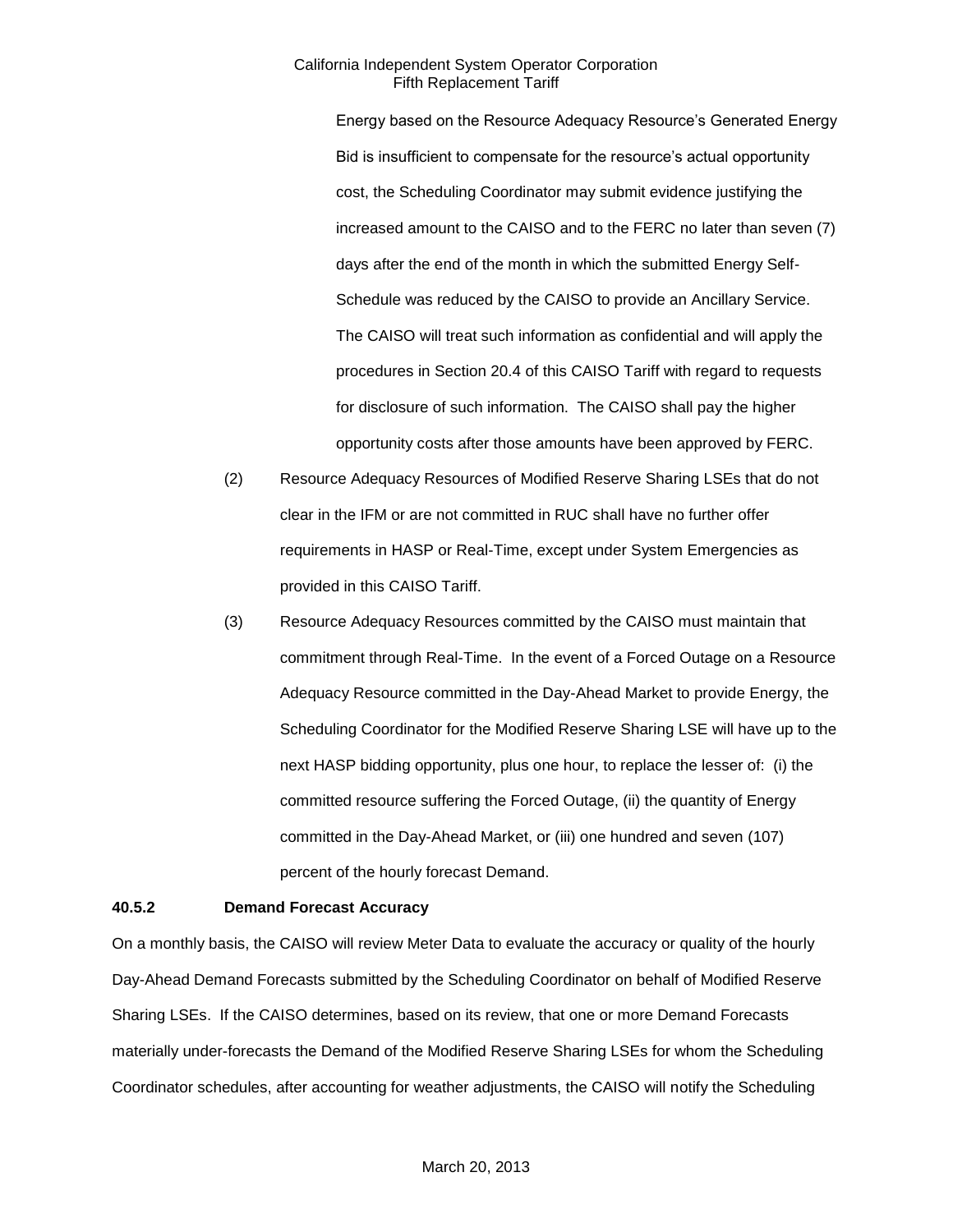Coordinator of the deficiency and will cooperate with the Scheduling Coordinator and Modified Reserve Sharing LSE(s) to revise its Demand Forecast protocols or criteria. If the material deficiency affects ten (10) hourly Demand Forecasts over a minimum of two (2) non-consecutive Business Days within a month, the CAISO may: (i) inform State of California authorities including, but not necessarily limited to, the California Legislature, and identify the Modified Reserve Sharing LSE(s) represented by the Scheduling Coordinator and (ii) assign to the Scheduling Coordinator responsibility for all tier 1 RUC charges as specified in Section 11.8.6.5 to address the uncertainty caused by the Scheduling Coordinator's deficient hourly Demand Forecasts until the deficiency is addressed.

#### **40.5.3 Requirement To Make Resources Available In System Emergency**

Scheduling Coordinators for Modified Reserve Sharing LSEs that are MSS Operators shall make resources available to the CAISO during a System Emergency in accordance with the provisions of their Metered Subsystem Agreement. Scheduling Coordinators for all other Modified Reserve Sharing LSEs shall make available to the CAISO upon a warning or emergency notice of an actual or imminent System Emergency all resources that have not submitted a Self-Schedule or Economic Bid in the IFM that were listed in the Modified Reserve Sharing LSE's monthly Resource Adequacy Plan that are physically capable of operating without violation of any applicable law.

# **40.5.4 Consequence Of Failure To Meet Scheduling Obligation**

(1) If the Scheduling Coordinator for the Modified Reserve Sharing LSE fails to submit a Self-Schedule or submit Bids equal to 115% of its hourly Demand Forecasts for each Trading Hour for the next Trading Day in the IFM and RUC, the Scheduling Coordinator will be charged a capacity surcharge of three times the price of the relevant Day-Ahead Hourly LAP LMP in the amount of the shortfall. To the extent the Scheduling Coordinator for the Modified Reserve Sharing LSE schedules imports on one or more Scheduling Points in an aggregate megawatt amount greater than its aggregate import deliverability allocation under Section 40.4.6.2, the quantity of megawatts in excess of its import deliverability allocation will not count toward satisfying the Modified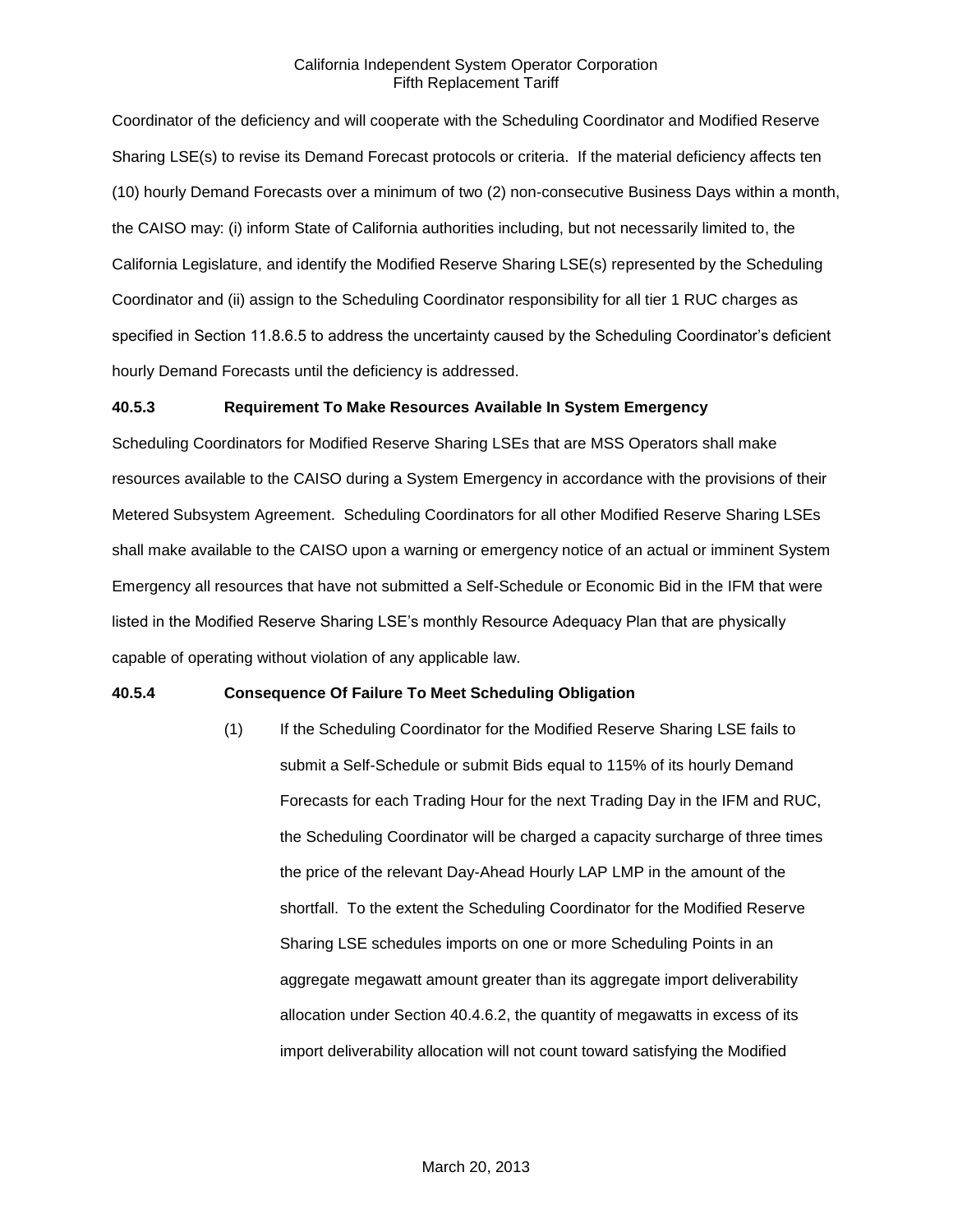Reserve Sharing LSE's scheduling obligation, unless it clears the Day-Ahead Market.

- (2) If the Scheduling Coordinator for the Modified Reserve Sharing LSE cannot fulfill its obligations under Section 40.5.1(3), the Scheduling Coordinator for the Modified Reserve Sharing LSE will be charged a capacity surcharge of two times the average of the six (6) Settlement Interval LAP prices for the hour in the amount of the shortfall. Energy scheduled in the HASP will not net against, or be used as a credit to correct, any failure to fulfill the Day-Ahead IFM hourly scheduling and RUC obligation in Section 40.5.1(1).
- (3) Any Energy surcharge received by the CAISO pursuant to this Section 40.5.4 shall be allocated to Scheduling Coordinators representing other Load Serving Entities in proportion to each such Scheduling Coordinator's Measured Demand during the relevant Trading Hour(s) to the aggregate CAISO Measured Demand during the relevant Trading Hour(s).

# **40.5.5 Substitution Of Resources**

Subject to the provisions of this Section 40.5, the Scheduling Coordinator for a Modified Reserve Sharing LSE may substitute for its Resource Adequacy Resources listed in its monthly Resource Adequacy Plan provided:

- (1) Substitutions must occur no later than the close of the IFM; and
- (2) Resources eligible for substitution are either imports or capacity from non-Resource Adequacy Resources or Resource Adequacy Resources with additional available capacity defined as Net Qualifying Capacity in excess of previously sold Resource Adequacy Capacity; however a Local Capacity Area Resource may be substituted only with capacity from non-Resource Adequacy Resources located in the same Local Capacity Area.

# **40.6 Requirements For SCs And Resources For Reserve Sharing LSEs**

This Section 40.6 does not apply to Resource Adequacy Resources of Load following MSSs and those entities that participate in the Modified Reserve Sharing LSE program under Section 40.5. Scheduling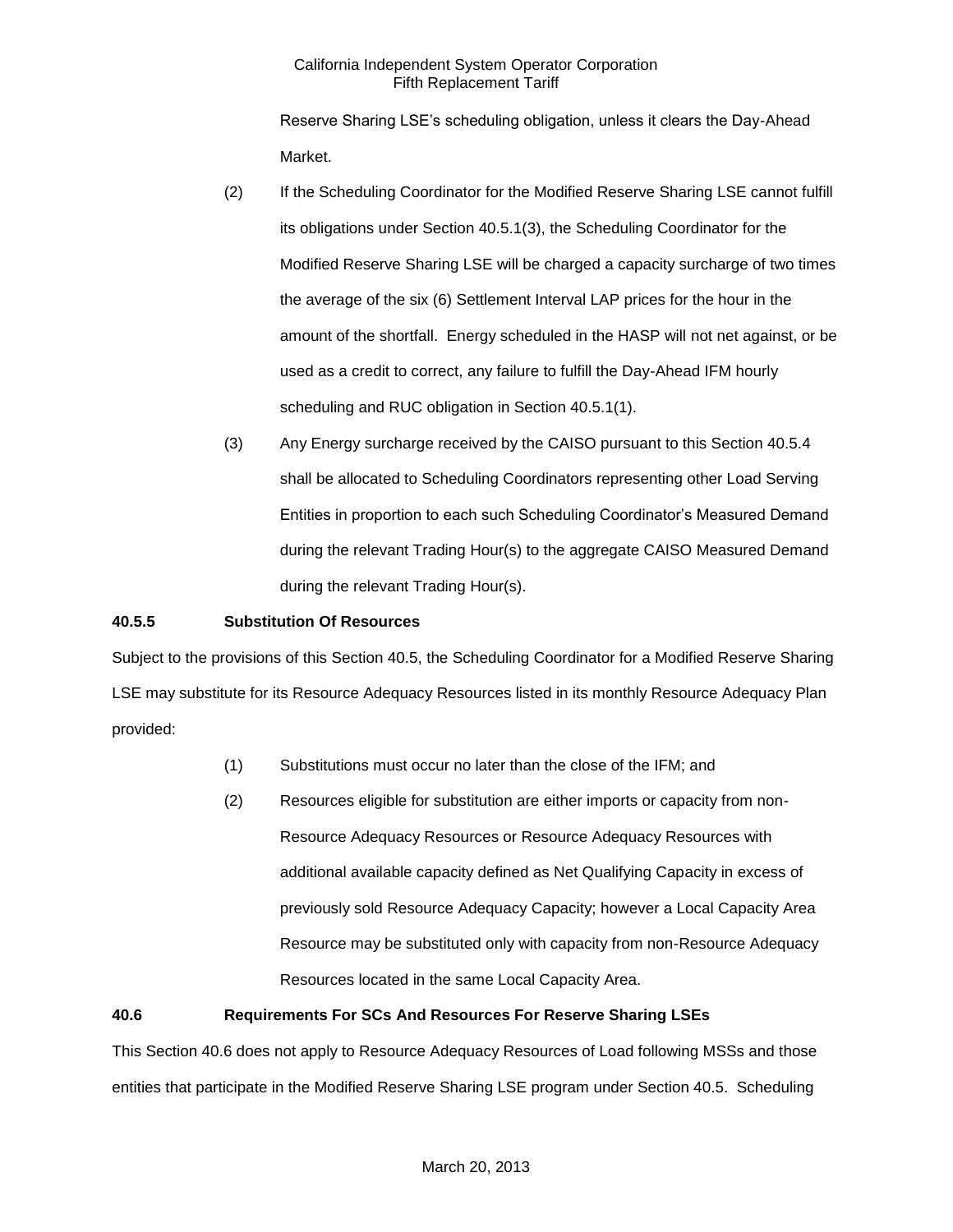Coordinators supplying Resource Adequacy Capacity shall make the Resource Adequacy Capacity listed in the Scheduling Coordinator's monthly Supply Plans under Section 40.4.7 available to the CAISO each hour of each day of the reporting month in accordance with this Section 40.6 and Section 9.3.1.3.

#### **40.6.1 Day-Ahead Availability**

Scheduling Coordinators supplying Resource Adequacy Capacity shall make the Resource Adequacy Capacity, except for that subject to Section 40.6.4, available Day-Ahead to the CAISO as follows:

- (1) Resource Adequacy Resources physically capable of operating must submit: (a) Economic Bids for Energy and/or Self-Schedules for all their Resource Adequacy Capacity and (b) Economic Bids for Ancillary Services and/or a Submission to Self-Provide Ancillary Services in the IFM for all of their Resource Adequacy Capacity that is certified to provide Ancillary Services. For Resource Adequacy Capacity that is certified to provide Ancillary Services and is not covered by a Submission to Self-Provide Ancillary Services, the resource must submit Economic Bids for each Ancillary Service for which the resource is certified. For Resource Adequacy Capacity subject to this requirement for which no Economic Energy Bid or Self-Schedule has been submitted, the CAISO shall insert a Generated Bid in accordance with Section 40.6.8. For Resource Adequacy Capacity subject to this requirement for which no Economic Bids for Ancillary Services or Submissions to Self-Provide Ancillary Services have been submitted, the CAISO shall insert a Generated Bid in accordance with Section 40.6.8 for each Ancillary Service the resource is certified to provide.
- (2) Resource Adequacy Resources that are Extremely Long-Start Resources must make themselves available to the CAISO by complying with the Extremely Long-Start Commitment Process under Section 31.7 or otherwise committing the ELS Resource upon instruction from the CAISO, if physically capable. Once the ELS Resource is committed by the CAISO, it is subject to the provisions of this Section 40.6.1 regarding Day-Ahead Availability and Section 40.6.2 regarding Real-Time Availability for the Trading Days for which it was committed.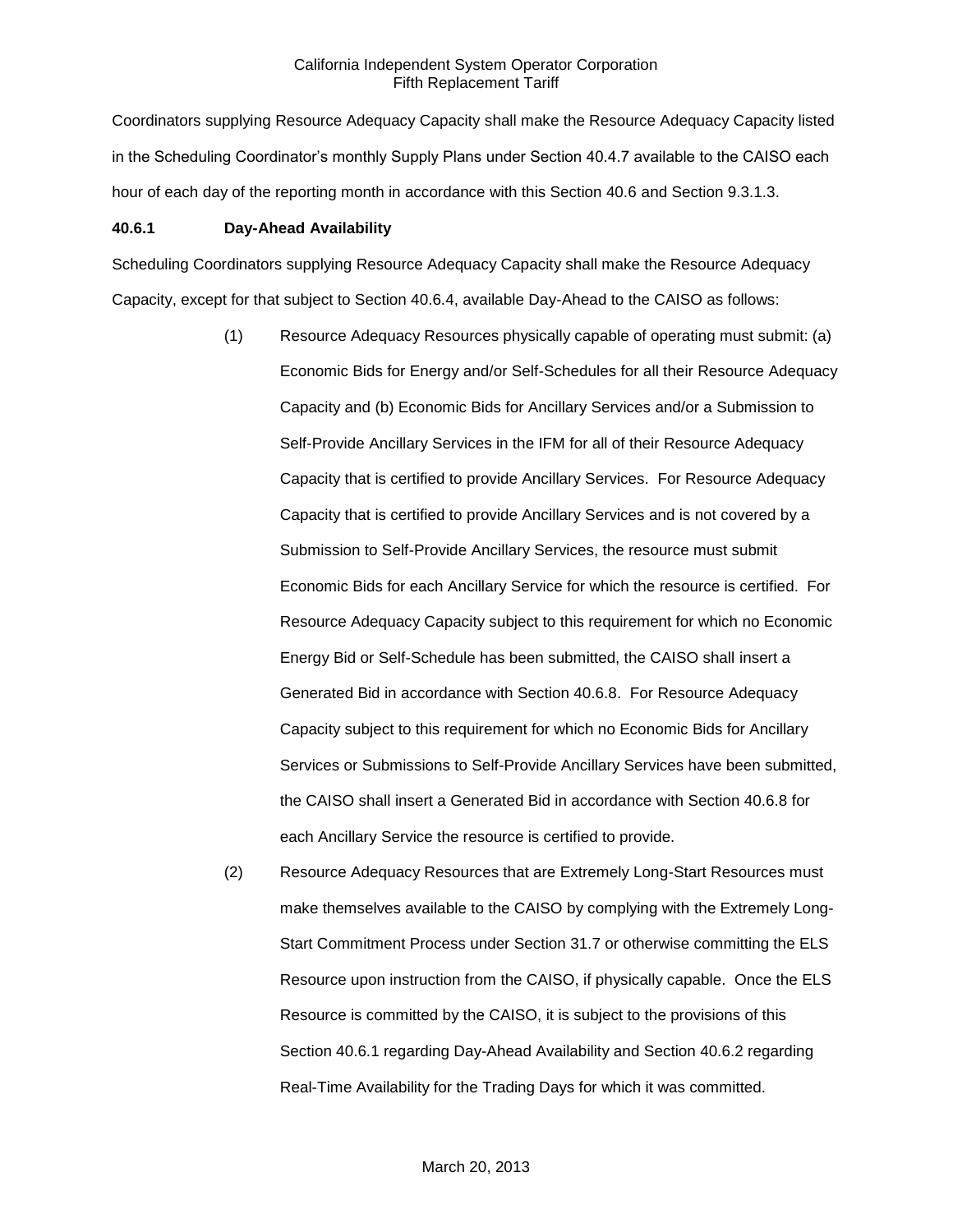- (3) Resource Adequacy Resources must be available except for limitations specified in the Master File, legal or regulatory prohibitions or as otherwise required by this CAISO Tariff or by Good Utility Practice.
- (4) Through the IFM co-optimization process, the CAISO will utilize available Resource Adequacy Capacity to provide Energy or Ancillary Services in the most efficient manner to clear the Energy market, manage congestion and procure required Ancillary Services. In so doing, the IFM will honor submitted Energy Self-Schedules of Resource Adequacy Capacity unless the CAISO is unable to satisfy one hundred percent (100%) of the Ancillary Services requirements. In such cases, the CAISO may curtail all or a portion of a submitted Energy Self-Schedule to allow Ancillary Service-certified Resource Adequacy Capacity to be used to meet the Ancillary Service requirements. The CAISO will not curtail for the purpose of meeting Ancillary Service requirements a Self-Schedule of a resource internal to a Metered Subsystem that was submitted by the Scheduling Coordinator for that Metered Subsystem. If the IFM reduces the Energy Self-Schedule of Resource Adequacy Capacity to provide an Ancillary Service, the Ancillary Service Marginal Price for that Ancillary Service will be calculated in accordance with Section 27.1.2 using the Ancillary Service Bids submitted by the Scheduling Coordinator for the Resource Adequacy Resource or inserted by the CAISO pursuant to this Section 40.6.1, and using the resource's Generated Energy Bid to determine the Resource Adequacy Resource's opportunity cost of Energy. If the Scheduling Coordinator for the Resource Adequacy Resource believes that the opportunity cost of Energy based on the Resource Adequacy Resource's Generated Energy Bid is insufficient to compensate for the resource's actual opportunity cost, the Scheduling Coordinator may submit evidence justifying the increased amount to the CAISO and to the FERC no later than seven (7) days after the end of the month in which the submitted Energy Self-Schedule was reduced by the CAISO to provide an Ancillary Service.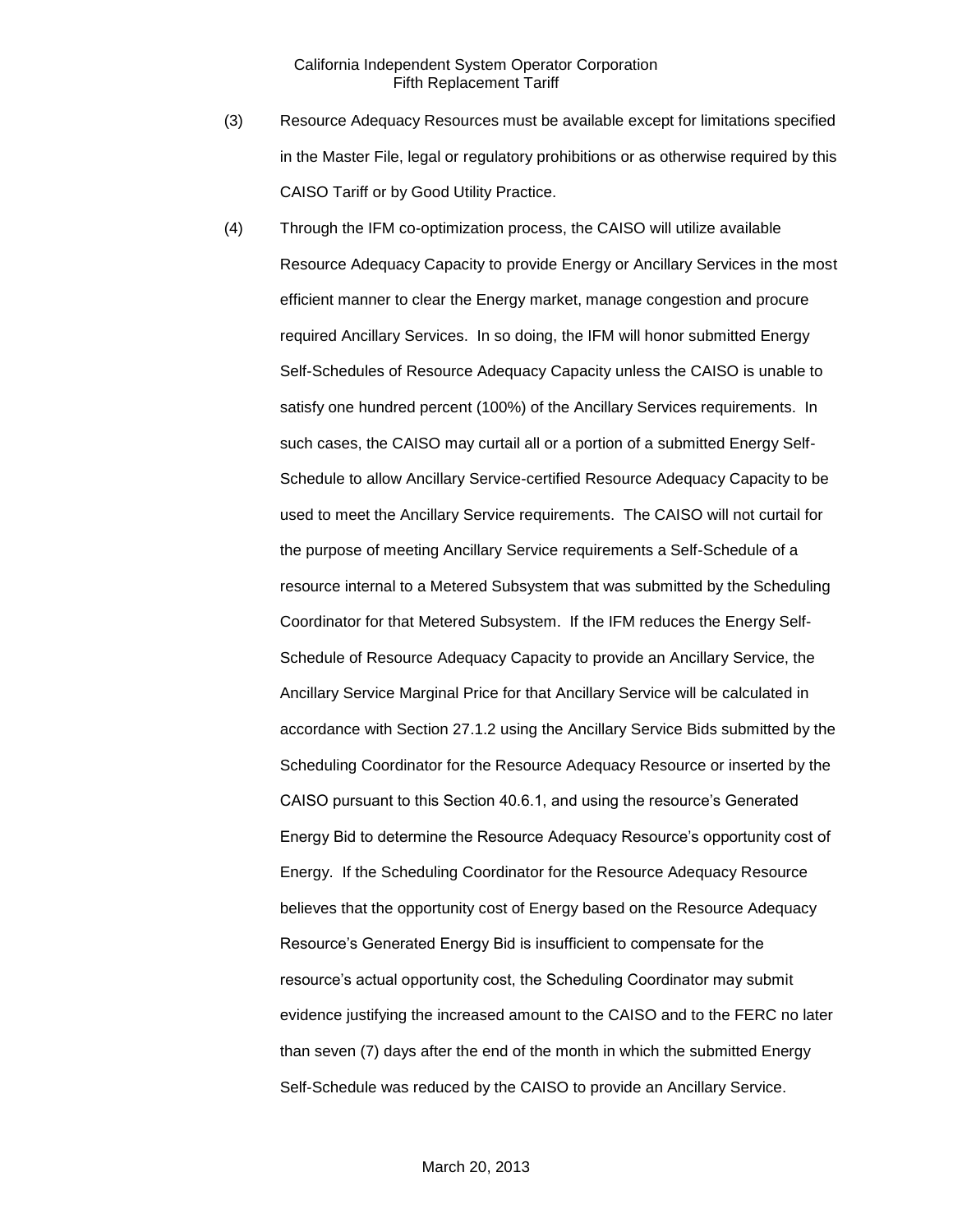The CAISO will treat such information as confidential and will apply the procedures in Section 20.4 of this CAISO Tariff with regard to requests for disclosure of such information. The CAISO shall pay any higher opportunity costs approved by FERC.

- (5) A Resource Adequacy Resources must participate in the RUC to the extent that the resource has available Resource Adequacy Capacity that is not reflected in an IFM Schedule. Resource Adequacy Capacity participating in RUC will be optimized using a zero dollar (\$0/MW-hour) RUC Availability Bid.
- (6) Capacity from Resource Adequacy Resources selected in RUC will not be eligible to receive a RUC Availability Payment.

# **40.6.2 Real-Time Availability**

Resource Adequacy Resources that have received an IFM Schedule for Energy or Ancillary Services or a RUC Schedule for all or part of their Resource Adequacy Capacity must remain available to the CAISO through Real-Time for Trading Hours for which they receive an IFM or RUC Schedule, including any Resource Adequacy Capacity of such resources that is not included in an IFM Schedule or RUC Schedule, except for Resource Adequacy Capacity that is subject to Section 40.6.4. Short Start Units or Long Start Units that are Resource Adequacy Resources that do not have an IFM Schedule or a RUC Schedule for any of their Resource Adequacy Capacity for a given Trading Hour may be required to be available to the CAISO through Real-Time as specified in Sections 40.6.3 and 40.6.7. Resource Adequacy Resources with Resource Adequacy Capacity that is required to be available to the CAISO through Real-Time and does not have an IFM Schedule or a RUC Schedule for a given Trading Hour must submit to the RTM for that Trading hour: (a) Energy Bids and Self-Schedules for the full amount of the available Resource Adequacy Capacity, including capacity for which it has submitted Ancillary Services Bids or Submissions to Self-Provide Ancillary Services; and (b) Ancillary Services Bids and Submissions to Self-Provide Ancillary Services for the full amount of the available Ancillary Servicecertified Resource Adequacy Capacity and for each Ancillary Service for which the resource is certified, including capacity for which it has submitted Energy Bids and Self-Schedules. The CAISO will insert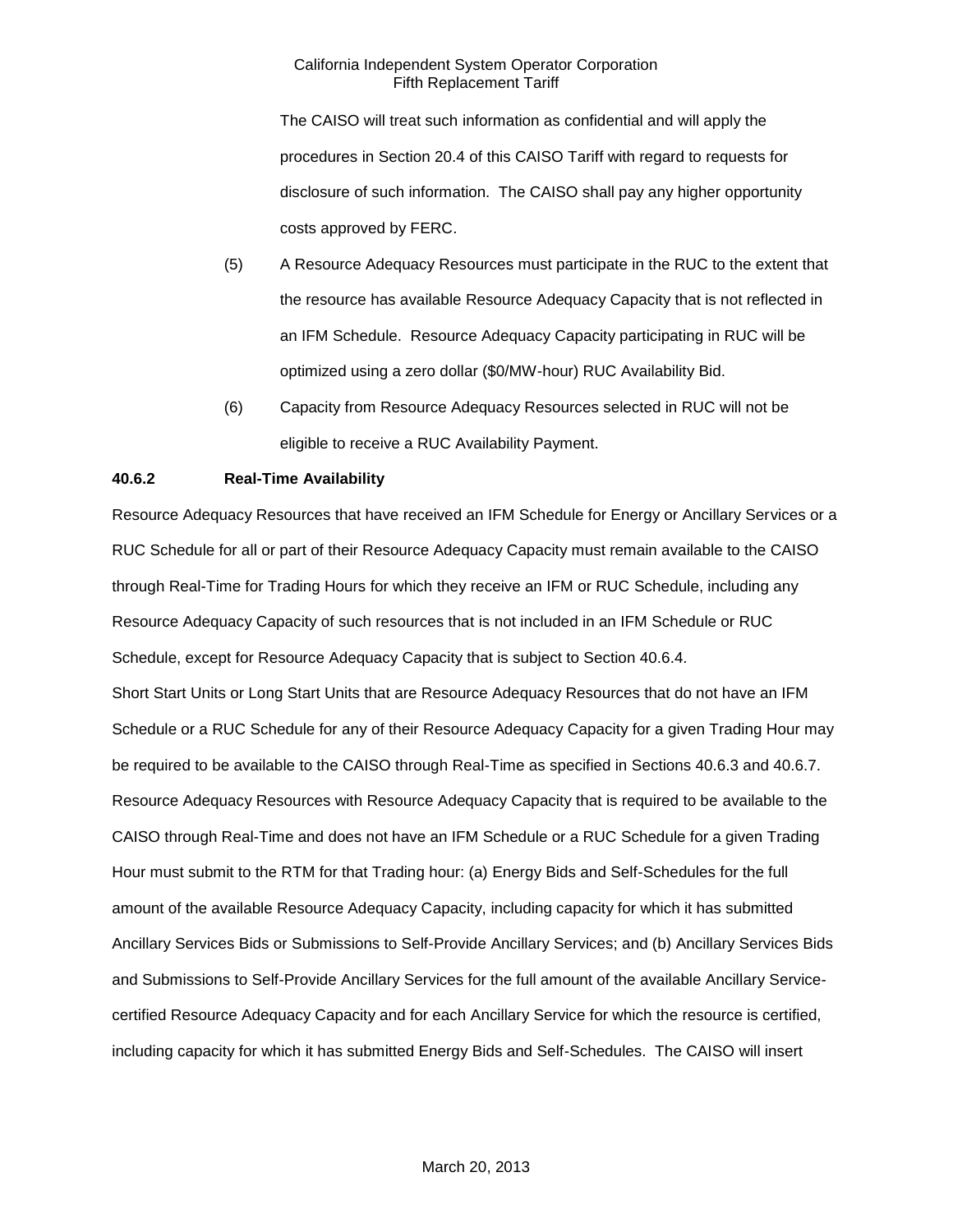Generated Bids in accordance with Section 40.6.8 for any Resource Adequacy Capacity subject to the above requirements for which the resource has failed to submit the appropriate bids to the RTM. The CAISO will honor submitted Energy Self-Schedules of Resource Adequacy Capacity unless the CAISO is unable to satisfy one hundred (100) percent of its Ancillary Services requirements. In such cases, the CAISO may curtail all or a portion of a submitted Energy Self-Schedule to allow Ancillary Service-certified Resource Adequacy Capacity to be used to meet the Ancillary Service requirements, as long as such curtailment does not lead to a real-time shortfall in energy supply. If the CAISO reduces a submitted Real-Time Energy Self-Schedule for Resource Adequacy Capacity when that capacity is needed to meet an Ancillary Services requirement, the Ancillary Service Marginal Price for that capacity will be calculated in accordance with Sections 27.1.2 and 40.6.1.

### **40.6.3 Additional Availability Requirements For Short Start Units**

A Short Start Unit that is a Resource Adequacy Resource and that does not have an IFM Schedule or a RUC Schedule for any of its capacity for a given Trading Hour is required to participate in the Real Time Market in accordance with Section 40.6.2. Such a resource that is also a Use-Limited Resource subject to Section 40.6.4 is required, consistent with their applicable use plan, to submit Economic Bids or Self Schedules for Resource Adequacy Capacity into the Real Time Market.

The CAISO may waive these availability obligations for a Short Start Unit that does not have an IFM Schedule or a RUC Schedule based on the procedure to be published on the CAISO Website.

### **40.6.4 Use-Limited Resources Additional Availability Requirements**

#### **40.6.4.1 Registration of Use-Limited Resources**

Hydroelectric Generating Units, Proxy Demand Resources, and Participating Load, including Pumping Load, are deemed to be Use-Limited Resources for purposes of this Section 40 and are not required to submit the application described in this Section 40.6.4.1. Scheduling Coordinators for other Use-Limited Resources, must provide the CAISO an application in the form specified on the CAISO Website requesting registration of a specifically identified resource as a Use-Limited Resource. This application shall include specific operating data and supporting documentation including, but not limited to:

(1) a detailed explanation of why the resource is subject to operating limitations;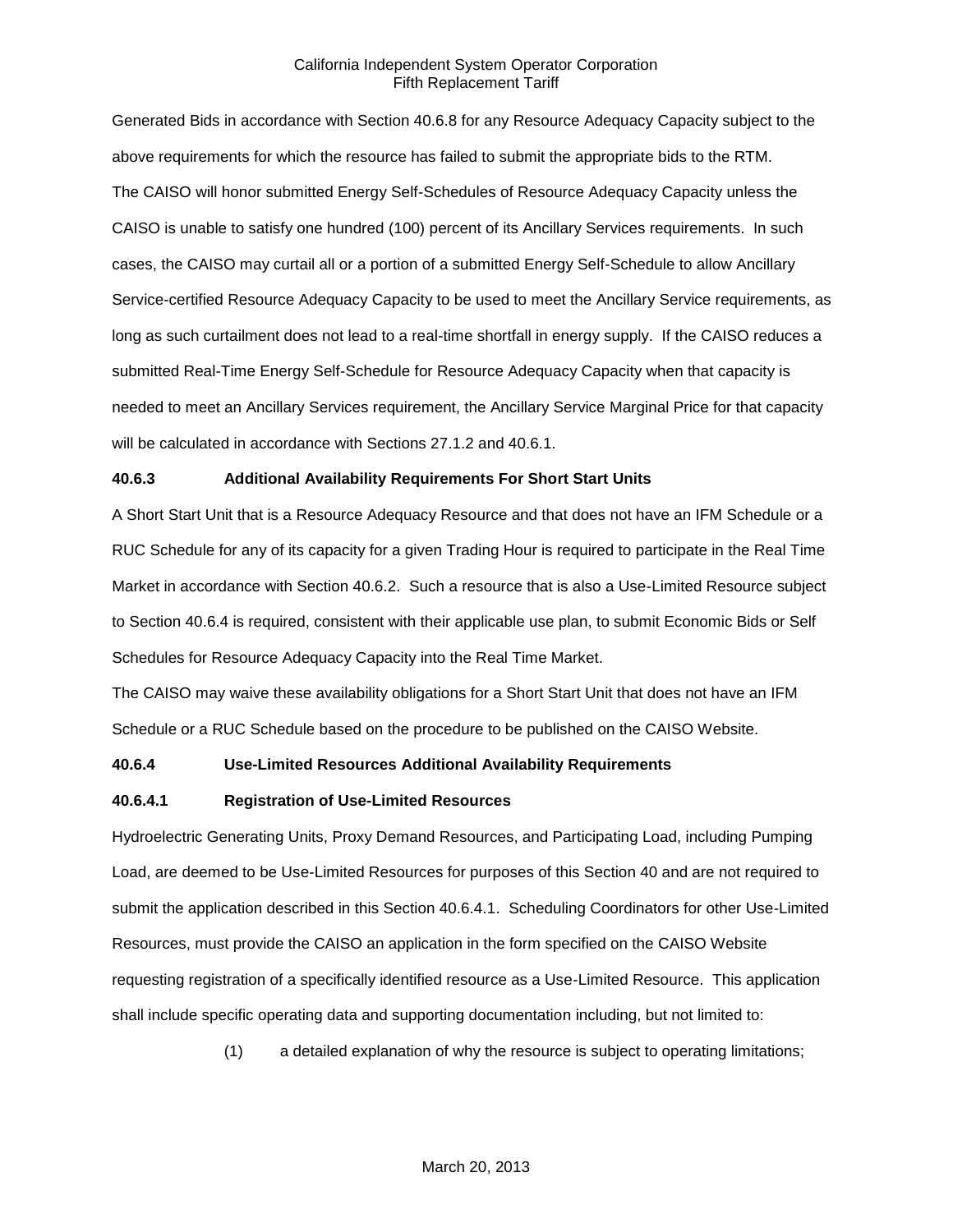- (2) historical data to show attainable MWhs for each 24-hour period during the preceding year, including, as applicable, environmental restrictions for NOx, SOx, or other factors; and
- (3) further data or other information as may be requested by the CAISO to understand the operating characteristics of the unit.

Within five (5) Business Days after receipt of the application, the CAISO will respond to the Scheduling Coordinator as to whether or not the CAISO agrees that the facility is eligible to be a Use-Limited Resource. If the CAISO determines the facility is not a Use-Limited Resource, the Scheduling Coordinator may challenge that determination in accordance with the CAISO ADR Procedures.

# **40.6.4.2 Use Plan**

The Scheduling Coordinator shall provide for the following Resource Adequacy Compliance Year a proposed annual use plan for each Use-Limited Resource that is a Resource Adequacy Resource. The proposed annual use plan will delineate on a month-by-month basis the total MWhs of Generation, total run hours, expected daily supply capability (if greater than four hours) and the daily Energy limit, operating constraints, and the timeframe for each constraint. The CAISO will have an opportunity to discuss the proposed annual use plan with the Scheduling Coordinator and suggest potential revisions to meet reliability needs of the system. The Scheduling Coordinator shall then submit its final annual use plan. Scheduling Coordinators for Use-Limited Resources must submit the proposed and final annual use plans in accordance with the schedule set forth in the Business Practice Manual. The Scheduling Coordinator will be able to update the projections made in the annual use plan in the monthly Resource Adequacy Plans. Hydroelectric Generating Units and Pumping Load will be able to update use plans intra-monthly as necessary to reflect evolving hydrological and meteorological conditions. The annual use plan must reflect the potential operation of the Use-Limited Resource at a level no less than the minimum criteria set forth by the Local Regulatory Authority for qualification of the resource.

# **40.6.4.3 Bidding Requirements on Use-Limited Resources**

# **40.6.4.3.1 Non-Hydro and Dispatchable Use-Limited Resources**

Use-Limited Resources, other than those subject to the provisions of 40.6.4.3.2, must submit a Supply Bid or Self-Schedule for their Resource Adequacy Capacity in the Day-Ahead Market whenever the Use-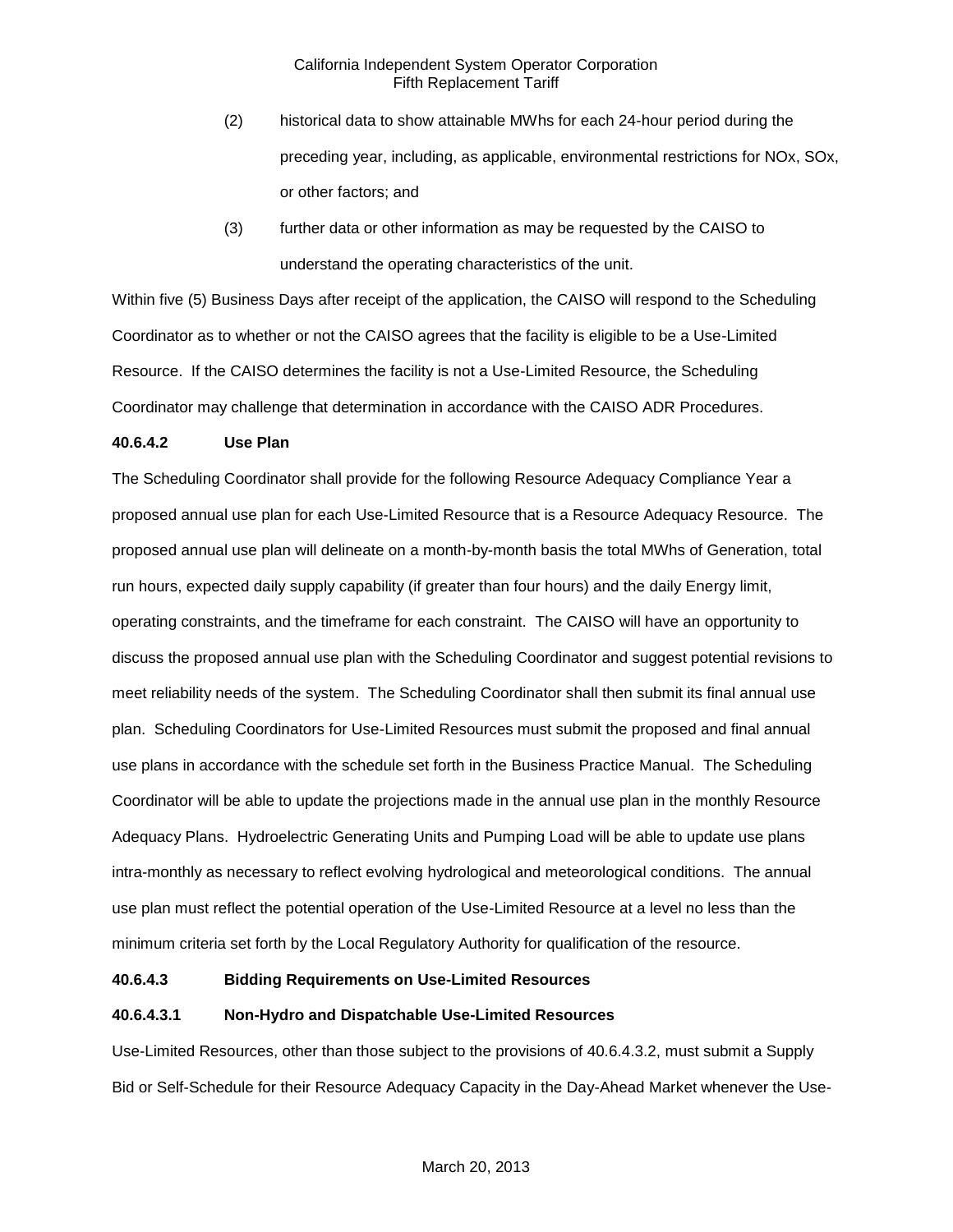Limited Resources are physically capable of operating in accordance with their operating criteria, including environmental or other regulatory requirements. Use-Limited Resources will also provide a daily Energy limit as part of their Day-Ahead Market offer to enable the CAISO to schedule them for the period in which they are capable of providing the Energy. To the extent that the daily Energy limit has been reached through Self-Schedules, no further action will be taken by the CAISO, unless rescheduling of the Energy is necessary for System Reliability. Use-Limited Resources will attempt to reschedule the Energy in recognition of the System Reliability concern, to the extent that the change is possible without violating a Use-Limited Resource's operating criteria.

# **40.6.4.3.2 Hydro and Non-Dispatchable Use-Limited Resources**

Hydroelectric Generating Units, Pumping Load, and Non-Dispatchable Use-Limited Resources shall submit Self-Schedules or Bids in the Day-Ahead Market for their expected available Energy or their expected as-available Energy, as applicable, in the Day-Ahead Market and HASP. Such resources shall also revise their Self-Schedules or submit additional Bids in HASP based on the most current information available regarding expected Energy deliveries. Hydroelectric Generating Units, Pumping Load, and Non-Dispatchable Use-Limited Resources will not be subject to commitment in the RUC process. The CAISO will retain discretion as to whether a particular resource should be considered a Non-Dispatchable Use-Limited Resource, and this decision will be made in accordance with the provisions of Section 40.6.4.1.

# **40.6.4.3.3 Availability of Use-Limited Resources During System Emergencies**

All Use-Limited Resources remain subject to Section 7.7.2.3 regarding System Emergencies to the extent the Use-Limited Resource is owned or controlled by a Participating Generator.

#### **40.6.4.3.4 Availability of Intermittent Resources**

Any Eligible Intermittent Resource that provides Resource Adequacy Capacity may, but is not required to, submit Bids in the Day-Ahead Market.

#### **40.6.5 Additional Availability Requirements For System Resources**

In the IFM, the multi-hour block constraints of a System Resource, other than a System Resource capable of submitting a Dynamic Schedule or a Resource-Specific System Resource, are honored in the optimization. Such a resource that is also a Resource Adequacy Resource must be capable of hourly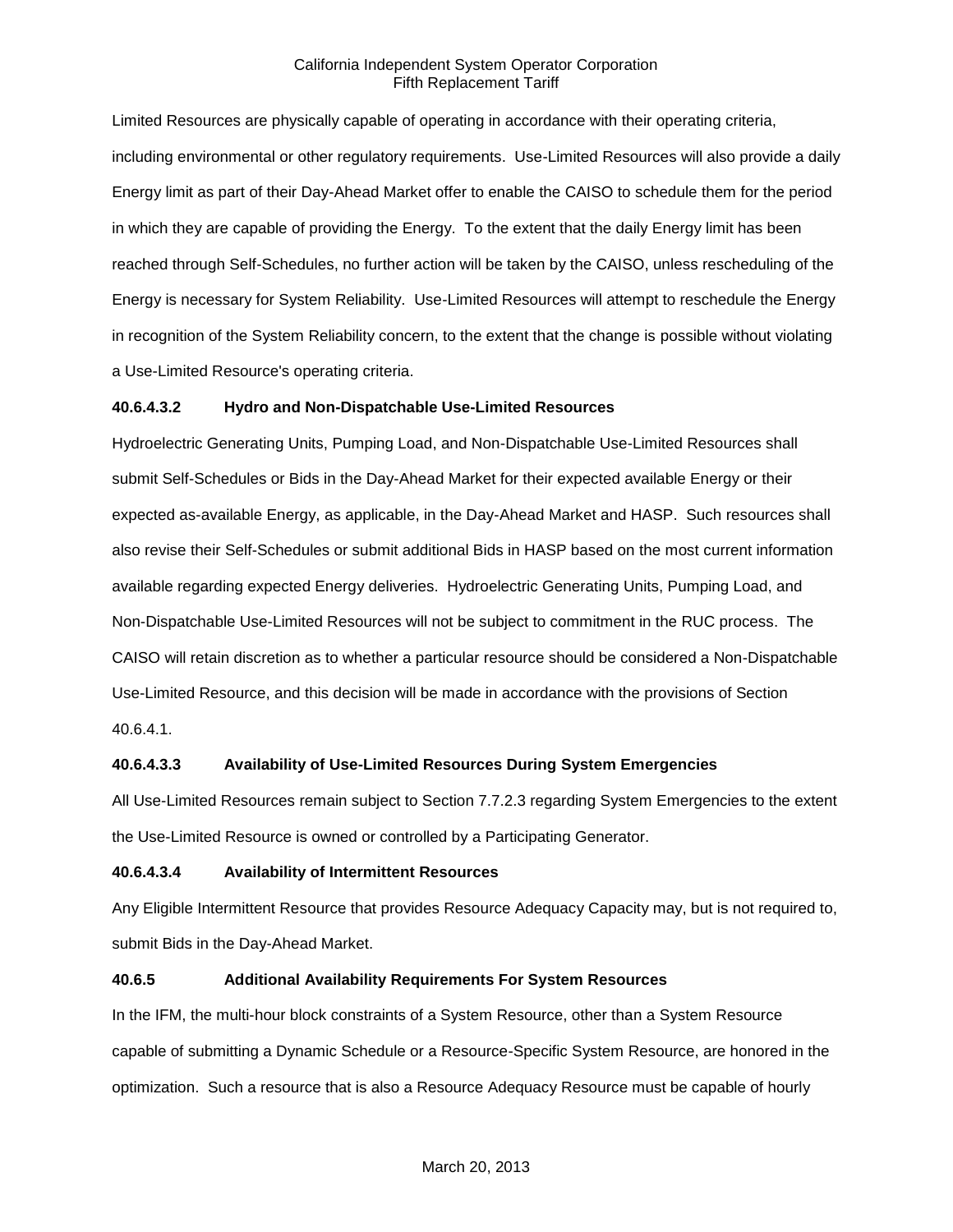scheduling by the CAISO in RUC if it is not fully scheduled in the IFM. If such a Resource Adequacy Resource is scheduled in the RUC, the CAISO will schedule the resource in the HASP for each hour of the resource's RUC schedule without regard to the multi-hour block constraint that was submitted to the IFM. For an existing System Resource that provides Resource Adequacy Capacity through a call-option that expires prior to the close of the IFM, such a System Resource listed on a Resource Adequacy Plan must be reported to the CAISO for consideration in the Extremely Long-Start Commitment Process.

# **40.6.5.1 Additional Availability Requirements for Dynamic and Non-Dynamic Resource-Specific System Resources**

A Dynamic or Non-Dynamic Resource-Specific System Resource that supplies Resource Adequacy Capacity, and is not otherwise a Use-Limited Resource under Section 40.6.4, will be subject to the requirements of Sections 40.6.1, 40.6.2 and either Section 40.6.3 as a Short Start Unit or Section 40.6.7 as a Long Start Unit based upon the Dynamic Resource-Specific System Resource's registered physical operating characteristics.

# **40.6.5.2 Dynamic Non-Resource-Specific System Resources**

A Dynamic non-Resource-Specific System Resource that provides Resource Adequacy Capacity will be subject to the provisions of 40.6.1 and 40.6.2.

# **40.6.6 Requirements For Partial Resource Adequacy Resources**

Only that output of a Partial Resource Adequacy Resource that is designated by a Scheduling Coordinator as Resource Adequacy Capacity in its monthly or annual Supply Plan shall have an availability obligation to the CAISO. Exports being supported by non-Resource Adequacy Capacity from a Partial Resource Adequacy Resource that becomes unavailable or unusable shall be considered as an export of non-Resource Adequacy Capacity based on the pro-rata allocation of derated capacity of the Partial Resource Adequacy Resource as follows:

- (a) Resource Adequacy Capacity [(Resource Adequacy Capacity/PMax Capacity of Resource Adequacy Resource) x MW Derate or Outage]; or
- (b) [1- (Resource Adequacy Capacity/PMax Capacity of Resource Adequacy Resource)] x De-rated PMax].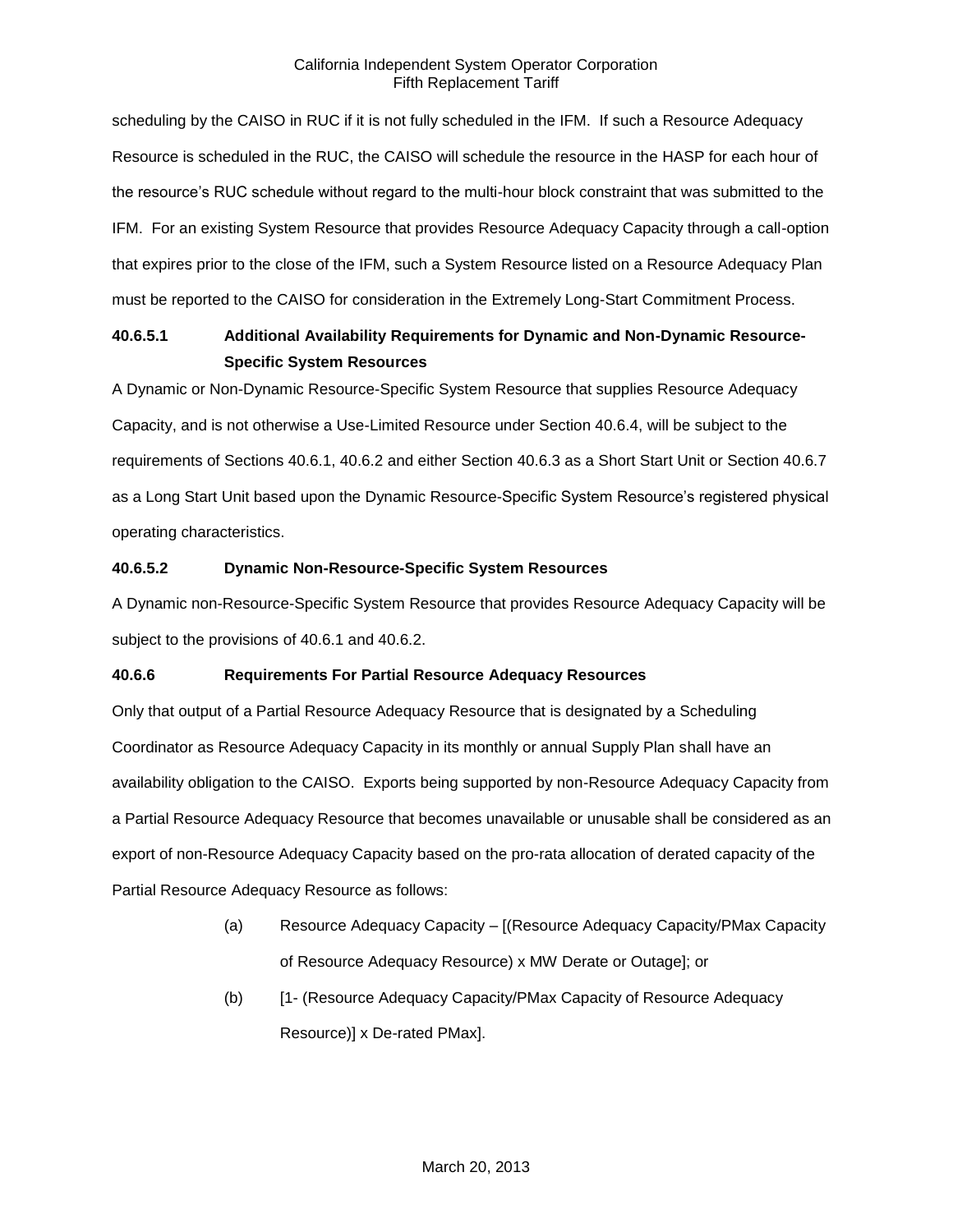# **40.6.7 Release Of Long Start Units**

Long Start Units not committed in the Day-Ahead Market will be released from any further obligation to submit Self-Schedules or Bids for the relevant Operating Day. Scheduling Coordinators for Long Start Units are not precluded from self-committing the unit after the Day-Ahead Market and submitting a Self-Schedule for Wheeling-Out in the HASP, unless precluded by terms of their contracts.

# **40.6.8 Use Of Generated Bids**

Prior to completion of the Day-Ahead Market, the CAISO will determine if Resource Adequacy Capacity subject to the requirements of Sections 40.5.1 or 40.6.1 and for which the CAISO has not received notification of an Outage has not been reflected in a Bid and will insert a Generated Bid for such capacity into the CAISO Day-Ahead Market. Prior to running the Real-Time Market, the CAISO will determine if Resource Adequacy Capacity subject to the requirements of Section 40.6.2 and for which the CAISO has not received notification of an Outage has not been reflected in a Bid and will insert a Generated Bid for such capacity into the Real-Time Market. If a Scheduling Coordinator for an RA Resource submits a partial bid for the resource's RA Capacity, the CAISO will insert a Generated Bid only for the remaining RA Capacity. In addition, the CAISO will determine if all dispatchable Resource Adequacy Capacity from Short Start Units, not otherwise selected in the IFM or RUC, is reflected in a Bid into the Real-Time Market and will insert a Generated Bid for any remaining dispatchable Resource Adequacy Capacity for which the CAISO has not received notification of an Outage. As provided in the Business Practice Manuals, a Generated Bid for Energy will be calculated and will include a greenhouse gas cost adder for a resource registered with the California Air Resources Board as having a greenhouse gas compliance obligation. A Generated Bid for Ancillary Services will equal zero dollars (\$0/MW-hour). Notwithstanding any of the provisions of Section 40.6.8 set forth above, the CAISO will not insert any Bid in the Real-Time Market required under this Section 40 for a Resource Adequacy Resource that is a Use-Limited Resource unless the resource submits an Energy Bid and fails to submit an Ancillary Service Bid.

# **40.6.8.1 Generated Bids for NRS-RA Resources**

Generated Bids to be submitted by the CAISO pursuant to Section 40.6.8 for non-Resource-Specific System Resources that provide Resource Adequacy capacity shall be calculated in accordance with this Section.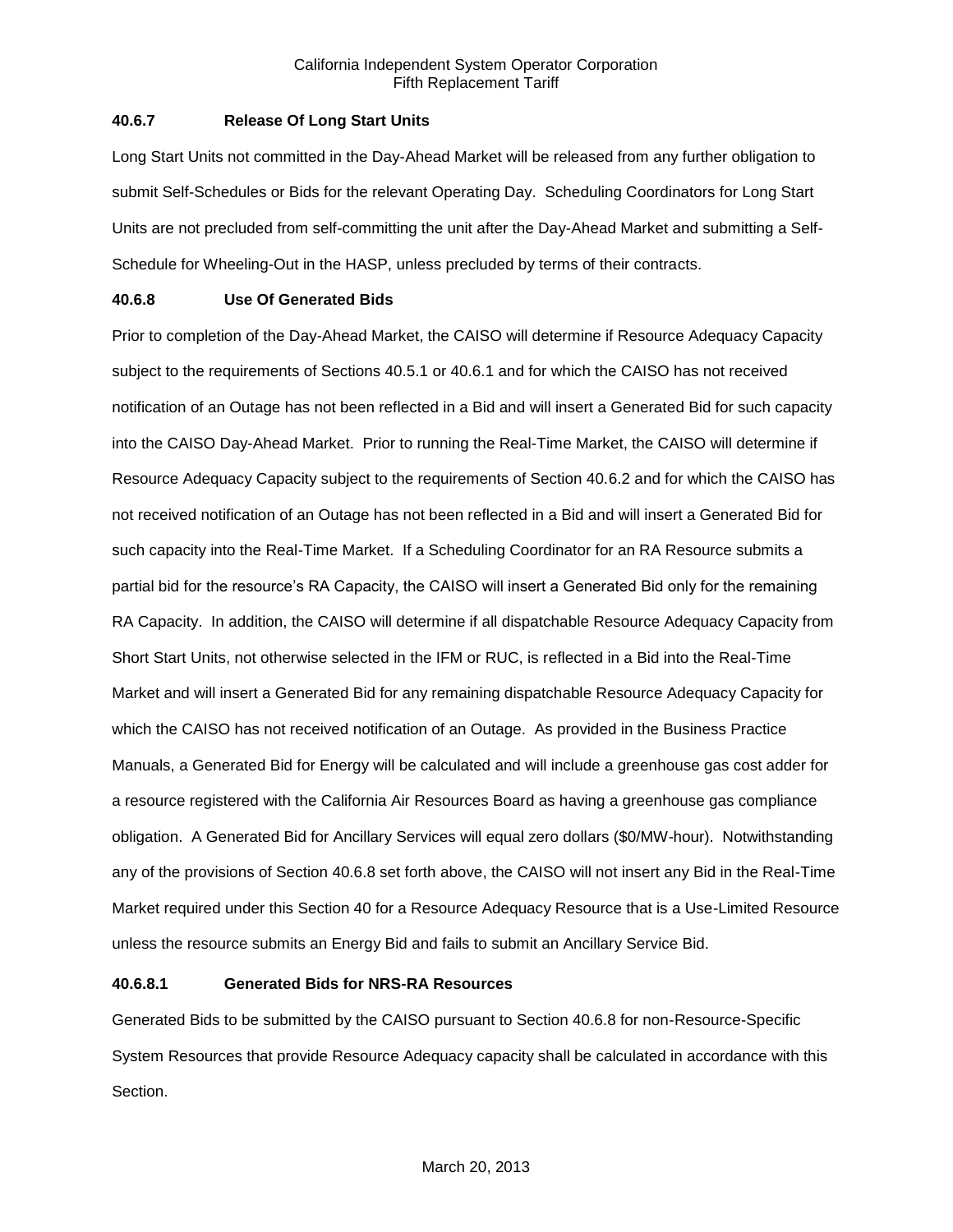# **40.6.8.1.1 Calculation Options for Generated Bids**

The Scheduling Coordinator for each non-Resource Specific System Resource that provides Resource Adequacy Capacity shall select the price taker option, LMP-based option, or negotiated price option as the methodology for calculating the Generated Bids to be submitted by the CAISO under Section 40.6.8 for both the DAM and RTMs. If no selection is made, the CAISO will apply the price taker option to calculate the Generated Bids. For the first ninety (90) days after a resource becomes a non-Resource-Specific System Resource, the calculation of Generated Bids for Resource Adequacy capacity is limited to the price taker option or negotiated price option.

# **40.6.8.1.2 Price Taker Option**

The price taker option is a Generated Bid of \$0/MWh plus the CAISO's estimate of the applicable grid management charge per MWh based on the gross amount of MWh scheduled in the DAM and HASP.

# **40.6.8.1.3 LMP-Based Option**

The LMP-based option calculates the Generated Bid as the weighted average of the lowest quartile of LMPs, at the Intertie point designated for the non-Resource-Specific System Resource's Resource Adequacy Capacity in the Supply Plan, during periods in which the resource was dispatched in the preceding ninety (90) days for which LMPs that have passed the price validation and correction process set forth in Section 35 are available. The weighted average will be calculated based on the quantities Dispatched within each segment of the Generated Bid curve. Each Bid segment created under the LMPbased option for Generated Bids will be subject to a feasibility test, as set forth in a Business Practice Manual, to determine whether there are a sufficient number of data points to allow for the calculation of an LMP-based Generated Bid. The feasibility test is designed to avoid excessive volatility of the Generated Bid under the LMP-based option that could result when calculated based on a relatively small number of prices. If the Scheduling Coordinator for the non-Resource Specific System Resource elects the LMP-based method, it must additionally select either the price-taker method or the negotiated-rate method as the alternative calculation method for the Generated Bids in the event that the feasibility test fails for the LMP-based method.

#### **40.6.8.1.4 Negotiated Price Option**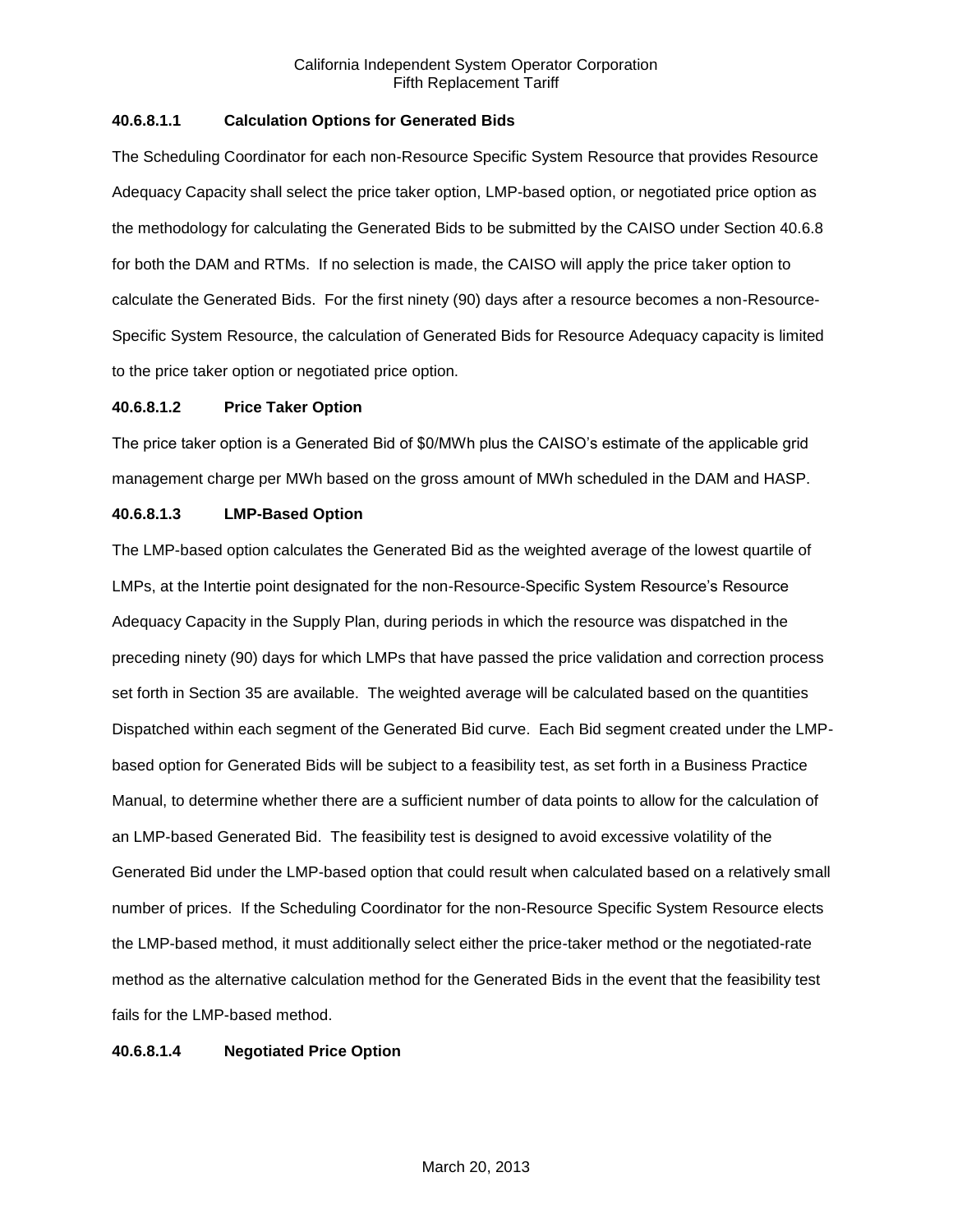Under the negotiated price option, a Scheduling Coordinator shall submit a proposed Generated Bid along with supporting information and documentation as described in a Business Practice Manual. Within ten (10) Business Days of receipt, the CAISO or an Independent Entity selected by the CAISO will provide a written response. If the CAISO or Independent Entity accepts the proposed Generated Bid, it will become effective within three (3) Business Days from the date of acceptance by the CAISO and remain in effect until: (1) the Generated Bid is modified by FERC; (2) the Generated Bid is modified by mutual agreement of the CAISO and the Scheduling Coordinator; or (3) the Generated Bid expires, is terminated or is modified pursuant to any agreed upon term or condition or pertinent FERC order. If the CAISO or Independent Entity selected by the CAISO does not accept the proposed Generated Bid, the CAISO or Independent Entity selected by the CAISO and the Scheduling Coordinator shall enter a period of good faith negotiations that terminates sixty (60) days following the date of submission of a proposed Generated Bid by a Scheduling Coordinator. If at any time during this period, the CAISO or Independent Entity selected by the CAISO and the Scheduling Coordinator agree upon the Generated Bid, it will be become effective within three (3) Business Days of the date of agreement and remain in effect until: (1) the Generated Bid is modified by FERC; (2) the Generated Bid is modified by mutual agreement of the CAISO and the Scheduling Coordinator; or (3) the Generated Bid expires, is terminated or is modified pursuant to any agreed upon term or condition or pertinent FERC order.

If by the end of the sixty (60) day period the CAISO or Independent Entity selected by the CAISO and the Scheduling Coordinator fail to agree on the Generated Bid to be used under the negotiated price option, the Scheduling Coordinator has the right to file a proposed Generated Bid with FERC pursuant to Section 205 of the Federal Power Act.

During the sixty (60) day period following the submission of a proposed negotiated Generated Bid by a Scheduling Coordinator, and pending FERC's acceptance in cases where the CAISO or Independent Entity selected by the CAISO fail to agree on the Generated Bid for use under the negotiated price option and the Scheduling Coordinator filed a proposed Generated Bid with FERC pursuant to Section 205 of the Federal Power Act, the Scheduling Coordinator has the option of electing to use any of the other options available pursuant to this Section.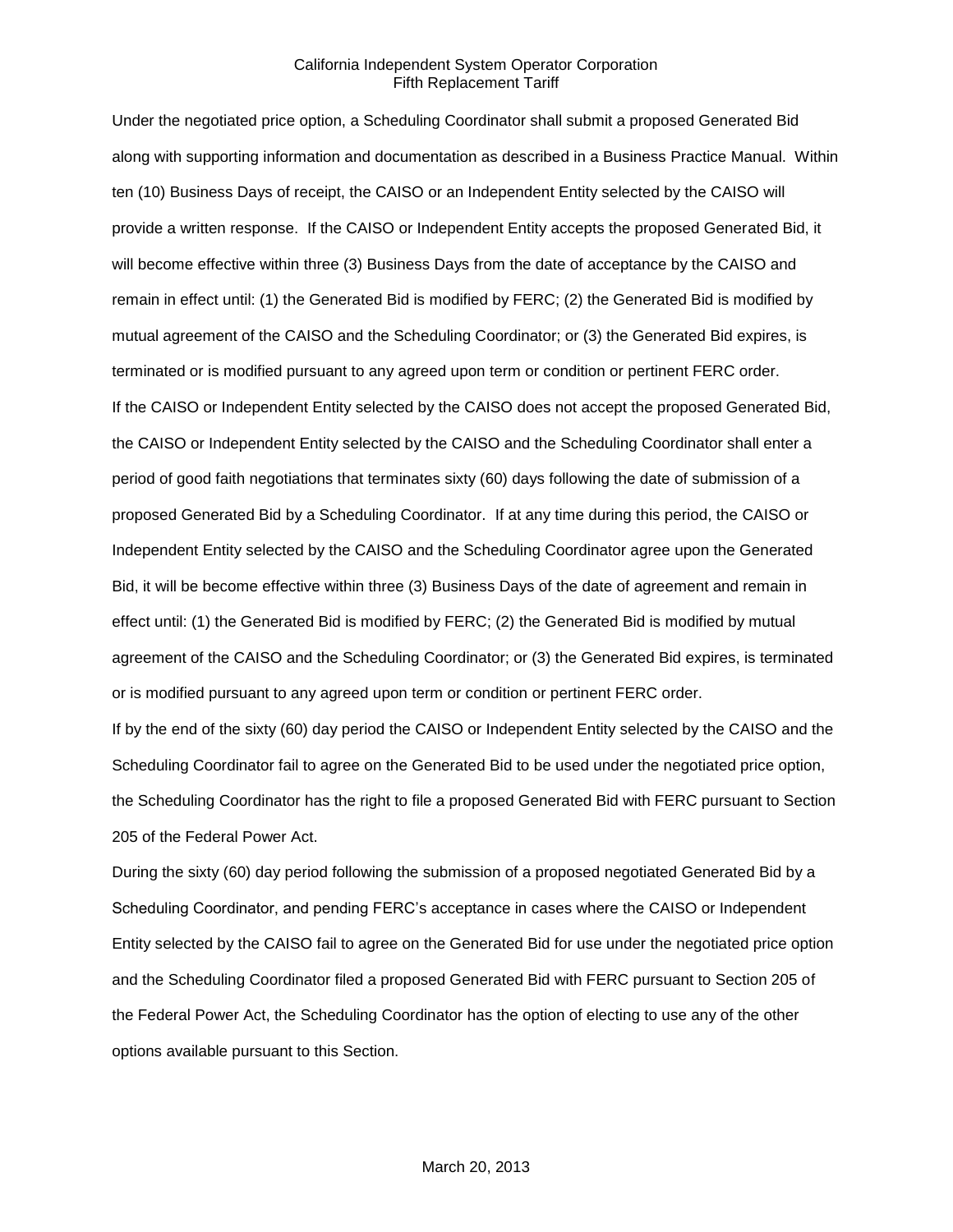The CAISO shall make an informational filing with FERC of any Generated Bids negotiated pursuant to this Section no later than seven (7) days after the end of the month in which the Generated Bids were established.

# **40.6.8.1.5 Partial Bids**

If a Scheduling Coordinator for a non-Resource-Specific System Resource that provides Resource Adequacy Capacity submits a bid for a MW quantity less than the Resource Adequacy Capacity identified in the resource's Supply Plan, the CAISO will insert a Generated Bid only for the remaining Resource Adequacy Capacity by extending the last segment of the resource's bid curve to the full quantity (MWh) of the Resource Adequacy obligation.

# **40.6.8.1.6 Subset-of-Hours Contracts**

The CAISO will submit Generated Bids for non-Resource-Specific System Resources that provide Resource Adequacy Capacity subject to a Subset-of-Hours Contract during only those hours in which the resource is contractually obligated to make the Resource Adequacy Capacity available and the CAISO has not received either notification of an Outage or a Bid for such capacity. If the Scheduling Coordinator for the non-Resource Specific System Resource submits a Bid for part of the Resource Adequacy Capacity subject to a Subset-of-Hours Contract for any hour the resource is contractually obligated to provide the Resource Adequacy Capacity, the CAISO will insert a Generated Bid only for the remaining Resource Adequacy Capacity. Non-Resource-Specific System Resources that provide Resource Adequacy Capacity subject to a Subset-of-Hours Contract must meet the technical interface specifications and submit contractual information as required by a Business Practice Manual.

# **40.6.9 Grandfathered Firm Liquidated Damages Contracts Requirements**

Resource Adequacy Capacity represented by a Firm Liquidated Damages Contract and relied upon by a Scheduling Coordinator in a monthly or annual Resource Adequacy Plan shall be submitted as a Self-Schedule or Bid in the Day-Ahead IFM to the extent such scheduling right exists under the Firm Liquidated Damages Contract.

# **40.6.10 Exports Of Energy From Resource Adequacy Capacity**

Resource Adequacy Capacity may be utilized to serve an Export Bid. An Export Bid may be submitted into the CAISO Markets and be cleared by the Energy being provided by Resource Adequacy Capacity.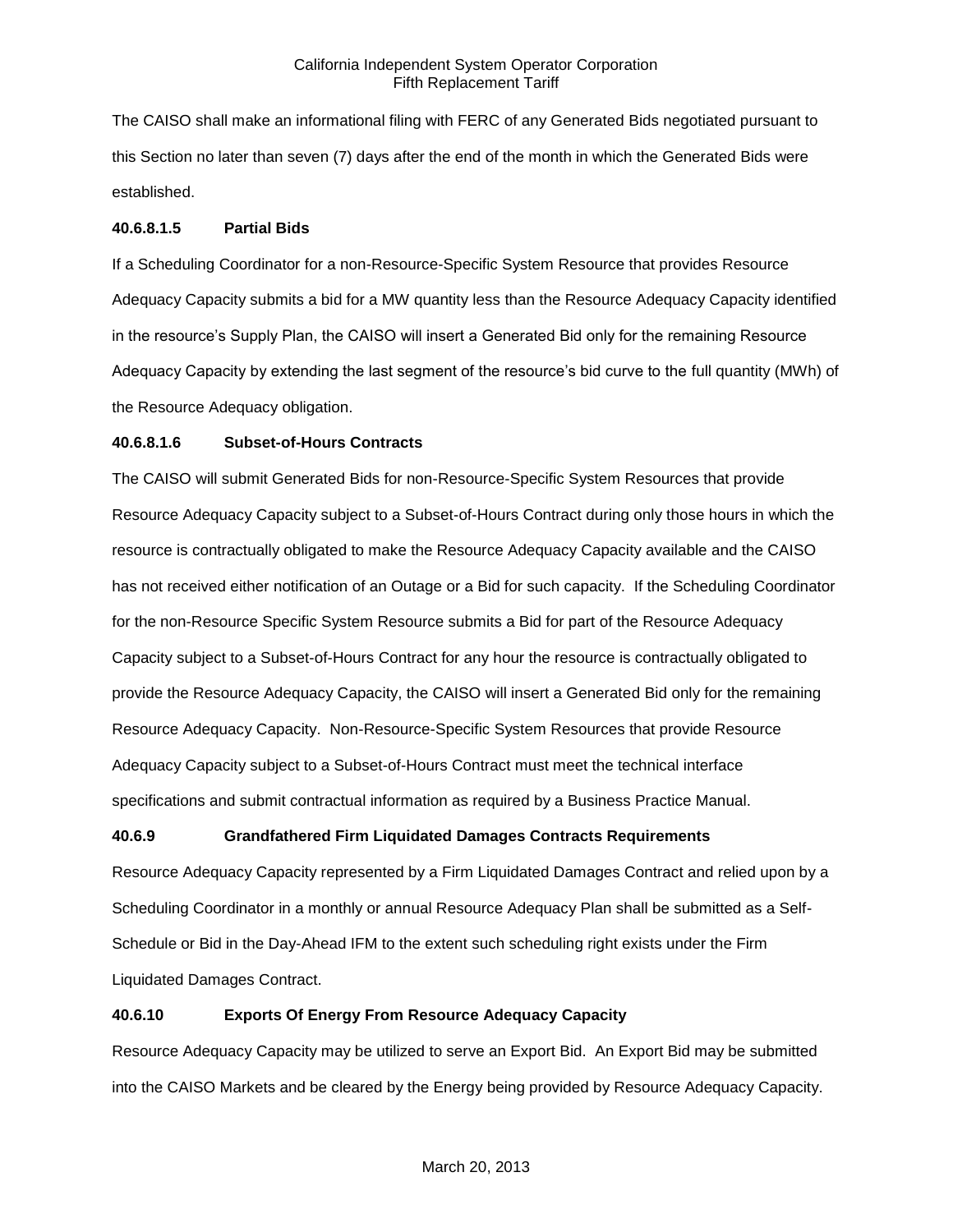# **40.6.11 Curtailment Of Exports In Emergency Situations**

At its sole discretion, the CAISO may curtail exports from Resource Adequacy Capacity to prevent or alleviate a System Emergency. An Export Bid or a Self-Schedule to provide exports included in a binding Schedule accepted in the IFM or HASP will not be distinguished from a Demand Bid or Self-Schedule to serve Load within the CAISO Balancing Authority Area included in a binding Schedule accepted in the IFM or HASP for purposes of curtailment under this Section, except as consistent with Good Utility Practice.

# **40.6.12 Participating Loads and Proxy Demand Resources**

Participating Loads or Proxy Demand Resources that are included in a Resource Adequacy Plan and Supply Plan, if the Scheduling Coordinator for the Participating Loads or Proxy Demand Resources is not the same as that for the Load Serving Entity, will be administered by the CAISO in accordance with the terms and conditions established by the CPUC or the Local Regulatory Authority.

# **40.7 Compliance**

The CAISO will evaluate Resource Adequacy Plans and Supply Plans as follows:

(a) The CAISO will evaluate whether each annual and monthly Resource Adequacy Plan submitted by a Scheduling Coordinator on behalf of a Load Serving Entity demonstrates Resource Adequacy Capacity sufficient to satisfy the Load Serving Entity's (i) allocated responsibility for Local Capacity Area Resources under Section 40.3.2 and (ii) applicable Demand and Reserve Margin requirements. If the CAISO determines that a Resource Adequacy Plan does not demonstrate Local Capacity Area Resources sufficient to meet its allocated responsibility under Section 40.3.2, compliance with applicable Demand and Reserve Margin requirements, or compliance with any other resource adequacy requirement in this Section 40 or adopted by the CPUC, Local Regulatory Authority, or federal agency, as applicable, the CAISO will notify the relevant Scheduling Coordinator, CPUC, Local Regulatory Authority, or federal agency with jurisdiction over the relevant Load Serving Entity, or in the case of a mismatch between Resource Adequacy Plan(s) and Supply Plan(s), the relevant Scheduling Coordinators, in an attempt to resolve any deficiency in accordance with the procedures set forth in the Business Practice Manual.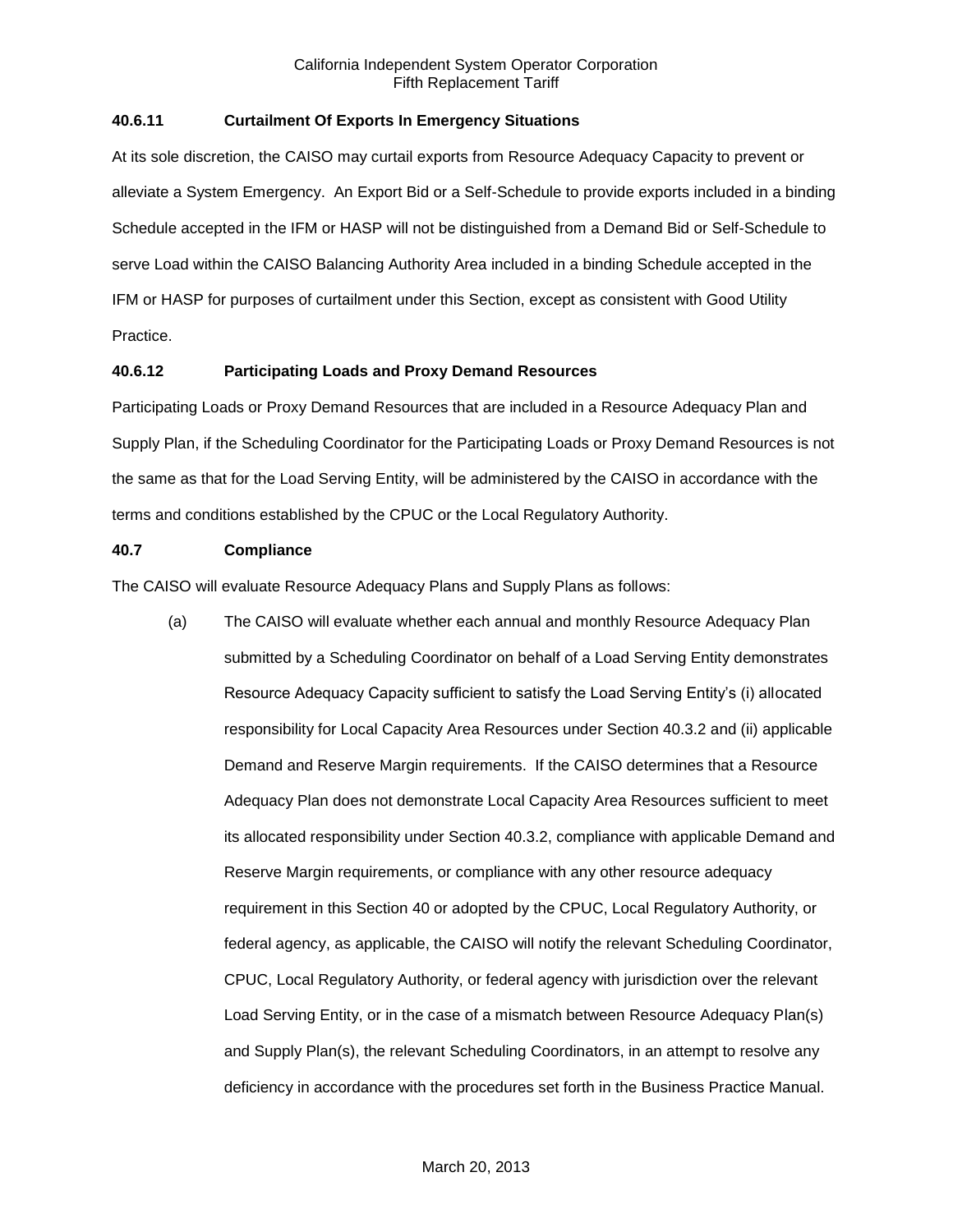The notification will be made at least 25 days in advance of the first day of the month covered by the plan and will include the reasons the CAISO believes a deficiency exists. If the deficiency relates to the demonstration of Local Capacity Area Resources in a Load Serving Entity's annual Resource Adequacy Plan, and the CAISO does not provide a written notice of resolution of the deficiency as set forth in the Business Practice Manual, the Scheduling Coordinator for the Load Serving Entity may demonstrate that the identified deficiency is cured by submitting a revised annual Resource Adequacy Plan within thirty (30) days of the beginning of the Resource Adequacy Compliance Year. For all other identified deficiencies, at least ten (10) days prior the effective month of the relevant Resource Adequacy Plan, the Scheduling Coordinator for the Load Serving Entity shall (i) demonstrate that the identified deficiency is cured by submitting a revised Resource Adequacy Plan or (ii) advise the CAISO that the CPUC, Local Regulatory Authority, or federal agency, as appropriate, has determined that no deficiency exists.

(b) The CAISO will evaluate whether each monthly Resource Adequacy Plan submitted by a Scheduling Coordinator on behalf of a Load Serving Entity demonstrates operationally available Resource Adequacy Capacity, excluding capacity scheduled to take an Approved Maintenance Outage during the resource adequacy month, that is equal to or greater than the Load Serving Entity's applicable forecasted monthly Demand and Reserve Margin. For each day of the month where the CAISO determines that the criteria set forth in Section 9.3.1.3.2.3(b) is not met, if a monthly Resource Adequacy Plan (i) includes capacity scheduled to take an Approved Maintenance Outage on that day that has not been replaced pursuant to Sections 9.3.1.3.1, or 9.3.1.3.2, and (ii) does not demonstrate operationally available Resource Adequacy Capacity equal to or greater than the Load Serving Entity's applicable forecasted monthly Demand and Reserve Margin, the CAISO will require outage replacement and will provide notice of the outage replacement requirement to the Local Regulatory Authority, the Scheduling Coordinator for the Load Serving Entity, and the Scheduling Coordinator for the Resource Adequacy Resource scheduled to take the Approved Maintenance Outage. The notification will be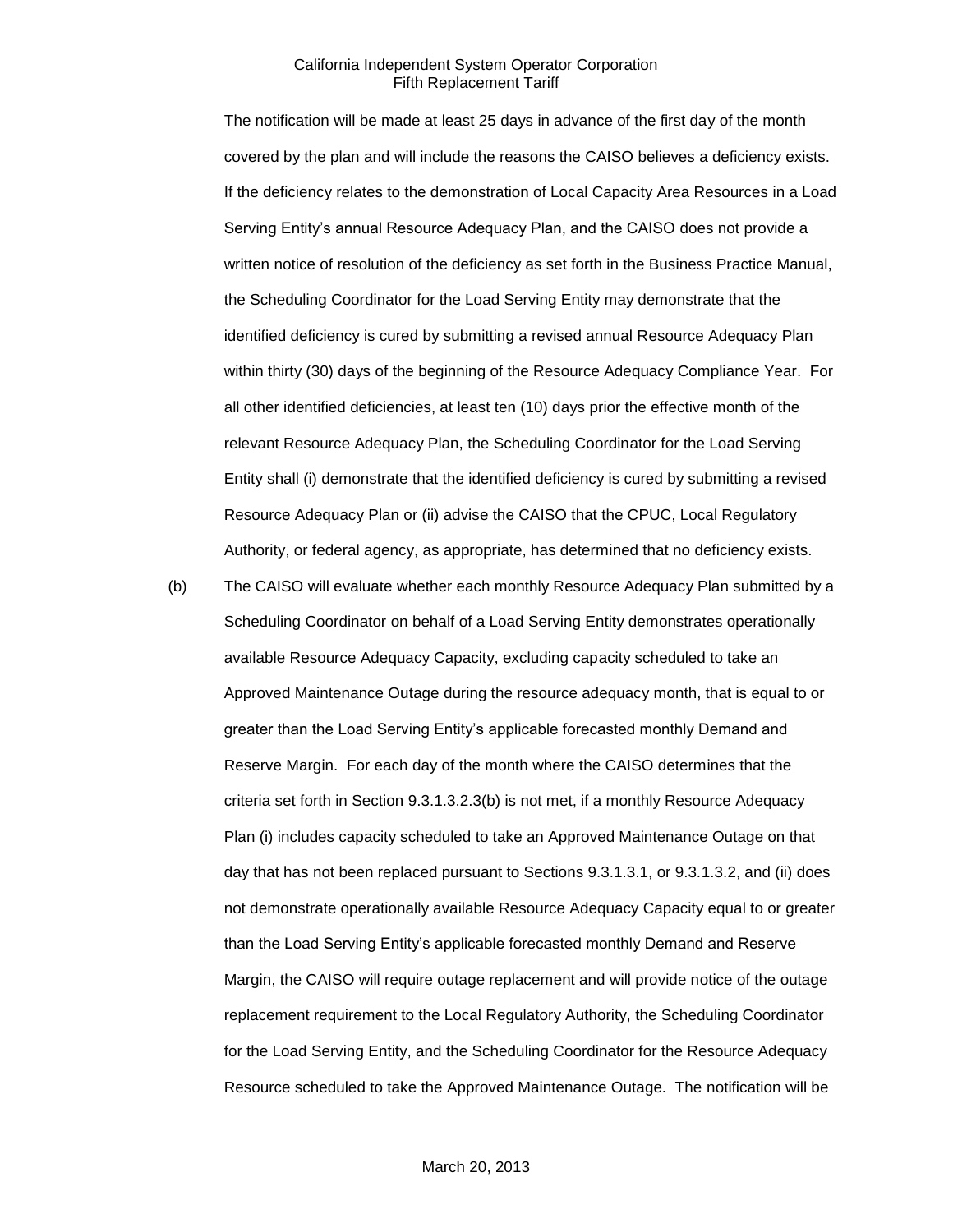made at least 25 days in advance of the first day of the month covered by the plan and will include the reasons why the CAISO believes an outage replacement requirement exists. At least eleven (11) days prior to the resource adequacy month, the Scheduling Coordinator for either the Load Serving Entity or the Resource Adequacy Resource may demonstrate that the identified outage replacement requirement is cured by submitting to the CAISO a revision or update to the monthly Resource Adequacy Plan or Supply Plan, as applicable. If neither the Scheduling Coordinator for the Load Serving Entity nor the Scheduling Coordinator for the Resource Adequacy Resource timely advises the CAISO that the identified outage replacement requirement is cured, the CAISO may exercise its authority to procure backstop capacity under the Capacity Procurement Mechanism pursuant to Section 43.

(c) In the case of a mismatch between Resource Adequacy Plan(s) and Supply Plan(s), if resolved, the relevant Scheduling Coordinator(s) must provide the CAISO with revised Resource Adequacy Plan(s) or Supply Plans, as applicable, at least ten (10) days prior to the effective month. If the CAISO is not advised that the deficiency or mismatch is resolved at least ten (10) days prior to the effective month, the CAISO will use the information contained in the Supply Plan to set the obligations of Resource Adequacy Resources under this Section 40 and/or to assign any costs incurred under this Section 40 and Section 43.

# **40.7.1 Other Compliance Issues**

Scheduling Coordinators representing Generating Units, System Units or System Resources supplying Resource Adequacy Capacity that fail to provide the CAISO with an annual or monthly Supply Plan, as applicable, as set forth in Section 40.7, shall be subject to Section 37.6.1. Further, Scheduling Coordinators representing Generating Units, System Units or System Resources supplying Resource Adequacy Capacity that fail to provide the CAISO with information required for the CAISO to determine Net Qualifying Capacity shall not be eligible for inclusion in the Net Qualifying Capacity annual report under Section 40.4.2 for the next Resource Adequacy Compliance Year and shall be subject to any applicable Sanctions under Section 37.6.1.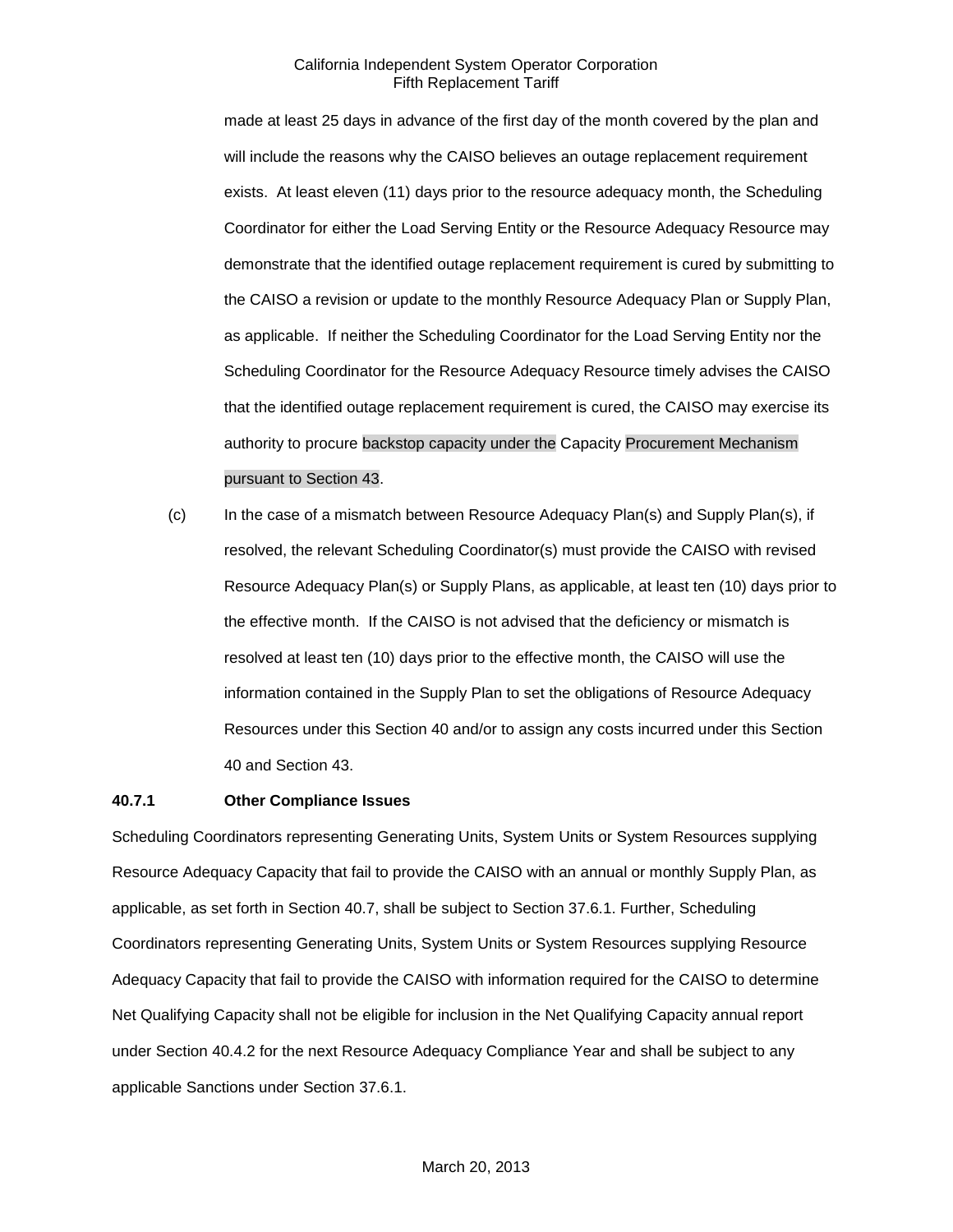### **40.7.2 Penalties For Non-Compliance**

The failure of a Resource Adequacy Resource or Resource Adequacy Capacity to be available to the CAISO in accordance with the requirements of this Section 40 or Section 9.3.1.3, and the failure to operate a Resource Adequacy Resource by placing it online or in a manner consistent with a submitted Bid or Generated Bid shall be subject to the applicable Sanctions set forth in Section 37.2.4. However, any failure of the Resource Adequacy Resource to satisfy any obligations prescribed under this Section 40 or Section 9.3.1.3 during a Resource Adequacy Compliance Year for which Resource Adequacy Capacity has been committed to a Load Serving Entity shall not limit in any way, except as otherwise established under Section 40.4.5 or requirements of the CPUC, Local Regulatory Authority, or federal agency, as applicable, the ability of the Load Serving Entity to whom the Resource Adequacy Capacity has been committed to use such Resource Adequacy Capacity for purposes of satisfying the resource adequacy requirements of the CPUC, Local Regulatory Authority, or federal agency, as applicable. In addition, a Reserve Sharing LSE shall not be subject to any sanctions, penalties, or other compensatory obligations under this Section 40 on account of a Resource Adequacy Resource's satisfaction or failure to satisfy its obligations under this Section 40 or Section 9.3.1.3.

# **40.8 CAISO Default Qualifying Capacity Criteria**

# **40.8.1 Applicability**

The criteria in this Section 40.8 shall apply only: (i) where the CPUC or Local Regulatory Authority has not established and provided to the CAISO criteria to determine the types of resources that may be eligible to provide Qualifying Capacity and for calculating Qualifying Capacity for such eligible resource types and (ii) until the CAISO has been notified in writing by the CPUC of its intent to overturn, reject or fundamentally modify the capacity-based framework in CPUC Decisions 04-01-050 (Jan. 10, 2004), 04- 10-035 (Oct. 28, 2004), and 05-10-042 (Oct. 31, 2005). The types of resources specified in this Section 40.8.1 will be eligible to provide Qualifying Capacity to the extent they meet the criteria for each type of resource set forth in this Section 40.8.1.

# **40.8.1.2 Nuclear and Thermal**

Nuclear and thermal Generating Units, other than Qualifying Facilities with Existing QF Contracts addressed in Section 40.8.1.8 below, must be a Participating Generator or a System Unit. The Qualifying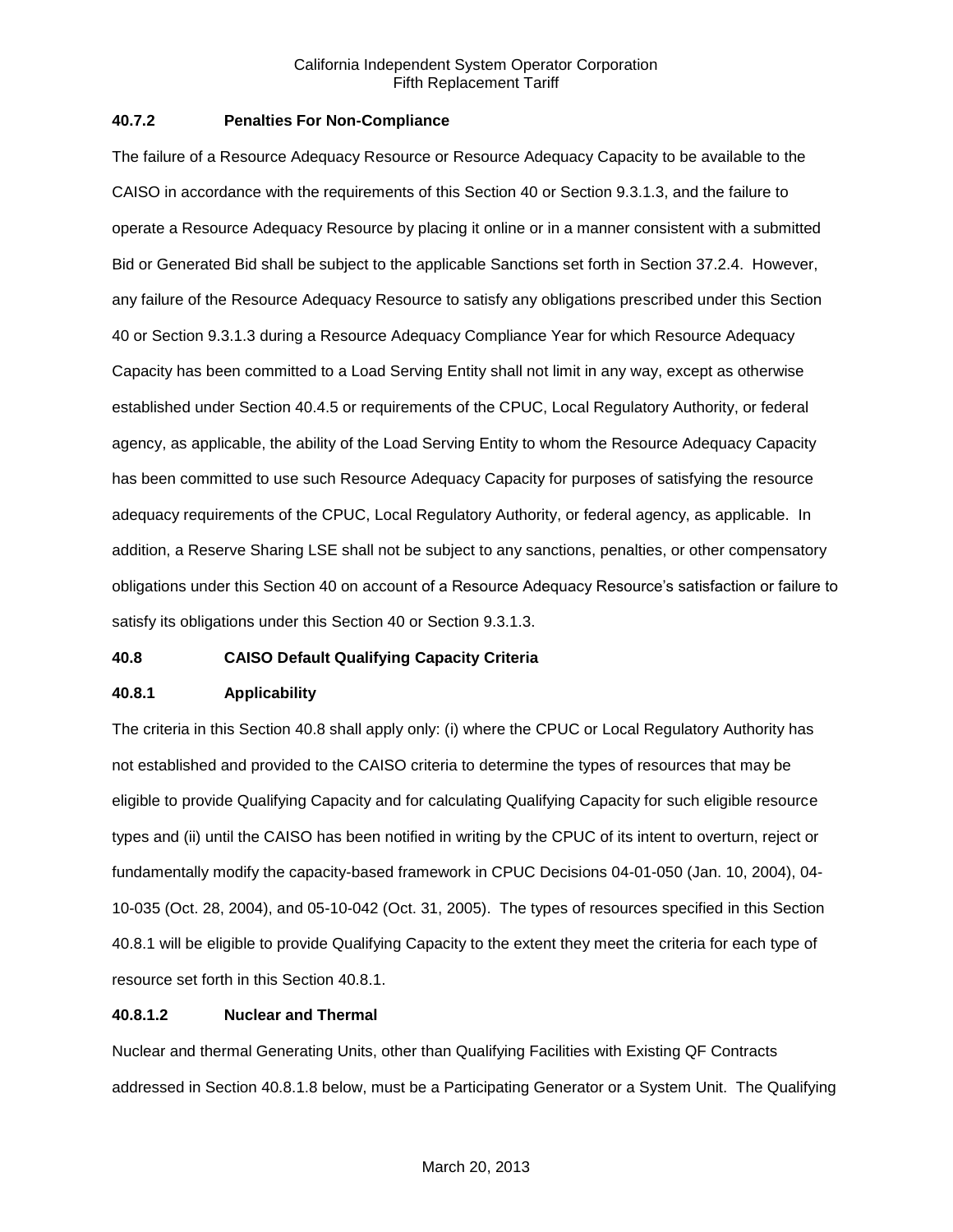Capacity of nuclear and thermal units, other than Qualifying Facilities addressed in Section 40.8.1.8, will be based on net dependable capacity defined by NERC Generating Availability Data System information.

### **40.8.1.3 Hydro**

Hydroelectric Generating Units, other than Qualifying Facilities with Existing QF Contracts, must be either Participating Generators or System Units. The Qualifying Capacity of a pond or Pumped-Storage Hydro Unit, other than a QF, will be determined based on net dependable capacity defined by NERC GADS minus variable head derate based on an average dry year reservoir level. The Qualifying Capacity of a pond or Pumped-Storage Hydro Unit that is a QF will be determined based on historic performance during the hours of noon to 6:00 p.m., using a three-year rolling average.

The Qualifying Capacity of all run-of-river hydro units, including Qualifying Facilities, will be based on net dependable capacity defined by NERC GADS minus an average dry year conveyance flow, stream flow, or canal head derate. As used in this section, average dry year reflects a one-in-five year dry hydro scenario (for example, using the 4th driest year from the last 20 years on record).

# **40.8.1.4 Unit-Specific Contracts**

Unit-specific contracts with Participating Generators or System Units will qualify as Resource Adequacy Capacity subject to the verification that the total MW quantity of all contracts from a specific unit do not exceed the total Net Qualifying Capacity (MW) consistent with the Net Qualifying Capacity determination for that unit.

# **40.8.1.5 Contracts with Liquidated Damage Provisions**

Firm Energy contracts with liquidated damages provisions, as generally reflected in Service Schedule C of the Western Systems Power Pool Agreement or the Firm LD product of the Edison Electric Institute pro forma agreement, or any other similar firm Energy contract that does not require the seller to source the Energy from a particular unit, and specifies a delivery point internal to the CAISO Balancing Authority Area entered into before October 27, 2005 shall be eligible to count as Qualifying Capacity until the end of 2008. A Scheduling Coordinator, however, cannot have more than twenty-five percent (25%) of its portfolio of Qualifying Capacity met by contracts with liquidated damage provisions for 2008.

#### **40.8.1.6 Wind and Solar**

As used in this Section, wind units are those wind Generating Units without backup sources of Generation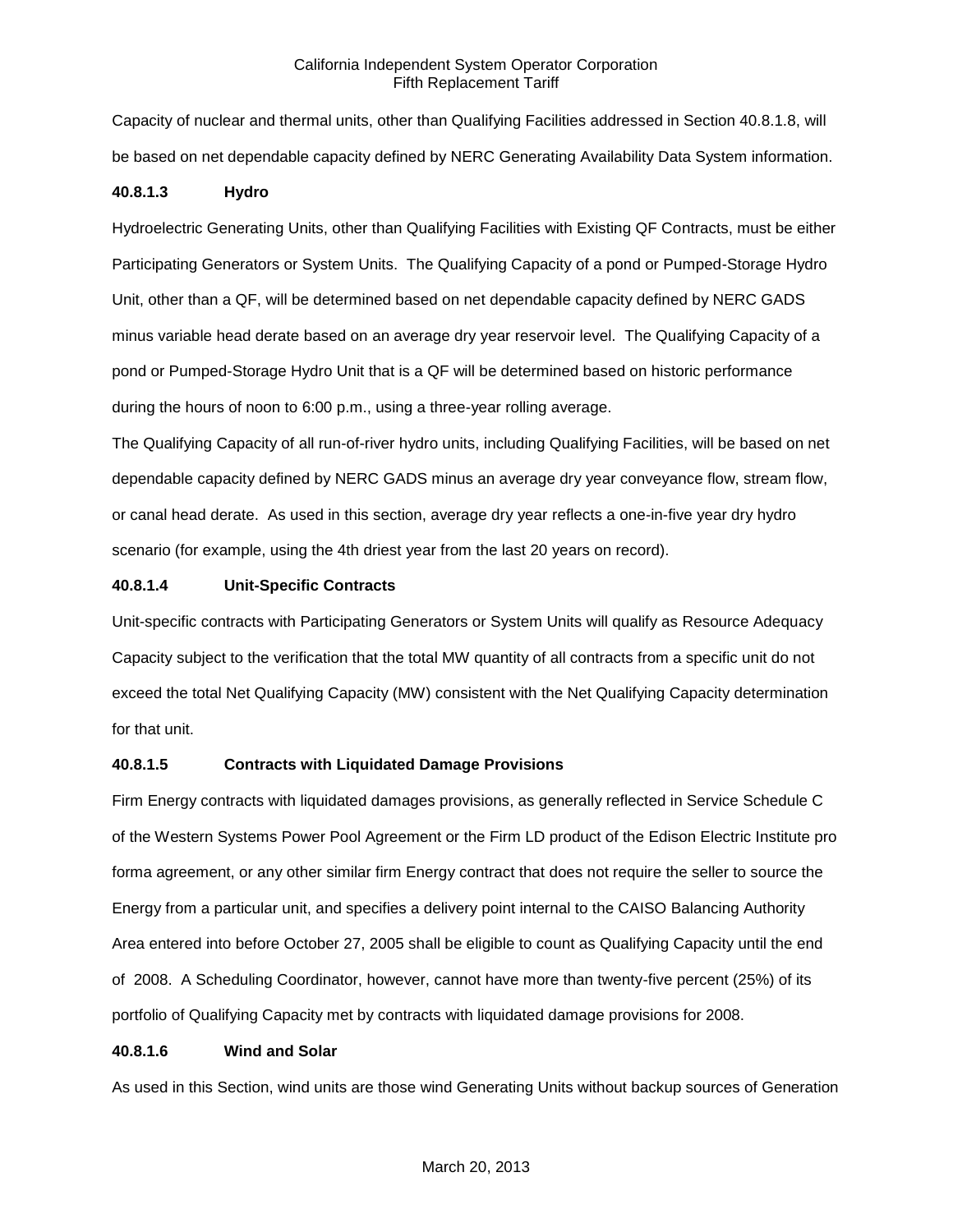and solar units are those solar Generating Units without backup sources of Generation. Wind and solar units, other than Qualifying Facilities with Existing QF Contracts, must be Participating Intermittent Resources or subject to availability provisions of Section 40.6.4.3.4.

The Qualifying Capacity of all wind or solar units, including Qualifying Facilities, for each month will be based on their monthly historic performance during that same month during the hours of noon to 6:00 p.m., using a three-year rolling average. For wind or solar units with less than three years operating history, all months for which there is no historic performance data will utilize the monthly average production factor of all units (wind or solar, as applicable) within the TAC Area, or other production data from another area determined by the CAISO to be appropriate if the unit is not within a TAC Area, in which the Generating Unit is located.

# **40.8.1.7 Geothermal**

Geothermal Generating Units, other than Qualifying Facilities with Existing QF Contracts addressed in Section 40.8.1.8, must be Participating Generators or System Units. The Qualifying Capacity of geothermal units, other than Qualifying Facilities addressed in Section 40.8.1.8, will be based on NERC GADS net dependable capacity minus a derate for steam field degradation.

# **40.8.1.8 Treatment of Qualifying Capacity for Qualifying Facilities**

Qualifying Facilities must be subject to an effective Participating Generator Agreement or Net Scheduled Participating Generator Agreement or must be System Units, unless they have an Existing QF Contract. Except for hydro, wind, and solar Qualifying Facilities addressed pursuant to Sections 40.8.1.3 and 40.8.1.6, the Qualifying Capacity of Qualifying Facilities under Existing QF Contracts, will be based on historic monthly Generation output during the hours of noon to 6:00 p.m. (net of Self-provided Load) during a three-year rolling average.

# **40.8.1.9 Participating Loads**

The Qualifying Capacity of Participating Loads shall be the average reduction in Demand over a threeyear period on a per Dispatch basis or, if the Load does not have three years of performance history, based on comparable evaluation data using similar programs. Loads of Participating Loads must be available at least 48 hours, and if the Loads can only be dispatched for a maximum of two hours per event, then only 0.89 percent of a Scheduling Coordinator's portfolio may be made up of such Loads.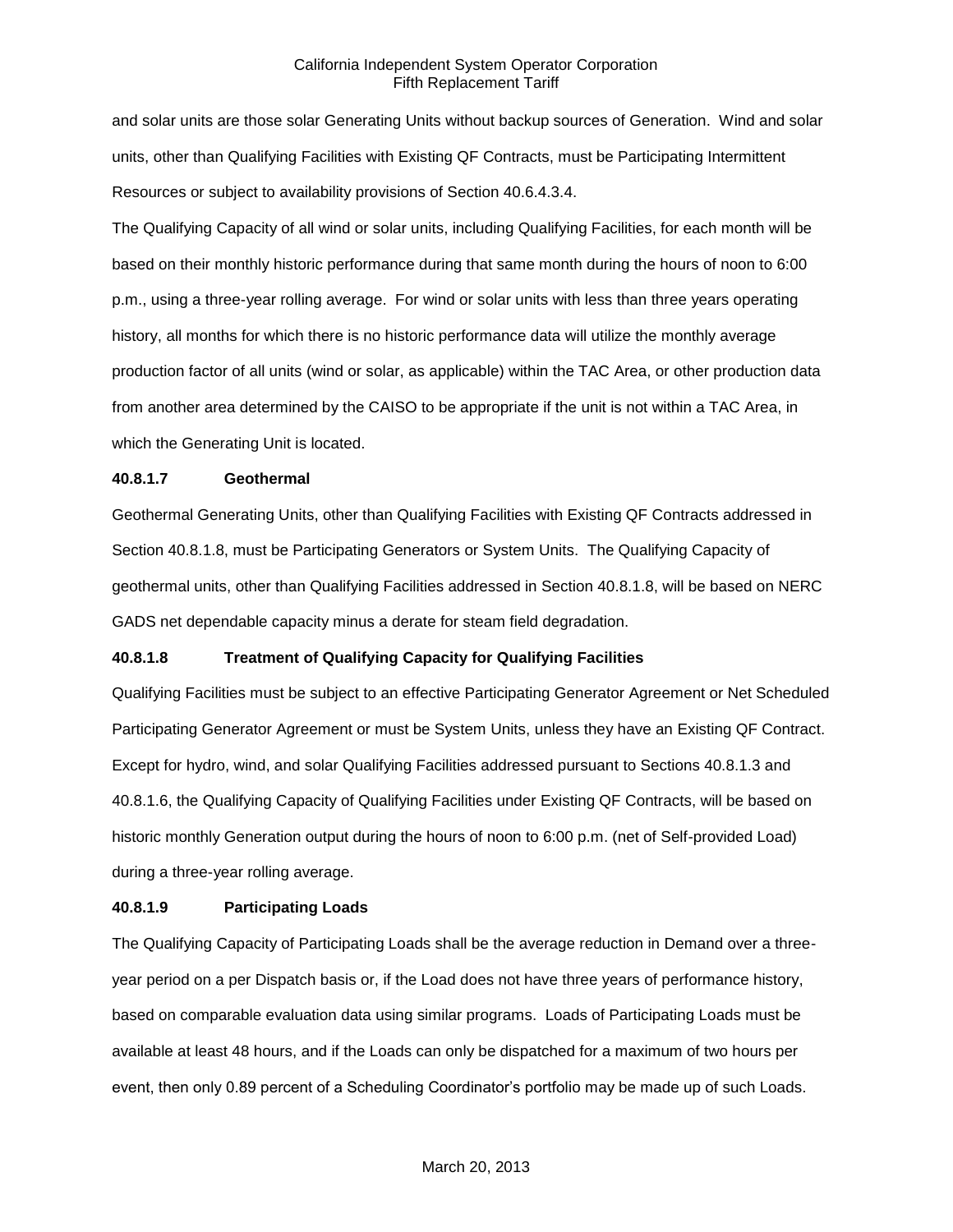# **40.8.1.10 Jointly-Owned Facilities**

A jointly-owned facility must be either a Participating Generator or a System Unit. The Qualifying Capacity for the entire facility will be determined based on the type of resource as described elsewhere in this Section 40.8.1. In addition, the Scheduling Coordinator must provide the CAISO with a demonstration of its entitlement to the output of the jointly-owned facility's Qualified Capacity and an explanation of how that entitlement may change if the facility's output is restricted.

# **40.8.1.11 Facilities under Construction**

The Qualifying Capacity for facilities under construction will be determined based on the type of resource as described elsewhere in this Section 40.8. In addition, the facility must have been in commercial operation for no less than one month to be eligible to be included as a Resource Adequacy Resource in a Scheduling Coordinator's monthly Resource Adequacy Plan.

# **40.8.1.12 System Resources and Pseudo-Ties**

# **40.8.1.12.1 Dynamic System Resources and Pseudo-Ties**

Dynamic System Resources and Pseudo-Ties of Generating Units to the CAISO Balancing Authority Area shall be treated similar to resources within the CAISO Balancing Authority Area, except with respect to the deliverability screen under Section 40.4.6.1 and with respect to the limitation on the Qualifying Capacity of wind and solar resources set forth in Section 40.8.1.6. However, eligibility as a Resource Adequacy Resource is contingent upon a showing by the Scheduling Coordinator that the Dynamic System Resource or Pseudo-Tie of a Generating Unit to the CAISO Balancing Authority Area has secured transmission through any intervening Balancing Authority Areas for the Operating Hours that cannot be curtailed for economic reasons or bumped by higher priority transmission and that the Load Serving Entity for which the Scheduling Coordinator is submitting Demand Bids has an allocation of import capacity at the import Scheduling Point under Section 40.4.6.2 that is not less than the Resource Adequacy Capacity provided by the Dynamic System Resource or Pseudo-Tie of a Generating Unit to the CAISO Balancing Authority Area.

# **40.8.1.12.2 Non-Dynamic System Resources**

For Non-Dynamic System Resources, the Scheduling Coordinator must demonstrate that the Load Serving Entity for which the Scheduling Coordinator is scheduling Demand has an allocation of import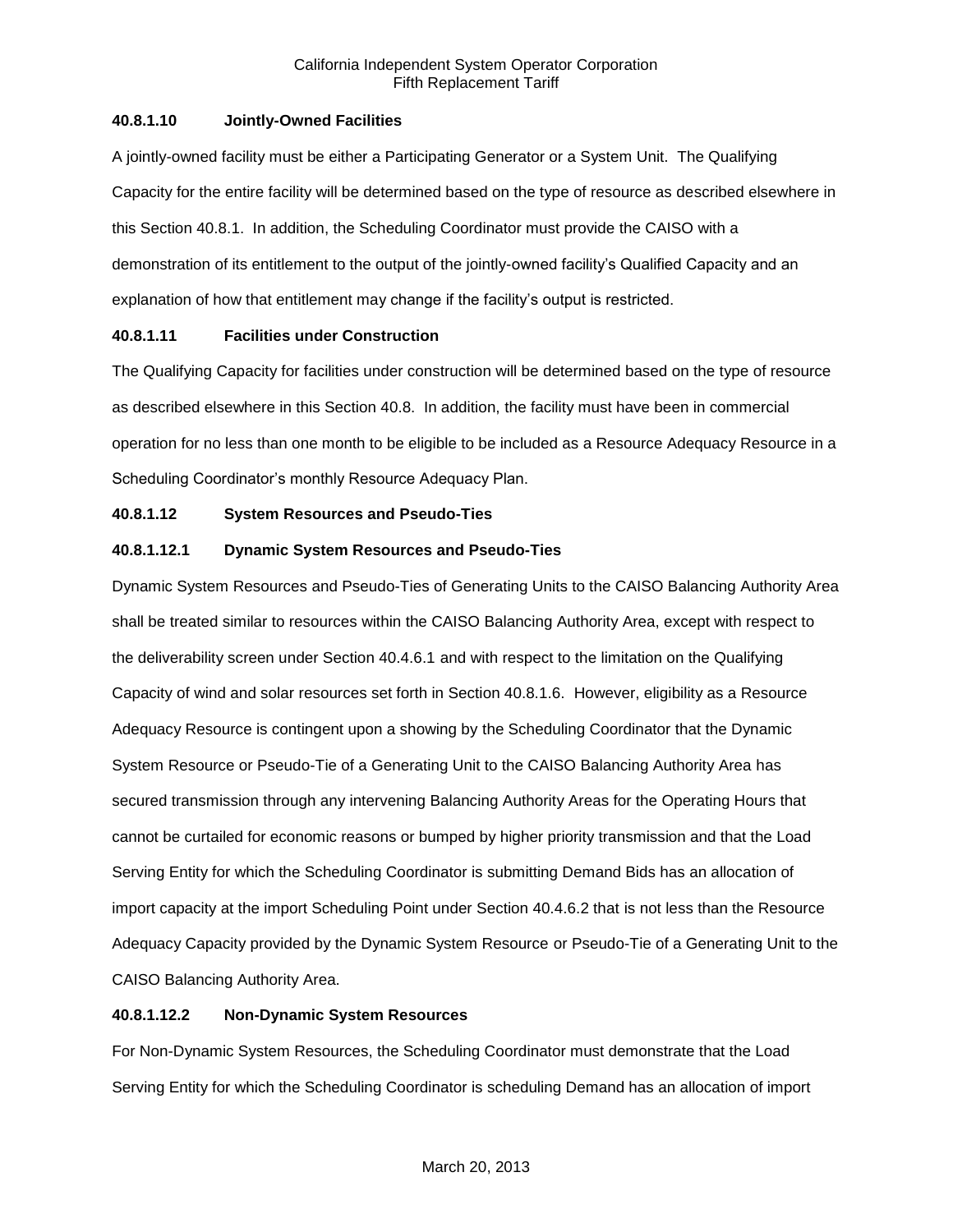capacity at the import Scheduling Point under Section 40.4.6.2 that is not less than the Resource Adequacy Capacity from the Non-Dynamic System Resource. The Scheduling Coordinator must also demonstrate that the Non-Dynamic System Resource is covered by Operating Reserves, unless unit contingent, in the sending Balancing Authority Area. Eligibility as Resource Adequacy Capacity is contingent upon a showing by the Scheduling Coordinator of the System Resource that it has secured transmission through any intervening Balancing Authority Areas for the Operating Hours that cannot be curtailed for economic reasons or bumped by higher priority transmission. With respect to Non-Dynamic System Resources, any inter-temporal constraints, such as multi-hour run blocks, must be explicitly identified in the monthly Resource Adequacy Plan, and no constraints may be imposed beyond those explicitly stated in the plan.

### **40.8.1.13 Proxy Demand Resources**

The Qualifying Capacity of a Proxy Demand Resource, for each month, will be based on the resource's average monthly historic demand reduction performance during that same month during the Availability Assessment Hours, as described in Section 40.9.3, using a three-year rolling average. For a Proxy Demand Resource with fewer than three years of performance history, for all months for which there is no historic data, the CAISO will utilize a monthly megawatt value as certified and reported to the CAISO by the Demand Response Provider; otherwise, where available, the CAISO will use the average of historic demand reduction performance data available, by month, for a Proxy Demand Resource. Proxy Demand Resources must be available at least four (4) hours per month in which they are eligible to provide RA Capacity and must be dispatchable for a minimum of thirty (30) minutes per event within each of those months.

# **40.9. Availability Standards And Payment; Non-Availability Charges**

#### **40.9.1 General**

Except for the exemptions specified in Section 40.9.2, the CAISO will track the availability of Resource Adequacy Capacity during the Availability Assessment Hours of each month, as specified in Section 40.9.3, in order to determine the amount of Resource Adequacy Capacity that was available to the CAISO. Each non-exempt Resource Adequacy Resource will be subject to the Availability Standards determined in accordance with either Section 40.9.4 or 40.9.7, whichever is applicable, for each month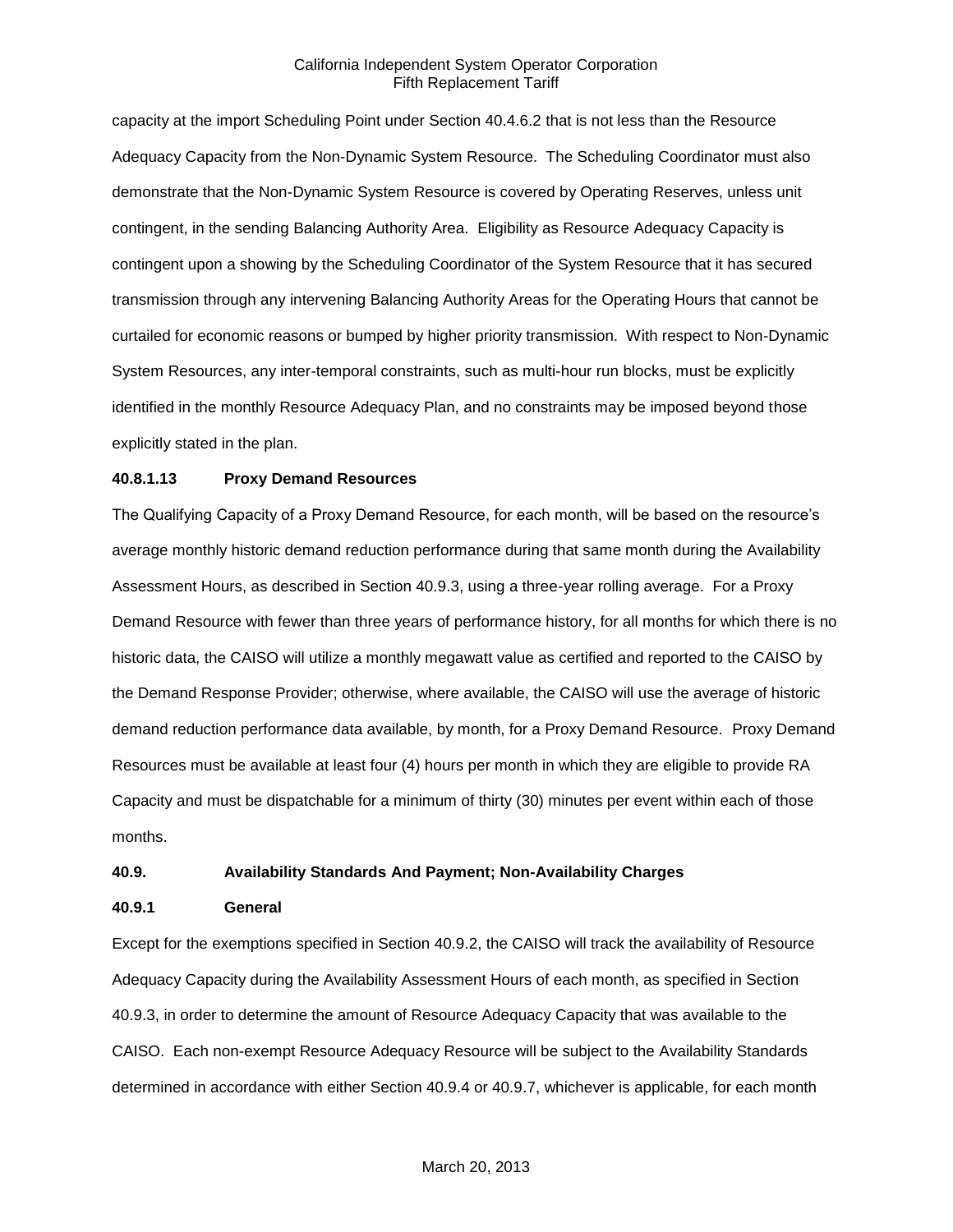during each Resource Adequacy Compliance Year, starting with the 2010 Resource Adequacy Compliance Year. Scheduling Coordinators for Resource Adequacy Resources will be subject to Non-Availability Charges or Availability Incentive Payments as specified in either Section 40.9.4 or Section 40.9.7, whichever is applicable. MW values or percentages used by the CAISO in this Section 40.9 will be calculated to no less than two decimal places.

### **40.9.2 Exemptions**

The following exemptions apply to the CAISO's Availability Standards program of this Section 40.9:

- (1) Resources with a PMax less than one (1.0) MW will not be used to determine Availability Standards, will not be subject to Non-Availability Charges or Availability Incentive Payments, and will not be subject to the additional Outage reporting requirements of this Section 40.9.
- (2) Capacity under a resource specific power supply contract that existed prior to June 28, 2009 and Resource Adequacy Capacity that was procured under a contract that was either executed or submitted to the applicable Local Regulatory Authority for approval prior to June 28, 2009, and is associated with specific Generating Units or System Resources, will not be subject to Non-Availability Charges or Availability Incentive Payments. Such contracted Resource Adequacy Capacity, except for non Resource-Specific System Resources, will be included in the development of Availability Standards and will be subject to any Outage reporting requirements necessary for this purpose. The exemption will apply only for the initial term of the contract and to the MW capacity quantity and Resource Adequacy Resources specified in the contract prior to June 28, 2009. The exemption shall terminate upon the conclusion of the initial contract term. Exempt contracts may be re-assigned or undergo novation on or after June 28, 2009, but the exemption shall not apply for any extended contract term, increased capacity quantity or additional resource(s) beyond those specified in the contract prior to June 28, 2009, except as provided in Section 40.9.2(7) or 40.9.2(8). Scheduling Coordinators for Resource Adequacy Resources subject to these contracts will be required to certify the start date of the contract, the expiration date, the Resource ID(s), and the amount of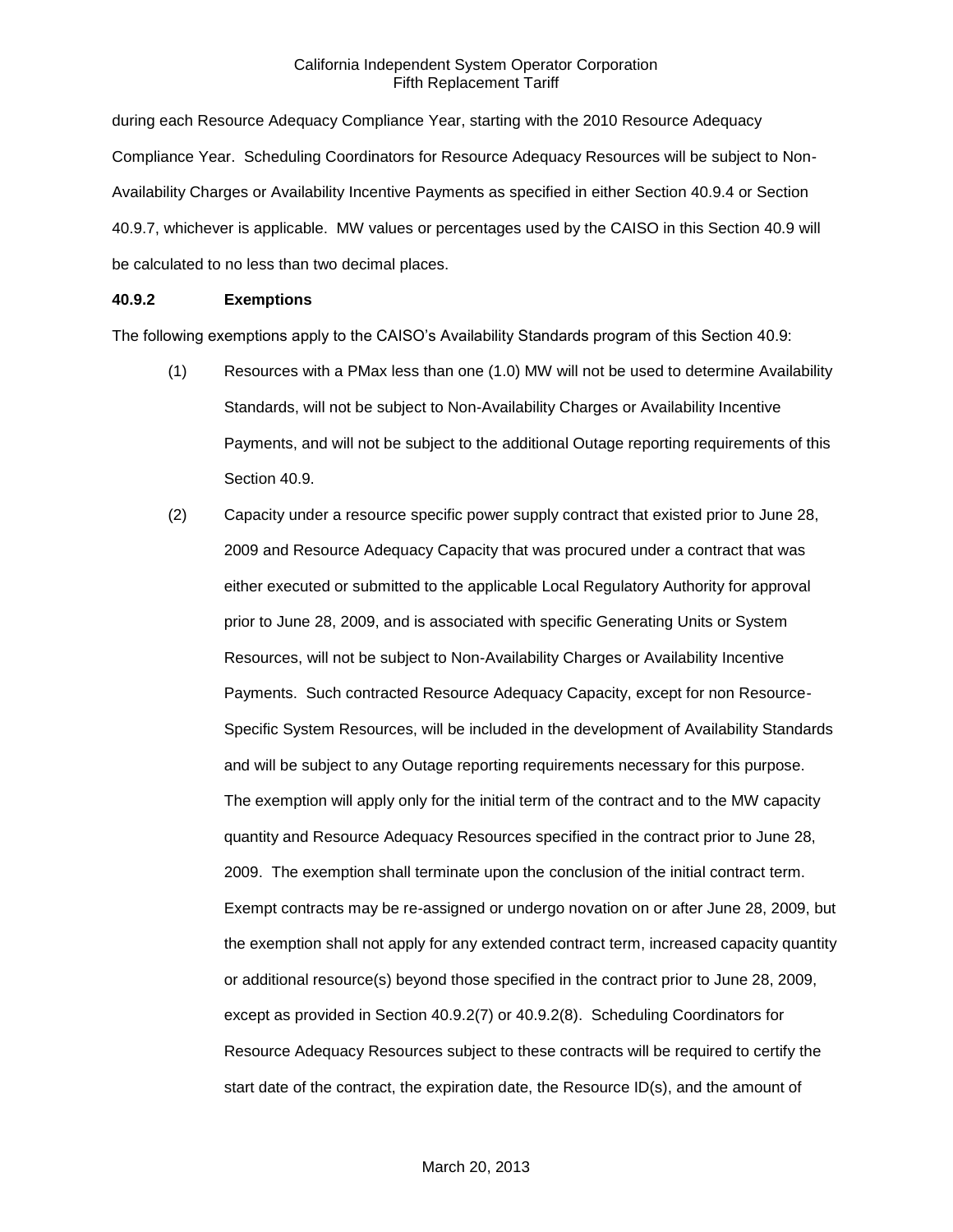Resource Adequacy Capacity associated with each Resource ID included in the contract. For Resource Adequacy Resources whose Qualifying Capacity value is determined by historical output, the capacity under a resource specific power supply contract or Resource Adequacy Capacity that was procured under a contract that was either executed or submitted to the applicable Local Regulatory Authority for approval that meets the requirements in this subsection (2) will not be subject to Non-Availability Charges or Availability Incentive Payments, except that the deadline date for either type of contract shall be August 22, 2010 instead of June 28, 2009.

(3) For a contract entered into prior to June 28, 2009 that provides for the amount of Resource Adequacy Capacity to increase during the original term of the contract, based on a ratio of the Resource Adequacy Resource's output or due to an addition of capacity, the exemption provided in subsection (2) of this Section 40.9.2 will apply to the additional capacity allowed under the contract; provided that the capacity increase (i) is expressly contained in the provisions of the contract, (ii) occurs during the primary term of the contract; and (iii) does not result from contract extensions or other amendments to the original terms and conditions of the contract, except as provided in Section 40.9.2(7) or 40.9.2(8). Scheduling Coordinators for Resource Adequacy Resources subject to contracts that provide for such capacity increases or additions must include in their certification, in addition to the requirements of subsection (2) of this Section 40.9.2, (i) the citation to any contract provisions that might entitle them to increased exempt Resource Adequacy Capacity from the contracted resources during the primary term of the contract; (ii) the amount of additional capacity to which they might be entitled; and (iii) the actual effective date of the capacity increase. If the actual amount of capacity and/or the actual effective date of the capacity increase is not known at the time of the initial certification, the Scheduling Coordinator shall provide a supplemental certification(s) when this information becomes known. For Resource Adequacy Resources whose Qualifying Capacity value is determined by historical output the exemption provided in subsection (2) of this Section 40.9.2 will apply to an increase in the capacity under a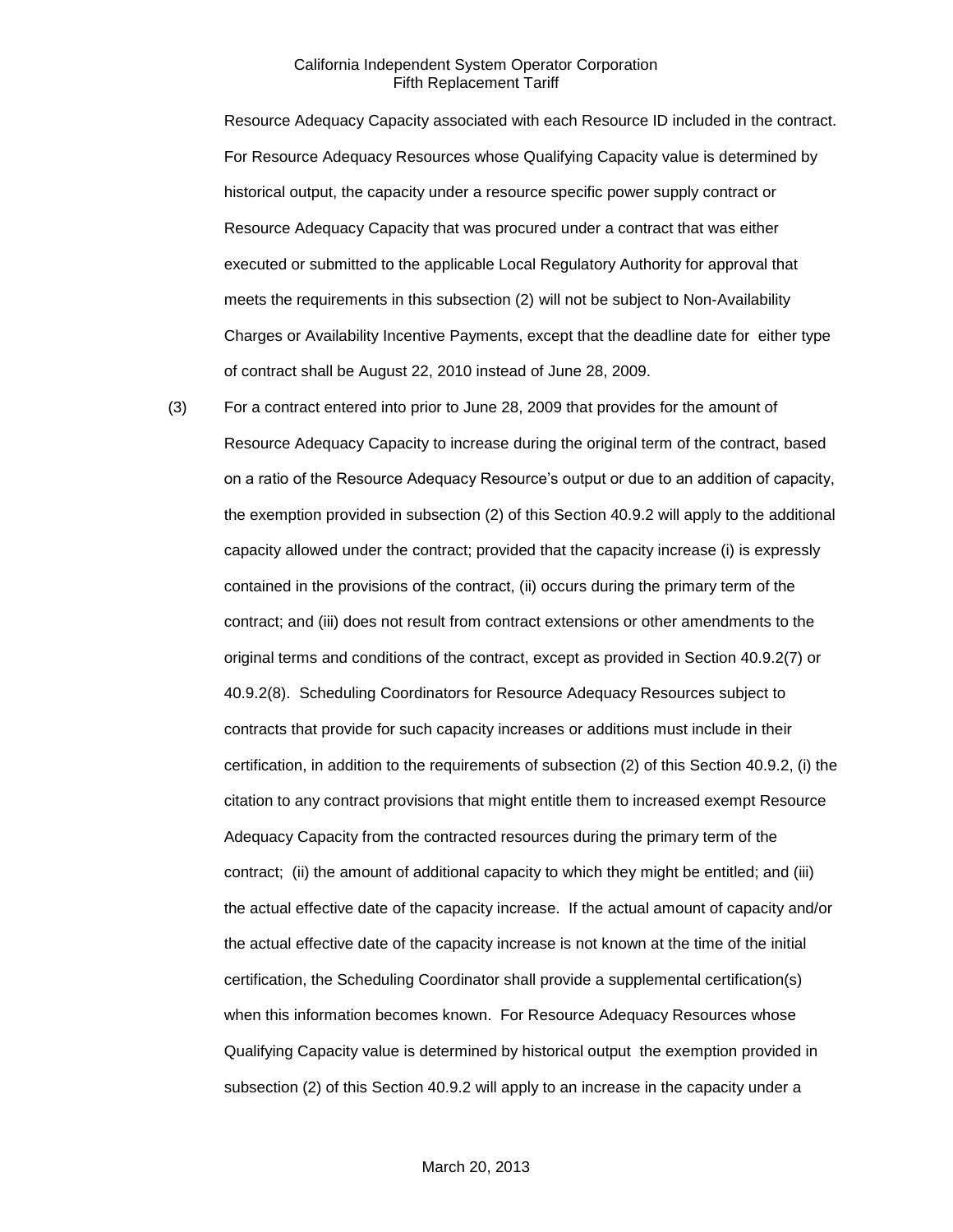resource specific power supply contract or Resource Adequacy Capacity that was procured under a contract that was either executed or submitted to the applicable Local Regulatory Authority for approval that meets the requirements in this subsection (3), except that the deadline date for either type of contract to be exempt shall be August 22, 2010 instead of June 28, 2009.

- (4) Demand response resources will not be used to determine Availability Standards, will not be subject to Non-Availability Charges or Availability Incentive Payments, and will not be subject to the additional Outage reporting requirements of this Section 40.9.
- (5) Resource Adequacy Capacity provided through contracts for Energy from non-specified resources delivered within the CAISO Balancing Authority Area will not be used to determine Availability Standards, will not be subject to Non-Availability Charges or Availability Incentive Payments, and will not be subject to the additional Outage reporting requirements of this Section 40.9.
- (6) Resource Adequacy Resources of a Modified Reserve Sharing LSE or a Load following MSS will be used to determine the Availability Standards and will be subject to any Outage reporting requirements necessary for this purpose. Non-Local Capacity Area Resource Adequacy Resources of a Modified Reserve Sharing LSE or a Load following MSS will not be subject to Non-Availability Charges or Availability Incentive Payments, but those entities shall remain responsible for any other applicable deficiency payments under this CAISO Tariff or the applicable MSS Agreement.
- (7) Scheduling Coordinators for resources with Existing QF Contracts or Amended QF Contracts that are Resource Adequacy Resources shall be exempt from the Outage reporting requirements of Section 40.9 if the resource previously provided Resource Adequacy Capacity under an Existing QF Contract that was exempt from the application of Non-Availability Charges and Availability Incentive Payments pursuant to Section 40.9.2(2) or 40.9.2(3). This exemption from the Outage reporting requirements of Section 40.9 shall end for each resource when the Existing QF Contract or Amended QF Contract terminates or it is no longer eligible for exemption under Section 40.9.2(2) or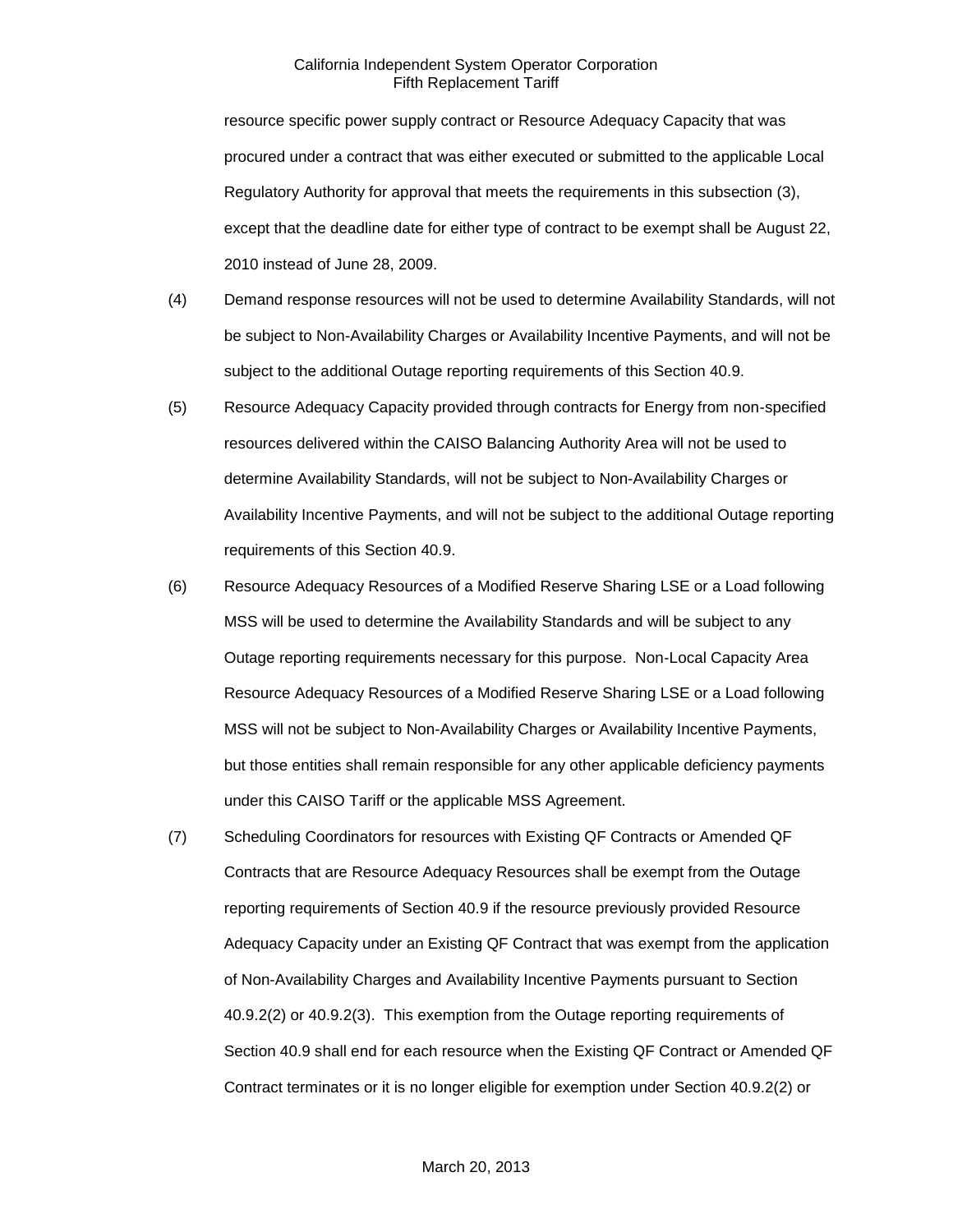40.9.2(3), or if requested by the Scheduling Coordinator for the resource, whichever is earlier.

(8) Scheduling Coordinators for resources with Existing QF Contracts or Amended QF Contracts that are Resource Adequacy Resources shall be exempt from the Outage reporting requirements of Section 40.9, and will not be subject to Non-Availability Charges or Availability Incentive Payments, if the QF resource previously provided Resource Adequacy Capacity pursuant to an Existing QF Contract that was executed prior to the August 22, 2010 deadline for exemption under Section 40.9.2(2), and remained in effect pursuant to California Public Utilities Commission Decision 07-09-040 that extended the term of expiring contracts until such time as the new contracts resulting from that decision are available. This exemption from the Outage reporting requirements of Section 40.9, and the Availability Incentive Payments and Non-Availability Charges, shall end for each resource when its Existing QF Contract or Amended QF Contract terminates or if requested by the Scheduling Coordinator for the resource, whichever is earlier.

Exclusions from the Availability Standards and Outage reporting requirements established in this Section 40.9 are for this Section 40.9 alone and do not affect any other obligation arising under the CAISO Tariff.

### **40.9.3 Availability Assessment Hours**

The CAISO shall establish Availability Assessment Hours applicable for each month of each Resource Adequacy Compliance Year, which shall be applied starting with Resource Adequacy Compliance Year 2010, in order to assess the extent to which each Resource Adequacy Resource has met the Availability Standards of this Section 40.9. The Availability Assessment Hours shall be a pre-defined set of hours in each month corresponding to the operating periods when high demand conditions typically occur and when the availability of Resource Adequacy Capacity is most critical to maintaining system reliability. The Availability Assessment Hours shall be comprised of five consecutive hours of each non-weekend, nonfederal holiday day. The five hour period will vary by season as necessary such that, based on historical actual load data, the coincident peak load hour typically falls within the five-hour range each day during the month. The CAISO shall annually determine the five hour range for the Availability Assessment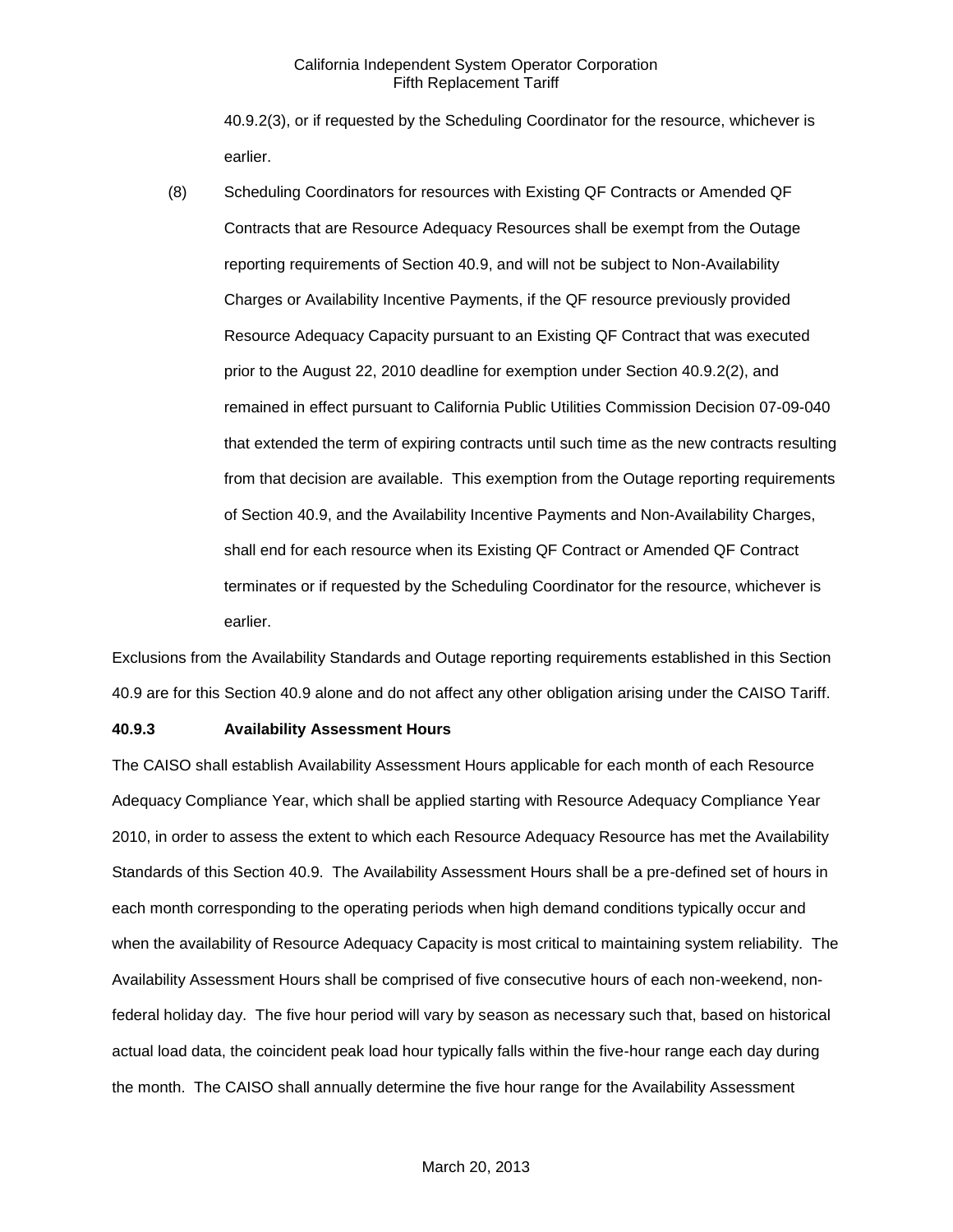Hours for each month of the next Resource Adequacy Compliance year prior to the start of each Resource Adequacy Compliance Year and shall specify them in the Business Practice Manual.

#### **40.9.4 Availability Determinations**

This Section 40.9.4 addresses availability assessment for all Resource Adequacy Capacity, including the Resource Adequacy Capacity of Resource-Specific System Resources, subject to the Section 40.9 Availability Standards program; however, this Section 40.9.4 does not apply to Resource Adequacy Capacity provided by non-Resource-Specific System Resources which are addressed in Section 40.9.7.

#### **40.9.4.1 Availability Standard**

The CAISO shall calculate and publish the monthly Availability Standards for Resource Adequacy Compliance Year 2010 no later than forty five (45) days after a FERC order approving this section and by July 1 prior to each Resource Adequacy Compliance Year thereafter. For Resource Adequacy Compliance Year 2010, the monthly Availability Standards applicable to Resource Adequacy Resources subject to this Section 40.9.4 will be based on the historical availability of Resource Adequacy Resources during the Availability Assessment Hours of the corresponding months during the period from June 2006 through December 2008. For subsequent years, the monthly Availability Standards will be based on historical availability for the Availability Assessment Hours over the previous three years. Each monthly Availability Standard will be calculated as the sum of the available Resource Adequacy Capacity of the included Resource Adequacy Resources across all the Availability Assessment Hours of the month, divided by the sum of the designated Resource Adequacy Capacity for the same set of hours and resources, and multiplied by 100 to obtain a number between zero (0) and one hundred percent (100%). For the purpose of determining the available Resource Adequacy Capacity in each month, the CAISO will use the Outage information reported in SLIC and, when available, the Outage reports submitted pursuant to Section 40.9.5. To ensure consistency between the calculation of the monthly Availability Standard and the calculation of each resource's monthly availability, the data utilized for both calculations will be in accordance with the provisions of Sections 40.9.4.2. All Resource Adequacy Resources except for the following will be included in the calculation of the Availability Standards:

- (1) Resource Adequacy Resources exempted in Section 40.9.2;
- (2) Non-Resource-Specific System Resources;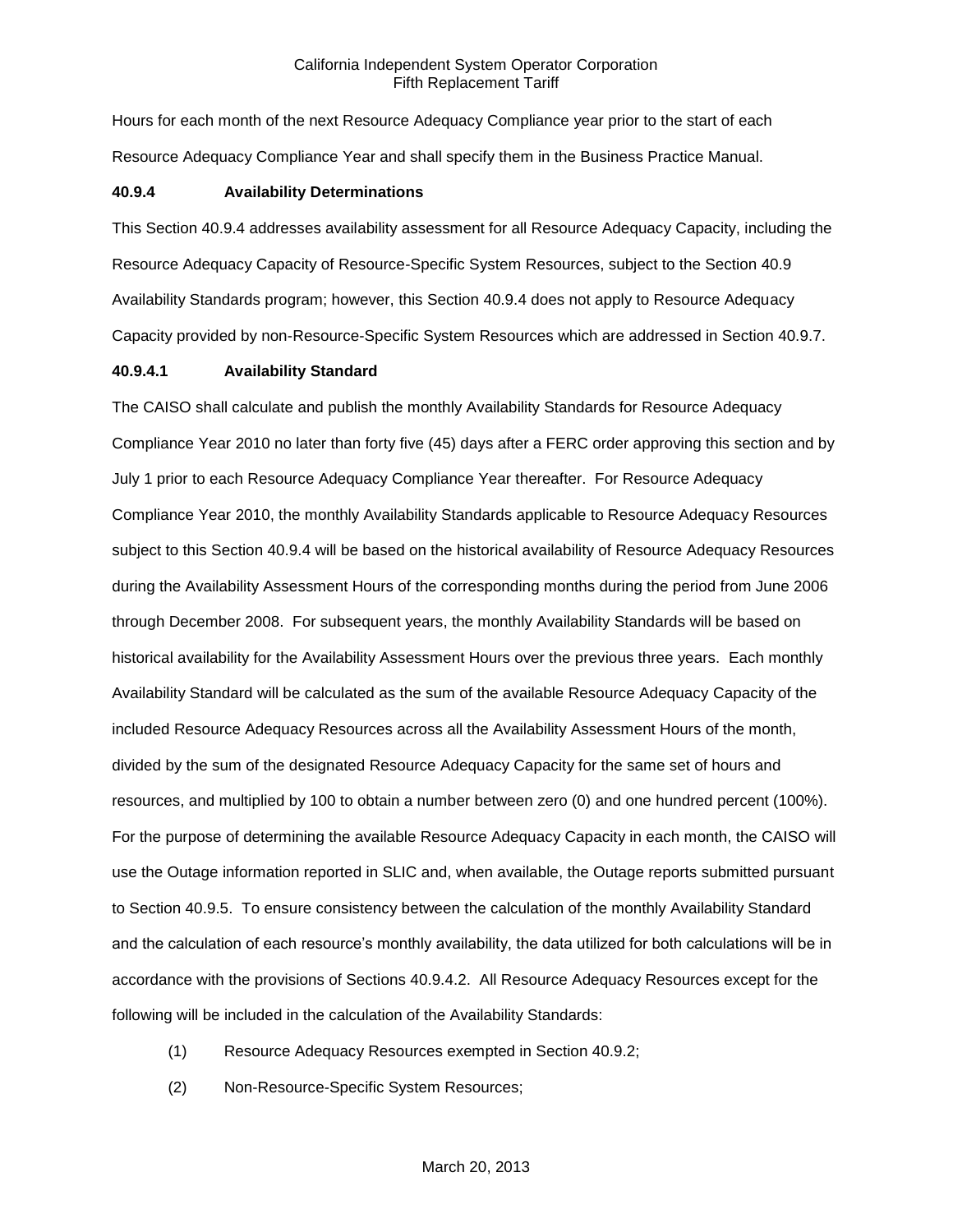- (3) Resources between one (1) MW and ten (10) MW subject to the reporting requirements of Section 40.9.5, until such time that the CAISO has received the outage reports and can begin to utilize the data; and
- (4) Use-Limited Resources for Compliance Year 2010 and 2011.

#### **40.9.4.2 Availability Calculation for a Resource Adequacy Resource**

The CAISO will calculate the monthly availability for each Resource Adequacy Resource subject to this Section 40.9.4 as follows:

The sum of the hourly available Resource Adequacy Capacity of the resource over all Availability Assessment Hours of the month, divided by the sum of the hourly Resource Adequacy Capacity of the resource as designated in the Supply Plan for the resource for those hours, and multiplied by 100 to obtain a number between zero percent (0%) and one hundred percent (100%).

- (c) A Resource Adequacy Resource will be determined to be less than one hundred percent (100%) available in a given month if it has any Forced Outages or temperature-related ambient de-rates that impact the availability of its designated Resource Adequacy Capacity during the Availability Assessment Hours of that month.
- (d) For Resource Adequacy Resources whose Qualifying Capacity value is determined by historical output, its hourly available Resource Adequacy Capacity for each Availability Assessment Hour will be determined from three components: the total actual amount of Energy the resource delivered during that hour; Resource Adequacy Capacity of the resource as designated in its Supply Plan; and the resource's Net Qualifying Capacity as reduced for that hour by the same percentage by which any Forced Outages or temperature-related ambient de-rates reduced the resource's capacity from its PMax capacity. If the total actual amount of Energy delivered by the resource in an Availability Assessment Hour is greater than or equal to the amount of Resource Adequacy Capacity designated in the Supply Plan, the hourly available Resource Adequacy Capacity for the hour will equal the resource's Resource Adequacy Capacity as designated in its Supply Plan. If the total actual amount of Energy delivered by the resource in an Availability Assessment Hour is less than the amount of Resource Adequacy Capacity designated in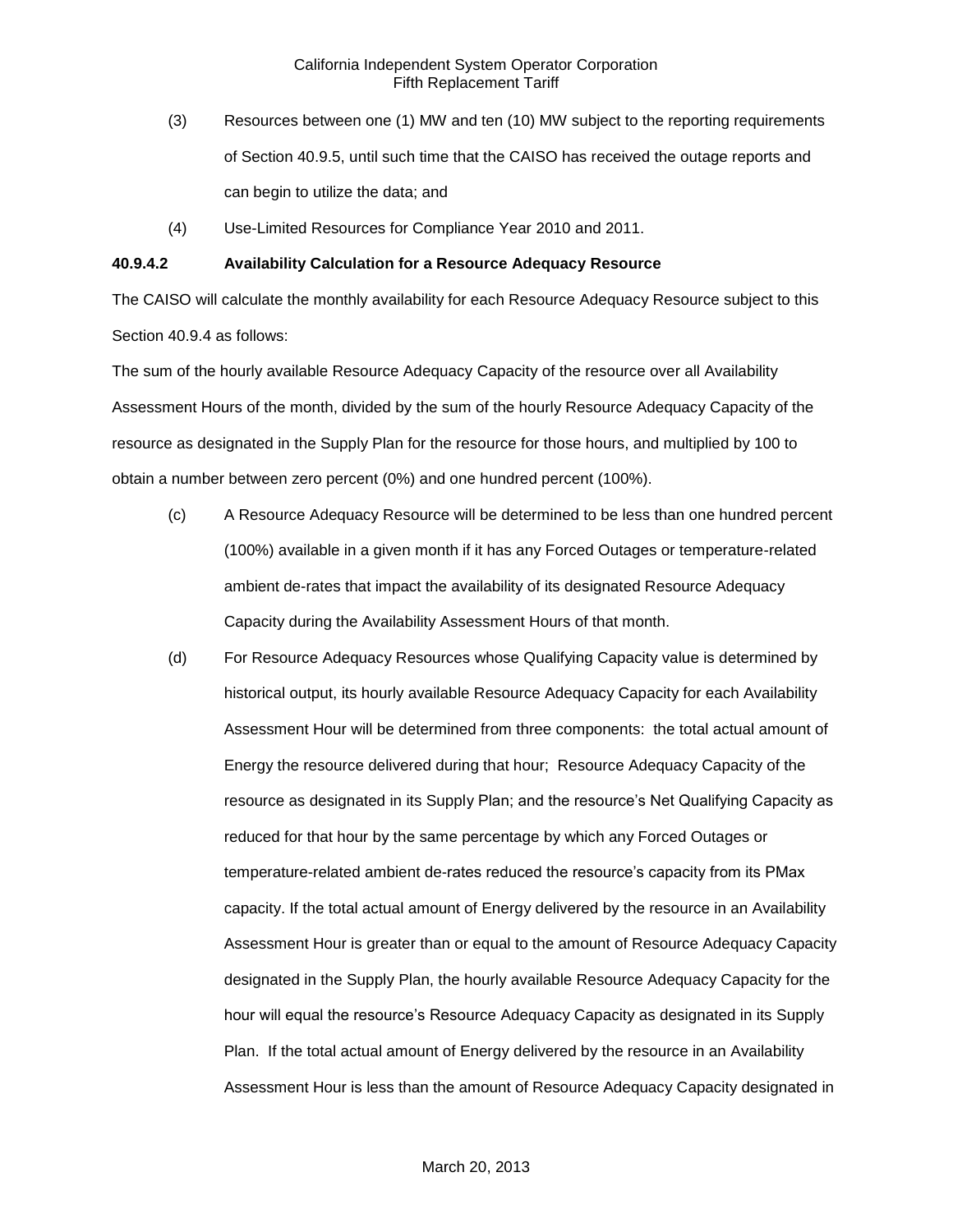the Supply Plan, the available Resource Adequacy Capacity of the resource for that hour will be the higher of the total actual Energy the resource delivered in that hour or the resource's Net Qualifying Capacity as reduced for that hour by the same percentage by which any Forced Outages or temperature-related ambient de-rates reduced the resource's capacity from its PMax capacity. The Resource Adequacy Capacity for each resource will be determined in accordance with the following formula:

Hourly Available Resource Adequacy Capacity = Min (RA Capacity, Max (Actual Energy, Proportional Derated Capacity))

Where:

RA Capacity = Resource Adequacy Capacity designated in the Supply Plan Actual Energy = Total actual Energy delivered by the resource in the Availability Assessment Hour Proportional Derated Capacity = Resource's Net Qualifying Capacity as reduced

for that hour by the same percentage by which any Forced Outages or temperature-related ambient de-rates reduced the resource's capacity from its PMax capacity

If the SC for the Resource Adequacy Resource requests to convert from a Forced Outage to a Maintenance Outage in accordance with Section 9.3.3, the SC must terminate the existing Forced Outage and submit a new request for a Maintenance Outage. In the event the CAISO rejects the request to convert from a Forced Outage to a Maintenance Outage due to reliability criteria, the Outage will not be converted and the Forced Outage will continue. Outages properly submitted for temperature-related ambient derates for a Use Limited Resource will be counted against its availability only until such time as the Use Limited Resource reaches its energy limit constraint, at which time such Outages or derates will no longer count against the availability of the Use Limited Resource for the relevant month. The start and end times used in calculating the availability of each resource each month will be the Outage time reported in the SLIC system or through the alternative reporting process of Section 40.9.5 for resources not included in the SLIC system.

### **40.9.4.2.1 Substitute Capacity**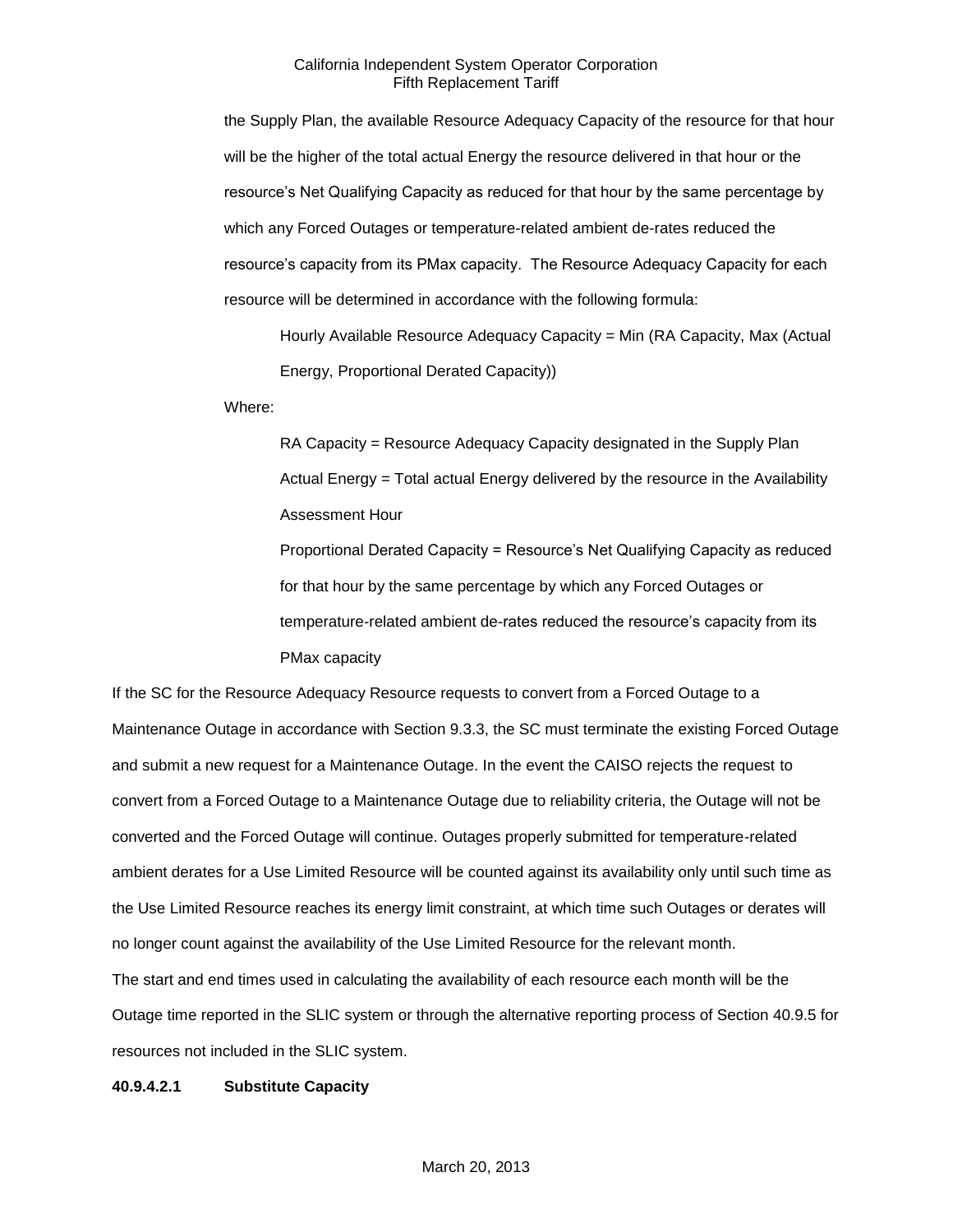A Scheduling Coordinator may substitute capacity that is not Resource Adequacy Capacity for its Resource Adequacy Capacity that is on a Forced Outage or de-rate in order to mitigate the impact of the Forced Outage or de-rate on its availability calculation. Such substitution will be accepted by the CAISO in accordance with the following procedures.

(1) For Local Capacity Area Resources. A Scheduling Coordinator providing Resource Adequacy Capacity to satisfy a Local Capacity Area requirement may pre-qualify alternate resources by providing a prequalification request in accordance with the form and schedule specified in the Business Practice Manual. If the alternate resource is located at the same bus as the Resource Adequacy Resource it would replace and has similar operational characteristics, the CAISO will approve the pre-qualification request as a substitute resource for use in the subsequent Resource Adequacy Compliance Year. Additionally, when a Local Capacity Area Resource Adequacy Resource subsequently has a Forced Outage or de-rate, the Scheduling Coordinator may, prior to the close of IFM, request to substitute a non-pre-qualified resource. The CAISO will grant the request if the alternate resource is (i) located at the same bus and meets the CAISO's operational needs, or (ii) if not located at the same bus, is located in the same Local Capacity Area, and which meets the CAISO's effectiveness and operational needs, including size of resource, as determined by the CAISO in its reasonable discretion.

(2) Non-Local Capacity Area Resources (Resource Adequacy Resources designated to meet system requirements). If a Resource Adequacy Resource that is not also a Local Capacity Area Resource has an outage that would count against its availability, the Scheduling Coordinator for that resource may, prior to the close of the IFM, request to substitute a non-Resource Adequacy Resource to be used in the place of the original resource. A Scheduling Coordinator for a non-Resource Specific System Resource that has an outage that would count against its availability may, prior to the close of the IFM, request to substitute a non-Resource Adequacy Resource that is internal to the CAISO Balancing Area Authority (which does not include a Pseudo-Tie of a Generating Unit to the CAISO Balancing Authority Area) to be used in the place of the original resource. The CAISO shall approve the request if the substitute resource provides the same MW quantity of deliverable capacity as the original Resource Adequacy Resource.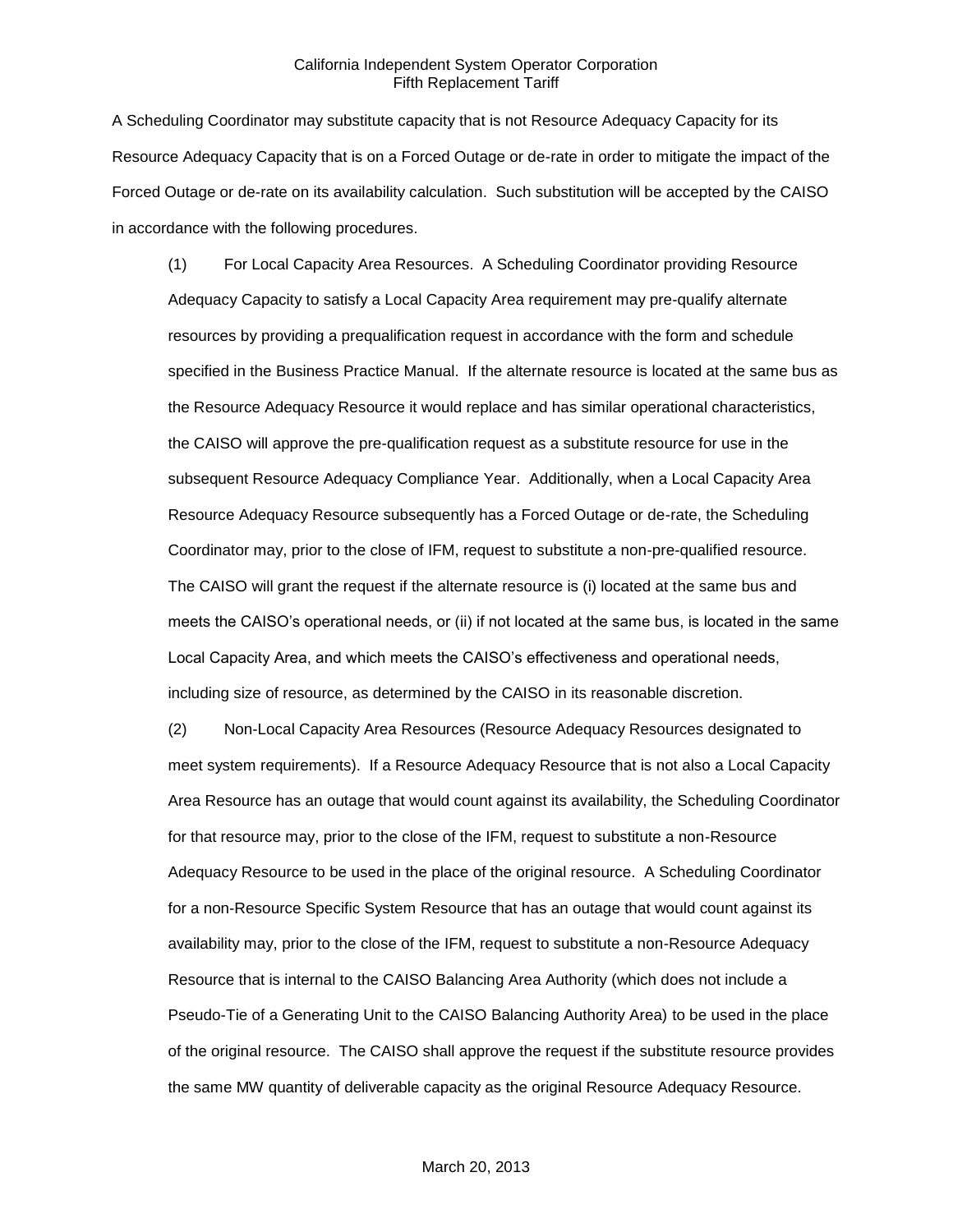## **40.9.4.2.2 Accounting for De-Rates**

In accounting for a de-rate of a unit that has not committed one hundred percent (100%) of its Net Qualified Capacity in its Monthly Supply Plan, the CAISO will follow the following principles:

- (1) Any de-rate will be applied first to any non Resource Adequacy Capacity of the resource; and
- (2) Any de-rate to Resource Adequacy Capacity will be applied pro-rata to any contract capacity exempt under Section 40.9.2(2) and any non-exempt Resource Adequacy Capacity commitment from that resource.

# **40.9.5 Outage Reporting**

Scheduling Coordinators for Generating Units or Resource-Specific System Resources that are also Resource Adequacy Resources with a maximum output capability of one (1) MW or more, but which do not meet the requirement to provide information on Forced Outages in accordance with Section 9.3.10, shall provide equivalent availability-related information in the form and on the schedule specified in the Business Practice Manuals. This information shall identify all Forced Outages, non-ambient de-rates, and temperature-related ambient de-rates that have occurred over the previous calendar month and shall contain all relevant details needed to enable the CAISO to perform the availability calculation for the resource in accordance with Section 40.9.4, including: the start and end times of any Outages or derates, the MW availability in all Availability Assessment Hours, and the causes of any Forced Outages or de-rates. Scheduling Coordinators for Resource Adequacy Resources whose maximum output capability is ten (10) MW or more shall report Outage-related information in accordance with the reporting obligations in Section 9.3.10.

# **40.9.6 Non-Availability Charges And Availability Incentive Payments**

A Resource Adequacy Resource that is subject to the availability assessment in accordance with Section 40.9.4 and whose monthly availability calculation under Section 40.9.4.2 is more than two and a half percent (2.5%) below the monthly Availability Standard will be subject to a Non-Availability Charge for the month. A Resource Adequacy Resource subject to Section 40.9.4 whose availability calculation under Section 40.9.4.2 is more than two and a half percent (2.5%) above the monthly Availability Standard will be eligible for an Availability Incentive Payment for the month. For Resources whose Qualifying Capacity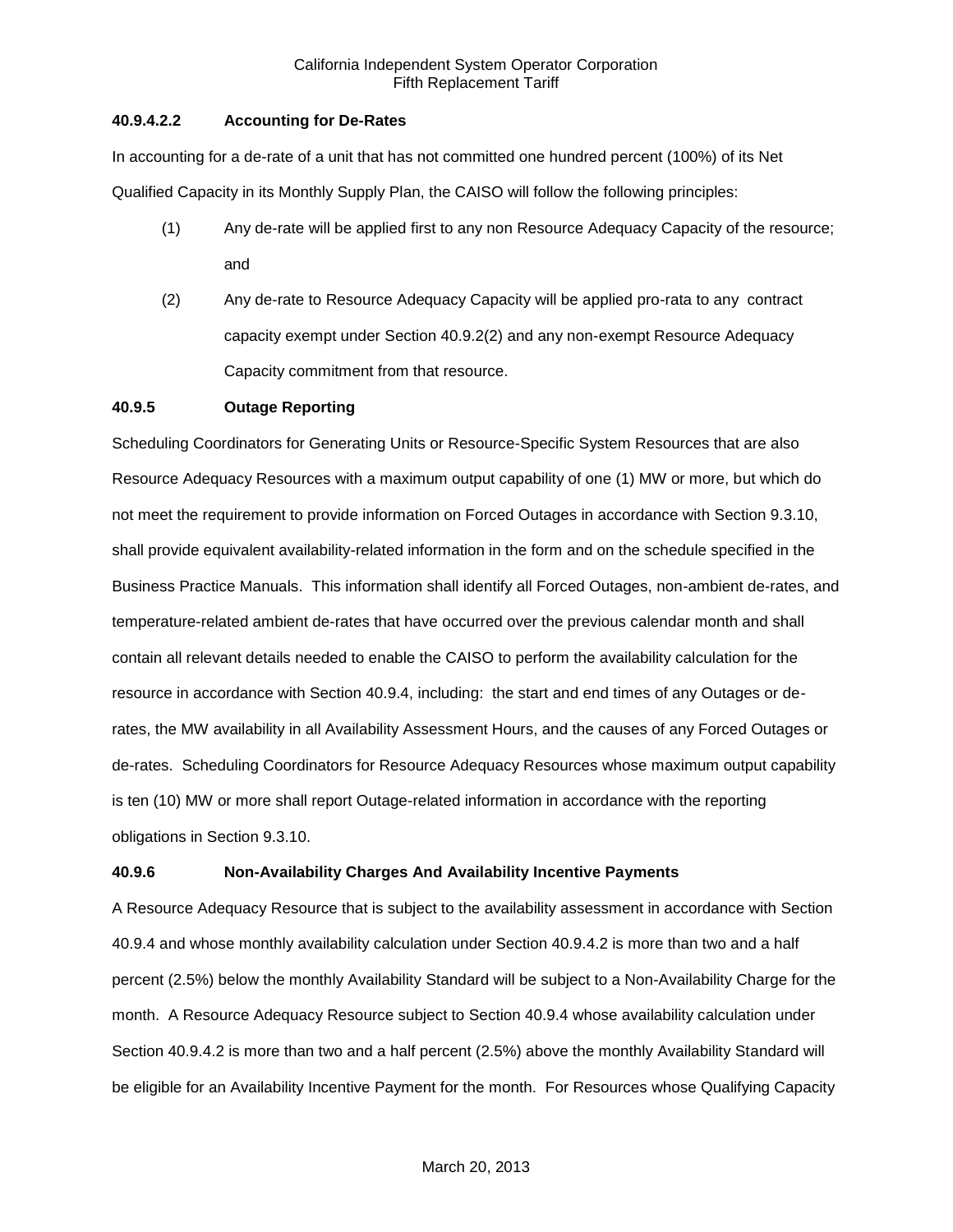is determined by their historical output, the CAISO will calculate but not apply through the settlements process the Non-Availability Charges or Availability Incentive Payments to Trading Days within the three months of January, February, and March 2011.

# **40.9.6.1 Determination of Resource Adequacy Capacity Subject to Non-Availability Charge**

The amount of Resource Adequacy Capacity of a Resource Adequacy Resource subject to the Non-Availability Charge will be determined as follows:

(1) A Resource Adequacy Resource with actual availability calculated in accordance with Section 40.9.4.2 that is less than the Availability Standard minus the tolerance band of two and a half percent (2.5%) for a given month will have the Non-Availability Charge assessed to that portion of its non-exempt Resource Adequacy Capacity determined in accordance with the following formula:

 $P = RA*(S - .025) - X$ 

Where:

- P = The RA Resource's RA Capacity subject to Non-Availability Charge
- $S =$  Monthly Availability Standard as a fraction, so that  $0 < S < 1.0$
- RA = The RA Resource's RA Capacity (MW) {as designated in its Supply Plan, less any exempt capacity}
- $X =$  The {mean of the} RA Resource's {hourly available RC Capacity over all Availability Assessment Hours of the month (MW).}
- (2) No Non-Availability Charge will be applied when a Resource Adequacy Resource's actual availability, calculated in accordance with Section 40.9.4.2 for a given month, is equal to or greater than the Availability Standard less two and a half percent (2.5%).
- (3) Any Forced Outage, non-ambient de-rate, or temperature-related ambient de-rates of a resource that the CAISO has accepted as a substitute for a Resource Adequacy Resource in accordance with Section 40.9.4.2.1 will be applied in calculating the availability of the Resource Adequacy Resource for which it is substituting.

### **40.9.6.2 Determination of the Non-Availability Charge**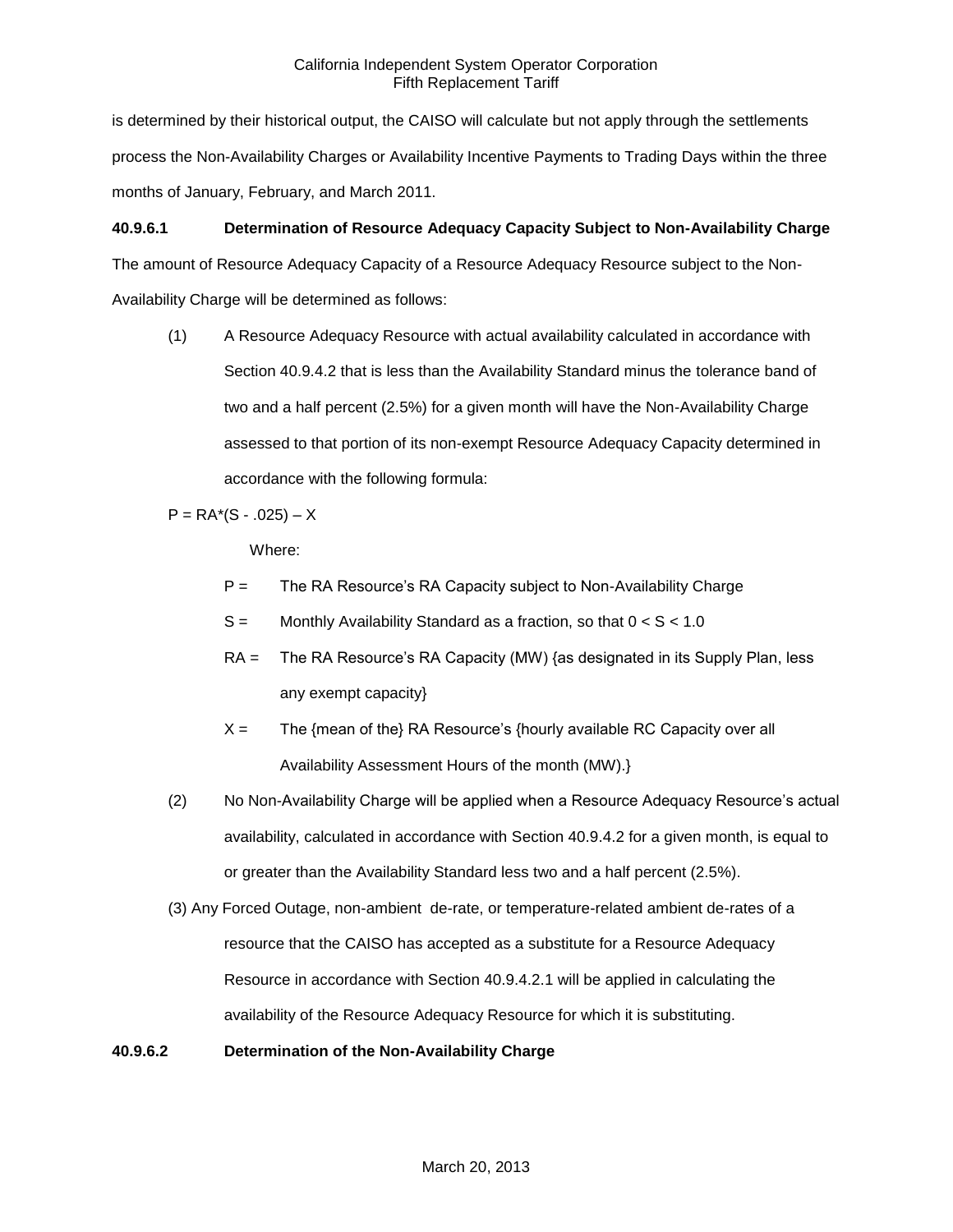The per-MW Non-Availability Charge rate will be the Monthly CPM Capacity Payment price as specified in Schedule 6 of Appendix F of this CAISO Tariff. The Non-Availability Charge for a Resource Adequacy Resource shall be determined by multiplying the resource's capacity subject to the Non-Availability Charge calculated in accordance with Section 40.9.6.1 by the Non-Availability Charge rate.

## **40.9.6.3 Availability Incentive Payment**

Scheduling Coordinators for Resource Adequacy Resources that achieve monthly availability that is more than two and a half percent (2.5%) above the monthly Availability Standard are eligible to receive the monthly Availability Incentive Payment. This payment will be funded entirely through the monthly Non-Availability Charges assessed for the same month. For each resource eligible for the Availability Incentive Payment, its eligible capacity will be that portion of its designated Resource Adequacy Capacity equal to its actual availability calculated in accordance with Section 40.9.4.2 minus the Availability Standard percent minus two and a half percent (2.5%). The monthly Availability Incentive Payment rate will equal the total Non-Availability Charges assessed for the month divided by the total Resource Adequacy Capacity eligible to receive the Availability Incentive Payment that month, provided that the Availability Incentive Payment rate shall not exceed three times the Non-Availability Charge rate. The Availability Incentive Payment the CAISO shall pay to each eligible resource will equal the product of its eligible capacity and the Availability Incentive Payment rate. Any remaining Non-Availability Charge funds that are not distributed to eligible Resource Adequacy Resources will be credited against the Real-Time neutrality charge to metered CAISO Demand for that Trade.

### **40.9.6.4 Monthly Settlement**

The CAISO shall calculate and settle Non-Availability Charges and Availability Incentive Payments on a Trade Month basis so that all Non-Availability Charges collected for a Trade Month are allocated in accordance with Section 40.9.6.3 for that same Trade Month.

### **40.9.7 Assessment For NRS-RA Resources**

Non-Resource-Specific System Resources that provide Resource Adequacy Capacity will comprise a distinct category for purposes of the CAISO's Availability Standards program. This category will utilize the same Availability Standard determined for other Resource Adequacy Resources in accordance with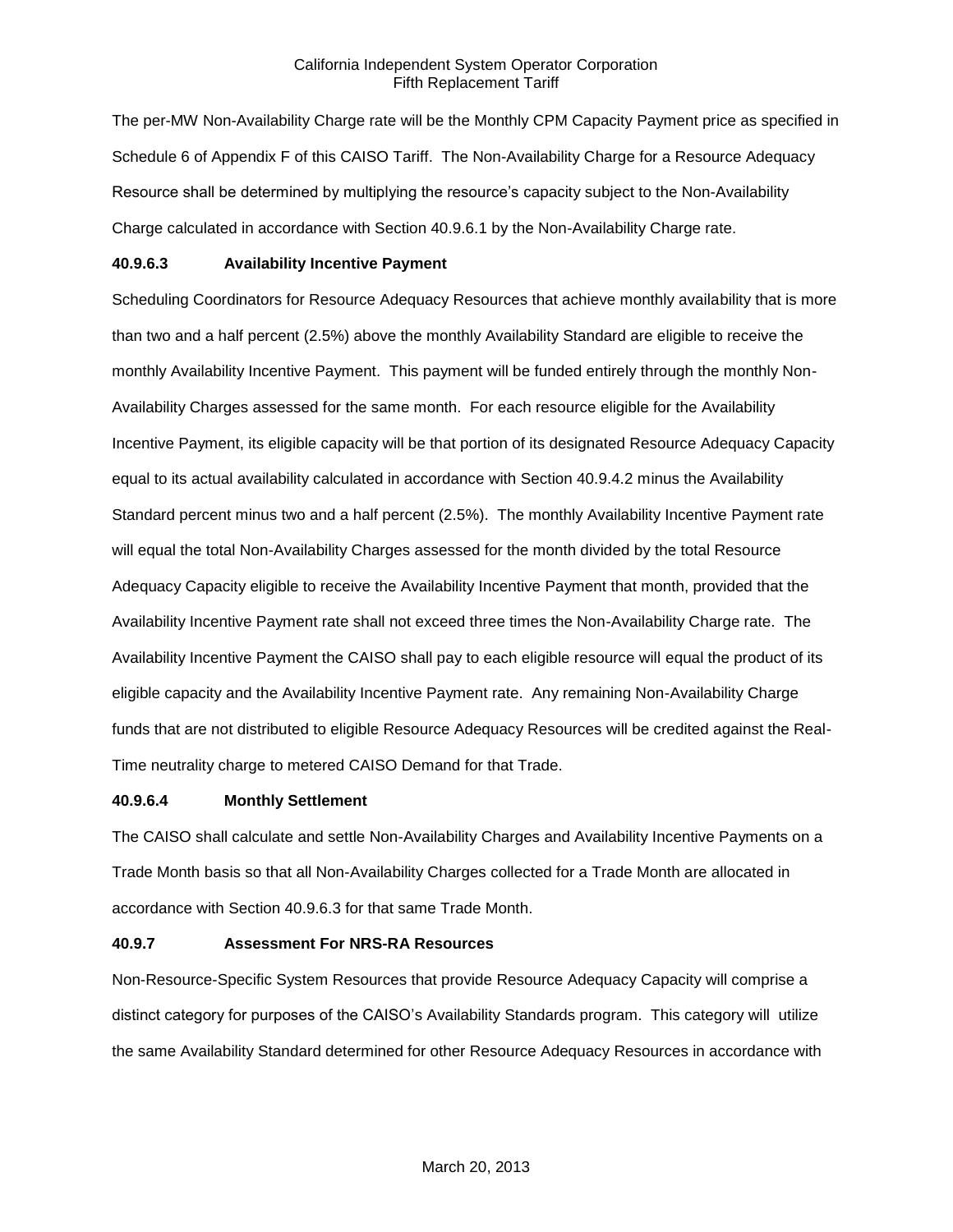Section 40.9.4.1, but will have its own availability calculations, as well as a separate account for settling Non-Availability Charges and Availability Incentive Payments.

## **40.9.7.1 Availability Standard for NRS-RA Resources**

Through Resource Adequacy Compliance Year 2015, the monthly Availability Standard for the non-Resource-Specific System Resource s that provide Resource Adequacy Capacity will be the Availability Standard determined in accordance with Section 40.9.4.1. Beginning with Resource Adequacy Compliance year 2016, the monthly Availability Standard for the non-Resource-Specific System Resources that provide Resource Adequacy Capacity will be based on historical availability for the Availability Assessment Hours over the previous three years. Each monthly Availability Standard will be calculated as the sum of the available Resource Adequacy Capacity of the included non-Resource-Specific System Resources across all Availability Assessment Hours of the month, divided by the sum of the designated Resource Adequacy Capacity for the same set of hours and resources, and multiplied by one hundred (100) to obtain a number between zero (0) and one hundred (100) percent. For non-Resource-Specific System Resources that provide Resource Adequacy Capacity subject to a Subset-of-Hours Contract, the sum of the available Resource Adequacy Capacity will be based on the Availability Assessment Hours of the month that overlap the hours during which the resource is contractually obligated to make the Resource Adequacy Capacity available to the CAISO. The Availability Standard applicable to a non-Resource Specific System Resource shall not include any hours in which the resource was prohibited by Section 30.8 from bidding across an out-of-service transmission path at its designated Scheduling Point. A non-Resource Specific System Resource providing Resource Adequacy Capacity whose monthly availability calculation under Section 40.9.7.2 is more than two and a half (2.5) percent below the monthly Availability Standard will be subject to a Non-Availability Charge for the month. A non-Resource Specific System Resource providing Resource Adequacy Capacity whose monthly availability calculation under Section 40.9.7.2 is more than two and a half (2.5) percent above the monthly Availability Standard will be eligible for Availability Incentive Payments. Non-Resource-Specific System Resources will not be included in the calculation of the Availability Standards for other Resource Adequacy Resources as determined in Section 40.9.4.

### **40.9.7.2 Availability Calculation for NRS-RA Resources**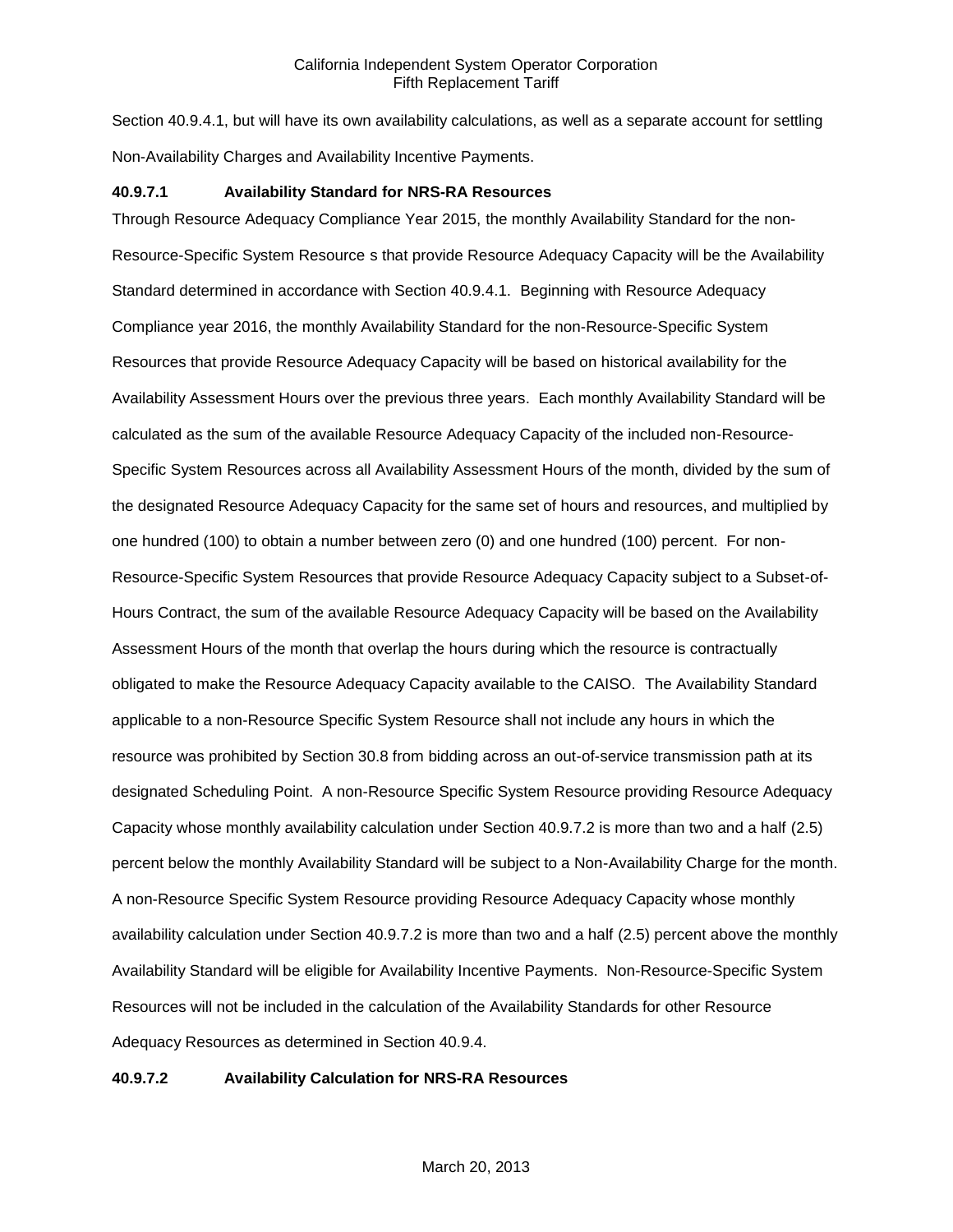The availability of Resource Adequacy Capacity provided by a non-Resource-Specific System Resource will be calculated as the sum of the MW-hours of the resource's available Resource Adequacy Capacity over all Availability Assessment Hours of the month, divided by the sum of the resource's designated nonexempt hourly Resource Adequacy Capacity for all Availability Assessment Hours, times one hundred (100) to obtain a number between zero (0) and one hundred (100) percent. For non-Resource-Specific System Resources that provide Resource Adequacy Capacity subject to a Subset-of-Hours Contract, the sum of the available Resource Adequacy Capacity will be based on the Availability Assessment Hours of the month that overlap the hours during which the resource is contractually obligated to make the Resource Adequacy Capacity available to the CAISO. The Scheduling Coordinator for Resource Adequacy Capacity provided by non-Resource-Specific System Resources is expected to secure sufficient transmission rights to deliver the Resource Adequacy Capacity to its designated CAISO Scheduling Point. In determining monthly availability of a non-Resource-Specific System Resource under Section 40.9.7.2, any hours in which the resource was prohibited by Section 30.8 from bidding across an out-of-service transmission path at its designated Scheduling Point will be excluded from the calculation. Scheduling Coordinators for non-Resource-Specific System Resources must submit a monthly report of such hours occurring under Section 30.8, in the format and manner described in the Business Practice Manual for Reliability Requirements.

# **40.9.7.3 Determination of Non-Availability Charges and Availability Incentive Payments for NRS-RA Resources**

A Non-Resource-Specific System Resource that provides Resource Adequacy Capacity and whose actual availability calculated in accordance with Section 40.9.7.2 is less than the Availability Standard defined in Section 40.9.7.1 minus the tolerance band of two and one-half (2.5) percent for a given month shall be assessed a Non-Availability Charge. This charge for such a resource shall apply to that portion of the resource's designated non-exempt Resource Adequacy Capacity equal to one hundred (100) percent minus the ratio of its actual availability calculated in accordance with Section 40.9.7.2 to the Availability Standard minus two and one-half (2.5) percent. The Non-Availability Charge will then equal the resource's applicable capacity that is subject to Non-Availability Charges multiplied by the a Non-Availability Charge rate equal to the Monthly CPM Capacity Payment price as specified in Schedule 6 of Appendix F of this CAISO Tariff.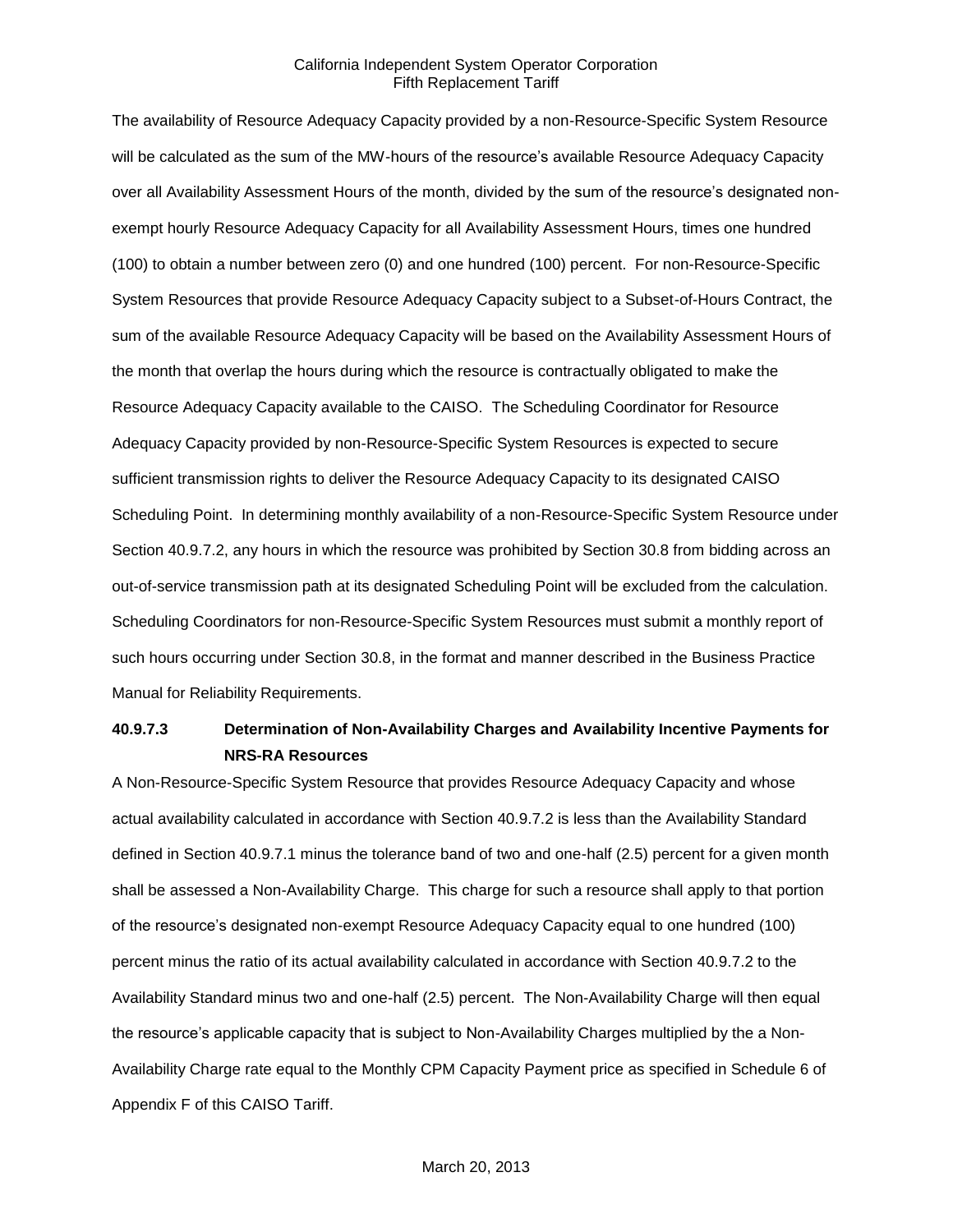Funds collected for Non-Availability Charges pursuant to this Section 40.9.7.3 in a Trade Month will be used to provide Availability Incentive Payments to non-Resource-Specific System Resources providing Resource Adequacy Capacity that exceed the Availability Standard established in Section 40.9.7.1 plus the tolerance band of two and one-half (2.5) percent for that same Trade Month. The funds will be distributed to each such resource in proportion to the resource's share of the total non-exempt Resource Adequacy Capacity provided by non-Resource-Specific System Resources that are eligible for Availability Incentive Payments or the month.

Any Availability Incentive Payment to a non-Resource-Specific System Resource providing Resource Adequacy Capacity under this Section 40.9.7.3 will be capped at three times the Non-Availability Charge rate multiplied by the amount of the resource's non-exempt Resource Adequacy Capacity. Any remaining monthly surplus of Non-Availability Charges from non-Resource-Specific System Resources providing Resource Adequacy Capacity in a Trade Month will be credited against the Real-Time neutrality charge for that Trade Month in accordance with Section 11.5.2.3. Only revenues received from the assessment of Non-Availability Charges to non-Resource-Specific System Resources providing Resource Adequacy Capacity will be used to fund Availability Incentive Payments for non-Resource-Specific System Resources providing Resource Adequacy Capacity.

#### **40.9.8 Reporting**

By July 1 of each year, the CAISO will provide an informational report that will be posted on the CAISO Website and include the following information: (1) the Availability Standard value for each month of the year and (2) information on the average actual availability each month of Resource Adequacy Resources, the total amount of Non-Availability Charges assessed and the total amount of Availability Incentive Payments made.

### **41. Procurement Of RMR Generation**

### **41.1 Procurement Of Reliability Must-Run Generation By The CAISO**

A Reliability Must-Run Contract is a contract entered into by the CAISO with a Generator which operates a Generating Unit giving the CAISO the right to call on the Generator to generate Energy and, only as provided in this Section 41.1, or as needed for Black Start or Voltage Support required to meet local reliability needs, or to procure Ancillary Services from Potrero power plant to meet operating criteria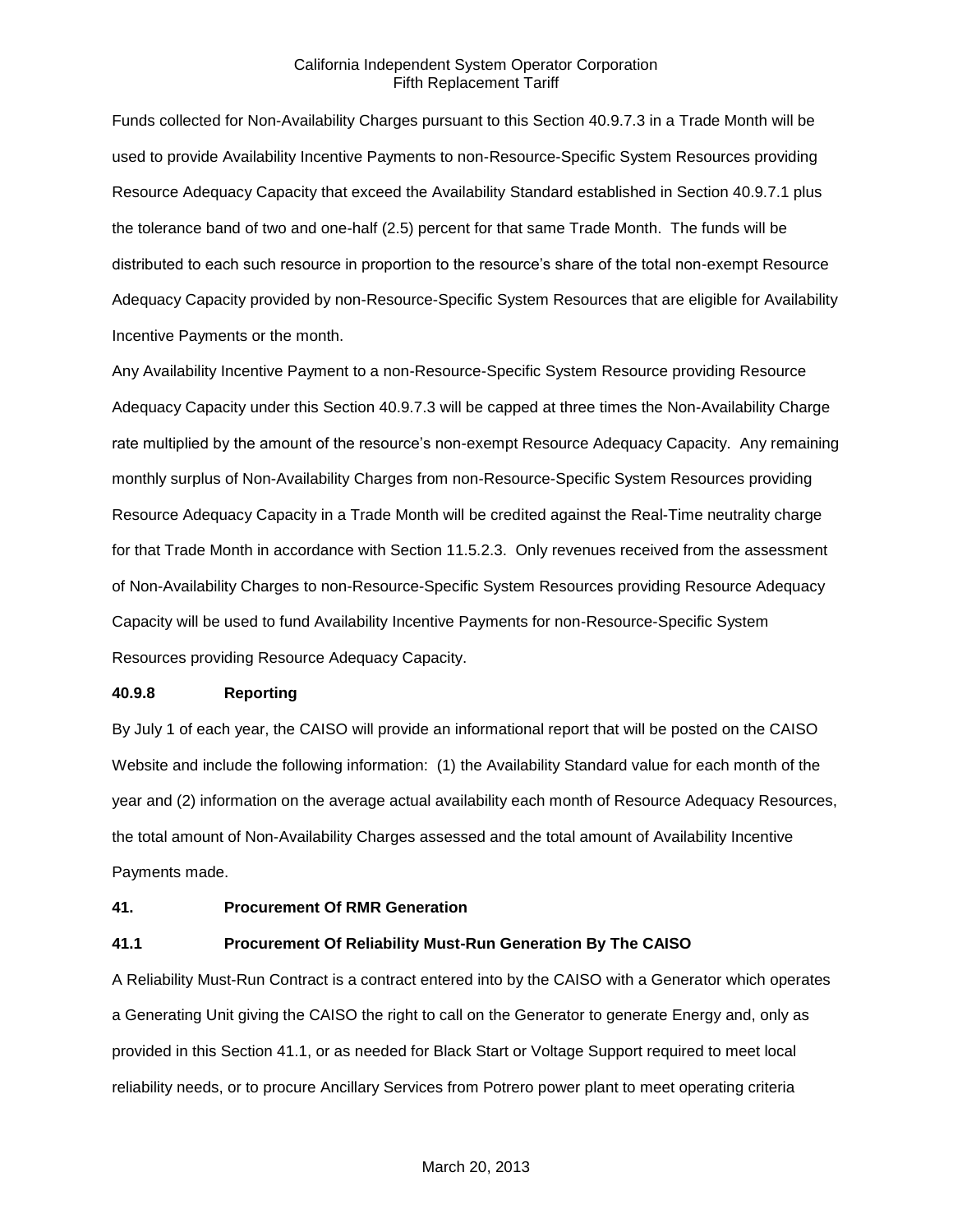associated with the San Francisco local reliability area, to provide Ancillary Services from the Generating Units as and when this is required to ensure that the reliability of the CAISO Controlled Grid is maintained.

### **41.2 Designation Of Generating Unit As Reliability Must-Run Unit**

The CAISO will, subject to any existing power purchase contracts of a Generating Unit, have the right at any time based upon CAISO Controlled Grid technical analyses and studies to designate a Generating Unit as a Reliability Must-Run Unit. A Generating Unit so designated shall then be obligated to provide the CAISO with its proposed rates for Reliability Must-Run Generation for negotiation with the CAISO. Such rates shall be authorized by FERC or the Local Regulatory Authority, whichever authority is applicable.

# **41.3 Reliability Studies And Determination Of RMR Unit Status**

In addition to the Local Capacity Technical Study under 40.3.1, the CAISO may perform additional technical studies, as necessary, to ensure compliance with Reliability Criteria. The CAISO will then determine which Generating Units it requires to continue to be Reliability Must-Run Units, which Generating Units it no longer requires to be Reliability Must-Run Units and which Generating Units it requires to become the subject of a Reliability Must-Run Contract which had not previously been so contracted to the CAISO. None of the Generating Units owned by Local Publicly Owned Electric Utilities are planned to be designated as Reliability Must-Run Units by the CAISO as of the CAISO Operations Date but are expected to be operated in such a way as to maintain the safe and reliable operation of the interconnected transmission system comprising the CAISO Balancing Authority Area. However, in the future, Local Publicly Owned Electric Utilities may contract with the CAISO to provide Reliability Must-Run Generation.

### **41.4 Reliability Must-Run Contracts**

A pro forma of the Reliability Must-Run Contract is attached as Appendix G. From the CAISO Operations Date all Reliability Must-Run Units will be placed under the "As Called" conditions, but the parties may, pursuant only to the terms of the Reliability Must-Run Contract, transfer any such unit to one of the alternative forms of conditions under specific circumstances. The CAISO will review the terms of the applicable forms of agreement applying to each Reliability Must-Run Unit to ensure that the CAISO will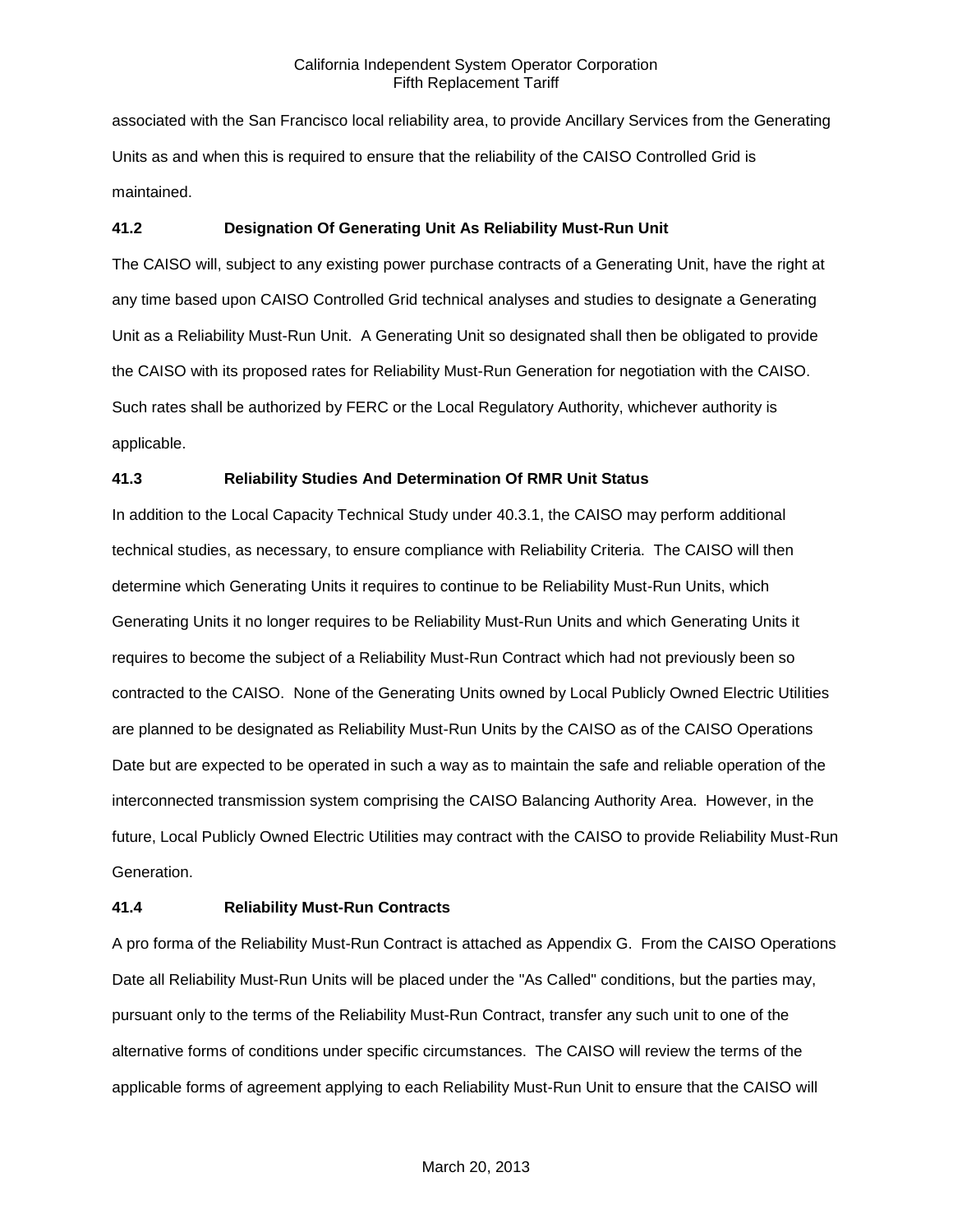procure Reliability Must-Run Generation from the cheapest available sources and to maintain System Reliability. The CAISO shall give notice to terminate Reliability Must-Run Contracts that are no longer necessary or can be replaced by less expensive and/or more competitive sources for maintaining the reliability of the CAISO Controlled Grid.

#### **41.5 RMR Dispatch**

# **41.5.1 Day-Ahead And HASP RMR Dispatch**

RMR Dispatches will be determined in accordance with the RMR Contract, the MPM process addressed in Sections 31 and 33 and through manual RMR Dispatch Notices to meet Applicable Reliability Criteria. The CAISO will notify Scheduling Coordinators for RMR Units of the amount and time of Energy requirements from specific RMR Units in the Trading Day prior to or at the same time as the Day-Ahead Schedules and AS and RUC Awards are published, to the extent that the CAISO is aware of such requirements, through an RMR Dispatch Notice or flagged RMR Dispatch in the IFM Day-Ahead Schedule. The CAISO may also issue RMR Dispatch Notices after Market Close of the DAM and through Dispatch Instructions flagged as RMR Dispatches in the Real-Time Market. The Energy to be delivered for each Trading Hour pursuant to the RMR Dispatch Notice an RMR Dispatch in the IFM or Real-Time shall be referred to as the RMR Energy. Scheduling Coordinators may submit Bids in the DAM or the HASP for RMR Units operating under Condition 1 of the RMR Contract in accordance with the bidding rules applicable to non-RMR Units. A Bid submitted in the DAM or the HASP for a Condition 1 RMR Unit shall be deemed to be a notice of intent to substitute a market transaction for the amount of MWh specified in each Bid for each Trading Hour pursuant to Section 5.2 of the RMR Contract. In the event the CAISO issues an RMR Dispatch Notice or an RMR Dispatch in the IFM or Real-Time Market for any Trading Hour, any MWh quantities cleared through the MPM shall be considered as a market transaction in accordance with the RMR Contract. RMR Units operating as Condition 2 RMR Units may not submit Bids until and unless the CAISO issues an RMR Dispatch Notice or issues an RMR Dispatch in the IFM, in which case a Condition 2 RMR Unit shall submit Bids in accordance with the RMR Contract in the next available market for the Trading Hours specified in the RMR Dispatch Notice or Day-Ahead Schedule.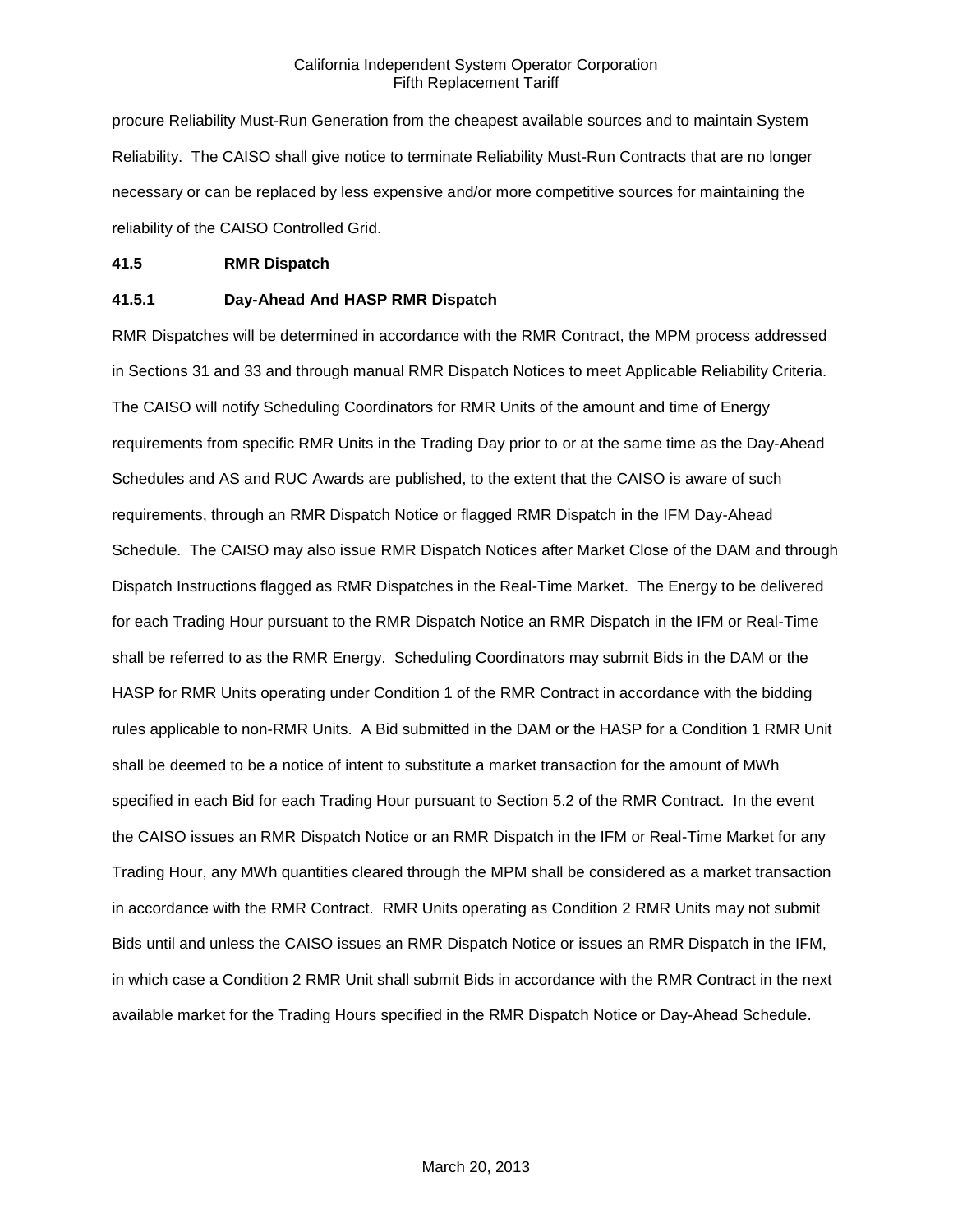# **41.5.2 RMR Payments**

RMR Units operating as Condition 1 RMR Units or Condition 2 RMR Units that receive an RMR Dispatch Notice will be paid in accordance with the RMR Contract.

# **41.5.3 RMR Units And Ancillary Services Requirements**

The CAISO may call upon RMR Units in any amounts that the CAISO has determined is necessary at any time after the issuance of Day-Ahead Schedules for the Trading Day if: (i) the CAISO determines that it requires more of an Ancillary Service than it has been able to procure, except that the CAISO shall not be required to accept Ancillary Services Bids that exceed the price caps specified in Section 39 or any other FERC-imposed price caps; and (ii) the CAISO has notified Scheduling Coordinators of the circumstances existing in this Section 41.5.3, and after such notice, the CAISO determines that a bid insufficiency condition in accordance with the RMR Contract exists in the HASP and the CAISO requires more of an Ancillary Service. The CAISO must provide the notice specified in sub paragraph (ii) of this Section 41.5.3 as soon as possible after the CAISO determines that additional Ancillary Services are needed for which Bids are not available. The CAISO may only determine that a Bid insufficiency exists after the Market Close of the HASP, unless an earlier determination is required in order to accommodate the RMR Unit's operating constraints. For the purposes of this Section 41.5.3, a Bid insufficiency exists in HASP if, and only if: (i) Bids in the HASP for the particular Ancillary Service that can be used to satisfy that particular Ancillary Services requirement that remain after first procuring the megawatts of the Ancillary Service that the CAISO had notified Scheduling Coordinators it would procure in the HASP ("remaining Ancillary Services requirement") represent, in the aggregate, less than two times such remaining Ancillary Services requirement; or (ii) there are less than two unaffiliated bidders to provide such remaining Ancillary Services requirement. If the CAISO determines that a Bid insufficiency condition exists as described in this Section 41.5.3, the CAISO may nonetheless accept available Bids if it determines in its sole discretion that the prices specified in the Bids and the Energy Bid Curves created by the Bids indicate that the Scheduling Coordinators were not attempting to exercise market power.

# **41.6 Reliability Must-Run Charge**

The CAISO shall prepare and send to each Responsible Utility in accordance with Section 11.13, a CAISO Invoice as provided in the RMR Contract in respect of those costs incurred under each Reliability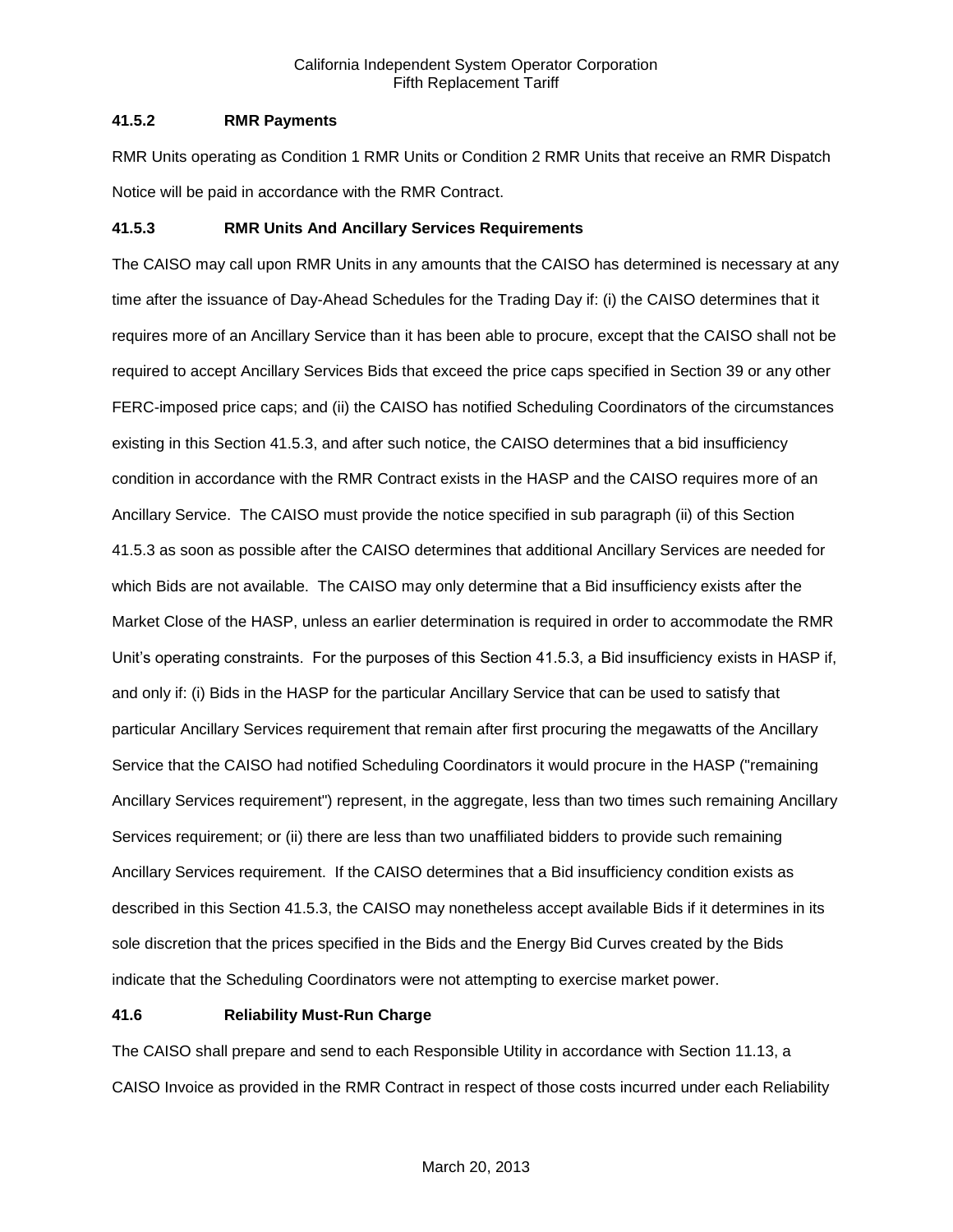Must-Run Contract that are payable to the CAISO by such Responsible Utility or payable by the CAISO to such Responsible Utility pursuant to Section 41.7. The CAISO Invoices as provided in the RMR Contract shall reflect all reductions or credits required or allowed under or arising from the Reliability Must-Run Contract or under this Section 41.6. The CAISO Invoice as provided in the RMR Contract shall separately show the amounts due for services from each RMR Owner. Each Responsible Utility shall pay the amount due under each CAISO Invoice as provided in the RMR Contract by the due date specified in the CAISO Invoice as provided in the RMR Contract, in default of which interest shall become payable at the interest rate provided in the Reliability Must-Run Contract from the due date until the date on which the amount is paid in full. For each Reliability Must-Run Contract, the CAISO shall establish two segregated commercial bank accounts under the Facility Trust Account referred to in Section 11.13.2.1 and Article 9 of the Reliability Must-Run Contract. One commercial bank account, the RMR Owner Facility Trust Account, shall be held in trust by the CAISO for the RMR Owner. The other commercial bank account, the Responsible Utility Facility Trust Account, shall be held in trust by the CAISO for the Responsible Utility. Payments received by the CAISO from the Responsible Utility in connection with the Reliability Must-Run Contract, including payments following termination of the Reliability Must-Run Contract, will be deposited into the RMR Owner Facility Trust Account and payments from the CAISO to the RMR Owner will be withdrawn from such account, in accordance with this Section 41.6, Article 9 of the Reliability Must-Run Contract and Section 11.13. Any payments received by the CAISO from the RMR Owner in connection with the Reliability Must-Run Contract will be deposited into the Responsible Utility Facility Trust Account. Any payments due to the Responsible Utility of funds received from the RMR Owner in connection with the Reliability Must-Run Contract will be withdrawn from the Responsible Utility Facility Trust Account, in accordance with this Section 41.6, Section 11.13, and Article 9 of the Reliability Must-Run Contract. Neither the RMR Owner Facility Trust Account nor the Responsible Utility Facility Trust Account shall have other funds commingled in it at any time. The CAISO shall not modify this Section or Section 11.13 as it applies to procedures for the billing, invoicing and payment of charges under Reliability Must-Run Contracts without the Responsible Utility's consent, provided, however, that no such consent shall be required with respect to any change in the method by which costs incurred by the CAISO under RMR Contracts are allocated to or among Responsible Utilities.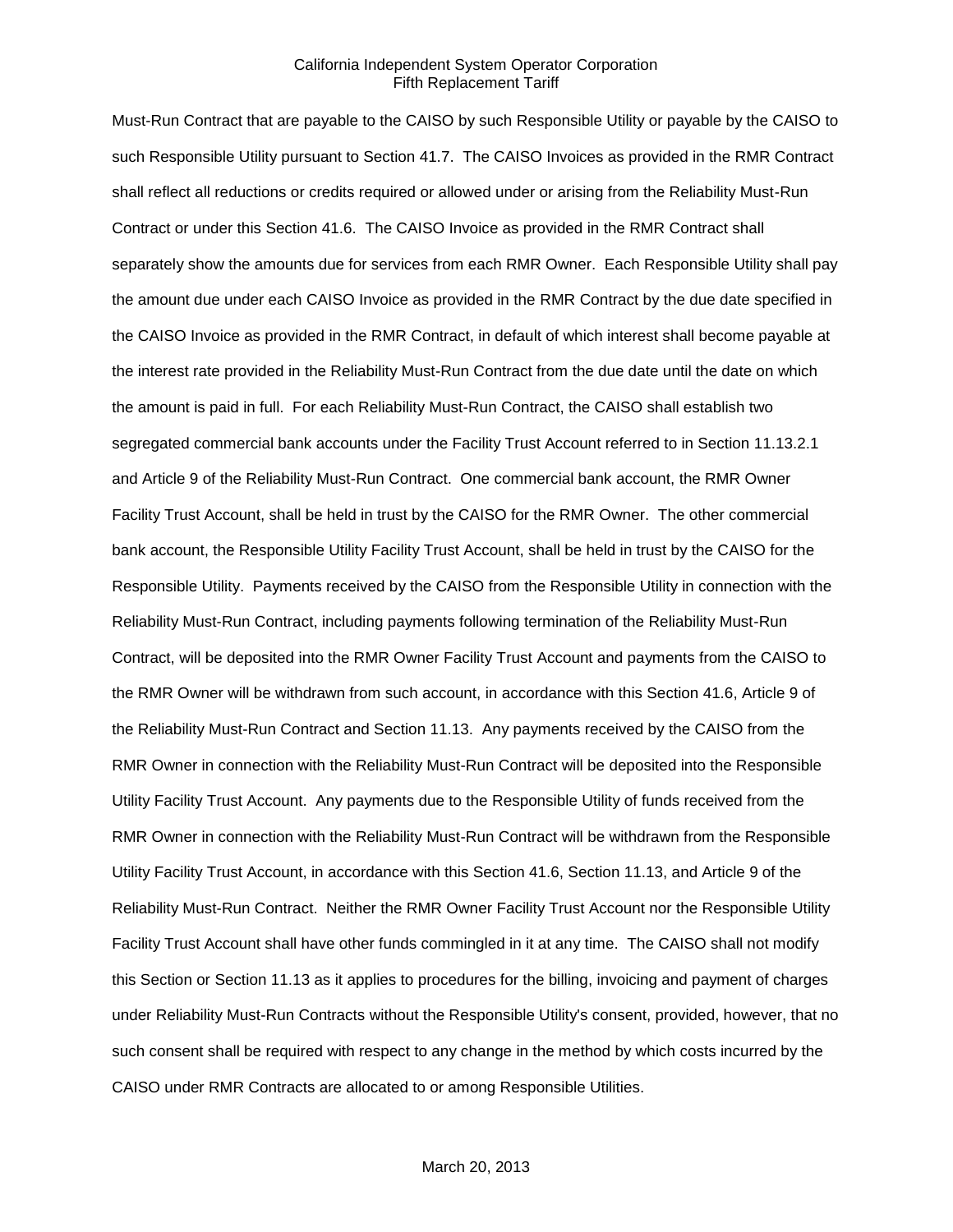## **41.6.1 No Offsets To Responsible Utility's CAISO Invoice Payments**

Except where the Responsible Utility is also the RMR Owner, the Responsible Utility's payment of the CAISO Invoice as provided in the RMR Contract shall be made without offset, recoupment or deduction of any kind whatsoever. Notwithstanding the foregoing, if the CAISO fails to deduct an amount required to be deducted under Section 41.6.2, the Responsible Utility may deduct such amount from payment otherwise due under such CAISO Invoice as provided in the RMR Contract.

### **41.6.2 Refunds Of Disputed Amounts On RMR Invoices**

If the Responsible Utility disputes a CAISO Invoice as provided in the RMR Contract, Revised Estimated RMR Invoice, or Revised Adjusted RMR Invoice, or Final Invoice, it shall pay the CAISO Invoice as provided in the RMR Contract but may pay under protest and reserve its right to seek a refund, with interest, from the CAISO. If resolution of the dispute results in an amount paid by the Responsible Utility under protest being due from the CAISO to the Responsible Utility and from the RMR Owner to the CAISO, and such amount was paid to the RMR Owner by the CAISO, then such amount, with interest at the interest rate specified in the applicable Reliability Must-Run Contract from the date of payment until the date on which the amount is repaid in full, shall be refunded by the RMR Owner to the CAISO and from the CAISO to the Responsible Utility, pursuant to Article 9 of the Reliability Must-Run Contract and Section 11.13, by the RMR Owner's inclusion of such refund amount in the appropriate invoice. If the RMR Owner does not include such refund amount (including interest) in the appropriate invoice, then such refund amount shall be deducted by the CAISO from the next succeeding amounts otherwise due from the Responsible Utility to the CAISO and from the next succeeding amounts otherwise due from the CAISO to the RMR Owner with respect to the applicable Reliability Must-Run Contract or, if such RMR Contract has terminated, such amount shall be refunded by the CAISO to the Responsible Utility; provided, however, that if and to the extent that such resolution is based on an error or breach or default of the RMR Owner's obligations to the CAISO under the Reliability Must-Run Contract, then such refund obligation shall extend only to amounts actually collected by the CAISO from the RMR Owner as a result of such resolution. If resolution of the dispute requires the CAISO, but not the RMR Owner, to pay the Responsible Utility, then such award shall be recovered from any applicable insurance proceeds, provided that to the extent sufficient funds are not recoverable through insurance, the amount of the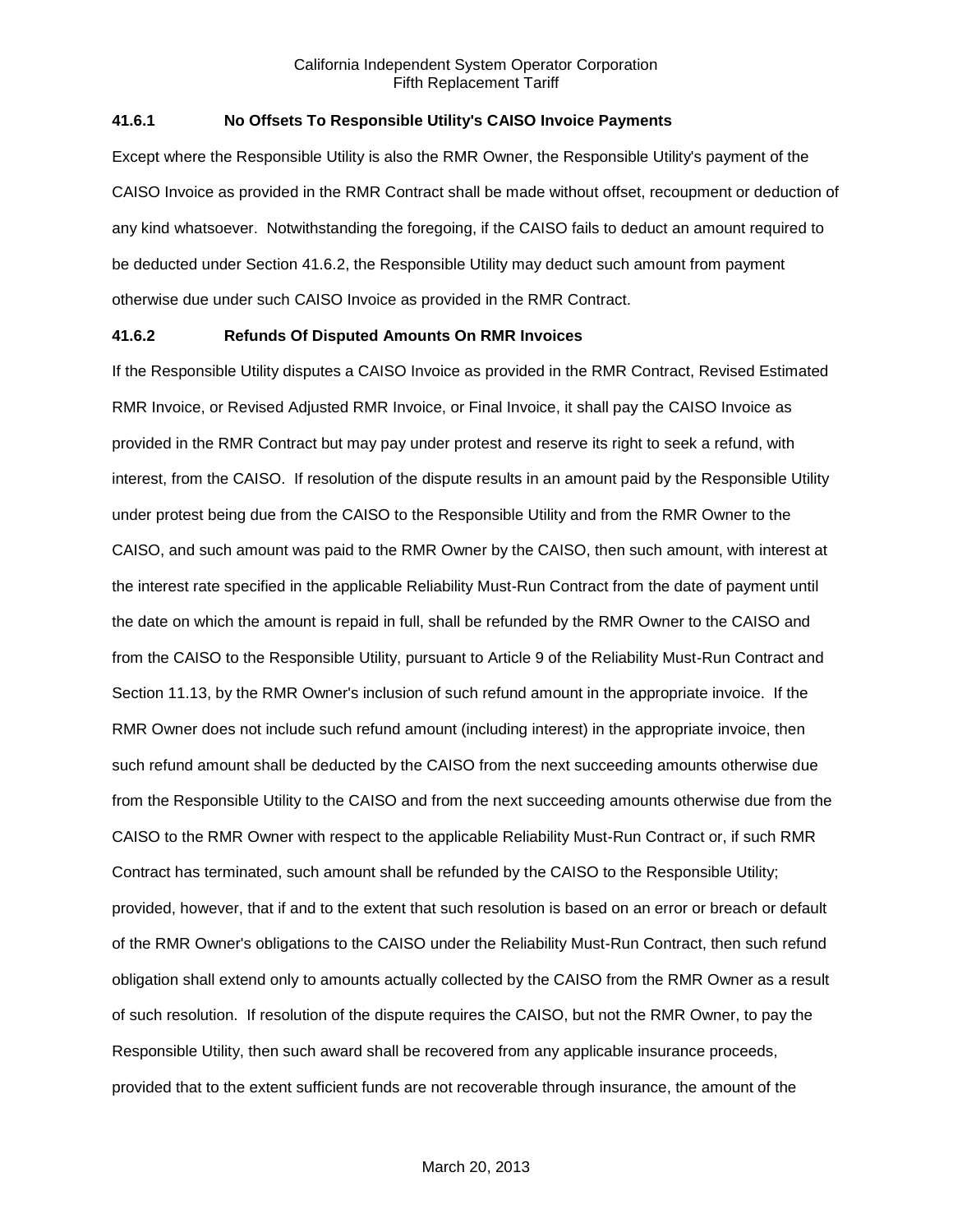award (whether determined through settlement, or the CAISO ADR Procedures or otherwise) shall be collected by the CAISO pursuant to Section 13.5, and in any event, the award shall be paid by the CAISO to the Responsible Utility pursuant to Section 13.5.

# **41.6.3 Time-Frame For Responsible Utility To Dispute RMR Invoices**

If the Responsible Utility disputes a CAISO Invoice as provided in the RMR Contract, a Revised Estimated RMR Invoice, a Revised Adjusted RMR Invoice, or a Final Invoice, or part thereof, based in whole or in part on an alleged error by the RMR Owner or breach or default of the RMR Owner's obligations to the CAISO under the Reliability Must-Run Contract, the Responsible Utility shall notify the CAISO of such dispute within twelve (12) months of its receipt of the applicable Revised Adjusted RMR Invoice or Final Invoice from the CAISO, except that the Responsible Utility may also dispute a Revised Estimated RMR Invoice, Revised Adjusted RMR Invoice, or Final Invoice for the reasons set forth above in this Section 41.6.3, within sixty (60) days from the issuance of a final report with respect to an audit of the RMR Owner's books and accounts allowed by a Reliability Must-Run Contract.

#### **41.6.4 Disputes After Operational Compliance Review**

If the Responsible Utility disputes a CAISO Invoice as provided in the RMR Contract, a Revised Estimated RMR Invoice, a Revised Adjusted RMR Invoice, or a Final Invoice, based in whole or in part on an alleged error by the CAISO or breach or default of the CAISO's obligations to the Responsible Utility, the Responsible Utility shall notify the CAISO of such dispute prior to the later to occur of: (i) the date twelve (12) months following the date on which the CAISO submitted such invoice to the Responsible Utility for payment or (ii) the date sixty (60) days following the date on which a final report is issued in connection with an operational compliance review, pursuant to Section 22.1.2.2, of the CAISO's performance of its obligations to Responsible Utilities under this Section 41.6.4 conducted by an independent third party selected by the CAISO Governing Board and covering the period to which such alleged dispute relates. The CAISO or any Responsible Utility shall have the right to request, but not to require, that the CAISO Governing Board arrange for such an operational compliance review at any time.

#### **41.6.5 Invoice Disputes Subject To RMR Contract Resolution Process**

Notwithstanding Section 13, any Responsible Utility dispute relating to a CAISO Invoice as provided in the RMR Contract, a Revised Estimated RMR Invoice, a Revised Adjusted RMR Invoice, a Final Invoice,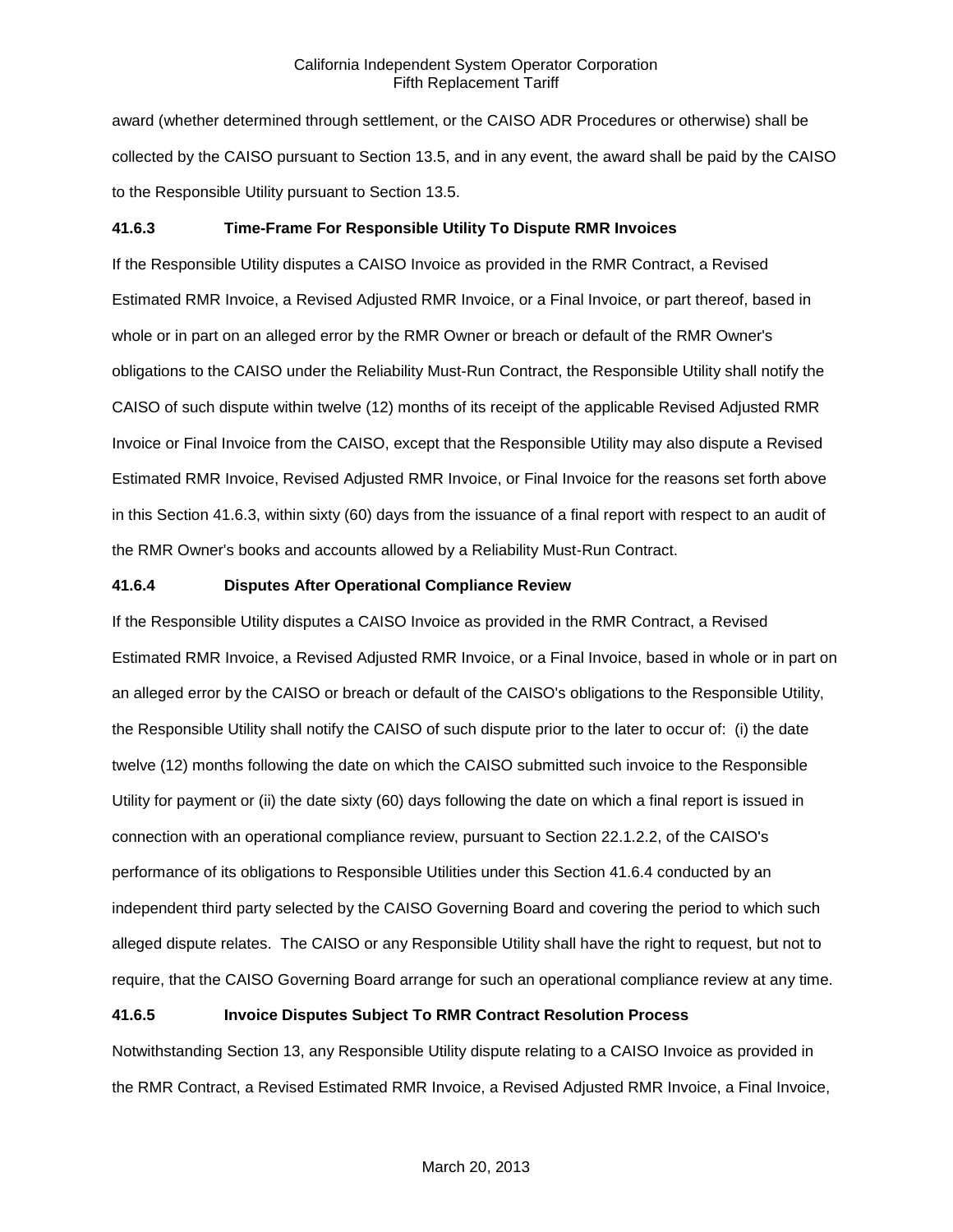or a RMR Charge, RMR Payment or RMR Refund shall be resolved through the dispute resolution process specified in the relevant RMR Contract. If the Responsible Utility fails to notify the CAISO of any dispute as provided above, it shall be deemed to have validated the invoice and waived its right to dispute such invoice.

### **41.6.6 RMR Owner's Rights As A Third Party Beneficiary**

The RMR Owner shall, to the extent set forth herein, be a third party beneficiary of, and have all rights that the CAISO has under the CAISO Tariff, at law, in equity or otherwise, to enforce the Responsible Utility's obligation to pay all sums invoiced to it in the CAISO Invoices as provided in the RMR Contract but not paid by the Responsible Utility, to the extent that, as a result of the Responsible Utility's failure to pay, the CAISO does not pay the RMR Owner on a timely basis amounts due under the Reliability Must-Run Contract. The RMR Owner's rights as a third party beneficiary shall be no greater than the CAISO's rights and shall be subject to the dispute resolution process specified in the relevant RMR Contract. Either the CAISO or the RMR Owner (but not both) will be entitled to enforce any claim arising from an unpaid CAISO Invoice as provided in the RMR Contract, and only one party will be a "disputing party" under the dispute resolution process specified in the relevant RMR Contract with respect to such claim so that the Responsible Utility will not be subject to duplicative claims or recoveries. The RMR Owner shall have the right to control the disposition of claims against the Responsible Utility for non-payments that result in payment defaults by the CAISO under a Reliability Must-Run Contract. To that end, in the event of non-payment by the Responsible Utility of amounts due under the CAISO Invoice as provided in the RMR Contract, the CAISO will not take any action to enforce its rights against the Responsible Utility unless the CAISO is requested to do so by the RMR Owner. The CAISO shall cooperate with the RMR Owner in a timely manner as necessary or appropriate to most fully effectuate the RMR Owner's rights related to such enforcement, including using its best efforts to enforce the Responsible Utility's payment obligations if, as, to the extent, and within the time frame, requested by the RMR Owner. The CAISO shall intervene and participate where procedurally necessary to the assertion of a claim by the RMR Owner.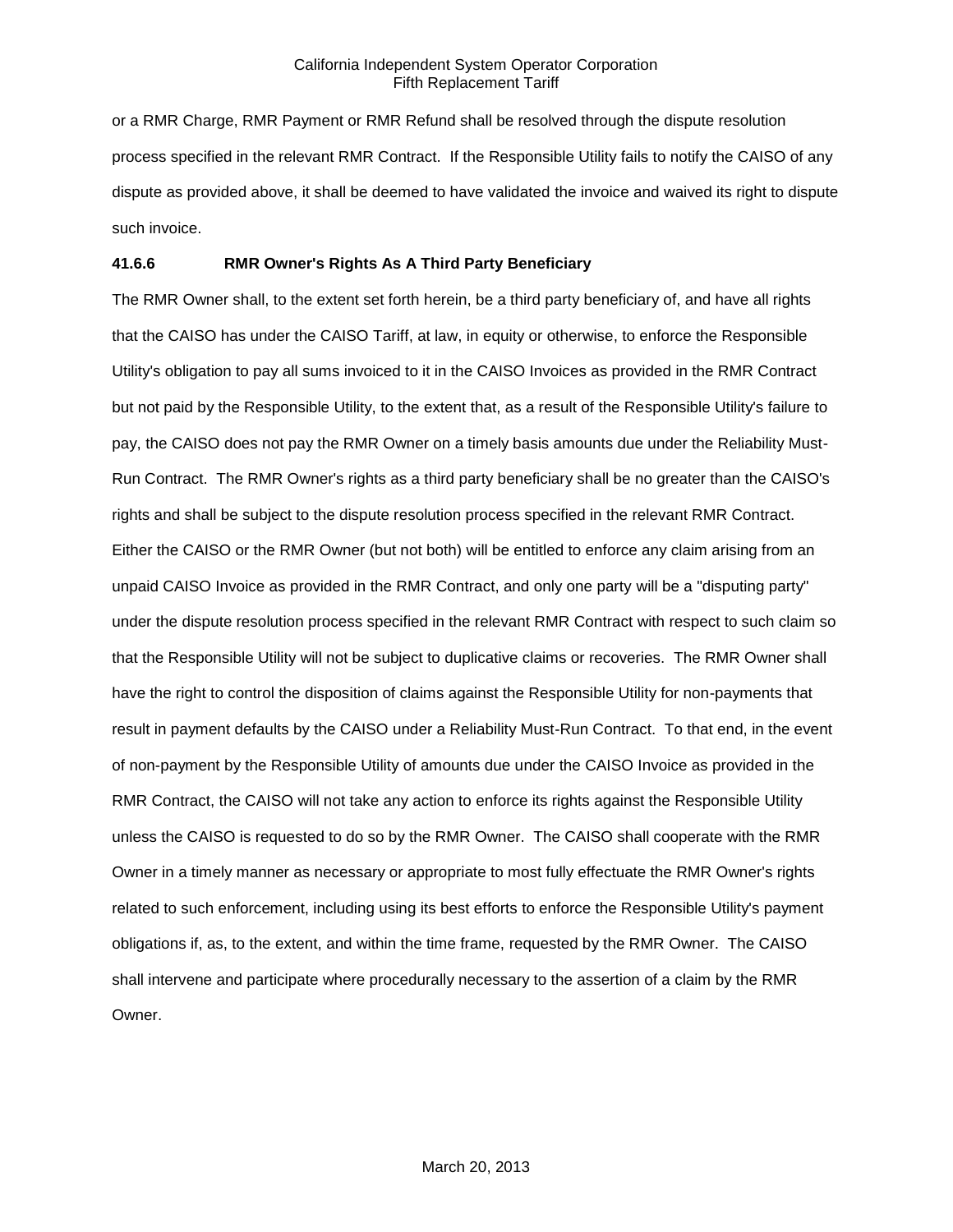# **41.7 Responsibility For Reliability Must-Run Charge**

Except as otherwise provided in Section 41.8 , the costs incurred by the CAISO under each Reliability Must-Run Contract shall be payable to the CAISO by the Responsible Utility in whose PTO Service Territory the Reliability Must-Run Units covered by such Reliability Must-Run Contract are located or, where a Reliability Must-Run Unit is located outside the PTO Service Territory of any Responsible Utility, by the Responsible Utility or Responsible Utilities whose PTO Service Territories are contiguous to the Service Area in which the Generating Unit is located, in proportion to the benefits that each such Responsible Utility receives, as determined by the CAISO. Where costs incurred by the CAISO under a Reliability Must-Run Contract are allocated among two or more Responsible Utilities pursuant to this section, the CAISO will file the allocation under Section 205 of the Federal Power Act.

# **41.8 Responsibility For RMR Charges Associated With SONGS**

If the CAISO procures Reliability Must-Run Generation from the San Onofre Nuclear Generation Station Units 2 or 3, it shall determine prior to the operation of such facilities as Reliability Must-Run Generation the appropriate allocation of associated charges, if any, among Responsible Utilities. The allocation of such charges shall be based on the reliability benefits that the CAISO reasonably identifies through studies and analysis as accruing to the respective Service Areas of the Responsible Utilities.

# **41.9 Exceptional Dispatch Of Condition 2 RMR Units**

The CAISO may Dispatch an RMR Unit that has currently selected Condition 2 of its RMR Contract to provide Energy through an Exceptional Dispatch under this CAISO Tariff for reasons other than as prescribed in the RMR Contract under the following conditions:

> (1) The CAISO projects that it will require Energy from the Condition 2 RMR Unit to (a) meet forecast Demand and operating reserve requirements or (b) manage Congestion and no other Generating Unit that is available is capable of meeting the identified requirement;

### **41.9.1 Notification Required Before Condition 2 RMR Unit Dispatch**

Before dispatching a Condition 2 RMR Unit in accordance with this Section, the CAISO must notify Market Participants of (a) the situation for which the CAISO is contemplating dispatching a Condition 2 RMR Unit in accordance with this Section, and (b) the date and time the CAISO requires the Condition 2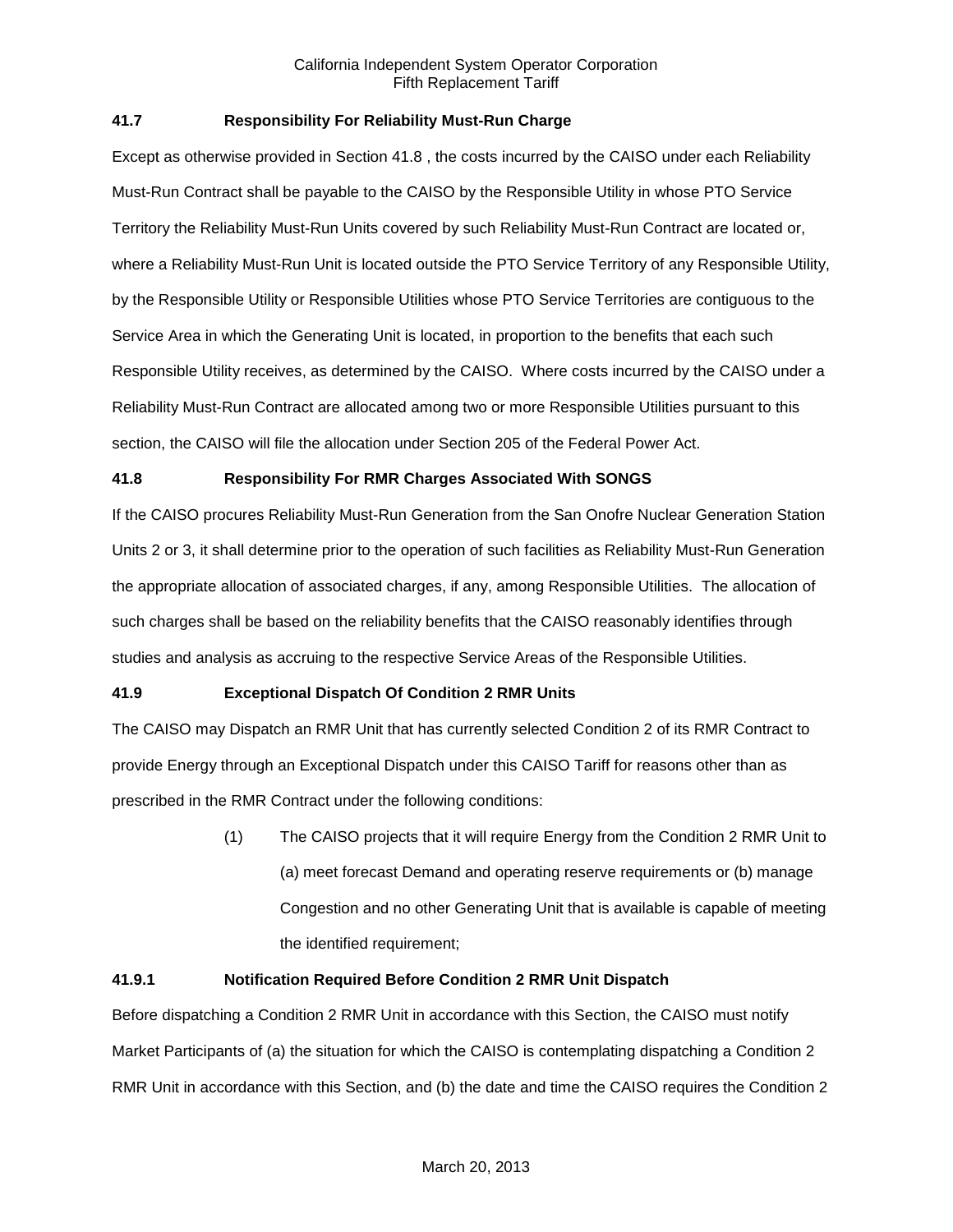RMR Unit so dispatched to be operating. The CAISO shall provide such notice as far in advance as practical and prior to directing the Condition 2 RMR Unit to Start-Up Notwithstanding anything to the contrary in the applicable RMR Contract, all MWh, Start-Ups and service hours provided by a Generating Unit that has currently selected Condition 2 of its RMR Contract pursuant to this Section 41.9.1 through an Exceptional Dispatch outside of the RMR Contract shall not be used to determine future "Annual Service Limits" as defined in the RMR Contract. Payment for Dispatches pursuant to this Section 41.9.1 is governed by Section 11.

# **42. Adequacy Of Facilities To Meet Operating & Planning Reserve**

### **42.1 Generation Planning Reserve Criteria**

Generation planning reserve criteria shall be met as follows:

**42.1.1.** On an annual basis, the CAISO shall prepare a forecast of weekly Generation capacity and weekly peak Demand on the CAISO Controlled Grid. This forecast shall cover a period of twelve months and be posted on the CAISO Website and the CAISO may make the forecast available in other forms at the CAISO's option.

## **42.1.2 Applicable Reliability Criteria Met In Peak Demand**

If the forecast shows that the Applicable Reliability Criteria can be met during peak Demand periods, then the CAISO shall take no further action

### **42.1.3 Applicable Reliability Criteria Not Met In Peak Demand**

If the forecast shows that the Applicable Reliability Criteria cannot be met during peak Demand periods, then the CAISO shall facilitate the development of market mechanisms to bring the CAISO Controlled Grid during peak periods into compliance with the Applicable Reliability Criteria (or such more stringent criteria as the CAISO may impose). The CAISO shall solicit Bids in the form of Ancillary Services, shortterm Generation supply contracts of up to one (1) year with Generators, and Load curtailment contracts giving the CAISO the right to reduce the Demands of those parties that win the contracts when there is insufficient Generation capacity to satisfy those Demands in addition to all other Demands. The Load curtailment contracts shall provide that the CAISO's curtailment rights can only be exercised after all available Generation capacity has been fully utilized unless the exercise of such rights would allow the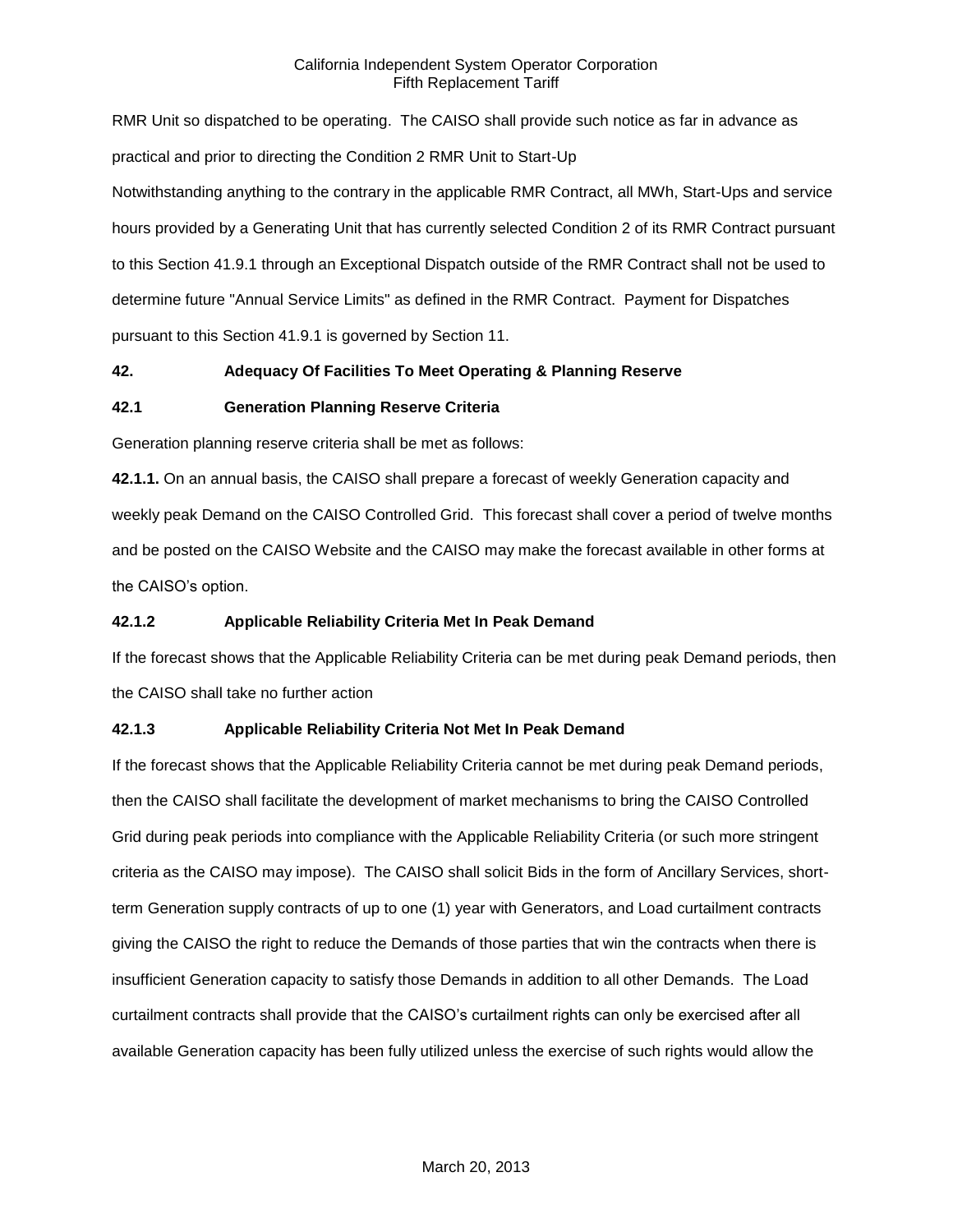CAISO to satisfy the Applicable Reliability Criteria at lower cost, and the curtailment rights shall not be exercised to stabilize or otherwise influence prices for power in the Energy markets.

# **42.1.4 Lowest Cost Bids Satisfying Applicable Reliability Criteria**

If Ancillary Services, short-term Generation supply contracts, or Load curtailment contracts are required to meet Applicable Reliability Criteria, the CAISO shall select the Bids that permit the satisfaction of those Applicable Reliability Criteria at the lowest cost.

# **42.1.5 CAISO To Take Necessary Steps To Ensure Criteria Compliance**

Notwithstanding the foregoing, if the CAISO concludes that it may be unable to comply with the Applicable Reliability Criteria, the CAISO shall, acting in accordance with Good Utility Practice, take such steps as it considers to be necessary to ensure compliance, including the negotiation of contracts through processes other than competitive solicitations. These steps can include the negotiation of contracts for Generation or Ancillary Services on a Real-Time basis.

# **42.1.6 Long Term Forecast For Information Purposes**

The CAISO may, in addition to the required annual forecast, publish a forecast of the peak Demands and Generation resources for two or more additional years. This forecast would be for information purposes to allow Market Participants to take appropriate steps to satisfy the Applicable Reliability Criteria, and would not be used by the CAISO to determine whether additional resources are necessary.

# **42.1.7 Reliance On Market Forces To Maximum Possible Extent**

In fulfilling its requirement to ensure that the applicable Generation planning reserve criteria are satisfied, the CAISO shall rely to the maximum extent possible on market forces.

# **42.1.8 Allocation Of Costs Incurred By CAISO In Trading Hour To SCs**

Except where and to the extent costs incurred by the CAISO for any contract entered into under Section 42.1.5 are recovered from Scheduling Coordinators pursuant to Sections 11.5.8, 11.10 or 42.1.9, all costs incurred by the CAISO in any Trading Hour shall be charged to each Scheduling Coordinator pro rata based upon the same proportion as the Scheduling Coordinator's Measured Demand bears to the total Measured Demand served in that hour.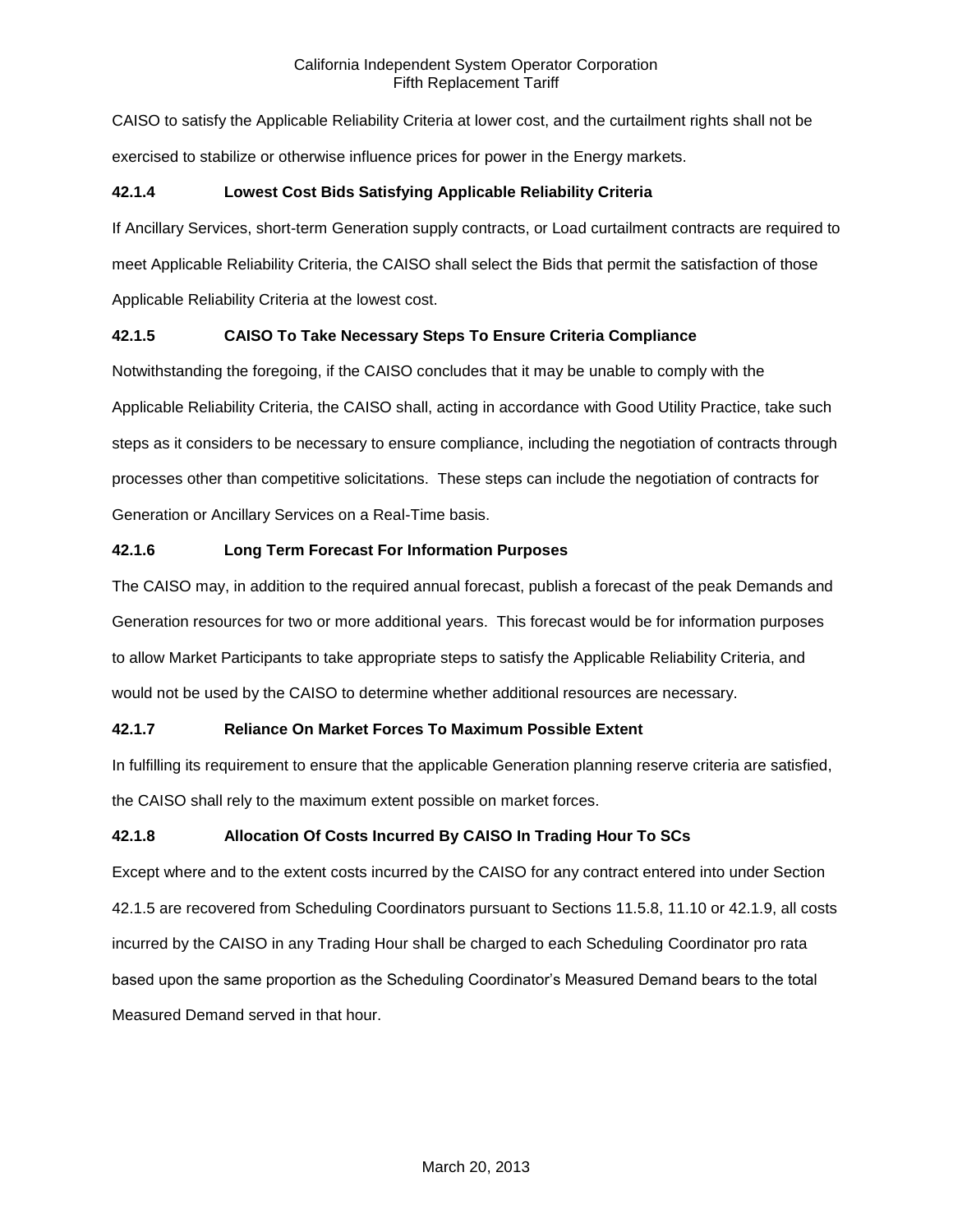# **42.1.9 Costs For Difference In Schedules And Real-Time Deviations**

Costs incurred by the CAISO pursuant to any contract entered into under this Section for resources to meet any portion of the anticipated difference between forward Schedules and the Real-Time deviations from those Schedules shall be charged to each Scheduling Coordinator pro rata based upon the same proportion as the Scheduling Coordinator's obligation for RUC Availability Payments.

# **43. Capacity Procurement Mechanism**

# **43.1 Interim Capacity Procurement Mechanism**

The ICPM as well as changes made to other Sections to implement the ICPM shall expire at midnight on the last day of the twenty-fourth month following the effective date of this Section and shall be replaced with the CPM. ICPM designations in existence on the date the CPM becomes effective shall, as of that date, be subject to the CPM, including the provisions concerning compensation, cost allocation and Settlement, until such time as the ICPM resources have been finally compensated for their services rendered under the ICPM prior to the termination of the ICPM, and the CAISO has finally allocated and recovered the costs associated with such ICPM compensation.

## **43.1.1 Capacity Procurement Mechanism Expiration**

The CPM as well as changes made to other Sections to implement the CPM shall expire at midnight on the last day of the forty-eighth month following the effective date of this Section. CPM designations in existence on the expiration date shall continue in effect and remain subject to the CPM, including the provisions concerning compensation, cost allocation and Settlement, until such time as the CPM resources have been finally compensated for their services rendered under the CPM prior to the termination of the CPM, and the CAISO has finally allocated and recovered the costs associated with such CPM compensation.

### **43.1.2 Capacity Procurement Mechanism Designation**

The CAISO shall have the authority to designate Eligible Capacity to provide CPM Capacity services under the CPM to address the following circumstances, as discussed in greater detail in Section 43:

- 1. Insufficient Local Capacity Area Resources in an annual or monthly Resource Adequacy Plan;
- 2. Collective deficiency in Local Capacity Area Resources;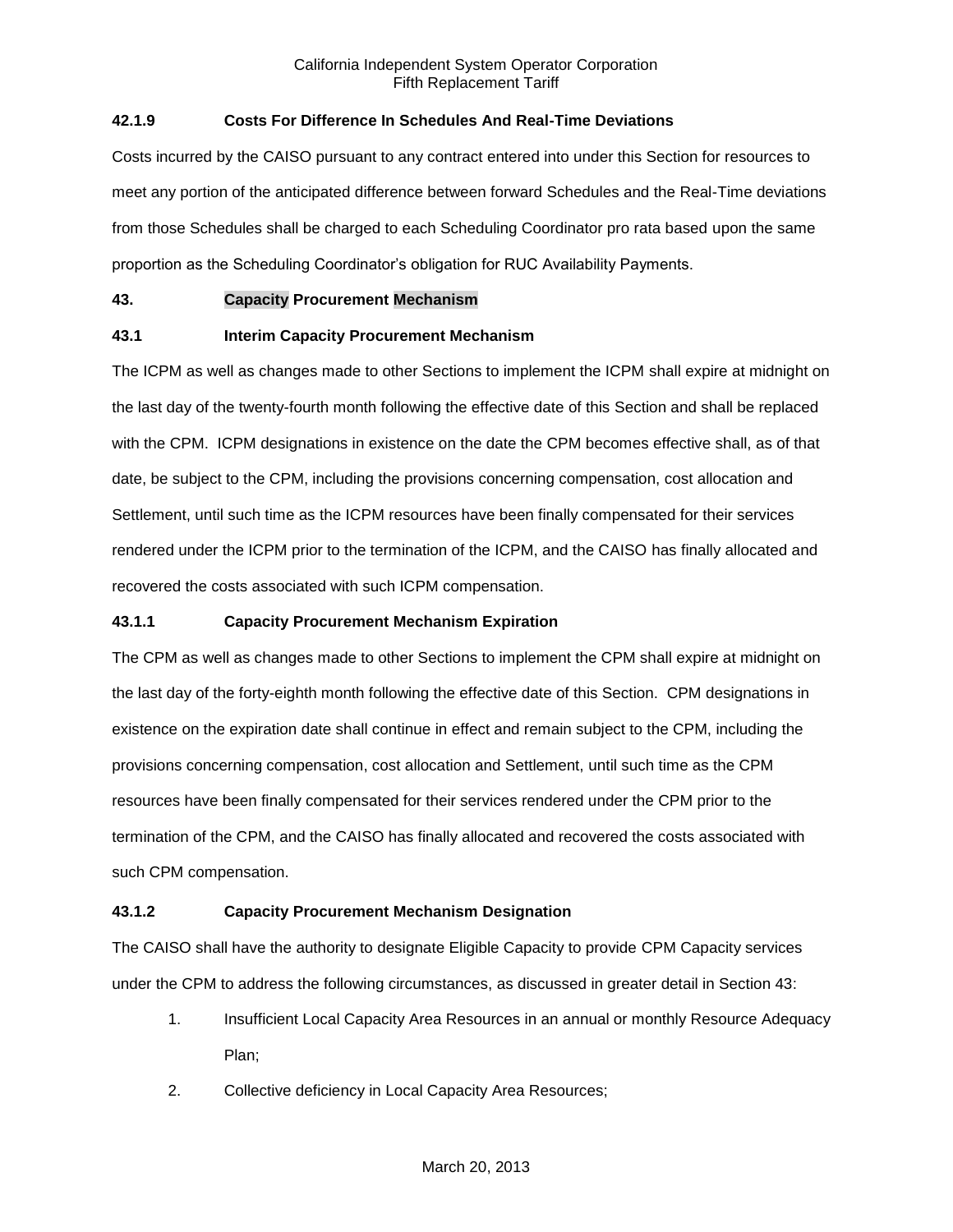- 3. Insufficient Resource Adequacy Resources in an LSE's annual or monthly Resource Adequacy Plan;
- 4. A CPM Significant Event;
- 5. A reliability or operational need for an Exceptional Dispatch CPM; and
- 6. Capacity at risk of retirement within the current RA Compliance Year that will be needed for reliability by the end of the calendar year following the current RA Compliance Year.

# **43.2.1 SC Failure To Show Sufficient Local Capacity Area Resources**

#### **43.2.1.1 Annual Resource Adequacy Plan**

Where a Scheduling Coordinator fails to demonstrate in an annual Resource Adequacy Plan, submitted separately for each represented LSE, procurement of each LSE's share of Local Capacity Area Resources, as determined in Section 40.3.2 for each month of the following Resource Adequacy Compliance Year, the CAISO shall have the authority to designate CPM Capacity; provided, however, that the CAISO shall not designate CPM Capacity under this Section 43.2.1.1 until after the Scheduling Coordinator has had the opportunity to cure the deficiency set forth in Section 40.7. The CAISO's authority to designate CPM Capacity under this Section 43.2.1.1 is to ensure that each Local Capacity Area in a TAC Area in which the LSE serves Load has Local Capacity Area Resources in the amounts and locations necessary to comply with the Local Capacity Technical Study criteria provided in Section 40.3.1.1, after assessing the effectiveness of Generating Units under RMR Contracts, if any, and all Resource Adequacy Resources reflected in all submitted annual Resource Adequacy Plans and any supplements thereto, as may be permitted by the CPUC, Local Regulatory Authority, or federal agency and provided to the CAISO in accordance with Section 40.7, whether or not such Generating Units under RMR Contracts and Resource Adequacy Resources are located in the applicable Local Capacity Area.

### **43.2.1.2 Monthly Resource Adequacy Plan**

Where a Scheduling Coordinator fails to demonstrate in a monthly Resource Adequacy Plan, submitted separately for each represented LSE, procurement of each LSE's share of Local Capacity Area Resources, as determined in Section 40.3.2 for the reported month, the CAISO shall have the authority to designate CPM Capacity; provided, however, that the CAISO shall not designate CPM Capacity under this Section 43.2.1.2 until after the Scheduling Coordinator has had the opportunity to cure the deficiency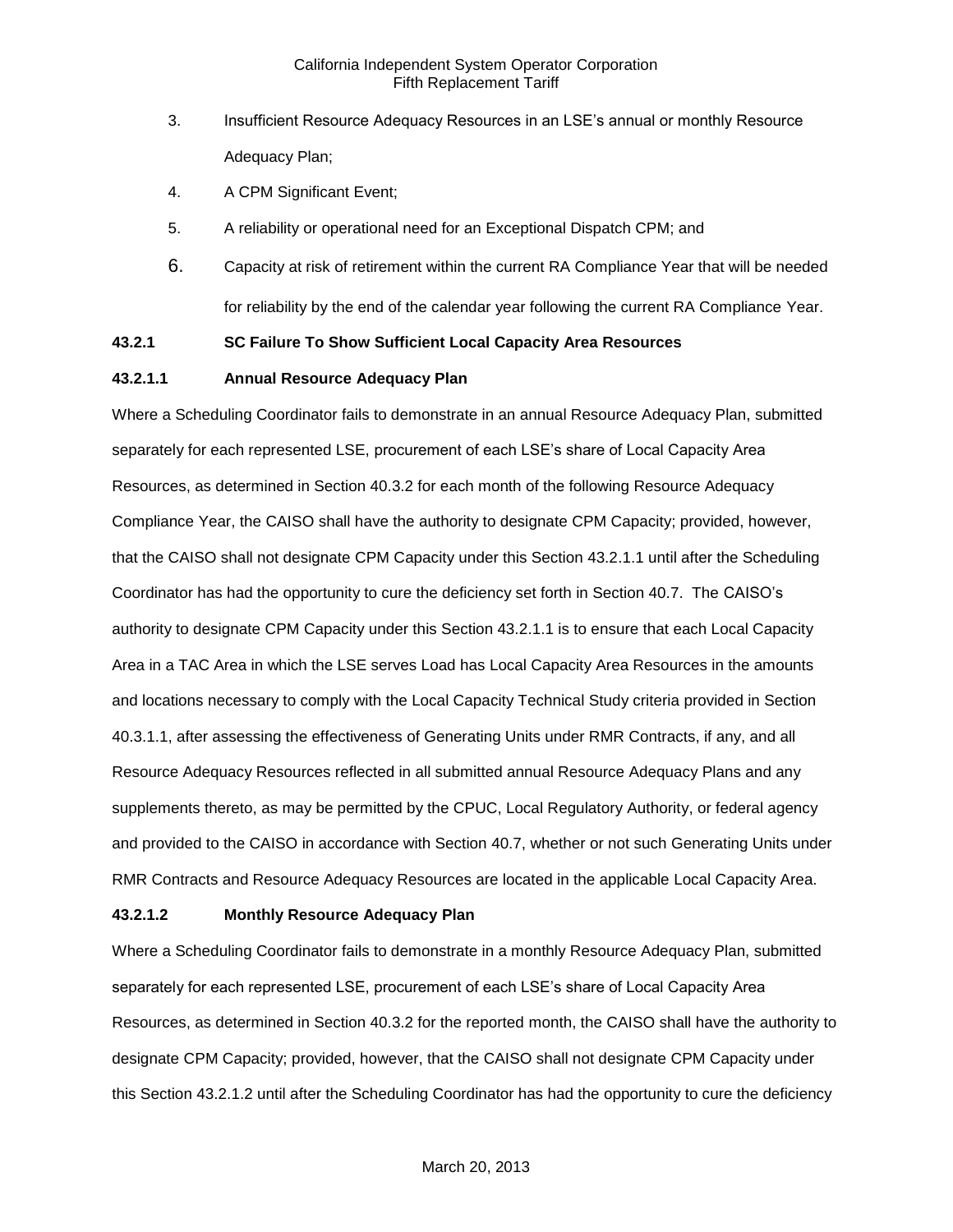as set forth in Section 40.7. The CAISO's authority to designate CPM Capacity under this Section 43.2.1.1 is to ensure that each Local Capacity Area in a TAC Area in which the LSE serves Load has Local Capacity Area Resources in the amounts and locations necessary to comply with the Local Capacity Technical Study criteria provided in Section 40.3.1.1, after assessing the effectiveness of Generating Units under RMR Contracts, if any, and all Resource Adequacy Resources reflected in all submitted annual and monthly Resource Adequacy Plans and any supplements thereto, as may be permitted by the CPUC, Local Regulatory Authority, or federal agency and provided to the CAISO in accordance with Section 40.7, whether or not such Generating Units under RMR Contracts and Resource Adequacy Resources are located in the applicable Local Capacity Area.

#### **43.2.2 Collective Deficiency In Local Capacity Area Resources**

The CAISO shall have the authority to designate CPM Capacity where the Local Capacity Area Resources specified in the annual Resource Adequacy Plans of all applicable Scheduling Coordinators, after the opportunity to cure under Section 43.2.2.1 has been exhausted, fail to ensure compliance in one or more Local Capacity Areas with the Local Capacity Technical Study criteria provided in Section 40.3.1.1, regardless of whether such resources satisfy, for the deficient Local Capacity Area, the minimum amount of Local Capacity Area Resources identified in the Local Capacity Technical Study, and after assessing the effectiveness of Generating Units under RMR Contracts, if any, and all Resource Adequacy Resources reflected in all submitted annual Resource Adequacy Plans, whether or not such Generating Units under RMR Contracts and Resource Adequacy Resources are located in the applicable Local Capacity Area. The CAISO may, pursuant to this Section 43.2.2, designate CPM Capacity in an amount and location sufficient to ensure compliance with the Reliability Criteria applied in the Local Capacity Technical Study.

# **43.2.2.1 LSE Opportunity to Resolve Collective Deficiency in Local Capacity Area Resources**

Where the CAISO determines that a need for CPM Capacity exists under Section 43.2.2, but prior to any designation of CPM Capacity, the CAISO shall issue a Market Notice identifying the deficient Local Capacity Area and the quantity of capacity that would permit the deficient Local Capacity Area to comply with the Local Capacity Technical Study criteria provided in Section 40.3.1.1 and, where only specific resources are effective to resolve the Reliability Criteria deficiency, the CAISO shall provide the identity of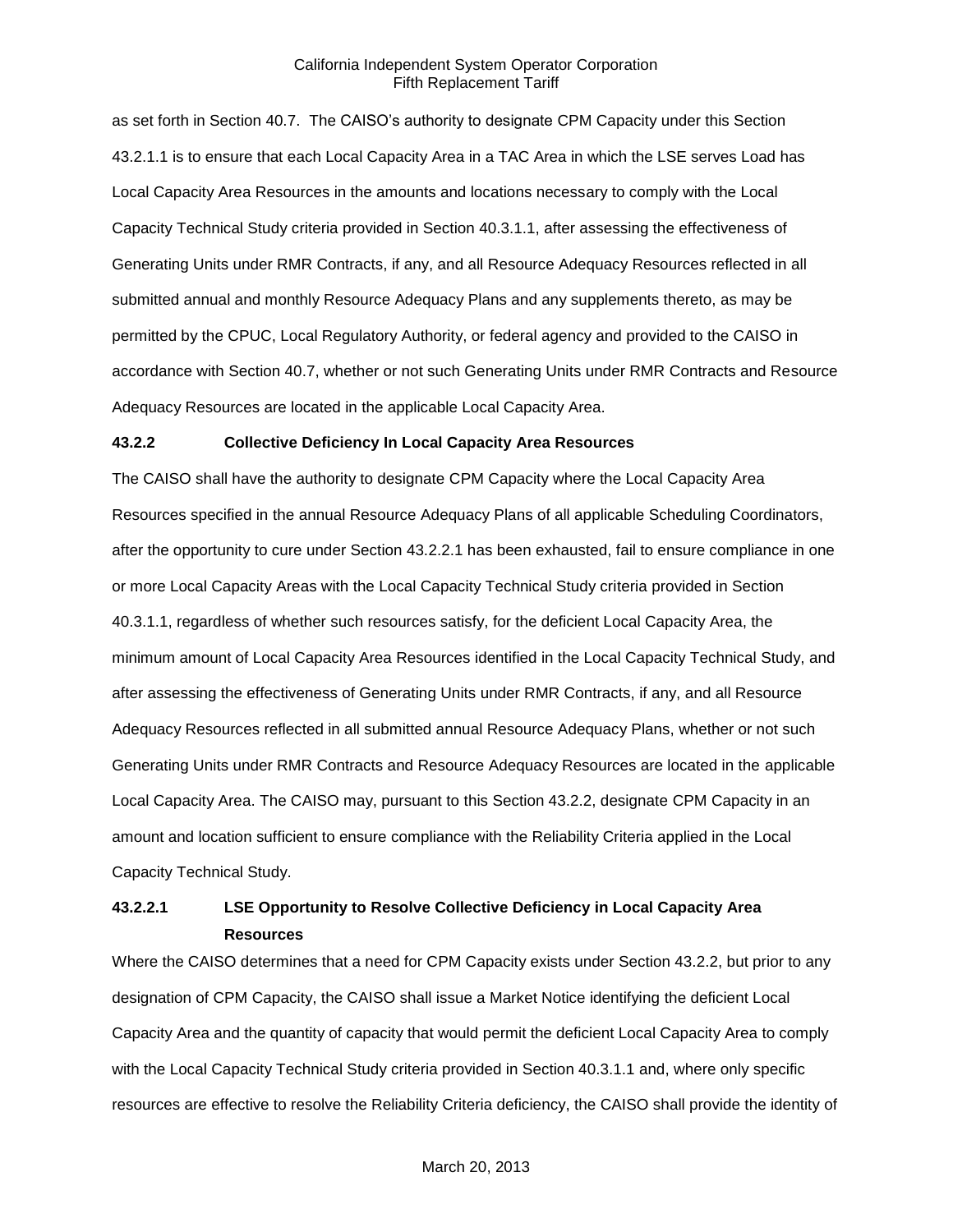such resources. Any Scheduling Coordinator may submit a revised annual Resource Adequacy Plan within thirty (30) days of the beginning of the Resource Adequacy Compliance Year demonstrating procurement of additional Local Capacity Area Resources consistent with the Market Notice issued under this Section.

Any Scheduling Coordinator that provides such additional Local Capacity Area Resources consistent with the Market Notice under this Section shall have its share of any CPM procurement costs under Section 43.7.3 reduced on a proportionate basis. If the full quantity of capacity is not reported to the CAISO under revised annual Resource Adequacy Plans in accordance with this Section, the CAISO may designate CPM Capacity sufficient to alleviate the deficiency.

### **43.2.3 SC Failure To Show Sufficient Resource Adequacy Resources**

The CAISO shall have the authority to designate CPM Capacity where a Scheduling Coordinator fails to demonstrate in an annual or monthly Resource Adequacy Plan, submitted separately for each represented LSE, procurement of sufficient Resource Adequacy Resources to comply with each LSE's annual and monthly Demand and Reserve Margin requirements under Section 40; provided that the CAISO shall not designate CPM Capacity under this Section 43.2.3 until after the Scheduling Coordinator has had the opportunity to cure the deficiency as set forth in Section 40.7; provide further that the CAISO shall not designate CPM Capacity under this Section 42.2.3 unless there is an overall net deficiency in meeting the total annual or monthly Demand and Reserve Margin requirements, whichever is applicable, after taking into account all LSE demonstrations in their applicable or monthly Resource Adequacy Plans.

#### **43.2.4 CPM Significant Events**

The CAISO may designate CPM Capacity to provide service on a prospective basis following an CPM Significant Event, to the extent necessary to maintain compliance with Reliability Criteria and taking into account the expected duration of the CPM Significant Event.

#### **43.2.5 Exceptional Dispatch CPM**

Except as provided in Section 43.2.5.1, the CAISO shall designate as CPM Capacity to provide service on a prospective basis the capacity of a resource that responds to an Exceptional Dispatch if the Exceptional Dispatch is issued pursuant to Section 34.9.1, subsections (6), (9) or (10) of Section 34.9.2, or Section 34.9.3, unless the Exceptional Dispatch directs the curtailment or shut down of the resource.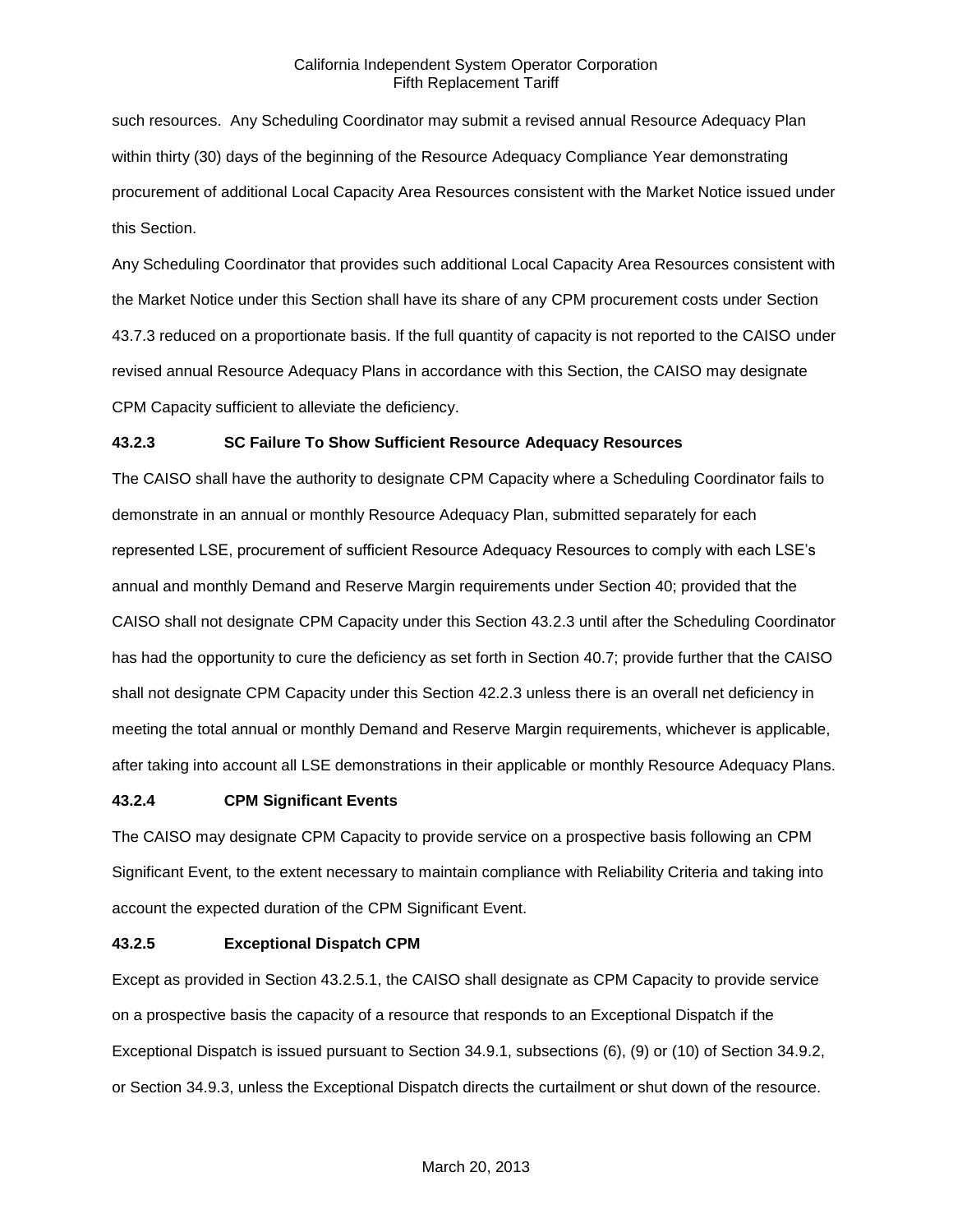# **43.2.5.1 Limitation on Eligibility for Exceptional Dispatch CPM Designation**

The following capacity is not eligible to receive an Exceptional Dispatch CPM designation under this Section 43.2.5.1:

- (1) RA Capacity, RMR Capacity, and CPM Capacity; and
- (2) Capacity of a resource that is eligible to receive supplemental revenues under Section 39.10.3 during any month for which the resource has notified the CAISO under Section 39.10.3 that it chooses to receive supplemental revenues in lieu of an Exceptional Dispatch CPM designation

# **43.2.5.2 Quantity of Capacity included in an Exceptional Dispatch CPM Designation**

### **43.2.5.2.1 Exceptional Dispatch Commitments of Non RA, Non RMR and Non CPM Resources**

If a resource does not have any self-schedule, market-based commitment, or RA, RMR or CPM Capacity and receives an Exceptional Dispatch CPM designation under Section 43.2.5 following an Exceptional Dispatch eligible for a CPM designation, the CAISO shall designate as CPM Capacity the greater of the resource's PMin or the quantity of capacity needed from the resource to address the reliability issue as determined in an engineering assessment if available at that time. For designations made in the post-day ahead timeframe, the CAISO will make an initial determination of the quantity of Exceptional Dispatch CPM Capacity and will subsequently make a post-day ahead reliability assessment of the amount of capacity needed to address the reliability issue, as set forth in the Business Practice Manuals. If the postday ahead reliability assessment shows that no additional Exceptional Dispatch CPM Capacity is needed from the resource to address the reliability issue, the resource will be compensated based on the initial quantity of capacity designated. If the post-day ahead reliability assessment shows that additional Exceptional Dispatch CPM Capacity is needed from the resource to address the reliability issue, the CAISO will designate the incremental quantity of capacity, will treat the initial and incremental quantities of the Exceptional Dispatch CPM Capacity as a single designation effective as of the date of the initial designation, and will compensate the resource based on the sum of the initial and incremental quantities of the Exceptional Dispatch CPM Capacity for the term of the designation. Any incremental Exceptional Dispatch CPM Capacity designated under this section does not result in a new thirty (30) day term or sixty (60) -day term, as applicable.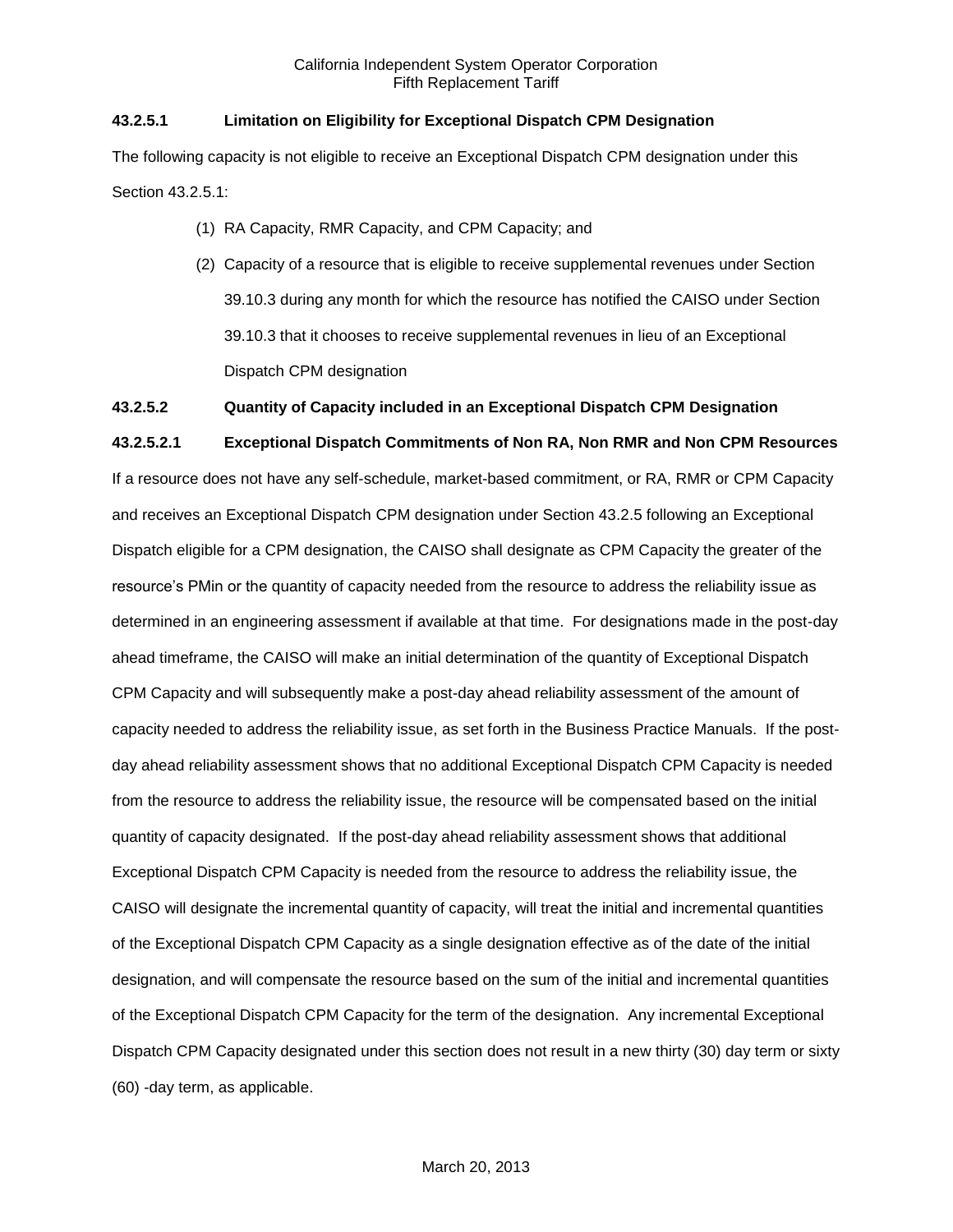# **43.2.5.2.2 Exceptional Dispatch of Partial RA, Partial CPM Unit, or Market Committed Resource**

If a resource is a Partial Resource Adequacy Resource, has a CPM designation of less than its entire capacity, has a Self Schedule or has a market based commitment, or has already received an Exceptional Dispatch CPM designation under Section 43.2.5, the CAISO shall designate as CPM Capacity the amount by which the quantity of capacity needed from the resource to address the reliability issue exceeds the greater of –

- (1) the capacity that the resources must make available to the CAISO as the result of an RA Capacity or CPM Capacity obligation; if any; and
- (2) the sum of any Self-Schedule and any market-based commitment or dispatch of the resource.

# **43.2.5.2.3 Subsequent Exceptional Dispatch**

If the CAISO, during the term of a resource's Exceptional Dispatch CPM designation, issues a subsequent Exceptional Dispatch to the resource that exceeds the sum of the resource's CPM Capacity and RA Capacity, the subsequent Exceptional Dispatch CPM Capacity shall equal the difference between the quantity of capacity needed from the resource to address the reliability issue, as determined in an engineering assessment conducted as set forth in the Business Practice Manuals, and the sum of the resource's CPM Capacity and RA Capacity, but not to exceed the resource's Eligible Capacity. The increase will be effective for the remainder of the initial Exceptional Dispatch CPM Term and retroactively to the beginning of the initial Exceptional Dispatch CPM Term or the first day of the month in which the increase occurs, whichever is later. Any incremental Exceptional Dispatch issued within any Exceptional Dispatch CPM Term does not result in a new 30-day term or 60-day term, as applicable.

# **43.2.5.2.4 Change in RA, RMR or CPM Status**

If a resource has an RA, RMR or CPM Capacity obligation that pre-existed the resource's Exceptional Dispatch CPM designation and, during the term of the resource's Exceptional Dispatch CPM designation, the amount of the resource's RA, RMR or CPM Capacity is reduced, the CAISO will increase the CPM designation by the amount, if any, necessary to ensure that the sum of Exceptional Dispatch CPM designation quantity and any remaining RA Capacity is not less than PMin. If capacity that receives an Exceptional Dispatch CPM designation becomes RA Capacity or receives a monthly CPM designation or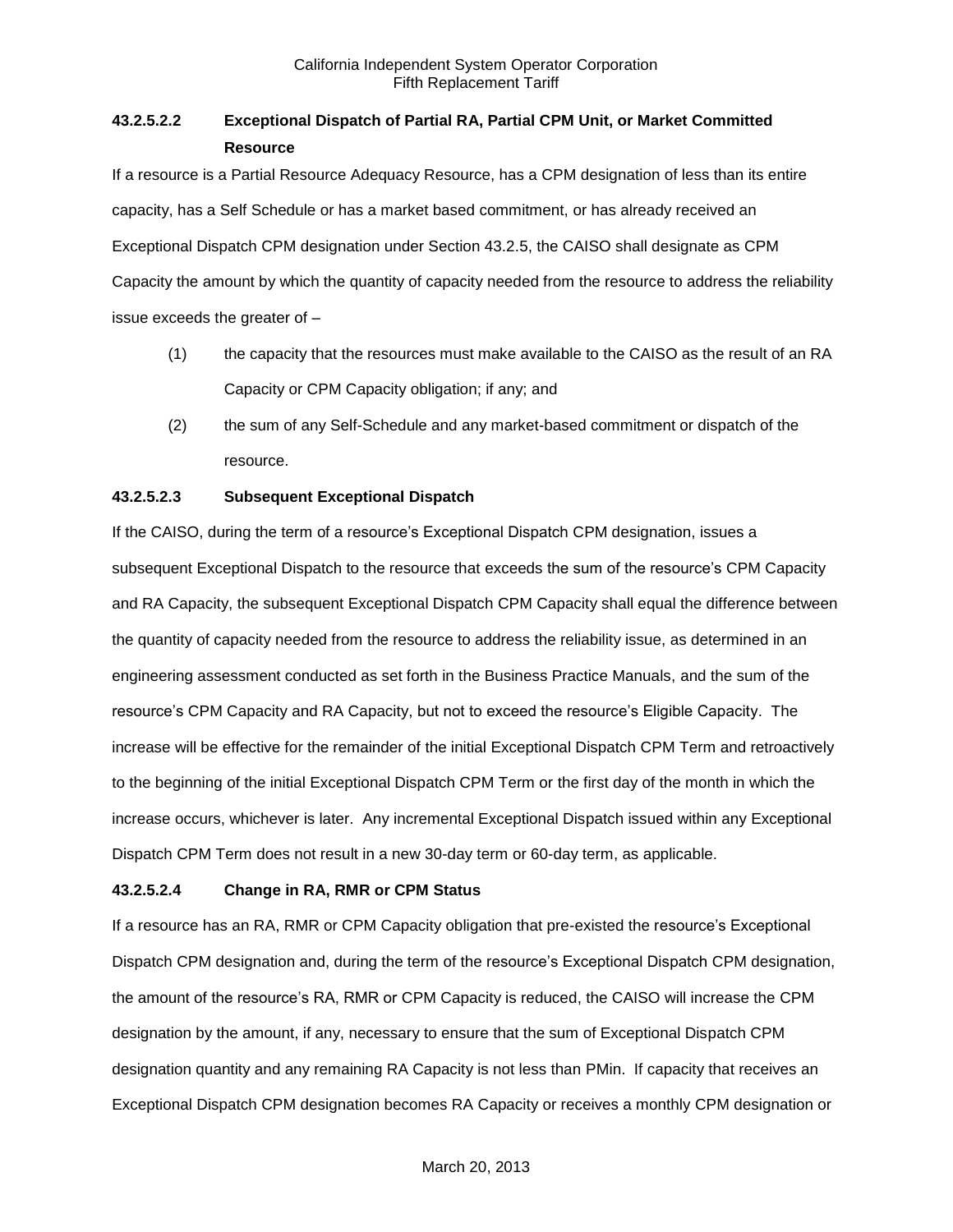Significant Event designation or receives an RMR Contract as of a certain date, then the Exceptional Dispatch CPM designation shall be reduced by the amount of the new RA Capacity, CPM Significant Event designation, or RMR Contract from that date through the rest of the 30-day term.

# **43.2.6 Capacity At Risk Of Retirement Needed For Reliability**

The CAISO shall have the authority to designate CPM Capacity to keep a resource in operation that is at risk of retirement during the current RA Compliance Year and that will be needed for reliability by the end of the calendar year following the current RA Compliance Year. The CAISO may issue this risk of retirement CPM designation in the event that all of the following requirements apply:

- (1) the resource was not contracted as RA Capacity nor listed as RA Capacity in any LSE's annual Resource Adequacy Plan during the current RA Compliance Year;
- (2) the CAISO did not identify any deficiency, individual or collective, in an LSE's annual Resource Adequacy Plan for the current RA Compliance Year that resulted in a CPM designation for the resource in the current RA Compliance Year;
- (3) CAISO technical assessments project that the resource will be needed for reliability purposes, either for its locational or operational characteristics, by the end of the calendar year following the current RA Compliance Year;
- (4) no new generation is projected by the ISO to be in operation by the start of the subsequent RA Compliance Year that will meet the identified reliability need; and
- (5) the resource owner submits to the CAISO and DMM, at least 180 days prior to terminating the resource's PGA or removing the resource from PGA Schedule 1, a request for a CPM designation under this Section 43.2.6 and the affidavit of an executive officer of the company who has the legal authority to bind such entity, with the supporting financial information and documentation discussed in the BPM for Reliability Requirements, that attests that it will be uneconomic for the resource to remain in service in the current RA Compliance Year and that the decision to retire is definite unless CPM procurement occurs;

If the CAISO determines that all of the requirements have been met, prior to issuing the CPM designation, the CAISO shall prepare a report that explains the basis and need for the CPM designation.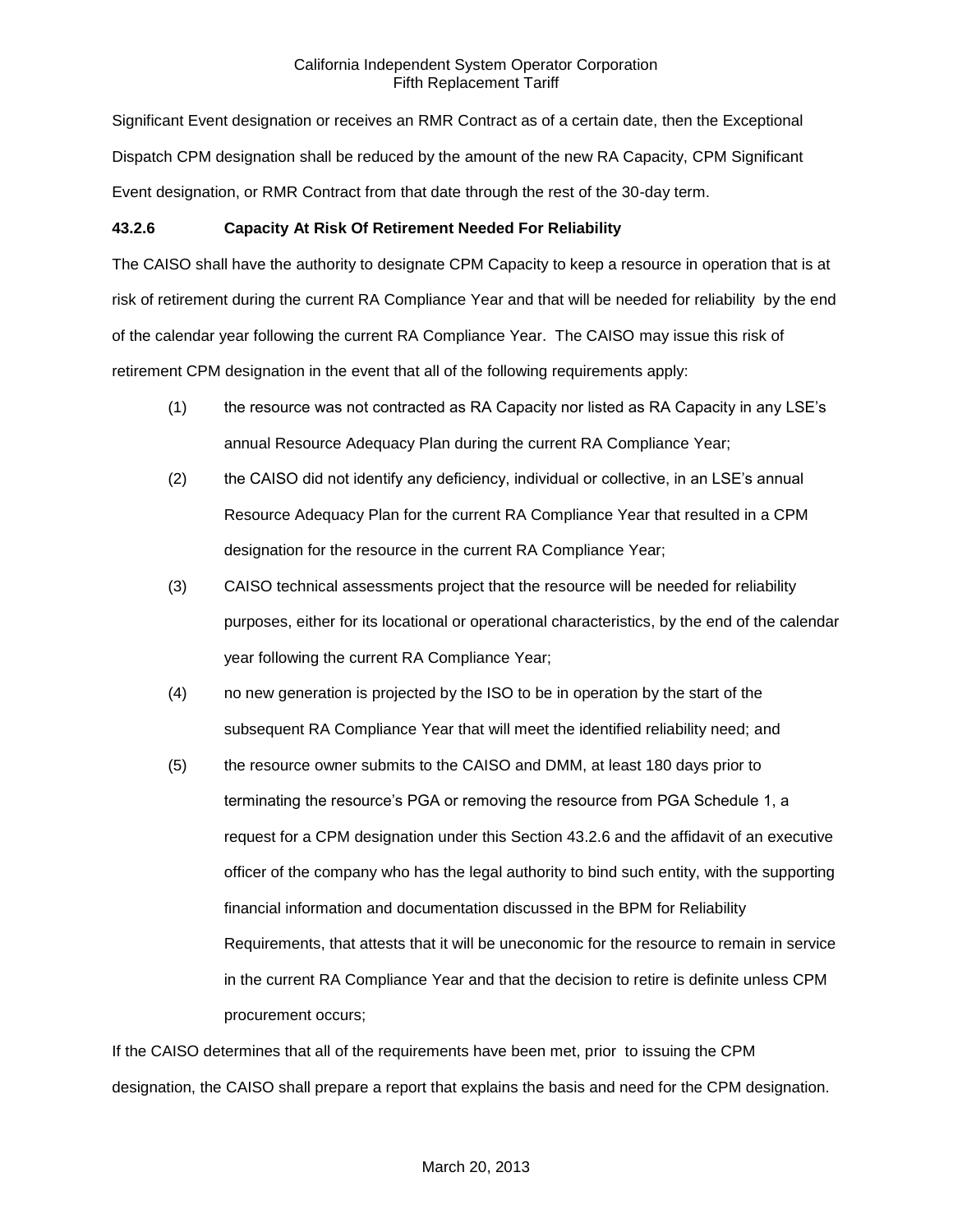The CAISO shall post the report on the CAISO's Website and allow an opportunity of no less than seven (7) days for stakeholders to review and submit comments on the report and no less than thirty (30) days for an LSE to procure Capacity from the resource. If an LSE does not, within that period, procure sufficient RA Capacity to keep the resource in operation during the current RA Compliance Year, the CAISO may issue the risk of retirement CPM designation; provided that the CAISO determines that the designation is necessary and that all other available procurement measures have failed to procure the resources needed for reliable operation. The ISO will not issue CPM designations in order to circumvent existing procurement mechanisms that could adequately resolve reliability needs.

#### **43.3 Terms Of CPM Designation**

#### **43.3.1 SC Annual Plan Failure To Show Local Capacity Area Resources**

CPM Capacity designated under Section 43.2.2.1 shall have a minimum commitment term of one (1) month and a maximum commitment term of one (1) year, based on the period(s) of overall shortage as reflected in the annual Resource Adequacy Plans that have been submitted. The term of the designation may not extend into a subsequent Resource Adequacy Compliance Year.

#### **43.3.2 SC Month Plan Failure To Show Local Capacity Area Resources**

CPM Capacity designated under Section 43.2.1.2 shall have a minimum commitment term of one (1) month. The term of the designation may not extend into a subsequent Resource Adequacy Compliance Year.

### **43.3.3 Annual Plan Collective LCA Resouces Insufficient**

CPM Capacity designated under Section 43.2.2 shall have a minimum commitment term of one (1) month and a maximum commitment term of one year, based on the period(s) of overall shortage as reflected in the annual Resource Adequacy Plans that have been submitted. The term of the designation may not extend into a subsequent Resource Adequacy Compliance Year.

#### **43.3.4 SC Failure To Show Sufficient Resource Adequacy Resources**

CPM Capacity designated under Section 43.2.3 shall: (a) have a minimum commitment term of one (1) month and a maximum commitment term equal to the maximum annual procurement period established by the Local Reliability Authority based on the period of the deficiency reflected in the annual Resource Adequacy Plan or (b) have a commitment term of one (1) month if the deficiency is in the monthly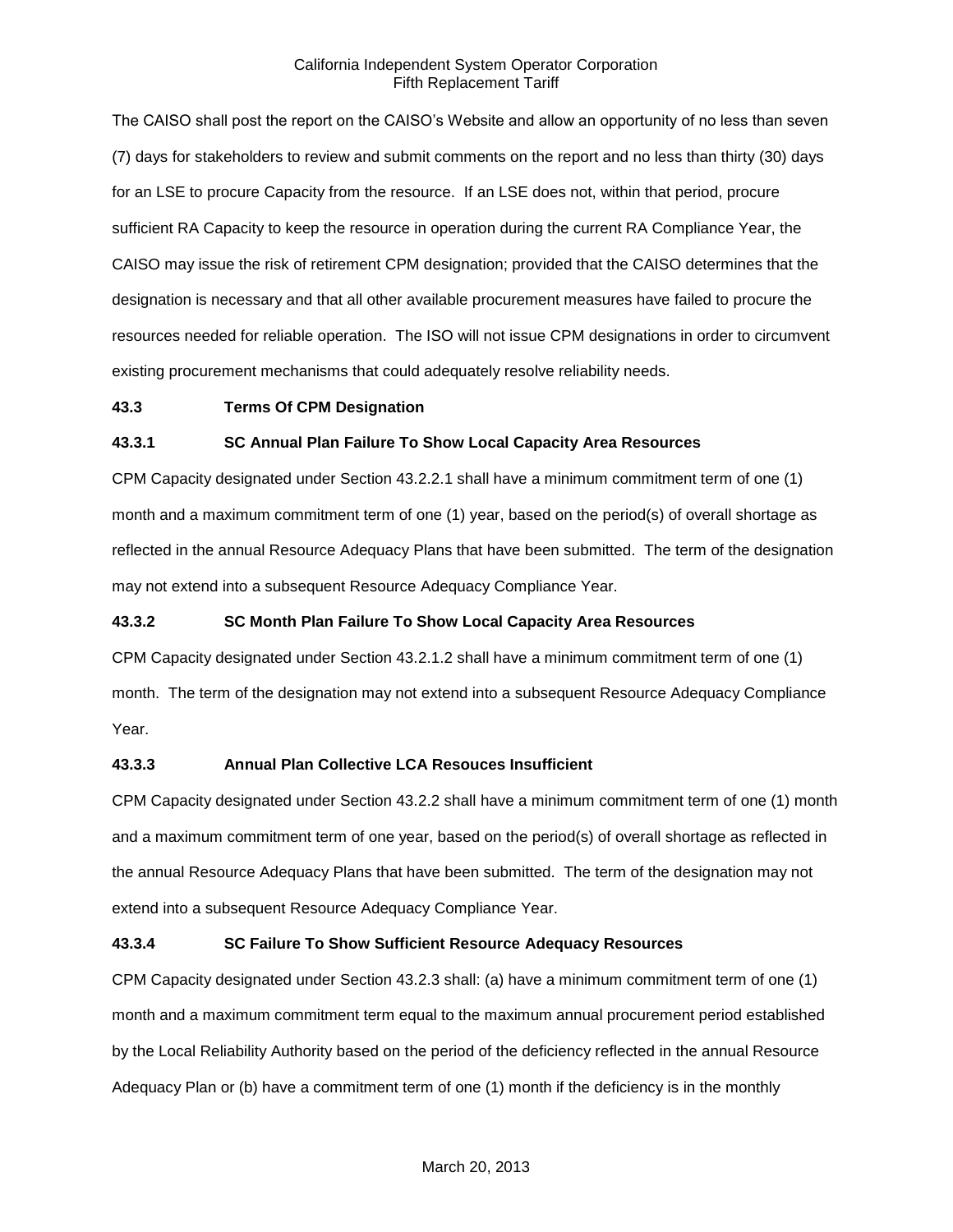Resource Adequacy Plan. The term of the designation may not extend into a subsequent Resource Adequacy Compliance Year.

## **43.3.5 Term – CPM Significant Event**

CPM Capacity designated under Section 43.1.4 shall have an initial term of thirty (30) days. If the CAISO determines that the CPM Significant Event is likely to extend beyond the thirty (30) day period, the CAISO shall extend the designation for another sixty (60) days. During this additional sixty (60) day period, the CAISO will provide Market Participants with an opportunity to provide alternative solutions to meet the CAISO's operational and reliability needs in response to the CPM Significant Event, rather than rely on the CAISO's designation of capacity under the CPM. The CAISO shall consider and implement, if acceptable to the CAISO in accordance with Good Utility Practice, such alternative solutions provided by Market Participants in a timely manner. If Market Participants do not submit any alternatives to the designation of CPM capacity that are fully effective in addressing the deficiencies in Reliability Criteria resulting from CPM Significant Event, the CAISO shall extend the term of the designation under Section 43.1.4 for the expected duration of the CPM Significant Event.

If the solutions offered by Market Participants are only partially effective in addressing the CAISO's operational and reliability needs resulting from the CPM Significant Event, the CAISO shall extend the designation under Section 43.1.4 for the expected duration of the CPM Significant Event, but only as to the amount of CPM Capacity necessary to satisfy the CAISO's operational and reliability needs after taking into account the effective capacity provided by the alternative solution. If there is a reasonable alternative solution that fully resolves the CAISO's operational and reliability needs, the CAISO will not extend the designation under Section 43.2.4.

### **43.3.6 Term – Exceptional Dispatch CPM**

The CAISO shall make an explicit determination for each initial Exceptional Dispatch CPM designation as to whether it was necessary to address an Exceptional Dispatch CPM System Reliability Need or an Exceptional Dispatch CPM Non-System Reliability Need. Exceptional Dispatch CPM Capacity designated under Section 43.2.5 for an Exceptional Dispatch CPM System Reliability Need shall have an Exceptional Dispatch CPM Term of thirty (30) days. If the CAISO determines that the circumstances that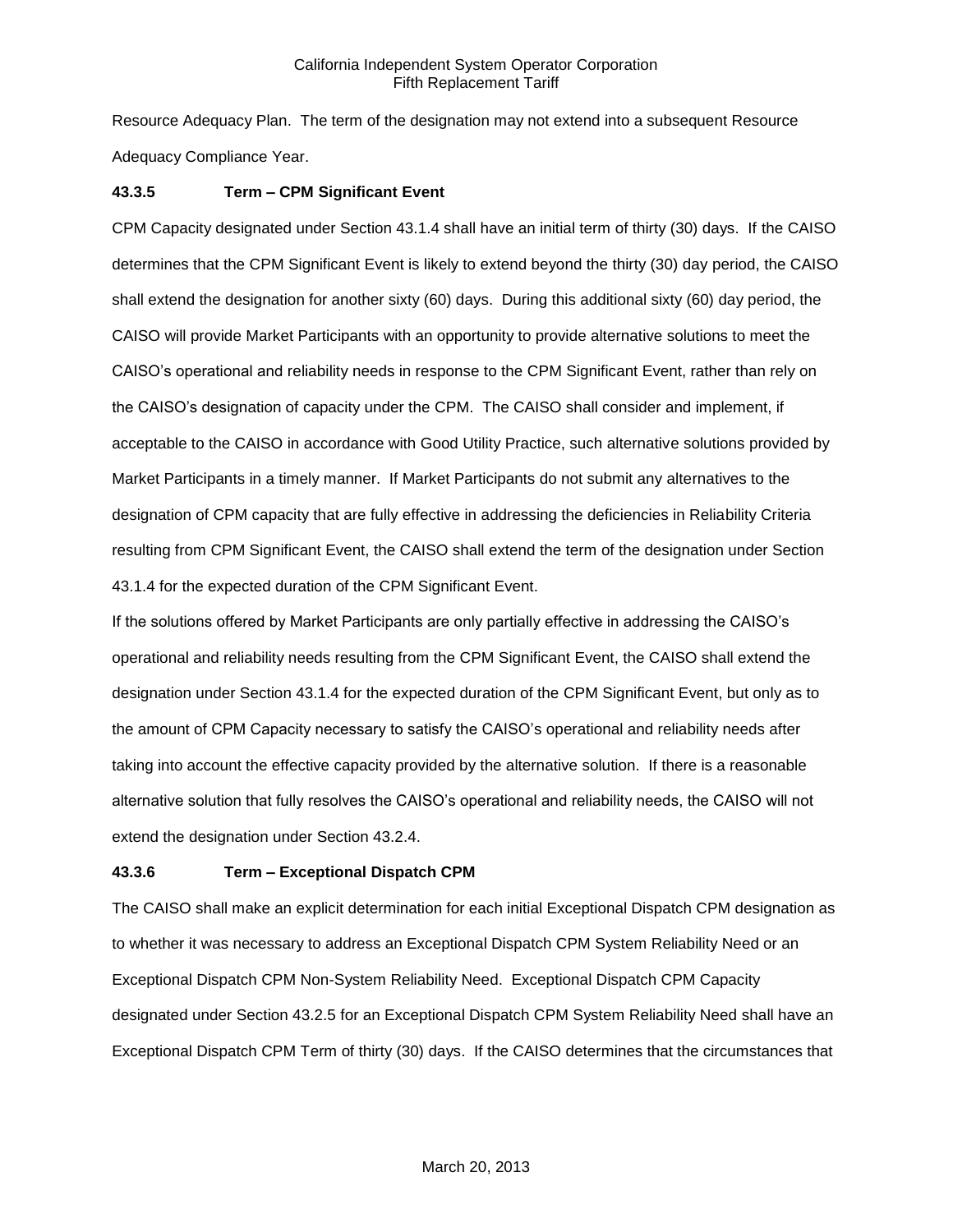led to the Exceptional Dispatch are likely to extend beyond the initial thirty (30) day period, the CAISO shall issue an Exceptional Dispatch CPM or other CPM designation for an additional thirty (30) days. Exceptional Dispatch CPM Capacity designated under Section 43.2.5 for an Exceptional Dispatch CPM Non-System Reliability Need shall have an Exceptional Dispatch CPM Term of sixty (60) days. If the CAISO determines that the circumstances that led to the Exceptional Dispatch are likely to extend beyond the initial sixty (60) day period, the CAISO shall issue an Exceptional Dispatch CPM or other CPM designation for an additional sixty (60) days.

# **43.3.7 Term - Capacity At Risk Of Retirement Needed For Reliability**

A CPM designation for Capacity at risk of retirement under Section 43.2.6 shall have a minimum commitment term of one (1) month and a maximum commitment term of one (1) year, based on the number of months for which the capacity is to be procured within the current RA Compliance Year, The term of the designation may not extend into a subsequent Resource Adequacy Compliance Year. The CAISO shall rescind the CPM designation for any month during which the resource is under contract with an LSE to provide RA Capacity.

# **43.4 Selection Of Eligible Capacity Under The CPM**

In accordance with Good Utility Practice, the CAISO shall make designations of Eligible Capacity as CPM Capacity under Section 43.1 by applying the following criteria in the order listed:

- (1) the effectiveness of the Eligible Capacity at meeting the designation criteria specified in Section 43.2;
- (2) the capacity costs associated with the Eligible Capacity;
- (3) the quantity of a resource's available Eligible Capacity, based on a resource's PMin, relative to the remaining amount of capacity needed;
- (4) the operating characteristics of the resource, such as dispatchability, Ramp Rate, and load-following capability;
- (5) whether the resource is subject to restrictions as a Use-Limited Resource; and
- (6) for designations under Section 43.2.3, the effectiveness of the Eligible Capacity in meeting local and/or zonal constraints or other CAISO system needs.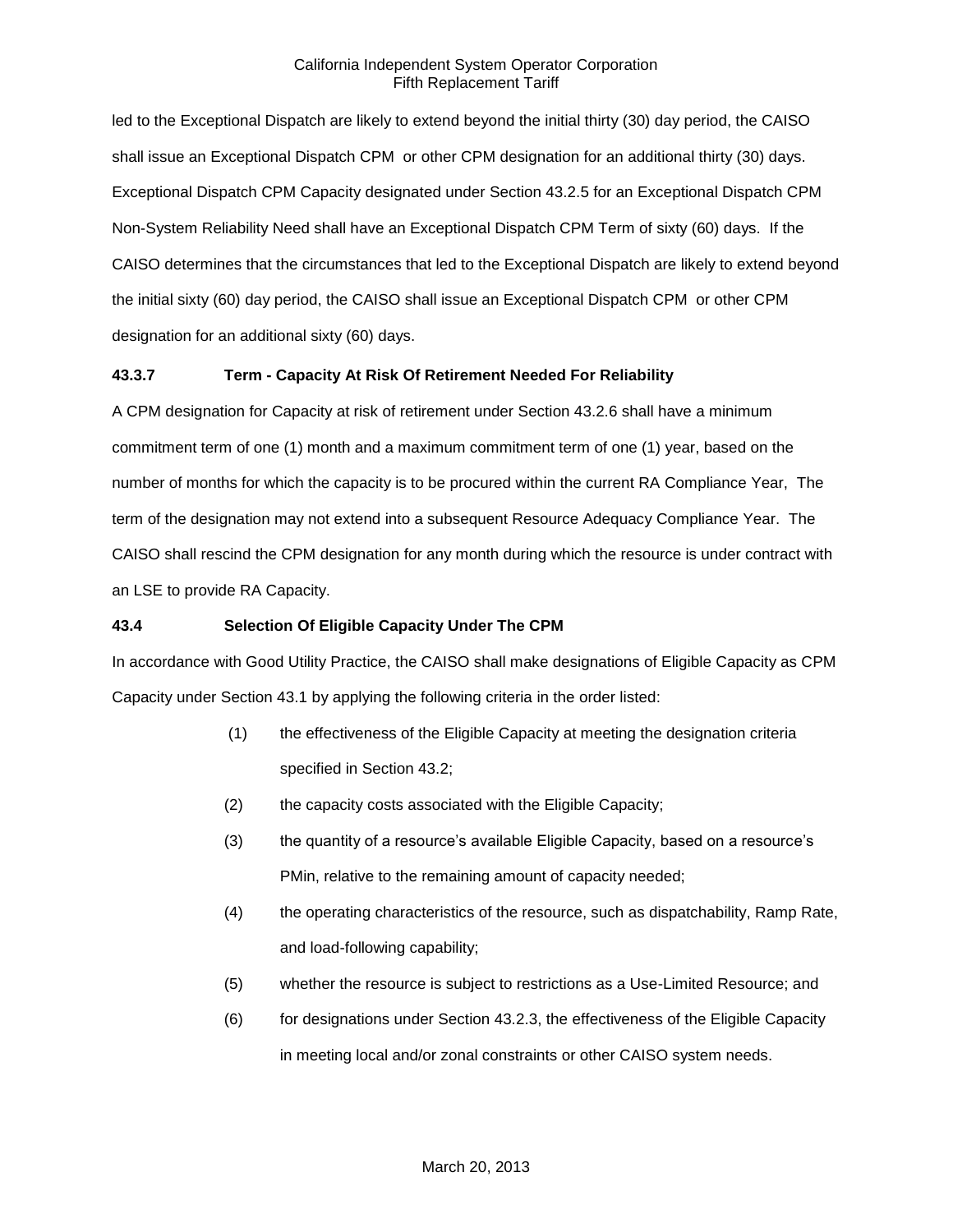In applying these selection criteria, the goal of the CAISO is to designate lower cost resources that will be effective in meeting the reliability needs underlying the CPM designations. In making this determination, the CAISO will apply the first criterion to identify the effective Eligible Capacity by considering the effectiveness of the resources at meeting the designation criteria for the type of CPM to be issued and at resolving the underlying reliability need. The CAISO will apply the second criterion by considering the cost of the effective Eligible Capacity. The CAISO will endeavor to designate a resource at the CPM Capacity price determined in accordance with Section 43.6.1 before selecting a resource with a higher unit-specific CPM Capacity price specified under Section 43.6.2. The CAISO will endeavor to designate resources that have specified a capacity price before designating resources that have not specified a CPM Capacity price under Section 43.6.2.1. The CAISO will apply the third criterion by considering the quantity of a resource's Eligible Capacity. The CAISO will endeavor to select a resource that has a PMin at or below the capacity that is needed to meet the reliability need before selecting a resource that has a PMin that would result in over-procurement. The CAISO will apply the fourth criterion by considering specific operating characteristics of a resource, such as dispatchability, ramp rate, and load-following capability to the extent that such characteristics are an important factor in resolving the reliability need. The CAISO will apply the fifth criterion by considering whether a resource is use-limited and whether that status may restrict its ability to be available to the CAISO in the Day-Ahead Market and Real-Time Market throughout the period for which it is being procured. To the extent that use-limited resources are capable of performing the required service for the duration of the CPM designation, the CAISO will not unduly discriminate in favor of non-Use Limited resources when applying the selection criteria. The ISO will apply the sixth criterion by considering the effectiveness of the Eligible Capacity to meet local and/or zonal constraints or other CAISO system needs for CPM designations under 43.2.3. If after applying these criteria, two or more resources that are eligible for designation equally satisfy these criteria, the CAISO shall utilize a random selection method to determine the designation between those resources. While the CAISO does not have to designate the full capability of a resource, the CAISO may designate under the CPM an amount of CPM Capacity from a resource that exceeds the amount of capacity identified to ensure compliance with the Reliability Criteria set forth in Section 40.3 due to the PMin or other operational requirements/limits of a resource that has available capacity to provide CPM service.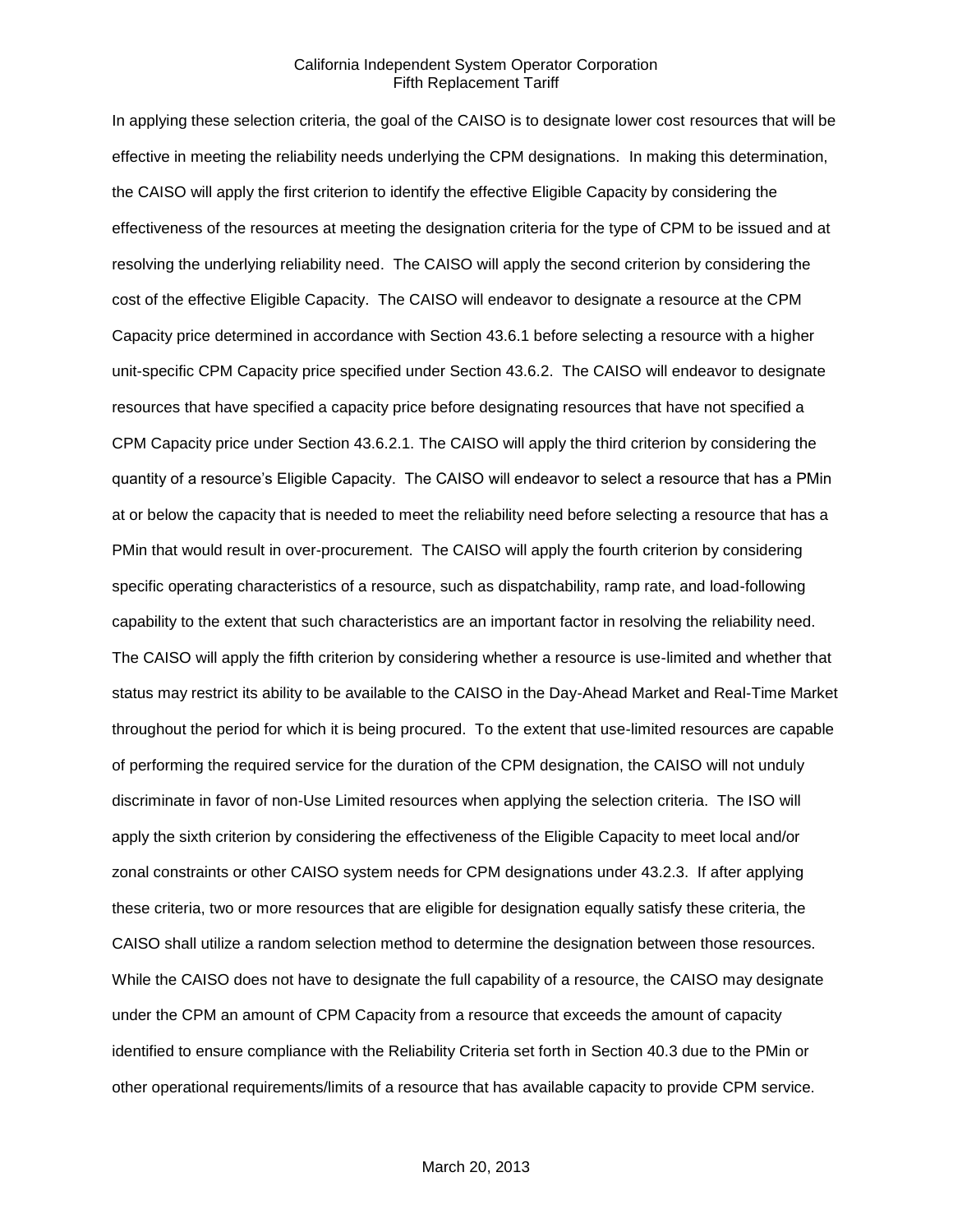The CAISO shall not designate the capacity of a resource for an amount of capacity that is less than the resource's PMin.

# **43.5 Obligations Of A Resource Designated Under The CPM**

### **43.5.1 Availability Obligations**

Capacity from resources designated under the CPM shall be subject to all of the availability, dispatch, testing, reporting, verification and any other applicable requirements imposed under Section 40.6 on Resource Adequacy Resources identified in Resource Adequacy Plans. In accordance with those requirements, CPM Capacity designated under the CPM shall meet the Day-Ahead availability requirements specified in Section 40.6.1 and the Real-Time availability requirements of Section 40.6.2. Also in accordance with those requirements, Generating Units designated under the CPM that meet the definition of Short Start Units shall have the obligation to meet the additional availability requirements of Section 40.6.3, and Generating Units designated under the CPM that meet the definition of Long Start Units will have the rights and obligations specified in Section 40.6.7.1.

If the CAISO has not received an Economic Bid or a Self-Schedule for CPM Capacity, the CAISO shall utilize a Generated Bid in accordance with the procedures specified in Section 40.6.8.

In addition to Energy Bids, resources designated under the CPM shall submit Ancillary Service Bids for their CPM Capacity to the extent that the resource is certified to provide the Ancillary Service.

# **43.5.2 Obligation To Provide Capacity And Termination**

The decision to accept an CPM designation shall be voluntary for the Scheduling Coordinator for any resource. If the Scheduling Coordinator for a resource accepts an CPM designation, it shall be obligated to perform for the full quantity and full period of the designation with respect to the amount of CPM Capacity for which it has accepted an CPM designation. If a Participating Generator's or Participating Load's Eligible Capacity is designated under the CPM after the Participating Generator or Participating Load has filed notice to terminate its Participating Generator Agreement, Net Scheduled PGA, Pseudo-Tie Participating Generator Agreement, or Participating Load Agreement or withdraw the Eligible Capacity from its Participating Generator Agreement, Net Scheduled PGA, Pseudo-Tie Participating Generator Agreement, or Participating Load Agreement, and the Scheduling Coordinator for the resource agrees to provide service under the CPM, then the Scheduling Coordinator shall enter into a new Participating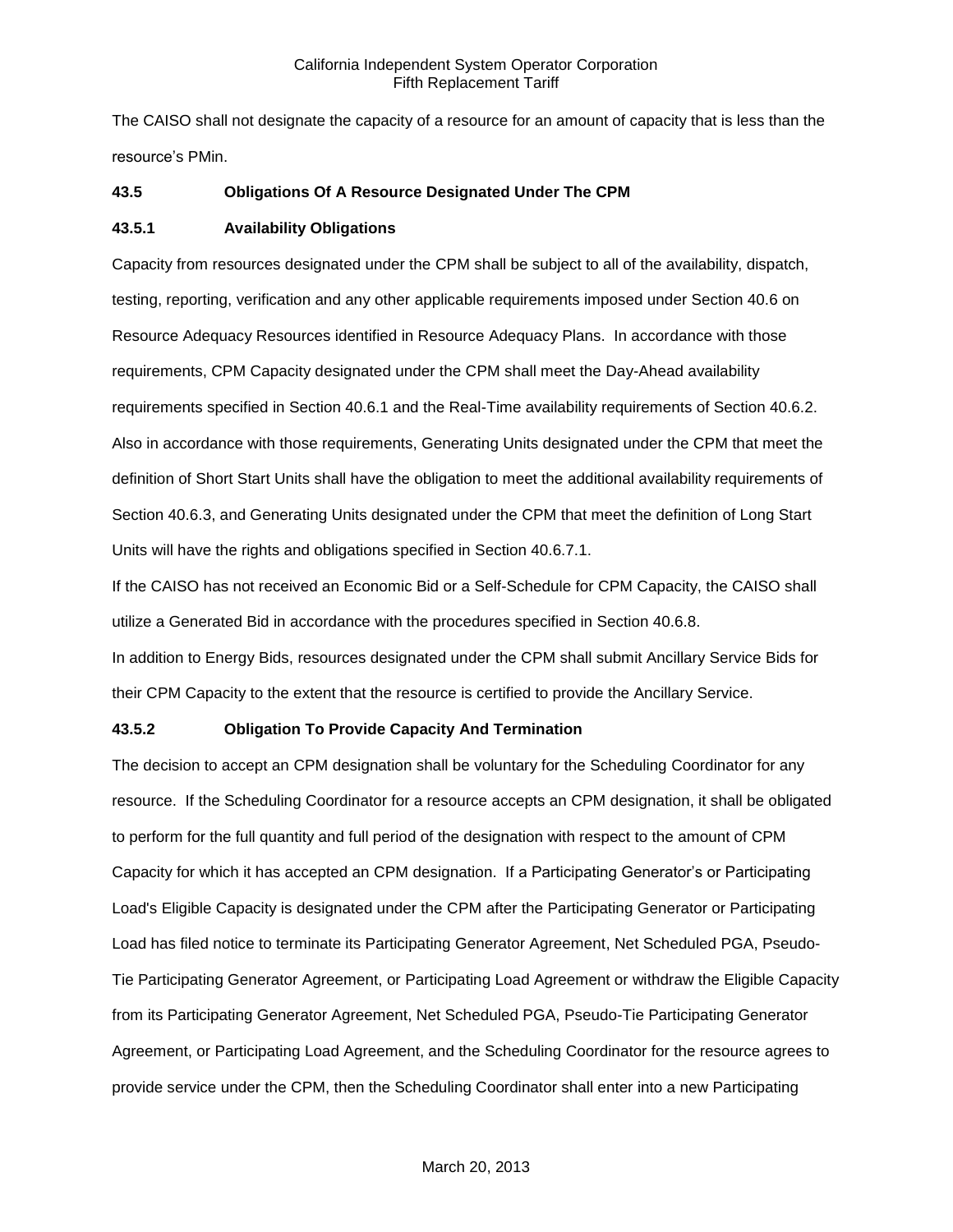Generator Agreement, Net Scheduled PGA, Pseudo-Tie Participating Generator Agreement, or Participating Load Agreement, as applicable, with the CAISO.

## **43.6 Reports**

The CAISO shall publish the following reports and notices.

# **43.6.1 CPM Designation Market Notice**

The CAISO shall issue a Market Notice within two (2) Business Days of an CPM designation under Sections 43.2.1 through 43.2.6. CPM designations as a result of Exceptional Dispatches shall be subject to the reporting requirement set forth in Section 34.9.4. The Market Notice shall include a preliminary description of what caused the CPM designation, the name of the resource(s) procured, the preliminary expected duration of the CPM designation, the initial designation period, and an indication that a designation report is being prepared in accordance with Section 43.6.2. For Exceptional Dispatch CPM designations, the market notice shall additionally indicate whether the designation was made to address an Exceptional Dispatch CPM System Reliability Need or an Exceptional Dispatch CPM Non-System Reliability Need, specify the quantity of the Exceptional Dispatch CPM capacity that was procured and the Exceptional Dispatch CPM Term, and identify the engineering assessment the CAISO used to determine the quantity of capacity needed from the resource to address the reliability issue.

# **43.6.2 Designation Of A Resource Under The CPM**

The CAISO shall post a designation report to the CAISO Website and provide a Market Notice of the availability of the report within the earlier of thirty (30) days of procuring a resource under Sections 43.2.1 through 43.2.6 or ten (10) days after the end of the month. The designation report shall include the following information:

- (1) A description of the reason for the designation (LSE procurement shortfall, Local Capacity Area Resource effectiveness deficiency, or CPM Significant Event), and an explanation of why it was necessary for the CAISO to utilize the CPM authority);
- (2) The following information would be reported for all backstop designations:
	- (a) the resource name;
	- (b) the amount of CPM Capacity designated (MW),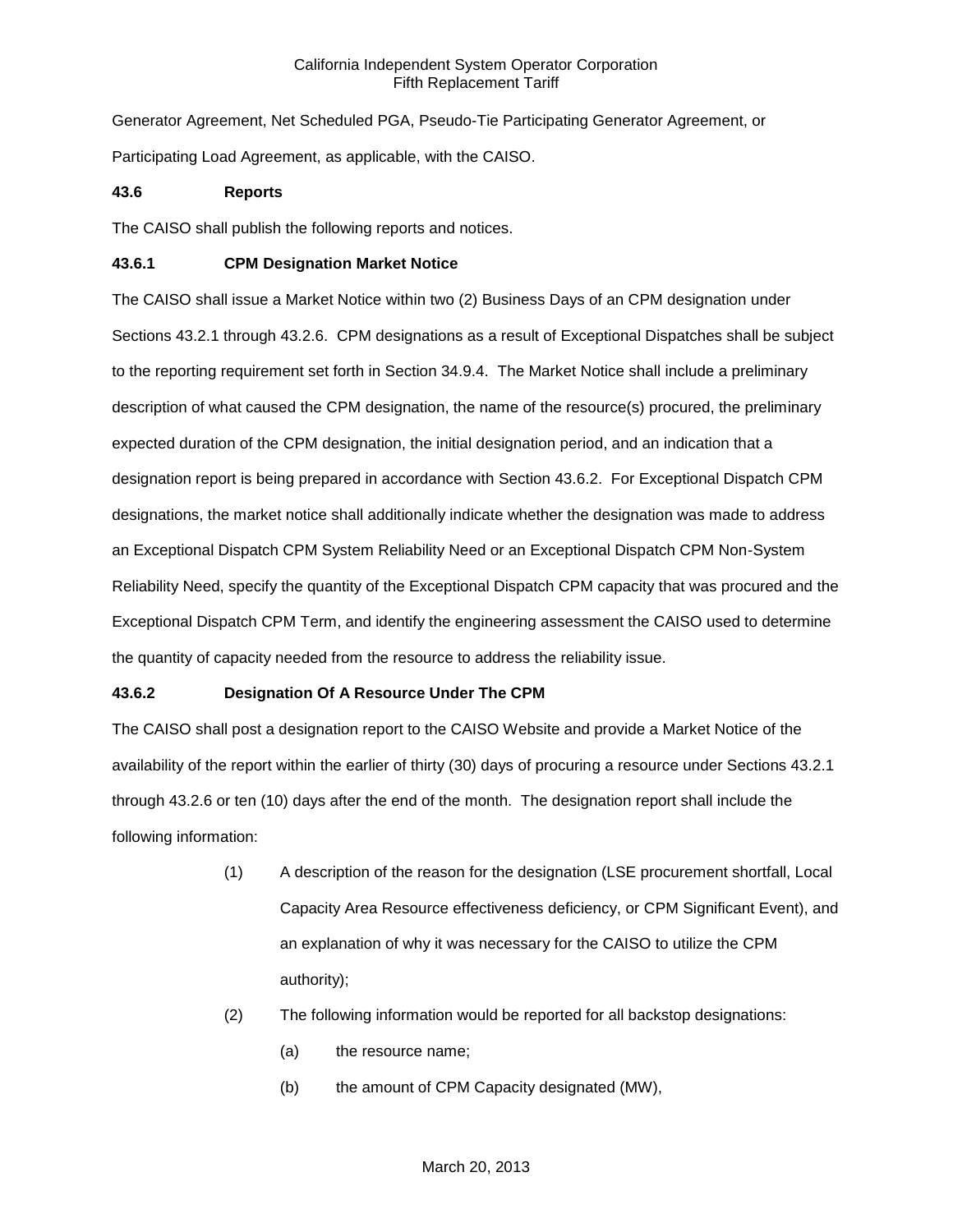- (c) an explanation of why that amount of CPM Capacity was designated,
- (d) the date CPM Capacity was designated,
- (e) the duration of the designation; and
- (f) the price for the CPM procurement; and
- (3) If the reason for the designation is an CPM Significant Event, the CAISO will also include:
	- (a) a discussion of the event or events that have occurred, why the CAISO has procured CPM Capacity, and how much has been procured;
	- (b) an assessment of the expected duration of the CPM Significant Event;
	- (c) the duration of the initial designation (thirty (30) days); and
	- (d) a statement as to whether the initial designation has been extended (such that the backstop procurement is now for more than thirty (30) days), and, if it has been extended, the length of the extension.
- (4) If the reason for the designation is Exceptional Dispatch CPM Capacity, the CAISO will also include additional information about the CAISO's determination of the quantity and term of the designation, which supplements the information included in the market notice issued pursuant to Section 43.6.1.

# **43.6.3 Non-Market And Repeated Market Commitment Of Non-RA Capacity**

Within ten (10) calendar days after the end of each month, the CAISO shall post a report to the CAISO Website that identifies for the prior month:

- (1) Any non-market commitments of non-Resource Adequacy Capacity; and
- (2) All market commitments of non-Resource Adequacy Capacity.

The CAISO will provide a Market Notice of the availability of this report. The report will not include commitments of RMR Generation capacity, Resource Adequacy Capacity or designated CPM Capacity. The report shall include the following information:

- (a) the name of the resource;
- (b) the IOU Service Area and Local Capacity Area (if applicable);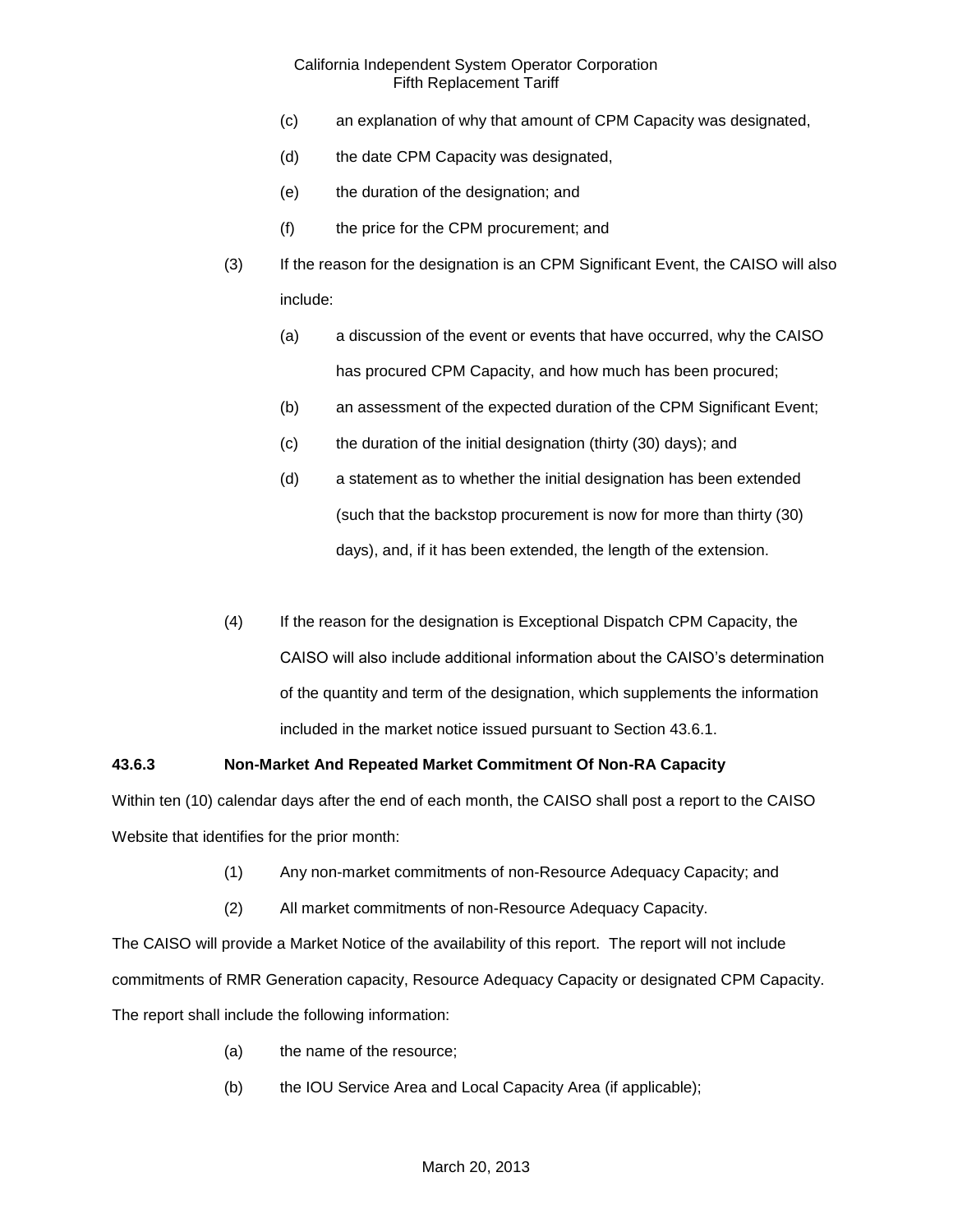- (c) the maximum capacity committed in response to the event (MW);
- (d) how capacity was procured (for example, by RUC or Exceptional Dispatch);
- (e) the reason capacity was committed; and
- (f) information as to whether or not all Resource Adequacy Resources and previously-designated CPM Capacity were used first and, if not, why they were not.

# **43.6.4 Board Of Governors Report**

The CAISO will include in the operations report provided to the CAISO Governing Board at each board meeting a summary of CPM costs.

# **43.7 Payments To Resources Designated Under The CPM**

Scheduling Coordinators for Eligible Capacity may submit to the CAISO an intention to be paid a monthly CPM Capacity Payment under Section 43.7.1 or Section 43.7.2. Scheduling Coordinators for Eligible Capacity will be able to change their selections annually within thirty (30) days of a CAISO Market Notice seeking such payment preferences. To the extent a Scheduling Coordinator for Eligible Capacity does not submit a selection to be compensated in accordance with Section 43.7.1, the Scheduling Coordinator shall be deemed to have selected to be paid on a resource-specific basis pursuant to Section 43.7.2, for purposes of the CAISO's CPM designation determinations.

### **43.7.1 Monthly CPM Capacity Payment**

On February 16, 2012, the fixed CPM Capacity price of \$67.50/kW-year shall become effective and shall remain in effect for two (2) years. On February 16, 2014, the fixed CPM Capacity price shall increase by five (5) percent and the effective price shall be \$70.88/kW-year, which shall remain in effect for two (2) years until February 16, 2016.

### **43.7.1.1 Calculation of Monthly CPM Capacity Payment**

Scheduling Coordinators representing resources receiving payment under Section 43.7.1 shall receive a monthly CPM Capacity Payment for each month of CPM designation equal to the product of the amount of their CPM Capacity, the relevant CPM Availability Factor for Forced Outages, as determined in accordance with Appendix F, Schedule 6, a monthly shaping factor as set forth in Appendix F, Schedule 6, the effective fixed CPM Capacity price per kW-year and the CPM Availability Percentage for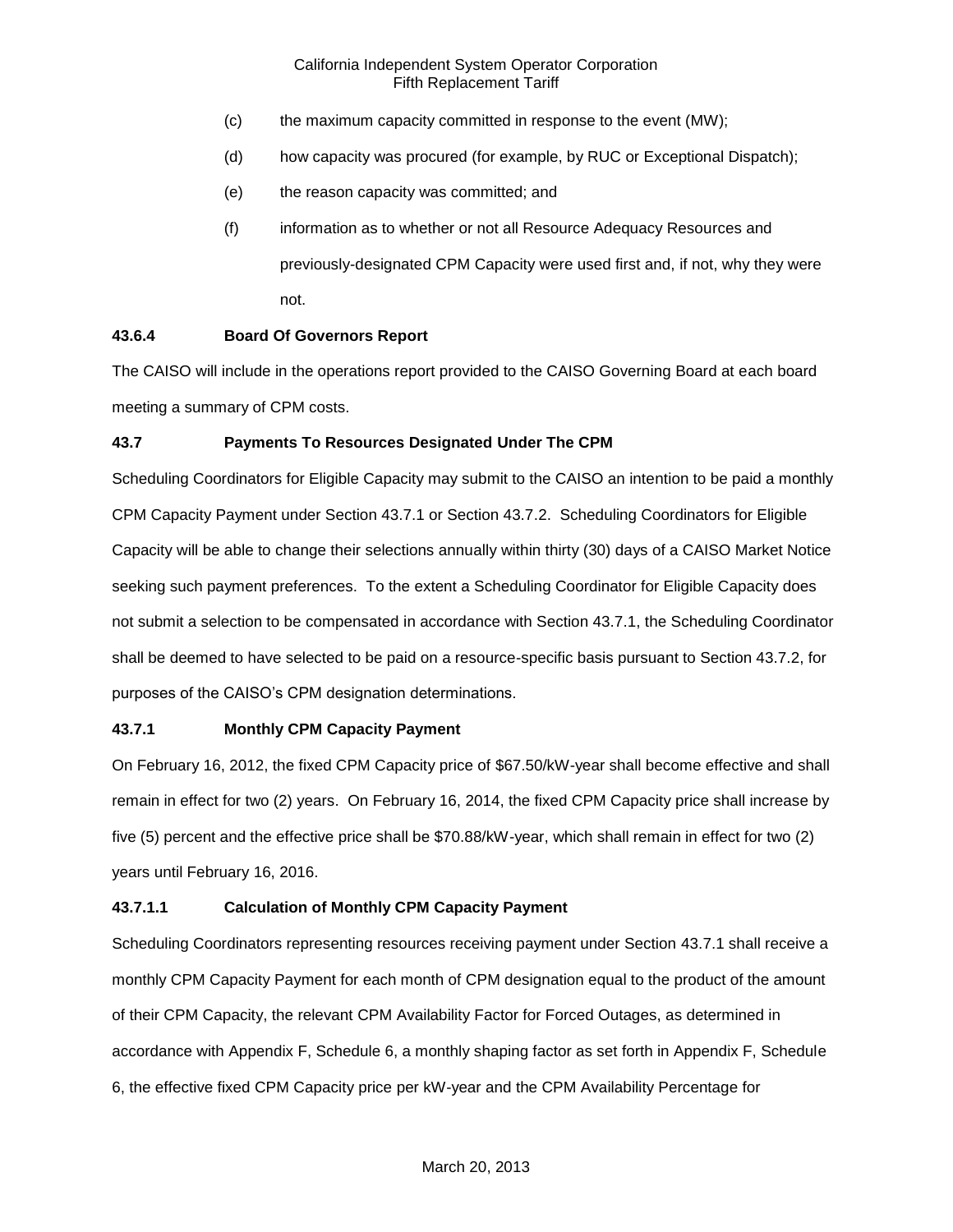Maintenance Outages, so that the formula for determining the monthly CPM Capacity Payment would be as follows:

> (CPM Capacity MW) x (CPM Availability Factor for Forced Outages) x (1/12 monthly shaping factor) x (effective fixed CPM Capacity price per kW-year) x CPM Availability Percentage for Maintenance Outages.

The CPM Availability Percentage for Maintenance Outages is equal to the ratio of: (1) the sum of the CPM Capacity MW for each hour of the month across all hours of the month, where the actual capacity MW available to the CAISO, if less than the CPM Capacity MW, shall be substituted for CPM Capacity MW for each hour the resource is not available due to a Maintenance Outage or non-temperature-related ambient de-rates to (2) the product of CPM Capacity MW and the total hours in the month. The foregoing formula shall apply to all CPM Capacity receiving monthly CPM Capacity Payments under this Section 43.6.1 except for CPM Capacity designated to respond to a CPM Significant Event or an Exceptional Dispatch CPM, in which case the monthly CPM Capacity Payment shall be based proportionately on the actual number of days the resource was designated as CPM Capacity during the month to the total number of days in the month.

For purposes of CPM designations, except for designations for CPM Significant Events and Exceptional Dispatch CPM, the CPM Availability Factor for Forced Outages shall be calculated as the ratio of: (1) the sum of the CPM Capacity MW for each hour of the month across all hours of the month, where the actual capacity MW available to the CAISO, if less than the CPM Capacity MW, shall be substituted for CPM Capacity MW for each hour the resource is not available due to a Forced Outage or temperature-related ambient de-rate, to (2) the product of CPM Capacity MW and the total hours in the month. For purposes of CPM designations for CPM Significant Events and Exceptional Dispatch CPM, the CPM Availability Factor for Forced Outages shall be calculated as the ratio of: (1) the sum of the CPM Capacity MW for each hour across all hours of the month or part of the month for which a unit is designated, whichever is applicable, where the actual capacity MW available to the CAISO, if less than the CPM Capacity MW, shall be substituted for CPM Capacity MW for each hour the resource is not available due to a Forced Outage or temperature-related ambient de-rate, to (2) the product of CPM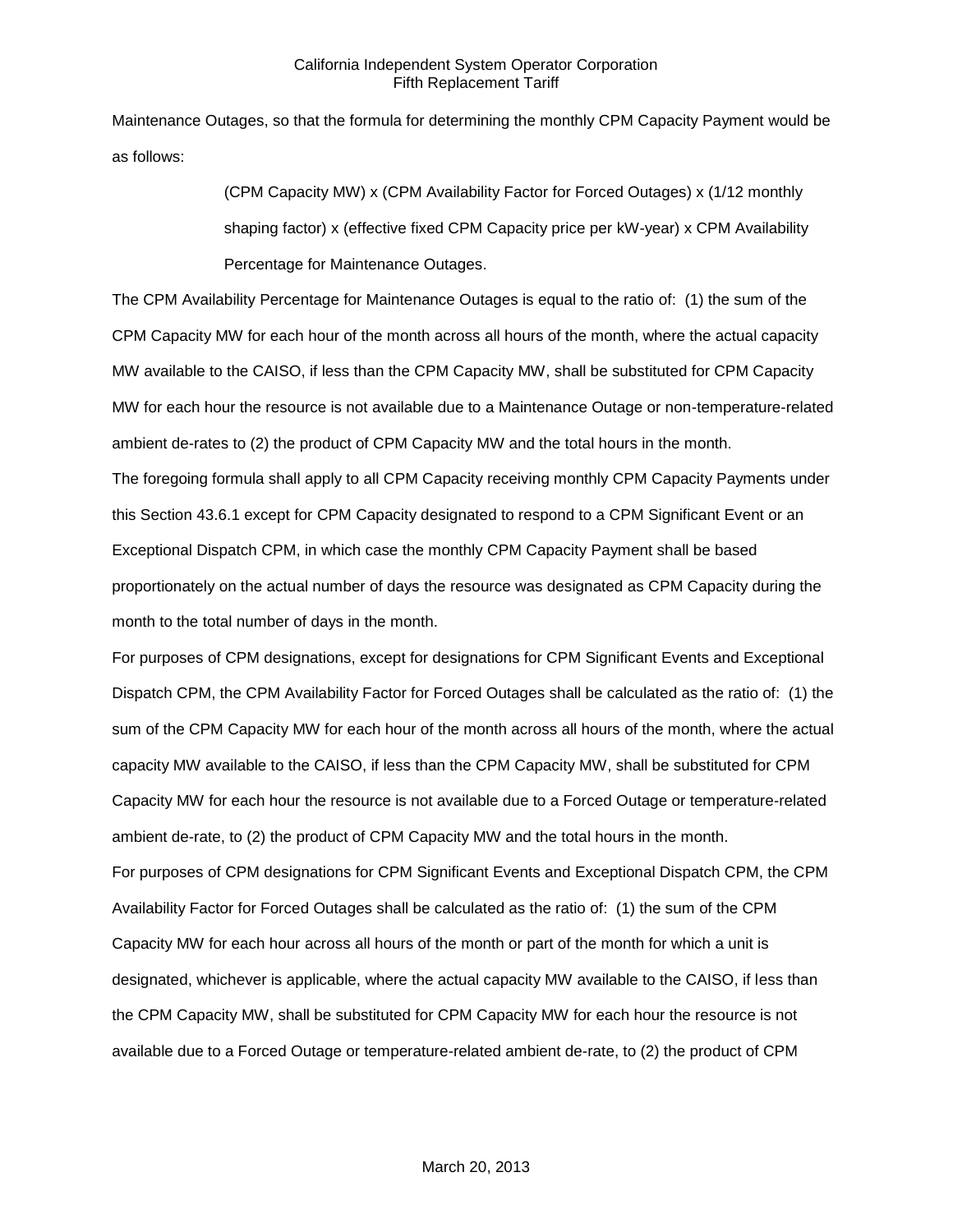Capacity MW and the total hours in the month or part of the month for which a unit is designated, whichever is applicable.

# **43.7.2 Resource-Specific CPM Capacity Payment**

If a Scheduling Coordinator for Eligible Capacity believes that the fixed CPM Capacity price per KW-year in effect under Section 43.7.1 will not compensate a resource for its going forward costs, as calculated in accordance with the formula provided in Section 43.7.2.2, the Scheduling Coordinator may annually in accordance with Section 43.7, inform the CAISO of what proposed higher CPM Capacity price would compensate the resource for its going forward costs and which the Scheduling Coordinator is willing to have the CAISO use for purposes of the CPM designation process ("going forward cost offer price").

# **43.7.2.1 Failure to Submit Going Forward Cost Offer Price**

A Scheduling Coordinator for a resource is not required to submit a specific going forward cost offer price for such resource under the process provided for in Section 43.7; however, except for an Exceptional Dispatch CPM designation, a Scheduling Coordinator that has not previously identified the going forward cost offer price for a resource must notify the CAISO of what that price is before any CAISO designation of that resource's capacity as CPM Capacity can become effective. In the case of an Exceptional Dispatch CPM designation on behalf of a resource that has not selected the supplemental revenues option, the CPM designation shall become effective notwithstanding the resource's failure to select compensation pursuant to Section 43.7.1 or to identify a going forward cost offer price pursuant to Section 43.7.2. In such a case, the CAISO shall use the compensation under Section 43.7.1 for both dispatch and compensation for the Exceptional Dispatch CPM Term. In the case of a Scheduling Coordinator that has not previously identified the going forward cost offer price for a resource, the cap on supplemental revenues under Section 39.10.4 will be calculated using the monthly capacity payment under Section 43.7.1.

# **43.7.2.1.1 Determination of Capacity Price**

If the CAISO designates a resource that has proposed a CPM Capacity price above the fixed CPM Capacity price per kW-year in effect under Section 43.7.1, and the sales from the resource are under the jurisdiction of the FERC, the Scheduling Coordinator for the resource shall make a limited resourcespecific filing before the FERC to determine the just and reasonable capacity price for the going forward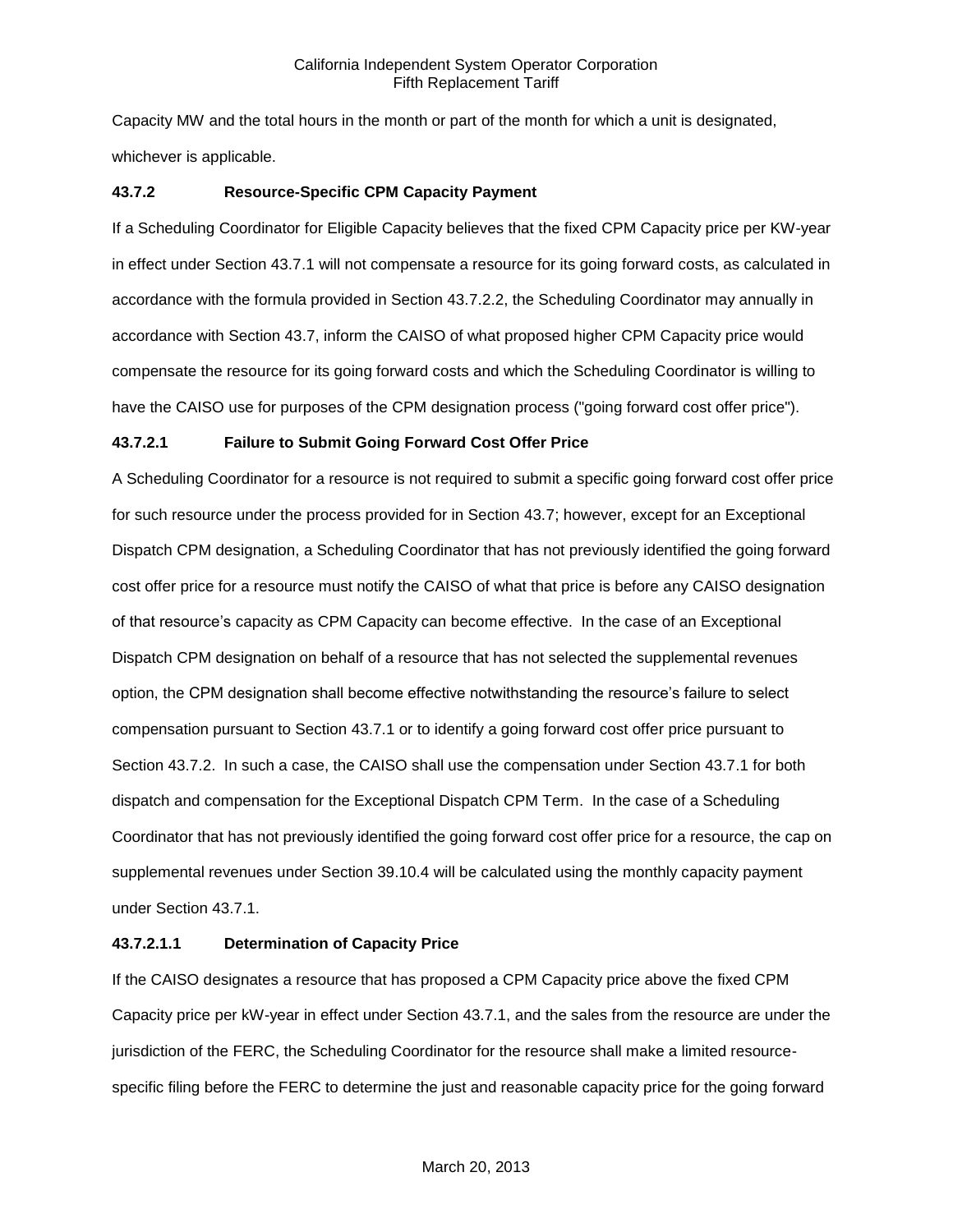costs for the resource to be used in applying the CAISO's FERC jurisdictional monthly CPM Capacity Payment formula. If the sales from the resource are not under the jurisdiction of the FERC, the Scheduling Coordinator for the resource shall make a non-jurisdictional filing with the FERC to determine the just and reasonable capacity price for the going forward costs for the resource to be used in applying the CAISO's FERC-jurisdictional monthly CPM Capacity Payment formula.

### **43.7.2.1.2 Going Forward Cost**

In making the cost justification filing with FERC for an CPM Capacity price above the fixed CPM Capacity price per kW-year under Section 43.7.1, the Scheduling Coordinator for the resource may not propose - and shall not get paid --an amount higher than the going forward cost offer price that it had previously proposed to the CAISO as its going forward cost offer price under Section 43.7 or this Section 43.7.2, either prior to or at the time of CPM designation.

Going forward costs for any resource-specific filing under this Section shall be calculated based on the following formula:

(fixed operation & maintenance costs, plus ad valorem taxes, plus administrative & general costs,

plus ten (10) percent of the foregoing amounts),

provided such costs shall be converted to a fixed \$/kW-year amount.

# **43.7.2.2 Resource-Specific Monthly CPM Capacity Payment**

Scheduling Coordinators representing resources receiving payment under Section 43.7.2 shall receive a monthly CPM Capacity Payment for each month of CPM designation equal to the product of the amount of their CPM Capacity, the relevant CPM Availability Factor for Forced Outages as determined in accordance with Appendix F, Schedule 6, a monthly shaping factor as set forth in Appendix F, Schedule 6, the resource-specific CPM Capacity price, as determined by FERC and the CPM Availability Percentage for Maintenance Outages, in accordance with the following formula:

> (CPM Capacity MW) x (CPM Availability Factor for Forced Outages) x (1/12 monthly shaping factor) x (the resource-specific CPM Capacity price as determined by FERC) x CPM Availability Percentage for Maintenance Outages.

The CPM Availability Percentage for Maintenance Outages is equal to the ratio of: (1) the sum of the CPM Capacity MW for each hour of the month across all hours of the month, where the actual capacity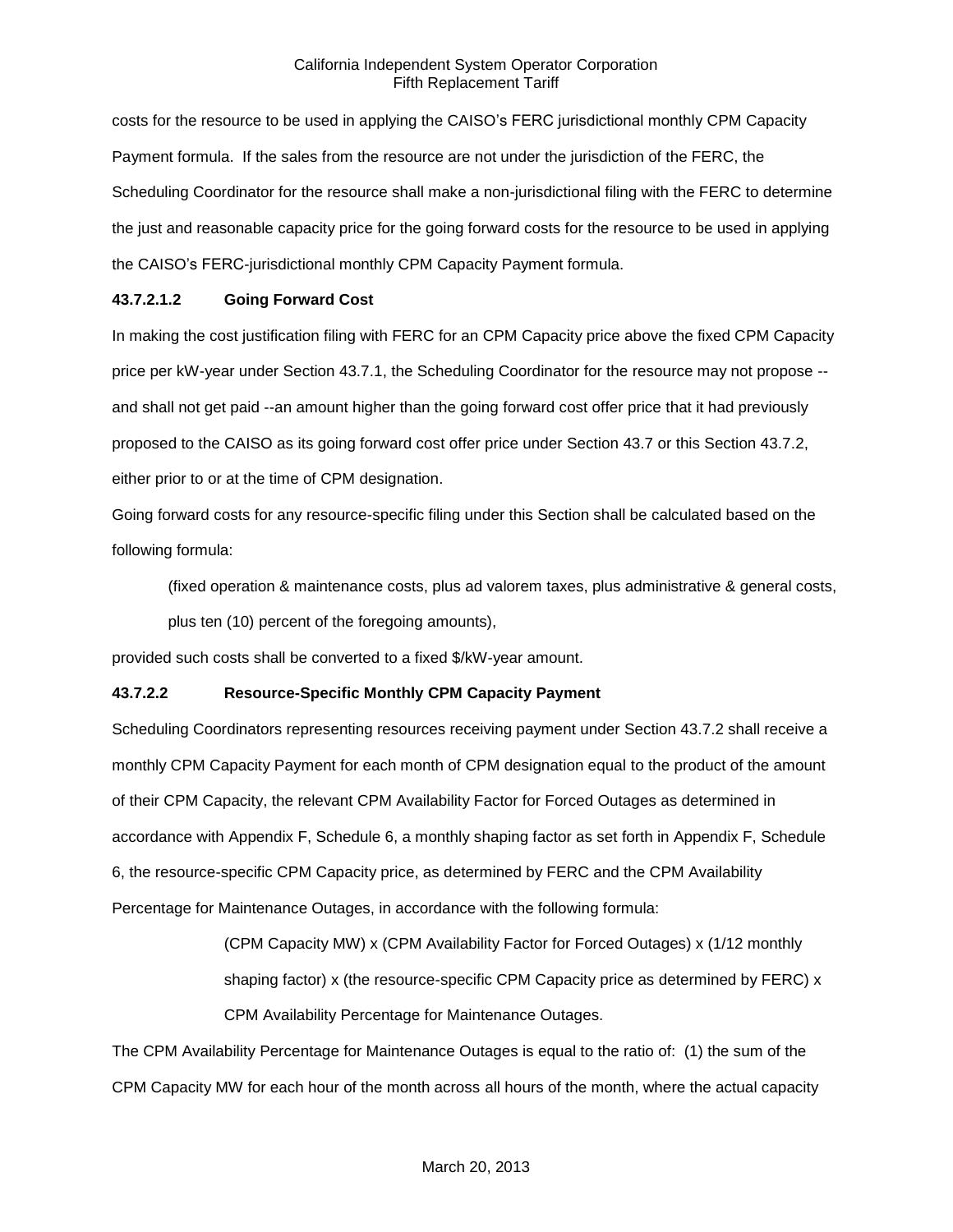MW available to the CAISO, if less than the CPM Capacity MW, shall be substituted for CPM Capacity MW for each hour the resource is not available due to a Maintenance Outage or non-temperature-related ambient de-rate to (2) the product of CPM Capacity MW and the total hours in the month. The foregoing formula shall apply to all CPM Capacity receiving monthly CPM Capacity Payments under Section 43.7.2 except for CPM Capacity designated to respond to an CPM Significant Event or Exceptional Dispatch CPM, in which case the monthly CPM Capacity Payment shall be based proportionately on the actual number of days the resource was designated as CPM Capacity during the month and available to the CAISO to the total number of days in the month.

Prior to the determination by FERC of the resource-specific going forward costs for CPM Capacity designated and paid pursuant to Section 43.7.2, the CAISO shall proceed as follows. For the period between the CAISO's designation and the FERC's determination, the CAISO shall utilize the fixed CPM Capacity price per kW-year in effect under Section 43.7.1 for purposes of the resource-specific monthly CPM Capacity Payment for financial Settlement. This amount shall be subject to surcharge based on the outcome of the FERC proceeding so that the resource will receive any higher actual resource-specific payment as determined by FERC for the full period of the CPM designation. Once approved by FERC, the CAISO shall apply the higher of the fixed CPM Capacity price per kW-year in effect under Section 43.7.1 or the resource-specific CPM Capacity price as determined by the FERC.

For purposes of CPM designations, except for designations for CPM Significant Events, the CPM Availability Factor for Forced Outages shall be calculated as the ratio of: (1) the sum of the CPM Capacity MW for each hour of the month across all hours of the month, where the actual capacity MW available to the CAISO, if less than the CPM Capacity MW, shall be substituted for CPM Capacity MW for each hour the resource is not available due to a Forced Outage or temperature-related ambient de-rates, to (2) the product of CPM Capacity MW and the total hours in the month.

For purposes of CPM designations for CPM Significant Events, the CPM Availability Factor for Forced Outages shall be calculated as the ratio of: (1) the sum of the CPM Capacity MW for each hour across all hours of the month or part of the month for which a unit is designated, whichever is applicable, where the actual capacity MW available to the CAISO, if less than the CPM Capacity MW, shall be substituted for CPM Capacity MW for each hour the resource is not available and is not on an authorized Outage, to (2)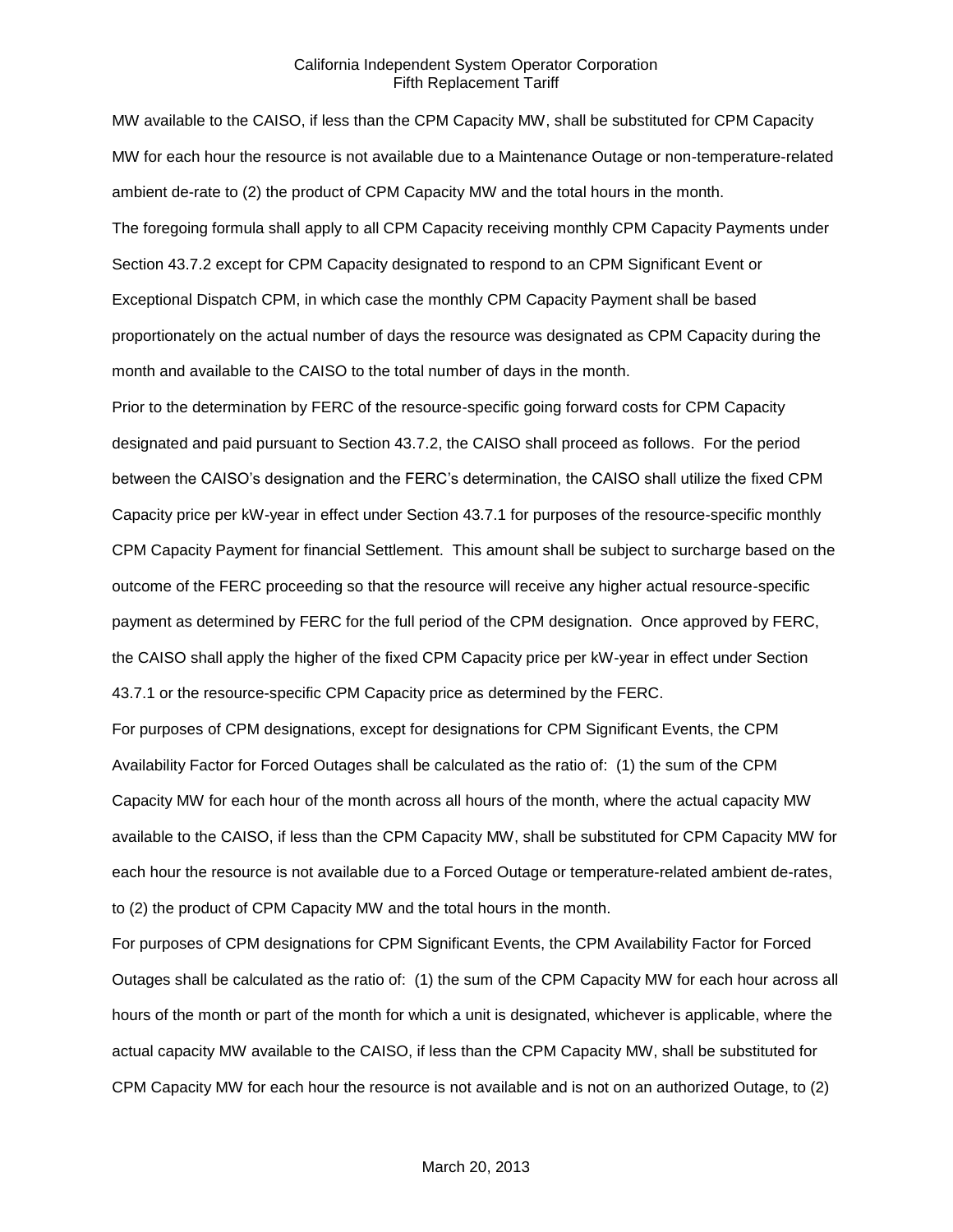the product of CPM Capacity MW and the total hours in the month or part of the month for which a unit is designated, whichever is applicable.

For purposes of this Section 43.7.2, an authorized Outage shall be limited to a CAISO Approved Maintenance Outage.

### **43.7.3 Market Payments**

In addition to the CPM Capacity Payment identified in Section 43.7, CPM resources shall be entitled to retain any revenues received as a result of their selection in the CAISO Markets, provided, however, that CPM resources are required to participate in the RUC process will be optimized using a zero (\$0) dollar RUC Availability Bid and are not eligible to receive compensation through the RUC process.

### **43.8 Allocation Of CPM Capacity Payment Costs**

For each month, the CAISO shall allocate the costs of CPM Capacity Payments made pursuant to Section 43.6 as follows:

# **43.8.1 LSE Shortage Of Local Capacity Area Resources In Annual Plan**

If the CAISO makes CPM designations under Section 43.2.1.1 to address a shortage resulting from the failure of a Scheduling Coordinator for an LSE to identify sufficient Local Capacity Area Resources to meet its applicable Local Capacity Area capacity requirements in its annual Resource Adequacy Plan, then the CAISO shall allocate the total costs of the CPM Capacity Payments for such CPM designations (for the full term of those CPM designations) pro rata to each Scheduling Coordinator for an LSE based on the ratio of its Local Capacity Area Resource Deficiency to the sum of the deficiency of Local Capacity Area Resources in the deficient Local Capacity Area(s) within a TAC Area. The Local Capacity Resource Area Deficiency under this Section shall be computed on a monthly basis and the CPM Capacity Payments allocated based on deficiencies during the month(s) covered by the CPM designation(s).

# **43.8.2 LSE Shortage Of Local Capacity Area Resources In Month Plan**

If the CAISO makes CPM designations under Section 43.2.1.2 to address a shortage resulting from the failure of a Scheduling Coordinator for an LSE to identify sufficient Local Capacity Area Resources to meet its applicable Local Capacity Area capacity requirements in its monthly Resource Adequacy Plan, then the CAISO shall allocate the total costs of the CPM Capacity Payments for such CPM designations (for the full term of those CPM designations) pro rata to each Scheduling Coordinator for an LSE based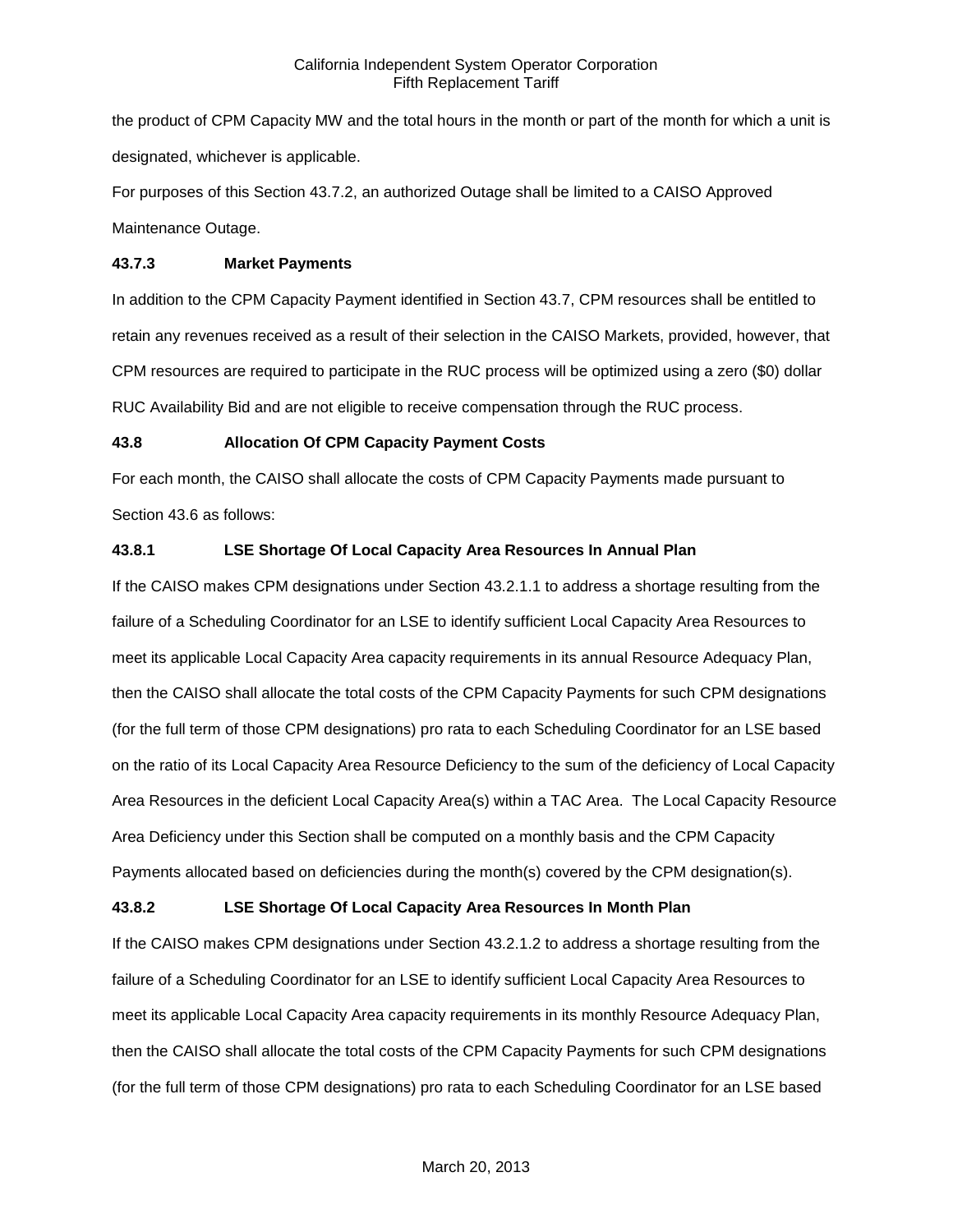on the ratio of its Local Capacity Area Resource Deficiency to the sum of the deficiency of Local Capacity Area Resources in the deficient Local Capacity Area(s) within a TAC Area.

# **43.8.3 Collective Deficiency In Local Capacity Area Resources**

If the CAISO makes designations under Section 43.1.2 the CAISO shall allocate the costs of such designations to all Scheduling Coordinators for LSEs serving Load in the TAC Area(s) in which the deficient Local Capacity Area was located. The allocation will be based on the Scheduling Coordinators' proportionate share of Load in such TAC Area(s) as determined in accordance with Section 40.3.2, excluding Scheduling Coordinators for LSEs that procured additional capacity in accordance with Section 43.2.1.2 on a proportionate basis, to the extent of their additional procurement.

### **43.8.4 LSE Shortage Of Demand Or Reserve Margin Requirement In Plan**

If the CAISO makes CPM designations under Section 43.1.3, then the CAISO will allocate the total costs of the CPM Capacity Payments for such CPM designations (for the full term of those CPM designations) pro rata to each LSE based on the proportion of its deficiency to the aggregate deficiency.

### **43.8.5 Allocation Of CPM Significant Event Costs**

If the CAISO makes any CPM Significant Event designations under Section 43.2.4, the CAISO shall allocate the costs of such designations to all Scheduling Coordinators for LSEs that serve Load in the TAC Area(s) in which the CPM Significant Event caused or threatened to cause a failure to meet Reliability Criteria based on the percentage of actual Load of each LSE represented by the Scheduling Coordinator in the TAC Area(s) to total Load in the TAC Area(s) as recorded in the CAISO Settlement system for the actual days during any Settlement month period over which the designation has occurred.

# **43.8.6 Allocation Of Exceptional Dispatch CPMs**

If the CAISO makes any Exceptional Dispatch CPM designations under Section 43.2.5, the CAISO shall allocate the costs of such designations to all Scheduling Coordinators for LSEs that serve Load in the TAC Area(s) in which the need for the Exceptional Dispatch CPM arose based on the percentage of actual Load of each LSE represented by the Scheduling Coordinator in the TAC Area(s) to total Load in the TAC Area(s) as recorded in the CAISO Settlement system for the actual days during any Settlement month period over which the designation has occurred.

# **43.8.7 Allocation of CPM Costs For Resources At Risk of Retirement**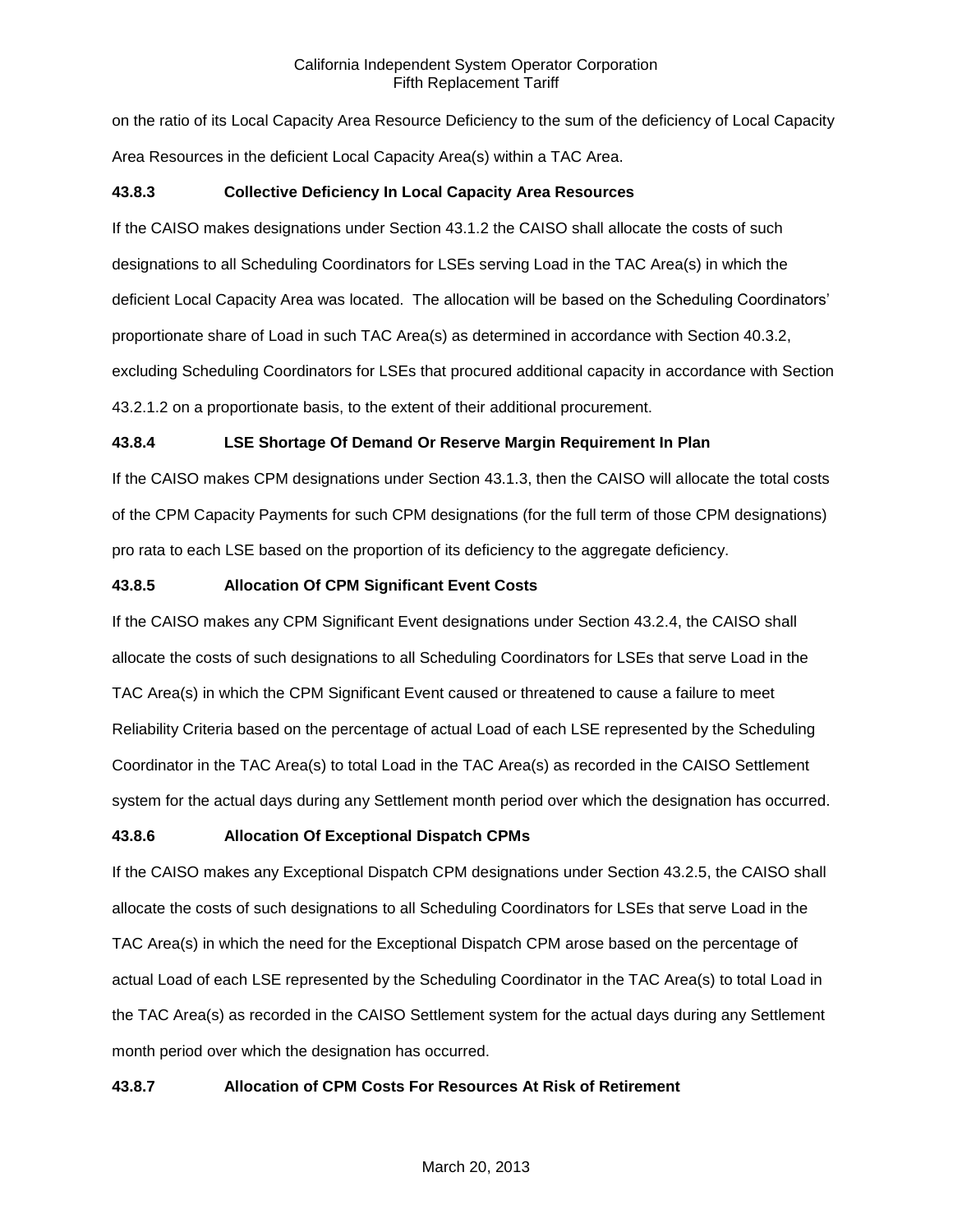If the CAISO makes any CPM designations under Section 43.2.6 for resources at risk of retirement needed for reliability, the CAISO shall allocate the costs of such designations to all Scheduling Coordinators for LSEs that serve Load in the TAC Area(s) in which the need for the CPM designation arose based on the percentage of actual Load of each LSE represented by the Scheduling Coordinator in the TAC Area(s) to total Load in the TAC Area(s) as recorded in the CAISO Settlement system for the actual days during any Settlement month period over which the designation has occurred.

# **43.9 Crediting Of CPM Capacity**

The CAISO shall credit CPM designations to the resource adequacy obligations of Scheduling Coordinators for Load Serving Entities as follows:

- (a) To the extent the cost of CPM designation under Section 43.2.1.1 is allocated to a Scheduling Coordinator on behalf of a LSE under Section 43.8.1, the CAISO shall provide the Scheduling Coordinator on behalf of the LSE, for the term of the designation, credit towards (1) the LSE's Local Capacity Area Resource obligation under Section 40.3.2 in an amount equal to the LSE's pro rata share of the CPM Capacity designated under Section 43.2.1.1 and (2) the LSE's Demand and Reserve Margin requirements determined under Section 40 in an amount equal to the LSE's pro rata share of the CPM Capacity designated under Section 43.2.1.1.
- (b) To the extent the cost of CAISO designation under Section 43.2.2 is allocated to a Scheduling Coordinator on behalf of a LSE under Section 43.8.3, the CAISO shall provide the Scheduling Coordinator on behalf of the LSE, for the term of the designation, credit towards the LSE's Demand and Reserve Margin requirements determined under Section 40 in an amount equal to the LSE's pro rata share of the CPM Capacity designated under Section 43.2.2.
- (c) To the extent the cost of CPM designation under Section 43.2.3 is allocated to a Scheduling Coordinator on behalf of a LSE under Section 43.8.4, and the designation is for greater than one month under Section 43.3.4, the CAISO shall provide the Scheduling Coordinator on behalf of the LSE, for the term of the